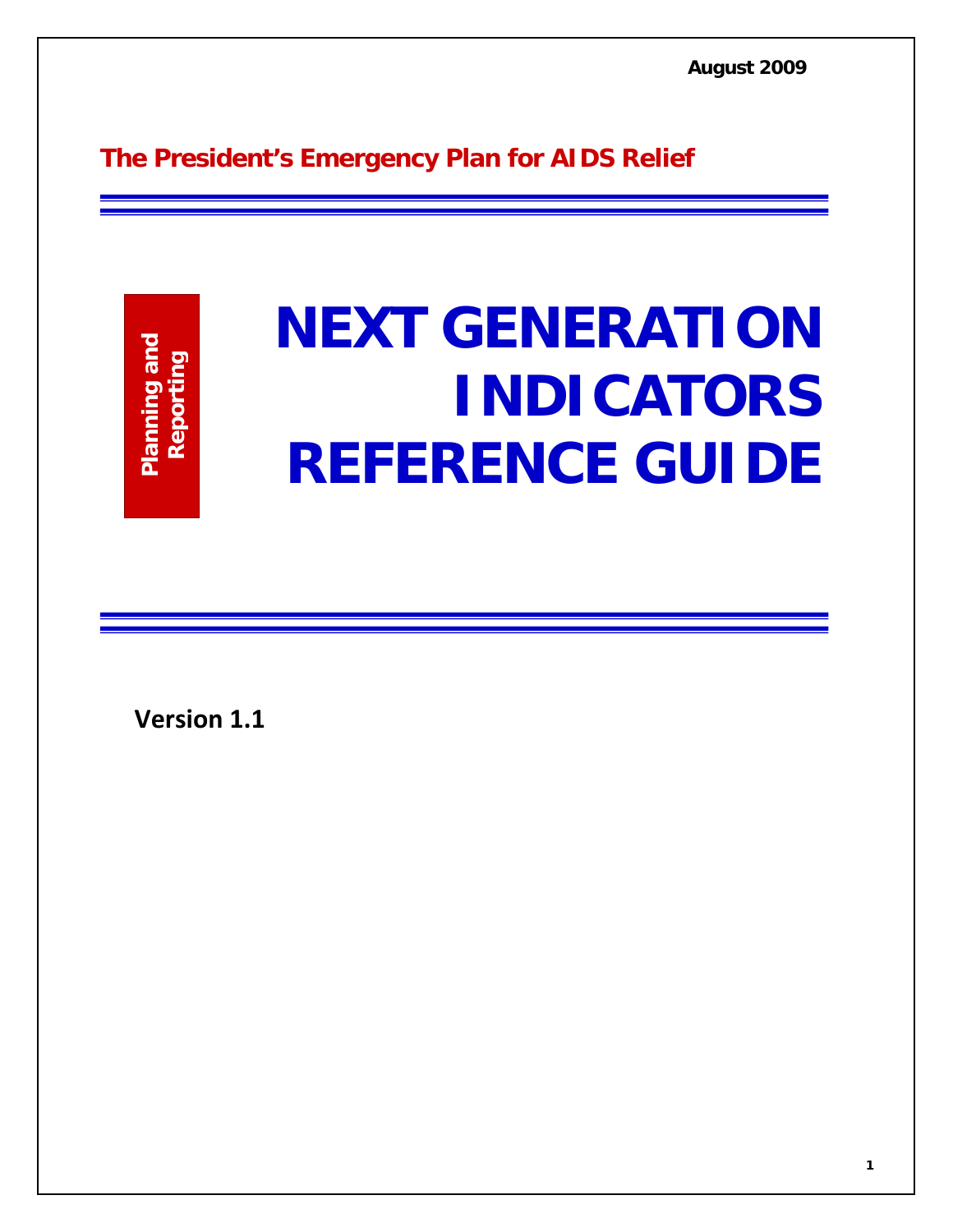## **Table of Contents**

#### *INTRODUCTION*

| Background                                                                  | 4   |
|-----------------------------------------------------------------------------|-----|
| <b>PEPFAR Next Generation Indicators-Directional Shifts</b>                 | 6   |
| Move from Downstream/Upstream to Direct/National                            | 10  |
| <b>Indicator Classifications &amp; Definitions</b>                          | 11  |
| Utilizing the Concept of Applicability                                      | 16  |
| Strategies for the Collections of Outcome and Impact Indicators             | 19  |
| <b>INDICATOR SUMMARY TABLES</b>                                             |     |
| Table 1: PEPFAR Essential Indicators                                        | 20  |
| Table 2: PEPFAR Output, Outcome, and Impact Indicators                      | 24  |
| <b>INDICATOR REFERENCE SHEETS</b>                                           |     |
| Direct PEPFAR Program – Essential (Reported and Non-Reported) Indicators    | 40  |
| National Program - Essential Reported Indicators                            | 116 |
| National Program - Essential Not Reported Indicators                        | 131 |
| <b>APPENDICES:</b>                                                          |     |
| Appendix 1: Summary of Changes to PEPFAR Indicator (mapping of old to new)  | 179 |
| Appendix 2: PEPFAR CARE Services Menu                                       | 191 |
| Appendix 3: Partnership Frameworks                                          | 199 |
| Appendix 4: Monitoring Policy Reform                                        | 203 |
| Appendix 5: Assessing USG Direct Support for Service Delivery Indicators    | 207 |
| Appendix 6: In-country Processes (additional information for country teams) | 209 |
| <b>ACRONYMS AND ABBREVIATIONS</b>                                           | 210 |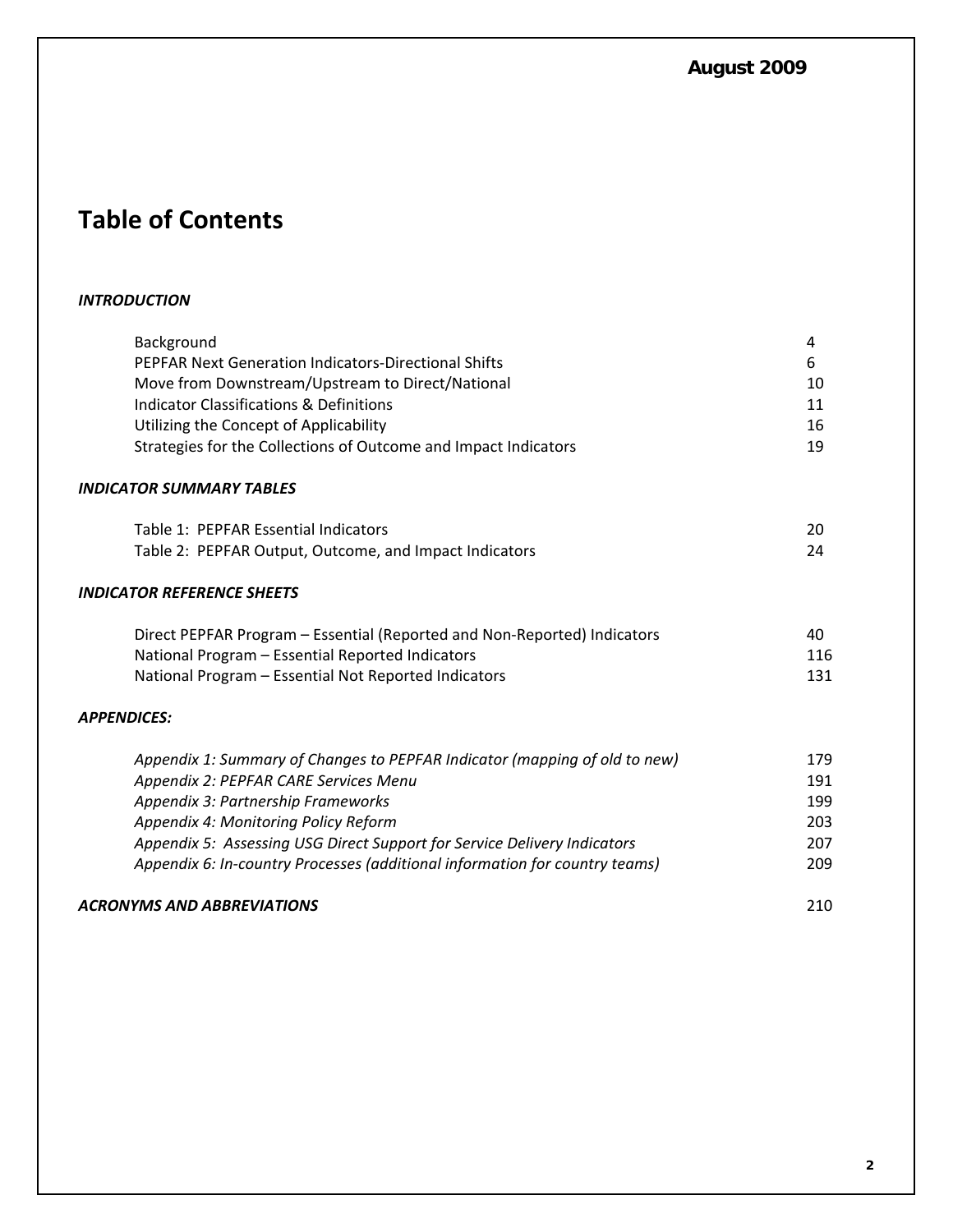## **Introduction**

### **New PEPFAR Indicator Guidance**

This document is available publicly at www.PEPFAR.gov and replaces all previous versions of PEPFAR Indicator Reference Guides. This guidance will go into effect for the FY 2010 PEPFAR planning and reporting cycle and will stay relevant until such time that a new version of the guidance is published.

This indicator reference guidance document is not PEPFAR program guidance. It is meant to be used as a companion document to the various program‐related guidance documents that will be released for PEPFAR this year, which may include:

- FY 2010 COP Guidance
- FY 2010 COP Technical Considerations
- PEPFAR FY 2010 Reporting Guidance (SAPR and APR)
- Partnership Framework Guidance
- PEPFAR Target Setting Guidance

Please refer to appropriate program guidance documents on www.PEPFAR.net for additional information.

The indicators in this guidance meet the minimum needs of PEPFAR to demonstrate progress in the fight against HIV/AIDS. Taken together these indicators promote responsible program monitoring across and within PEPFAR‐ funded technical areas. These indicators may not satisfy every country need. They are not designed to provide information on all dimensions of a program in country‐specific settings. Strong program monitoring at the country‐level requires a broad range of indicators, which can measure quality, coverage, and other aspects of programs.

The PEPFAR Next Generation Indicators are classified in three ways:

- with respect to the relevant HIV program as "direct" or "national"
- with respect to PEPFAR monitoring and reporting practices as "essential" or "recommended"
- with respect to their placement in the programmatic results cascade as "output," "outcome," or "impact"

The indicators presented in this guidance document represent the first wave of a comprehensive set of indicators, developed by PEPFAR interagency TWG indicator working groups (which included multilateral partners like WHO, PEPFAR‐funded implementing partners, and civil society participants). A second wave of recommended indicators will be released in 2010. The second wave of recommended indicators will not modify the guidance in this document, but will provide additional recommended indicators that PEPFAR country teams may want to monitor, some of these indicators may already be collected and used in country.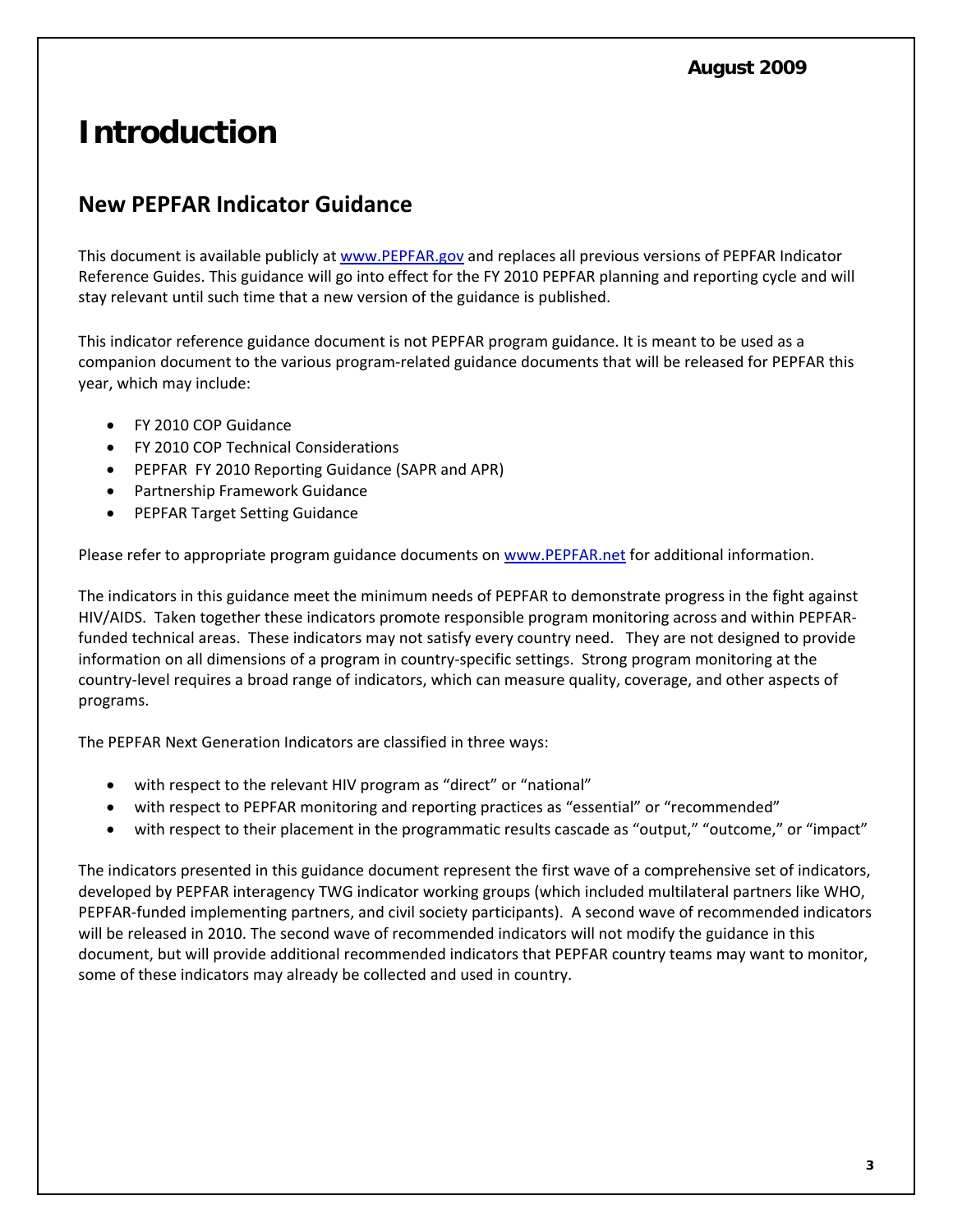## **Background**

Since the *United States Leadership Against HIV/AIDS, Tuberculosis, and Malaria Act of 2003* (Public Law 108‐25) was enacted, The President's Emergency Plan for AIDS Relief (PEPFAR) has worked to coordinate the U.S. Government's response to HIV/AIDS around the world, harmonizing the planning and reporting processes of all USG agencies working in the area of global HIV/AIDS.

In 2008, PEPFAR's success was recognized when the *Tom Lantos and Henry J. Hyde United States Global Leadership against HIV/AIDS, Tuberculosis, and Malaria Reauthorization Act of 2008* (Public Law H.R. 5501) was signed into law. While this indicator guidance does not go into effect until FY 2010, the legislation that expanded the U.S. Government commitment to the PEPFAR program began in FY 2009.

Working in partnership with host nations, PEPFAR will support the following legislative goals:

| <b>PEPFAR Legislative Goal</b>                                                     | <b>Monitoring Indicator</b>                                                                                            |  |  |  |  |  |  |  |  |
|------------------------------------------------------------------------------------|------------------------------------------------------------------------------------------------------------------------|--|--|--|--|--|--|--|--|
| <b>Treatment</b>                                                                   |                                                                                                                        |  |  |  |  |  |  |  |  |
| Treatment for at least 3 million people                                            | Percent of adults and children with advanced HIV infection<br>receiving antiretroviral therapy                         |  |  |  |  |  |  |  |  |
|                                                                                    | <b>Prevention</b>                                                                                                      |  |  |  |  |  |  |  |  |
| 12 million new infections averted                                                  | No routine monitoring indicator $-$ Goal is measured through<br>modeling at HQ.                                        |  |  |  |  |  |  |  |  |
| 80% coverage of testing and counseling among pregnant<br>women                     | Percent of pregnant women with known HIV status (includes<br>women who were tested for HIV and received their results) |  |  |  |  |  |  |  |  |
| 80% coverage of ARV prophylaxis for HIV-positive pregnant<br>women                 | Percent of HIV-positive pregnant women who received<br>antiretroviral to reduce risk of mother-to-child-transmission   |  |  |  |  |  |  |  |  |
|                                                                                    | Care                                                                                                                   |  |  |  |  |  |  |  |  |
| Care for 12 million people, including 5 million orphans and<br>vulnerable children | Number of eligible adults and children provided with a<br>minimum of one care service (disaggregated by age)           |  |  |  |  |  |  |  |  |
|                                                                                    | Human Resources for Health - Work Force                                                                                |  |  |  |  |  |  |  |  |
| Professional training for 140,000 new health care workers                          | Number of new health care workers who graduated from a<br>pre-service training institution                             |  |  |  |  |  |  |  |  |

PEPFAR's success is rooted in support for country‐owned strategies and national programs, with a commitment toward providing resources and monitoring results, achieved through the power of partnerships with governments, non‐governmental organizations, faith‐ and community‐based organizations, the private sector, and groups of people living with HIV/AIDS.

Strategic information is a cornerstone of PEPFAR. The collection of strategic information serves multiple purposes:

- to assist host country governments to plan, monitor, and manage a coordinated national response to the HIV/AIDS epidemic
- to assist PEPFAR country teams to plan, monitor, and manage USG HIV/AIDS activities in support of the national plan
- to provide information to PEPFAR Headquarters for management of PEPFAR
- to demonstrate progress of PEPFAR in each annual report to the US Congress
- to advocate for continued support and resources of HIV/AIDS prevention, care, and treatment programs
- to coordinate efforts with the international donor community

Strategic Information is an integral part of program management and design. The indicator guidance found in this document does not constitute program guidance. Programs should be designed to provide comprehensive, high‐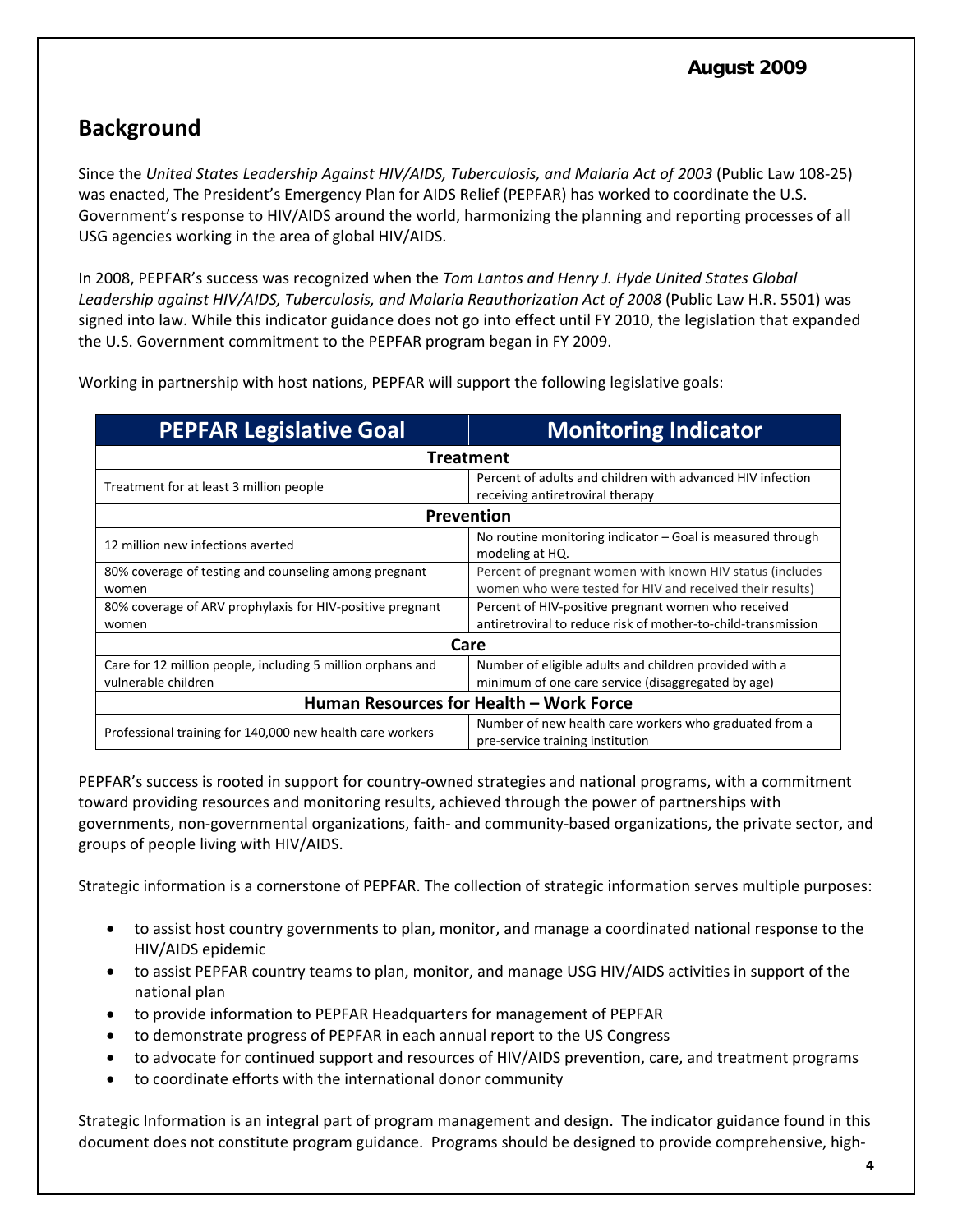quality services based on international or national guidelines, best practices, and scientific evidence. Programs should not be designed around an indicator for the sole purpose of reporting on that indicator. Instead, indicators are based on programmatic guidance in order to provide information about elements of programs to stakeholders. Indicators are intended to provide an "indication" of performance based on one key or standardized element of a program. It is not the purpose of an indicator, or even a suite of indicators, to adequately capture every aspect of a comprehensive program.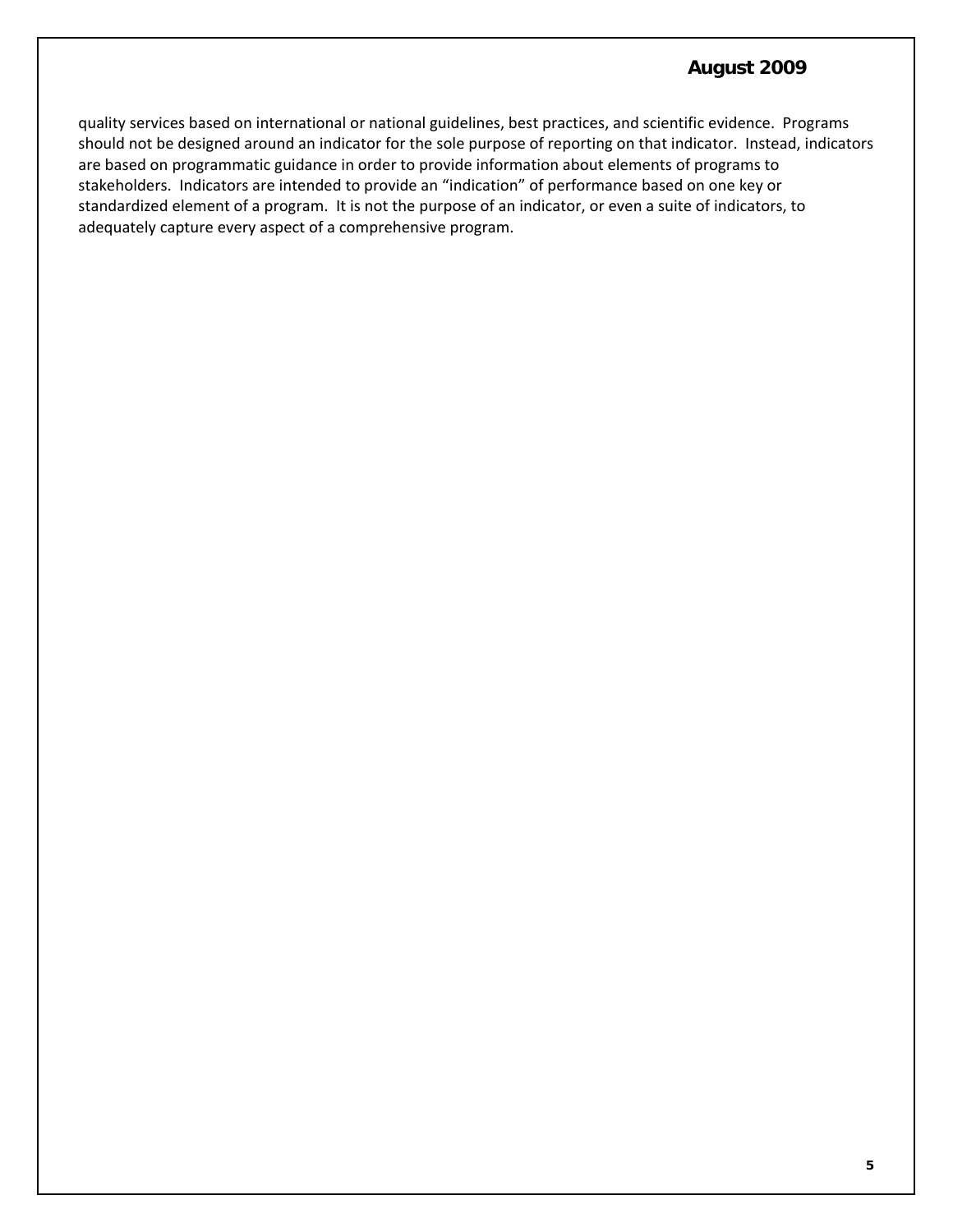### **PEPFAR Next Generation Indicators – Directional Shifts**

The Next Generation Indicators reflect PEPFAR's strategy to increase country ownership of HIV/AIDS efforts and ensure that host countries are at the center of decision‐making, leadership, and management of their HIV/AIDS programs. PEPFAR supports work towards better alignment of indicators and reporting requirements within the context of the national HIV/AIDS M&E plan of the host country.

To achieve this end, the Guidance:

- 1. is aligned, to the extent possible, with globally harmonized indicators already reported by many host nations;
- 2. attempts to minimize PEPFAR‐specific reporting requirements to allow PEPFAR country teams more flexibility to design M&E plans in-line with host countries; and,
- 3. strikes a better balance between support for USG reporting needs and national M&E systems.

In addition, PEPFAR Next Generation Indicators seek to strengthen country programs with the inclusion of 'coverage' and 'quality' measurements. Monitoring and ensuring coverage of quality HIV services is a major focus for this next phase of PEPFAR programming.

#### **Better balance of USG reporting needs with country ownership**

A clear intent of PEPFAR is to strengthen sustainable National‐level monitoring and evaluation systems. The goal is to enable PEPFAR to continue to monitor program performance and to report to Congress and the American public, while supporting the host country government ownership and development of national HIV M&E systems. Shifting emphasis to National system strengthening implies support for a national indicator set agreed upon by the host government and all agencies, donors, and implementing partners working within a country as well as support for the reporting flow within a National system (site to district to regional to national offices). To support this work in country, PEPFAR Headquarters is working towards better alignment with indicator guidance of other international donors and organizations. In addition, PEPFAR HQ will focus on working towards policies and guidance that support better integration of PEPFAR reporting and target setting into national level processes as well as National M&E systems.

PEPFAR country teams may need to rely on existing parallel PEPFAR systems in the short term, but should continue working diligently to integrate these systems into the National M&E system.

#### **Better global harmonization of indicators and reporting requirements**

It is widely recognized that a minimum set of indicators is needed for global reporting. The data collected through global reporting is critical for the purposes of monitoring global progress, maintaining program support, and advocating for resources and continued funding. However, these reporting demands can become burdensome in country. For these reasons, global harmonization has been a primary focus of PEPFAR.

To this end, at the headquarters level, PEPFAR has collaborated with international donors and organizations (GFATM, UNAIDS, WHO, UNICEF, etc.) to harmonize most PEPFAR essential indicators with international standards. Specifically, PEPFAR HQ is working internationally with multi-lateral partners to achieve a minimum core set of global reporting indicators that provide standardized data for comparison across countries and allow for aggregation at the global level.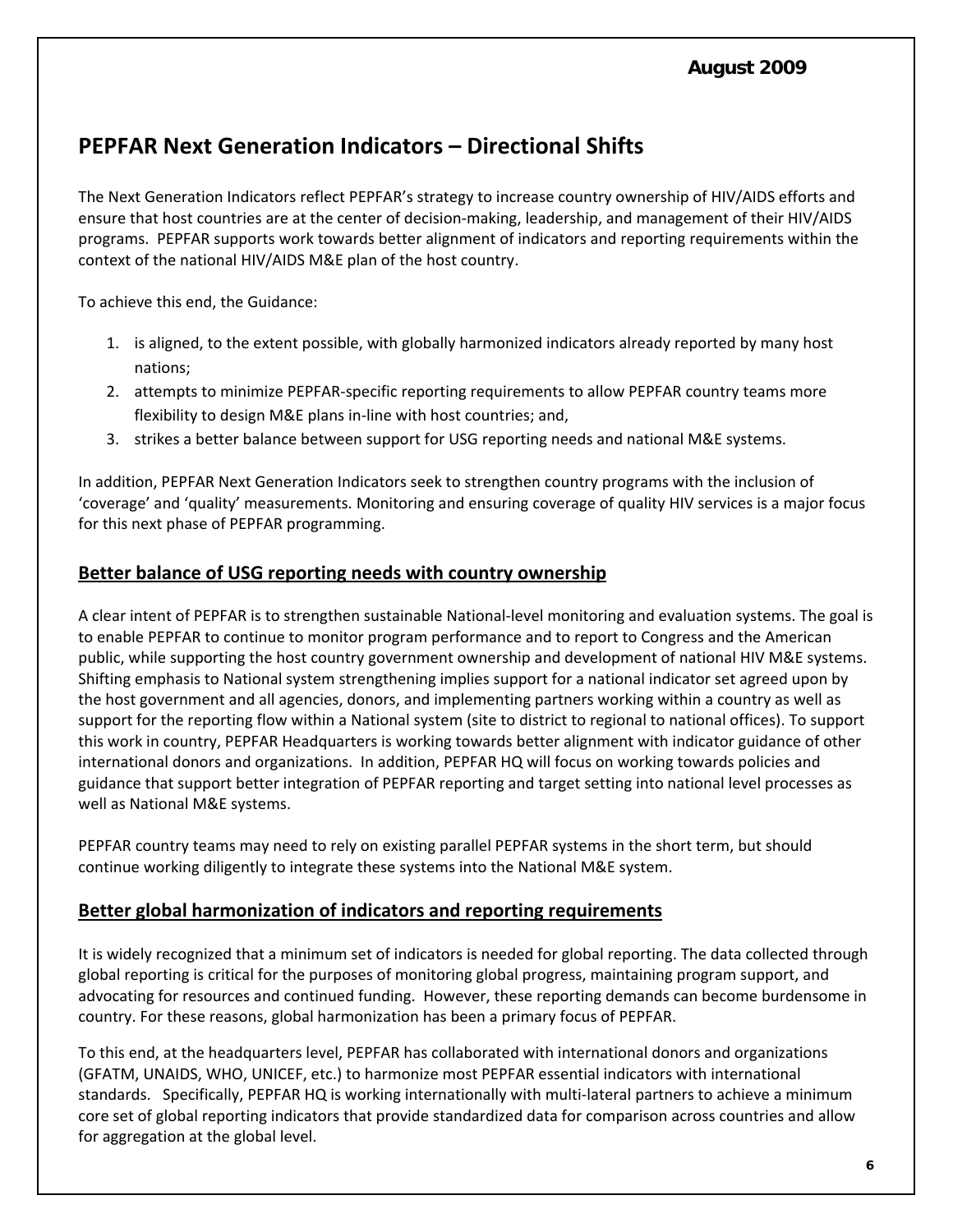Through the UNAIDS Monitoring and Evaluation Reference Group (MERG), PEPFAR and 18 other international multi‐lateral and bi‐lateral agencies (including UNAIDS, WHO, UNICEF, the GFATM) have obtained a degree of harmonization and have agreed upon a minimum set of standardized indicators. This set of Core National Indicators was released in January 2008 as an addendum to the UNGASS guidelines for 2008 reporting. The UNGASS and the Core National Set of indicators were used as the initial foundation for the PEPFAR Next Generation of Indicators. (2010 Reporting, UNGASS Core Indicators:

http://data.unaids.org/pub/Manual/2009/JC1676 Core Indicators 2009 en.pdf).

While the Core National Set was an enormous step forward, the UNAIDS MERG recognizes that there are important programmatic gaps that still need to be addressed (i.e. Care, Gender, Prevention, and Workforce). To fill these gaps, PEPFAR will continue to work on global harmonization through the MERG's Indicator Working Group into 2010.

#### **Better in‐country harmonization of indicators**

Just as there is a need to provide a standardized global picture of the response to HIV across countries; national programs require a complete picture of the breadth of HIV activities taking place in country in order to effectively manage the national response. For this reason, national programs also require a harmonized set of indicators. Ideally these indicators will be supported by standardized data collection tools for use by all implementing partners, donor agencies, and other stakeholders implementing programs in country.

Nationally harmonized indicator sets are standardized within country to allow for analysis and comparisons between partners or regions and for aggregation. However, these indicator sets may differ across countries and may not be suitable for cross‐country comparisons or global aggregation.

USG PEPFAR country teams are encouraged to continue working with host national governments and other donors to achieve a harmonized set of national indicators. The national set should include wherever possible harmonized global indicators, but additional indicators will also be needed to satisfy the information needs of the country program. PEPFAR and other donor reporting requirements will need to be considered for inclusion in the national indicators sets.

#### **Focus on Measures of Coverage and Program Quality**

#### *More attention to coverage*

In the past, PEPFAR indicators described program outputs with little attention to coverage and quality.Coverage indicators include measures of *program* coverage and *population* coverage.

Program coverage indicators describe coverage of a specific service within a broader program service category. Program coverage can be used to track coverage of essential key services at the partner level or at the PEPFAR program summary level, and thus can be used to describe some dimensions of quality of a program.

Example – Program Coverage

Percent of HIV‐positive persons receiving Cotrimoxizole prophylaxis

Numerator: Number of HIV‐positive persons receiving Cotrimoxizole prophylaxis (Source: Program Records)

Denominator: Number of HIV‐positive persons receiving a minimum of one clinical service (Source: Program Records)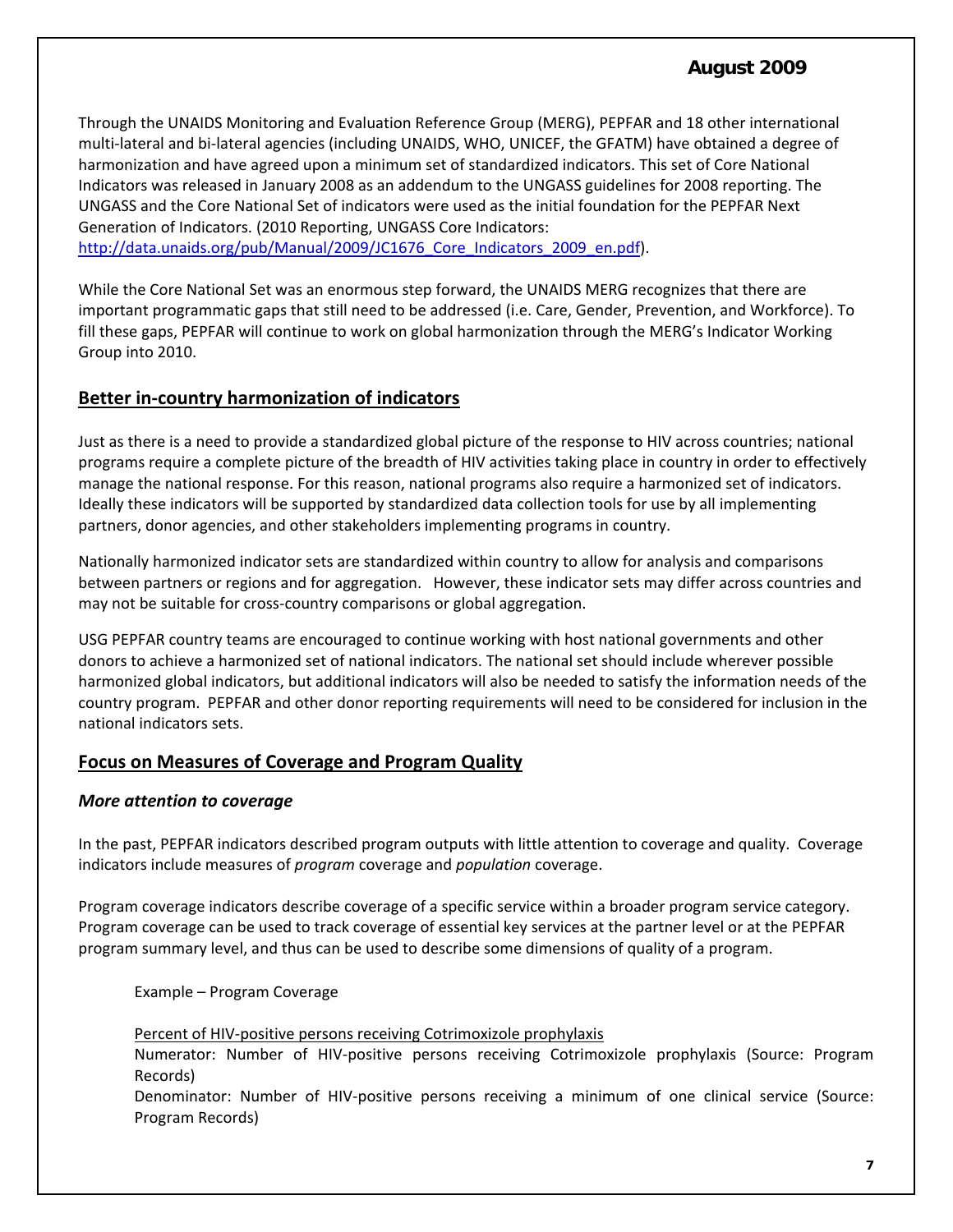Population coverage indicators generally depict national program results and describe coverage of a specific service among a population eligible for the service. Thus, indicators of population coverage often use a program output indicator over a population estimate to denote how many people in a population who need the service actually received the service. Population coverage measures can be adapted for partner use if appropriate data are available for the population denominator (e.g. eligible persons in a district or defined catchment area), but more often these measures are used at the regional or national level.

Example – Population Coverage

Percent of individuals with advanced HIV infection receiving antiretroviral therapy (ART) Numerator: The number of individuals with advanced HIV infection receiving antiretroviral therapy (ART) (Source: National M&E System, Program Records)

Denominator: The estimated number of individuals with advanced HIV infection (Source: Spectrum Model)

#### *More attention to program quality*

PEPFAR Next Generation Indicators seek to strengthen country programs with the inclusion of 'quality' measurements. Monitoring and ensuring quality is a major interest for this phase of PEPFAR programming.

There are many definitions of 'quality' within the health service literature and PEPFAR is employing the perspective offered by the Institute of Medicine (IOM), using three fundamental dimensions.

| Structure      | "the settings in which [health care] takes place and the instrumentalities of<br>which it is the product" |
|----------------|-----------------------------------------------------------------------------------------------------------|
| <b>Process</b> | "whether what is known as 'good' medical care has been applied"                                           |
| Outcome        | "in terms of recovery, restoration of function and of survival"                                           |

PEPFAR is targeting very narrow, salient components of the quality issue, attempting to keep program monitoring effort as a low burden and of high utility to providers (i.e., support quality services). Commensurate with these objectives, this work will focus on two areas within the broader quality framework, technical performance (process) and effectiveness of care (outcome).

The ongoing work of PEPFAR to identify 'quality' indicators follows a similar process to that enlisted for the PEPFAR Next Generation Indicators and is built on existing indicator work. Therefore, some of the quality indicators identified below can already be found in the PEPFAR Next Generation Indicator lists. Further guidance on quality indicators will be forthcoming upon completion of this project.

Examples – Program Quality

#### *Process*

Number of ART patients who have a documented CD4 or VL result within the last six months Number of ART patients who have attended all of the nationally recommended number of clinical visits Number of ART patients who have received sexual prevention counseling during their clinical visits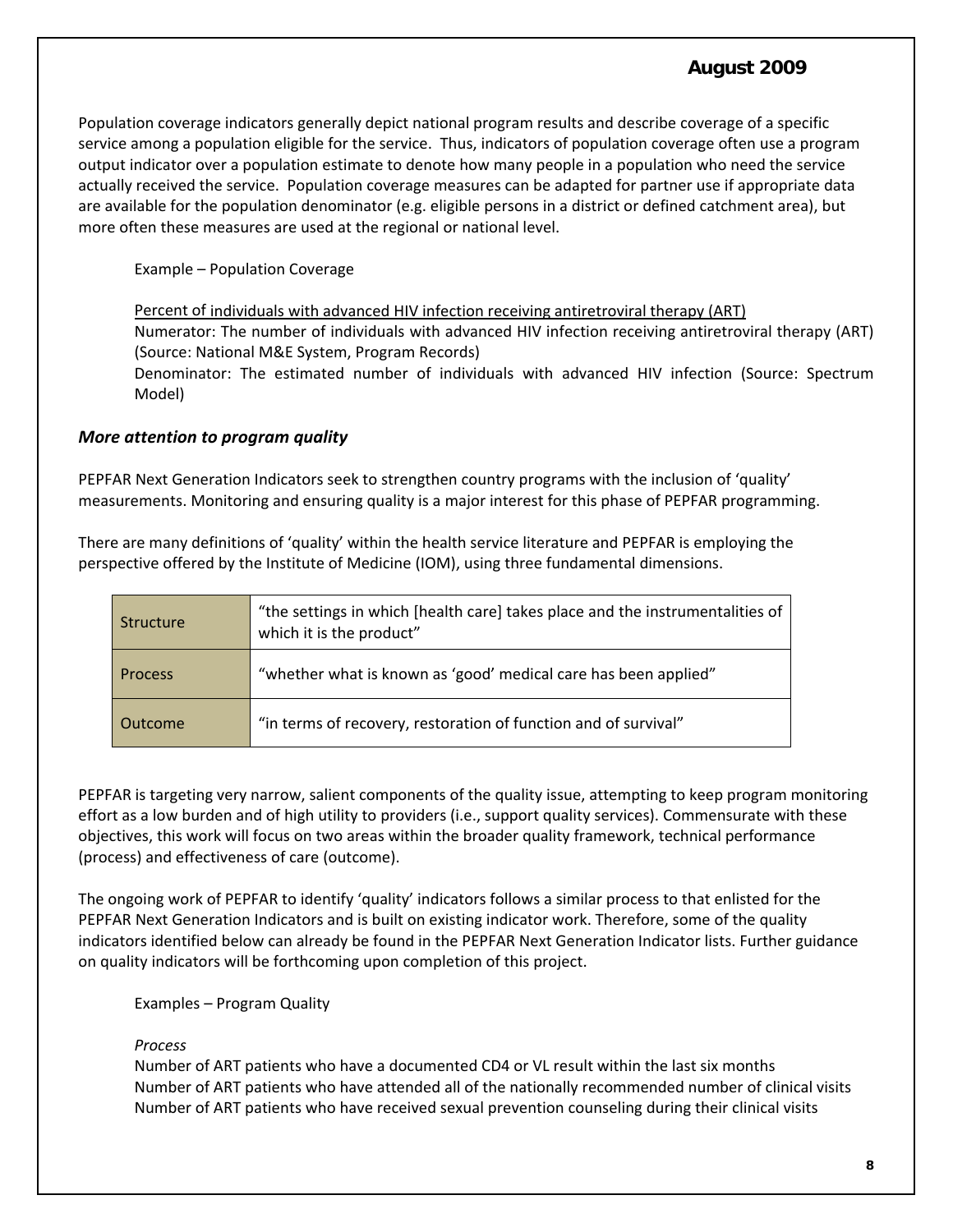#### *Outcome*

Number of ART patients who are still alive and on ART at 12 months after initiating treatment Number of patients with favorable outcomes (no OIs, good functional status, stable weight, etc.) Number of ART patients switched from  $1<sup>st</sup>$  to  $2<sup>nd</sup>$  line therapy

Percentage of clients circumcised who experienced one or more moderate or severe adverse event(s)

#### *Measures of Cost*

Cost data are critically needed by PEPFAR to estimate program costs and cost-effectiveness, especially in times of budget constraints. PEPFAR country teams are encouraged to use financial data and estimates of program costs together with program performance data to fully inform decision making around program management and program scale‐up. In the future PEPFAR HQ may seek to collect cost data as part of routine monitoring and reporting.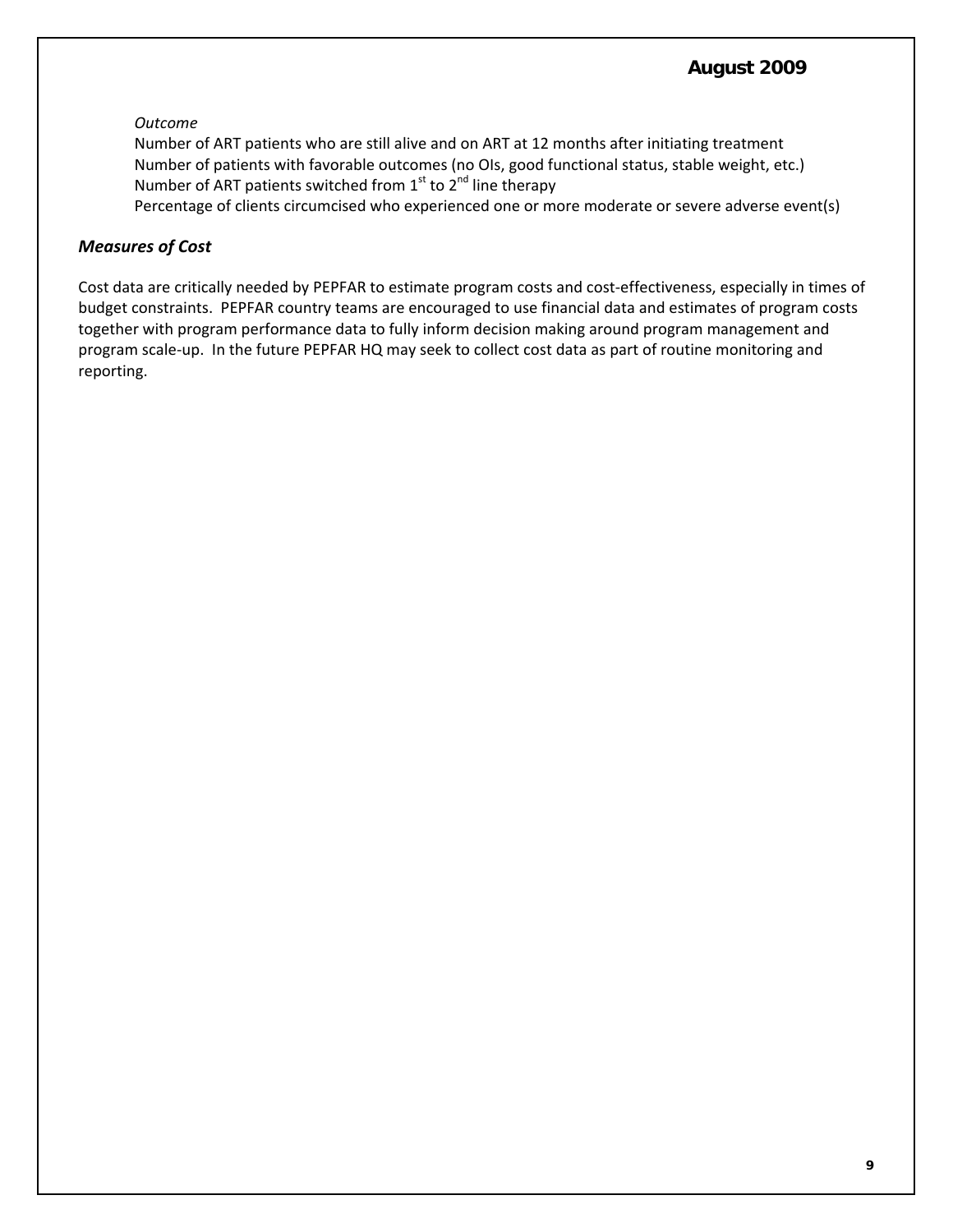### **Move from Downstream/Upstream to Direct/National**

In the past, PEPFAR used the concepts of "Downstream" and "Upstream" to quantify performance of the full portfolio of PEPFAR activities in country. In the first five years of PEPFAR, "downstream" (direct service delivery) and "upstream" (indirect support) was equal to "total" PEPFAR results.

In the countries formerly referred to as "focus" countries, the PEPFAR "total result," often synonymous with the national number of people receiving a service was used to report against the PEPFAR 5‐year goals. However, in countries receiving fewer resources than the focus countries the concept of "upstream" was difficult to operationalize.

Moving forward, PEPFAR is looking for better ways to communicate the performance of the PEPFAR program in a way that recognizes the specific PEPFAR contributions to the national HIV program. National HIV program achievements are the collective and collaborative work of the host national government, and multi-lateral and bilateral donors, including PEPFAR. Towards this end, PEPFAR will no longer collect data on "upstream" or "indirect" targets and results.

Instead, PEPFAR will now collect data at two levels: National Program Results and Direct PEPFAR program results.

Given that PEPFAR is one of many contributors to the national HIV program, Direct PEPFAR results should be a subset of the national program results for routine program monitoring indicators. In some higher PEPFAR resourced countries, PEPFAR may support a large portion of the national program. In a few of these cases, it may be possible that PEPFAR supports the entire program and the Direct PEPFAR result is equal to the national. While in lower resourced countries, PEPFAR makes a lesser contribution to the total achievements of the national HIV program. In some of these cases, especially in the handful of PEPFAR countries with programs primarily focused on a "Technical Assistance" program model, the national level results may not be sensitive enough to monitor PEPFAR's contribution. In these cases, PEPFAR countries will also be able to provide sub‐national level or project‐ level results.

To summarize, PEPFAR will look at two levels of information:

- 1. The collective achievements of all contributors to a program or project (i.e. host country government, donors, and civil society organizations).
	- National level all countries will report national level data on a small core set of indicators (where applicable).
	- Some countries may choose to also report sub-national region or a project-level defined region (i.e. four project sites)
- 2. The PEPFAR (Direct) achievements to HIV programs, including service delivery, capacity building, system strengthening, policy development, etc

Please note that reported national‐level results will not necessarily be used (in total) to report against PEPFAR legislative goals. PEPFAR is working on a methodology that will determine how counting toward PEPFAR legislative goals will be derived from these national level data. The methodology will take into account the percent of PEPFAR funding that contributes to the national HIV program and will be harmonized with the methodology used by the Global Fund.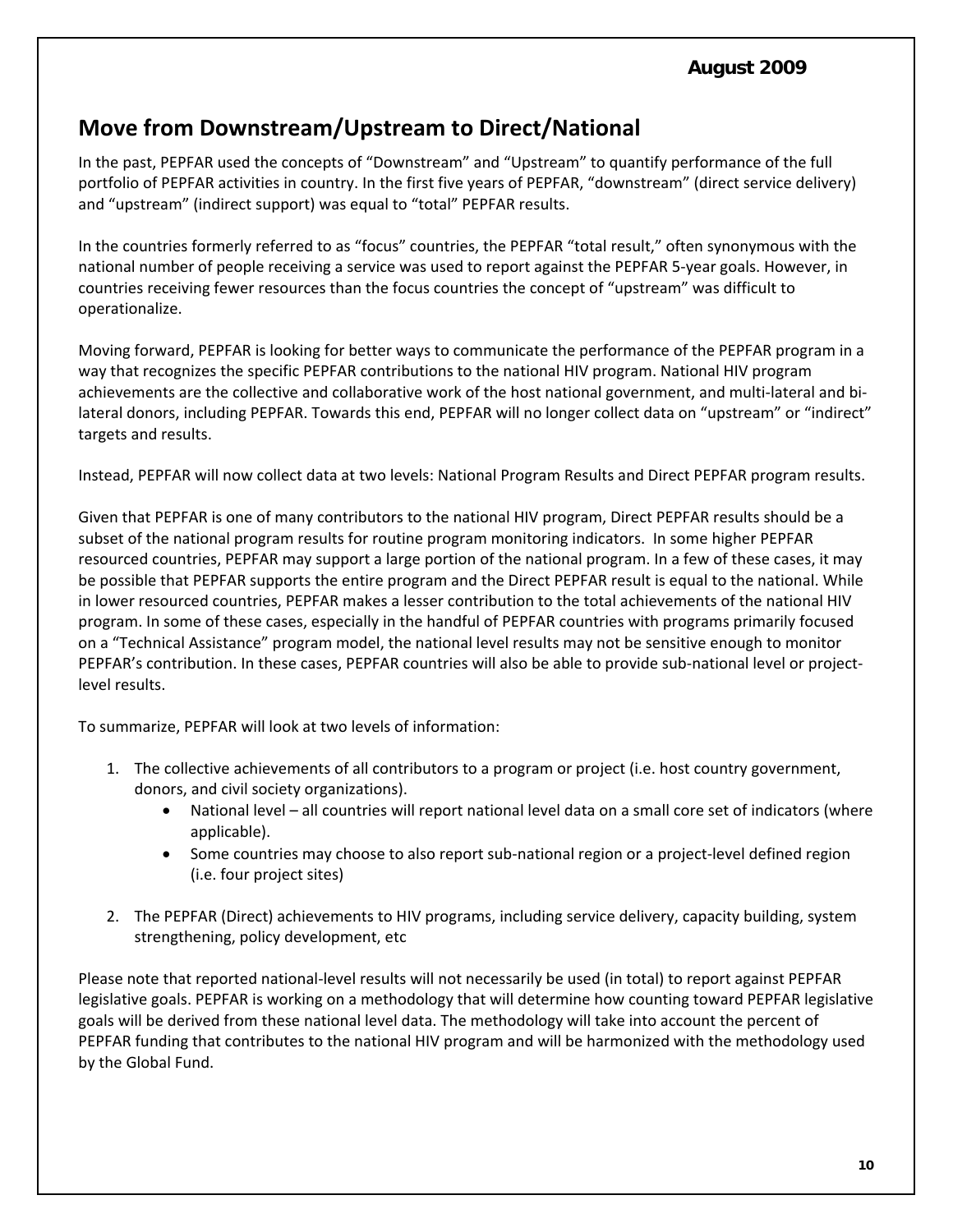### **Indicator Classifications and Definitions**

This guidance document classifies indicators in three ways:

- 1. By degree of importance/aggregation level:
	- **Essential/Reported to HQ**
	- **Essential/Not Reported to HQ**
	- **Recommended**
- 2. By reporting level:
	- PEPFAR Direct (Partner or Program Summary)
	- National
- 3. By standard M&E classification:
	- **-** Output
	- **-** Outcome
	- Impact

Each indicator in the guidance will receive a classification by each of these three categories.

#### **Classification: Degree of Importance**

#### *Essential (Reported/Not Reported)*

These are indicators that (if applicable) are considered to be of high importance and inherently necessary to track the progress of HIV/AIDS programs and therefore are indispensable to the basic monitoring of these programs. USG PEPFAR country teams determine which of the essential indicators are "applicable" to their programs and their funded partners. (See definition of applicability below.) There are 35 PEPFAR Direct indicators on the essential list. Among the essential indicators is a subset of 30 indicators which must be reported to PEPFAR HEADQUARTERS on a semi‐annual or annual basis, according to forthcoming PEPFAR Reporting Guidance.

Most essential indicators are direct and are used to specifically monitor USG PEPFAR program investments, while some essential indicators are national and are used to monitor all contributions and investments to the national HIV/AIDS response. (See definitions of "direct" and "national" below). USG PEPFAR country teams determine how the essential indicators are to be collected from USG-funded partners and the relevant national systems and how they are to be aggregated, stored, and used for PEPFAR program monitoring in country.

Most essential indicators are based on internationally harmonized indicators and are required for global reporting by international organizations like UNAIDS or GFATM. However, there are some indicators which are not internationally harmonized but are otherwise:

- Required to report against the legislation governing PEPFAR OR
- Mandated by Congress OR
- Necessary to track an emergent or high priority program area (like health system strengthening or male circumcision) OR
- Otherwise of highest priority to PEPFAR leadership.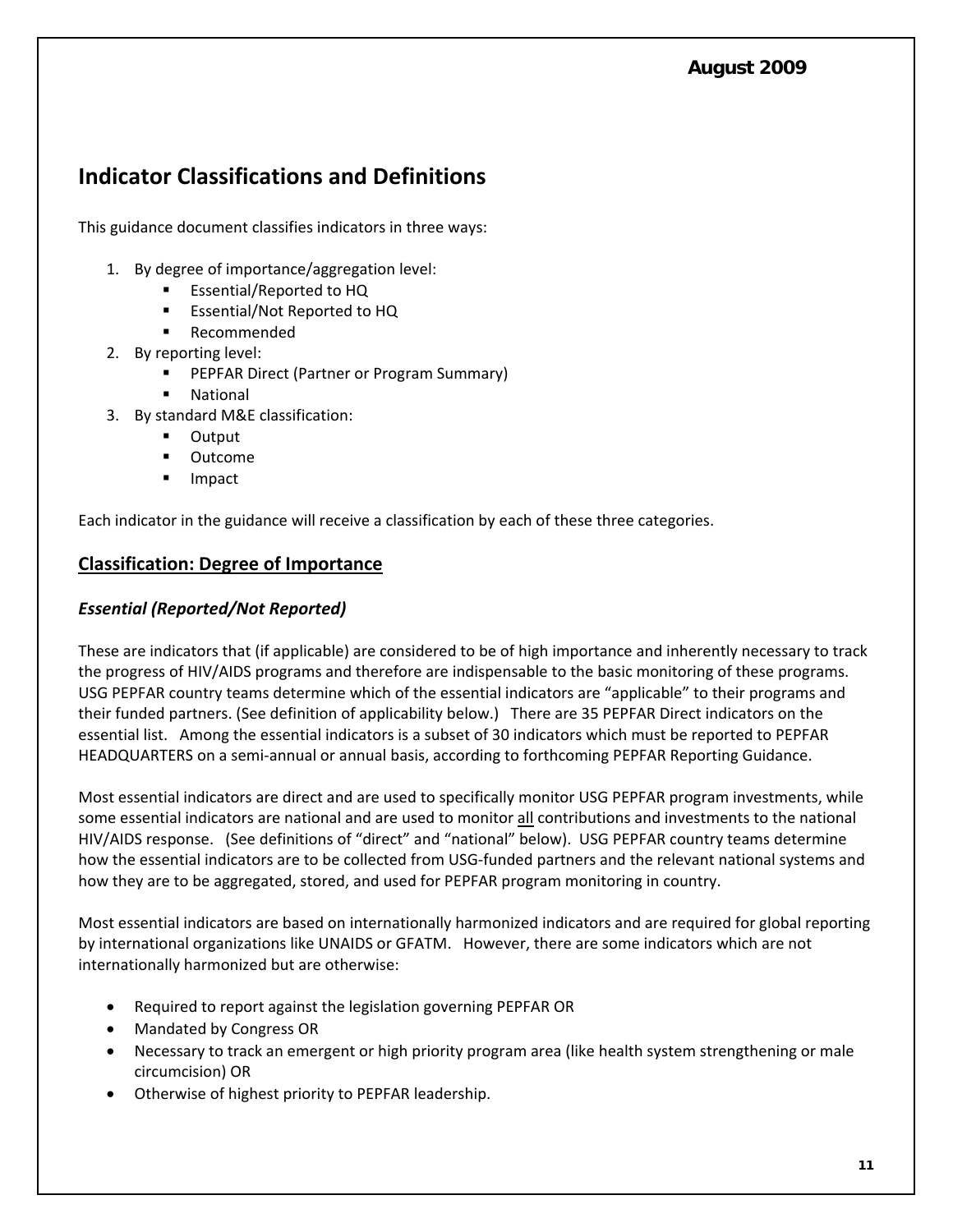Because the essential indicators are indispensable to HIV/AIDS program monitoring, if the indicators are not part of national monitoring systems, USG PEPFAR country teams are encouraged to negotiate with national stakeholders to include these indicators in national systems in the near future to enable basic tracking of the national HIV/AIDS response.

**All Essential indicators are subject to audit at the Direct PEPFAR reporting level.** At the national level, PEPFAR country teams are required to monitor and use available data on essential indicators where applicable to their programs. However, it is recognized that PEPFAR country teams can only support and encourage the collection and implementation of national data collection activities through Partnership Frameworks or other negotiation processes.

#### **Aggregation Levels for Essential Indicators**

#### Essential/Reported to HQ

These are the essential indicators that will be aggregated and reported to PEPFAR Headquarters using standardized indicator definitions to allow data comparison across PEPFAR‐supported countries. Indicator standards are defined in this guidance.

#### Essential/Not Reported to HQ

These essential indicators do not need to be aggregated and reported to PEPFAR Headquarters. However, partners will be required to report applicable indicators to the PEPFAR country teams. In addition, PEPFAR country teams will be expected to support and encourage intermittent surveillance or surveys required to monitor those indicators not routinely captured through programs. While standardization with globally harmonized indicators is highly encouraged, the definitions of these indicators may understandably vary by country given that many national programs have core data sets in place and have adopted variations of these indicators. The intent of these essential indicators is to highlight critical program areas that country teams should be monitoring and give PEPFAR country teams increased flexibility to work within the context of the national system.

Please note that many of the indicators in the category "Essential/Not reported to HQ" are used by PEPFAR HQ for decision making purposes despite the fact that in country teams will not be required to report. These data are reported through other mechanisms (i.e. UNAIDS, DHS, BSS, etc.) and readily available to HQ, which is the reason that PEPFAR in‐country teams do not need to report this information separately into COPRs.

#### *Recommended*

These are additional recommended indicators for partners and program managers who need additional information for program management beyond the minimum set reported to HQ. These indicators were selected and recommended by the PEPFAR interagency TWGs as important areas for program managers to monitor, but are not considered indispensable to basic program tracking. Similar to the essential indicators, some of the recommended indicators are internationally harmonized.

Recommended indicators will not need to be aggregated and reported to PEPFAR Headquarters. While standardization with globally harmonized indicators is encouraged, the definitions of these indicators may understandably vary by country given that many national programs have core data sets in place and have adopted variations of these indicators.

The intent of the recommended indicators is to encourage comprehensive monitoring of programs, provide additional recommendations on indicators beyond the PEPFAR required set, and give PEPFAR country teams increased flexibility to work within the context of the national system.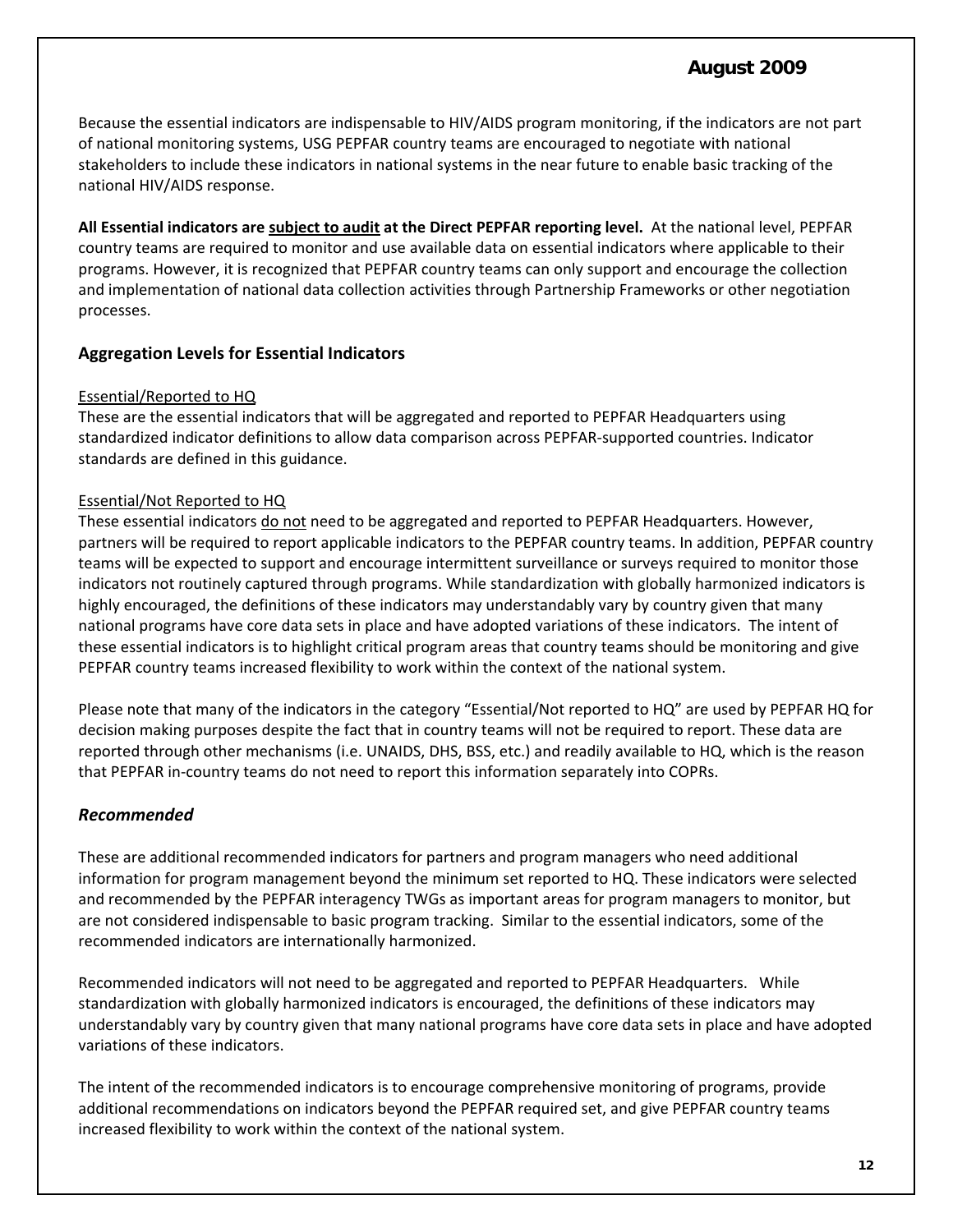Data from many of these indicators will be available to Headquarters through other sources (i.e. UNAIDS, DHS, BSS, etc.).

Recommended indicators are not subject to audit.

#### **Classification: Reporting Level**

#### *PEPFAR Direct Program (Technical Area Summary and Partner Level)*

Definition: Expected achievements (targets) or realized achievements (results) of the PEPFAR program through its funded efforts and activities. These achievements may be shown in service delivery as well as in health workforce development, information systems, medical products and commodities, financing, and leadership and governance. As in the first 5‐years of PEPFAR, "direct" can refer to an intervention or activity that can be associated with counts of uniquely identified individuals receiving prevention, care and support, and/or treatment services at a unique program or service delivery point that receives USG PEPFAR support (See appendix 5 for more information on assessing USG Direct support for service delivery indicators). In addition, "direct" can refer to an intervention or activity that can be associated with specific achievements or deliverables in the other areas specified above such as health workforce development or policy development.

Rationale: In the past, PEPFAR attempted to empirically connect capacity building and system strengthening support to individuals receiving services. Broadening the definition of "direct" beyond individuals receiving services recognizes that PEPFAR‐funded efforts and activities have direct effects on a wide range of outputs, including: people trained; products and commodities procured and delivered; policies changed; and systems developed.

#### *National*

Definition: Expected or realized achievements of all contributors to a country's HIV program led by host country government and contributed to by all of its stakeholders, donors, and civil society organizations, ideally this would include both private and public sectors.

- Most national indicators are outcome indicators, but some are output and impact indicators.
- Most national indicators are "recommended" but some are "essential," a subset of which must be reported to HQ if they are applicable to the PEPFAR program.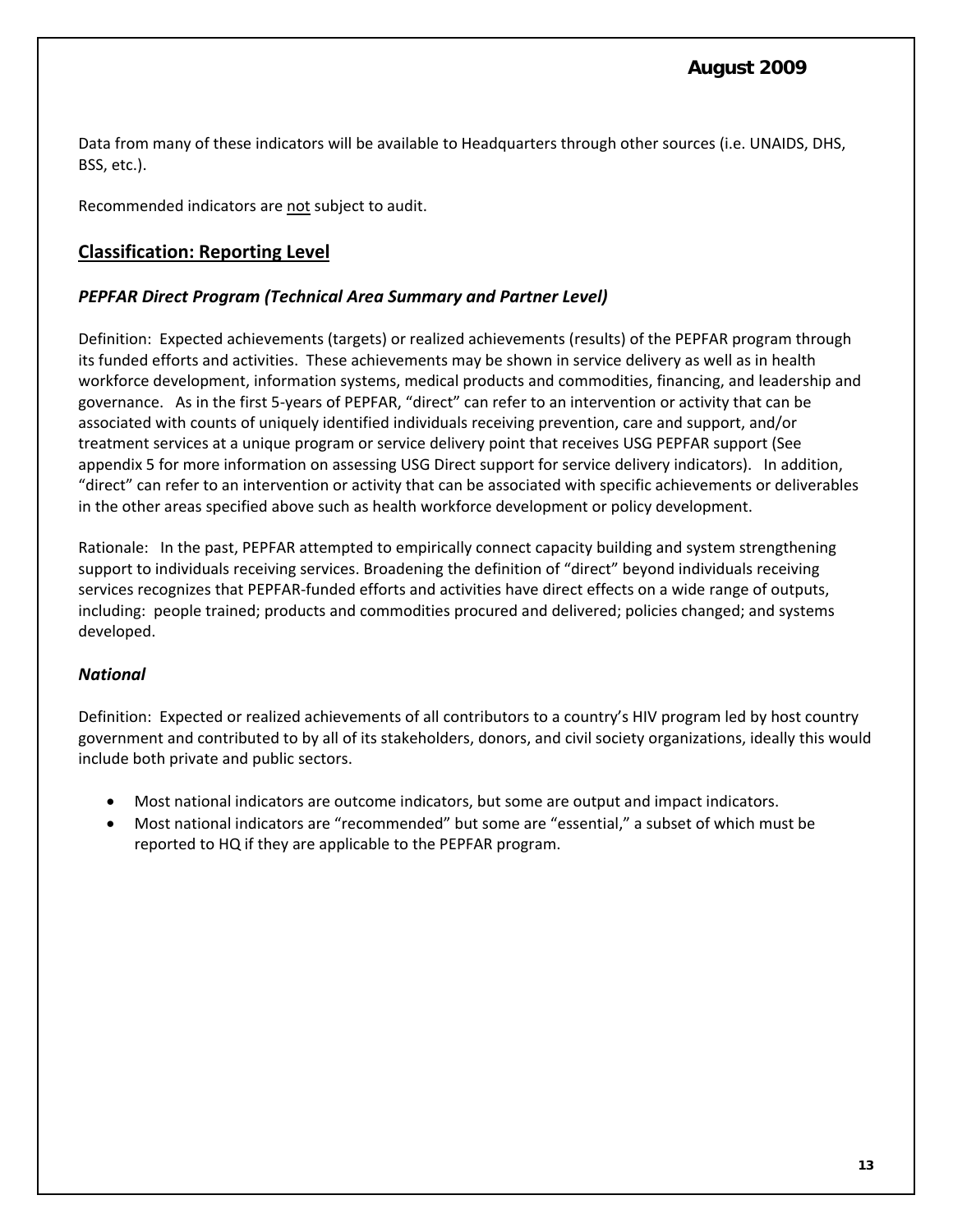#### **Classification: Standard M&E Classification**

#### *Output*

Definition: Result of program activities. They relate to the direct products or deliverables of program activities, such as number of counseling sessions completed, number of people reached, and number of materials distributed.

#### *Outcome*

Definition: Effect of program activities on target audiences or populations, such as change in knowledge, beliefs, skills, behaviors, access to services, and environmental conditions.

#### *Impact*

Definition: Longer-range, cumulative effect of programs over time such as change in HIV infection, morbidity, and mortality; impacts are rarely, if ever, attributable to a single program, but a program may, with other programs, contribute to impacts on a defined population.

#### **Definition of Applicability**<sup>1</sup>

Applicability of an indicator will be determined by whether the USG PEPFAR country team is funding an activity that is expected to yield results (provision of a service or other deliverable) for the indicator in question. Applicability will apply to all indicators regardless of classification by the three categories discussed above. However, there are some differences of the definition of applicability when applied to either the national or direct reporting levels.

A **PEPFAR direct program** indicator should be considered **applicable** if the USG PEPFAR country team funds one or more partners in country to directly conduct activities that are reflected in the indicator.

- For example, if the USG PEPFAR country team funds one or more partners to directly provide care and treatment services, it should collect and report on the relevant indicators of people receiving those services.
- If one or more partners directly provide testing and counseling, it should collect and report on the number of people receiving CT services.
- If one or more partners conduct health care worker training, it should collect and report on the number of health workers trained.

When a USG PEPFAR country teams selects which indicators are applicable to which partners, the concept should be applied similarly.

• For example, if a funded partner directly provides care and treatment services, it should collect and report on the number of people receiving those services.

 **<sup>1</sup>** See the section of the indicator reference sheets that is titled, "applicability" for more information on the applicability of each indicator.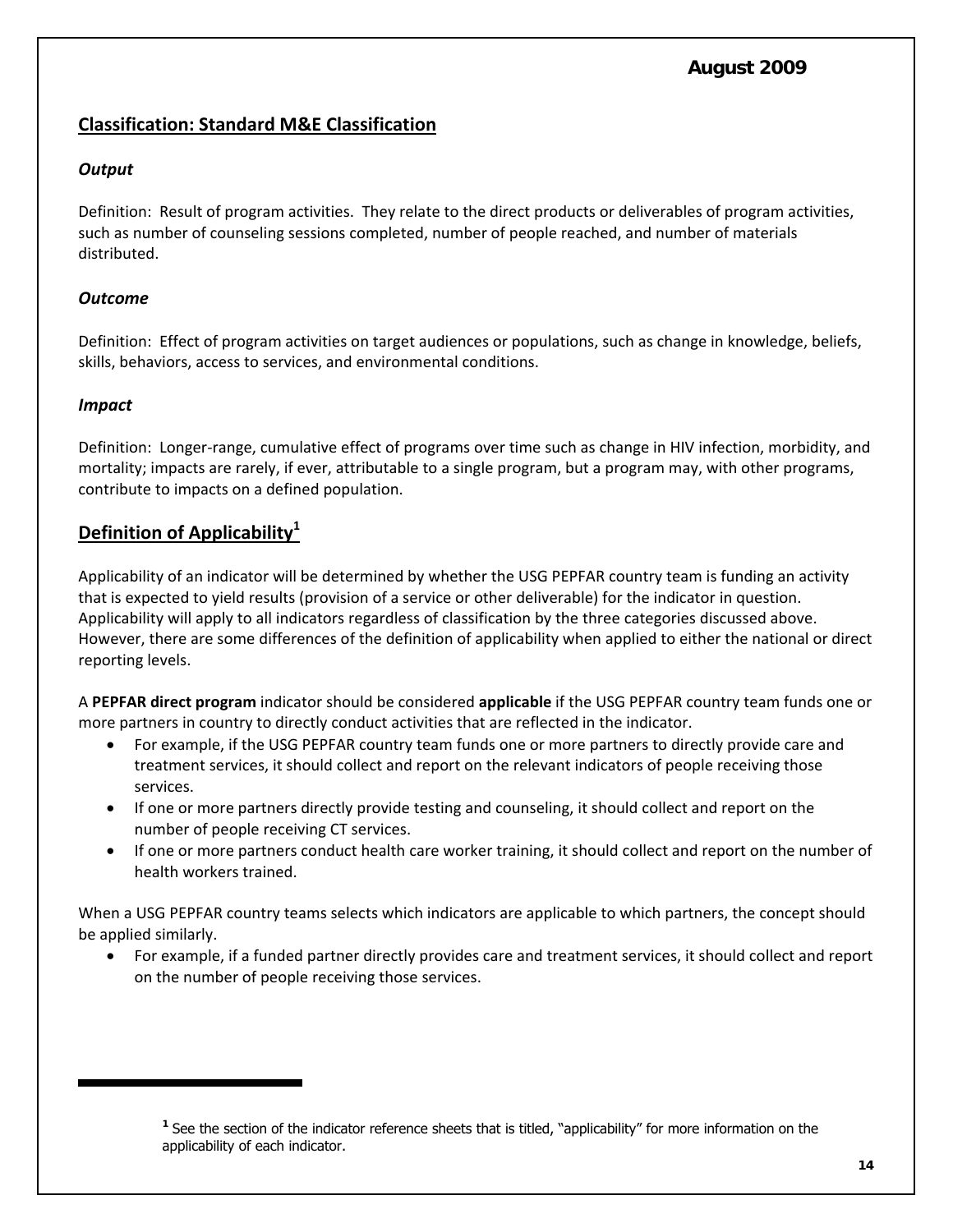The concept of applicability is broader for national program indicators. A **national program** indicator should be considered **applicable** to the PEPFAR program if the USG PEPFAR country team:

- Funds one or more partners in country to directly conduct activities that are reflected in the indicator (similar to above), OR
- Funds one or more partners in country to conduct or otherwise support program‐related activities, or indirectly support the program area in a way that would yield a change in the activities or topic reflected in the indicator, OR
- Supports staff in country in a way that would be expected to yield a change in the activities or topic reflected in the indicator.

In the first five years of PEPFAR, the applicability of an indicator was based primarily on a USG PEPFAR country team (and funded partners) having a budget allocation or funded activities in a particular program area in which an indicator was classified. Applicability is now broadened to recognize that some indicators in a program area may not be applicable when a USG PEPFAR country team funds activities in the program area in which an indicator is classified and, conversely, to recognize that indicators may be applicable at the national level when a USG PEPFAR country team does not fund activities in the program area in which the indicator is classified but does fund activities in a program area that directly or indirectly supports the program area in which an indicator is classified (and affect the activity measured by the indicator).

For example, if a PEPFAR country has a sexual behavior program that focuses interventions only on MARP populations, then the indicator on AB interventions may not be applicable. In another example, at the national level, if the PEPFAR country team does not have funding in the ART budget code, the ART indicator may still be applicable if the PEPFAR program is funding activities in health system strengthening or other capacity building activities that indirectly support the national ART program.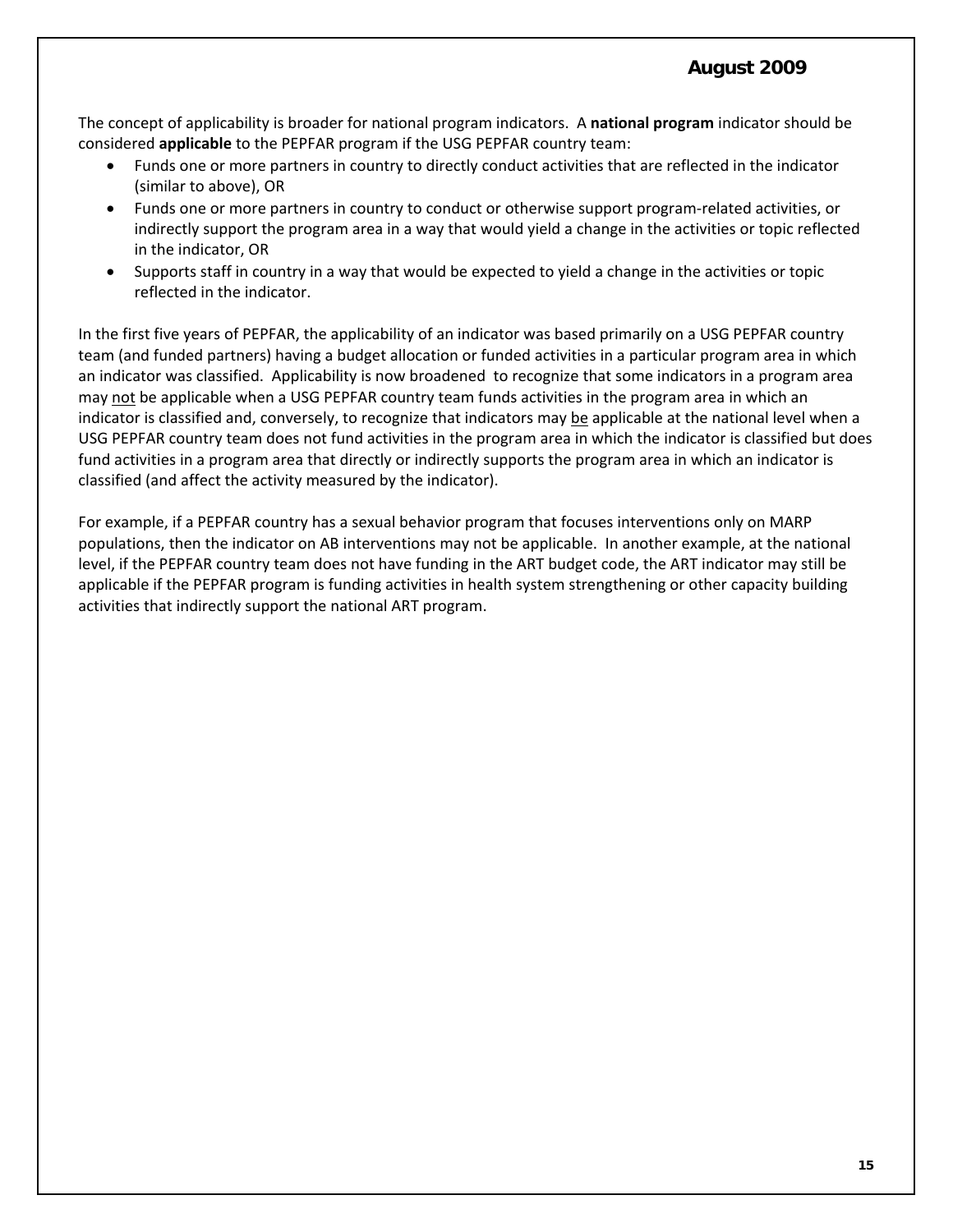## **Utilizing the Concept of Applicability for Selecting Indicators**

The concept of applicability (or the relevance of an indicator to the PEPFAR program) will be used by USG PEPFAR country teams to ascertain which indicators to select for their indicator sets. USG PEPFAR country teams should work within the context of the national strategic plan to establish a comprehensive set of indicators for use at three levels: National, PEPFAR Direct Program (Program Summary), and Implementing Partner.

These indicators will be used to measure the annual or intermittent progress towards the national strategic goals that PEPFAR is supporting through its programs, as well as the direct activities being implemented through PEPFAR.

#### **National Level Indicators**

At the national level, the host country government's national set of indicators should include the minimum set of harmonized global indicators (UNGASS and additional recommended) and additional indicators that represent the needs of the country's program to sufficiently monitor its national response. The USG PEPFAR Country team will need to negotiate with the host government and other stakeholders to make sure that PEPFAR reporting requirements are taken into consideration in the country's national set.

USG PEPFAR country teams when constructing its own comprehensive set for monitoring the USG response in support of the national program will review all of the PEPFAR essential national indicators for applicability to the PEPFAR activities being conducted in country.

If an indicator is deemed applicable to the PEPFAR program (i.e. PEPFAR is supporting activities that will produce a change in the yielded results for a particular indicator as a result of technical assistance, training, direct service delivery, capacity development, or other system strengthening activity), then this indicator should be "added" to the PEPFAR country team's national list for monitoring.

- If the applicable indicator is categorized as essential/reported, then the PEPFAR in-country team will be required to report on this indicator to PEPFAR headquarters during the SAPR or APR reporting cycles.
- If the applicable indicator is categorized as essential/not reported, then the PEPFAR team will be expected to track these data in country in order to monitor the progress of PEPFAR support to the national HIV program.

PEPFAR country teams will also want to review the additional recommended indicators, including outcome and impact indicators, for applicability to the country program. Applicable indicators that are deemed useful by the PEPFAR in‐country team should be monitored for in‐country use.

PEPFAR country teams may need to increase efforts in order to support capacity building of the systems or data collection methods (i.e. surveys or surveillance) needed to collect these indicators.

Please note that indicators should address major commitments, but will not necessarily cover every program area or activity type, depending on applicability and/or prioritization and feasibility of indicators from the recommended set.

#### **PEPFAR Direct Level Indicators (Technical Area Summary)**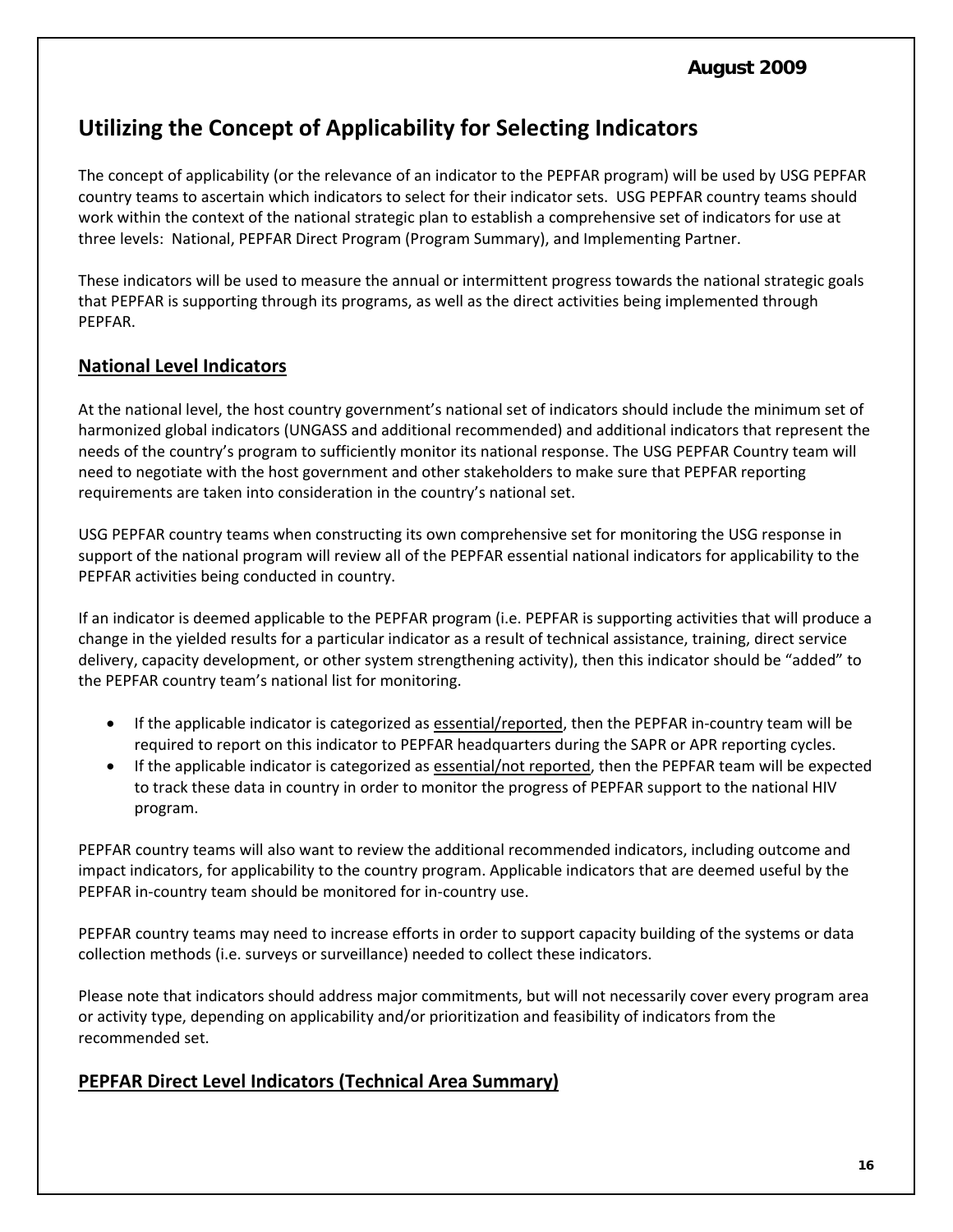USG PEPFAR country teams will need to review all of the essential PEPFAR Direct program indicators for applicability to the overall PEPFAR program being conducted in country. If an indicator is deemed applicable to the PEPFAR program (i.e. The PEPFAR program is expected to directly yield results (provision of a service or other deliverable) in the area measured by the indicator, then the indicator should be added to the Direct Technical Area Summary list.

- If the indicator is classified as essential/reported, then the PEPFAR team will be required to routinely report data on the indicator during the SAPR or APR reporting cycles.
- If the indicator is categorized as essential/not reported, then the PEPFAR team will be expected to track these data by partner in order to monitor the partner level progress of the PEPFAR program for in‐country use.

The essential PEPFAR indicators are deemed the minimum information needed by country teams to monitor their programs; however, in most cases these indicators will not be sufficient for in‐country program management. USG PEPFAR country teams are encouraged to monitor additional indicators as needed to ensure sufficient information for program management and planning in‐country. These additional indicators can be pulled either from the host country's national set or from the PEPFAR list of "recommended" indicators. *There are no set* requirements by HQs on these additional indicators. The onus is on PEPFAR country teams to determine which *additional indicators might be appropriate, useful, and needed for monitoring in country.*

Please note that ideally all indicators that are being used to monitor and evaluate the PEPFAR program should come from the national set or be negotiated into the national set.

#### **Partner Level Indicators**

Once the USG PEPFAR country teams have selected the set of PEPFAR direct level indicators that will be used to monitor their program, they will need to determine a set of indicators for each implementing partner. Implementing partners will be required to use all of the applicable indicators in the PEPFAR Direct Level set. PEPFAR country teams will need to work with their implementing partners to determine which indicators from the PEPFAR direct level set will be applicable and therefore required reporting by implementing partners to the PEPFAR country team.

Applicability is determined by whether or not the partner is directly supporting the service being measured by the indicator. While there is still a relationship between indicators and budget codes, the choice of budget code will not dictate which indicators should be used to track partner performance.

Partner level indicators should, as much as possible, capture the direct accomplishments of the partner and should not attempt to indirectly connect regional or national capacity building or system strengthening related activities to individuals receiving services. (See appendix 5 for more information on determining direct support).

The USG PEPFAR country team retains the flexibility to determine which information is critical reporting for their implementing partners. For example, the USG PEPFAR country team may want to require implementing partners to report on an indicator(s) that is not on the PEPFAR essential list of indicators.

#### **Examples of selecting partner level indicators**

*Selecting partner level indicators – Example 1*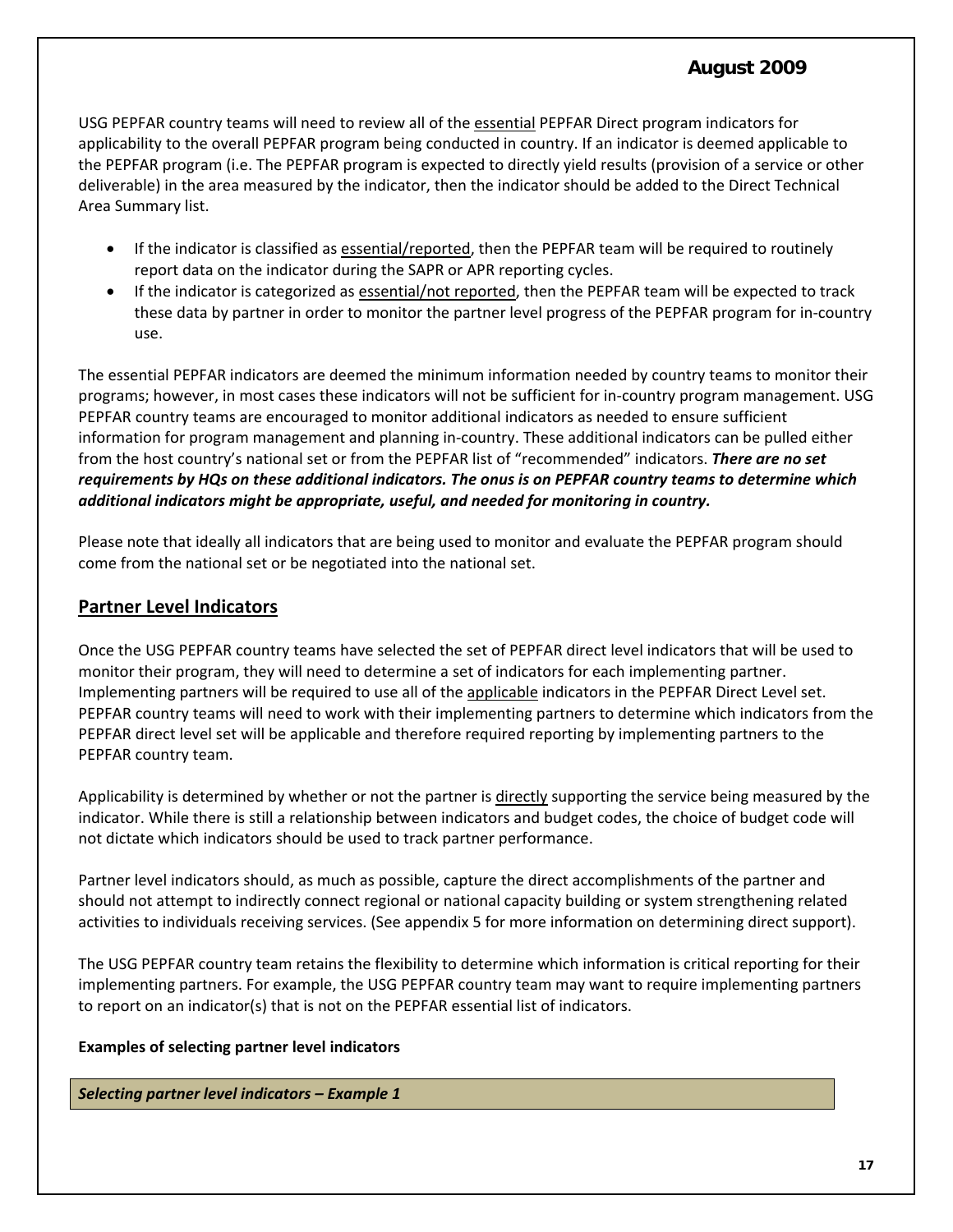Partner X provides services in a care setting. The partner's activities include provision of a comprehensive set of services to HIV‐positive individuals that include clinical and supportive care, testing & counseling; prevention services (PwP), and also provides some in‐service training to providers. Based on a thorough review of the partner's activities, the USG team determined that the following indicators are applicable to this partner: P7.1.D Number of People Living with HIV/AIDS (PLHIV) reached with a minimum package of Prevention with PLHIV (PwP) interventions P8.1.D Number of MARP reached with individual and/or small group level interventions that are based on evidence and/or meet the minimum standards P11.1.D Number of individuals who received Testing and Counseling (T&C) services for HIV and received their test results C1.1.D Number of eligible adults and children provided with a minimum of one care service C2.1.D Number of HIV-positive adults and children receiving a minimum of one clinical service C2.2.D Number of HIV‐positive persons receiving Cotrimoxizole prophylaxis C2.3.D Number of HIV-positive clinically malnourished clients who received therapeutic or supplementary food **Country** Defined Number of HIV positive adults and children receiving appropriate pain management according to WHO standards C5.6.D Number of eligible adults and children provided with psychological, social, or spiritual support H2.3.D Number of health care workers who successfully completed an in-service training program

#### *Selecting partner level indicators – Example 2*

Partner Y provides services in a PMTCT setting. The partner's activities include provision of a comprehensive set of services to pregnant women, their partners, and infants. Services include testing & counseling, ARV Prophylaxis, sexual behavior prevention services, and in-service training to providers at the PMTCT setting. Based on a thorough review of the partner's activities, the USG team determined that the following indicators are applicable to this partner:

| P1.1.D              | Number of pregnant women with known HIV status (includes women who were tested for HIV and received their<br>results)                                                                              |
|---------------------|----------------------------------------------------------------------------------------------------------------------------------------------------------------------------------------------------|
| P1.2.D              | Number of HIV-positive pregnant women who received antiretroviral to reduce risk of mother-to-child-transmission                                                                                   |
| P1.4.D              | Number of HIV-positive pregnant women assessed for ART eligibility through either clinical staging (using WHO<br>clinical staging criteria) or CD4 testing in USG-supported sites                  |
| P7.1.D              | Number of People Living with HIV/AIDS (PLHIV) reached with a minimum package of Prevention with PLHIV (PwP)<br>interventions                                                                       |
| P8.1.D              | Number of the target population (general population) reached with individual and/or small group level HIV<br>prevention interventions that are based on evidence and/or meet the minimum standards |
| P11.1.D             | Number of individuals who received Testing and Counseling (T&C) services for HIV and received their test results                                                                                   |
| P <sub>1.4</sub> .D | Number of HIV-positive pregnant women assessed for ART eligibility through either clinical staging (using WHO<br>clinical staging criteria) or CD4 testing in USG-supported sites                  |
| C5.1.D              | Number of eligible clients who received food and/or nutrition services in accordance with PEPFAR food and nutrition<br>guidelines.                                                                 |
| C4.1.D              | Percent of infants born to HIV-positive women who received an HIV test within 12 months of birth                                                                                                   |
| C4.2.D              | Percent of infants born to HIV-positive pregnant women who are started on CTX prophylaxis within two months of<br>birth                                                                            |
| H2.3.D              | Number of health care workers who successfully completed an in-service training program                                                                                                            |

Note: In the first five years of PEPFAR, Partner X and Y may have been considered "Care" or "PMTCT" partners respectively. Now, given their *span of activities, these partners will be reporting on indicators that come from multiple technical areas.*

### **Strategies for the Collection of Outcome and Impact Indicators**

In keeping with the Third One – moving toward one harmonized country‐level M&E reporting system, outcome and impact indicators are aligned with international standards and measurement tools.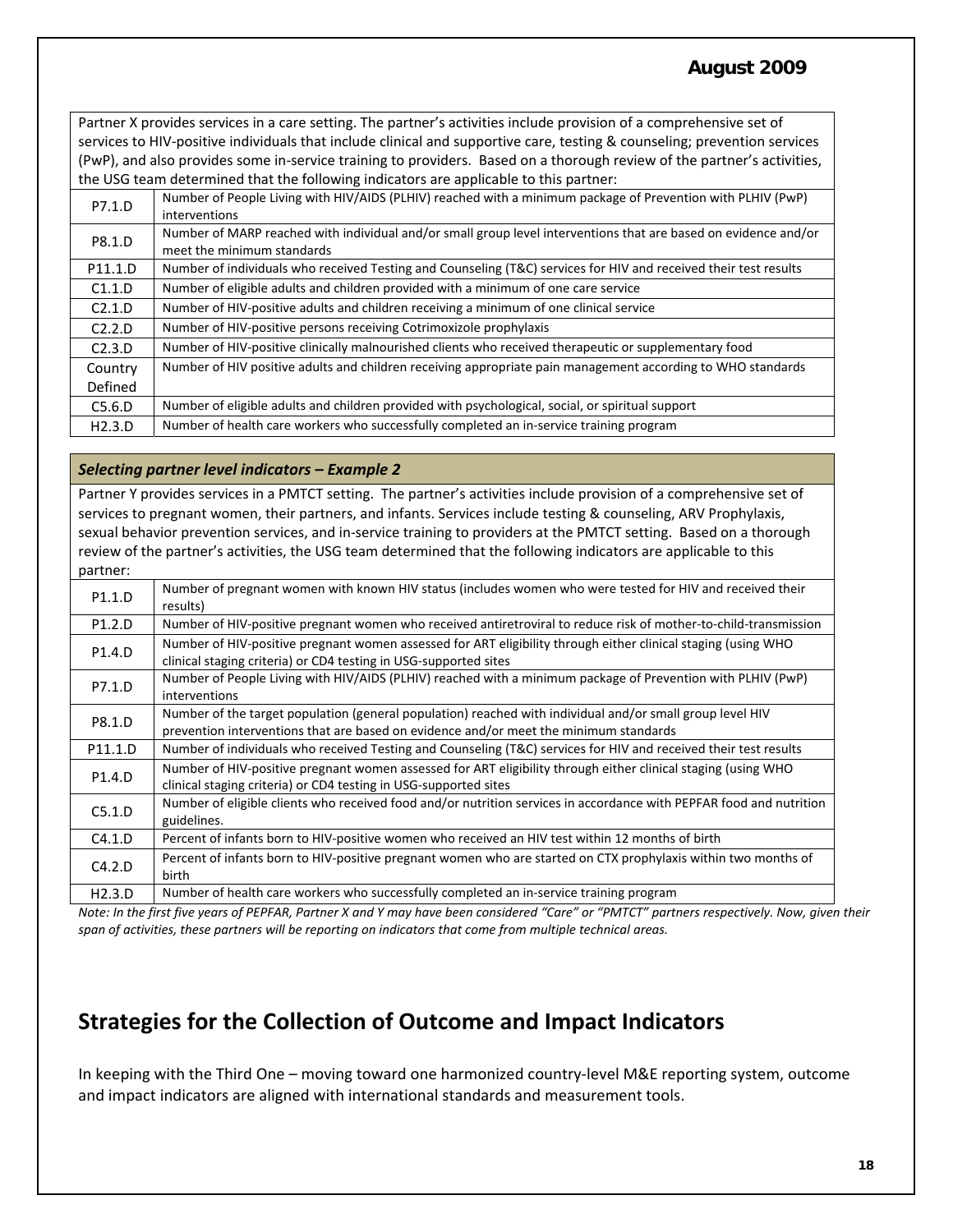A variety of surveillance and survey activities are used to collect and measure national outcome and impact indicators including population-based surveys, targeted facility surveys, sentinel surveillance systems or serosurveys, and cohort studies. Many USG PEPFAR country teams collected baseline data as well as multiple data points during the first five years of PEPFAR. Country teams should continue to plan for surveillance and/or survey activities to collect and analyze baseline and multiple data points for each of their selected outcome and impact indicators before the end of the next phase of PEPFAR (September 2013). Routine surveillance information should be collected yearly or every other year. For countries with generalized epidemics, it is recommended that national population surveys be conducted every 3‐5 years. Countries with concentrated epidemics should plan for Behavioral Surveillance surveys targeted to high‐risk groups.

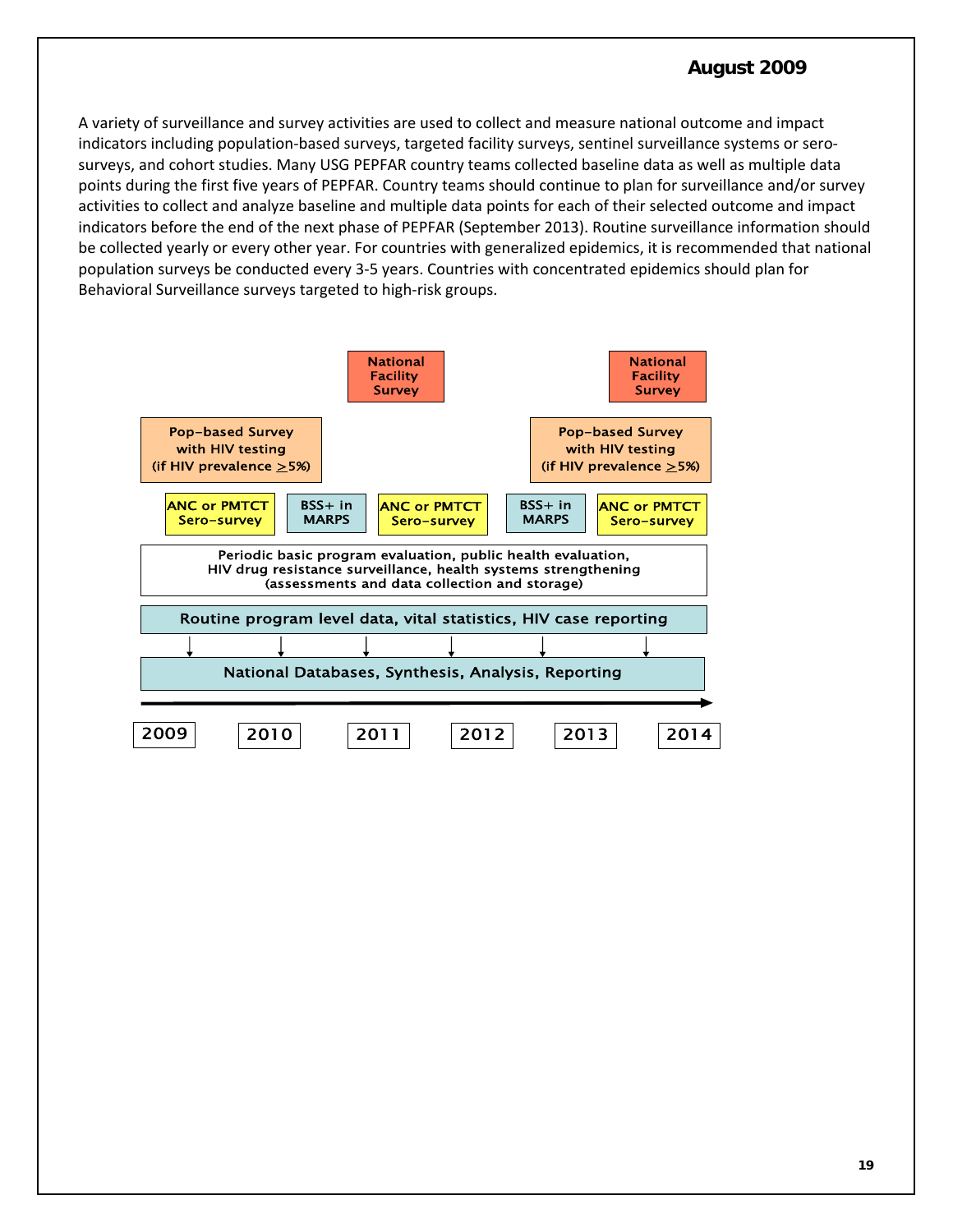#### **Indicator Summary Tables**

**TABLE 1: PEPFAR ESSENTIAL/REPORTED INDICATORS**

## **Essential/Reported Indicators**

## **Prevention**

|        | <b>Prevention Sub Area 1: PMTCT</b> |                                                                                                                           |  |  |  |  |  |  |  |
|--------|-------------------------------------|---------------------------------------------------------------------------------------------------------------------------|--|--|--|--|--|--|--|
| P1.1.D | PEPFAR Output                       | Number of pregnant women with known HIV status (includes women who were tested for HIV and received their results)        |  |  |  |  |  |  |  |
| P1.2.D | PEPFAR Output                       | Number of HIV-positive pregnant women who received antiretrovirals to reduce risk of mother-to-child-transmission         |  |  |  |  |  |  |  |
| P1.1.N | <b>National Outcome</b>             | Percent of pregnant women who were tested for HIV and know their results.                                                 |  |  |  |  |  |  |  |
| P1.2.N | <b>National Outcome</b>             | Percentage of HIV-positive pregnant women who received antiretrovirals to reduce the risk of mother-to-child transmission |  |  |  |  |  |  |  |
|        |                                     | See "Clinical Care" for essential pediatric indicators                                                                    |  |  |  |  |  |  |  |
|        |                                     | Prevention Sub Area 4: Injection and Non-injection drug use                                                               |  |  |  |  |  |  |  |
| P4.1.D | PEPFAR Output                       | Number of injecting drug users (IDUs) on opioid substitution therapy                                                      |  |  |  |  |  |  |  |
|        |                                     | Prevention Sub Area 5: Male Circumcision                                                                                  |  |  |  |  |  |  |  |
| P5.1.D | PEPFAR Output                       | Number of males circumcised as part of the minimum package of MC for HIV prevention services                              |  |  |  |  |  |  |  |
|        |                                     | by age: <1, 1-14, 15+                                                                                                     |  |  |  |  |  |  |  |
|        |                                     | Prevention Sub Area 6: Post-Exposure Prophylaxis                                                                          |  |  |  |  |  |  |  |
| P6.1.D | <b>PEPFAR Output</b>                | Number of persons provided with post-exposure prophylaxis (PEP)                                                           |  |  |  |  |  |  |  |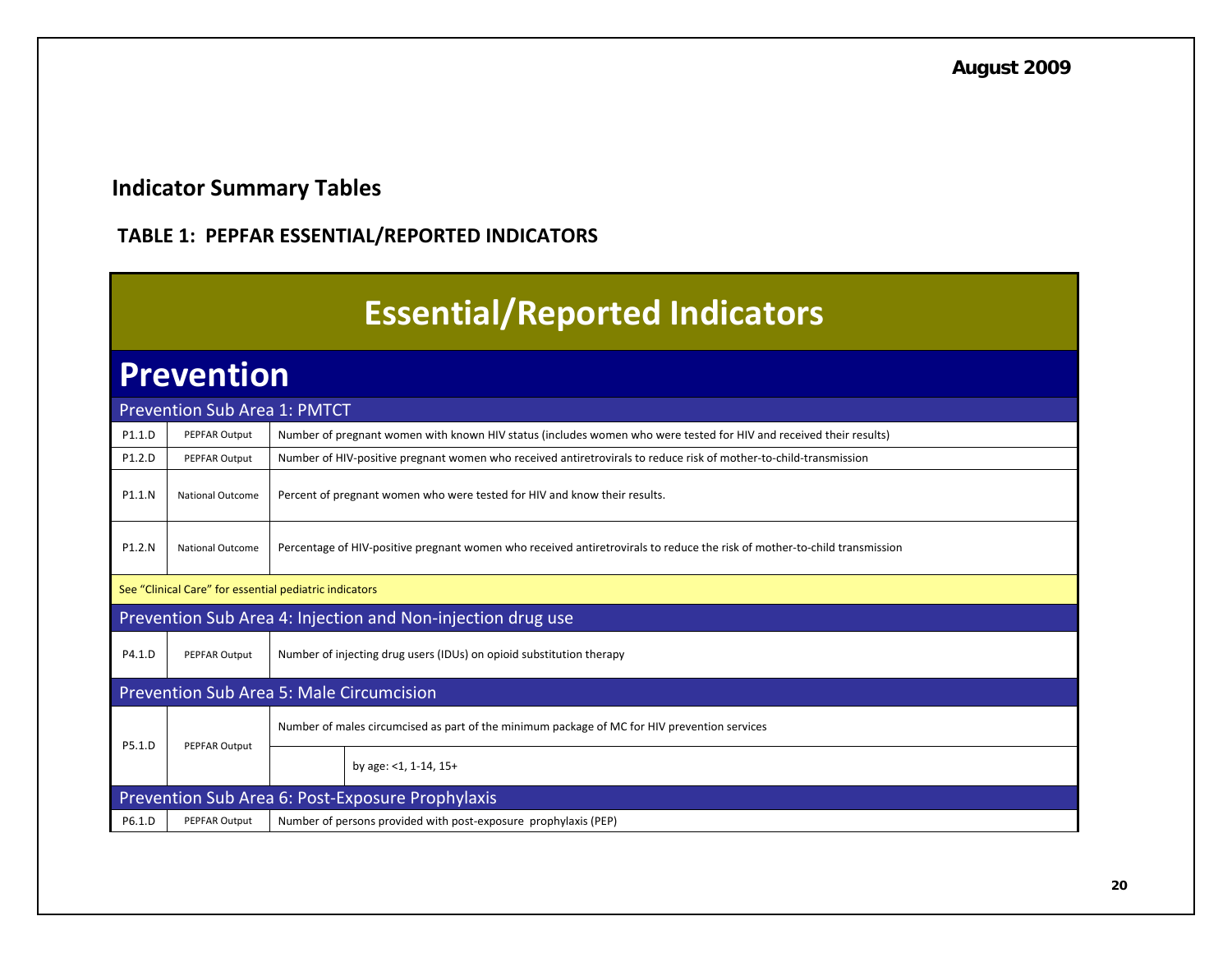|                                                                     |                                                         | By exposure type: Occupational, Rape/Sexual Assault Victims, or Other Non-Occupational                                                                                                                                                              |  |  |  |  |  |  |  |  |
|---------------------------------------------------------------------|---------------------------------------------------------|-----------------------------------------------------------------------------------------------------------------------------------------------------------------------------------------------------------------------------------------------------|--|--|--|--|--|--|--|--|
| Prevention Sub Area 7: Prevention with People Living with HIV (PwP) |                                                         |                                                                                                                                                                                                                                                     |  |  |  |  |  |  |  |  |
| P7.1.D                                                              | PEPFAR Output                                           | Number of People Living with HIV/AIDS (PLHIV) reached with a minimum package of Prevention with PLHIV (PwP) interventions                                                                                                                           |  |  |  |  |  |  |  |  |
|                                                                     | Prevention Sub Area 8: Sexual and other Risk Prevention |                                                                                                                                                                                                                                                     |  |  |  |  |  |  |  |  |
| P8.1.D                                                              | PEPFAR Output                                           | Number of the targeted population reached with individual and/or small group level preventive interventions that are based on evidence and/or meet the<br>minimum standards required                                                                |  |  |  |  |  |  |  |  |
| P8.2.D                                                              | PEPFAR Output                                           | Number of the targeted population reached with individual and/or small group level preventive interventions that are primarily focused on<br>abstinence and/or being faithful, and are based on evidence and/or meet the minimum standards required |  |  |  |  |  |  |  |  |
| P8.3.D                                                              | PEPFAR Output                                           | Number of MARP reached with individual and/or small group level interventions that are based on evidence and/or meet the minimum standards required                                                                                                 |  |  |  |  |  |  |  |  |
|                                                                     |                                                         | By MARP type: CSW, IDU, MSM                                                                                                                                                                                                                         |  |  |  |  |  |  |  |  |
|                                                                     |                                                         | Prevention Sub Area 11: Testing and Counseling                                                                                                                                                                                                      |  |  |  |  |  |  |  |  |
|                                                                     |                                                         | Number of individuals who received Testing and Counseling (T&C) services for HIV and received their test results                                                                                                                                    |  |  |  |  |  |  |  |  |
| P11.1.D                                                             | PEPFAR Output                                           | By sex: Male and Female                                                                                                                                                                                                                             |  |  |  |  |  |  |  |  |
|                                                                     |                                                         | By age: $<$ 15 and 15+                                                                                                                                                                                                                              |  |  |  |  |  |  |  |  |
| <b>Care</b>                                                         |                                                         |                                                                                                                                                                                                                                                     |  |  |  |  |  |  |  |  |
|                                                                     |                                                         | Care Sub Area 1: "Umbrella" Care Indicators                                                                                                                                                                                                         |  |  |  |  |  |  |  |  |
|                                                                     |                                                         | Number of eligible adults and children provided with a minimum of one care service                                                                                                                                                                  |  |  |  |  |  |  |  |  |
| C1.1.D                                                              | PEPFAR Output                                           | By Age: <18, 18 +                                                                                                                                                                                                                                   |  |  |  |  |  |  |  |  |
|                                                                     |                                                         | By sex: Male and Female                                                                                                                                                                                                                             |  |  |  |  |  |  |  |  |
| C1.1N                                                               | <b>National Output</b>                                  | Number of eligible adults and children provided with a minimum of one care service                                                                                                                                                                  |  |  |  |  |  |  |  |  |
|                                                                     |                                                         | By Age: <18, 18+                                                                                                                                                                                                                                    |  |  |  |  |  |  |  |  |
|                                                                     | Care Sub Area 2: Clinical Care                          |                                                                                                                                                                                                                                                     |  |  |  |  |  |  |  |  |
|                                                                     |                                                         | Number of HIV-positive adults and children receiving a minimum of one clinical service                                                                                                                                                              |  |  |  |  |  |  |  |  |
| C2.1.D                                                              | PEPFAR Output                                           | By Age: <15, 15 +                                                                                                                                                                                                                                   |  |  |  |  |  |  |  |  |
|                                                                     |                                                         | By sex                                                                                                                                                                                                                                              |  |  |  |  |  |  |  |  |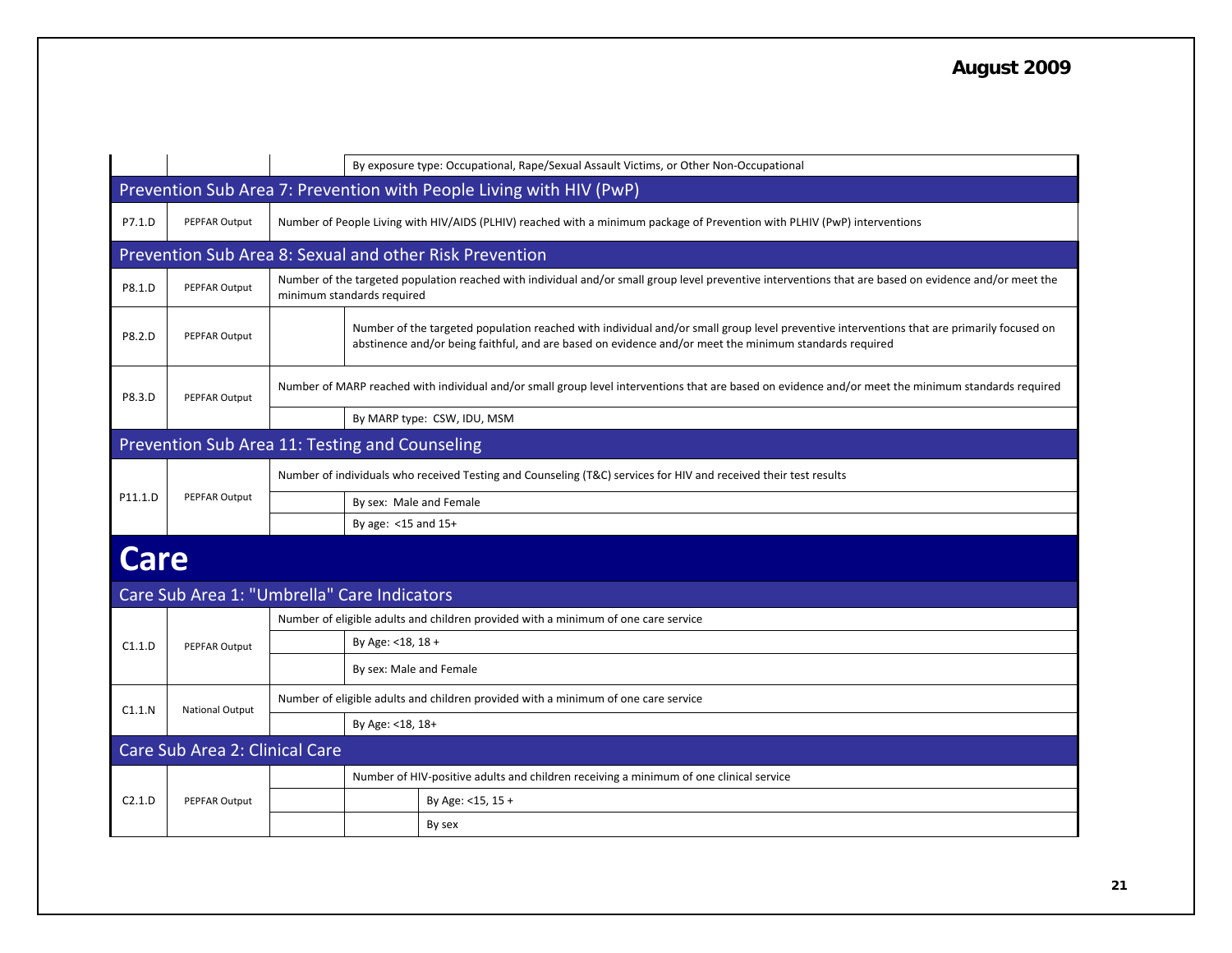| C2.2.D                               | PEPFAR Output                                                                                                          | Number of HIV-positive persons receiving cotrimoxazole prophylaxis                                                     |  |  |  |  |  |
|--------------------------------------|------------------------------------------------------------------------------------------------------------------------|------------------------------------------------------------------------------------------------------------------------|--|--|--|--|--|
| C2.3.D                               | PEPFAR Output                                                                                                          | Number of HIV-positive clinically malnourished clients who received therapeutic or supplementary food                  |  |  |  |  |  |
| C2.4.D                               | PEPFAR Output                                                                                                          | TB/HIV: Percent of HIV-positive patients who were screened for TB in HIV care or treatment settings                    |  |  |  |  |  |
| C2.5.D                               | PEPFAR Output                                                                                                          | TB/HIV:Percent of HIV-positive patients in HIV care or treatment (pre-ART or ART) who started TB treatment             |  |  |  |  |  |
| <b>OVC</b>                           |                                                                                                                        |                                                                                                                        |  |  |  |  |  |
|                                      |                                                                                                                        | See section titled "CARE/Support Services" for OVC program indicators                                                  |  |  |  |  |  |
|                                      | Care Sub Area 5: Support Care                                                                                          |                                                                                                                        |  |  |  |  |  |
|                                      |                                                                                                                        | Number of eligible clients who received food and/or other nutrition services                                           |  |  |  |  |  |
| C5.1.D                               | PEPFAR Output                                                                                                          | By Age: <18, 18+                                                                                                       |  |  |  |  |  |
|                                      |                                                                                                                        | Pregnant/lactating women                                                                                               |  |  |  |  |  |
|                                      | <b>Treatment</b>                                                                                                       |                                                                                                                        |  |  |  |  |  |
|                                      |                                                                                                                        | <b>Treatment Sub Area 1: ARV services</b>                                                                              |  |  |  |  |  |
|                                      |                                                                                                                        | Number of adults and children with advanced HIV infection newly enrolled on ART                                        |  |  |  |  |  |
| T1.1.D                               | PEPFAR Output                                                                                                          | By sex: Male and Female                                                                                                |  |  |  |  |  |
|                                      |                                                                                                                        | By age: <1, <15, 15+                                                                                                   |  |  |  |  |  |
|                                      |                                                                                                                        | Pregnant women                                                                                                         |  |  |  |  |  |
|                                      |                                                                                                                        | Number of adults and children with advanced HIV infection receiving antiretroviral therapy (ART) [CURRENT]             |  |  |  |  |  |
| T1.2.D                               | PEPFAR Output                                                                                                          | By sex: Male and Female                                                                                                |  |  |  |  |  |
|                                      |                                                                                                                        | By age: <1, <15, 15+                                                                                                   |  |  |  |  |  |
| T1.3.D                               | PEPFAR Outcome                                                                                                         | Percent of adults and children known to be alive and on treatment 12 months after initiation of antiretroviral therapy |  |  |  |  |  |
| T1.1. N                              | Percent of adults and children with advanced HIV infection receiving antiretroviral therapy<br><b>National Outcome</b> |                                                                                                                        |  |  |  |  |  |
| $\textsf{Rank}$ Custom Ctronathoning |                                                                                                                        |                                                                                                                        |  |  |  |  |  |

## Health System Strengthening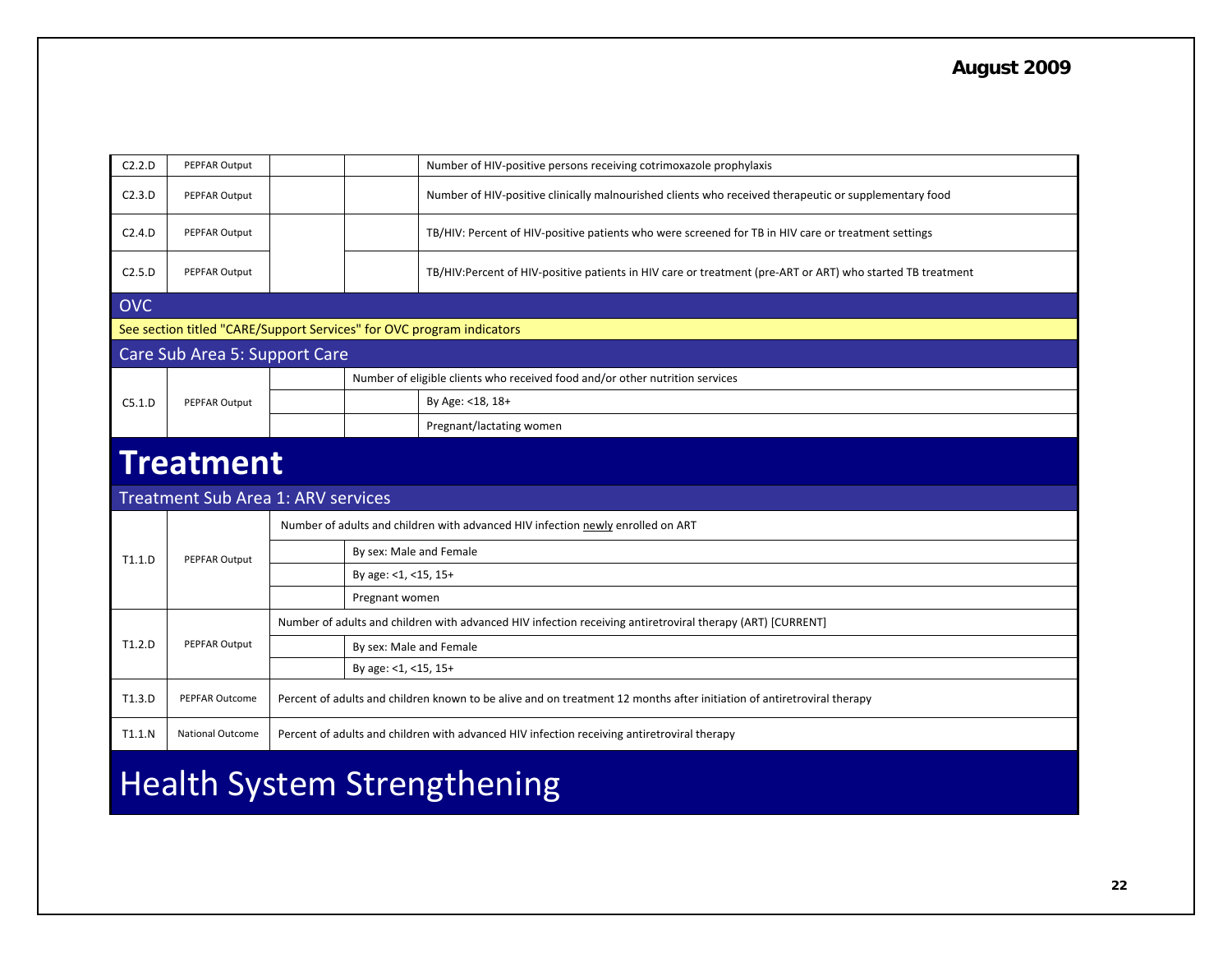|         |                           | Health System Strengthening Sub Area 1: Laboratory                                                                                                                               |  |  |  |  |  |  |  |
|---------|---------------------------|----------------------------------------------------------------------------------------------------------------------------------------------------------------------------------|--|--|--|--|--|--|--|
| H1.1.D  | PEPFAR Output             | Number of testing facilities (laboratories) with capacity to perform clinical laboratory tests                                                                                   |  |  |  |  |  |  |  |
| H1.2.D  | PEPFAR Outcome            | Percent of testing facilities (laboratories) that are accredited according to national or international standards                                                                |  |  |  |  |  |  |  |
|         |                           | Health System Strengthening Sub Area 2: Human Resources for Health                                                                                                               |  |  |  |  |  |  |  |
| H2.1.D  | PEPFAR Output             | Number of new health care workers who graduated from a pre-service training institution                                                                                          |  |  |  |  |  |  |  |
|         |                           | By Specific Types: Doctors, Nurses, Midwives                                                                                                                                     |  |  |  |  |  |  |  |
| H2.2.D  | PEPFAR Output             | Number of community health and para-social workers who successfully completed a pre-service training program                                                                     |  |  |  |  |  |  |  |
|         |                           | Number of health care workers who successfully completed an in-service training program                                                                                          |  |  |  |  |  |  |  |
| H2.3.D  | PEPFAR Output             | By Specific Types: Male Circumcision, Pediatric Treatment                                                                                                                        |  |  |  |  |  |  |  |
| H2.1. N | <b>National Output</b>    | Number of new health care workers who graduated from a pre-service training institution                                                                                          |  |  |  |  |  |  |  |
|         |                           | Health System Strengthening Sub Area 6: Health Systems Governance                                                                                                                |  |  |  |  |  |  |  |
|         |                           | Monitoring policy reform and development of PEPFAR supported activities (Required for Partnership Framework Countries)                                                           |  |  |  |  |  |  |  |
|         |                           | Human Resources for Health (HRH)                                                                                                                                                 |  |  |  |  |  |  |  |
|         |                           | Gender                                                                                                                                                                           |  |  |  |  |  |  |  |
| H6.1.D  |                           | Orphans and other Vulnerable Children                                                                                                                                            |  |  |  |  |  |  |  |
|         | PEPFAR Outcome            | Counseling and Testing                                                                                                                                                           |  |  |  |  |  |  |  |
|         |                           | Access to high-quality, low-cost medications                                                                                                                                     |  |  |  |  |  |  |  |
|         |                           | <b>Stigma and Discrimination</b>                                                                                                                                                 |  |  |  |  |  |  |  |
|         |                           | Strengthening a multi-sectoral response and linkages with other health and development programs                                                                                  |  |  |  |  |  |  |  |
|         |                           | Pain Management for PLWHA                                                                                                                                                        |  |  |  |  |  |  |  |
|         | monitoring policy reform. | *PEPFAR countries with Partnership Frameworks may have Headquarter reporting requirements associated with these policy areas. See Appendix 3 of guidance for more information on |  |  |  |  |  |  |  |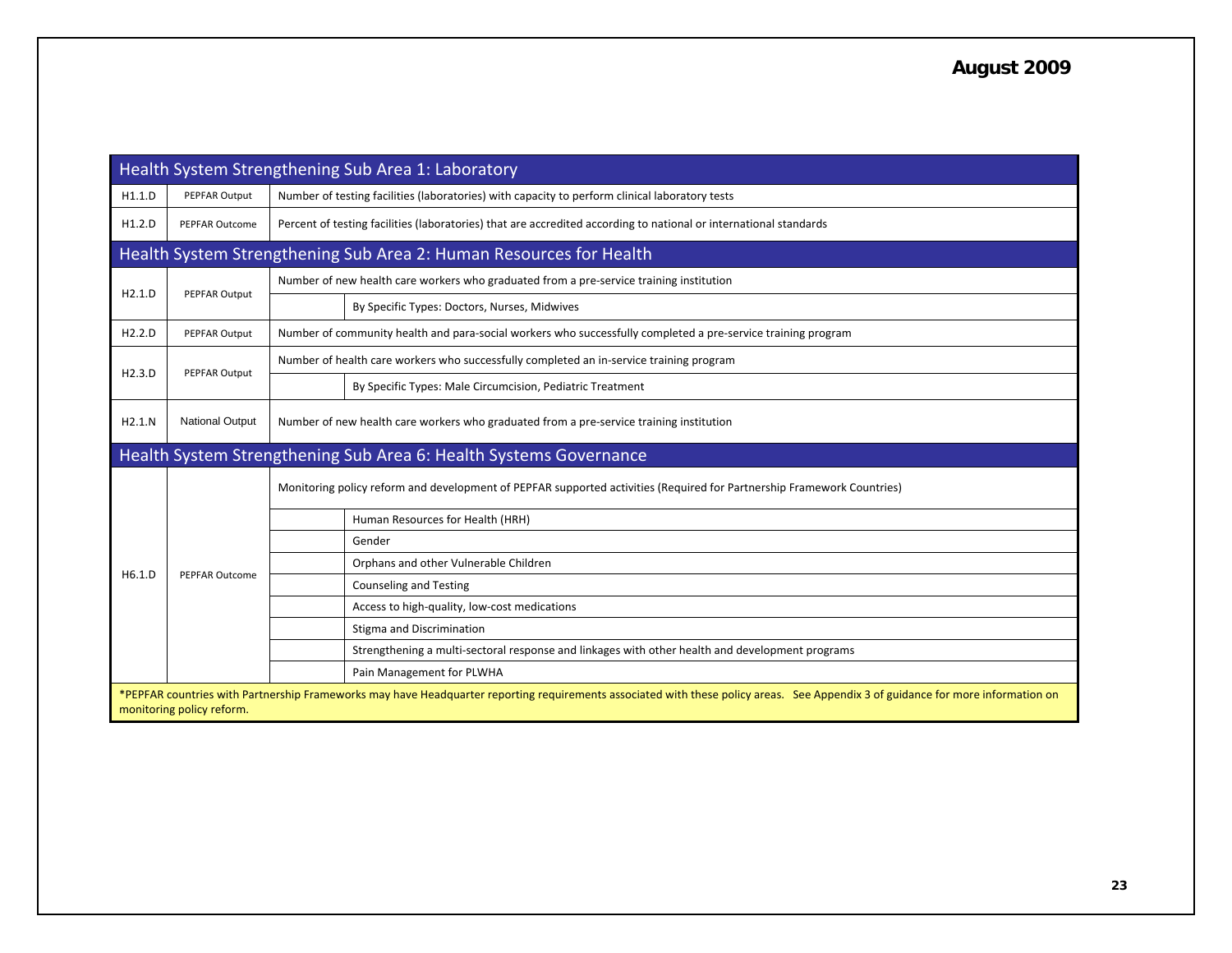#### **TABLE 2: PEPFAR OUTPUT, OUTCOME, AND IMPACT INDICATORS**

| Indicator No. | <b>Type</b>                         | <b>Data Source</b>     | ∗<br>Requirements<br>Reporting | Indicator                                                                                                                                                  | Reference                                         |  |
|---------------|-------------------------------------|------------------------|--------------------------------|------------------------------------------------------------------------------------------------------------------------------------------------------------|---------------------------------------------------|--|
|               | Prevention                          |                        |                                |                                                                                                                                                            |                                                   |  |
|               | <b>Prevention Sub Area 1: PMTCT</b> |                        |                                |                                                                                                                                                            |                                                   |  |
| P1.1.D        | <b>PEPFAR Output</b>                | <b>Routine Program</b> | $\mathbf{1}$                   | Number of pregnant women with known HIV status (includes women who were tested for<br>HIV and received their results)                                      | Numerator: UNAIDS<br>additional #7; GF Prevention |  |
|               |                                     |                        | $\overline{2}$                 | Known positives at entry; Number of new positives identified                                                                                               | indicator #11                                     |  |
|               | <b>PEPFAR Output</b>                | <b>Routine Program</b> | 1                              | Number of HIV-positive pregnant women who received antiretrovirals to reduce risk of<br>mother-to-child-transmission                                       |                                                   |  |
| P1.2.D        |                                     |                        | $\overline{2}$                 | Number of known positive pregnant women                                                                                                                    | Numerator: UNGASS #5; GF                          |  |
|               |                                     |                        | $\overline{2}$                 | By Prophylactic Regimens: (Single Dose Nevirapine Only, Prophylactic Regimens<br>using a combination of 2 ARVs; Prophylactic Regimens of 3 ARVs; ART)      | Prevention indicator #12                          |  |
| P1.3.D        | <b>PEPFAR Output</b>                | <b>Routine Program</b> | $\overline{\mathbf{3}}$        | Number of health facilities providing ANC services that provide both HIV testing and ARVs<br>for PMTCT on site                                             | PMTCT Guide Core #2                               |  |
| <b>P1.4.D</b> | <b>PEPFAR Output</b>                | <b>Routine Program</b> | $\overline{\mathbf{3}}$        | Number of HIV-positive pregnant women assessed for ART eligibility through either clinical<br>staging (using WHO clinical staging criteria) or CD4 testing | PMTCT Guide Core #4                               |  |
| P1.5.D        | <b>PEPFAR Output</b>                | <b>Routine Program</b> | $\overline{\mathbf{3}}$        | Number of HIV-positive pregnant women newly enrolled into HIV care and support services                                                                    | <b>PMTCT TWG</b>                                  |  |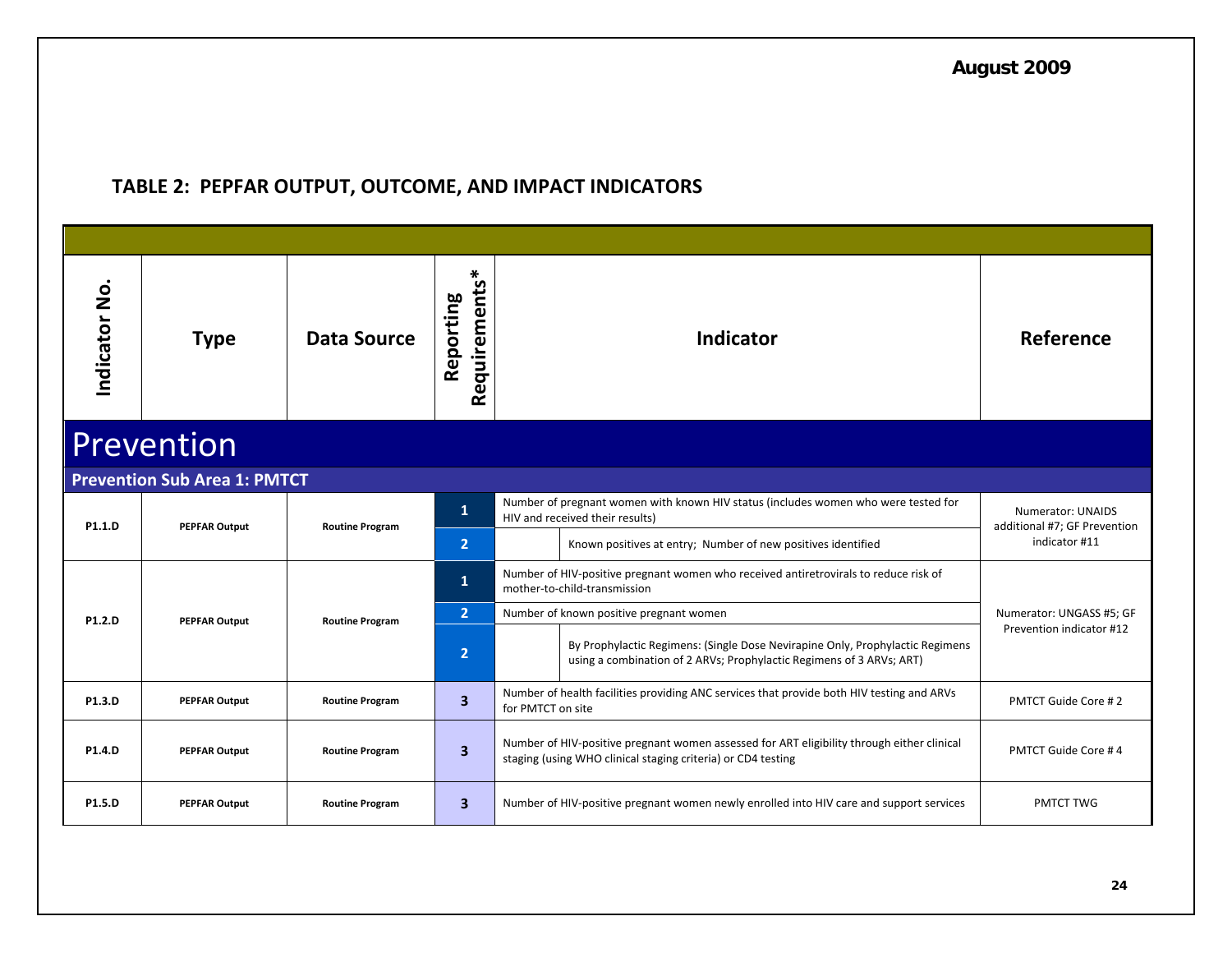|                                            |                                                        |                                                                   | 3                       | Percentage of Infants by feeding type                                                                                                                   |                                                      |
|--------------------------------------------|--------------------------------------------------------|-------------------------------------------------------------------|-------------------------|---------------------------------------------------------------------------------------------------------------------------------------------------------|------------------------------------------------------|
| P1.6.D                                     | <b>PEPFAR Output</b>                                   | <b>Routine Program</b>                                            | $\overline{\mathbf{3}}$ | By Type of feeding (Exclusive breastfeeding, exclusive formula feeding, mixed<br>feeding)                                                               | PMTCT Guide Core #9                                  |
| <b>P1.1.N</b>                              | <b>National Outcome</b>                                | <b>Routine Program</b>                                            | 1                       | Percent of pregnant women who were tested for HIV and know their results.                                                                               | UNAIDS additional #7; GF<br>Prevention indicator #11 |
|                                            |                                                        |                                                                   | $\overline{2}$          | Known positives at entry; Number of new positives identified                                                                                            |                                                      |
| <b>P1.2.N</b><br><b>National Outcome</b>   |                                                        |                                                                   | $\mathbf{1}$            | Percent of HIV-positive pregnant women who received antiretrovirals to reduce the risk of<br>mother-to-child transmission                               | UNGASS #5; GF Prevention                             |
|                                            |                                                        | <b>Routine Program</b>                                            | $\overline{2}$          | By Prophylactic Regimens: (Single Dose Nevirapine Only, Prophylactic Regimens<br>using a combination of 2 ARVs; Prophylactic Regimens of 3 ARVs; ART)   | indicator #12                                        |
| <b>P1.7.N</b>                              | <b>National Impact</b>                                 | Intermittent: Modeling,<br>survey, special study                  | $\overline{2}$          | Percent of infants born to HIV-infected mothers who are infected                                                                                        | UNGASS #25, PMTCT Guide<br>Core #11                  |
|                                            | See "Clinical Care" for essential pediatric indicators |                                                                   |                         |                                                                                                                                                         |                                                      |
| <b>Prevention Sub Area 2: Blood Safety</b> |                                                        |                                                                   |                         |                                                                                                                                                         |                                                      |
|                                            |                                                        |                                                                   |                         |                                                                                                                                                         |                                                      |
| <b>P2.1.N</b>                              | <b>National Outcome</b>                                | <b>Routine NBTS</b>                                               | $\overline{2}$          | Percentage of donated blood units screened for HIV in a quality assured manner                                                                          | <b>UNGASS#3</b>                                      |
| <b>P2.2.N</b>                              | <b>National Outcome</b>                                | <b>Routine NBTS</b>                                               | 3                       | Number of units of whole blood collected by the NBTS network and screened for<br>transfusion-transmissible infections per 1,000 population per year     | <b>WHO</b>                                           |
| P2.3.N                                     | <b>National Outcome</b>                                | <b>Routine NBTS</b>                                               | 3                       | Proportion of health facilities receiving at least 80% of the blood units used for transfusions<br>from the National Blood Transfusion Service network. | <b>WHO</b>                                           |
| <b>P2.4.N</b>                              | <b>National Outcome</b>                                | <b>Routine NBTS</b>                                               | 3                       | Percent of blood units collected and screened by the NBTS network which are identified as<br>reactive for HIV by an NBTS network laboratory.            | <b>WHO</b>                                           |
|                                            |                                                        | <b>Prevention Sub Area 3: Injection Safety and Waste Disposal</b> |                         |                                                                                                                                                         |                                                      |
| P3.1.N                                     | <b>National Outcome</b>                                | <b>Intermittent: Survey</b><br>(population or facility) or        | 3                       | Percentage of health facilities with no stock outs of new sterile syringes (standard or safety)<br>in the prior 6 months                                | <b>WHO/SIGN</b>                                      |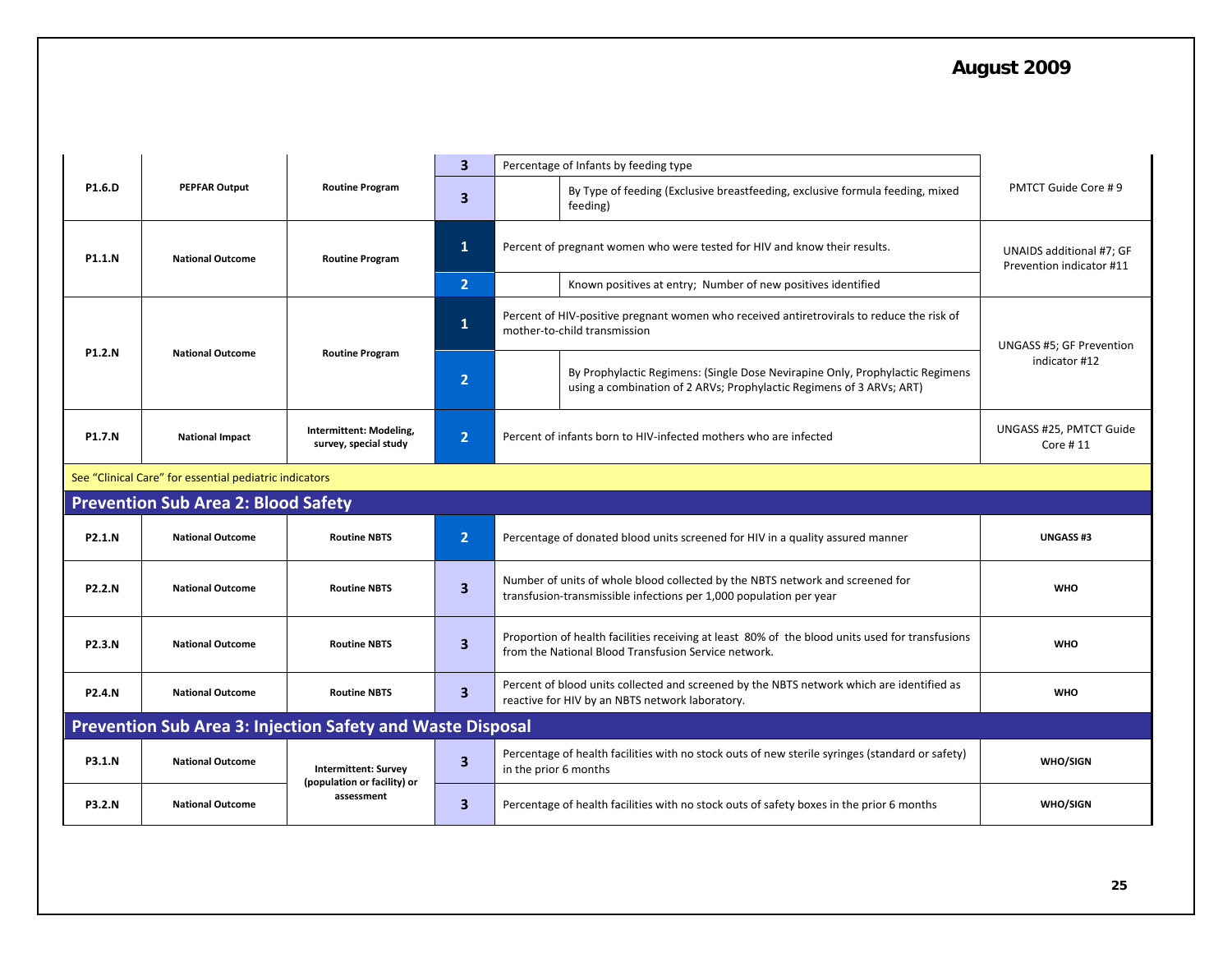| P3.3.N        | <b>National Outcome</b>                                 |                                                             | 3                       | Percentage of health facilities with final disposal method for health care waste.                                                                                      | WHO/SIGN                                                             |  |  |
|---------------|---------------------------------------------------------|-------------------------------------------------------------|-------------------------|------------------------------------------------------------------------------------------------------------------------------------------------------------------------|----------------------------------------------------------------------|--|--|
| <b>P3.4.N</b> | <b>National Outcome</b>                                 |                                                             | 3                       | Average number of medical injections per person per year                                                                                                               | <b>WHO/SIGN</b>                                                      |  |  |
| P3.5.N        | <b>National Outcome</b>                                 |                                                             | $\overline{\mathbf{3}}$ | Proportion of women and men age 15-49 reporting that the last health care injection was<br>given with a syringe and needle set from a new, unopened package            | <b>WHO/SIGN</b>                                                      |  |  |
|               | See Appendix for additional Injection Safety Indicators |                                                             |                         |                                                                                                                                                                        |                                                                      |  |  |
|               |                                                         | Prevention Sub Area 4: Injection and Non-injection drug use |                         |                                                                                                                                                                        |                                                                      |  |  |
| P4.1.D        | <b>PEPFAR Output</b>                                    | <b>Routine Program</b>                                      | $\mathbf{1}$            | Number of injecting drug users (IDUs) on opioid substitution therapy                                                                                                   | PEPFAR MARP Sexual Prevention<br><b>TWG</b>                          |  |  |
| <b>P4.1.N</b> | <b>National Outcome</b>                                 | Intermittent: Survey, special<br>study                      | 3                       | Percent of injecting drug users (IDUs) on opioid substitution therapy                                                                                                  | <b>PEPFAR MARP Sexual Prevention</b><br><b>TWG</b>                   |  |  |
|               | <b>Prevention Sub Area 5: Male Circumcision</b>         |                                                             |                         |                                                                                                                                                                        |                                                                      |  |  |
| P5.1.D        |                                                         | <b>Routine Program</b>                                      | $\mathbf{1}$            | Number of males circumcised as part of the minimum package of MC for HIV prevention<br>services                                                                        | <b>WHO/UNAIDS Manual for Male</b><br><b>Circumcision Under Local</b> |  |  |
|               | <b>PEPFAR Output</b>                                    |                                                             | $\mathbf{1}$            | by age: $<$ 1, 1-14, 15+                                                                                                                                               | Anesthesia                                                           |  |  |
| <b>P5.2.D</b> | <b>PEPFAR Output</b>                                    | <b>Routine Program</b>                                      | $\overline{2}$          | Number of clients circumcised who experienced one or more moderate or severe adverse<br>event(s) within the reporting period                                           | Draft WHO Guide C4.1                                                 |  |  |
|               |                                                         |                                                             | $\overline{2}$          | by severity (moderate and/or severe)                                                                                                                                   |                                                                      |  |  |
| P5.3.D        | <b>PEPFAR Output</b>                                    | <b>Routine Program</b>                                      | 3                       | Number of locations providing MC surgery as part of the minimum package of MC for HIV<br>prevention services within the reporting period                               | <b>MC TWG</b>                                                        |  |  |
| P5.4.D        | <b>PEPFAR Output</b>                                    | <b>Routine Program</b>                                      | 3                       | Number of males circumcised within the reporting period who return at least once for post-<br>operative follow-up care (routine or emergent) within 14 days of surgery | <b>MC TWG</b>                                                        |  |  |
| P5.1.N        | <b>National Output</b>                                  | <b>Routine Program</b>                                      | 3                       | Number of male circumcisions performed according to national or international standards,<br>within the reporting period                                                | Draft WHO Guide P2                                                   |  |  |
| <b>P5.5.N</b> | <b>National Outcome</b>                                 | Intermittent: pop survey,<br>special study                  | 3                       | Proportion of males circumcised in the intended population                                                                                                             | Draft WHO Guide P1                                                   |  |  |
|               |                                                         | <b>Prevention Sub Area 6: Post-Exposure Prophylaxis</b>     |                         |                                                                                                                                                                        |                                                                      |  |  |
| P6.1.D        | <b>PEPFAR Output</b>                                    | <b>Routine Program</b>                                      | 1                       | Number of persons provided with post-exposure prophylaxis (PEP)                                                                                                        | PEPFAR Gender and Injection                                          |  |  |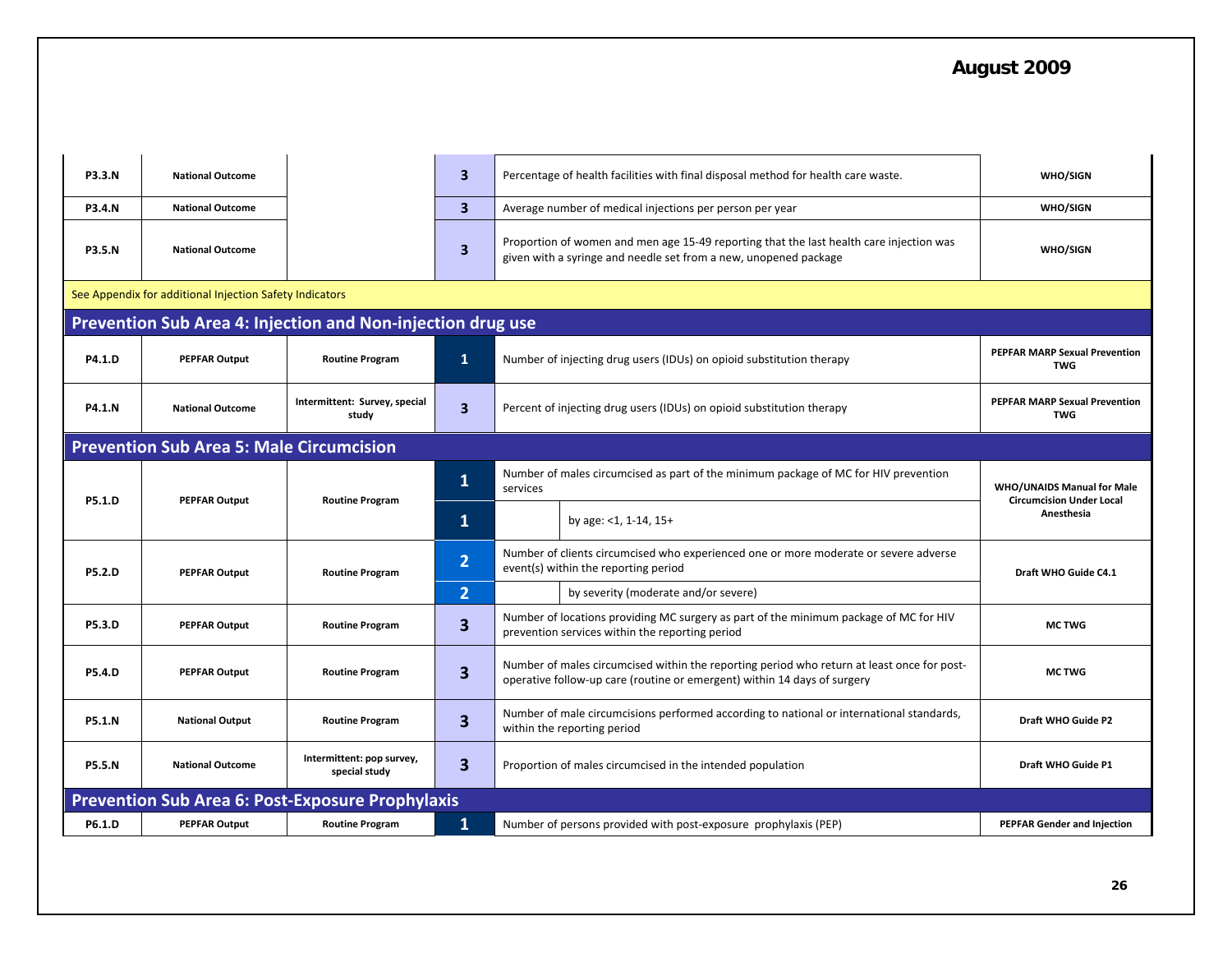|                                                                     |                         |                                                                    | 1                       |                                                                                     | By exposure type: Occupational, Rape/Sexual Assault Victims, or Other Non-<br>Occupational                                                                                                                                                                | <b>Safety TWGs</b>              |  |
|---------------------------------------------------------------------|-------------------------|--------------------------------------------------------------------|-------------------------|-------------------------------------------------------------------------------------|-----------------------------------------------------------------------------------------------------------------------------------------------------------------------------------------------------------------------------------------------------------|---------------------------------|--|
| <b>P6.2.N</b>                                                       | <b>National Outcome</b> | Intermittent: Facility survey,                                     | $\overline{2}$          |                                                                                     | Percentage of health facilities with HIV post-exposure prophylaxis (PEP) available                                                                                                                                                                        | <b>UNAIDS Additional #1; GF</b> |  |
|                                                                     |                         | special study                                                      | $\overline{2}$          |                                                                                     | By exposure type: Occupational and Non-Occupational                                                                                                                                                                                                       | <b>Prevention #HIV-P15</b>      |  |
| Prevention Sub Area 7: Prevention with People Living with HIV (PwP) |                         |                                                                    |                         |                                                                                     |                                                                                                                                                                                                                                                           |                                 |  |
|                                                                     |                         |                                                                    | $\overline{1}$          |                                                                                     | Number of People Living with HIV/AIDS (PLHIV) reached with a minimum package of<br>Prevention with PLHIV (PwP) interventions                                                                                                                              |                                 |  |
| P7.1.D                                                              | <b>PEPFAR Output</b>    | <b>Routine Program</b>                                             | $\overline{\mathbf{3}}$ |                                                                                     | By setting where reached: in a clinic/facility-based and in a community/home-<br>based                                                                                                                                                                    | <b>PwP TWG</b>                  |  |
|                                                                     |                         | Prevention Sub Area 8: Sexual and other Behavioral Risk Prevention |                         |                                                                                     |                                                                                                                                                                                                                                                           |                                 |  |
| P8.1.D                                                              | <b>PEPFAR Output</b>    | <b>Routine Program</b>                                             | $\overline{\mathbf{1}}$ | required                                                                            | Number of the targeted population reached with individual and/or small group level<br>preventive interventions that are based on evidence and/or meet the minimum standards                                                                               | <b>Prevention TWG</b>           |  |
|                                                                     |                         |                                                                    | 3                       |                                                                                     | By sex: Male and Female                                                                                                                                                                                                                                   |                                 |  |
|                                                                     |                         |                                                                    | 3                       |                                                                                     | By age: (10-14, 15+)                                                                                                                                                                                                                                      |                                 |  |
| P8.2.D                                                              | <b>PEPFAR Output</b>    | <b>Routine Program</b>                                             | 1                       |                                                                                     | Number of the targeted population reached with individual and/or small group<br>level preventive interventions that are primarily focused on abstinence and/or<br>being faithful, and are based on evidence and/or meet the minimum standards<br>required | <b>Prevention TWG</b>           |  |
|                                                                     |                         |                                                                    | 1                       |                                                                                     | Number of MARP reached with individual and/or small group level interventions that are<br>based on evidence and/or meet the minimum standards required                                                                                                    | Partially UNGASS #9, GF         |  |
| P8.3.D                                                              | <b>PEPFAR Output</b>    | <b>Routine Program</b>                                             | 1                       |                                                                                     | By MARP type: CSW, IDU, MSM, Other Vulnerable Populations                                                                                                                                                                                                 | <b>Prevention #P4b</b>          |  |
|                                                                     |                         |                                                                    | $\overline{2}$          |                                                                                     | By sex: Male and Female                                                                                                                                                                                                                                   |                                 |  |
| <b>P8.4.D</b>                                                       | <b>PEPFAR Output</b>    | <b>Routine Program</b>                                             | 3                       |                                                                                     | Number of targeted condom service outlets                                                                                                                                                                                                                 | <b>Prevention TWG</b>           |  |
| P8.5.D                                                              | <b>PEPFAR Output</b>    | <b>Routine Program</b>                                             | $\overline{\mathbf{3}}$ | Number of individuals from target audience who participated in community-wide event |                                                                                                                                                                                                                                                           | Partially GF prevention #HIV-P3 |  |
| P8.6.D                                                              | <b>PEPFAR Output</b>    | Intermittent: Survey, special<br>study                             | 3                       | Development)                                                                        | Exposure: % of target population reached: # of people estimated to have been reached, by<br>channel (radio or TV) divided by the estimated size of the target population (In                                                                              | PEPFAR, In Development          |  |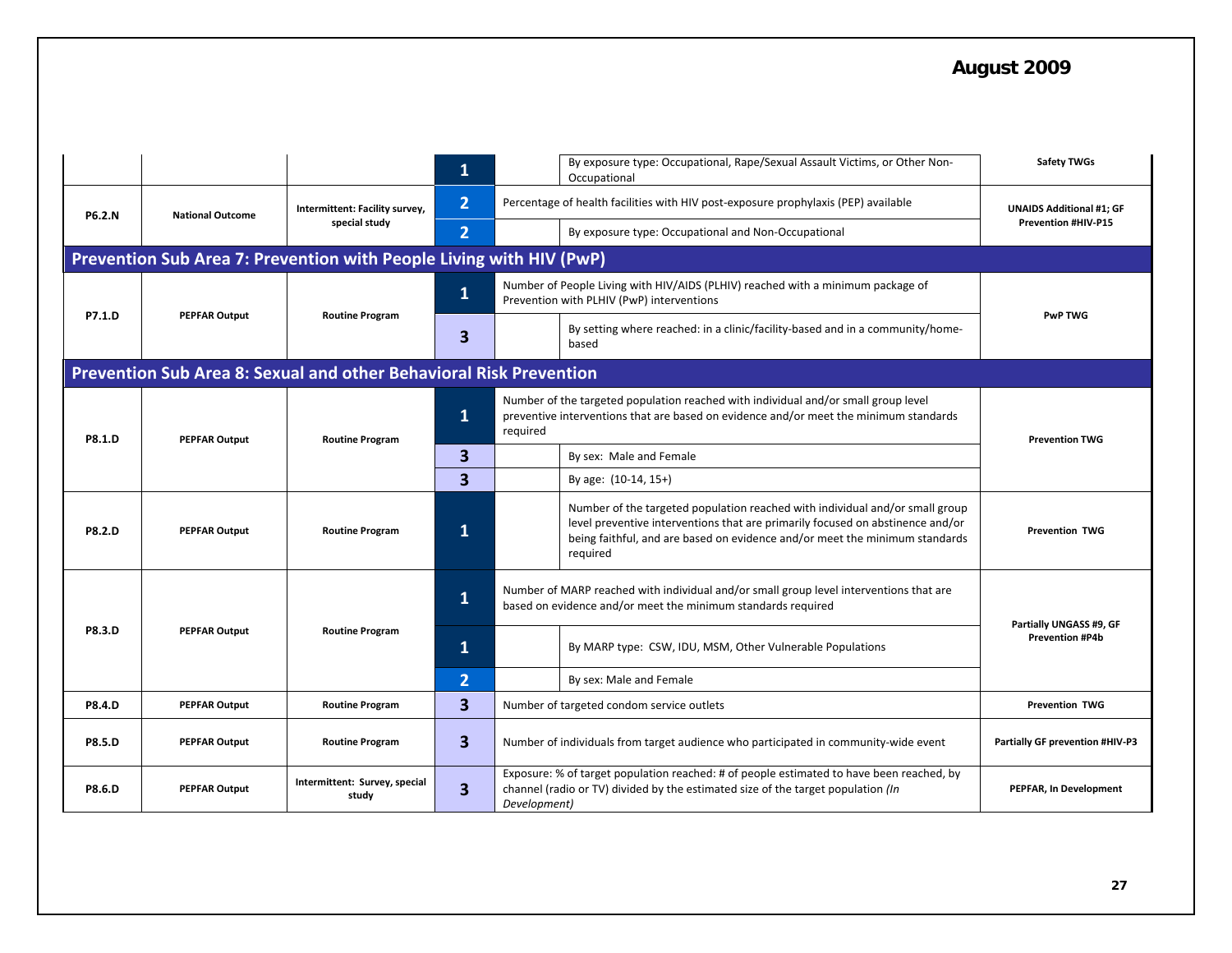| P8.7.D  | <b>PEPFAR Output</b>    |
|---------|-------------------------|
| P8.8.N  | <b>National Outcome</b> |
| P8.9.N  | <b>National Outcome</b> |
| P8.10.N | <b>National Outcome</b> |
| P8.11.N | <b>National Outcome</b> |
| P8.12.N | <b>National Outcome</b> |
| P8.13.N | <b>National Outcome</b> |
| P8.14.N | <b>National Outcome</b> |
| P8.15.N | <b>National Outcome</b> |
| P8.16.N | <b>National Outcome</b> |
| P8.17.N | <b>National Outcome</b> |
| P8.18.N | <b>National Outcome</b> |
| P8.19.N | <b>National Outcome</b> |
| P8.20.N | <b>National Outcome</b> |
| P8.21.N | <b>National Outcome</b> |

| 3              | Exposure: % of population who recall hearing or seeing a specific message (In Development)                                                                                                                                                      | PEPFAR, In Development                                                             |
|----------------|-------------------------------------------------------------------------------------------------------------------------------------------------------------------------------------------------------------------------------------------------|------------------------------------------------------------------------------------|
| $\overline{2}$ | Percentage of young women and men aged 15-24 who both correctly identify ways of<br>preventing the sexual transmission of HIV and who reject major misconceptions about HIV<br>transmission                                                     | <b>UNGASS #13</b>                                                                  |
| $\overline{2}$ | Percent of never-married young people aged 15-24 who have never had sex                                                                                                                                                                         | Additional UNAIDS #12; GF<br>prevention #HIV-02                                    |
| $\overline{2}$ | Percentage of young women and men aged 15-24 who have had sexual intercourse before<br>the age of 15.                                                                                                                                           | UNGASS #15; GF prevention #HIV-<br>01                                              |
| 2              | Percentage of women and men aged 15-49 who have had sexual intercourse with more<br>than one partner in the last 12 months                                                                                                                      | UNGASS #16                                                                         |
| 2              | Percent of women and men aged 15-49 who have had more than one sexual partner in the<br>last 12 months reporting the use of a condom their last sexual intercourse.                                                                             | UNGASS #17                                                                         |
| 3              | The percentage of women and men aged 15-49 with more than one ongoing sexual<br>partnership at the point in time six months before the interview                                                                                                | <b>UNAIDS Reference</b><br><b>Group on Estimates, Modelling</b><br>and Projections |
| 3              | Percent of men and women aged 15-49, who have two or more concurrent partners within<br>the past twelve months                                                                                                                                  | <b>UNAIDS Reference</b><br><b>Group on Estimates, Modelling</b><br>and Projections |
| 3              | Cross-generational sex: Percentage of women respondents aged 15-19 who have had non-<br>marital sex with a man 10 years or more older than themselves in the last 12 months, of all<br>those who have had non-marital sex in the last 12 months | UNAIDS 2000 Young People #7                                                        |
| 3              | Sexually active in past year: Percentage of young never married people (aged 15-24) who<br>have had sex in the last 12 months                                                                                                                   | 2000 UNAIDS Youth #2                                                               |
| 3              | Percentage of youth who have ever had sexual intercourse                                                                                                                                                                                        | <b>Prevention TWG</b>                                                              |
| 3              | Percentage of young people (aged 15-24) who used a condom the first time they ever had<br>sex, of those who have ever had sex, disaggregated by age group (15-19, 20-24) and gender                                                             | 2000 UNAIDS Youth #6                                                               |
| 2              | Percentage of young women and men aged 15-24 who report they could get condoms on<br>their own                                                                                                                                                  | <b>UNAIDS additional #11</b>                                                       |
| 3              | Condom use at last premarital sex, last sex: Percentage of young never married people<br>(aged 15-24) who used a condom at last sex, of all young single sexually active people<br>surveyed                                                     | 2000 UNAIDS Youth #3                                                               |
| 3              | Percentage of adults who are in favour of young people being educated about the use of<br>condoms in order to prevent HIV/AIDS                                                                                                                  | Youth Guidance Determinant #7                                                      |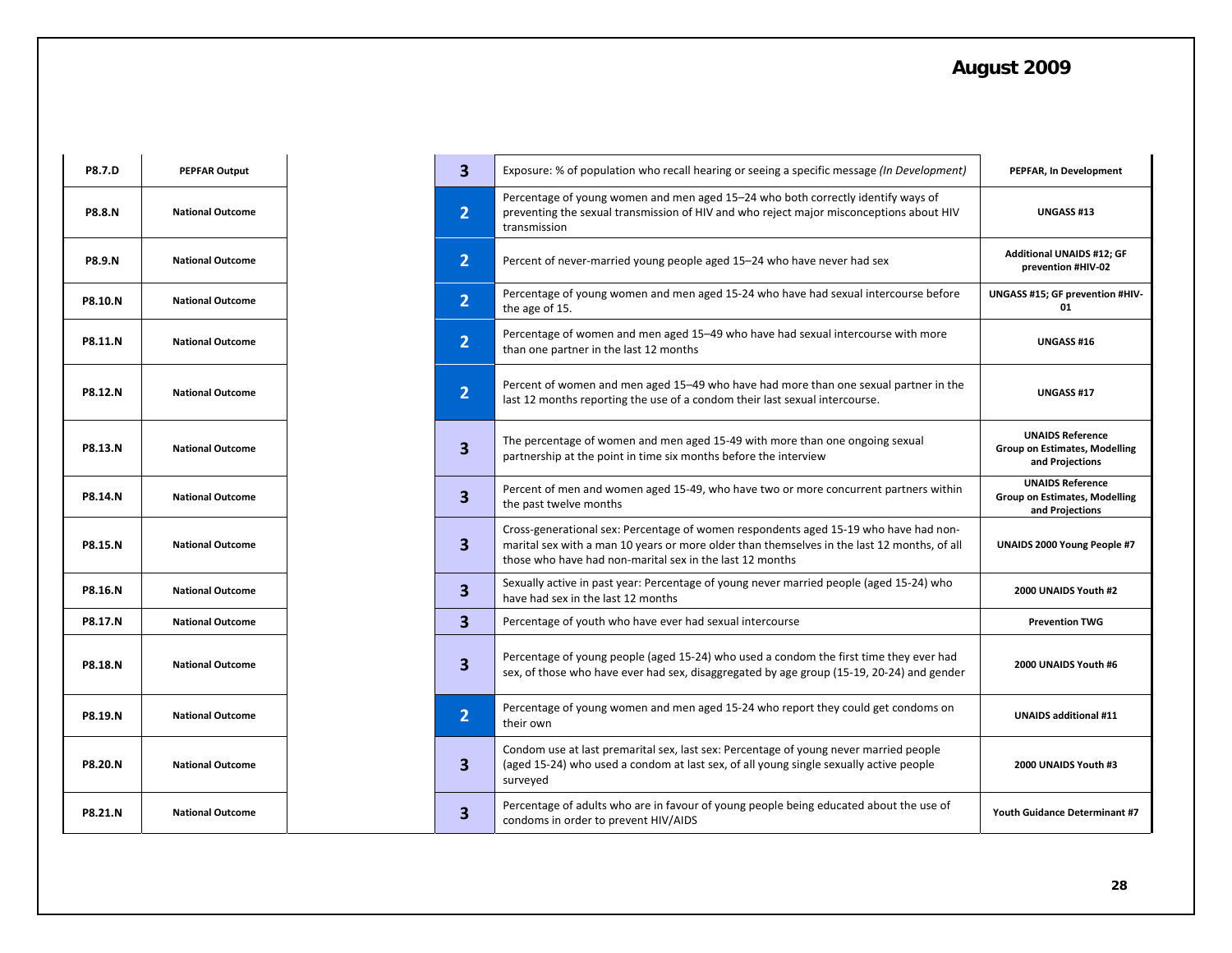| P8.22.N                                              | <b>National Outcome</b> |                                        | $\overline{2}$ | STIGMA: Percentage of the general population with accepting attitudes toward PLHA<br>(UNAIDS)                                                                                      | <b>UNAIDS additional #14</b>                                                                           |                       |  |  |
|------------------------------------------------------|-------------------------|----------------------------------------|----------------|------------------------------------------------------------------------------------------------------------------------------------------------------------------------------------|--------------------------------------------------------------------------------------------------------|-----------------------|--|--|
| P8.23.N                                              | <b>National Impact</b>  |                                        | $\overline{2}$ | Percentage of young women and men aged 15-24 who are HIV infected                                                                                                                  | <b>UNGASS #22</b>                                                                                      |                       |  |  |
| <b>Prevention Sub Area 9: Concentrated Epidemics</b> |                         |                                        |                |                                                                                                                                                                                    |                                                                                                        |                       |  |  |
| P9.1.N                                               | <b>National Outcome</b> |                                        | $\overline{2}$ | Percentage of most-at-risk populations who both correctly identify ways of preventing the<br>sexual transmission of HIV and who reject major misconceptions about HIV transmission | UNGASS #14/UNAIDS MARPS<br>Guide#3                                                                     |                       |  |  |
| P9.2.N                                               | <b>National Outcome</b> |                                        | $\overline{2}$ | Percentage of female and male sex workers reporting the use of a condom with their most<br>recent client                                                                           | UNGASS #18/UNAIDS MARPS<br>Guide#4                                                                     |                       |  |  |
| P9.3.N                                               | <b>National Outcome</b> |                                        | $\overline{2}$ | Percent of men aged 15-49 reporting sex with a sex worker in the last 12 months who used a<br>condom during last paid intercourse                                                  | <b>UNAIDS Additional #13</b>                                                                           |                       |  |  |
| P9.4.N                                               | <b>National Outcome</b> |                                        | $\overline{2}$ | Percentage of men reporting the use of a condom the last time they had anal sex with a<br>male partner                                                                             | UNGASS #19/UNAIDS MARPS<br>Guide#5                                                                     |                       |  |  |
| P9.5.N                                               | <b>National Outcome</b> |                                        | $\overline{2}$ | Percentage of injecting drug users reporting the use of a condom the last time they had<br>sexual intercourse                                                                      | UNGASS #20/UNAIDS MARPS<br>Guide#6                                                                     |                       |  |  |
| P9.6.N                                               | <b>National Outcome</b> |                                        | 3              | Percentage of injecting drug users reporting the use of sterile injecting equipment the last<br>time they injected                                                                 | UNGASS #21//UNAIDS MARPS<br>Guide#7                                                                    |                       |  |  |
| P9.7.N                                               | <b>National Outcome</b> |                                        | 3              | Percent of male respondents aged 15-49 reporting sex with a sex worker                                                                                                             | UNAIDS 2000 Sexual Behavior #3                                                                         |                       |  |  |
| P9.8.N                                               | <b>National Outcome</b> |                                        | 3              | Percentage of female and male sex workers reporting the use of a condom with every client<br>in the last month                                                                     | Prevention TWG                                                                                         |                       |  |  |
| P9.9.N                                               | <b>National Outcome</b> | Intermittent: Survey, special<br>study | 3              | Percentage of men who have had anal sex with more than one male partner in the last 6<br>months of all men surveyed who have sex with a male partner                               | UNAIDS 2000 Sexual Behavior #6                                                                         |                       |  |  |
| P9.10.N                                              | <b>National Outcome</b> |                                        | 3              | Percentage of most-at-risk populations (IDU, MSM, SW) who received an HIV test in the last<br>12 months and who know the results                                                   | <b>UNAIDS MARPS</b><br>Guide#2/UNGASS 2005                                                             |                       |  |  |
| P9.11.N                                              | <b>National Outcome</b> |                                        | 3              | Percentage of IDU active in the last month who report sharing injecting equipment the last<br>time they injected drugs                                                             | UNAIDS 2000 IDU Indicator #1                                                                           |                       |  |  |
| P9.12.N                                              | <b>National Outcome</b> |                                        | 3              | Percentage IDU who sought treatment for STI, of those reporting symptoms                                                                                                           | <b>Prevention TWG</b>                                                                                  |                       |  |  |
| P9.13.N                                              | <b>National Outcome</b> |                                        | 3              | Percentage of IDUs surveyed who used a condom the last time they had sex with a regular<br>partner                                                                                 | UNAIDS 2000 Injecting drug #3                                                                          |                       |  |  |
| P9.14.N                                              | <b>National Outcome</b> |                                        | 3              | Percentage of IDUs surveyed who used a condom the last time they had sex with a non-<br>regular partner                                                                            | UNAIDS 2000 Injecting drug #3                                                                          |                       |  |  |
| P9.15.N                                              | <b>National Outcome</b> |                                        | 3              | Percentage of military personnel reporting more than one sexual partner in the past 12<br>months                                                                                   | <b>Prevention TWG</b>                                                                                  |                       |  |  |
| P9.16.N                                              | <b>National Outcome</b> |                                        |                | 3                                                                                                                                                                                  | Percentage of military personnel who received HIV test in the past 12 months and know<br>their results | <b>Prevention TWG</b> |  |  |
| P9.17.N                                              | <b>National Impact</b>  |                                        | $\overline{2}$ | Percentage of most-at-risk populations (IDU, MSM, SW) who are HIV-infected                                                                                                         | UNGASS #23                                                                                             |                       |  |  |
| <b>Prevention Sub Area 10: Work Place Programs</b>   |                         |                                        |                |                                                                                                                                                                                    |                                                                                                        |                       |  |  |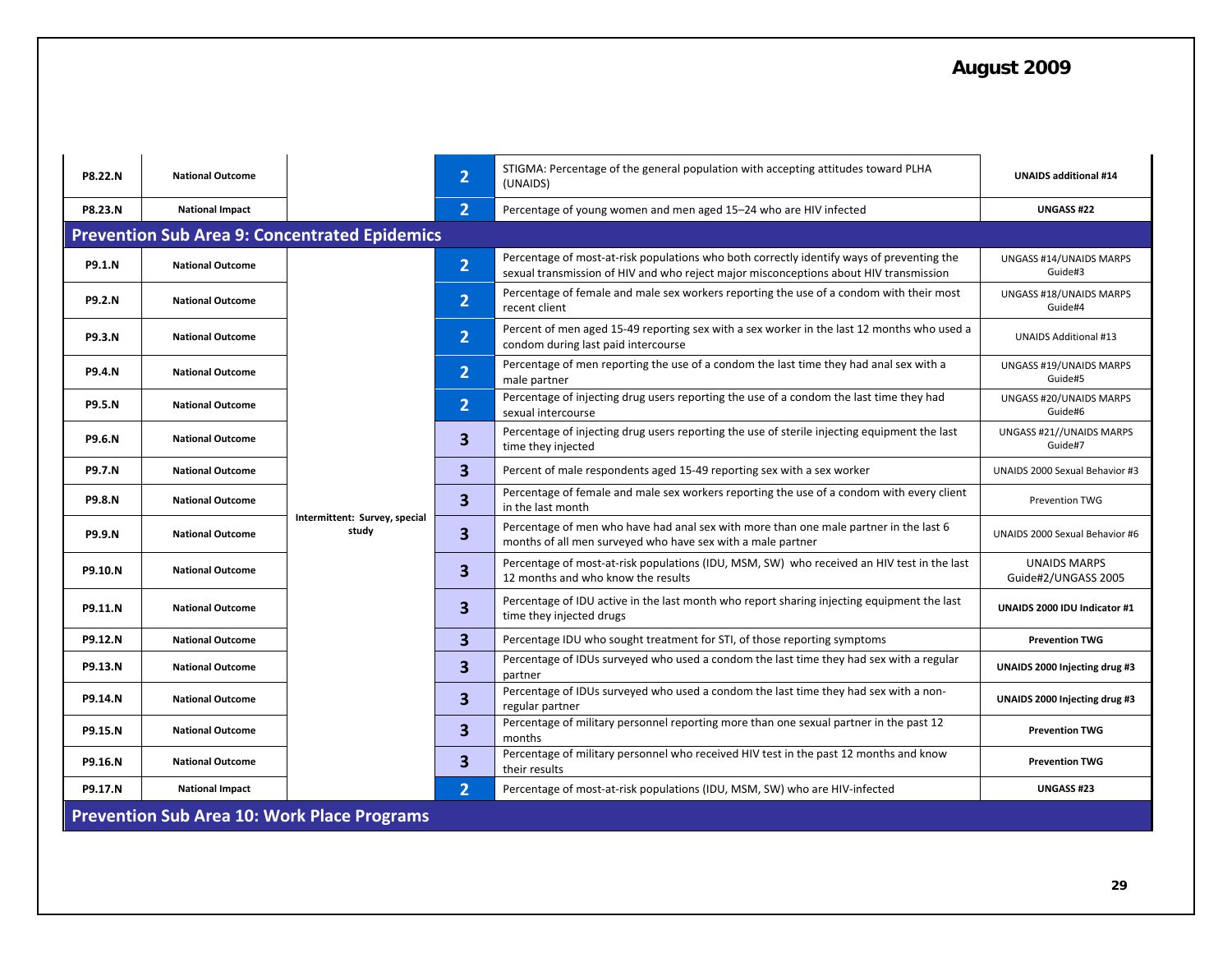| P10.1.D | <b>PEPFAR Output</b>                  | <b>Routine Program</b>                                | 3                       |                     | Number of enterprises implementing an HIV/AIDS workplace program, providing at least<br>one of the 4 critical components                                                              | <b>Partially GF supportive</b><br>environment #HIV-SE2 |
|---------|---------------------------------------|-------------------------------------------------------|-------------------------|---------------------|---------------------------------------------------------------------------------------------------------------------------------------------------------------------------------------|--------------------------------------------------------|
| P10.2.D | <b>PEPFAR Output</b>                  | <b>Routine Program</b>                                | 3                       |                     | Estimated number of people reached through work place programs                                                                                                                        | <b>PEPFAR</b>                                          |
|         |                                       |                                                       | 3                       |                     | By sex: Male and Female                                                                                                                                                               |                                                        |
| P10.3.N | <b>National Outcome</b>               | Intermittent: Survey, special<br>study                | 3                       | programs            | Percent of large enterprises/companies that have HIV/AIDS workplace policies and                                                                                                      | <b>Partially GF supportive</b><br>environment #HIV-SE2 |
|         |                                       | <b>Prevention Sub Area 11: Testing and Counseling</b> |                         |                     |                                                                                                                                                                                       |                                                        |
|         |                                       |                                                       | $\mathbf{1}$            |                     | Number of individuals who received Testing and Counseling (T&C) services for HIV and<br>received their test results                                                                   |                                                        |
|         |                                       |                                                       | $\mathbf{1}$            |                     | By sex: Male and Female                                                                                                                                                               |                                                        |
| P11.1.D | <b>PEPFAR Output</b>                  | <b>Routine Program</b>                                | 1                       |                     | By age: <15 and 15+                                                                                                                                                                   | Partially UNGASS #7 and GF                             |
|         |                                       |                                                       | $\overline{2}$          |                     | By test result: Positive, Negative                                                                                                                                                    | prevention #HIV-P8b                                    |
|         |                                       |                                                       | 3                       |                     | By type of counseling/test: Individual, Couple                                                                                                                                        |                                                        |
|         |                                       |                                                       | 3                       |                     | In concentrated epidemics by MARP type (CSW, IDU, MSM)                                                                                                                                |                                                        |
| P11.2.N | <b>National Outcome</b>               |                                                       | $\overline{2}$          |                     | Percentage of women and men aged 15-49 who received an HIV test in the last 12 months<br>and who know their results                                                                   | UNGASS #7                                              |
| P11.3.N | <b>National Outcome</b>               |                                                       | $\bf{3}$                |                     | Percentage of health facilities that provide HIV testing and counselling services                                                                                                     | WHO, UNICEF, UNAIDS (Ind<br>#2.3)                      |
| P11.4.N | <b>National Outcome</b>               |                                                       | $\overline{\mathbf{3}}$ |                     | Percent of districts that provide HIV Testing and Counseling services                                                                                                                 | WHO, UNICEF, UNAIDS (Ind<br>#2.4)                      |
| P11.5.N | <b>National Outcome</b>               | Intermittent: Program,<br>survey, special study       | 3                       |                     | Percentage of HIV Testing and Counseling sites with Quality Assurance (QA) systems for HIV<br>counseling service delivery (non-test elements).                                        | WHO, UNICEF, UNAIDS (Ind<br>#3.2)                      |
| P11.6.N | <b>National Outcome</b>               |                                                       | 3                       |                     | Percentage of the patient population aged 15 and older who received HIV T&C and received<br>their results through provider-initiated services in the past 12 months                   | WHO, UNICEF, UNAIDS (Ind<br>#5.1)                      |
| P11.7.N | <b>National Outcome</b>               |                                                       | 3                       | 12 months           | Population of people with a sexually transmitted infection (STI) aged 15 and older who<br>received HIV T&C and received their results through provider-initiated services in the past | WHO, UNICEF, UNAIDS (Ind<br>#5.3)                      |
| P11.8.N | <b>National Outcome</b>               |                                                       | 3                       |                     | Percentage of HIV positive individuals who know their status                                                                                                                          | WHO, UNICEF, UNAIDS (Ind<br>#7.2)                      |
|         | <b>Prevention Sub Area 12: Gender</b> |                                                       |                         |                     |                                                                                                                                                                                       |                                                        |
| P12.1.D | <b>PEPFAR Output</b>                  | <b>Routine Program</b>                                | 3                       | related to HIV/AIDS | Male Norms and Behaviors: Number of people reached by an individual, small-group, or<br>community-level intervention or service that explicitly addresses norms about masculinity     | PEPFAR Gender TWG                                      |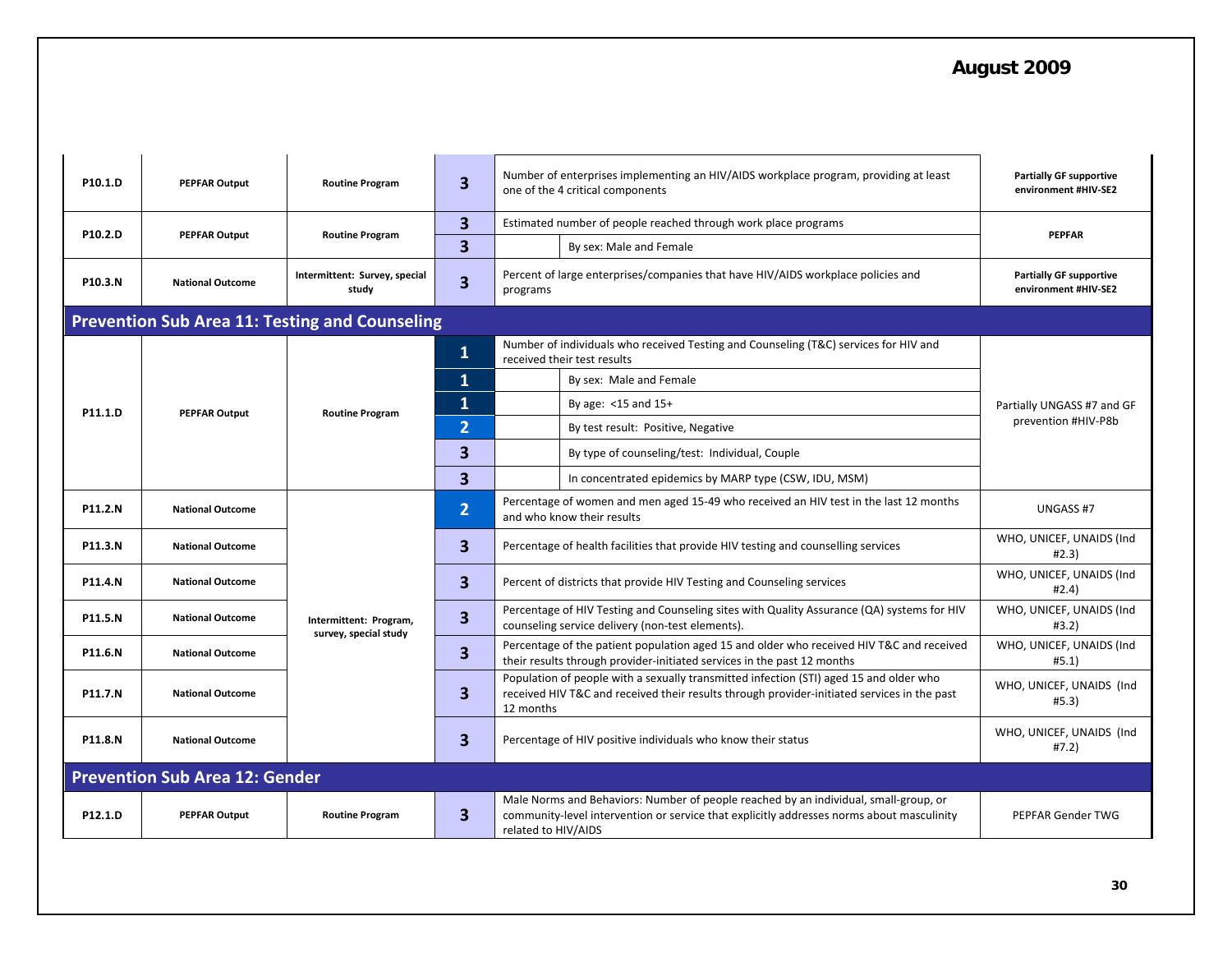|         |                                                    |                        | $\overline{\mathbf{3}}$ |                         |                                                                                                                                                                                                                             | By sex: Male and Female                                                                                                                                                                                                                          |                                                      |
|---------|----------------------------------------------------|------------------------|-------------------------|-------------------------|-----------------------------------------------------------------------------------------------------------------------------------------------------------------------------------------------------------------------------|--------------------------------------------------------------------------------------------------------------------------------------------------------------------------------------------------------------------------------------------------|------------------------------------------------------|
|         |                                                    |                        | $\overline{\mathbf{3}}$ |                         |                                                                                                                                                                                                                             | By Age (0-15, 15-24, 25+)                                                                                                                                                                                                                        |                                                      |
|         |                                                    |                        | $\overline{\mathbf{3}}$ |                         |                                                                                                                                                                                                                             | Gender Based Violence and Coercion: Number of people reached by an individual, small<br>group or community-level intervention or service that explicitly addresses gender-based<br>violence and coercion related to HIV/AIDS                     |                                                      |
| P12.2.D | <b>PEPFAR Output</b>                               | <b>Routine Program</b> | $\overline{\mathbf{3}}$ |                         |                                                                                                                                                                                                                             | By sex: Male and Female                                                                                                                                                                                                                          | PEPFAR Gender TWG                                    |
|         |                                                    |                        | $\overline{\mathbf{3}}$ |                         |                                                                                                                                                                                                                             | By Age (0-15, 15-24, 25+)                                                                                                                                                                                                                        |                                                      |
| P12.3.D | <b>PEPFAR Output</b>                               | <b>Routine Program</b> | $\overline{\mathbf{3}}$ |                         |                                                                                                                                                                                                                             | Women's Legal Rights and Protection: Number of people reached by an individual, small-<br>group, or community-level intervention or service that explicitly addresses the legal rights<br>and protection of women and girls impacted by HIV/AIDS |                                                      |
|         |                                                    |                        | $\overline{\mathbf{3}}$ |                         |                                                                                                                                                                                                                             | By sex: Male and Female                                                                                                                                                                                                                          | PEPFAR Gender TWG                                    |
|         |                                                    |                        | $\overline{\mathbf{3}}$ |                         |                                                                                                                                                                                                                             | By Age (0-15, 15-24, 25+)                                                                                                                                                                                                                        |                                                      |
|         |                                                    | <b>Routine Program</b> | $\overline{\mathbf{3}}$ |                         | Number of people reached by an individual, small group, or community-level intervention or<br>service that explicitly aims to increase access to income and productive resources of women<br>and girls impacted by HIV/AIDS | PEPFAR Gender TWG                                                                                                                                                                                                                                |                                                      |
| P12.4.D | <b>PEPFAR Output</b>                               |                        | $\overline{\mathbf{3}}$ |                         |                                                                                                                                                                                                                             | By sex: Male and Female                                                                                                                                                                                                                          |                                                      |
|         |                                                    |                        | $\overline{\mathbf{3}}$ |                         |                                                                                                                                                                                                                             | By Age (0-15, 15-24, 25+)                                                                                                                                                                                                                        |                                                      |
| Care    |                                                    |                        |                         |                         |                                                                                                                                                                                                                             |                                                                                                                                                                                                                                                  |                                                      |
|         | <b>Care Sub Area 1: "Umbrella" Care Indicators</b> |                        |                         |                         |                                                                                                                                                                                                                             |                                                                                                                                                                                                                                                  |                                                      |
|         |                                                    |                        | $\mathbf{1}$            |                         |                                                                                                                                                                                                                             | Number of eligible adults and children provided with a minimum of one care service                                                                                                                                                               |                                                      |
| C1.1.D  | <b>PEPFAR Output</b>                               | <b>Routine Program</b> | $\overline{\mathbf{1}}$ |                         | By Age: <18, 18 +                                                                                                                                                                                                           |                                                                                                                                                                                                                                                  | Partially GF care & support #HIV-<br>CS <sub>2</sub> |
|         |                                                    |                        | $\mathbf{1}$            | By sex: Male and Female |                                                                                                                                                                                                                             |                                                                                                                                                                                                                                                  |                                                      |
| C1.1. N | <b>National Output</b>                             | <b>Routine Program</b> | $\overline{\mathbf{1}}$ |                         |                                                                                                                                                                                                                             | Number of eligible adults and children provided with a minimum of one care service                                                                                                                                                               | Partially GF care & support #HIV-                    |
|         |                                                    |                        | $\overline{\mathbf{1}}$ |                         | By Age: <18, 18+                                                                                                                                                                                                            |                                                                                                                                                                                                                                                  | CS <sub>2</sub>                                      |
|         | <b>Care Sub Area 2: Clinical Care</b>              |                        |                         |                         |                                                                                                                                                                                                                             |                                                                                                                                                                                                                                                  |                                                      |
|         |                                                    |                        | $\overline{\mathbf{1}}$ |                         | service                                                                                                                                                                                                                     | Number of HIV-positive adults and children receiving a minimum of one clinical                                                                                                                                                                   |                                                      |
| C2.1.D  | <b>PEPFAR Output</b>                               | <b>Routine Program</b> | 1                       |                         |                                                                                                                                                                                                                             | By Age: <15, 15 +                                                                                                                                                                                                                                | <b>Care and Support TWG</b>                          |

By sex

**1**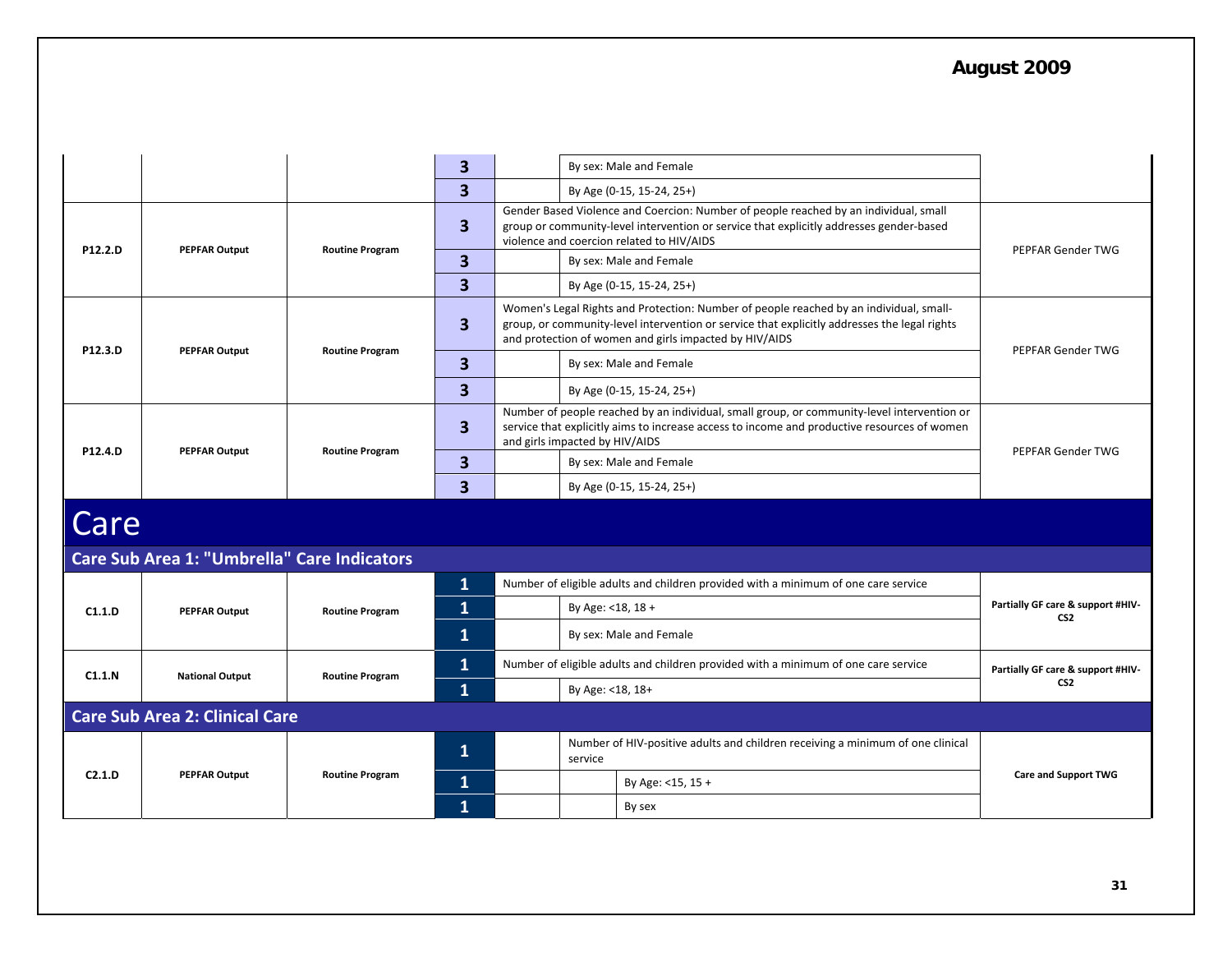| C2.2.D  | <b>PEPFAR Output</b><br><b>Routine Program</b>                              | $\mathbf{1}$                                                                                                               |                         |                                                                                                                                                                      |                                                                                                                                                | Number of HIV-positive persons receiving cotrimoxazole prophylaxis | GF care & support #HIV-CS1                                                                                     |                                                               |  |  |
|---------|-----------------------------------------------------------------------------|----------------------------------------------------------------------------------------------------------------------------|-------------------------|----------------------------------------------------------------------------------------------------------------------------------------------------------------------|------------------------------------------------------------------------------------------------------------------------------------------------|--------------------------------------------------------------------|----------------------------------------------------------------------------------------------------------------|---------------------------------------------------------------|--|--|
|         |                                                                             |                                                                                                                            | $\overline{2}$          |                                                                                                                                                                      |                                                                                                                                                |                                                                    | By Age: <15, 15 +                                                                                              |                                                               |  |  |
| C2.3.D  | <b>PEPFAR Output</b>                                                        | <b>Routine Program</b>                                                                                                     | 1                       |                                                                                                                                                                      |                                                                                                                                                |                                                                    | Number of HIV-positive clinically malnourished clients who received<br>therapeutic or supplementary food       | <b>PEPFAR Food and Nutrition</b><br><b>Technical Guidance</b> |  |  |
| C2.4.D  | <b>PEPFAR Output</b>                                                        | <b>Routine Program</b>                                                                                                     | $\overline{1}$          |                                                                                                                                                                      |                                                                                                                                                |                                                                    | TB/HIV: Percent of HIV-positive patients who were screened for TB<br>in HIV care or treatment settings         | <b>Partially GF collaborative</b><br>activities #TB/HIV-1     |  |  |
| C2.5.D  | <b>PEPFAR Output</b>                                                        | <b>Routine Program</b>                                                                                                     | $\mathbf{1}$            |                                                                                                                                                                      |                                                                                                                                                |                                                                    | TB/HIV: Percent of HIV-positive patients in HIV care or treatment<br>(pre-ART or ART) who started TB treatment | <b>Partially UNGASS #6</b>                                    |  |  |
| C2.6.D  | <b>PEPFAR Output</b>                                                        | <b>Routine Program</b>                                                                                                     | 3                       |                                                                                                                                                                      |                                                                                                                                                |                                                                    | TB/HIV: Number of eligible HIV positive patients starting Isoniazid<br>Preventive Therapy (IPT)                | Partially GF TB/HIV #TB/HIV-4                                 |  |  |
| C2.7.N  | <b>National Outcome</b>                                                     | <b>Routine Program</b>                                                                                                     | $\overline{\mathbf{3}}$ |                                                                                                                                                                      |                                                                                                                                                |                                                                    | Percent of ART sites that have pain management programs                                                        | Care and Support TWG                                          |  |  |
| C2.8.N  | <b>National Outcome</b>                                                     | Intermittent: Facility survey,                                                                                             | 3                       | Percent of health care facilities that have the capacity and conditions to provide advanced-<br>level HIV/AIDS care and support services, including provision of ART |                                                                                                                                                |                                                                    | <b>WHO/UNAIDS Care &amp; Support</b><br>Guide (2004) Indicator CS7                                             |                                                               |  |  |
| C2.9.N  | <b>National Outcome</b>                                                     | special study                                                                                                              | 3                       |                                                                                                                                                                      | Percent of health care facilities that have the capacity and conditions to provide basic-level<br>HIV testing and HIV/AIDS clinical management | <b>WHO/UNAIDS Care &amp; Support</b><br>Guide (2004) Indicator CS6 |                                                                                                                |                                                               |  |  |
| C2.2.N  | <b>National Outcome</b>                                                     |                                                                                                                            | 3                       |                                                                                                                                                                      |                                                                                                                                                |                                                                    | Percent of HIV-positive patients who are given cotrimoxazole preventive therapy                                | GFcare & support #HIV-CS1                                     |  |  |
| C2.10.N | <b>National Impact</b>                                                      | Periodic special studies:<br>Cohort study (MOS-HIV<br>scale, SF 12, which includes<br>both physical and mental<br>domains) | 3                       |                                                                                                                                                                      | Quality of life for People Living with HIV/AIDS (PLHIV)                                                                                        | <b>Care and Support M&amp;E Working</b><br>Group/ World Bank       |                                                                                                                |                                                               |  |  |
|         | Care Sub Area 3: Clinical/Preventive Services - Additional TB/HIV           |                                                                                                                            |                         |                                                                                                                                                                      |                                                                                                                                                |                                                                    |                                                                                                                |                                                               |  |  |
| C3.1.D  | <b>PEPFAR Output</b>                                                        | <b>Routine Program</b>                                                                                                     | 3                       |                                                                                                                                                                      |                                                                                                                                                |                                                                    | Number of TB patients who had an HIV test result recorded in the TB register                                   | <b>UNAIDS Additional #6</b>                                   |  |  |
| C3.1. N | <b>National Outcome</b>                                                     | <b>National TB Registry</b>                                                                                                | $\overline{2}$          |                                                                                                                                                                      |                                                                                                                                                |                                                                    | Percent of TB patients who had an HIV test result recorded in the TB register                                  | <b>UNAIDS Additional #6</b>                                   |  |  |
| C3.2.N  | <b>National Outcome</b>                                                     | Intermittent: Program,                                                                                                     | $\overline{2}$          |                                                                                                                                                                      |                                                                                                                                                |                                                                    | Percent of estimated HIV-positive incident TB cases that received treatment for TB and HIV                     | <b>UNGASS#6</b>                                               |  |  |
| C3.3.N  | <b>National Outcome</b>                                                     | survey, special study                                                                                                      | $\overline{\mathbf{3}}$ |                                                                                                                                                                      |                                                                                                                                                |                                                                    | Percent of HIV-positive patients who were screened for TB in HIV care or treatment settings                    | <b>Partially GF collaborative</b><br>activities #TB/HIV-1     |  |  |
|         |                                                                             | See section titled "Clinical Services" for additional TB/HIV program indicators                                            |                         |                                                                                                                                                                      |                                                                                                                                                |                                                                    |                                                                                                                |                                                               |  |  |
|         | <b>Care Sub Area 4: Clinical/Preventive Services - Additional Pediatric</b> |                                                                                                                            |                         |                                                                                                                                                                      |                                                                                                                                                |                                                                    |                                                                                                                |                                                               |  |  |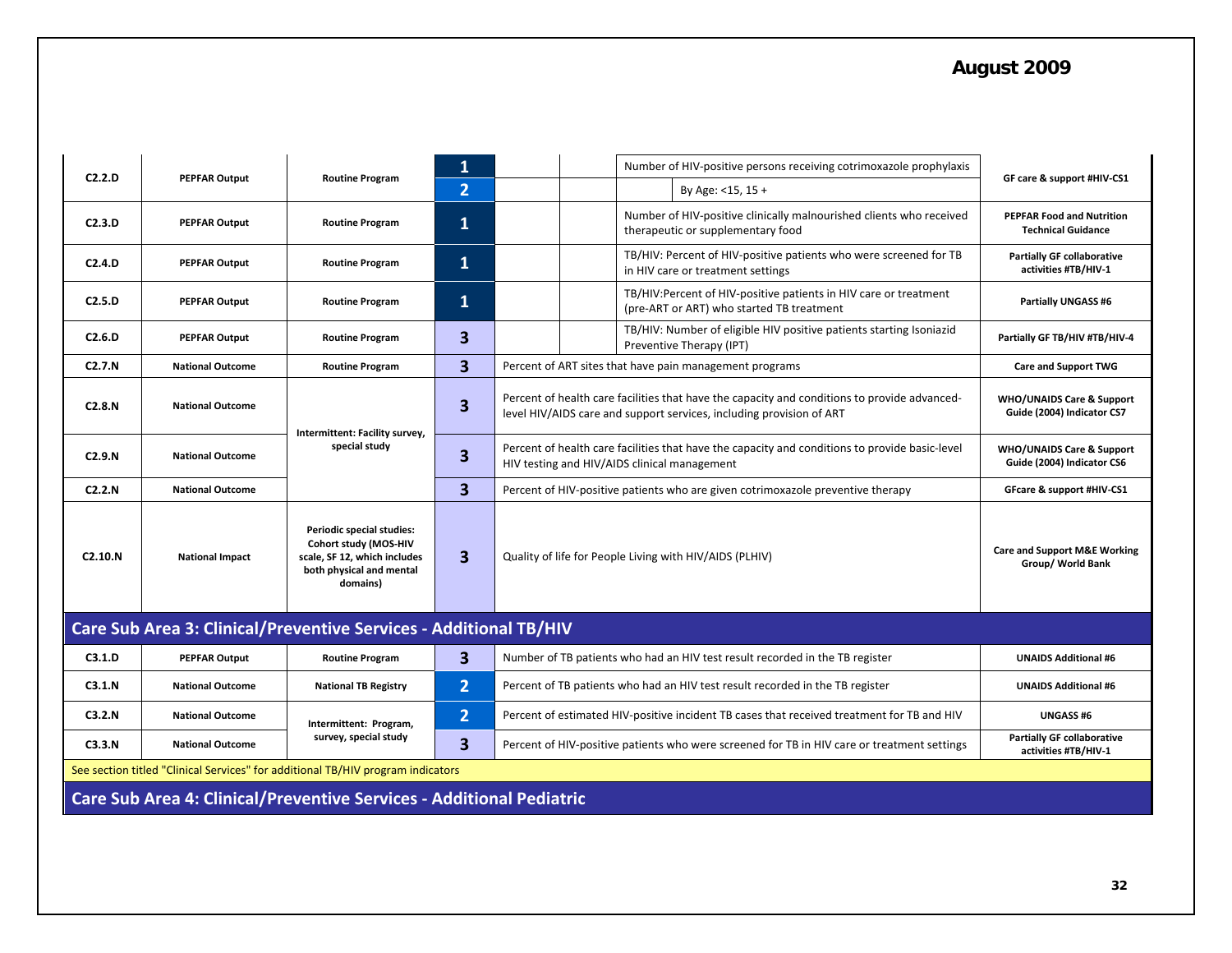| C4.1.D<br><b>PEPFAR Output</b> |                                                                       | $\overline{2}$                         | Percent of infants born to HIV-positive women who received an HIV test within 12 months<br>of birth |                                                                                                                                                                     |                                                        |  |  |  |  |  |
|--------------------------------|-----------------------------------------------------------------------|----------------------------------------|-----------------------------------------------------------------------------------------------------|---------------------------------------------------------------------------------------------------------------------------------------------------------------------|--------------------------------------------------------|--|--|--|--|--|
|                                | <b>Routine Program</b>                                                | $\overline{2}$                         | Infants who received virological testing in the first 2 months                                      | <b>UNAIDS additional #8; GF</b><br>Prevention indicator #13                                                                                                         |                                                        |  |  |  |  |  |
|                                |                                                                       |                                        | $\overline{2}$                                                                                      | Infants that were tested either virologically between 2 and 12 months, or by<br>serology between 9 and 12 months                                                    |                                                        |  |  |  |  |  |
| C4.2.D                         | <b>PEPFAR Outcome</b>                                                 | Routine Program; special<br>study      | $\overline{2}$                                                                                      | Percent of infants born to HIV-positive pregnant women who are started on CTX prophylaxis<br>within two months of birth                                             | <b>UNAIDS additional #9; GF</b><br>prevention #HIV-P14 |  |  |  |  |  |
| C4.2.N                         | <b>National Outcome</b>                                               | Intermittent: Facility survey,         | $\overline{2}$                                                                                      | Percent of infants born to HIV-positive pregnant women who are started on CTX prophylaxis<br>within two months of birth                                             | <b>UNAIDS additional #9; GF</b><br>prevention #HIV-P15 |  |  |  |  |  |
| C4.3.N                         | <b>National Outcome</b>                                               | special study                          | $\overline{\mathbf{3}}$                                                                             | Percent of health facilities that provide virological testing services for infant diagnosis for<br>HIV exposed infants, on site or through Dried Blood Spots (DBS). | <b>PMTCT Guide Additional #2</b>                       |  |  |  |  |  |
| <b>OVC</b>                     |                                                                       |                                        |                                                                                                     |                                                                                                                                                                     |                                                        |  |  |  |  |  |
|                                | See section titled "CARE/Support Services" for OVC program indicators |                                        |                                                                                                     |                                                                                                                                                                     |                                                        |  |  |  |  |  |
|                                | <b>Care Sub Area 5: Support Care</b>                                  |                                        |                                                                                                     |                                                                                                                                                                     |                                                        |  |  |  |  |  |
|                                |                                                                       | <b>Routine Program</b>                 | $\mathbf{1}$                                                                                        | Number of eligible clients who received food and/or other nutrition services                                                                                        | <b>PEPFAR Food and Nutrition</b>                       |  |  |  |  |  |
| C5.1.D                         | <b>PEPFAR Output</b>                                                  |                                        | $\mathbf{1}$                                                                                        | By Age: <18, 18+                                                                                                                                                    | <b>Technical Guidance</b>                              |  |  |  |  |  |
|                                |                                                                       |                                        | $\mathbf 1$                                                                                         | Pregnant/lactating women                                                                                                                                            |                                                        |  |  |  |  |  |
| C5.2.D                         | <b>PEPFAR Output</b>                                                  | <b>Routine Program</b>                 | $\overline{\mathbf{3}}$                                                                             | Number of eligible children provided with shelter and care-giving                                                                                                   | <b>OVC TWG</b>                                         |  |  |  |  |  |
| C5.3.D                         | <b>PEPFAR Output</b>                                                  | <b>Routine Program</b>                 | $\overline{\mathbf{3}}$                                                                             | Number of eligible children provided with health care referral                                                                                                      | <b>OVC TWG</b>                                         |  |  |  |  |  |
| C5.4.D                         | <b>PEPFAR Output</b>                                                  | <b>Routine Program</b>                 | $\overline{\mathbf{3}}$                                                                             | Number of eligible children provided with Education and/or vocational training                                                                                      | <b>OVC TWG</b>                                         |  |  |  |  |  |
| C5.5.D                         | <b>PEPFAR Output</b>                                                  | <b>Routine Program</b>                 | $\overline{\mathbf{3}}$                                                                             | Number of eligible adults and children provided with Protection and Legal Aid<br>services                                                                           | <b>OVC TWG</b>                                         |  |  |  |  |  |
|                                |                                                                       |                                        | $\overline{\mathbf{3}}$                                                                             | By Age: <18, 18 +                                                                                                                                                   |                                                        |  |  |  |  |  |
| C5.6.D                         | <b>PEPFAR Output</b>                                                  | <b>Routine Program</b>                 | $\overline{\mathbf{3}}$                                                                             | Number of eligible adults and children provided with psychological, social, or<br>spiritual support                                                                 | <b>OVC TWG</b>                                         |  |  |  |  |  |
|                                |                                                                       |                                        | $\overline{\mathbf{3}}$                                                                             | By Age: <18, 18 +                                                                                                                                                   |                                                        |  |  |  |  |  |
| C5.7.D                         | <b>PEPFAR Output</b>                                                  | <b>Routine Program</b>                 | $\overline{\mathbf{3}}$                                                                             | Number of eligible adults and children provided with Economic Strengthening<br>services                                                                             | <b>OVC TWG</b>                                         |  |  |  |  |  |
|                                |                                                                       |                                        | $\overline{\mathbf{3}}$                                                                             | By Age: <18, 18 +                                                                                                                                                   |                                                        |  |  |  |  |  |
| C5.8.N                         | <b>National Outcome</b>                                               | Intermittent: survey, special<br>study | $\overline{\mathbf{3}}$                                                                             | Percentage of orphaned and vulnerable children aged 0-17 whose households received free<br>basic external support in caring for the child                           | UNGASS #10                                             |  |  |  |  |  |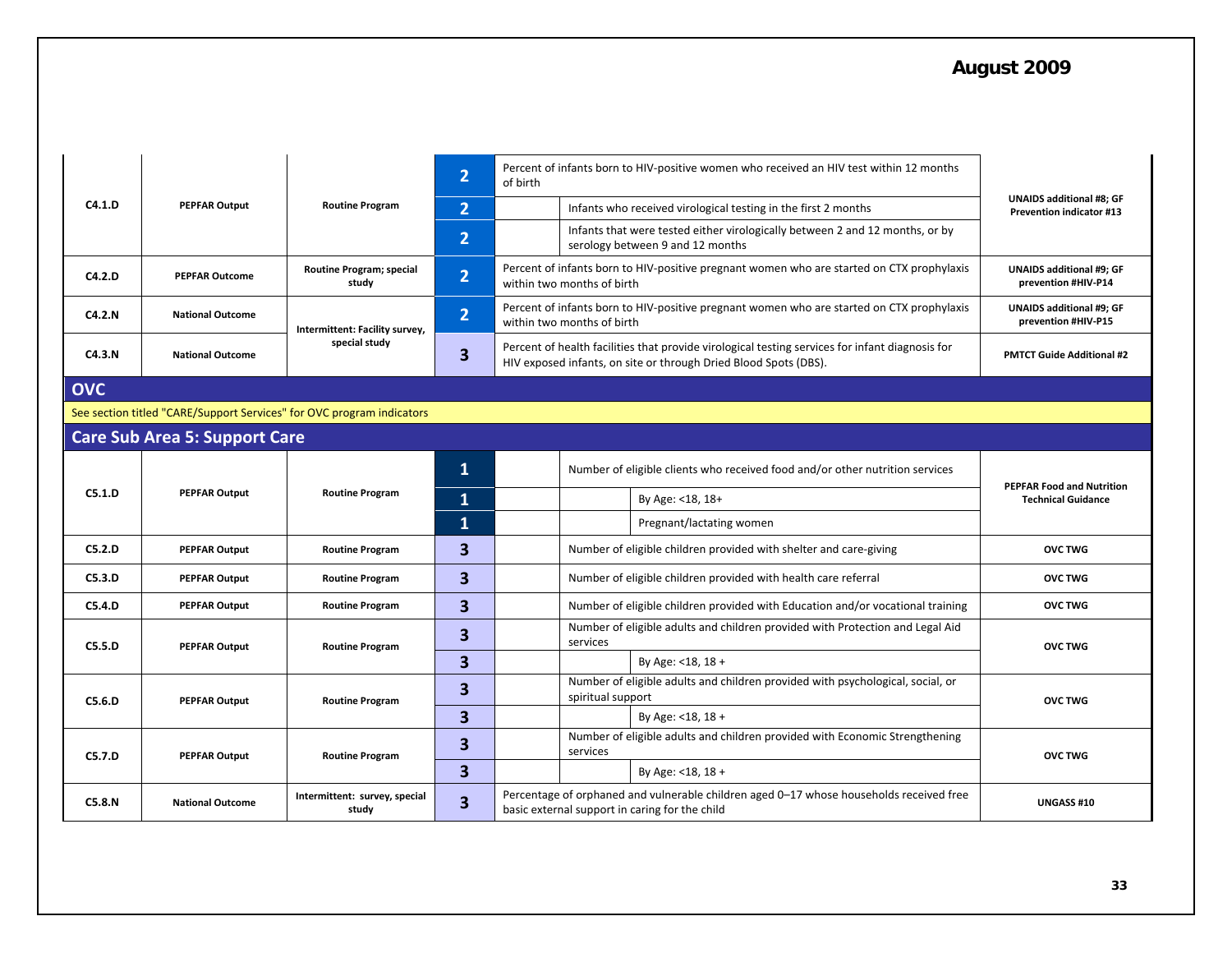| C5.9. N                                   | <b>National Impact</b>  |                                | $\overline{\mathbf{3}}$                         | Quality of life for OVC                                                                                                                     | <b>World Bank</b>                                           |  |  |  |  |
|-------------------------------------------|-------------------------|--------------------------------|-------------------------------------------------|---------------------------------------------------------------------------------------------------------------------------------------------|-------------------------------------------------------------|--|--|--|--|
| Treatment                                 |                         |                                |                                                 |                                                                                                                                             |                                                             |  |  |  |  |
| <b>Treatment Sub Area 1: ARV services</b> |                         |                                |                                                 |                                                                                                                                             |                                                             |  |  |  |  |
|                                           |                         |                                | $\mathbf{1}$                                    | Number of adults and children with advanced HIV infection newly enrolled on ART                                                             |                                                             |  |  |  |  |
| T1.1.D<br><b>PEPFAR Output</b>            | <b>Routine Program</b>  | $\mathbf{1}$                   | By sex: Male and Female                         | <b>ART TWG</b>                                                                                                                              |                                                             |  |  |  |  |
|                                           |                         |                                | $\mathbf 1$                                     | By age: <1, <15, 15+                                                                                                                        |                                                             |  |  |  |  |
|                                           |                         |                                | $\mathbf{1}$                                    | Pregnant women                                                                                                                              |                                                             |  |  |  |  |
|                                           |                         |                                | $\mathbf{1}$                                    | Number of adults and children with advanced HIV infection receiving antiretroviral therapy<br>(ART) [CURRENT]                               | <b>UNGASS#4</b>                                             |  |  |  |  |
| T1.2.D<br><b>PEPFAR Output</b>            | <b>Routine Program</b>  | $\mathbf{1}$                   | By sex: Male and Female                         |                                                                                                                                             |                                                             |  |  |  |  |
|                                           |                         |                                | $\mathbf{1}$                                    | By age: <1, <15, 15+                                                                                                                        |                                                             |  |  |  |  |
| T1.3.D                                    | <b>PEPFAR Outcome</b>   | <b>Routine Program</b>         | $\mathbf{1}$                                    | Percent of adults and children known to be alive and on treatment 12 months after<br>initiation of antiretroviral therapy                   | UNGASS #24; GF impact #HIV-13                               |  |  |  |  |
|                                           |                         |                                | $\overline{\mathbf{3}}$                         | Number of adults and children with advanced HIV-infection who ever started on ART                                                           |                                                             |  |  |  |  |
| T1.4.D<br><b>PEPFAR Output</b>            | <b>Routine Program</b>  | 3                              | By sex: Male and Female                         | <b>ART TWG</b>                                                                                                                              |                                                             |  |  |  |  |
|                                           |                         |                                | 3                                               | By age: <15 and 15+                                                                                                                         |                                                             |  |  |  |  |
| T1.5.D                                    | <b>PEPFAR Output</b>    | <b>Routine Program</b>         | 3<br>Number of health facilities that offer ART |                                                                                                                                             | <b>UNAIDS Additional #2</b>                                 |  |  |  |  |
|                                           |                         |                                | 3                                               | by type of site: Public, Private, NGO                                                                                                       |                                                             |  |  |  |  |
| T1.2.N                                    | <b>National Outcome</b> | <b>Routine Program</b>         | $\mathbf{1}$                                    | Percent of adults and children with advanced HIV infection receiving antiretroviral therapy                                                 | UNGASS#4                                                    |  |  |  |  |
| T1.5.N                                    | <b>National Outcome</b> | Intermittent: Facility survey, | $\overline{2}$                                  | Percentage of health facilities that offer ART                                                                                              | <b>UNAIDS Additional #2; GF</b><br><b>Treatment #HIV-T2</b> |  |  |  |  |
| T1.6.N                                    | <b>National Outcome</b> | special study                  | $\overline{2}$                                  | Percentage of health facilities providing ART using CD4 monitoring in line with national<br>guidelines/policies on site or through referral | <b>UNAIDS Additional #4</b>                                 |  |  |  |  |
|                                           |                         |                                |                                                 |                                                                                                                                             |                                                             |  |  |  |  |

## **Health System Strengthening**

**Health System Strengthening Sub Area 1: Laboratory**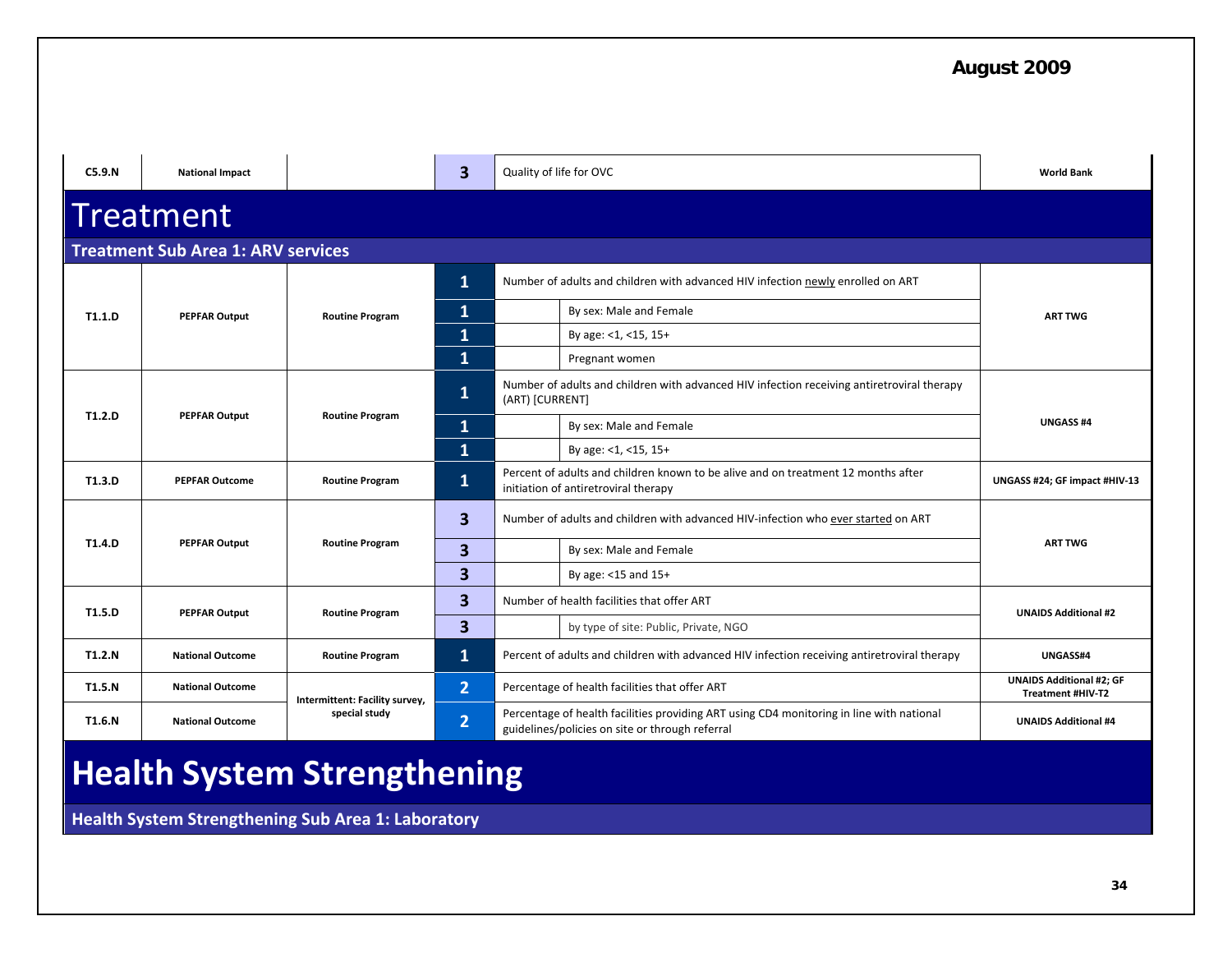| H1.1.D                                                             | <b>PEPFAR Output</b>                                     | <b>Routine Program</b>                                               | 1                               | Number of testing facilities (laboratories) with capacity to perform clinical laboratory tests                                                                                 | Draft WHO Guidelines                                    |  |  |  |  |
|--------------------------------------------------------------------|----------------------------------------------------------|----------------------------------------------------------------------|---------------------------------|--------------------------------------------------------------------------------------------------------------------------------------------------------------------------------|---------------------------------------------------------|--|--|--|--|
| H1.2.D                                                             | <b>PEPFAR Outcome</b>                                    | <b>Routine Program</b>                                               | $\mathbf{1}$                    | Percent of testing facilities (laboratories) that are accredited according to national or<br>international standards                                                           | Draft WHO Guidelines                                    |  |  |  |  |
| H1.3.N                                                             | <b>National Outcome</b>                                  |                                                                      | 3                               | Percent of laboratories with satisfactory performance in external quality<br>assurance/proficiency testing (EQA/PT) program for CD4 (patient monitoring).                      | PEPFAR Lab TWG                                          |  |  |  |  |
| H1.4.N                                                             | <b>National Outcome</b>                                  |                                                                      | $\overline{\mathbf{3}}$         | Percent of HIV rapid test facilities with satisfactory performance in external quality<br>assurance/proficiency testing (EQA/PT) program for HIV rapid test (HIV diagnostics). | PEPFAR Lab TWG                                          |  |  |  |  |
| H1.5.N                                                             | <b>National Outcome</b>                                  | Intermittent: Program,<br>survey, special study                      | $\overline{\mathbf{3}}$         | Percent of laboratories with satisfactory performance in external quality<br>assurance/proficiency testing (EQA/PT) program for AFB smear microscopy (TB Diagnostics).         | PEPFAR Lab TWG                                          |  |  |  |  |
| H1.6.N                                                             | <b>National Outcome</b>                                  |                                                                      | 3                               | Percent of designated laboratories with the capacity to monitor antiretroviral combination<br>therapy according to national and international guidelines                       | WHO/UNAIDS Care & Support<br>Guide (2004) Indicator CS8 |  |  |  |  |
| Health System Strengthening Sub Area 2: Human Resources for Health |                                                          |                                                                      |                                 |                                                                                                                                                                                |                                                         |  |  |  |  |
|                                                                    |                                                          |                                                                      | $\mathbf{1}$                    | Number of new health care workers who graduated from a pre-service training institution                                                                                        |                                                         |  |  |  |  |
|                                                                    |                                                          |                                                                      | $\mathbf{1}$                    | By Specific Types: Doctors, Nurses, Midwives                                                                                                                                   | Partially WHO and GF                                    |  |  |  |  |
| H2.1.D<br><b>PEPFAR Output</b>                                     | Program records, Educ                                    | $\overline{2}$                                                       | By Specific Types: Other cadres |                                                                                                                                                                                |                                                         |  |  |  |  |
|                                                                    |                                                          | institutions, Prof assoc.,<br>MoHealth, MoEducations,<br><b>HRIS</b> |                                 | $\overline{2}$                                                                                                                                                                 | By Specific Types: Clinical/Non-clinical                |  |  |  |  |
| H2.2.D                                                             | <b>PEPFAR Output</b>                                     |                                                                      | $\overline{\mathbf{1}}$         | Number of community health and para-social workers who successfully completed a pre-<br>service training program                                                               | Partially WHO                                           |  |  |  |  |
| H2.3.D                                                             | <b>PEPFAR Output</b>                                     | 1                                                                    |                                 | Number of health care workers who successfully completed an in-service training program                                                                                        | PEPFAR HRH TWG                                          |  |  |  |  |
|                                                                    |                                                          |                                                                      | 1                               | By Specific Types: Male Circumcision, Pediatric Treatment                                                                                                                      |                                                         |  |  |  |  |
| H2.1.N                                                             | <b>National Output</b>                                   | <b>Educ institutions, Prof</b><br>assoc., MoHealth,                  | 1                               | Number of new health care workers who graduated from a pre-service training institution                                                                                        | Partially WHO and GF                                    |  |  |  |  |
| <b>H2.4.N</b>                                                      | <b>National Output</b>                                   | <b>MoEducations, HRIS</b>                                            | 3                               | Ratio of health workers to 10,000 population                                                                                                                                   | <b>WHO</b>                                              |  |  |  |  |
| Health System Strengthening Sub Area 3: Health Systems Financing   |                                                          |                                                                      |                                 |                                                                                                                                                                                |                                                         |  |  |  |  |
| H3.1.N                                                             | <b>National Outcome</b>                                  | Intermittent: NASA, NHA                                              | $\overline{2}$                  | Domestic and international AIDS Spending by categories of financial sources (NASA or NHA)                                                                                      | (NASA) UNGASS #1                                        |  |  |  |  |
| H3.2.N                                                             | <b>National Outcome</b>                                  | <b>Intermittent: NHA</b>                                             | 3                               | Total health expenditures per capita                                                                                                                                           | <b>WHO</b>                                              |  |  |  |  |
|                                                                    | Health System Strengthening Sub Area 4: Service Delivery |                                                                      |                                 |                                                                                                                                                                                |                                                         |  |  |  |  |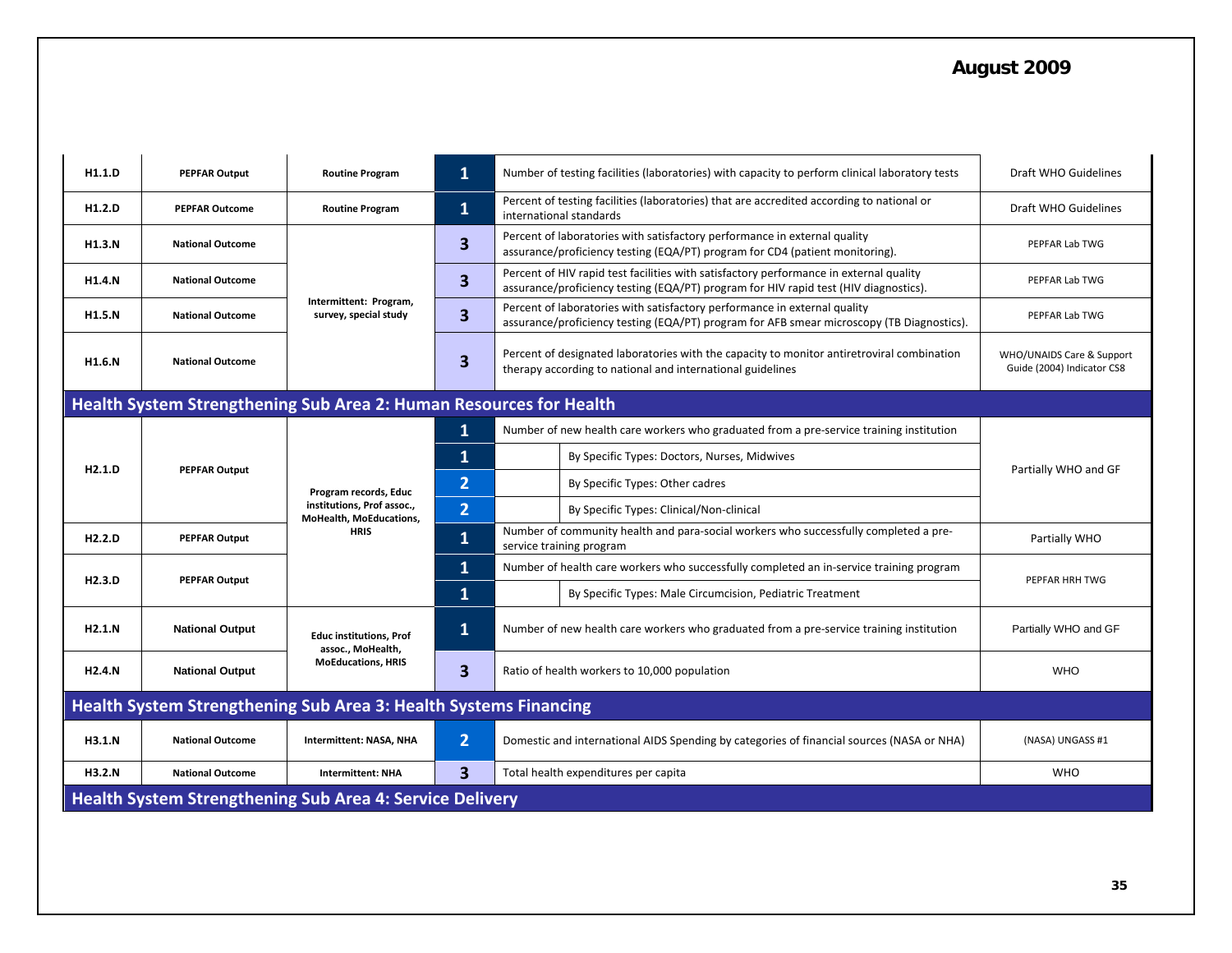| H4.1. N       | <b>National Impact</b>                                        | National mortality statistics,<br><b>Sample Vital Registration</b><br>with Verbal Autopsy<br>(SAVVY)/DSS | 3                       | Proportion of all deaths attributable to HIV                                                                               | <b>PEPFAR Surveillance TWG</b>                |  |  |  |  |
|---------------|---------------------------------------------------------------|----------------------------------------------------------------------------------------------------------|-------------------------|----------------------------------------------------------------------------------------------------------------------------|-----------------------------------------------|--|--|--|--|
|               | See program indicators under Care and Treatment               |                                                                                                          |                         |                                                                                                                            |                                               |  |  |  |  |
|               | Health System Strengthening Sub Area 5: Medical Products, etc |                                                                                                          |                         |                                                                                                                            |                                               |  |  |  |  |
| <b>H5.1.N</b> | <b>National Output</b>                                        | SCMS / AMD                                                                                               | 3                       | Ratio between the median price paid by the country for each ARV in the last 12 months to<br>the median international price | Partially WHO                                 |  |  |  |  |
| <b>H5.2.N</b> | <b>National Outcome</b>                                       | <b>SCMS, National pharma</b><br>records                                                                  | $\overline{\mathbf{3}}$ | Proportion of generic to branded drugs procured                                                                            | PEPFAR HSS TWG                                |  |  |  |  |
| <b>H5.3.N</b> | <b>National Outcome</b>                                       | Intermittent: SCMS, Facility<br>survey, special study                                                    | $\overline{2}$          | Percentage of health facilities providing ART that experienced stock-outs of ARV in the last<br>12 months                  | UNAIDS Additional #3; GF<br>Treatment #HIV-T3 |  |  |  |  |
|               |                                                               |                                                                                                          |                         | See additional indicators under Prevention in sub areas 2 (blood Safety) and 3 (Injection Safety and Waste Disposal)       |                                               |  |  |  |  |
|               |                                                               | Health System Strengthening Sub Area 6: Health Systems Governance                                        |                         |                                                                                                                            |                                               |  |  |  |  |
|               |                                                               |                                                                                                          | $\overline{2}$          | Monitoring policy reform and development of PEPFAR supported activities (Required for<br>Partnership Framework Countries)  |                                               |  |  |  |  |
|               |                                                               |                                                                                                          | $2*$                    | Human Resources for Health (HRH)                                                                                           |                                               |  |  |  |  |
|               |                                                               |                                                                                                          | $2*$                    | Gender                                                                                                                     |                                               |  |  |  |  |
|               |                                                               |                                                                                                          | $2*$                    | Orphans and other Vulnerable Children                                                                                      |                                               |  |  |  |  |
|               |                                                               |                                                                                                          | $2*$                    | <b>Counseling and Testing</b>                                                                                              |                                               |  |  |  |  |
|               |                                                               | <b>Program Records National</b>                                                                          | $2*$                    | Access to high-quality, low-cost medications                                                                               | PEPFAR Partnership                            |  |  |  |  |
| H6.1.D        | <b>PEPFAR Outcome</b>                                         | <b>Policy Review; NCPI</b>                                                                               | $2*$                    | <b>Stigma and Discrimination</b>                                                                                           | Framework                                     |  |  |  |  |
|               |                                                               |                                                                                                          | $2*$                    | Strengthening a multi-sectoral response and linkages with other health and<br>development programs                         |                                               |  |  |  |  |
|               |                                                               |                                                                                                          | 3                       | Pain Management for People Living with HIV/AIDS                                                                            |                                               |  |  |  |  |
|               |                                                               |                                                                                                          | 3                       | Post Exposure Prophylaxis                                                                                                  |                                               |  |  |  |  |
|               |                                                               |                                                                                                          | 3                       | Laboratory Accreditation                                                                                                   |                                               |  |  |  |  |
|               |                                                               |                                                                                                          | 3                       | Injection safety and waste management                                                                                      |                                               |  |  |  |  |
|               |                                                               |                                                                                                          | 3                       | Other policy areas identified by country team                                                                              |                                               |  |  |  |  |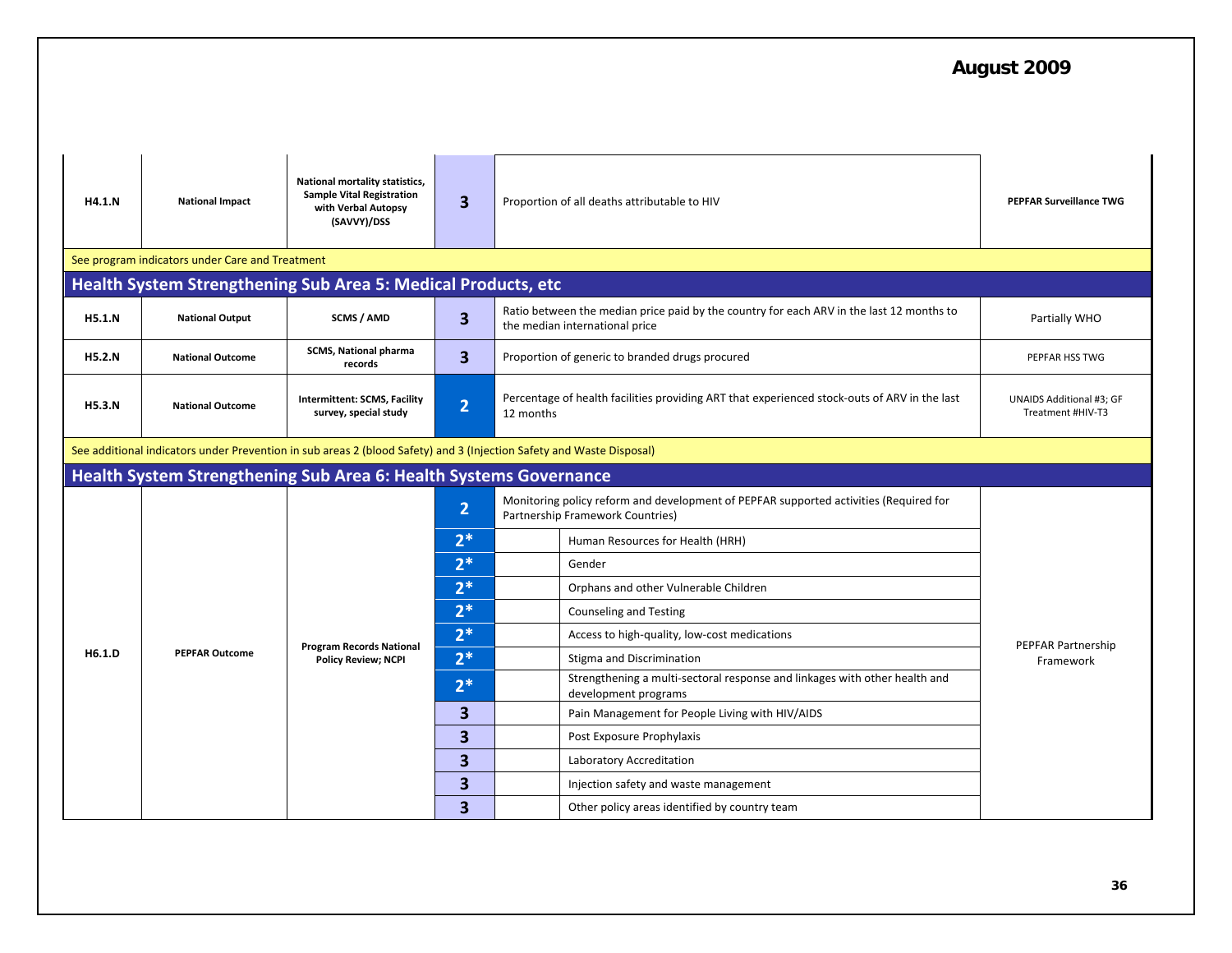| H6.2.N        | <b>National Outcome</b> | <b>National Policy Review; NCPI</b>                                                | $\overline{2}$          | Monitoring policy reform and development of PEPFAR supported activities (Required for<br>Partnership Framework Countries)                                                                                                | PEPFAR Partnership<br>Framework                           |
|---------------|-------------------------|------------------------------------------------------------------------------------|-------------------------|--------------------------------------------------------------------------------------------------------------------------------------------------------------------------------------------------------------------------|-----------------------------------------------------------|
| H6.3.N        | <b>National Outcome</b> | <b>Intermittent: NCPI</b>                                                          | $\overline{2}$          | National Composite Policy Index (NCPI)                                                                                                                                                                                   | UNGASS #2                                                 |
| <b>H6.4.N</b> | <b>National Outcome</b> | <b>Intermittent: NCPI</b>                                                          | 3                       | Existence of national costed HIV implementation plan                                                                                                                                                                     | Partially WHO                                             |
| <b>H6.5.N</b> | <b>National Outcome</b> | <b>WB: Worldwide Governance</b><br><b>Indicators; NCPI</b>                         | 3                       | Existence of effective civil society organizations                                                                                                                                                                       | Partially WHO                                             |
| reform.       |                         |                                                                                    |                         | *PEPFAR countries with Partnership Frameworks may have Headquarter reporting requirements associated with these policy areas. See Appendix 4 of guidance for more information on monitoring policy                       |                                                           |
|               |                         | Health System Strengthening Sub Area 7: Health Information Systems                 |                         |                                                                                                                                                                                                                          |                                                           |
| H7.1.N        | <b>National Outcome</b> | <b>National System Review</b>                                                      | $\overline{2}$          | National Human Resource Information System in place with key elements                                                                                                                                                    | <b>HRH TWG</b>                                            |
| H7.2.N        | <b>National Outcome</b> | <b>NCPI</b>                                                                        | 3                       | Existence of one agreed upon M&E plan for overall national monitoring and evaluation                                                                                                                                     | <b>UNAIDS</b>                                             |
| <b>H7.3.N</b> | <b>National Outcome</b> | <b>National Health Sector</b><br><b>Reports; NAC Reports</b>                       | 3                       | Percent of health facilities with record-keeping systems for monitoring HIV/AIDS care and<br>support                                                                                                                     | WHO/UNAIDS Care & Support<br>Guide (2004) Indicator CS-A2 |
| <b>H7.4.N</b> | <b>National Outcome</b> | <b>SCMS, National pharma</b><br>records                                            | 3                       | Percent of ARV distribution nodes that report on inventory consumption, quality, losses, and<br>adjustments on a monthly basis                                                                                           | WHO 3x5                                                   |
| <b>H7.5.N</b> | <b>National Outcome</b> |                                                                                    | 3                       | Existence of a national and sub-national databases that enable stakeholders to access<br>relevant data for policy formulation and program management and improvement                                                     | <b>WHO</b>                                                |
| H7.6.N        | <b>National Outcome</b> | <b>National Health Sector</b><br><b>Reports; NAC Reports</b>                       | 3                       | Existence of a designated and functioning institutional mechanism charged with analysis of<br>health statistics, synthesis of data from different sources and validation of data from<br>population and facility sources | Partially WHO                                             |
| <b>H7.7.N</b> | <b>National Outcome</b> |                                                                                    | 3                       | Availability of HIV prevalence data for relevant surveillance populations published within 12<br>months of preceding year                                                                                                | Partially WHO and GF                                      |
| <b>H7.8.N</b> | <b>National Outcome</b> |                                                                                    | $\overline{\mathbf{3}}$ | Existence of a nationally coordinated multi-year disease Monitoring and Evaluation plan<br>with a schedule for survey implementation and data analysis prepared and implemented                                          | <b>WHO</b>                                                |
| H7.9.N        | <b>National Outcome</b> | <b>National Mortality</b><br><b>Registration; Mortality</b><br><b>Surveillance</b> | $\overline{\mathbf{3}}$ | Availability of maternal mortality data                                                                                                                                                                                  | <b>WHO</b>                                                |
| H7.10.N       | <b>National Outcome</b> | <b>National Mortality</b><br><b>Registration; Mortality</b><br>Surveillance        | 3                       | Availability of child mortality data                                                                                                                                                                                     | <b>WHO</b>                                                |

\*\*See further definition of terms (Essential and Recommended) in the Next Generation Indicator Reference Guide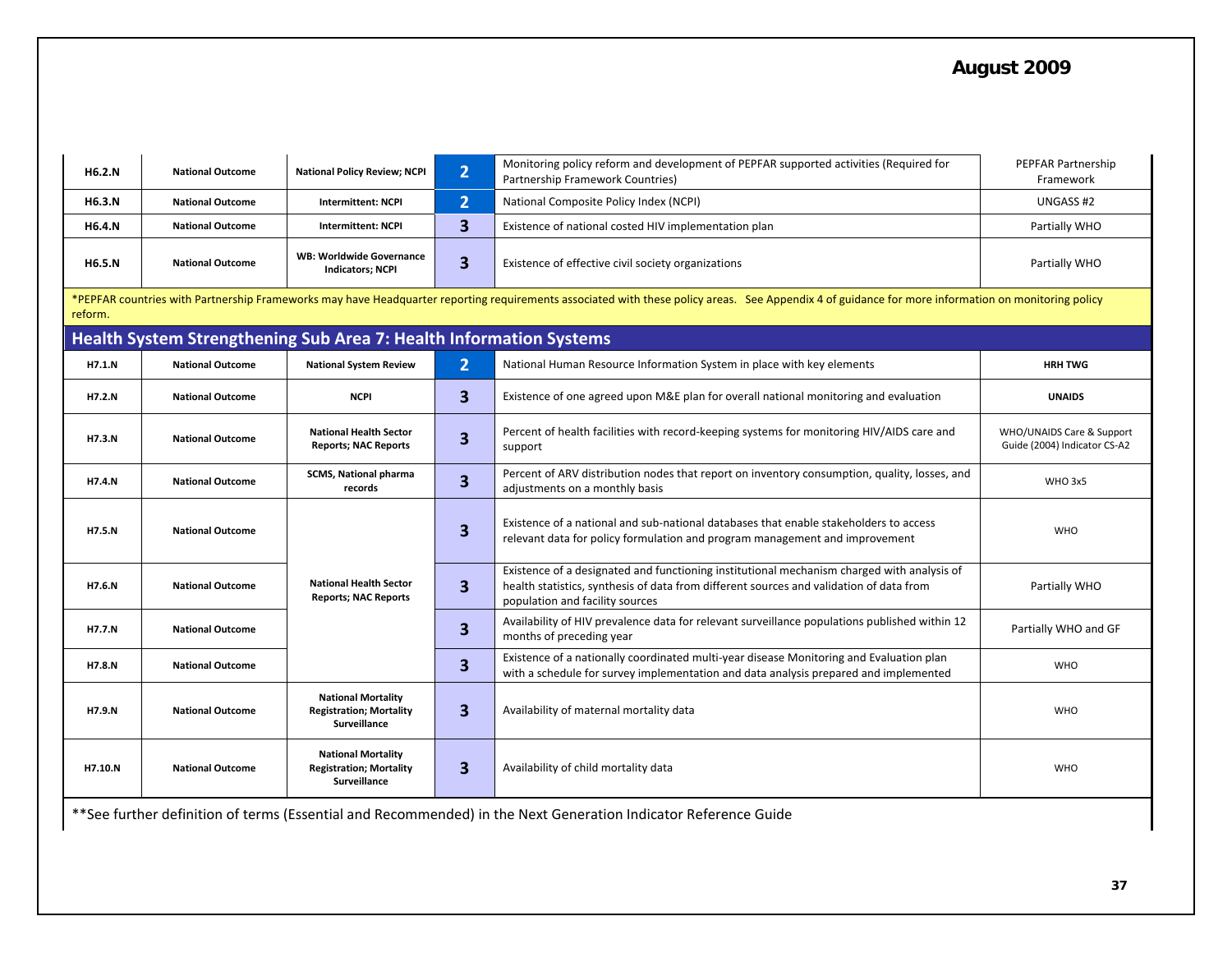|  | Essential Indicators with HQ reporting requirements |
|--|-----------------------------------------------------|
|--|-----------------------------------------------------|

**3**Recommended Indicators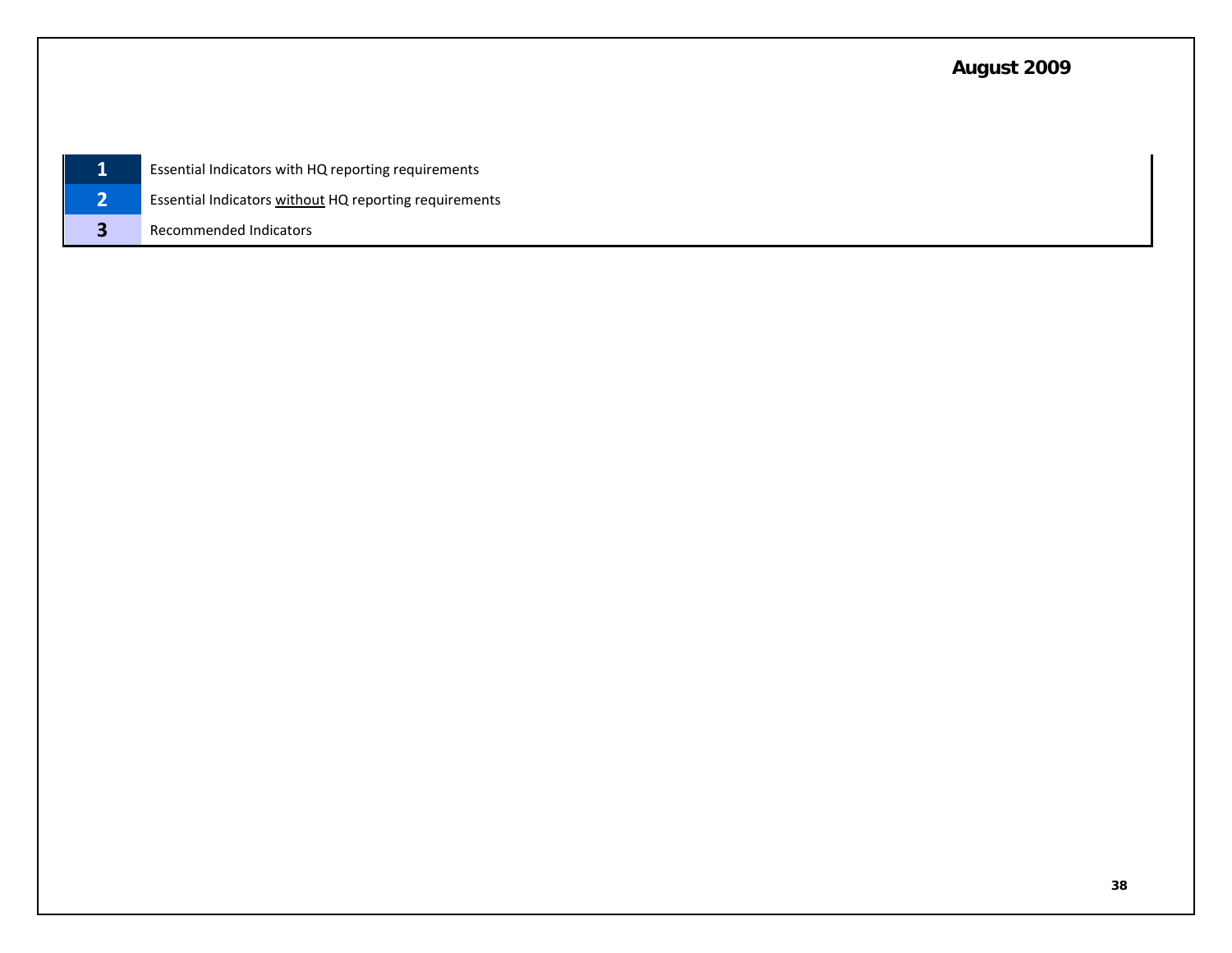# **BLANK PAGE**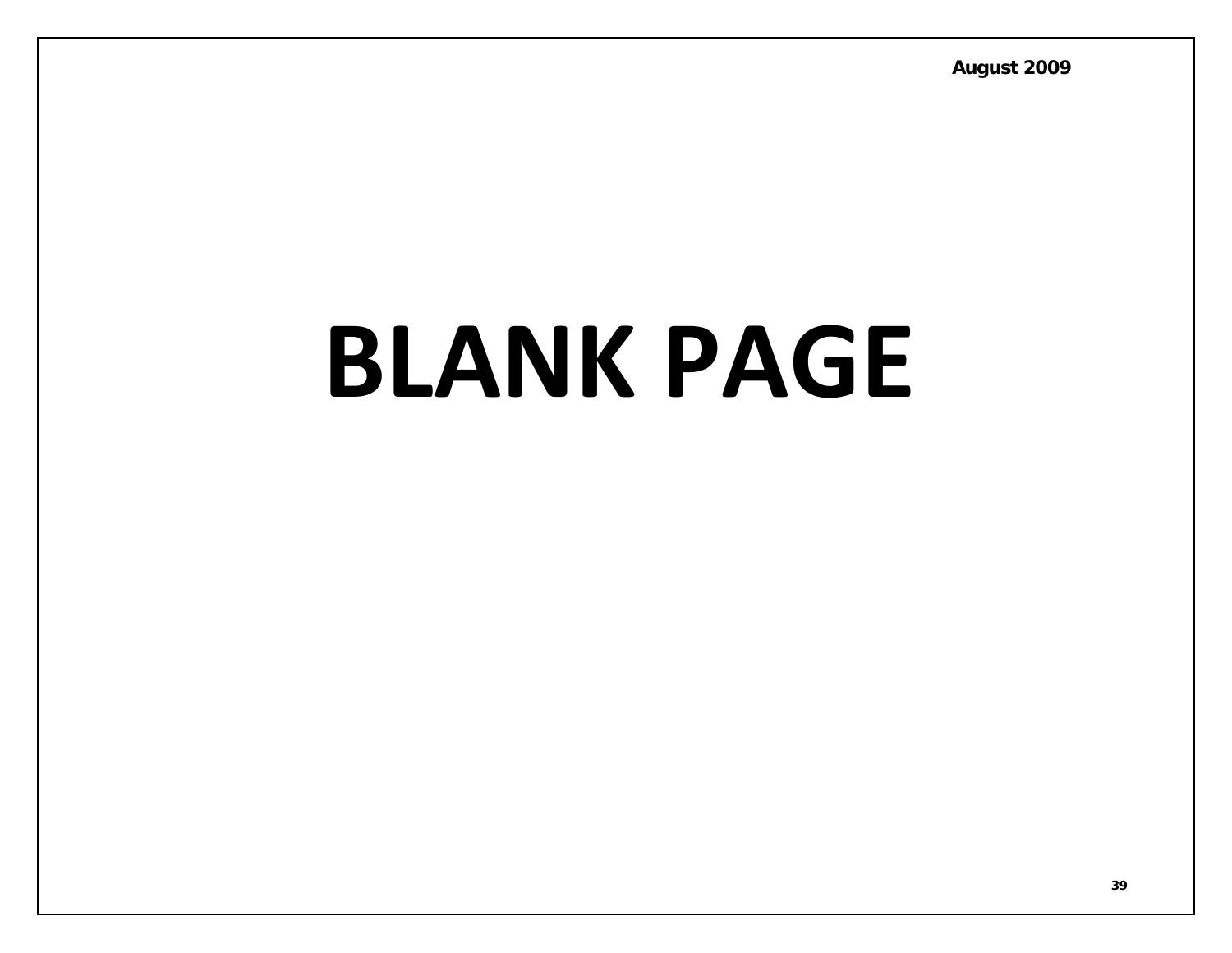## **DIRECT PEPFAR Program**

## **Essential Indicators**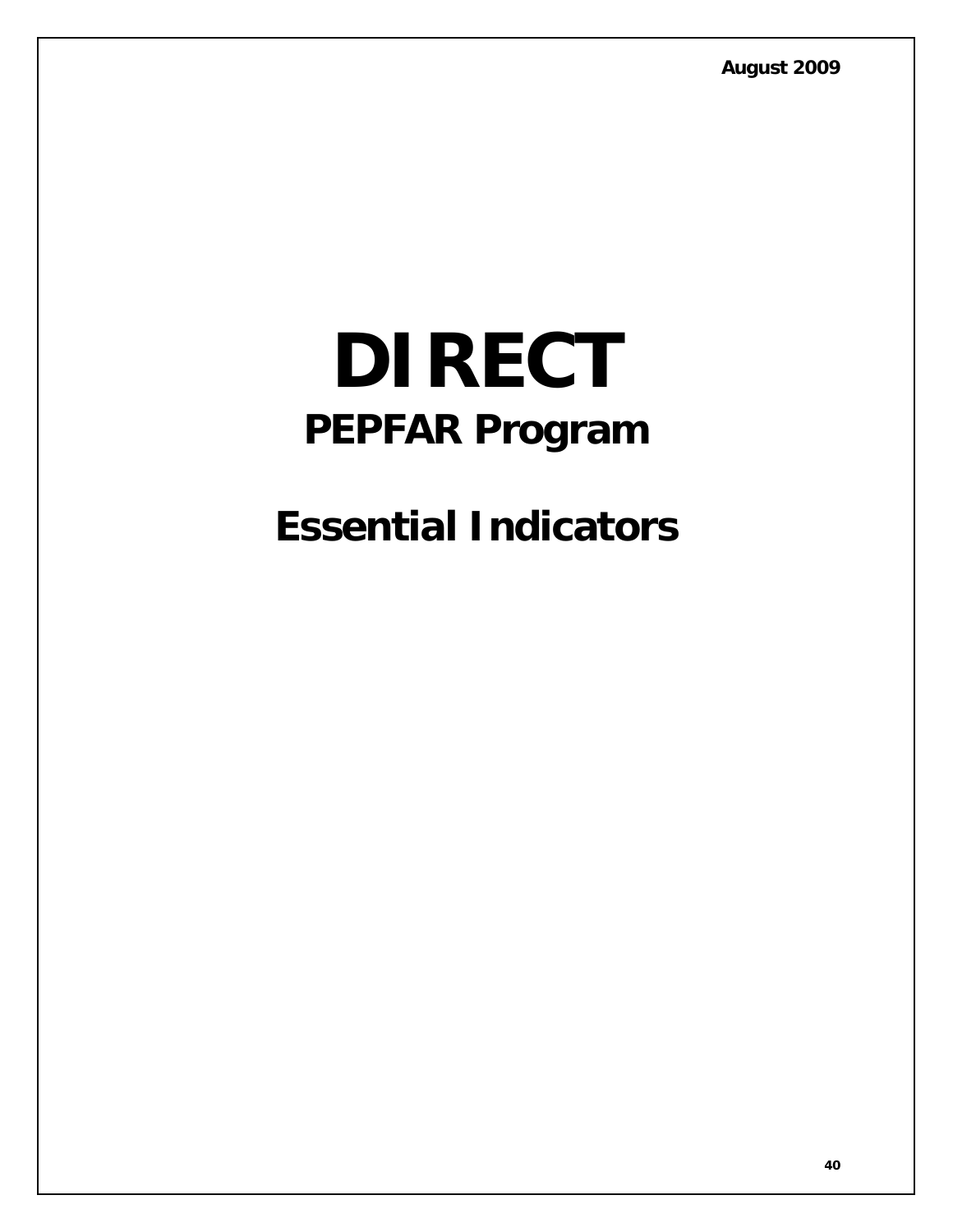## **PREVENTION Prevention of Mother to Child Transmission (PMTCT)**

| <b>Indicator</b>                         | Number of pregnant women with known HIV status (includes women who                                                                                                                                                                                                                                                                                                                                                                                                                                                                                                                                                                                                                                                    |  |  |  |
|------------------------------------------|-----------------------------------------------------------------------------------------------------------------------------------------------------------------------------------------------------------------------------------------------------------------------------------------------------------------------------------------------------------------------------------------------------------------------------------------------------------------------------------------------------------------------------------------------------------------------------------------------------------------------------------------------------------------------------------------------------------------------|--|--|--|
| #P1.1.D                                  | were tested for HIV and received their results                                                                                                                                                                                                                                                                                                                                                                                                                                                                                                                                                                                                                                                                        |  |  |  |
| Essential/reported                       |                                                                                                                                                                                                                                                                                                                                                                                                                                                                                                                                                                                                                                                                                                                       |  |  |  |
| Type of                                  | <b>Direct</b>                                                                                                                                                                                                                                                                                                                                                                                                                                                                                                                                                                                                                                                                                                         |  |  |  |
| Indicator:                               |                                                                                                                                                                                                                                                                                                                                                                                                                                                                                                                                                                                                                                                                                                                       |  |  |  |
| Numerator:                               | Number of pregnant women who were tested for HIV and know their results.                                                                                                                                                                                                                                                                                                                                                                                                                                                                                                                                                                                                                                              |  |  |  |
| Essential/reported                       |                                                                                                                                                                                                                                                                                                                                                                                                                                                                                                                                                                                                                                                                                                                       |  |  |  |
| Denominator:                             | Number of new ANC and L&D clients                                                                                                                                                                                                                                                                                                                                                                                                                                                                                                                                                                                                                                                                                     |  |  |  |
| Recommended                              |                                                                                                                                                                                                                                                                                                                                                                                                                                                                                                                                                                                                                                                                                                                       |  |  |  |
| Disaggregation:                          | By: Known positives at entry                                                                                                                                                                                                                                                                                                                                                                                                                                                                                                                                                                                                                                                                                          |  |  |  |
| Essential/not                            | Number of new positives identified                                                                                                                                                                                                                                                                                                                                                                                                                                                                                                                                                                                                                                                                                    |  |  |  |
| reported                                 |                                                                                                                                                                                                                                                                                                                                                                                                                                                                                                                                                                                                                                                                                                                       |  |  |  |
| Purpose:                                 | This indicator reflects one goal of PMTCT, which is to increase the number of<br>pregnant women who know their HIV status. Identification of a pregnant woman's<br>HIV status is the key entry point into PMTCT services and other HIV care and<br>treatment services.<br>These data will be important to PEPFAR Headquarters, TWGs and USG country-level<br>managers in order to:<br>Identify progress toward the USG goal to reach 80% of pregnant women with<br>$\bullet$<br>HIV testing and counseling<br>Determine PEPFAR and PEPFAR-funded partners' performance in providing HIV<br>$\bullet$<br>testing to pregnant women<br>Identify countries/ partners needing assistance with program implementation<br>٠ |  |  |  |
|                                          |                                                                                                                                                                                                                                                                                                                                                                                                                                                                                                                                                                                                                                                                                                                       |  |  |  |
| Applicability:<br><b>Data collection</b> | All countries with PEPFAR funded partners supporting PMTCT direct service delivery<br>Data should be collected continuously at the facility level. Data should be aggregated                                                                                                                                                                                                                                                                                                                                                                                                                                                                                                                                          |  |  |  |
| frequency:                               | in time for PEPFAR reporting cycles. In addition, USG country teams may request<br>periodic aggregation, i.e. quarterly, for the purposes of program management and<br>review                                                                                                                                                                                                                                                                                                                                                                                                                                                                                                                                         |  |  |  |
| <b>Measurement</b><br>tool:              | Facility registers and other program monitoring tools                                                                                                                                                                                                                                                                                                                                                                                                                                                                                                                                                                                                                                                                 |  |  |  |
| <b>Method of</b><br><b>Measurement</b>   | The numerator is a composite of the following two data components:                                                                                                                                                                                                                                                                                                                                                                                                                                                                                                                                                                                                                                                    |  |  |  |
|                                          | The number of women with known (positive) HIV infection attending ANC<br>for a new pregnancy over the last reporting period                                                                                                                                                                                                                                                                                                                                                                                                                                                                                                                                                                                           |  |  |  |
|                                          | The number of women attending ANC, L&D who were tested for HIV and<br>received results ( <i>These should also be counted in indicator <math>\#P11.1.D</math></i> )                                                                                                                                                                                                                                                                                                                                                                                                                                                                                                                                                    |  |  |  |
|                                          | The numerator can be summed from categories a-d below:<br>a) Number of pregnant women who received an HIV test and result during ANC<br>b) Number of pregnant women attending L&D with unknown HIV status who were<br>tested in the L&D and received results<br>c) Women with unknown HIV status attending postpartum services within 72 hours<br>of delivery who were tested and received results<br>d) Pregnant women with known HIV infection attending ANC for a new pregnancy.                                                                                                                                                                                                                                   |  |  |  |
|                                          | <b>Explanation of Numerator:</b><br>The numerator is calculated using national and/or PEPFAR program records<br>aggregated from facility registers in the ANC and L&D. In countries with high L&D                                                                                                                                                                                                                                                                                                                                                                                                                                                                                                                     |  |  |  |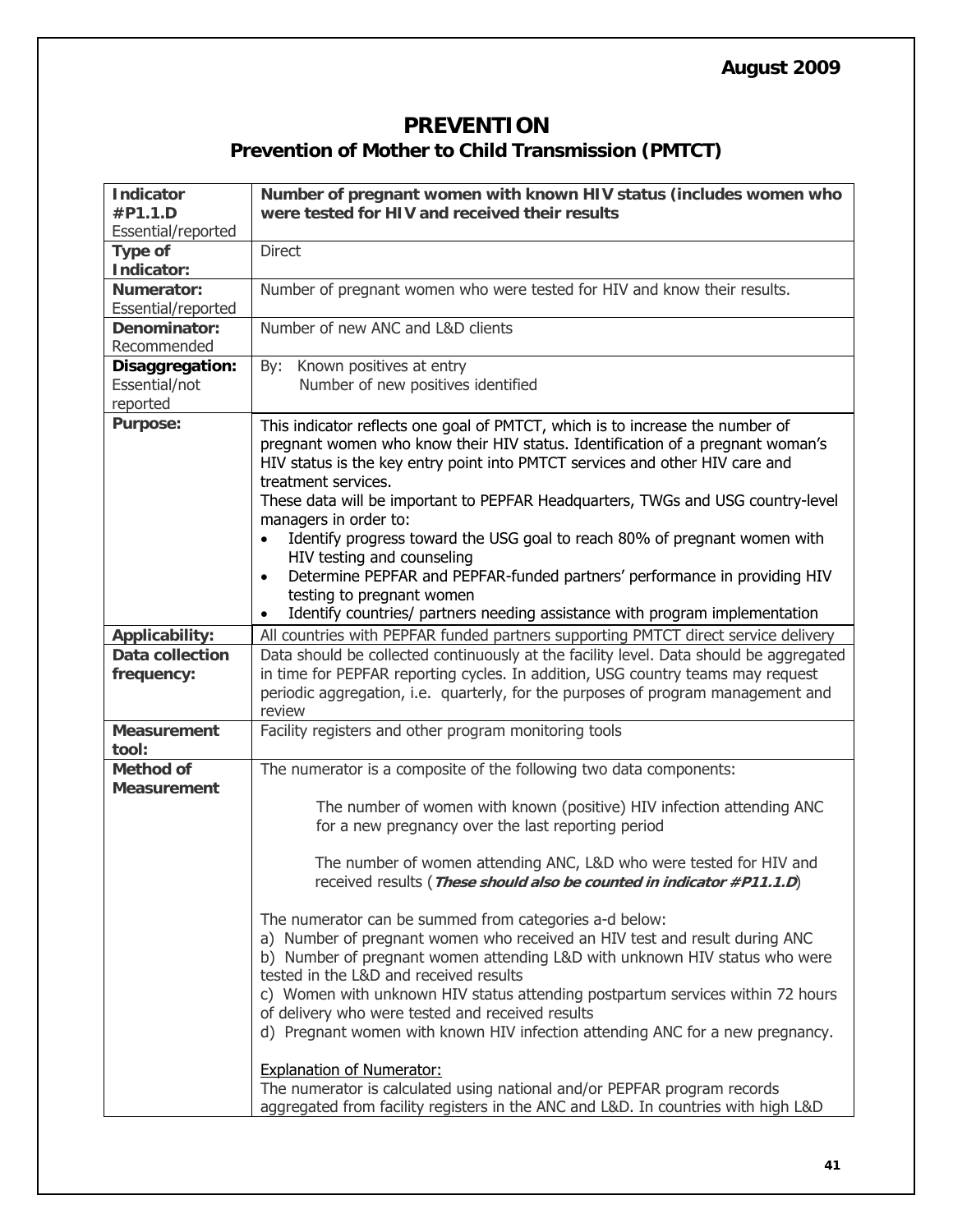|                                          | attendance rates (>90%), data can be collected from L&D registers only.<br>Health facility registers should reflect known HIV infection among HIV-positive<br>pregnant women coming to the ANC for a new pregnancy, such as through a code,<br>circle, or other method, in order for them to receive subsequent PMTCT<br>interventions.                                                                                                                                                                                                                                                                                                                               |
|------------------------------------------|-----------------------------------------------------------------------------------------------------------------------------------------------------------------------------------------------------------------------------------------------------------------------------------------------------------------------------------------------------------------------------------------------------------------------------------------------------------------------------------------------------------------------------------------------------------------------------------------------------------------------------------------------------------------------|
|                                          | Pregnant women with unknown status: women who were not tested during ANC or<br>at L&D for this pregnancy or did not have documented proof of having been tested<br>during ANC or at L&D for this pregnancy.                                                                                                                                                                                                                                                                                                                                                                                                                                                           |
|                                          | Pregnant women with known HIV-infection: women who were tested and confirmed<br>HIV-positive at any point prior to the current pregnancy, who are attending ANC for<br>a new pregnancy. Pregnant women with known HIV infection attending ANC for a<br>new pregnancy do not need retesting if that is in line with the national guidelines on<br>testing pregnant women and/or, as long as they bring documented proof of their<br>positive status with them. However, these women do need subsequent PMTCT<br>services, and so should be counted in the numerator.                                                                                                   |
|                                          | In this case, documented proof may include (but is not limited to), a health card<br>with HIV status noted in it, test results from another testing center, or any other<br>document that denotes that the bearer of the document is HIV positive.                                                                                                                                                                                                                                                                                                                                                                                                                    |
|                                          | PEPFAR denominator:<br>The total number of new clients attending ANC and L&D services at USG-supported<br>sites should be used as the denominator. This total will include the number of new<br>clients who attend PMTCT services at USG-supported ANC sites and the number of<br>women who present at L&D sites supported by USG with unknown status (as a<br>proxy for those who have not attended ANC with PMTCT services). USG country<br>team is to identify the best source of data for unduplicated individuals. If the country<br>has high facility delivery rates (>90%), the L&D data may be used as the<br>denominator, otherwise ANC data should be used. |
|                                          | Note: This indicator is meant to measure the number of pregnant women who know<br>their HIV status and is not meant to provide programmatic guidance around the<br>types of services that should accompany HIV testing (i.e. counseling). All HIV<br>testing programs should be adhere to national or international standards.                                                                                                                                                                                                                                                                                                                                        |
| Interpretation:                          | This indicator enables the USG PEPFAR team to monitor trends in HIV testing among<br>pregnant women and uptake of testing at USG-funded sites.                                                                                                                                                                                                                                                                                                                                                                                                                                                                                                                        |
|                                          | The points at which drop-outs occur during the testing and counseling process and<br>the reasons why they occur are not captured by this indicator.<br>This indicator does not measure the quality of the testing or counseling. It also does<br>not capture the number of women who received pre- or post- test counseling.                                                                                                                                                                                                                                                                                                                                          |
|                                          | There is a risk of double counting with this indicator, as a pregnant woman could be<br>tested multiple times during ANC, L&D, or postpartum. This is particularly true where<br>women get re-tested in different facilities, or where they come to the L&D without<br>documentation of their test. While not feasible to avoid double counting entirely,<br>countries should ensure a data collection and reporting system is in place to<br>minimize it, such as using patient held and facility held ANC records to document<br>that testing took place.                                                                                                           |
| <b>Additional</b><br><b>Information:</b> | #7, Guidance and Specifications for Additional Recommended Indicators,<br>Addendum to: UNGASS. Monitoring the Declaration of Commitment on                                                                                                                                                                                                                                                                                                                                                                                                                                                                                                                            |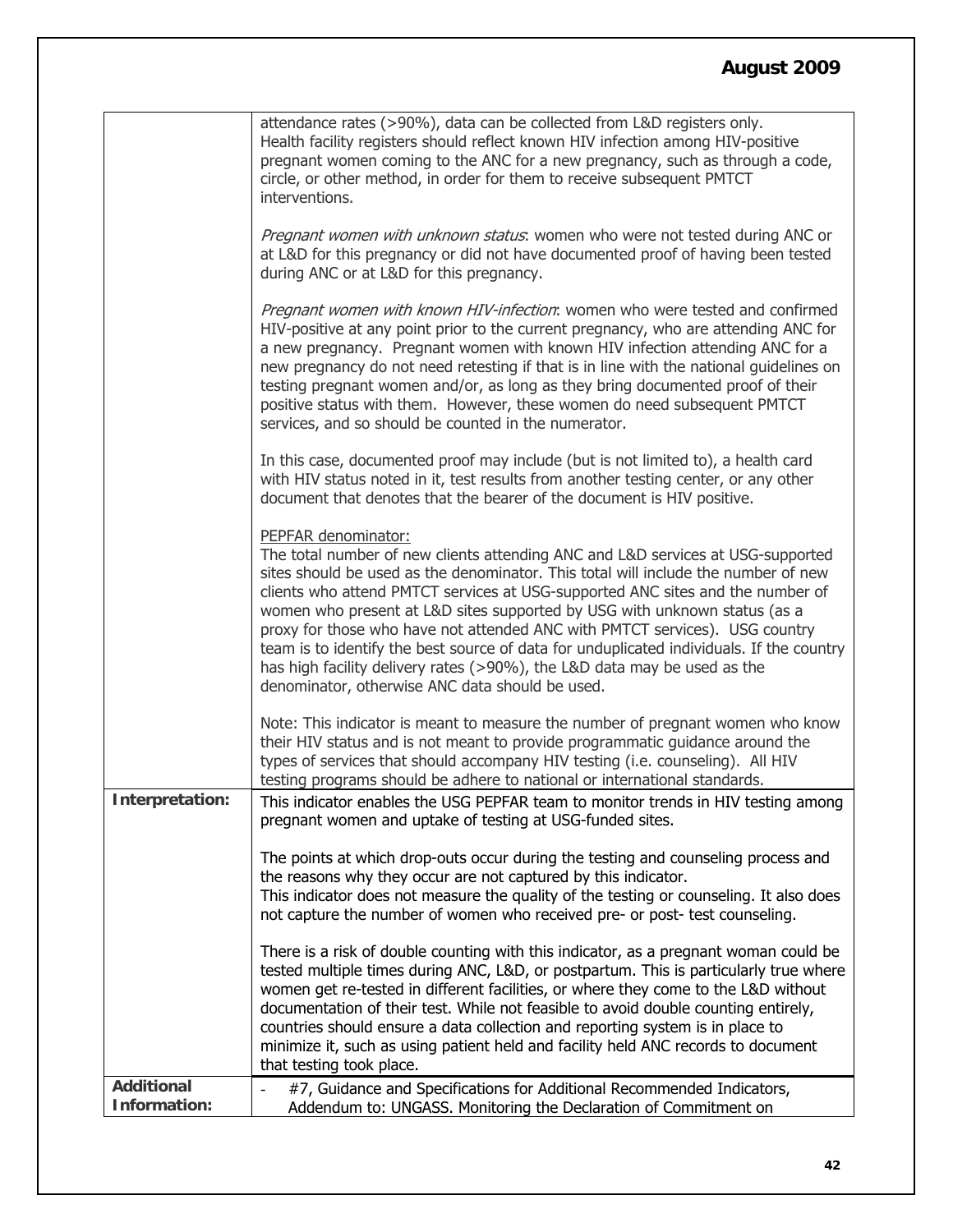| HIV/AIDS. Guidelines on Construction of Core Indicators. 2008 Reporting. April |
|--------------------------------------------------------------------------------|
| 2008.                                                                          |
| http://data.unaids.org/pub/BaseDocument/2009/20090305 additionalrecommen       |
| dedindicators finalprintversio en.pdf                                          |
| Partially harmonized with Prevention indicator (HIV-P11), The Global Fund to   |
| Fight AIDS, Tuberculosis and Malaria Monitoring and Evaluation Toolkit: HIV,   |
| Tuberculosis and Malaria and Health Systems Strengthening, Part 2: Tools for   |
| monitoring programs for HIV, tuberculosis, malaria and health systems          |
| strengthening, Third Edition, February 2009                                    |
| http://www.theglobalfund.org/documents/me/M E Toolkit P2-HIV en.pdf            |
| <b>IATT PMTCT M&amp;E Guidance</b>                                             |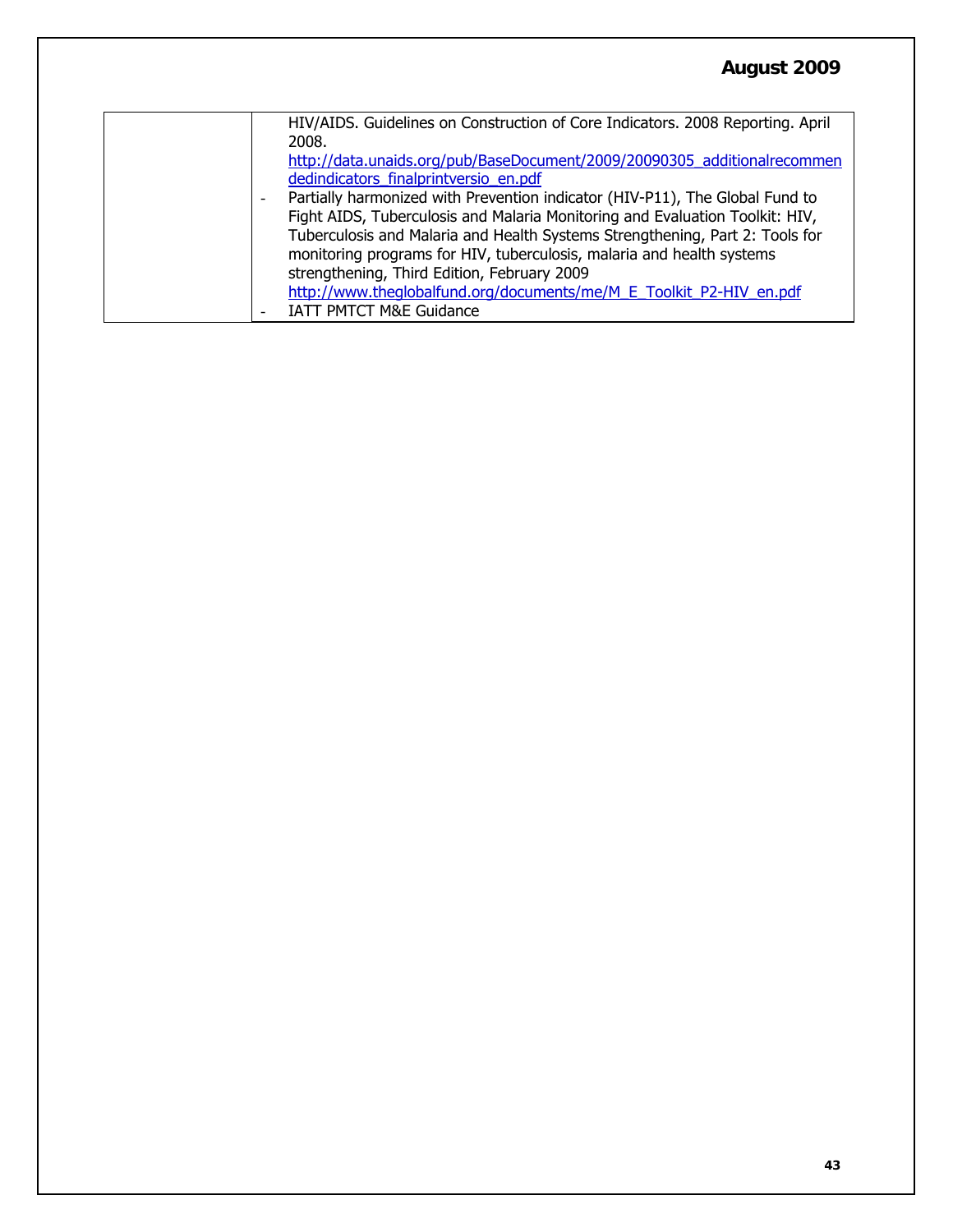## **Prevention**

## **Prevention of Mother to Child Transmission (PMTCT)**

| <b>Indicator</b><br>#P1.2.D<br>Essential/reported | Number of HIV-positive pregnant women who received antiretrovirals to<br>reduce risk of mother-to-child-transmission                                                                                                                                                                                                                                                                                                                                                  |  |
|---------------------------------------------------|-----------------------------------------------------------------------------------------------------------------------------------------------------------------------------------------------------------------------------------------------------------------------------------------------------------------------------------------------------------------------------------------------------------------------------------------------------------------------|--|
| Type of<br>Indicator:                             | <b>Direct</b>                                                                                                                                                                                                                                                                                                                                                                                                                                                         |  |
| <b>Numerator:</b><br>Essential/reported           | Number of HIV-positive pregnant women who received antiretrovirals to reduce risk<br>of mother-to-child-transmission                                                                                                                                                                                                                                                                                                                                                  |  |
| Denominator:<br>Essential/not<br>reported         | Number of HIV- positive pregnant women identified in the reporting period<br>(including known HIV- positive at entry)                                                                                                                                                                                                                                                                                                                                                 |  |
| Disaggregation:<br>Essential/not<br>reported      | By regimen type: 1. Single-dose Nevirapine only<br>2. Prophylactic regimens using a combination of 2 ARVs<br>3. Prophylactic regimens using a combination of 3 ARVs<br>4. ART for HIV-positive pregnant women eligible for treatment                                                                                                                                                                                                                                  |  |
| <b>Purpose:</b>                                   | This indicator measures the delivery and uptake of antiretroviral prophylaxis, by<br>regimen type, for the prevention of mother-to-child-transmission (PMTCT). The risk<br>of MTCT can be significantly reduced with the use of antiretrovirals for the mother,<br>with or without prophylaxis to the infant.                                                                                                                                                         |  |
|                                                   | The disaggregation by regimen type provides data used by SPECTRUM and other<br>models and applications to determine the impact of PMTCT programs, by country.<br>These data will be important to PEPFAR Headquarters, TWGs and USG country-level<br>managers in order to:<br>Identify progress toward the USG goal of reaching 80% of HIV-positive                                                                                                                    |  |
|                                                   | pregnant women and reducing transmission by 40%<br>Determine the impact of national and USG-supported PMTCT programs<br>Determine countries'/ partners' progress at implementing more efficacious<br>$\bullet$<br>PMTCT ARV programs<br>Identify countries/ partners needing assistance to implement more<br>$\bullet$<br>efficacious regimens, according to international standards                                                                                  |  |
| Applicability:                                    | All countries with PEPFAR funded partners supporting PMTCT direct service delivery                                                                                                                                                                                                                                                                                                                                                                                    |  |
| <b>Data collection</b><br>frequency:              | Data should be collected continuously at the facility level. Data should be aggregated<br>in time for PEPFAR reporting cycles. In addition, USG country teams may request<br>periodic aggregation, i.e. quarterly, for the purposes of program management and<br>review.                                                                                                                                                                                              |  |
| <b>Measurement</b><br>tool:                       | Facility registers and other program monitoring tools                                                                                                                                                                                                                                                                                                                                                                                                                 |  |
| <b>Method of</b><br>measurement:                  | The numerator can be generated by counting the number of HIV-positive pregnant<br>women who received antiretrovirals to reduce MTCT during the reporting period, by<br>regimen.                                                                                                                                                                                                                                                                                       |  |
|                                                   | <b>Explanation of Numerator:</b><br>The number of HIV-positive pregnant women who received antiretrovirals to reduce<br>MTCT is obtained from program monitoring records compiled from patient records<br>and facility registers. ARVs can be provided to HIV-positive women during<br>pregnancy, at labor, and shortly after delivery (i.e. within 72 hours or according to<br>national/international standards) across a number of sites to prevent mother to child |  |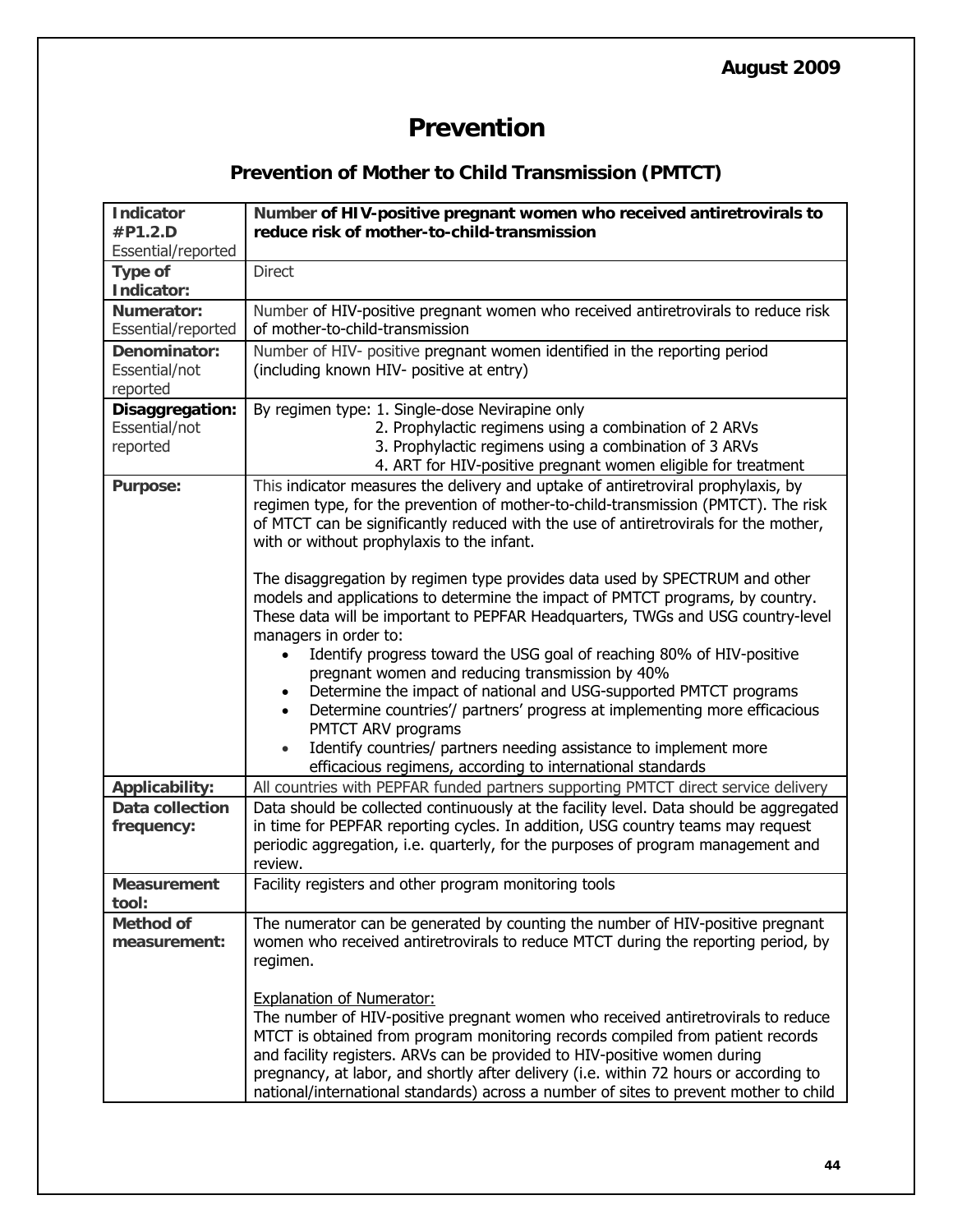transmission of HIV, including at ANC, L&D, and care and treatment. Numerator data will be stratified by maternal regimen:

1. Single-dose Nevirapine only

2. Prophylactic regimens using a combination of 2 ARVs

3. Prophylactic regimens using a combination of 3 ARVs

4. ART for HIV-positive pregnant women eligible for treatment<sup>1</sup>

Each ARV regimen category is mutually exclusive. ARVs can be provided to HIVpositive women at many sites including ANC, L&D and care & treatment. If a woman switches regimens within one reporting period, she should be counted only once. Count the most recent regimen provided to her in the reporting period. If Neverapine is given after AZT this will be counted as two-drug. HIV-positive women receiving any of the above regimen categories meet the definition of the numerator. 1

| The categories can be clarified as follows:                                                                                                                              |                                                                                                                            |  |  |
|--------------------------------------------------------------------------------------------------------------------------------------------------------------------------|----------------------------------------------------------------------------------------------------------------------------|--|--|
| Further clarification                                                                                                                                                    | Examples                                                                                                                   |  |  |
| One dose of nevirapine for<br>mother given at or around birth                                                                                                            | Single-dose (SD)<br><b>NVP</b>                                                                                             |  |  |
| A prophylactic regimen that uses<br>more than one ARV drug for<br>mothers to prevent HIV<br>transmission and is started<br>before labour and delivery                    | $AZT + SD NVP$<br>$AZT + SD NVP +7$<br>day post-partum<br>tail of AZT/3TC<br>$AZT + 3TC$<br>$AZT + 3TC + SD$<br><b>NVP</b> |  |  |
| Highly active regimen for MTCT<br>prophylaxis designed to fully<br>suppress viral replication prior to<br>and during delivery and for a<br>variable duration post partum | $AZT + 3TC +$<br>NNRTI or<br>$AZT + 3TC + PI$ or<br>$AZT + 3TC + NRTI$                                                     |  |  |
| ART for HIV-positive pregnant<br>women eligible for treatment<br>(estimate < 2% trans)                                                                                   | Standard national<br>treatment regimen<br>$AZT + 3TC +$<br>NNRTI or<br>$AZT + 3TC + PI$ or<br>$AZT + 3TC + NRTI$           |  |  |
|                                                                                                                                                                          | a) Single-dose nevirapine<br>Tuo mathada far calculating the numerator can he used.                                        |  |  |

Two methods for calculating the numerator can be used:

1) Low facility delivery settings:

Counting at point of ARV provision: In settings with low facility deliveries, data for the numerator should be compiled from patient registers based on where ARVs are dispensed and where the data is being recorded. For example, where ARV prophylaxis is provided in the ANC and ART is provided in the care and treatment unit, countries should aggregate data from the ANC/PMTCT register as well as the pre-ART or ART register. There is a risk of double counting in settings where ARVs are provided at different points in time and/or in different service units or health facilities (e.g. a woman received SD-NVP at post-test counseling and then received AZT at 28 weeks). Countries should ensure a data collection and reporting system is in place to minimize the potential for double counting.

2) High facility deliver settings:

Counting at the end-point of labor and delivery: In settings with high facility delivery rates (>90%), countries can aggregate the numerator entirely from the L&D register by counting the number of HIV-positive pregnant women who had received a specific ARV regimen by the time of delivery (e.g., a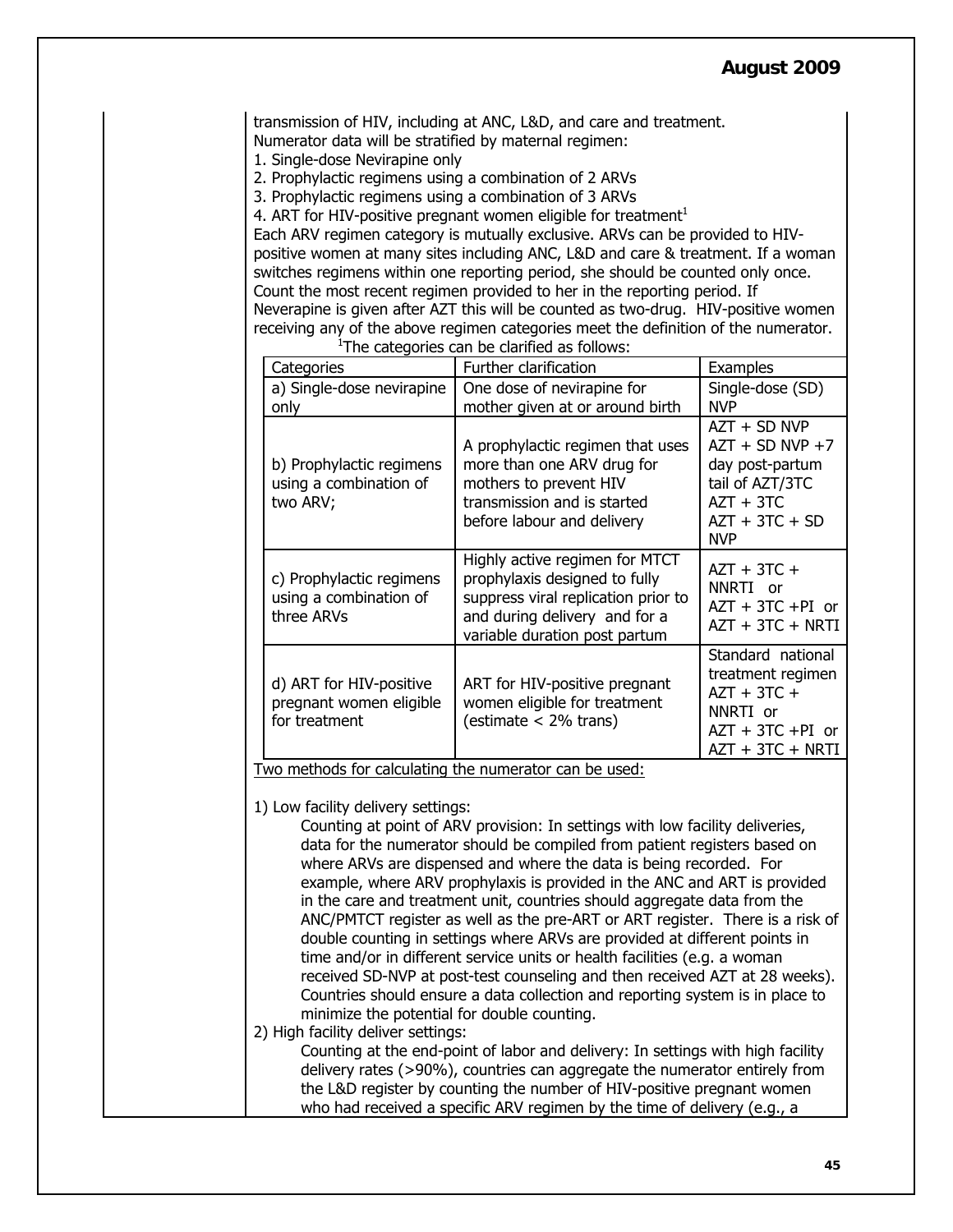|                                   | woman received SD-NVP and AZT during her pregnancy; at the time of<br>delivery she would be recorded in the L&D register as having received<br>$AZT+SD-NVP$ during pregnancy and included in category $#2$ ). This may be<br>the most reliable and accurate method for calculating this indicator for<br>settings with high facility deliveries, as the corresponding ARV regimen<br>dispensed is counted at the end of a woman's pregnancy.                                                                                                                                                                                                 |  |  |
|-----------------------------------|----------------------------------------------------------------------------------------------------------------------------------------------------------------------------------------------------------------------------------------------------------------------------------------------------------------------------------------------------------------------------------------------------------------------------------------------------------------------------------------------------------------------------------------------------------------------------------------------------------------------------------------------|--|--|
|                                   | PEPFAR denominator: This denominator will include a sum of categories a-d below,<br>at USG-supported sites:<br>a) number of pregnant women who received an HIV+ test and result during ANC<br>b) pregnant women attending L&D with <i>unknown</i> HIV status who were tested HIV+<br>in the L&D and received their results<br>c) pregnant women with <i>known</i> HIV infection attending ANC for a new pregnancy<br>d) Women with unknown HIV status attending postpartum services within 72 hours<br>of delivery who were tested HIV positive                                                                                              |  |  |
| Interpretation:                   | This indicator allows countries to monitor: 1) the coverage of antiretrovirals given to<br>HIV-positive pregnant women to reduce the risk of HIV transmission to the child;<br>and 2) increased access to more efficacious ARV regimens for PMTCT in countries<br>that are scaling up newer regimen categories. One weakness of this indicator is the<br>exclusion of mother-infant pairs who only received infant prophylaxis. Therefore,<br>partial prophylaxis for the infant only is not measured. The indicator measures ARVs<br>dispensed and not ARVs consumed, thus it is not possible to determine adherence to<br>the ARV regimen. |  |  |
| <b>Additional</b><br>Information: | #5, Monitoring the Declaration of Commitment on HIV/AIDS. Guidelines on<br>Construction of Core Indicators 2010 Reporting, United Nations General<br>Assembly Special Session [UNGASS]. March 2009<br>Prevention indicator (HIV-P12), The Global Fund to Fight AIDS, Tuberculosis and<br>$\overline{\phantom{a}}$<br>Malaria Monitoring and Evaluation Toolkit: HIV, Tuberculosis and Malaria and<br>Health Systems Strengthening Part 2: Tools for monitoring programs for HIV,<br>tuberculosis, malaria and health systems strengthening, Third Edition, February                                                                          |  |  |
|                                   | 2009<br>http://www.theglobalfund.org/documents/me/M E Toolkit P2-HIV en.pdf                                                                                                                                                                                                                                                                                                                                                                                                                                                                                                                                                                  |  |  |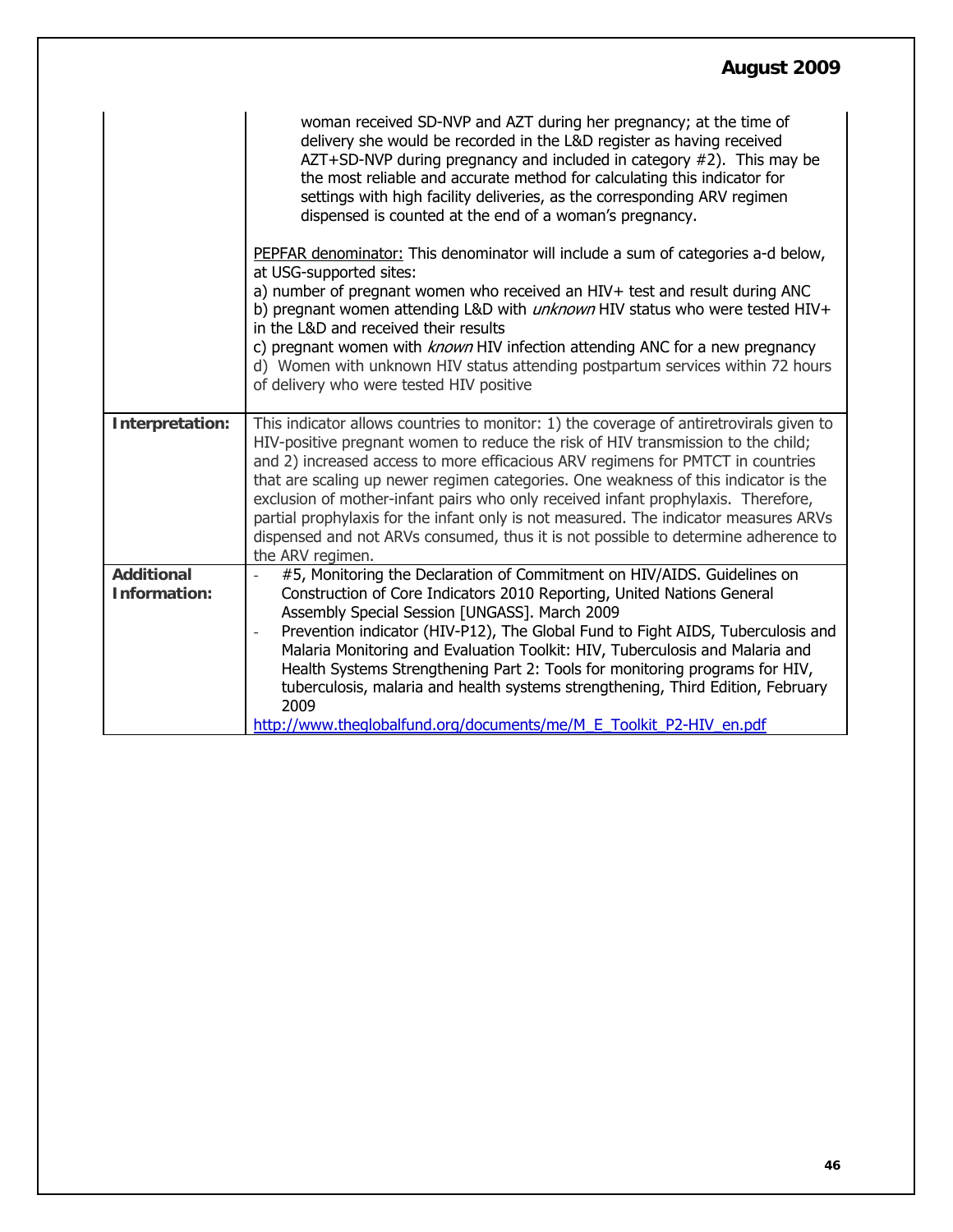## **Prevention Injection and Non-injection Drug Use**

| Indicator              | Number of injecting drug users (IDUs) on opioid substitution therapy                                                                                                                                                                                                                                                                                                                                                                                                                                                                                                                                                                                                                                                                                                                                                                                                                                                                                                                                                                                                                                                                                                                                                                                                                                                                                                                                                                                                                  |
|------------------------|---------------------------------------------------------------------------------------------------------------------------------------------------------------------------------------------------------------------------------------------------------------------------------------------------------------------------------------------------------------------------------------------------------------------------------------------------------------------------------------------------------------------------------------------------------------------------------------------------------------------------------------------------------------------------------------------------------------------------------------------------------------------------------------------------------------------------------------------------------------------------------------------------------------------------------------------------------------------------------------------------------------------------------------------------------------------------------------------------------------------------------------------------------------------------------------------------------------------------------------------------------------------------------------------------------------------------------------------------------------------------------------------------------------------------------------------------------------------------------------|
| #P4.1.D                |                                                                                                                                                                                                                                                                                                                                                                                                                                                                                                                                                                                                                                                                                                                                                                                                                                                                                                                                                                                                                                                                                                                                                                                                                                                                                                                                                                                                                                                                                       |
| Essential/reported     |                                                                                                                                                                                                                                                                                                                                                                                                                                                                                                                                                                                                                                                                                                                                                                                                                                                                                                                                                                                                                                                                                                                                                                                                                                                                                                                                                                                                                                                                                       |
| Type of<br>Indicator:  | <b>Direct</b>                                                                                                                                                                                                                                                                                                                                                                                                                                                                                                                                                                                                                                                                                                                                                                                                                                                                                                                                                                                                                                                                                                                                                                                                                                                                                                                                                                                                                                                                         |
| Numerator:             | Number of injecting drug users (IDUs) on opioid substitution therapy                                                                                                                                                                                                                                                                                                                                                                                                                                                                                                                                                                                                                                                                                                                                                                                                                                                                                                                                                                                                                                                                                                                                                                                                                                                                                                                                                                                                                  |
| Essential/reported     |                                                                                                                                                                                                                                                                                                                                                                                                                                                                                                                                                                                                                                                                                                                                                                                                                                                                                                                                                                                                                                                                                                                                                                                                                                                                                                                                                                                                                                                                                       |
| Denominator:           | Total estimated number of IDUs                                                                                                                                                                                                                                                                                                                                                                                                                                                                                                                                                                                                                                                                                                                                                                                                                                                                                                                                                                                                                                                                                                                                                                                                                                                                                                                                                                                                                                                        |
| Recommended            | *Recommended at partner level only                                                                                                                                                                                                                                                                                                                                                                                                                                                                                                                                                                                                                                                                                                                                                                                                                                                                                                                                                                                                                                                                                                                                                                                                                                                                                                                                                                                                                                                    |
| Disaggregation:        | N/A                                                                                                                                                                                                                                                                                                                                                                                                                                                                                                                                                                                                                                                                                                                                                                                                                                                                                                                                                                                                                                                                                                                                                                                                                                                                                                                                                                                                                                                                                   |
| Purpose:               | Medication-assisted treatment programs have been demonstrated to be an<br>effective HIV prevention strategy. Substance abuse treatment reduces the<br>frequency of drug use which in turn reduces HIV risk behaviors (Metzger, 1993,<br>Gowing, 2008, and IOM, 2006). It also improves adherence to disease treatment<br>regimens (Gowing, 2008 and IOM, 2006). Treatment modalities include non-<br>pharmacological and pharmacological approaches; often, a combination of the<br>two is used (National Institute on Drug Abuse, 1999b). An extensive body of<br>evidence shows that medication assisted therapy (MAT) reduces the frequency<br>of heroin injection and improves substance abuse treatment retention (Gowing,<br>et al, 2008). Methadone maintenance therapy (MMT) is associated with reduced<br>HIV risk behaviors including reduced frequency of injecting and sharing of<br>injection equipment, reductions in the number of sex partners, and exchanges of<br>sex for drugs or money (Gowing, et al, 2008)<br>Medication assisted therapy program should be an access point for IDUs and the<br>program should refer and link to ARV treatment programs, PMTCT for female<br>IDUs and a range of other prevention services.<br>It is important to know how many people are reached in order to monitor how<br>well programs are reaching IDUs with medication-assisted treatment.<br>This information can be used to plan and make decisions on how well an IDU |
|                        | audience is being reached with medication-assisted treatment.<br>If a small<br>percentage of the intended audience is being reached, then it would be<br>recommended that activities are adjusted to improve reach. If a large<br>percentage of the intended audience is being reached, then headquarter staff<br>would want to take these lessons learned and disseminate them to other<br>countries. The country can use the information to improve upon the quality of<br>the program as well as scale-up successful models.                                                                                                                                                                                                                                                                                                                                                                                                                                                                                                                                                                                                                                                                                                                                                                                                                                                                                                                                                       |
| Applicability:         | All countries with PEPFAR-funded partners who implement medication-assisted<br>IDU treatment programs.                                                                                                                                                                                                                                                                                                                                                                                                                                                                                                                                                                                                                                                                                                                                                                                                                                                                                                                                                                                                                                                                                                                                                                                                                                                                                                                                                                                |
| <b>Data collection</b> | Data should be collected continuously at the organization level. Data should be                                                                                                                                                                                                                                                                                                                                                                                                                                                                                                                                                                                                                                                                                                                                                                                                                                                                                                                                                                                                                                                                                                                                                                                                                                                                                                                                                                                                       |
| frequency:             | aggregated in time for PEPFAR annual reporting cycles. In addition, USG country                                                                                                                                                                                                                                                                                                                                                                                                                                                                                                                                                                                                                                                                                                                                                                                                                                                                                                                                                                                                                                                                                                                                                                                                                                                                                                                                                                                                       |
|                        | teams are encouraged to request periodic aggregation, i.e. quarterly, for the                                                                                                                                                                                                                                                                                                                                                                                                                                                                                                                                                                                                                                                                                                                                                                                                                                                                                                                                                                                                                                                                                                                                                                                                                                                                                                                                                                                                         |
|                        | purposes of program management and review                                                                                                                                                                                                                                                                                                                                                                                                                                                                                                                                                                                                                                                                                                                                                                                                                                                                                                                                                                                                                                                                                                                                                                                                                                                                                                                                                                                                                                             |
| <b>Measurement</b>     | Data can be obtained from program monitoring tools.                                                                                                                                                                                                                                                                                                                                                                                                                                                                                                                                                                                                                                                                                                                                                                                                                                                                                                                                                                                                                                                                                                                                                                                                                                                                                                                                                                                                                                   |
| tool:                  |                                                                                                                                                                                                                                                                                                                                                                                                                                                                                                                                                                                                                                                                                                                                                                                                                                                                                                                                                                                                                                                                                                                                                                                                                                                                                                                                                                                                                                                                                       |
| <b>Method of</b>       | <b>Explanation of Numerator:</b>                                                                                                                                                                                                                                                                                                                                                                                                                                                                                                                                                                                                                                                                                                                                                                                                                                                                                                                                                                                                                                                                                                                                                                                                                                                                                                                                                                                                                                                      |
| measurement:           | The numerator is generated by counting the total number of individuals who                                                                                                                                                                                                                                                                                                                                                                                                                                                                                                                                                                                                                                                                                                                                                                                                                                                                                                                                                                                                                                                                                                                                                                                                                                                                                                                                                                                                            |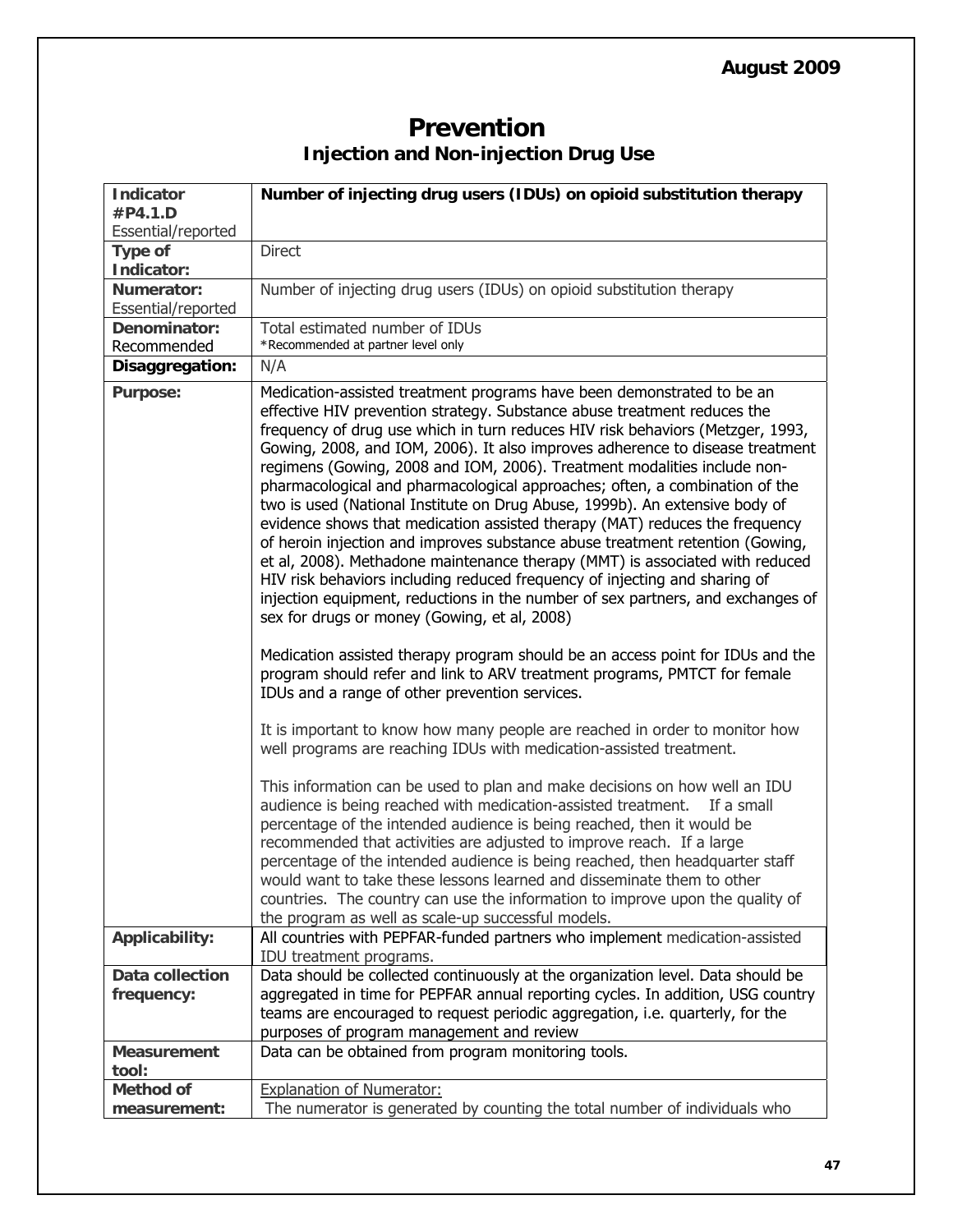|                    | have been on treatment for at least 3 months since initiation of opioid<br>substitution therapy or medication-assisted treatment (e.g. using methadone or<br>buprenorphine to treat drug dependency in order to reduce frequency of<br>injections and potentially reduce other behavioral risk factors) at any point in<br>time within the reporting period. The numerator should equal the number of<br>adults who initiated and remain on opioid substitution therapy or medication-<br>assisted treatment for at least 3 months prior to the end of the reporting period.<br>Adults who initiated or transferred in during the reporting period should be<br>counted only if they have been on treatment for at least 3 months after initiation<br>prior to the end of the reporting period. |
|--------------------|-------------------------------------------------------------------------------------------------------------------------------------------------------------------------------------------------------------------------------------------------------------------------------------------------------------------------------------------------------------------------------------------------------------------------------------------------------------------------------------------------------------------------------------------------------------------------------------------------------------------------------------------------------------------------------------------------------------------------------------------------------------------------------------------------|
|                    | Count all individuals who complete at least 3 months of treatment even if they<br>drop-out, die, or are otherwise lost to follow-up. Do not count individuals who<br>initiate treatment too late in the reporting period to be able to reach a minimum<br>of 3 months. These individuals will be counted in the next reporting period<br>assuming they complete at least 3 months of treatment. For example: If an<br>adult initiates his/her treatment in the last few months of reporting period,<br>however, s/he does not complete at least 3 months in treatment before the end<br>of the reporting period, then count this individual in the next reporting period.                                                                                                                       |
|                    | It is highly recommended that PEPFAR Teams have systems in place to monitor<br>individuals who have been on opioid substitution therapy or medication-assisted<br>treatment for different time intervals: for at least 3 months, for at least 6<br>months, for at least 12 months, etc.                                                                                                                                                                                                                                                                                                                                                                                                                                                                                                         |
|                    | Partners providing referrals only should not use this indicator. See MARP<br>Indicator #P8.3.D for possible alternative.                                                                                                                                                                                                                                                                                                                                                                                                                                                                                                                                                                                                                                                                        |
|                    | <b>Explanation of Denominator (recommended at partner level):</b><br>Catchment area: Geographic region from which persons come to receive HIV<br>prevention services, or from which persons are being recruited into HIV<br>prevention services. The size and population of this area can vary, depending<br>on organization or agency and the services provided. IDU estimates for<br>subdistricts/districts/regions can be used if available.                                                                                                                                                                                                                                                                                                                                                 |
|                    | The percent coverage can be determined if both the numerator and denominator<br>are included. Country teams can encourage their partners to consider ways to<br>estimate denominators, using similar methods used in estimating targets.                                                                                                                                                                                                                                                                                                                                                                                                                                                                                                                                                        |
| Interpretation:    | This indicator provides information on the total number of IDUs that received<br>medication-assisted therapy. These interventions are based on evidence. The<br>information collected will allow the country and the PEPFAR to assess any<br>changes in risk behaviors as a result of the implemented interventions. The<br>information will also help the country to understand the efficacy and<br>effectiveness of evidence-based interventions and help in further expansion of<br>similar interventions.                                                                                                                                                                                                                                                                                   |
| <b>Additional</b>  | Refer to the PEPFAR Behavior Based Prevention Indicator TWG with further<br>$\overline{\phantom{a}}$                                                                                                                                                                                                                                                                                                                                                                                                                                                                                                                                                                                                                                                                                            |
| <b>Information</b> | inquiries                                                                                                                                                                                                                                                                                                                                                                                                                                                                                                                                                                                                                                                                                                                                                                                       |
|                    | http://www.aidsmap.com/en/news/93E2DEB4-9AC2-4DFC-A236-<br>$\overline{\phantom{a}}$<br>4F910CA7016A.asp                                                                                                                                                                                                                                                                                                                                                                                                                                                                                                                                                                                                                                                                                         |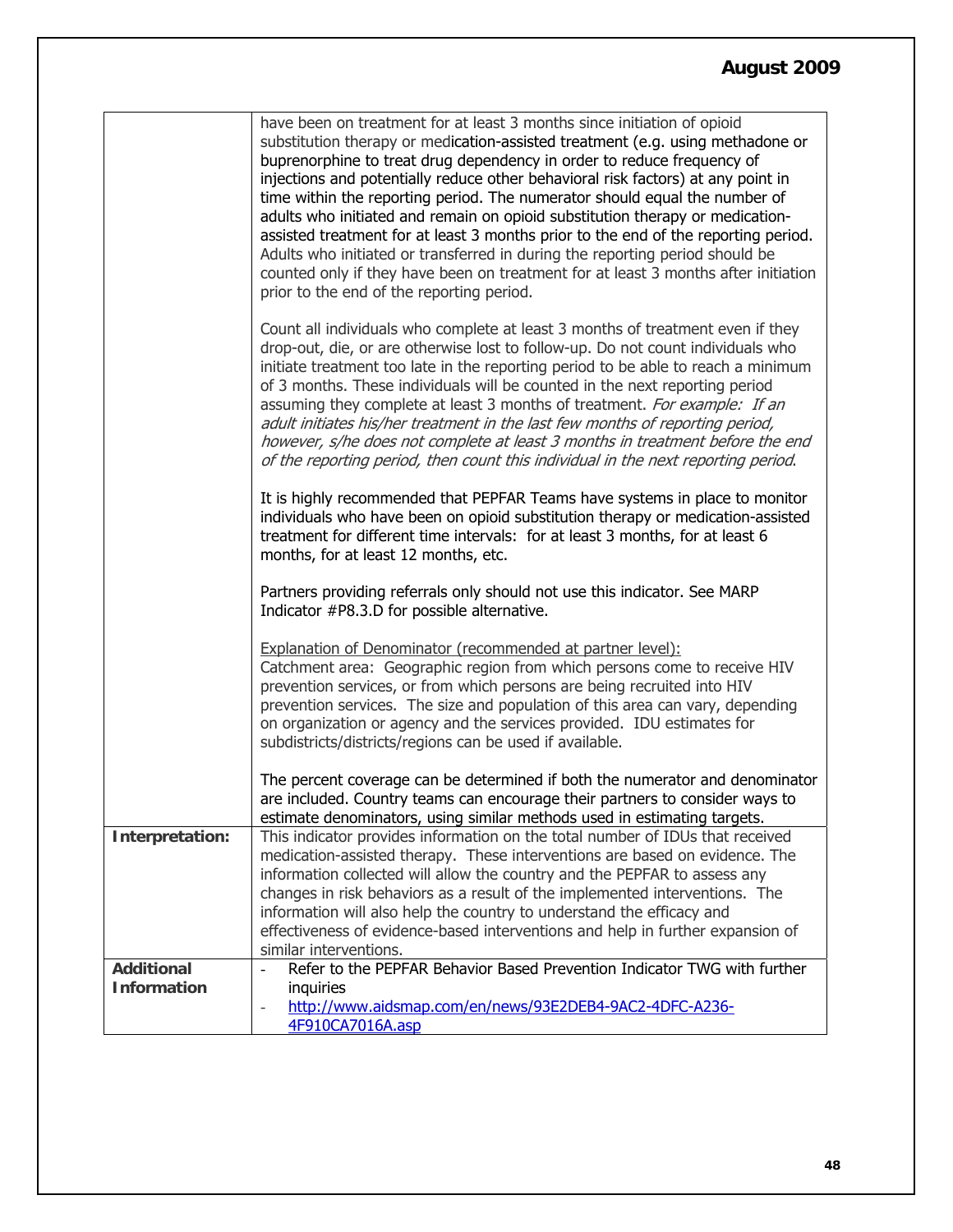## **Prevention**

## **Male Circumcision**

| <b>Indicator</b>              | Number of males circumcised as part of the minimum package of MC for                                                                                                      |           |  |  |
|-------------------------------|---------------------------------------------------------------------------------------------------------------------------------------------------------------------------|-----------|--|--|
| #P5.1.D<br>Essential/Reported | <b>HIV prevention services</b>                                                                                                                                            |           |  |  |
| Type of                       | <b>Direct</b>                                                                                                                                                             |           |  |  |
| Indicator:                    |                                                                                                                                                                           |           |  |  |
| Numerator:                    | Number of males circumcised as part of the minimum package of MC for HIV                                                                                                  |           |  |  |
| Essential/Reported            | prevention services per national standards and in accordance with the                                                                                                     |           |  |  |
|                               | WHO/UNAIDS/Jhpiego Manual for Male Circumcision Under Local Anesthesia <sup>1</sup>                                                                                       |           |  |  |
| Denominator:                  | N/A                                                                                                                                                                       |           |  |  |
| Disaggregation:               |                                                                                                                                                                           |           |  |  |
|                               | Essential/Reported                                                                                                                                                        | $<$ 1     |  |  |
|                               | Essential/Reported                                                                                                                                                        | $1 - 14$  |  |  |
|                               | Essential/Reported                                                                                                                                                        | $15+$     |  |  |
|                               |                                                                                                                                                                           |           |  |  |
|                               | Recommended for in country partner level tracking                                                                                                                         | <1        |  |  |
|                               | Recommended for in country partner level tracking                                                                                                                         | $1 - 9$   |  |  |
|                               | Recommended for in country partner level tracking                                                                                                                         | $10 - 14$ |  |  |
|                               | Recommended for in country partner level tracking                                                                                                                         | $15 - 19$ |  |  |
|                               | Recommended for in country partner level tracking                                                                                                                         | $20 - 24$ |  |  |
|                               | Recommended for in country partner level tracking                                                                                                                         | $25 - 34$ |  |  |
|                               | Recommended for in country partner level tracking                                                                                                                         | 35-49     |  |  |
|                               | Recommended for in country partner level tracking                                                                                                                         | $50+$     |  |  |
|                               |                                                                                                                                                                           |           |  |  |
|                               | Recommended for in country partner level tracking:                                                                                                                        |           |  |  |
|                               | HIV positive by test(s) on site                                                                                                                                           |           |  |  |
|                               | HIV negative by test(s) on site                                                                                                                                           |           |  |  |
|                               | HIV indeterminate result by test(s) on site                                                                                                                               |           |  |  |
|                               | Unknown/refused HIV test                                                                                                                                                  |           |  |  |
|                               | Documented HIV positive result                                                                                                                                            |           |  |  |
|                               | Documented HIV negative result                                                                                                                                            |           |  |  |
|                               |                                                                                                                                                                           |           |  |  |
|                               | Recommended for in country partner level tracking:                                                                                                                        |           |  |  |
|                               | Fixed/permanent location                                                                                                                                                  |           |  |  |
|                               | Temporary (including mobile) location                                                                                                                                     |           |  |  |
|                               |                                                                                                                                                                           |           |  |  |
| <b>Purpose:</b>               | Three randomized controlled clinical trials in sub-Saharan Africa demonstrated a                                                                                          |           |  |  |
|                               | 60% reduction in risk of female-to-male HIV transmission among men randomized to                                                                                          |           |  |  |
|                               | receive circumcision (compared to uncircumcised controls). $2,3,4$ This evidence is                                                                                       |           |  |  |
|                               | supported by long-standing ecologic and observational data. Elective surgical male<br>circumcision confers a partially protective effect against HIV acquisition for HIV- |           |  |  |
|                               | negative men at risk for acquiring HIV from HIV-positive female sexual partners, and                                                                                      |           |  |  |
|                               | may be particularly beneficial in populations where HIV prevalence is high and male                                                                                       |           |  |  |
|                               | circumcision prevalence is low. For maximal population impact, uptake of                                                                                                  |           |  |  |
|                               | male circumcision should be as high and as rapid as safely possible and                                                                                                   |           |  |  |
|                               | aligned with national policy. The total number of males circumcised indicates                                                                                             |           |  |  |
|                               | either change in the supply of or demand for MC services. Additionally,                                                                                                   |           |  |  |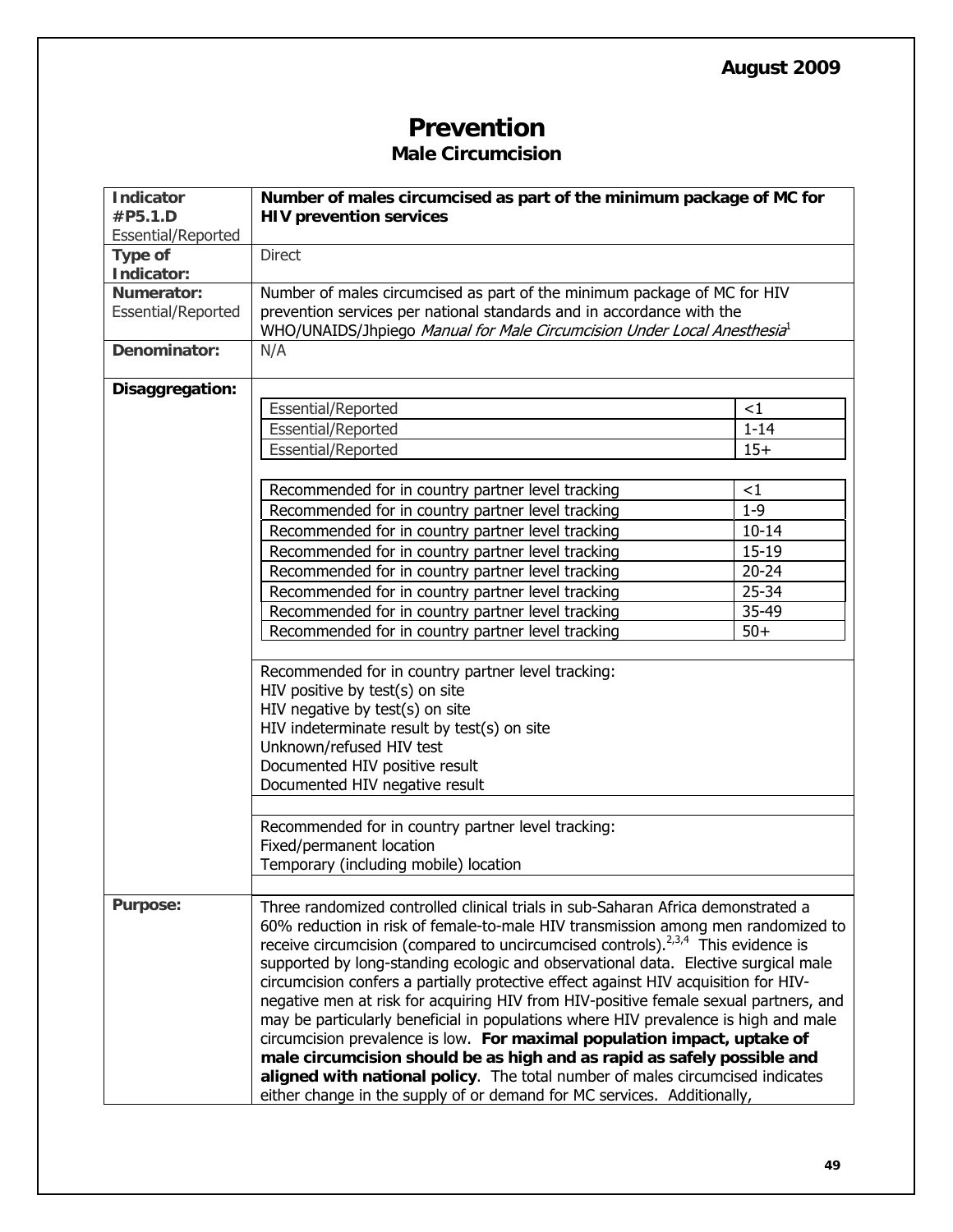|                                      | disaggregated information may be useful to evaluate whether prioritized services<br>have been successful, set targets have been achieved, and modeling inputs should<br>be adjusted.                                                                                                                                                                                                                                                                                                                                                                                                                                                                                                                                                                                                                                                                                                                                                                                                                  |
|--------------------------------------|-------------------------------------------------------------------------------------------------------------------------------------------------------------------------------------------------------------------------------------------------------------------------------------------------------------------------------------------------------------------------------------------------------------------------------------------------------------------------------------------------------------------------------------------------------------------------------------------------------------------------------------------------------------------------------------------------------------------------------------------------------------------------------------------------------------------------------------------------------------------------------------------------------------------------------------------------------------------------------------------------------|
| Applicability:                       | All countries with PEPFAR-funded partners providing the MC minimum package of<br>services should report on this indicator.                                                                                                                                                                                                                                                                                                                                                                                                                                                                                                                                                                                                                                                                                                                                                                                                                                                                            |
| <b>Data collection</b><br>frequency: | Data should be collected continuously at the program/site level. Data should be<br>aggregated in time for PEPFAR reporting cycles. In addition, USG country teams may<br>request periodic aggregation, i.e. monthly or quarterly, for the purposes of program<br>management and review.                                                                                                                                                                                                                                                                                                                                                                                                                                                                                                                                                                                                                                                                                                               |
| <b>Measurement</b><br>tool:          | MC Registry or client medical records maintained by each program/site                                                                                                                                                                                                                                                                                                                                                                                                                                                                                                                                                                                                                                                                                                                                                                                                                                                                                                                                 |
| <b>Method of</b><br>measurement:     | The numerator can be generated by summing the clients documented as having<br>received MC within the reporting period in MC Registries or clients' medical records<br>maintained by programs.                                                                                                                                                                                                                                                                                                                                                                                                                                                                                                                                                                                                                                                                                                                                                                                                         |
|                                      | Explanation: While services must be provided within the context of the minimum MC<br>package, only males who have received a circumcision surgery in accordance with<br>the WHO/UNAIDS/Jhpiego Manual for Male Circumcision Under Local Anesthesia <sup>1</sup><br>and per national standards by funded programs/sites in the reporting period meet<br>the definition for the numerator.                                                                                                                                                                                                                                                                                                                                                                                                                                                                                                                                                                                                              |
|                                      | Other services within the MC minimum package (i.e. Testing, Behavioral Change,<br>counseling, or training of health professionals) should not be counted here, but may<br>be captured under separate but appropriate indicators found in this document.                                                                                                                                                                                                                                                                                                                                                                                                                                                                                                                                                                                                                                                                                                                                               |
|                                      | PEPFAR does not provide funding to perform male circumcision under general<br>anesthesia, and cases of MC under general anesthesia should not be paid for by<br>PEPFAR and should not be counted in the indicator. Children may receive PEPFAR-<br>funded MC as long as the procedure is performed using local anesthesia and in<br>accordance with the WHO/UNAIDS/Jhpiego Manual for Male Circumcision Under<br>Local Anesthesia. <sup>1</sup> MC using local anesthesia should be deferred if the maturity level<br>of the child precludes use of local anesthesia.                                                                                                                                                                                                                                                                                                                                                                                                                                 |
|                                      | Programs should focus on compiling data for the numerator from MC Registers or<br>client medical records maintained by funded programs/sites. A program site is a<br>fixed or mobile facility that is able to provide all components of the minimum<br>package of MC for HIV prevention services. The MC minimum package of<br>services must include elective surgical male circumcision using local anesthesia<br>provided after education and consent and delivered in the context of comprehensive<br>HIV prevention messages/services that include: on-site pre-operative HIV counseling<br>and testing (offer of); active exclusion of symptomatic STIs and syndromic treatment<br>when indicated; post-operative wound care and abstinence instructions; age-<br>appropriate counseling on risk reduction, reducing number and concurrency of<br>sexual partners, and delaying/abstaining from sex; and provision and promotion of<br>correct and consistent use of male and/or female condoms. |
|                                      | It is anticipated that some programs may establish formal referral relationships with<br>voluntary counseling and testing (VCT) services to provide the HIV testing<br>components of the MC minimum package of services. In these cases, a repeat HIV<br>test 'on-site' may not be necessary, if the MC program and VCT service have agreed<br>upon what constitutes 'certifiable results.' Though it is not possible to mandate a                                                                                                                                                                                                                                                                                                                                                                                                                                                                                                                                                                    |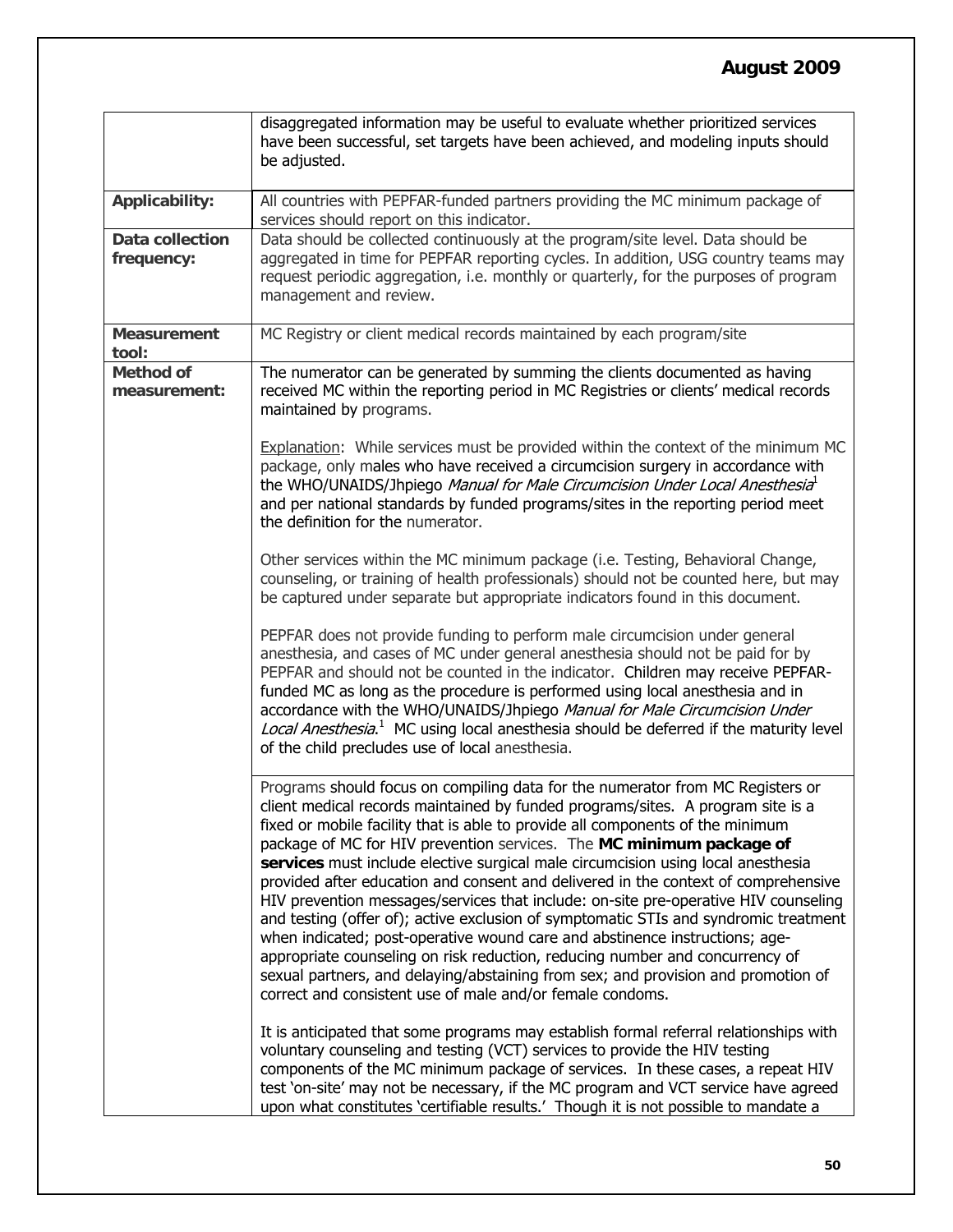|                 | specific length of time before the MC surgery that an HIV test must have been done,<br>it is suggested that the HIV test be done within the prior 3 months. Clients who<br>present without a 'certifiable result' and wishing to defer HIV testing are not able to<br>self-report their result. Such clients should be counted in the 'unknown/refused HIV<br>test' recommended disaggregation category.                                                                                                                                                                                                                                                                                                                                                                                                                                                                                                                                                                                                                                                                                                                                                                                                                                                       |
|-----------------|----------------------------------------------------------------------------------------------------------------------------------------------------------------------------------------------------------------------------------------------------------------------------------------------------------------------------------------------------------------------------------------------------------------------------------------------------------------------------------------------------------------------------------------------------------------------------------------------------------------------------------------------------------------------------------------------------------------------------------------------------------------------------------------------------------------------------------------------------------------------------------------------------------------------------------------------------------------------------------------------------------------------------------------------------------------------------------------------------------------------------------------------------------------------------------------------------------------------------------------------------------------|
|                 | Clients circumcised in a fixed/permanent location, such as a hospital or clinic, should<br>be counted in the 'fixed/permanent location' recommended disaggregation category.<br>Those circumcised in a school, tent, mobile facility, or in any location intended for<br>use as another purpose but temporarily established for MC, should be counted in the<br>'temporary (including mobile) location' recommended disaggregation category.                                                                                                                                                                                                                                                                                                                                                                                                                                                                                                                                                                                                                                                                                                                                                                                                                   |
| Interpretation: | Programs are required to report on the actual number of males circumcised in<br>accordance with the WHO/UNAIDS/Jhpiego Manual for Male Circumcision Under<br>Local Anesthesia <sup>1</sup> so that the overall uptake and delivery of the PEPFAR-funded MC<br>minimum services package in the country can be monitored, outcomes evaluated,<br>and impact of MC on HIV incidence at a population level can be modeled.<br>Comparing current and previous values may indicate newly implemented service<br>delivery or changes in supply or demand volume. When the number of male<br>circumcisions is disaggregated by age and HIV status, it will be possible to adjust<br>inputs used in models to determine impact of male circumcision programs on HIV<br>incidence. Disaggregation by age may be particularly helpful is determining whether<br>age-specific communication strategies are working to create demand.<br>Disaggregation by service delivery location/setting may allow for evaluation of<br>resource allocations. Non-PEPFAR funded providers also performing MCs within the<br>reporting period will not be captured by this indicator, and any broader evaluations<br>of population-level uptake will need to be interpreted accordingly. |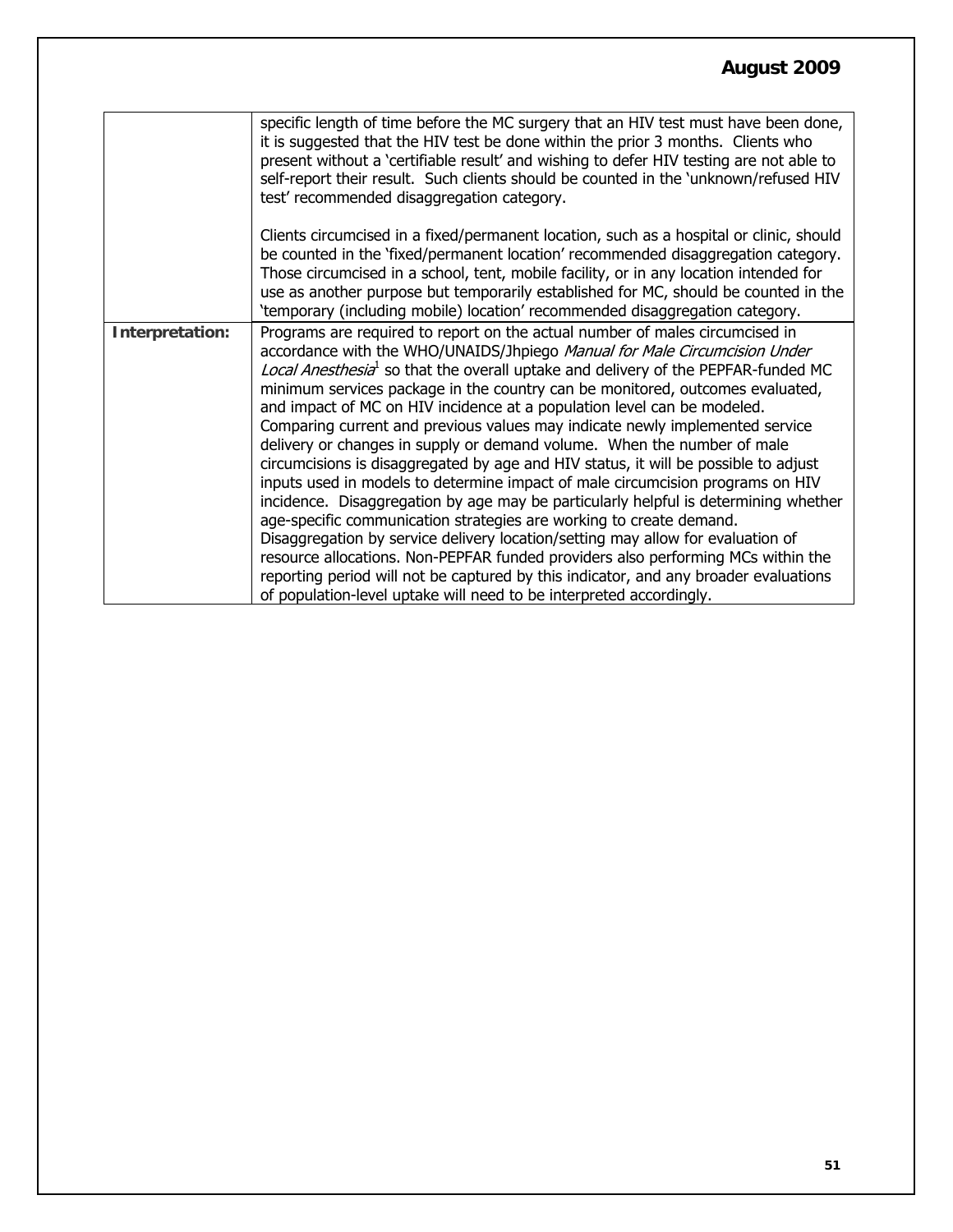## **Prevention**

### **Male Circumcision**

| Indicator:      |                                                               | Number of circumcised clients experiencing at least one moderate or             |
|-----------------|---------------------------------------------------------------|---------------------------------------------------------------------------------|
| #P5.2.D         |                                                               | severe adverse event (AE) during or following surgery, within the               |
| Essential/not   | reporting period                                              |                                                                                 |
| reported        |                                                               |                                                                                 |
| Type of         | <b>Direct</b>                                                 |                                                                                 |
| Indicator:      |                                                               |                                                                                 |
| Numerator:      |                                                               | Number of clients circumcised that experience (reporting back to the respective |
| Essential/not   |                                                               | circumcising program) one or more moderate or severe AE(s) during the reporting |
| reported        |                                                               | period, according to the date of MC surgery, and disaggregated by severity      |
|                 | (moderate and/or severe), timing of AE(s), and specific AE(s) |                                                                                 |
| Denominator:    | N/A                                                           |                                                                                 |
| Disaggregation: |                                                               |                                                                                 |
|                 | Recommended for in country                                    | Severe AE(s) (number of clients with at least                                   |
|                 | partner level tracking                                        | one (or more) severe AE(s) reported)                                            |
|                 | Recommended for in country                                    | Moderate AE(s) (number of clients with at                                       |
|                 | partner level tracking                                        | least one (or more) moderate AE(s)                                              |
|                 |                                                               | reported, no AE(s) qualify as severe)                                           |
|                 |                                                               |                                                                                 |
|                 | Recommended for in country                                    | First AE(s) onset day 0, intra-operative/prior                                  |
|                 | partner level tracking                                        | to discharge from the facility                                                  |
|                 | Recommended for in country                                    | First AE(s) onset day 0, following discharge                                    |
|                 | partner level tracking                                        | from the facility                                                               |
|                 | Recommended for in country                                    | First AE(s) onset post-operative days 1-6                                       |
|                 | partner level tracking                                        |                                                                                 |
|                 | Recommended for in country                                    | First AE(s) onset post-operative day $\geq$ 7                                   |
|                 | partner level tracking                                        |                                                                                 |
|                 |                                                               |                                                                                 |
|                 | Recommended for in country                                    | Moderate/Severe anesthesia reaction                                             |
|                 | partner level tracking                                        |                                                                                 |
|                 | Recommended for in country                                    | Moderate/Severe bleeding                                                        |
|                 | partner level tracking                                        |                                                                                 |
|                 | Recommended for in country                                    | Moderate/Severe infection                                                       |
|                 | partner level tracking                                        |                                                                                 |
|                 | Recommended for in country                                    | Moderate/Severe pain                                                            |
|                 | partner level tracking                                        |                                                                                 |
|                 | Recommended for in country                                    | Moderate/Severe wound disruption                                                |
|                 | partner level tracking                                        |                                                                                 |
|                 | Recommended for in country                                    | Moderate/Severe sexual                                                          |
|                 | partner level tracking                                        | dysfunction/undesirable sensory change                                          |
|                 | Recommended for in country                                    | Moderate/Severe                                                                 |
|                 | partner level tracking                                        | scarring/disfigurement/poor cosmetic result;                                    |
|                 |                                                               | excess skin removal; injury to glans/shaft of                                   |
|                 |                                                               | penis                                                                           |
|                 | Recommended for in country                                    | Occupational exposure to blood/body fluids                                      |
|                 | partner level tracking                                        |                                                                                 |
|                 | Recommended for in country                                    | Moderate/Severe other AE(s): excess                                             |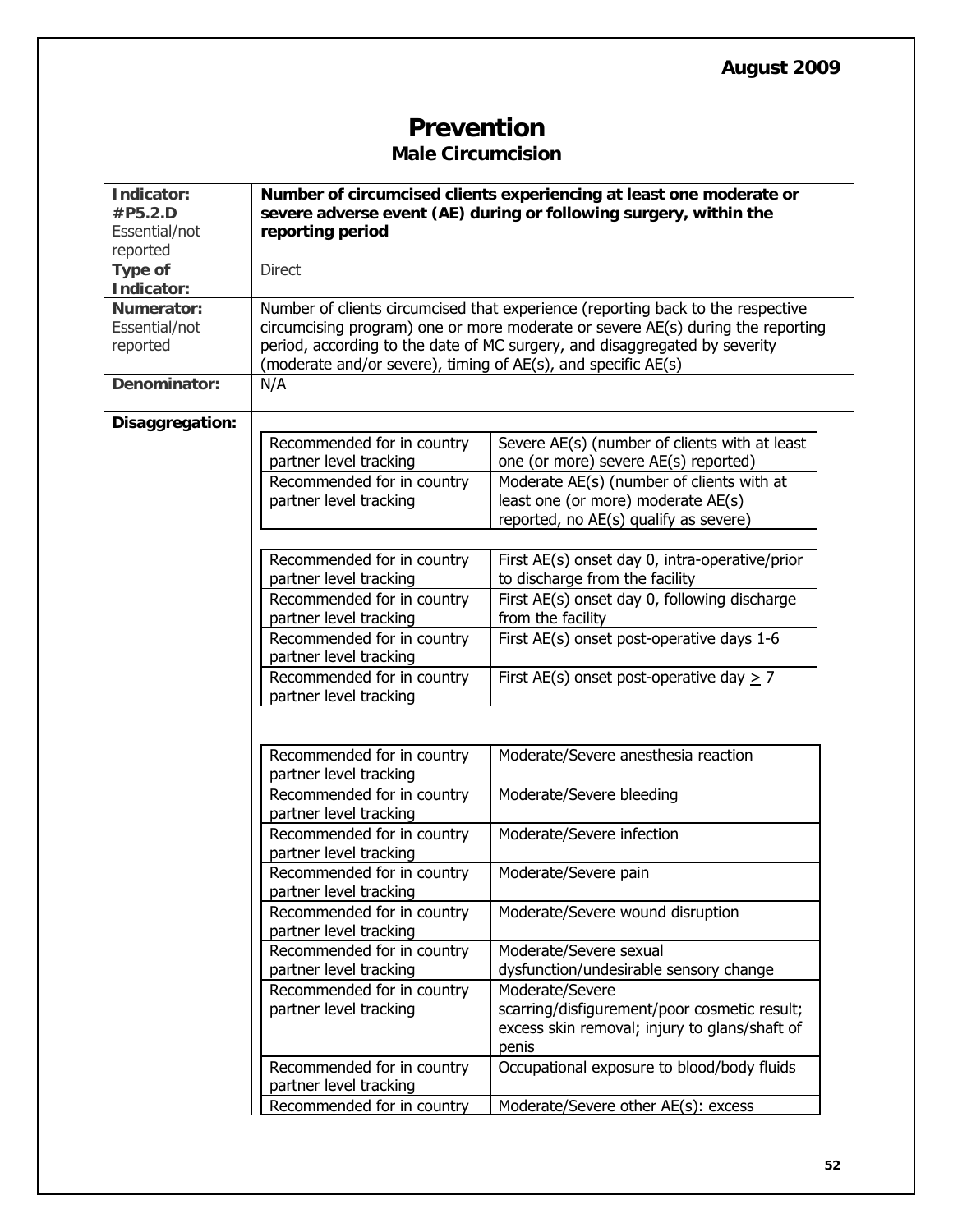|                                      | partner level tracking                                                                                                                                                                                                                                                                                                                                                                                                                                                                                                                                                                                                                                                                                                                                                                                                                                                                                                                                                                                                                                                                                                                                                                                                                                                                                                                             | swelling of penis/scrotum (including<br>hematoma); difficulty urinating; other                                                                                                                                                                                                                                                                                                                                                                                                                                                                                                                                                                                                                                                                                                                                                                                                                                                                                                                                                                                                                                                                                                                                                                                                                                                                                                                                                                                                                                         |
|--------------------------------------|----------------------------------------------------------------------------------------------------------------------------------------------------------------------------------------------------------------------------------------------------------------------------------------------------------------------------------------------------------------------------------------------------------------------------------------------------------------------------------------------------------------------------------------------------------------------------------------------------------------------------------------------------------------------------------------------------------------------------------------------------------------------------------------------------------------------------------------------------------------------------------------------------------------------------------------------------------------------------------------------------------------------------------------------------------------------------------------------------------------------------------------------------------------------------------------------------------------------------------------------------------------------------------------------------------------------------------------------------|------------------------------------------------------------------------------------------------------------------------------------------------------------------------------------------------------------------------------------------------------------------------------------------------------------------------------------------------------------------------------------------------------------------------------------------------------------------------------------------------------------------------------------------------------------------------------------------------------------------------------------------------------------------------------------------------------------------------------------------------------------------------------------------------------------------------------------------------------------------------------------------------------------------------------------------------------------------------------------------------------------------------------------------------------------------------------------------------------------------------------------------------------------------------------------------------------------------------------------------------------------------------------------------------------------------------------------------------------------------------------------------------------------------------------------------------------------------------------------------------------------------------|
| <b>Purpose:</b>                      | 3 randomized controlled clinical trials in sub-Saharan Africa demonstrated a 60%<br>reduction in risk of female-to-male HIV transmission among men randomized to<br>receive circumcision (compared to uncircumcised controls). This evidence is<br>supported by long-standing ecologic and observational data. Elective surgical male<br>circumcision confers a partially protective effect against HIV acquisition for HIV-<br>negative men at risk for acquiring HIV from HIV-infected female sexual partners,<br>and may be particularly beneficial in generalized HIV epidemics and where HIV<br>prevalence is high and male circumcision prevalence is low. Like all surgeries, male<br>circumcision is not without risk, and the performance and reporting of safe MC<br>services depends in part upon skill and quality of surgery, effectiveness of post-<br>operative instructions, willingness or ability of the patient to follow post-operative<br>instructions, suitability of the surgical candidate, level of CD4 count if HIV-positive,<br>and the judgment of the healthcare personnel assessing AEs. Intra- and post-<br>operative complications must be monitored to ensure maximization of the provision<br>of safe, quality MC services, and in turn engender trust in communities and foster<br>high demand for MC services. |                                                                                                                                                                                                                                                                                                                                                                                                                                                                                                                                                                                                                                                                                                                                                                                                                                                                                                                                                                                                                                                                                                                                                                                                                                                                                                                                                                                                                                                                                                                        |
| Applicability:                       | services should report on this indicator.                                                                                                                                                                                                                                                                                                                                                                                                                                                                                                                                                                                                                                                                                                                                                                                                                                                                                                                                                                                                                                                                                                                                                                                                                                                                                                          | All countries with PEPFAR-funded partners providing the MC minimum package of                                                                                                                                                                                                                                                                                                                                                                                                                                                                                                                                                                                                                                                                                                                                                                                                                                                                                                                                                                                                                                                                                                                                                                                                                                                                                                                                                                                                                                          |
| <b>Data collection</b><br>frequency: | management and review.                                                                                                                                                                                                                                                                                                                                                                                                                                                                                                                                                                                                                                                                                                                                                                                                                                                                                                                                                                                                                                                                                                                                                                                                                                                                                                                             | Data should be collected continuously at the program/site level. Data should be<br>aggregated in time for PEPFAR reporting cycles. In addition, USG country teams may<br>request periodic aggregation, i.e. monthly or quarterly, for the purposes of program                                                                                                                                                                                                                                                                                                                                                                                                                                                                                                                                                                                                                                                                                                                                                                                                                                                                                                                                                                                                                                                                                                                                                                                                                                                          |
| <b>Measurement</b><br>tool:          | service provider                                                                                                                                                                                                                                                                                                                                                                                                                                                                                                                                                                                                                                                                                                                                                                                                                                                                                                                                                                                                                                                                                                                                                                                                                                                                                                                                   | MC Register, Adverse Event Register, or client medical records maintained by each                                                                                                                                                                                                                                                                                                                                                                                                                                                                                                                                                                                                                                                                                                                                                                                                                                                                                                                                                                                                                                                                                                                                                                                                                                                                                                                                                                                                                                      |
| <b>Method of</b><br>measurement:     | medical records maintained by programs.                                                                                                                                                                                                                                                                                                                                                                                                                                                                                                                                                                                                                                                                                                                                                                                                                                                                                                                                                                                                                                                                                                                                                                                                                                                                                                            | The numerator can be generated by summing the clients experiencing moderate and<br>severe adverse events documented in Adverse Event Monitoring Logs or client                                                                                                                                                                                                                                                                                                                                                                                                                                                                                                                                                                                                                                                                                                                                                                                                                                                                                                                                                                                                                                                                                                                                                                                                                                                                                                                                                         |
|                                      | WHO/ILO Post-exposure Prophylaxis to Prevent HIV Infection<br>(http://www.who.int/hiv/pub/quidelines/PEP/en/index.html)                                                                                                                                                                                                                                                                                                                                                                                                                                                                                                                                                                                                                                                                                                                                                                                                                                                                                                                                                                                                                                                                                                                                                                                                                            | <b>Explanation:</b> Clients who have documentation in the facility record that they<br>experienced one or more moderate or severe AEs (AEs would necessarily have to be<br>reported back to the respective circumcising program) during or following MC<br>surgery meet the definition for the numerator. It is the date of surgery, not the date<br>of AE(s) that must fall within the reporting period. For instance, if the reporting<br>period is October 1, 2009, through December 31, 2009, and a client was circumcised<br>December 29, 2009 and had a moderate adverse event on January 2, 2010, then<br>this client would meet the definition and be included in the numerator (since his<br>surgery was performed within the reporting period, even though his adverse event<br>occurred after the reporting period). Adverse events must be documented in a<br>client's clinic record or registry by the facility that performed the surgery. For this<br>reason, it is anticipated that the indicator reporting may reflect fewer adverse events<br>than actually occurred (as clients experiencing AE(s) may not return to the facility at<br>all, seek care for AE(s) elsewhere, or the facility may fail to document occurrence of<br>the AE(s) in the appropriate record). For reporting purposes, AEs include MC cases<br>involving an occupational exposure to blood/body fluids. Occupational exposure to<br>blood/body fluids (splash, sharps injuries) are based upon guidelines set forth in the |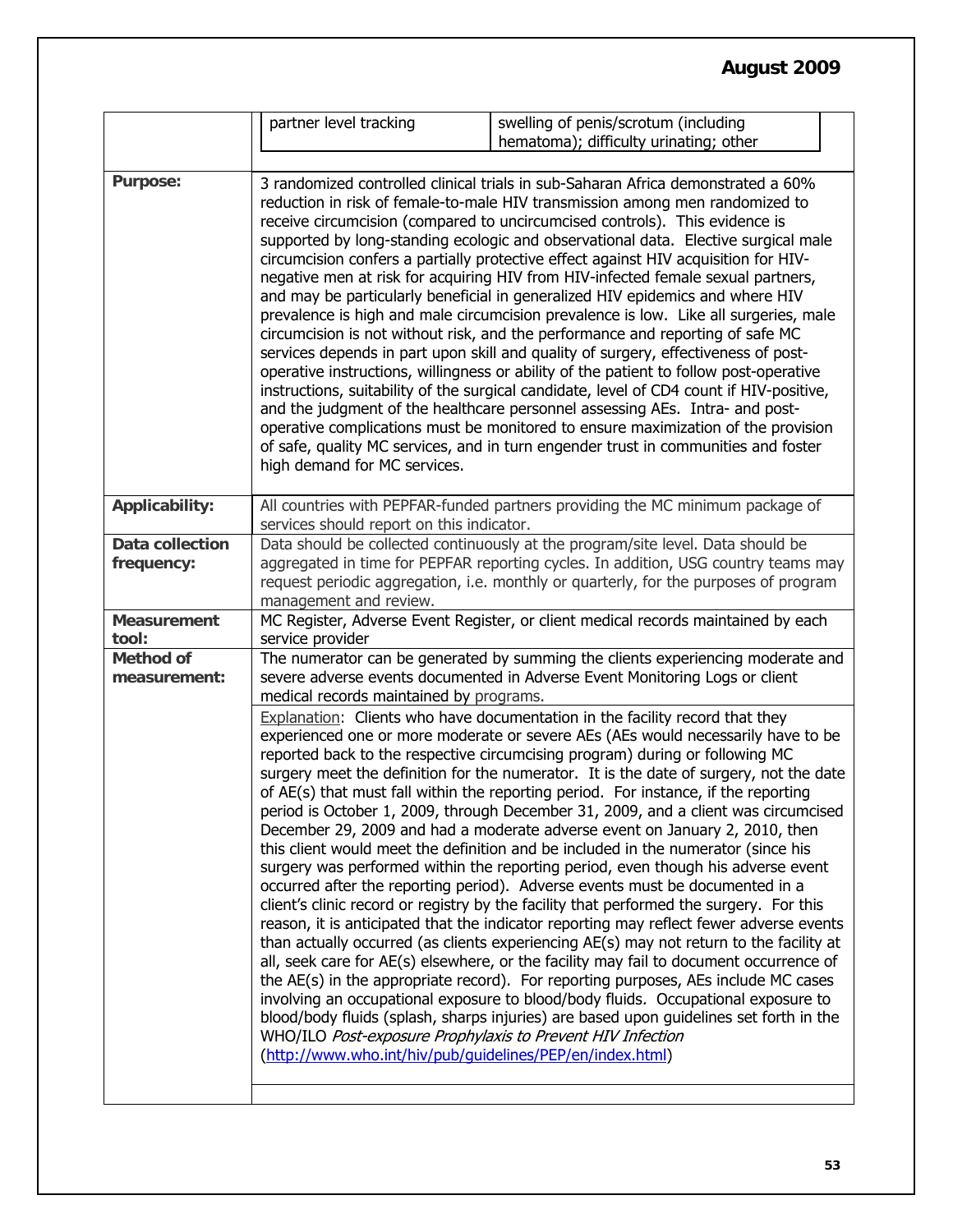For the specific moderate/severe AEs listed in the disaggregation above, the following guidance for distinguishing between moderate and severe is offered. Routine reporting of moderate and severe AEs is all that is recommended. AEs of seriousness less than moderate should not be reported.

#### ANESTHESIA REACTION:

-Moderate: Reaction to anesthetic requiring medical treatment on site, but not transfer to another facility (Palpitations, vaso-vagal reactions, or emesis would not qualify as moderate AE(s) unless such reaction(s) were so serious as to require medical treatment).

-Severe: Anaphylaxis or other reaction requiring hospitalization or referral/transfer to another facility

#### BLEEDING:

-*Moderate:* Intra-operative bleeding that requires a pressure dressing to control; or post-operative bleeding that requires a special return to the clinic for medical attention (Intra-operative bleeding that is easily controlled or post-operative spotting of the bandage with blood would not qualify as a moderate AE).

-Severe: Intra-operative bleeding requiring blood transfusion, transfer to another facility, or hospitalization; or post-operative bleeding that requires surgical reexploration, hospitalization, or transfer to another facility.

#### INFECTION:

-Moderate: Purulent discharge from the wound (Erythema around the incision line, by itself, would not be serious enough to qualify as a moderate AE) -Severe: Cellulitis or wound necrosis

#### PAIN (INTRA- AND POST-OPERATIVE):

-Moderate: Pain serious enough to result in disability (as evidenced by loss of work or cancellation of normal activities) that lasting for at least 4 days after surgery but not more than 7 days

-Severe: Pain serious enough to result in disability (as evidenced by loss of work or cancellation of normal activities) lasting for at least 8 days after surgery. Pain that is so extraordinary as to result in early termination of surgery or administration of general anesthesia (where possible) would also be considered a severe pain AE.

#### WOUND DISRUPTION:

-Moderate: Surgical re-exploration is required, but hospitalization or referral to another facility is not necessary (Re-suturing, by itself, would not be considered serious enough to qualify as a moderate wound disruption AE) -Severe: Referral/transfer to another facility or hospitalization is required.

#### SEXUAL DYSFUNCTION/UNDESIRABLE SENSORY CHANGES:

-Moderate: Post-operative changes that impair or preclude sexual function for between 3 and 6 months after the date of surgery (sexual dysfunction for a shorter period would not qualify as a moderate AE)

-Severe: Post-operative changes that impair or preclude sexual function for greater than 6 months after the date of surgery

#### SCARRING/DISFIGUREMENT/POOR COSMETIC RESULT; EXCESS SKIN REMOVAL; INJURY TO GLANS:

-Scarring/disfigurement/poor cosmetic result Moderate: Scarring/disfigurement is discernible but re-operation not required (absence of discernible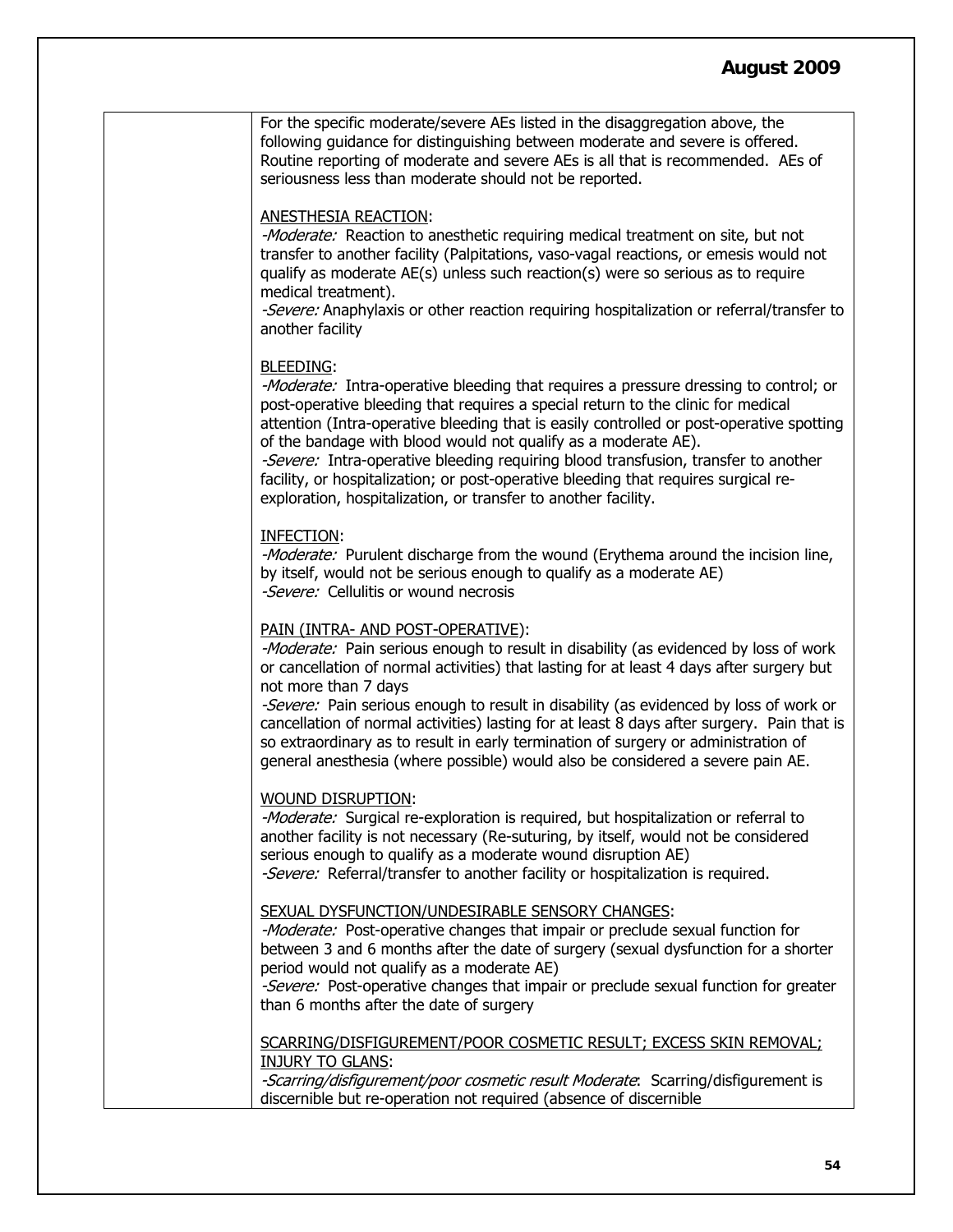|                 | scarring/disfigurement, despite a client's complaint about the surgical outcome,<br>would not be considered a moderate AE).<br>-Excess skin removal Moderate: Tightening of the skin is discernible but re-<br>operation not required (absence of discernible tightening of skin, despite a client's<br>complaint about the surgical outcome, would not be considered a moderate AE).<br>-Injury to glans/shaft Moderate: Abrasion of the glans or shaft requiring pressure<br>dressing or additional surgical intervention to stop bleeding<br>-Scarring/disfigurement/poor cosmetic result Severe: Requires re-operation or<br>referral/transfer to another facility<br>-Excess skin removal Severe: Requires re-operation or referral/transfer to another<br>facility<br>-Injury to glans/shaft Severe: Severing of the glans or shaft                                                                                                                                                                                                                                                                                                                                                                                                                                                                                                                                                                                                                                                                                                      |
|-----------------|------------------------------------------------------------------------------------------------------------------------------------------------------------------------------------------------------------------------------------------------------------------------------------------------------------------------------------------------------------------------------------------------------------------------------------------------------------------------------------------------------------------------------------------------------------------------------------------------------------------------------------------------------------------------------------------------------------------------------------------------------------------------------------------------------------------------------------------------------------------------------------------------------------------------------------------------------------------------------------------------------------------------------------------------------------------------------------------------------------------------------------------------------------------------------------------------------------------------------------------------------------------------------------------------------------------------------------------------------------------------------------------------------------------------------------------------------------------------------------------------------------------------------------------------|
|                 | <b>OCCUPATIONAL EXPOSURE:</b><br>-Moderate: All occupational exposures are moderate (none are mild or severe)                                                                                                                                                                                                                                                                                                                                                                                                                                                                                                                                                                                                                                                                                                                                                                                                                                                                                                                                                                                                                                                                                                                                                                                                                                                                                                                                                                                                                                  |
|                 | OTHER: EXCESS SWELLING OF PENIS/SCROTUM (INCLUDING HEMATOMA);<br>DIFFICULTY URINATING; OTHER:<br>-Excess swelling of penis/scrotum (including hematoma) Moderate: Symptoms<br>/signs so extraordinary as to cause disability (as evidenced by loss of work or<br>cancellation of normal activities) lasting for at least 4 days after surgery but not<br>more than 7 days.<br>-Difficulty urinating Moderate: Partial obstruction requiring a special return to the<br>clinic but no additional treatment (transient difficulty urinating that resolves on its<br>own would not be considered a moderate AE).<br>-Other Moderate: Other adverse events related to the surgery that result in<br>disability (as evidenced by loss of work or cancellation of normal activities) lasting<br>for at least 4 days after surgery but not more than 7 days.<br>-Excess swelling of penis/scrotum (including hematoma) Severe: Surgical re-<br>exploration required or symptoms / signs so extraordinary as to cause disability (as<br>evidenced by loss of work or cancellation of normal activities) lasting for at least 8<br>days after surgery<br>-Difficulty urinating Severe: Complete obstruction and/or requires referral for<br>treatment or surgery to correct.<br>-Other Severe: Other AE(s) related to the surgery that result in disability (as<br>evidenced by loss of work or cancellation of normal activities) lasting for at least 8<br>days after surgery, or result in hospitalization or referral/transfer to another facility. |
| Interpretation: | Programs are recommended to report the number clients experiencing moderate or<br>severe adverse events to allow for monitoring of safe, quality service provision.<br>Frequency and frequency of severity, of AEs above 'an acceptable level' is an<br>indication of the need for investigation into causes and possible interventions.<br>Further, disaggregation by timing of adverse event may inform planning of post-<br>operative care considerations, particularly from mobile/remote services that may<br>have limited availability following surgery. Disaggregation by specific type of AE<br>may help determine the need for additional training to prevent or manage certain<br>complications.                                                                                                                                                                                                                                                                                                                                                                                                                                                                                                                                                                                                                                                                                                                                                                                                                                    |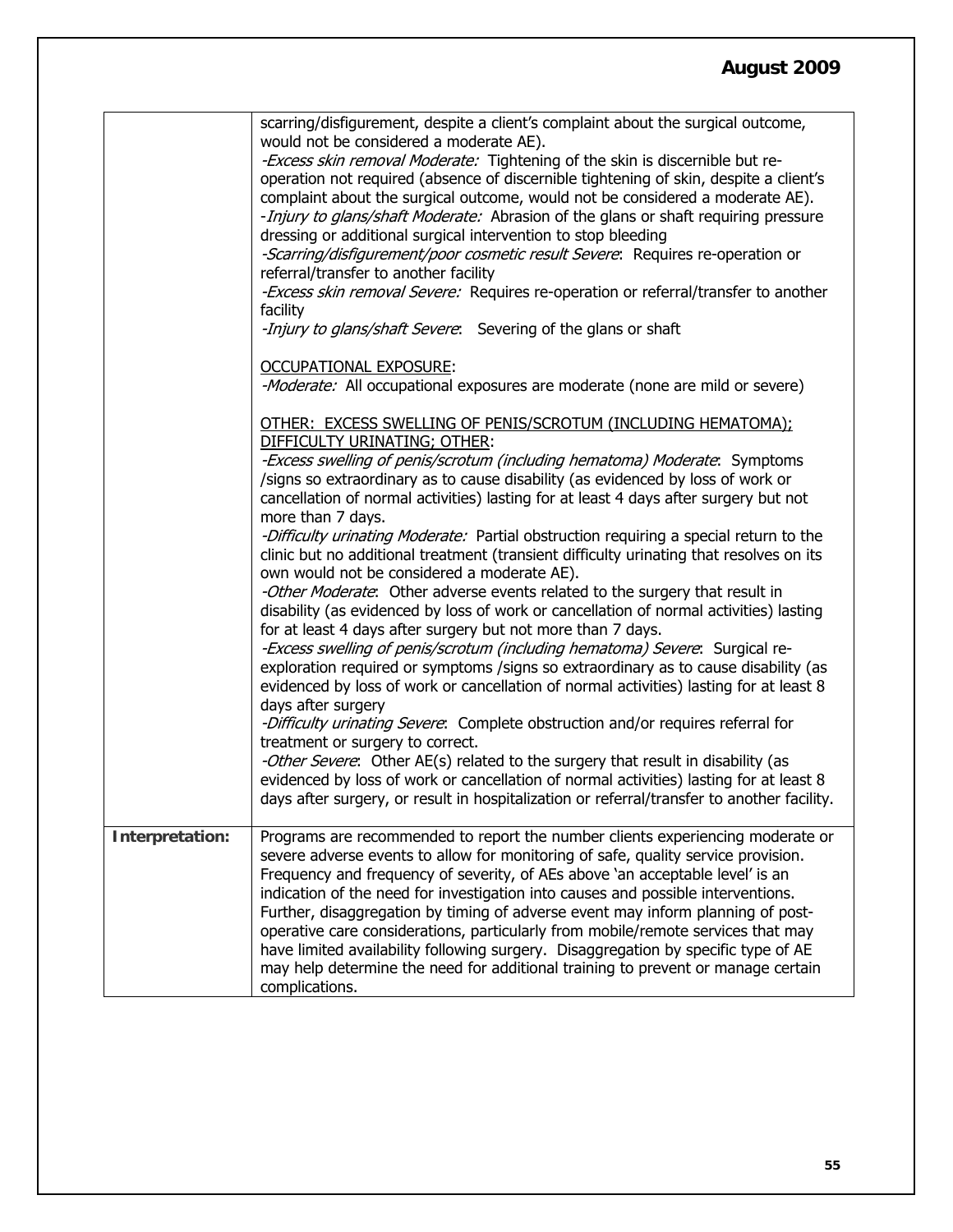## **Prevention Post-exposure Prophylaxis (PEP)**

| <b>Indicator</b>                      | Number of persons provided with post-exposure prophylaxis (PEP)                                                                                                                                                                                                                                                                                               |
|---------------------------------------|---------------------------------------------------------------------------------------------------------------------------------------------------------------------------------------------------------------------------------------------------------------------------------------------------------------------------------------------------------------|
| #P6.1.D<br>Essential/reported         |                                                                                                                                                                                                                                                                                                                                                               |
| Type of                               | <b>Direct</b>                                                                                                                                                                                                                                                                                                                                                 |
| Indicator:                            |                                                                                                                                                                                                                                                                                                                                                               |
| Numerator:                            | Number of persons provided with post-exposure prophylaxis (PEP) for risk of HIV                                                                                                                                                                                                                                                                               |
| Essential/reported                    | infection through occupational and/or non-occupational exposure to HIV.                                                                                                                                                                                                                                                                                       |
| Denominator:                          | None                                                                                                                                                                                                                                                                                                                                                          |
| Disaggregation:<br>Essential/reported | By exposure type: Occupational, Rape/Sexual Assault Victims, Other Non-<br>Occupational                                                                                                                                                                                                                                                                       |
| Purpose:                              | A key consensus at the 2005 Joint International Labor Organization/World Health<br>Organization Technical Meeting for the Development of Policy and Guidelines<br>regarding occupational and non-occupational HIV-PEP was that HIV-PEP must be part<br>of comprehensive HIV prevention, occupational health, and post-rape care service<br>policies (UNAIDS). |
|                                       | PEPFAR considers availability of PEP to be a cross-cutting issue that addresses<br>concerns in multiple program areas. The data that will be collected through this<br>indicator provides information to answer questions around prevention, program<br>quality, human resources for health, gender, and overall health system strengthening.                 |
|                                       | PEPFAR HQ will use this data to report to Congress, other U.S., and international<br>stakeholders, to monitor coverage of PEP services and to track progress of PEP scale-<br>up over time.                                                                                                                                                                   |
| Applicability:                        | All countries with PEPFAR-funded partners providing PEP services for either<br>occupational or non-occupational purposes                                                                                                                                                                                                                                      |
| <b>Data collection</b><br>frequency:  | Data should be collected continuously at the facility level. Data should be aggregated<br>in time for PEPFAR reporting cycles. In addition, data should be aggregated<br>periodically, i.e. quarterly, for the purposes of program management and review.                                                                                                     |
| <b>Measurement</b>                    | Program monitoring tools and reports                                                                                                                                                                                                                                                                                                                          |
| tool:<br><b>Method of</b>             | The indicator can be generated by counting the number of individuals receiving PEP                                                                                                                                                                                                                                                                            |
| measurement:                          | for occupational and non-occupational purposes. Individuals should be counted only<br>one (1) time, not incidence. This indicator should not include infants who receive<br>neonatal prophylaxis.                                                                                                                                                             |
|                                       | Explanation:<br>Countries should regularly update their program records on the availability of PEP<br>services in health facilities, and supplement these data with those obtained through a<br>health facility survey or census every few years.                                                                                                             |
|                                       | PEP services for occupational exposure include:<br>PEP services include a comprehensive package of services for occupationally exposed<br>health care workers and patients. Individuals should be counted only if they have<br>received PEP drugs (in accordance with international or national protocols).                                                   |
|                                       | PEP services for non-occupational exposure include<br>PEP service delivery for sexual violence or other non-occupational includes PEP                                                                                                                                                                                                                         |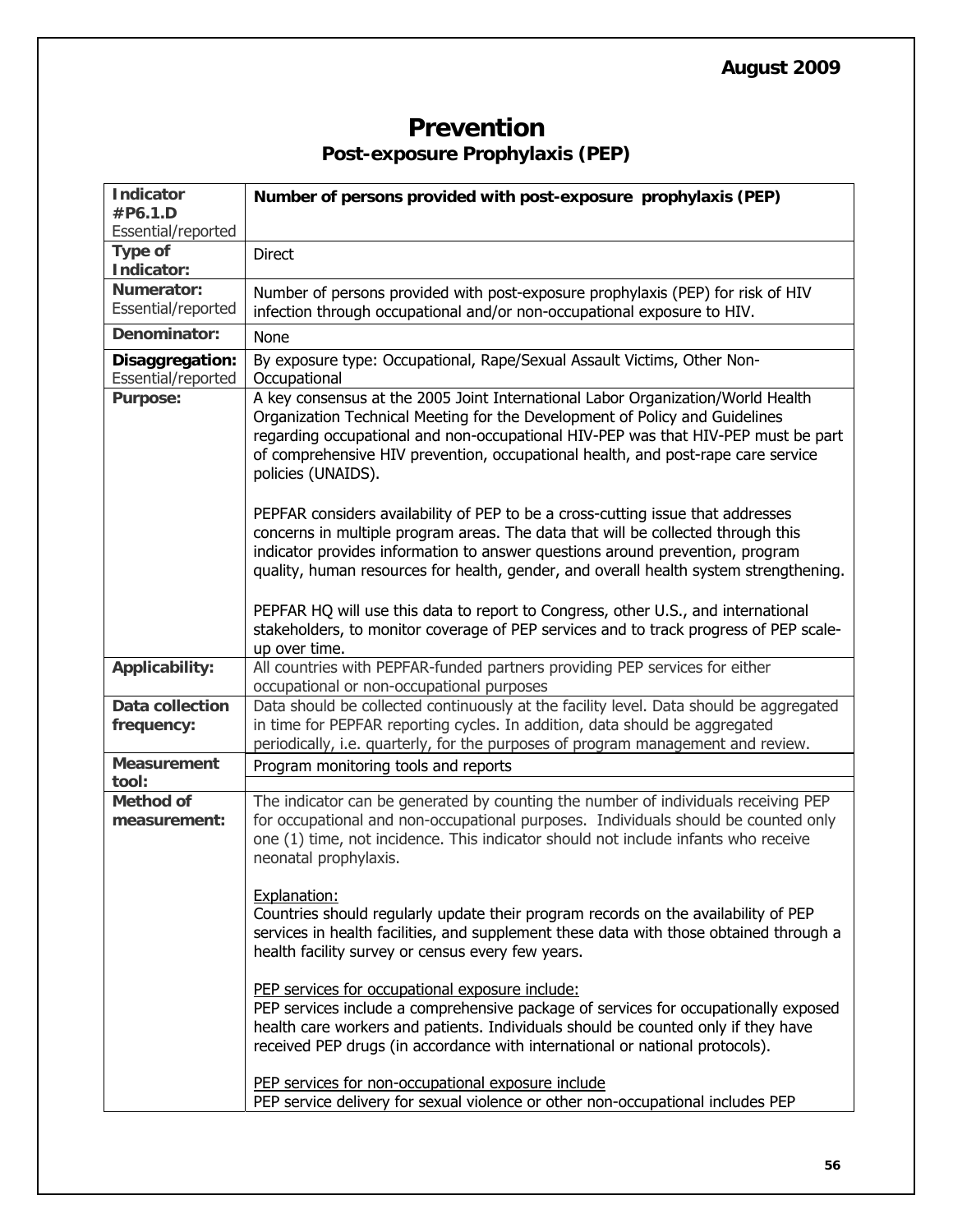|                   | services as part of a larger, comprehensive package of services for sexual violence                                                                                                                                                                                                                                                                                                                                                           |
|-------------------|-----------------------------------------------------------------------------------------------------------------------------------------------------------------------------------------------------------------------------------------------------------------------------------------------------------------------------------------------------------------------------------------------------------------------------------------------|
|                   | victims. Individuals should be counted only if they have received PEP drugs (in                                                                                                                                                                                                                                                                                                                                                               |
|                   | accordance with international or national protocols).                                                                                                                                                                                                                                                                                                                                                                                         |
| Interpretation:   | This indicator does not intend to capture the type and quality of PEP services<br>provided. PEP services may include first AID, counselling, testing, provision of ARVs,<br>medical care, trauma counselling, linkages with police, and other follow-up and<br>support. Simple monitoring of PEP availability through program records does not<br>ensure that all PEP-related services are <i>adequately</i> provided to those who need them. |
|                   | It is anticipated that access to PEP for sexual violence victims will be low initially. This<br>number will remain low in countries where HIV prevalence is relatively low and<br>incidence of sexual violence is low. However, in those countries where sexual violence<br>and HIV are prevalent, percentages are expected to increase.                                                                                                      |
| <b>Additional</b> | Occupational and Non-occupational Post-exposure Prophylaxis for HIV Infection                                                                                                                                                                                                                                                                                                                                                                 |
| information:      | (HIV-PEP), Joint ILO/WHO Technical Meeting for the Development of Policy and                                                                                                                                                                                                                                                                                                                                                                  |
|                   | Guidelines: Summary Report (2005)                                                                                                                                                                                                                                                                                                                                                                                                             |
|                   | http://www.unaids.org/en/KnowledgeCentre/Resources/PolicyGuidance/Techpolicies/                                                                                                                                                                                                                                                                                                                                                               |
|                   | <b>HIV post Technical policies.asp</b>                                                                                                                                                                                                                                                                                                                                                                                                        |
|                   | Post-exposure prophylaxis to prevent HIV infection. Joint WHO/ILO guidelines on                                                                                                                                                                                                                                                                                                                                                               |
|                   | post-exposure prophylaxis (PEP) to prevent HIV infection                                                                                                                                                                                                                                                                                                                                                                                      |
|                   | (http://www.who.int/hiv/pub/guidelines/PEP/en/index.html                                                                                                                                                                                                                                                                                                                                                                                      |
|                   | Refer to the PEPFAR Palliative Care Indicator TWG with further inquiries                                                                                                                                                                                                                                                                                                                                                                      |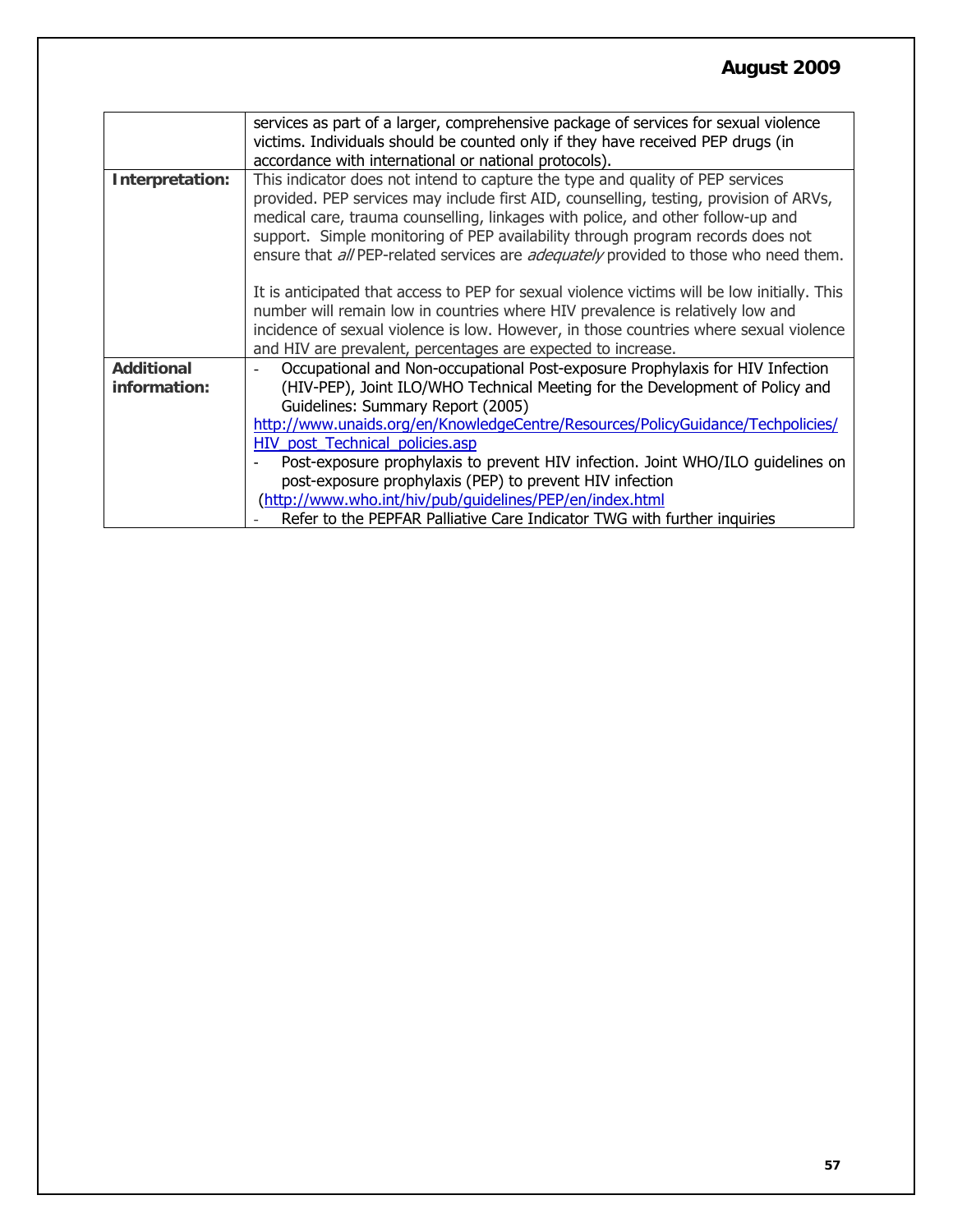## **Prevention Prevention with People Living with HIV (PwP)**

| Indicator #P7.1.D         | Number of People Living with HIV/AIDS (PLHIV) reached with a                                                                                                                                                                                                                                                                                                                                                                                                                                                                                                                                                          |
|---------------------------|-----------------------------------------------------------------------------------------------------------------------------------------------------------------------------------------------------------------------------------------------------------------------------------------------------------------------------------------------------------------------------------------------------------------------------------------------------------------------------------------------------------------------------------------------------------------------------------------------------------------------|
| (Essential/reported)      | minimum package of Prevention with PLHIV (PwP) interventions                                                                                                                                                                                                                                                                                                                                                                                                                                                                                                                                                          |
| <b>Type of Indicator:</b> | <b>Direct</b>                                                                                                                                                                                                                                                                                                                                                                                                                                                                                                                                                                                                         |
| Numerator:                | Number of People Living with HIV reached with a minimum package of                                                                                                                                                                                                                                                                                                                                                                                                                                                                                                                                                    |
|                           | <b>PwP interventions</b>                                                                                                                                                                                                                                                                                                                                                                                                                                                                                                                                                                                              |
| Denominator               | Total estimated number of PLHIV in the catchment area*                                                                                                                                                                                                                                                                                                                                                                                                                                                                                                                                                                |
| (Recommended)             |                                                                                                                                                                                                                                                                                                                                                                                                                                                                                                                                                                                                                       |
| Disaggregation            | By Setting: Number reached in a clinic/facility-based setting; Number reached in                                                                                                                                                                                                                                                                                                                                                                                                                                                                                                                                      |
| (Recommended)             | a community/home-based setting                                                                                                                                                                                                                                                                                                                                                                                                                                                                                                                                                                                        |
| <b>Purpose:</b>           | Prevention efforts with HIV positive persons (PwP) are part of a comprehensive<br>prevention strategy and include both behavioral and biomedical interventions.                                                                                                                                                                                                                                                                                                                                                                                                                                                       |
|                           | The purpose of this indicator is to measure how well clinic/facility-based and<br>community-based programs are reaching PLHIV with a minimum package of<br>prevention interventions and services that includes evidenced based behavioral<br>and biomedical interventions designed to protect the health of the infected<br>person and reduce the spread of HIV to their sex partners and children.                                                                                                                                                                                                                   |
|                           | Headquarter staff can use this information to plan and make decisions on how<br>well PLHIV are being reached with PwP interventions. If a small percentage of<br>the intended target population is being reached, then it would be recommended<br>that activities are adjusted to improve reach. If a large percentage of the<br>intended target population is being reached, then headquarter staff would want<br>to take these lessons learned and disseminate them to other countries. The<br>country can use the information to improve upon the quality of the program as<br>well as scale-up successful models. |
| Applicability:            | All countries with PEPFAR-funded partners who deliver the minimum package of<br>PwP interventions to HIV positive persons (and their partners) in either<br>clinic/facility or community/home settings should report on this indicator.                                                                                                                                                                                                                                                                                                                                                                               |
| Data collection           | Data should be collected continuously at the organization level. Data should be                                                                                                                                                                                                                                                                                                                                                                                                                                                                                                                                       |
| frequency:                | aggregated in time for PEPFAR annual reporting cycles. In addition, USG country<br>teams are encouraged to request periodic aggregation, i.e. quarterly, for the<br>purposes of program management and review                                                                                                                                                                                                                                                                                                                                                                                                         |
| <b>Measurement tool:</b>  | Data can be obtained from program monitoring tools.                                                                                                                                                                                                                                                                                                                                                                                                                                                                                                                                                                   |
| Method of                 | The numerator can be generated by counting the number of PLHIV who are                                                                                                                                                                                                                                                                                                                                                                                                                                                                                                                                                |
| measurement:              | reached with a minimum package of PwP interventions (see definition below).                                                                                                                                                                                                                                                                                                                                                                                                                                                                                                                                           |
|                           | The sexual partner(s) or family members of a PLHIV may also receive a service as<br>part of the PwP intervention. While these services may contribute to the minimum<br>standards that are required to count the PLHIV, only the PLHIV should be<br>counted under this indicator. Do not additionally count the partner or family<br>member.<br>Note: The service provided to the partner or family member may meet the<br>defined criteria for another indicator and (if so) should be counted there, i.e.<br>Testing and Counseling (#P11.1.D), CARE (#C1.1.D), or Early Infant Diagnosis<br>$(\#C4.1.D).$          |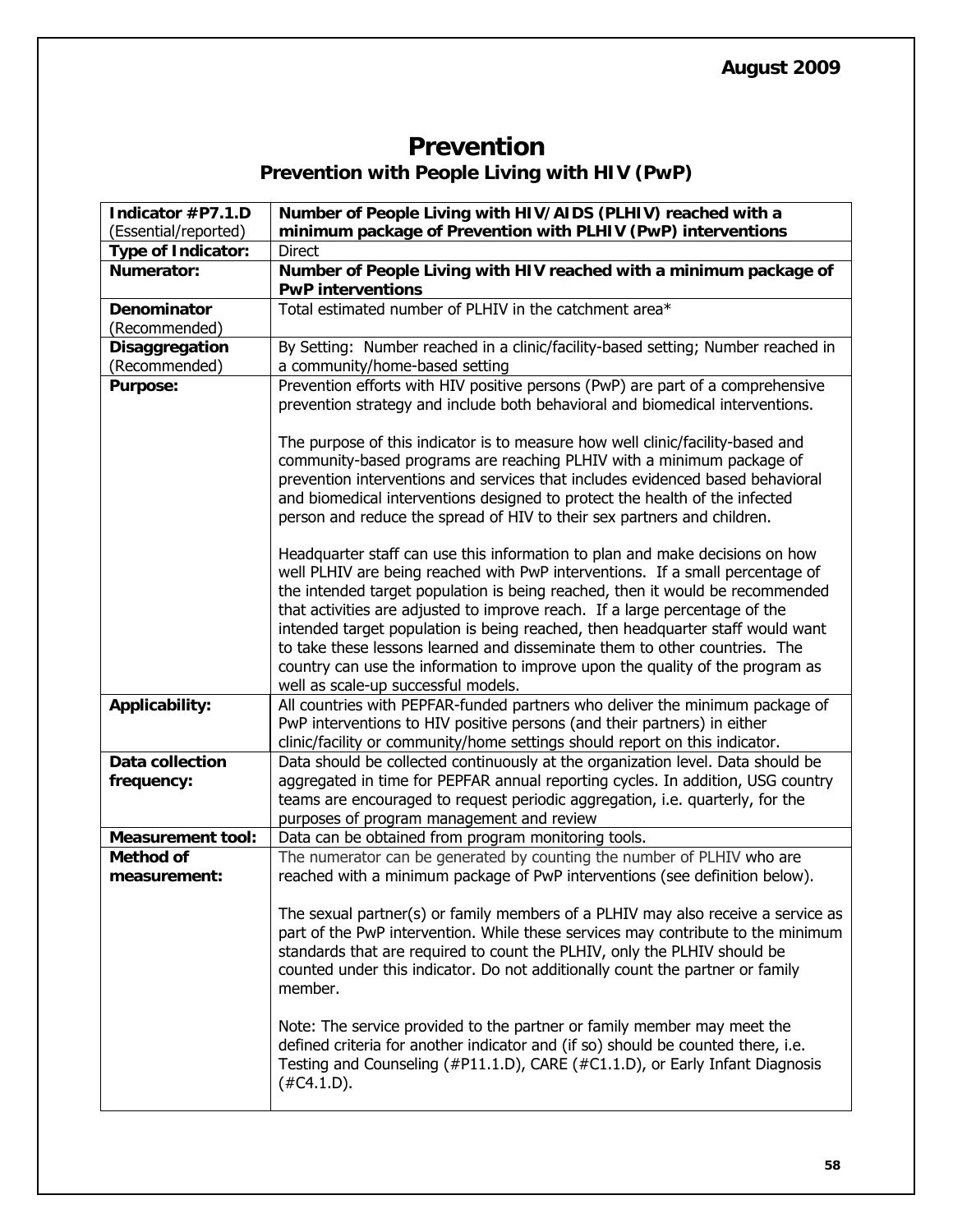#### **Explanation of Numerator:**

**Minimum Package of PwP interventions required for the indicator:** In order to count under this indicator, PLHIV must have received at last visit (in a clinic/facility-based or community/home-based program) the following interventions that constitute the minimum package of PwP:

- Assessment of sexual activity and provision of condoms (and lubricant) and risk reduction counseling (if indicated)
- Assessment of partner status and provision of partner testing or referral for partner testing
- Assessment for STIs and (if indicated) provision of or referral for STI treatment and partner treatment
- Assessment of family planning needs and (if indicated) provision of contraception or safer pregnancy counseling or referral for family planning services
- Assessment of adherence and (if indicated) support or referral for adherence counseling
- Assessment of need and (if indicated) refer or enroll PLHIV in community-based program such as home-based care, support groups, post-test-clubs, etc.

**Description:** All clinic/facility-based and community/home-based programs serving PLHIV should include a package of behavioral and biomedical prevention interventions that are consistent with the guidelines outlined in the PWP technical considerations. These interventions should be provided at each client encounter and delivered either onsite or (where specifically noted above) through a referral program in which the client is enrolled. Partners using referral sites must confirm that they are accessible and providing the referral service. All PLHIV should be provided with an adequate supply of condoms (and lubricant) and risk reduction counseling which addresses condom use, partner reduction, and alcohol reduction. All negative or unknown status partners of PLHIV should be tested at least every year; discordant couples should be identified and provided with appropriate prevention counseling and services. Regular screening and treatment for STIs should be part of routine care and prevention for PLHIV, and STI treatment for partners of PLHIV should also be provided. Provision of family planning counseling, contraceptive methods or safer pregnancy counseling should be provided to HIV–positive women and their partners as part of routine care to reduce unintended pregnancy and prevent maternal-to-child transmission. Adherence to ARVs and all medications is also important for maintaining low viral loads and reducing risk of transmission. Finally, all interventions delivered through clinics/facilities should be reinforced through community-based programs, and linkages and referrals from community programs to clinics should be incorporated into all community programs serving PLHIV.

#### **Explanation of Denominator:**

**Catchment area:** Geographic region from which persons come to receive HIV prevention services, or from which persons are being recruited into HIV prevention services. The size and population of this area can vary, depending on organization or agency and the services provided. For PLHIV, depending on the target sites, there may be registration available at the local health facility. Alternatively, PLHIV estimates for subdistricts/districts/regions/the nation can be used if available.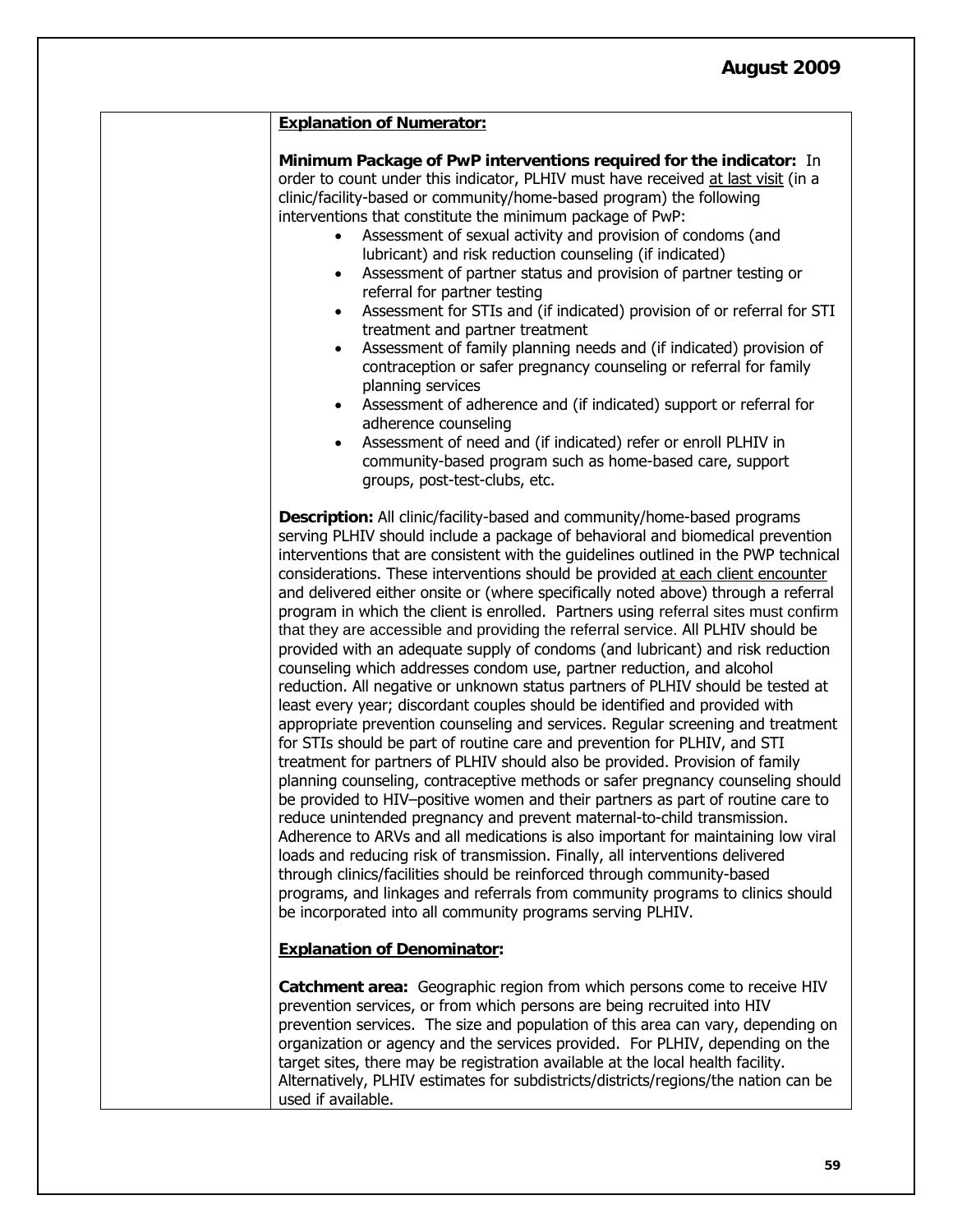|                 | The percent coverage can be determined if both the numerator and denominator<br>are included. Country teams and partners are encouraged to consider ways to<br>estimate denominators, using similar methods used in estimating targets.                                                                                                                                                                                                             |
|-----------------|-----------------------------------------------------------------------------------------------------------------------------------------------------------------------------------------------------------------------------------------------------------------------------------------------------------------------------------------------------------------------------------------------------------------------------------------------------|
|                 | <b>Note on Disaggregation:</b>                                                                                                                                                                                                                                                                                                                                                                                                                      |
|                 | Given that the same individual may be reached with services in both a facility and<br>community based setting, when aggregating this indicator across multiple<br>partners, country teams may choose to allow the double counting, in which case<br>the "Number reached in community" + "Number reached in facility" $\ge$ "Total<br>number reached."                                                                                               |
| Interpretation: | This indicator provides information on the total number of unduplicated<br>individuals that received a minimum package of PwP interventions according to<br>the PwP technical considerations. The indicator will help the country teams to<br>determine reach (if no denominator) and coverage (if denominator is also<br>collected) to help country programs understand the extent and reach of evidence-<br>based programs for further expansion. |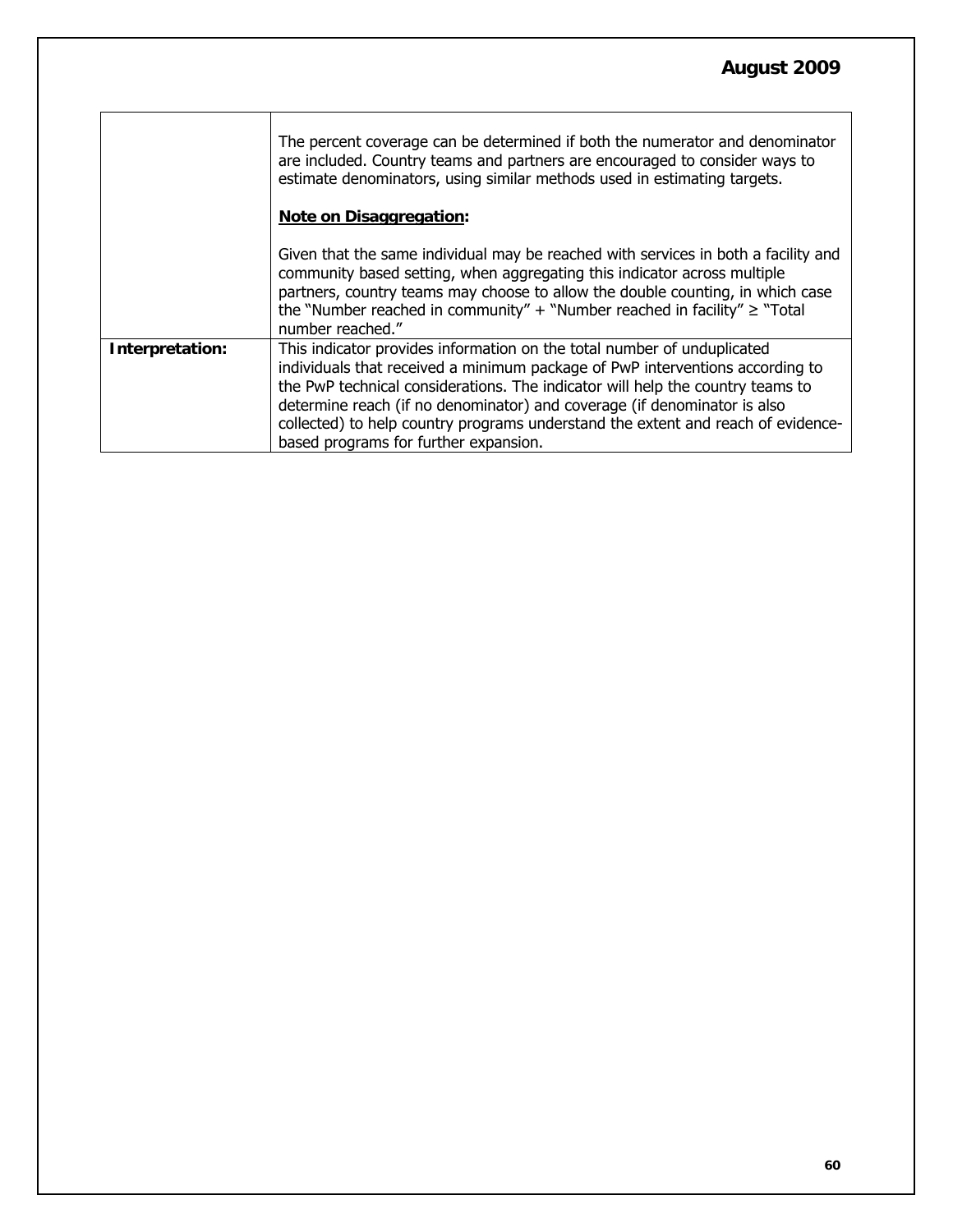## **Prevention**

## **Sexual and other Risk Prevention for General Population**

| <b>Indicator</b><br>#P8.1.D    | Number of the targeted population reached with individual and/or<br>small group level HIV prevention interventions that are based on                                                                                                                                                                                                                                                                                                                                                                                                                                                                                                                           |
|--------------------------------|----------------------------------------------------------------------------------------------------------------------------------------------------------------------------------------------------------------------------------------------------------------------------------------------------------------------------------------------------------------------------------------------------------------------------------------------------------------------------------------------------------------------------------------------------------------------------------------------------------------------------------------------------------------|
| Essential/reported             | evidence and/or meet the minimum standards required                                                                                                                                                                                                                                                                                                                                                                                                                                                                                                                                                                                                            |
| Type of                        | <b>Direct</b>                                                                                                                                                                                                                                                                                                                                                                                                                                                                                                                                                                                                                                                  |
| Indicator:                     |                                                                                                                                                                                                                                                                                                                                                                                                                                                                                                                                                                                                                                                                |
| Numerator:                     | Number of the target population reached with individual and/or small group                                                                                                                                                                                                                                                                                                                                                                                                                                                                                                                                                                                     |
| Essential/reported             | level HIV prevention interventions that are based on evidence and/or meet the                                                                                                                                                                                                                                                                                                                                                                                                                                                                                                                                                                                  |
|                                | minimum standards required                                                                                                                                                                                                                                                                                                                                                                                                                                                                                                                                                                                                                                     |
| Denominator:<br>Recommended    | Total number of intended target population in the catchment area<br>*Recommended at partner level only                                                                                                                                                                                                                                                                                                                                                                                                                                                                                                                                                         |
| Disaggregation:<br>Recommended | By Sex: Male, Female<br>By Age: 10-14, 15+                                                                                                                                                                                                                                                                                                                                                                                                                                                                                                                                                                                                                     |
| <b>Purpose:</b>                | Individual and small-group level prevention interventions have been shown to be<br>effective in reducing HIV transmission risk behaviors. Delivering these<br>interventions with fidelity (including intended number of sessions) to the<br>appropriate populations is an important component of comprehensive HIV<br>prevention strategies.                                                                                                                                                                                                                                                                                                                   |
|                                | It is important to know how many people complete an intervention in order to<br>monitor how well programs are reaching the intended audience with HIV<br>prevention programming.                                                                                                                                                                                                                                                                                                                                                                                                                                                                               |
|                                | This information can be used to plan and make decisions on how well a certain<br>audience is being reached with individual and/or small group level interventions.<br>If a small percentage of the intended audience is being reached with either one<br>intervention, then it would be recommended that activities are adjusted to<br>improve reach. If a large percentage of the intended audience is being reached,<br>then headquarter staff would want to take these lessons learned and<br>disseminate them to other countries. The country can use the information to<br>improve upon the quality of the program as well as scale-up successful models. |
| Applicability:                 | All countries with PEPFAR-funded partners who implement individual and/or<br>small group level prevention interventions that seek to modify behaviors that<br>lead to HIV transmission among general populations, including adult and youth<br>(both in and out of school youth).                                                                                                                                                                                                                                                                                                                                                                              |
| <b>Data collection</b>         | Data should be collected continuously at the organization level. Data should be                                                                                                                                                                                                                                                                                                                                                                                                                                                                                                                                                                                |
| frequency:                     | aggregated in time for PEPFAR annual reporting cycles. In addition, USG country<br>teams are encouraged to request periodic aggregation, i.e. quarterly, for the                                                                                                                                                                                                                                                                                                                                                                                                                                                                                               |
|                                | purposes of program management and review                                                                                                                                                                                                                                                                                                                                                                                                                                                                                                                                                                                                                      |
| <b>Measurement</b>             | Data can be obtained from program monitoring tools.                                                                                                                                                                                                                                                                                                                                                                                                                                                                                                                                                                                                            |
| tool:                          |                                                                                                                                                                                                                                                                                                                                                                                                                                                                                                                                                                                                                                                                |
| <b>Method of</b>               | This indicator is intended to capture programs targeting general populations.                                                                                                                                                                                                                                                                                                                                                                                                                                                                                                                                                                                  |
| measurement:                   | Programs that specifically target MARP or PLWHA populations should not be<br>counted under this here. Instead count these populations under indicators<br>#P7.1.D and #P8.1.D.                                                                                                                                                                                                                                                                                                                                                                                                                                                                                 |
|                                | <b>Explanation of Numerator</b><br>The numerator can be generated by counting the number of de-duplicated                                                                                                                                                                                                                                                                                                                                                                                                                                                                                                                                                      |
|                                | individuals from an activity defined target population who are reached with and<br>complete the defined prevention intervention.                                                                                                                                                                                                                                                                                                                                                                                                                                                                                                                               |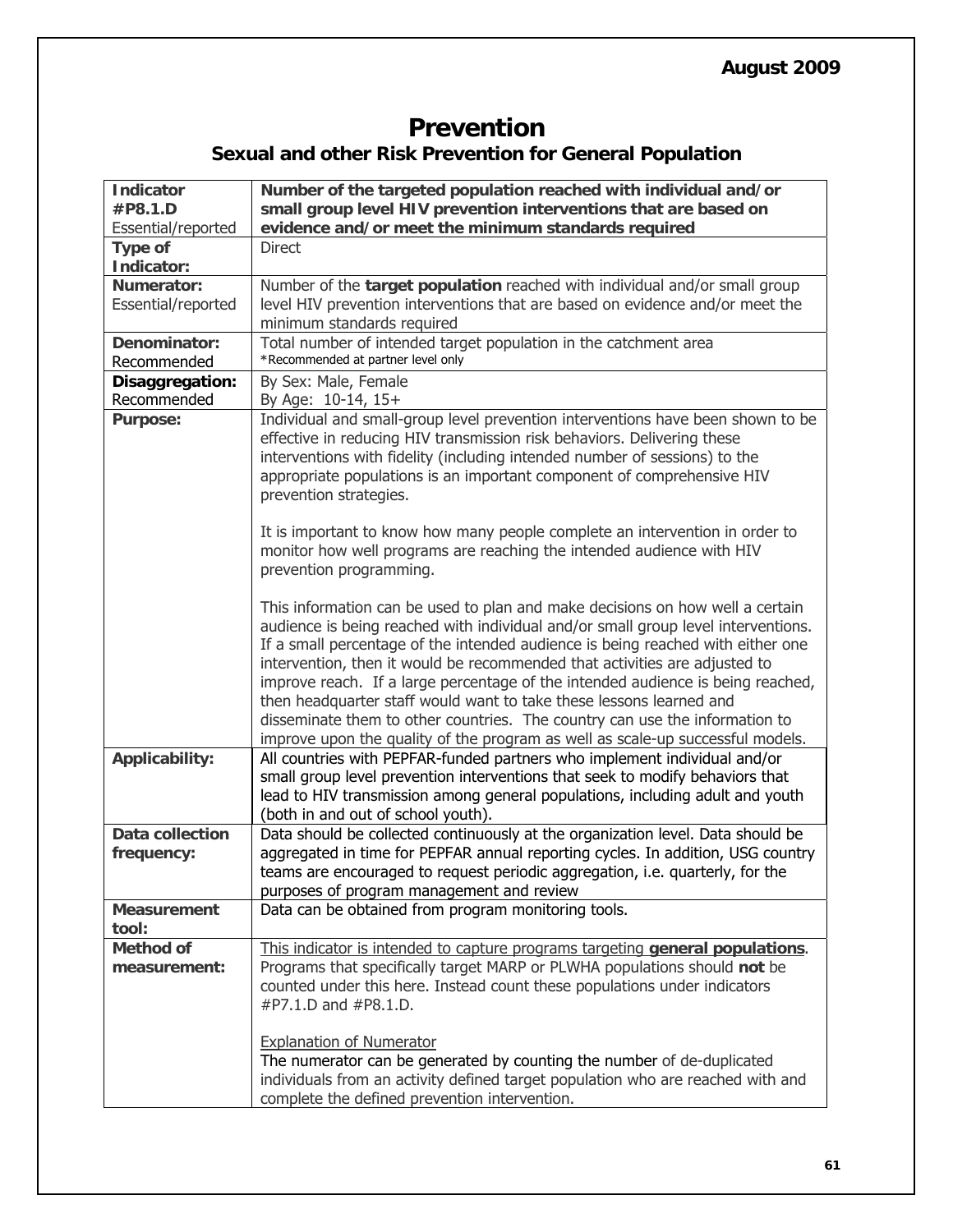This indicator only counts those interventions at the individual and/or small group level. Individual and small group level interventions are components of a comprehensive program but are not by themselves defined as a comprehensive program. Partners do not have to implement comprehensive prevention programs to utilize this indicator, but should work with other partners and stakeholders to ensure that comprehensive prevention programs are implemented in the communities that they work in.

In order to be counted, an individual should complete the intended number of sessions that were implemented with fidelity to the intervention.

Number reached: Number of individuals in the target population who are reached with and complete individual and/or small group level HIV Prevention interventions that are based on evidence and/or meet the minimum standards required.

Intended Target Population: The specific target population around which a prevention intervention was intentionally designed. Populations to be counted in this indicator are general population adult and/or youth, including both in school and out of school youth. For this indicator, populations that participate in a variety of behavioral risks could be counted, including but not limited to the following illustrative examples: individuals who engage in: transactional sex (giving or receiving a gift in exchange for sex); sex under the influence of alcohol; other behaviors that could place them at risk of transmission.

Only individuals representing the specific 'intended audience' will count under this indicator. For example: If a program activity is designed to target youth (ages 10-15) and individuals who are much older or much younger than the intended target population participate in the activity, then these individuals should not be counted. Only the 10-15 year olds for which the program was designed should be counted.

Individual-level interventions (ILI): Interventions that are provided to one individual at a time (e.g., individual counseling). The intervention assists clients in making plans for individual behavior change and ongoing appraisals of their own behavior. Counseling associated with testing and counseling should not be counted here.

Small group level interventions (GLI): Interventions that are delivered in small group setting (less than 25 people) and that assist clients in making plans for behavior change and appraisals of their own behavior. Small group can include a family or couple.

**Evidence-based interventions:** Interventions based on the country's epidemic, the drivers of that epidemic, and the most current understanding of behavioral and/or social science. Evidence based HIV behavioral interventions have been rigorously evaluated and have been shown to have significant and positive evidence of efficacy (e.g. elimination or reduction of risky sexual or drug taking behaviors). These interventions are considered to be scientifically sound, provide sufficient evidence of efficacy in other contexts and/or target populations, and address HIV prevention needs of the communities by targeting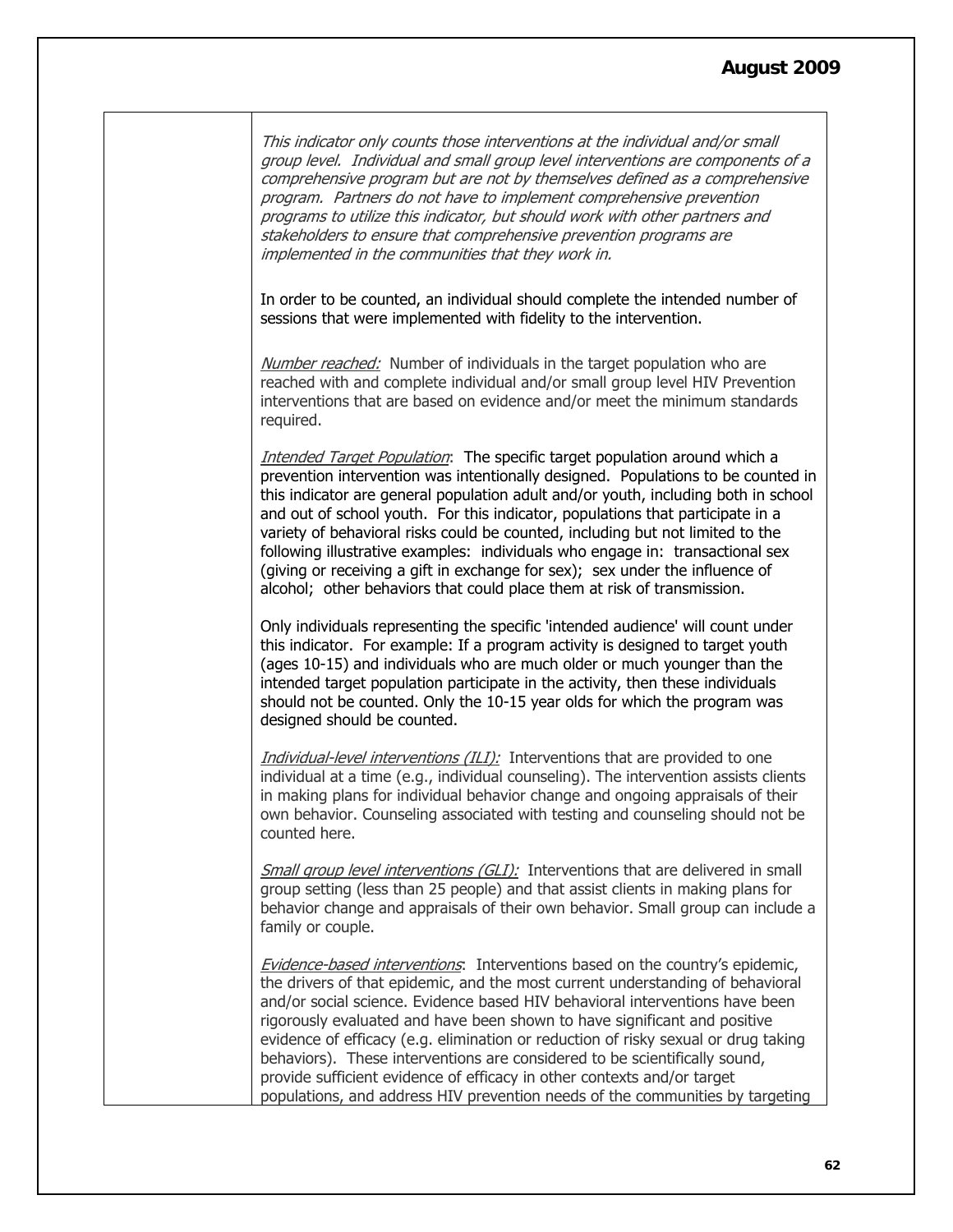the specific target population.

Comprehensive prevention programs must be based on evidence and/or meet the minimum standards required.

Minimum Standards Required: In the absence of evidence-based interventions, other interventions that could be considered for implementation are those who meet the minimum standards required. These interventions are based on sound behavioral science theory and do have some empirical evidence in the form of being based on formative assessment results. They can also be based on a past successful program. All programs should use process monitoring data to continually gage the appropriateness of the intervention and plan to collect outcome monitoring data to determine effectiveness.

In order to count persons reached, the interventions must:

- have a clearly defined audience
- have clearly defined goals and objectives
- be based on sound behavioral and social science theory
- be focused on reducing specific risk behaviors
- have activities that address the targeted risk behaviors
- employ instructionally sound teaching methods
- provide opportunities' to practice relevant risk reduction skills

Intended number of sessions: The number of sessions defined in the program description and as prescribed in the intervention. One component linked to the effectiveness of curriculum-based programs is completing the intended number of sessions of that curriculum. If fewer sessions are conducted, then that program is not following one of the criteria for effective curriculum based sessions. Activity narratives or partner plans should define the number of sessions that are planned and how many (percent of) sessions that must be attended/completed by an individual in order to "count." This may be done activity by activity with oversight from PEPFAR in-country team or the in-country team may wish to set a standard for all partners working in the area of prevention.

Comprehensive Prevention Programs: Implementing a comprehensive prevention program at the country level involves multiple components such as setting epidemiologically sound priorities, developing a strategic prevention portfolio, employing effective program models, supporting a coordinated and sustainable national response, establishing quality assurance/monitoring/evaluation mechanisms, and expanding and strengthening PEPFAR prevention staff.

Comprehensive prevention programs include interventions at multiple levels (e.g., mass media, community-based, workplace, small group, and individual) as well as providing a range of messages that are appropriate for the country's epidemic and the specific target group. Prevention programs should appropriately link to services such as male circumcision and counseling and testing, address stigma and discrimination, and increase awareness of social norms that affect behaviors. Effective ABC messages are also a goal. The ABC paradigm includes abstinence, delay of sexual debut, mutual faithfulness, partner reduction, and correct and consistent use of condoms by those whose behavior places them at risk for transmitting or becoming infected with HIV. The most appropriate mix of programs and messages will depend on the country's epidemic, what populations are being focused on, the circumstances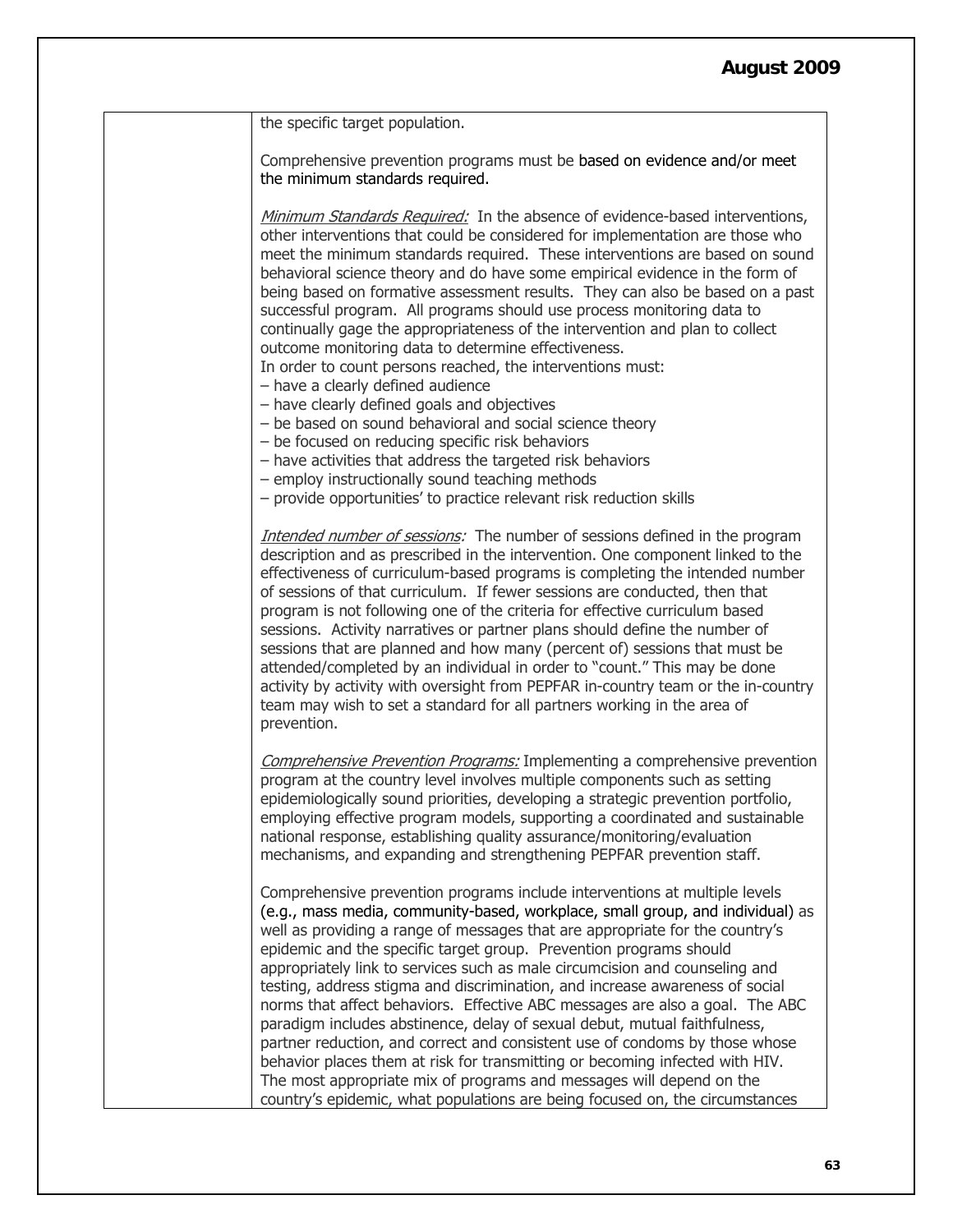|                    | they face, and behaviors within those populations that are targeted for change.<br>Comprehensive prevention programs must be based on evidence and/or meet<br>the minimum standards required.                                                                                                                                                                                                                                                                                                                                                                                                               |
|--------------------|-------------------------------------------------------------------------------------------------------------------------------------------------------------------------------------------------------------------------------------------------------------------------------------------------------------------------------------------------------------------------------------------------------------------------------------------------------------------------------------------------------------------------------------------------------------------------------------------------------------|
|                    | Explanation of Denominator (recommended at partner level):<br>Catchment area: Geographic region from which persons come to receive HIV<br>prevention services, or from which persons are being recruited into HIV<br>prevention services. The size and population of this area can vary, depending<br>on organization or agency and the services provided. For the general population,<br>depending on the target sites, there may be a registration available of<br>individuals between the ages of 25 and 49. Population estimates for sub-<br>districts/districts/regions can also be used if available. |
|                    | The percent coverage can be determined if both the numerator and denominator<br>are included. Country teams can encourage their partners to consider ways to<br>estimate denominators, using similar methods used in estimating targets.                                                                                                                                                                                                                                                                                                                                                                    |
| Interpretation:    | This indicator provides information on the total number of unduplicated                                                                                                                                                                                                                                                                                                                                                                                                                                                                                                                                     |
|                    | individuals that received individual-level and/or small-group level interventions.                                                                                                                                                                                                                                                                                                                                                                                                                                                                                                                          |
| <b>Additional</b>  | Refer to the PEPFAR Behavior Based Prevention Indicator TWG with further                                                                                                                                                                                                                                                                                                                                                                                                                                                                                                                                    |
| <b>Information</b> | inquiries.                                                                                                                                                                                                                                                                                                                                                                                                                                                                                                                                                                                                  |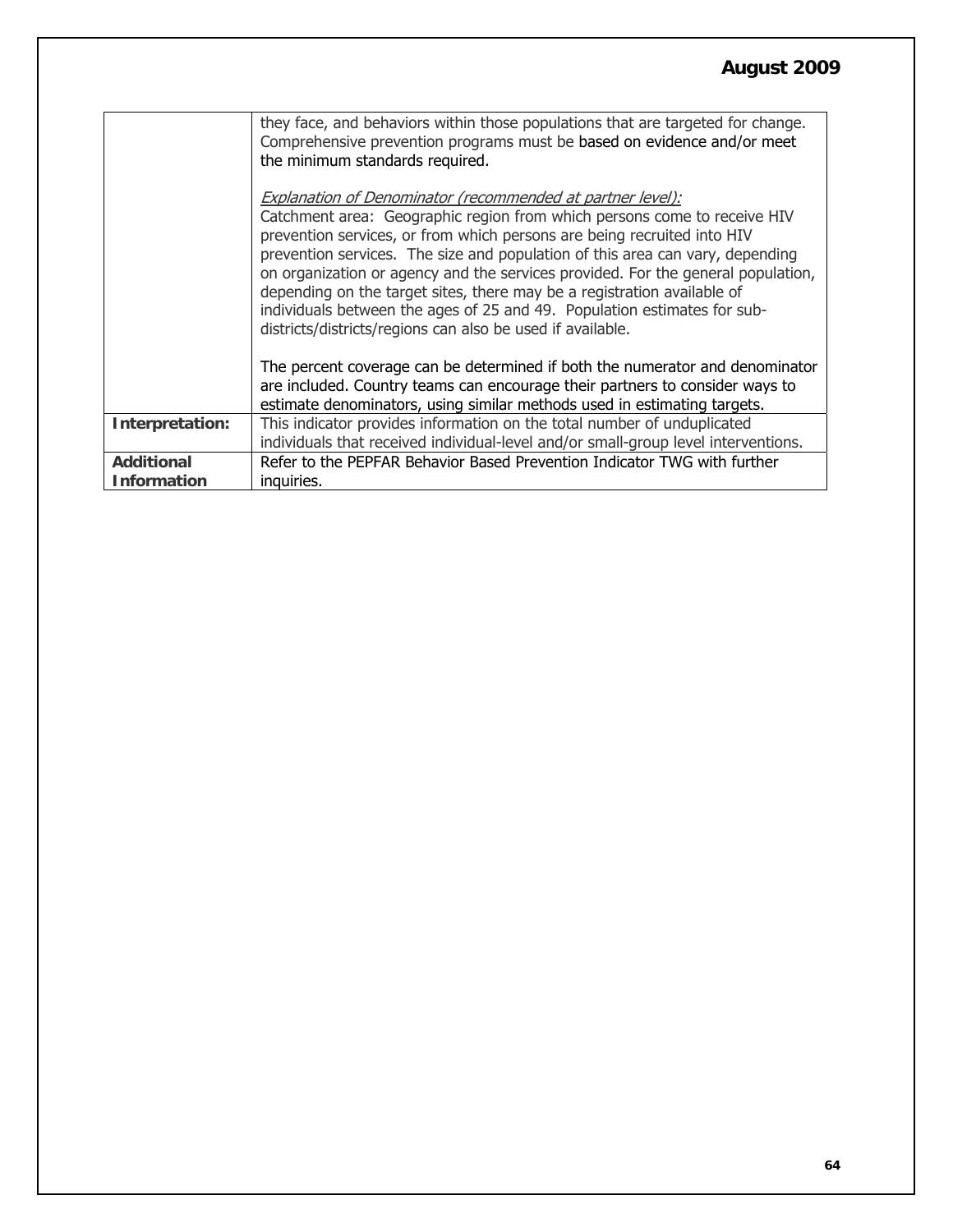## **Prevention General Populations - AB Interventions**

| <b>Indicator</b><br>#P8.2.D<br>Essential/reported | Subset of indicator #P8.1.D: Number of the targeted population<br>reached with individual and/or small group level HIV prevention<br>interventions that are primarily focused on abstinence and/or being                                                                                                                                                                                                                                                                                                                                                                                                                                                                                                                                                                                                         |
|---------------------------------------------------|------------------------------------------------------------------------------------------------------------------------------------------------------------------------------------------------------------------------------------------------------------------------------------------------------------------------------------------------------------------------------------------------------------------------------------------------------------------------------------------------------------------------------------------------------------------------------------------------------------------------------------------------------------------------------------------------------------------------------------------------------------------------------------------------------------------|
|                                                   | faithful, and are based on evidence and/or meet the minimum<br>standards required                                                                                                                                                                                                                                                                                                                                                                                                                                                                                                                                                                                                                                                                                                                                |
| Type of<br>Indicator:                             | <b>Direct</b>                                                                                                                                                                                                                                                                                                                                                                                                                                                                                                                                                                                                                                                                                                                                                                                                    |
| Numerator:<br>Essential/reported                  | Number of the target population reached with individual and/or small group<br>level HIV prevention interventions that are primarily focused on abstinence<br>and/or being faithful, and are based on evidence and/or meet the minimum<br>standards required                                                                                                                                                                                                                                                                                                                                                                                                                                                                                                                                                      |
| Denominator:<br>Recommended                       | Total number of intended target population in the catchment area<br>*Recommended at partner level only                                                                                                                                                                                                                                                                                                                                                                                                                                                                                                                                                                                                                                                                                                           |
| Disaggregation:<br>Recommended                    | By Sex: Male, Female<br>By Age: 10-14, 15+                                                                                                                                                                                                                                                                                                                                                                                                                                                                                                                                                                                                                                                                                                                                                                       |
| <b>Purpose:</b>                                   | This information will be used to report to congress on AB only interventions.                                                                                                                                                                                                                                                                                                                                                                                                                                                                                                                                                                                                                                                                                                                                    |
| Applicability:                                    | All countries with PEPFAR-funded partners who implement individual and/or<br>small group level HIV prevention interventions that seek to modify behaviors<br>that lead to HIV transmission through programs focused primarily on AB<br>interventions.                                                                                                                                                                                                                                                                                                                                                                                                                                                                                                                                                            |
| <b>Data collection</b>                            | Data should be collected continuously at the organization level. Data should be                                                                                                                                                                                                                                                                                                                                                                                                                                                                                                                                                                                                                                                                                                                                  |
| frequency:                                        | aggregated in time for PEPFAR annual reporting cycles. In addition, USG country                                                                                                                                                                                                                                                                                                                                                                                                                                                                                                                                                                                                                                                                                                                                  |
|                                                   | teams are encouraged to request periodic aggregation, i.e. quarterly, for the                                                                                                                                                                                                                                                                                                                                                                                                                                                                                                                                                                                                                                                                                                                                    |
|                                                   | purposes of program management and review                                                                                                                                                                                                                                                                                                                                                                                                                                                                                                                                                                                                                                                                                                                                                                        |
| <b>Measurement</b>                                | Data can be obtained from program monitoring tools.                                                                                                                                                                                                                                                                                                                                                                                                                                                                                                                                                                                                                                                                                                                                                              |
| tool:                                             |                                                                                                                                                                                                                                                                                                                                                                                                                                                                                                                                                                                                                                                                                                                                                                                                                  |
| <b>Method of</b>                                  | <b>Explanation of Numerator</b>                                                                                                                                                                                                                                                                                                                                                                                                                                                                                                                                                                                                                                                                                                                                                                                  |
| measurement:                                      | The numerator can be generated by counting the number of de-duplicated<br>individuals from an activity defined target population who are reached primarily<br>through AB prevention intervention.                                                                                                                                                                                                                                                                                                                                                                                                                                                                                                                                                                                                                |
|                                                   | Primarily focused: The messages and content of the activities spend the majority<br>of their time discussing; increasing individual and group's self-risk assessments;<br>building the skills; and other supportive behavioral, cognitive and social<br>components to increase the AB behaviors.                                                                                                                                                                                                                                                                                                                                                                                                                                                                                                                 |
|                                                   | Abstinence and/or being faithful: AB interventions can include programs,<br>services, and messages which encourage sexual abstinence, delay of sexual<br>debut and secondary abstinence, mutual fidelity, mutual knowledge of HIV<br>status, and social and gender norms which promote mutual respect and open<br>communication about sexuality. AB interventions can also include programs,<br>services, and messages which discourage multiple and/or concurrent<br>partnerships, cross-generational and transactional sex, sexual violence, stigma,<br>and other harmful gender norms and practices. AB interventions targeting<br>youth should support skills-based sexuality and AIDS education as well as<br>involve parents and guardians to improve communication with children and<br>parenting skills. |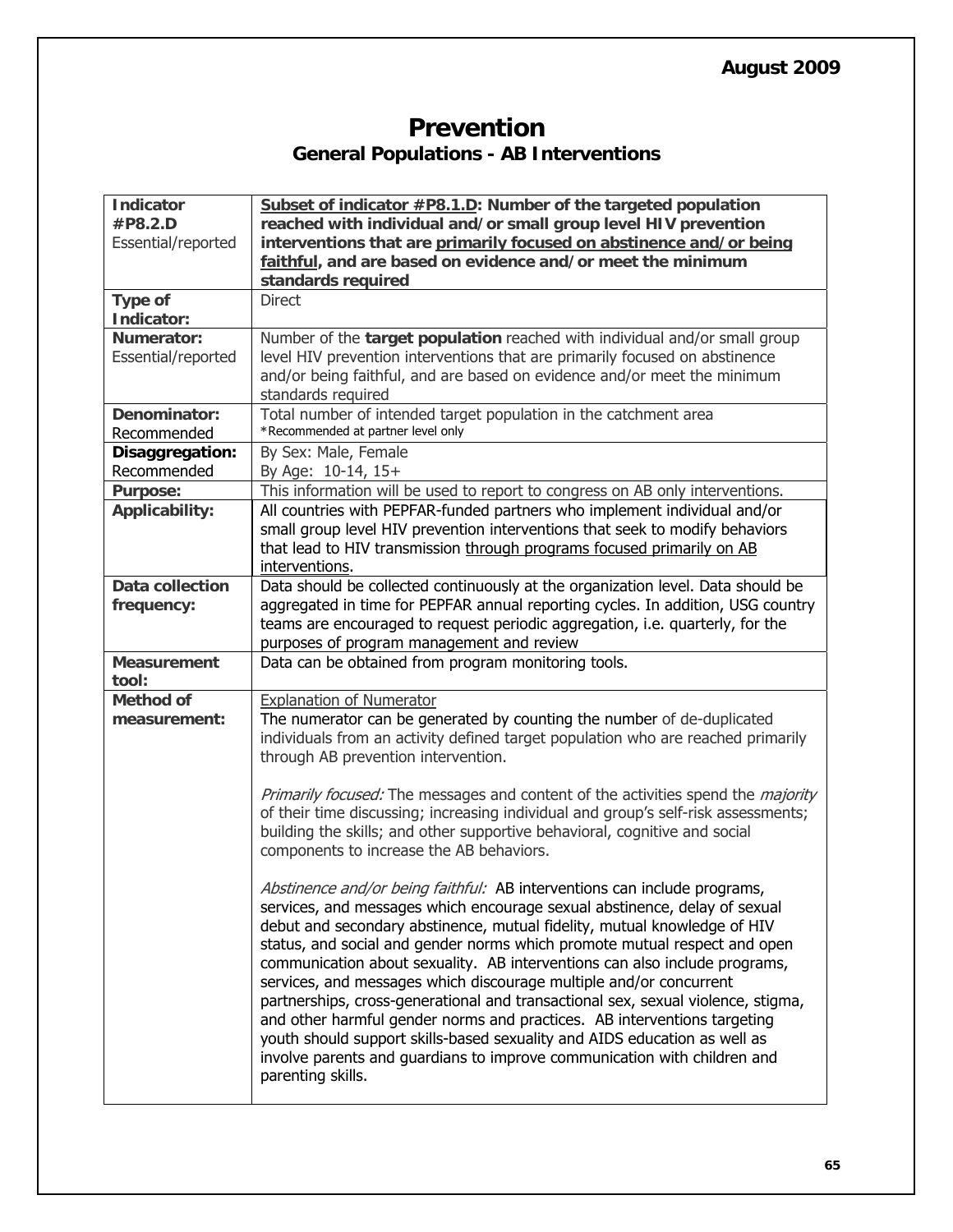|                    | See Indicator #P8.1.D for definitions of additional terms required to<br>define this indicator:                                                                                                                                                                                                                                                                                                                                                                                                                                                                                                             |  |
|--------------------|-------------------------------------------------------------------------------------------------------------------------------------------------------------------------------------------------------------------------------------------------------------------------------------------------------------------------------------------------------------------------------------------------------------------------------------------------------------------------------------------------------------------------------------------------------------------------------------------------------------|--|
|                    | Comprehensive Prevention Programs<br><b>Intended Target Population</b><br>Small group level interventions (GLI)<br>Evidence-based interventions<br>Number reached<br>Minimum Standards Required<br>Intended number of sessions                                                                                                                                                                                                                                                                                                                                                                              |  |
|                    | Explanation of Denominator (recommended at partner level):                                                                                                                                                                                                                                                                                                                                                                                                                                                                                                                                                  |  |
|                    | Catchment area: Geographic region from which persons come to receive HIV<br>prevention services, or from which persons are being recruited into HIV<br>prevention services. The size and population of this area can vary, depending<br>on organization or agency and the services provided. Population estimates for<br>subdistricts/districts/regions can also be used to help define target populations if<br>available.                                                                                                                                                                                 |  |
|                    | The percent coverage can be determined if both the numerator and denominator<br>are included. Country teams can encourage their partners to consider ways to<br>estimate denominators, using similar methods used in estimating targets.                                                                                                                                                                                                                                                                                                                                                                    |  |
| Interpretation:    | This indicator provides information on the total number of unduplicated<br>individuals that received individual-level and/or small-group level interventions.<br>These interventions are based on evidence and/or meet the required minimum<br>standards. The information collected will allow the country and the PEPFAR to<br>assess any changes in risk behaviors as a result of the implemented<br>interventions. The information will also help the country to understand the<br>efficacy and effectiveness of evidence-based interventions and help in further<br>expansion of similar interventions. |  |
| <b>Additional</b>  | Refer to the PEPFAR Behavior Based Prevention Indicator TWG with further                                                                                                                                                                                                                                                                                                                                                                                                                                                                                                                                    |  |
| <b>Information</b> | inquiries.                                                                                                                                                                                                                                                                                                                                                                                                                                                                                                                                                                                                  |  |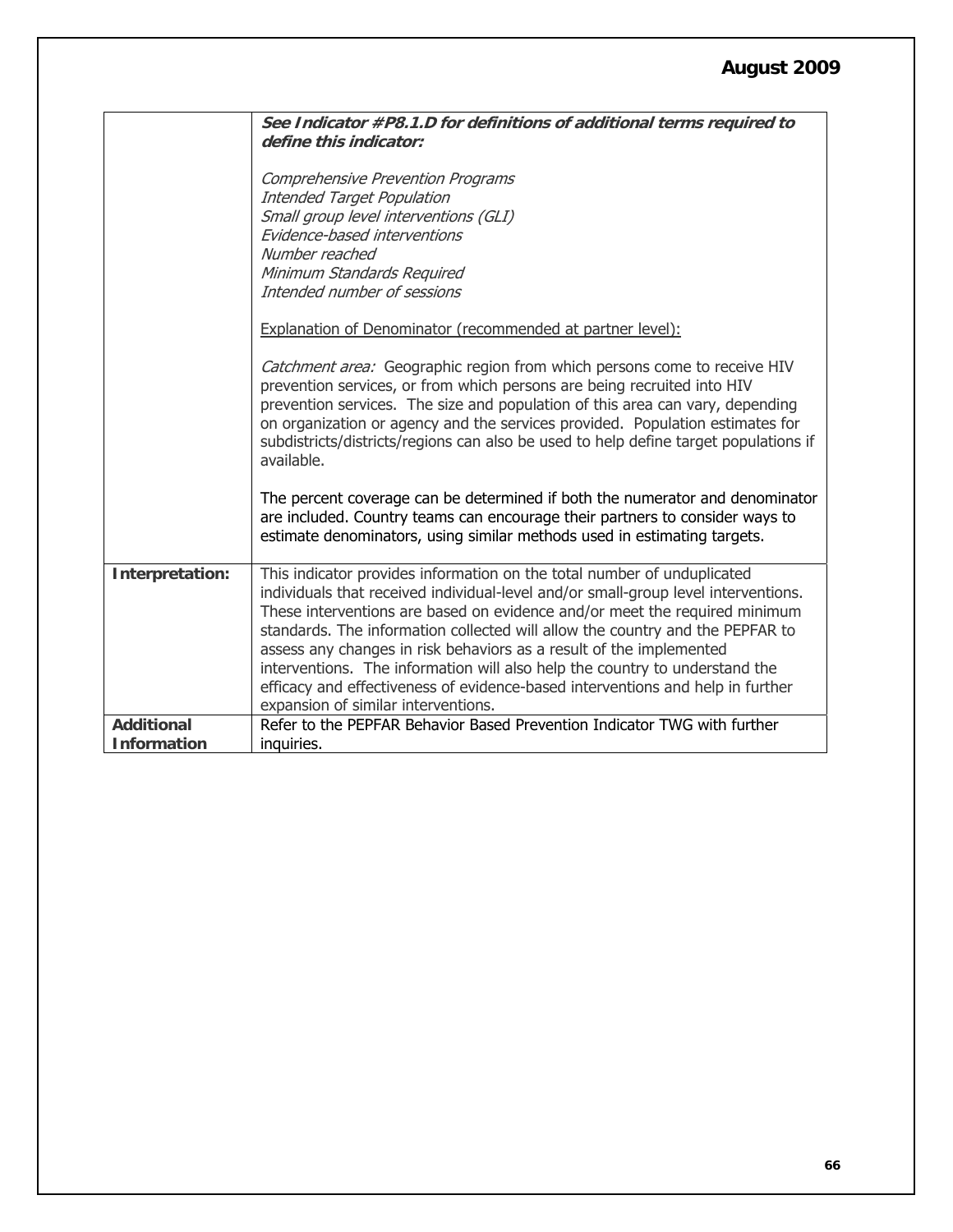## **Prevention**

## **Sexual and other Risk Prevention - Most at Risk Populations (MARP)**

| <b>Indicator</b>              | Number of MARP reached with individual and/or small group level HIV                                                                                                                                                                                                                                                                                                                                                                                                                                                                                                                                                                                                                                        |  |  |
|-------------------------------|------------------------------------------------------------------------------------------------------------------------------------------------------------------------------------------------------------------------------------------------------------------------------------------------------------------------------------------------------------------------------------------------------------------------------------------------------------------------------------------------------------------------------------------------------------------------------------------------------------------------------------------------------------------------------------------------------------|--|--|
| #P8.3.D                       | preventive interventions that are based on evidence and/or meet the                                                                                                                                                                                                                                                                                                                                                                                                                                                                                                                                                                                                                                        |  |  |
| Essential/reported<br>Type of | minimum standards required<br><b>Direct</b>                                                                                                                                                                                                                                                                                                                                                                                                                                                                                                                                                                                                                                                                |  |  |
| Indicator:                    |                                                                                                                                                                                                                                                                                                                                                                                                                                                                                                                                                                                                                                                                                                            |  |  |
| Numerator:                    | Number of MARP reached with individual and/or small group level preventive                                                                                                                                                                                                                                                                                                                                                                                                                                                                                                                                                                                                                                 |  |  |
|                               | interventions that are based on evidence and/or meet the minimum standards                                                                                                                                                                                                                                                                                                                                                                                                                                                                                                                                                                                                                                 |  |  |
|                               | required                                                                                                                                                                                                                                                                                                                                                                                                                                                                                                                                                                                                                                                                                                   |  |  |
| Denominator:                  | Total estimated number of MARP in the catchment area*                                                                                                                                                                                                                                                                                                                                                                                                                                                                                                                                                                                                                                                      |  |  |
| Recommended                   | *Recommended at partner level only                                                                                                                                                                                                                                                                                                                                                                                                                                                                                                                                                                                                                                                                         |  |  |
| Disaggregation:               | Essential/reported: By MARP type: CSW, IDU, MSM, Other Vulnerable Populations                                                                                                                                                                                                                                                                                                                                                                                                                                                                                                                                                                                                                              |  |  |
| Essential                     | Essential/not reported: By sex: Male/Female                                                                                                                                                                                                                                                                                                                                                                                                                                                                                                                                                                                                                                                                |  |  |
| <b>Purpose:</b>               | Individual and small-group level prevention interventions have been shown to be<br>effective in reducing HIV transmission risk behaviors. Delivering these interventions<br>with fidelity to the appropriate populations is an important component of combination<br>HIV prevention strategies.<br>It is important to know how many people complete an intervention in order to<br>monitor how well programs are reaching the intended target population with HIV<br>prevention programming.                                                                                                                                                                                                               |  |  |
|                               | Headquarter staff can use this information to plan and make decisions on how well a<br>certain target population is being reached with individual and/or small group level<br>interventions. If a small percentage of the intended target population is being<br>reached with either one intervention, then it would be recommended that activities<br>are adjusted to improve reach. If a large percentage of the intended target<br>population is being reached, then headquarter staff would want to take these lessons<br>learned and disseminate them to other countries. The country can use the<br>information to improve upon the quality of the program as well as scale-up successful<br>models. |  |  |
| Applicability:                | All countries with PEPFAR-funded partners who implement individual and/or small<br>group level prevention interventions that seek to modify behaviors that lead to HIV<br>transmission should report on this indicator.                                                                                                                                                                                                                                                                                                                                                                                                                                                                                    |  |  |
| Data collection               | Data should be collected continuously at the organization level. Data should be                                                                                                                                                                                                                                                                                                                                                                                                                                                                                                                                                                                                                            |  |  |
| frequency:                    | aggregated in time for PEPFAR annual reporting cycles. In addition, USG country<br>teams are encouraged to request periodic aggregation, i.e. quarterly, for the                                                                                                                                                                                                                                                                                                                                                                                                                                                                                                                                           |  |  |
|                               | purposes of program management and review                                                                                                                                                                                                                                                                                                                                                                                                                                                                                                                                                                                                                                                                  |  |  |
| <b>Measurement</b><br>tool:   | Data can be obtained from program monitoring tools.                                                                                                                                                                                                                                                                                                                                                                                                                                                                                                                                                                                                                                                        |  |  |
| <b>Method of</b>              | <b>Explanation of Numerator:</b>                                                                                                                                                                                                                                                                                                                                                                                                                                                                                                                                                                                                                                                                           |  |  |
| measurement:                  |                                                                                                                                                                                                                                                                                                                                                                                                                                                                                                                                                                                                                                                                                                            |  |  |
|                               | The numerator can be generated by counting the number of de-duplicated individuals<br>from an activity defined target population who are reached with and complete a<br>prevention intervention designed for the intended MARP.                                                                                                                                                                                                                                                                                                                                                                                                                                                                            |  |  |
|                               | This indicator only counts those interventions at the individual and/or small group<br>level. Individual and small group level interventions are components of a<br>comprehensive program but are not by themselves defined as a comprehensive                                                                                                                                                                                                                                                                                                                                                                                                                                                             |  |  |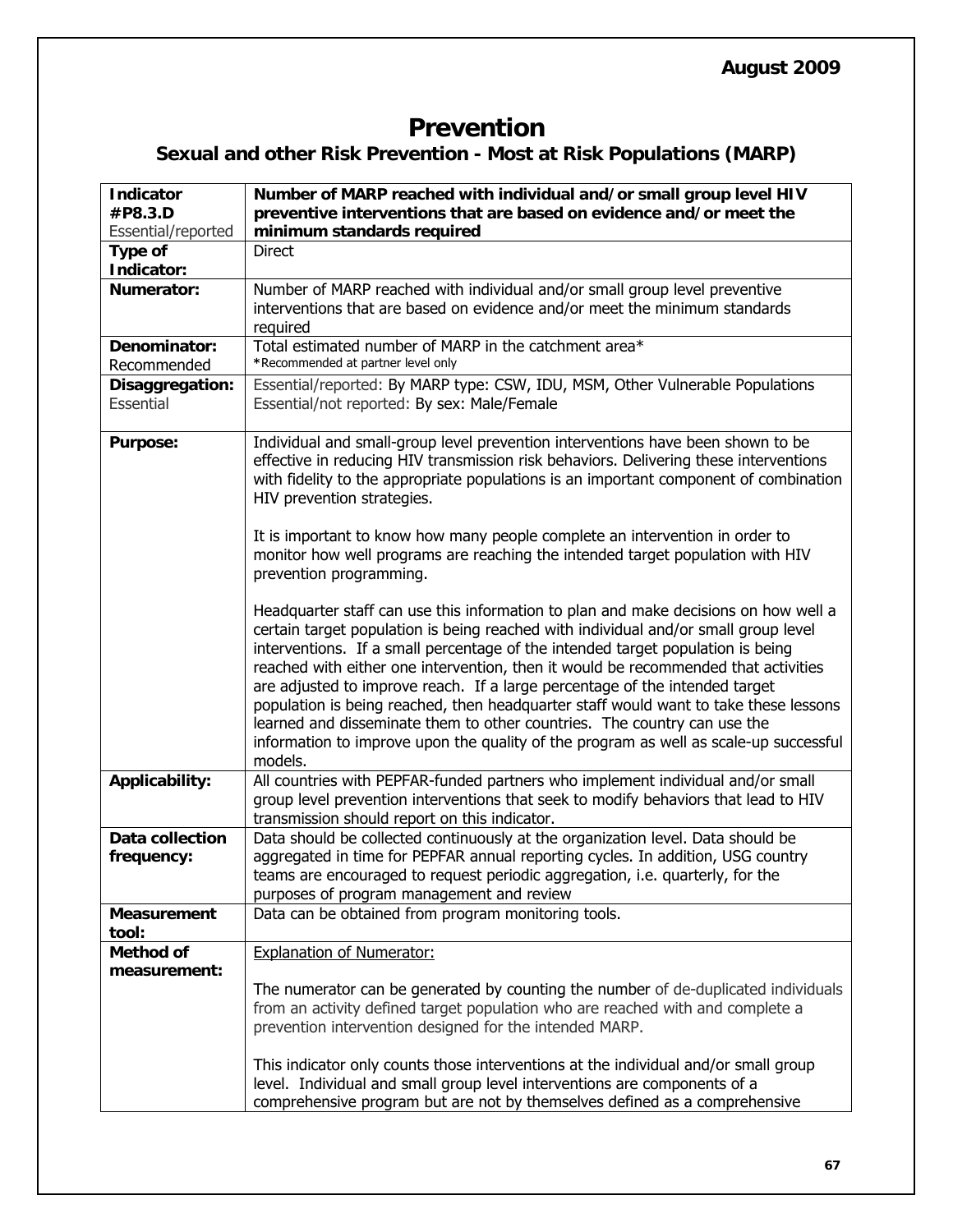| program. Partners do not have to implement comprehensive prevention programs to<br>utilize this indicator, but should work with other partners and stakeholders to ensure<br>that comprehensive prevention programs are implemented in the communities that<br>they work in.                                                                                                                                                   |
|--------------------------------------------------------------------------------------------------------------------------------------------------------------------------------------------------------------------------------------------------------------------------------------------------------------------------------------------------------------------------------------------------------------------------------|
| Additional Disaggregation - Other Vulnerable Populations                                                                                                                                                                                                                                                                                                                                                                       |
| Please note, there may be other populations that have increased vulnerability to HIV<br>due to a combination of behavioral, social, or environmental factors. Groups that<br>should be counted in the category of Other Vulnerable Populations include:                                                                                                                                                                        |
| Military and other uniformed services<br>$\circ$<br>Incarcerated persons<br>$\circ$                                                                                                                                                                                                                                                                                                                                            |
| Mobile populations (e.g. migrant workers, truck drivers)<br>$\circ$<br>Clients of sex workers<br>$\circ$<br>Non-injecting drug users<br>$\circ$                                                                                                                                                                                                                                                                                |
| Core Package of Services for MARPS: Based on the epidemiologic profile for                                                                                                                                                                                                                                                                                                                                                     |
| each country the aim of the country team should be to scale-up a combination of<br>targeted interventions adapted for different sub-groups especially vulnerable to HIV.<br>These interventions could include but are not limited to:<br>Community-based peer outreach<br>$\bullet$                                                                                                                                            |
| Voluntary testing and counseling (If providing these services, also use<br>$\bullet$<br>indicator #P11.1.D)                                                                                                                                                                                                                                                                                                                    |
| Behavior change programs including targeted condom distribution for those<br>$\bullet$<br>who practice high-risk sexual behavior                                                                                                                                                                                                                                                                                               |
| Diagnosis and treatment of STIs (If providing these services, also use<br>$\bullet$<br>indication #C2.1.D)                                                                                                                                                                                                                                                                                                                     |
| Referrals to a range of substance abuse and treatment services<br>$\bullet$<br>Linkages through referral networks with other health services<br>$\bullet$                                                                                                                                                                                                                                                                      |
| Programs to prevent alcohol/drug- related sexual risk-taking behaviors and<br>$\bullet$<br><b>HIV transmission</b>                                                                                                                                                                                                                                                                                                             |
| Vocational skills training or other income-generation activities<br>$\bullet$<br>Drop-in centers for creation of "safe space"                                                                                                                                                                                                                                                                                                  |
| Service models (e.g. VCT) developed for a general population may need to be<br>adapted to reach, engage and meet the needs of most-at-risk populations. The<br>country team is encouraged to incorporate tailored or innovative approaches that are<br>likely to increase access and remove barriers to services for these populations. Use<br>of qualitative methods to guide these adaptations has proven to be an effective |
| strategy.<br>The network model encourages and supports linkages to care and treatment as well.<br>Keeping linkages in mind as care and treatment programs are planned will help<br>achieve the overall PEPFAR goals and assist MARP populations.                                                                                                                                                                               |
| Commercial Sex Workers (CSW): Effective CSW prevention programming should:<br>Ensure participation of target group in the development, implementation and<br>monitoring of prevention programs                                                                                                                                                                                                                                 |
| Promote consistent and proper use of condoms to achieve >90% use with<br>٠<br>both clients and regular non-paying partners/boyfriends/husbands<br>Ensure consistent availability of quality male and female condoms and<br>lubricant                                                                                                                                                                                           |
| Ensure availability of comprehensive health care services with special                                                                                                                                                                                                                                                                                                                                                         |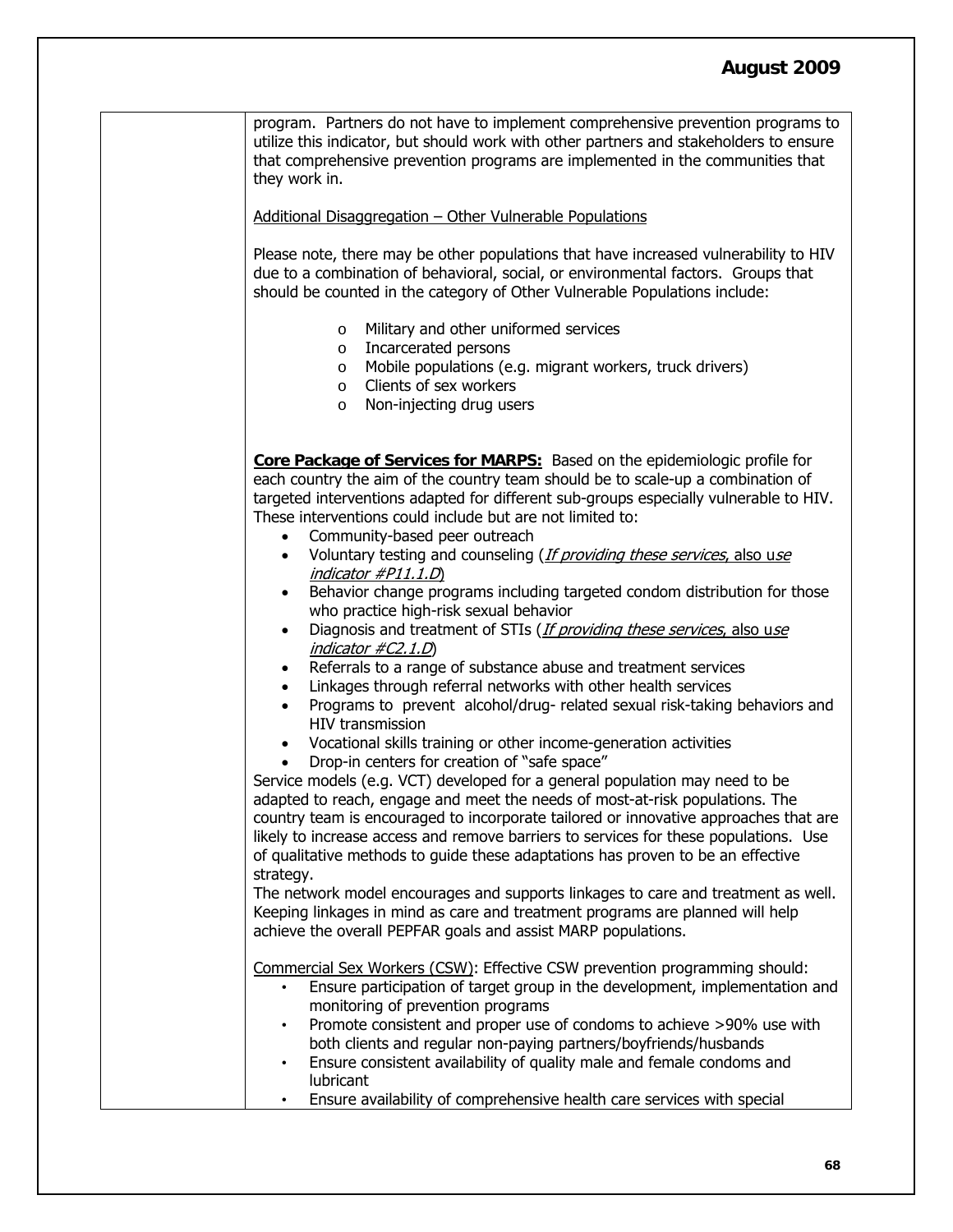| emphasis to quality VCT, STI and FP services and provision of or linkages to<br>HIV treatment and care services ( <i>If actually providing these services</i> , also<br>use indicators #P11.1.D and C2.1.D)<br>Integrate violence reduction (both social and structural) in prostitution<br>$\bullet$<br>settings<br>Link with relevant social welfare services for the target group and their<br>families<br>Provide vocational training (If vocational training is HIV/health related, then<br>$\bullet$<br>also use indicator #H2.3.D)<br>Men Who Have Sex With Men (MSM): Effective MSM prevention programming should:<br>Ensure participation of MSM in the development, implementation and                                                                                                           |
|------------------------------------------------------------------------------------------------------------------------------------------------------------------------------------------------------------------------------------------------------------------------------------------------------------------------------------------------------------------------------------------------------------------------------------------------------------------------------------------------------------------------------------------------------------------------------------------------------------------------------------------------------------------------------------------------------------------------------------------------------------------------------------------------------------|
| monitoring of prevention programs<br>Promote consistent and proper use of condoms to achieve >90% use with<br>$\bullet$<br>both regular and non-regular partners<br>Ensure consistent availability of quality male condoms and lubricant<br>Ensure availability of comprehensive health care services with special<br>emphasis to quality VCT and STI services and provision of or linkages to HIV<br>treatment and care services. (If actually providing these services, also use<br>indicators $#P11.1.D$ and $#C2.1.D$                                                                                                                                                                                                                                                                                  |
| Injection Drug Users: Generally speaking, PEPFAR promotes three approaches to<br>HIV prevention for injecting drug users:<br>1. Tailoring HIV prevention programs to injecting drug users: these programs<br>should rely on tools, guidelines and evidence-based interventions designed to<br>reduce risk of HIV transmission. A comprehensive program should include,<br>information and education, community based outreach, risk reduction<br>counseling, targeted condom distribution activities and substance abuse<br>treatment, and to address HIV prevention and risk reduction. These services<br>should be provided in multiple venues to reach this hard to reach population<br>and engage them in activities to enable them to eliminate/reduce risks for<br>acquiring and or transmitting HIV |
| Offering HIV-infected drug users a comprehensive program to reduce their<br>2.<br>risk of transmission: a comprehensive multi-component HIV/AIDS treatment<br>program for injecting drug users should promote recovery through<br>confidential HIV counseling and testing, ART, palliative care, STI and<br>tuberculosis treatment, substance abuse treatment (including medication-<br>assisted therapies) and transitional services between treatment facilities and<br>the community.                                                                                                                                                                                                                                                                                                                   |
| Supporting substance abuse programs as an HIV prevention measure: these<br>3.<br>programs may include behavioral models or medication-assisted treatment<br>(e.g. using methadone or buprenorphine), or a combination of the two, and<br>should also include case management and counseling services. Medication-<br>assisted treatment programs have been demonstrated to be an effective HIV<br>prevention strategy. Medication assisted therapy program should be an<br>access point for IDUs and the program should refer and link to ARV<br>treatment programs, PMTCT for female IDUs and a range of other prevention<br>services. (If actually providing opioid substitution therapy, also use indicator<br>#P4.1.D)                                                                                 |
| See Indicator #P8.1.D for definitions of additional terms required to define                                                                                                                                                                                                                                                                                                                                                                                                                                                                                                                                                                                                                                                                                                                               |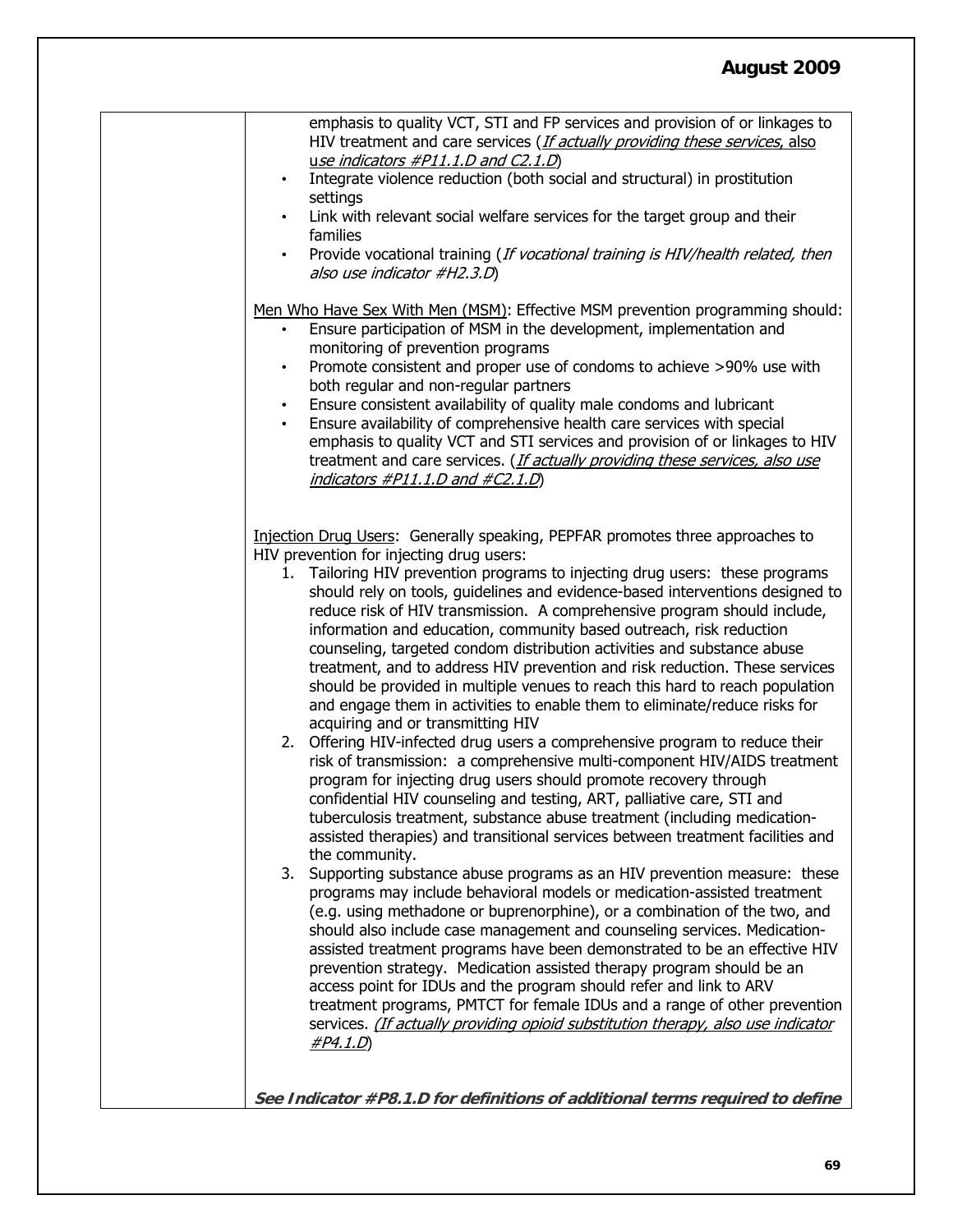|                 | this indicator:                                                                                                                                                                                                                                                                                                                                                                                                                                                                                                              |  |  |  |
|-----------------|------------------------------------------------------------------------------------------------------------------------------------------------------------------------------------------------------------------------------------------------------------------------------------------------------------------------------------------------------------------------------------------------------------------------------------------------------------------------------------------------------------------------------|--|--|--|
|                 | <b>Comprehensive Prevention Programs</b><br>Intended Target Population<br>Small group level interventions (GLI)<br>Evidence-based interventions<br>Number reached<br>Minimum Standards Required<br>Intended number of sessions                                                                                                                                                                                                                                                                                               |  |  |  |
|                 | <b>Explanation of Denominator (recommended at partner level):</b>                                                                                                                                                                                                                                                                                                                                                                                                                                                            |  |  |  |
|                 | Catchment area: Geographic region from which persons come to receive HIV<br>prevention services, or from which persons are being recruited into HIV prevention<br>services. The size and population of this area can vary, depending on organization or<br>agency and the services provided. MARP estimates for subdistricts/districts/regions<br>can be used if available.                                                                                                                                                  |  |  |  |
|                 | The percent coverage can be determined if both the numerator and denominator are<br>included. Country teams can encourage their partners to consider ways to estimate<br>denominators, using similar methods used in estimating targets.                                                                                                                                                                                                                                                                                     |  |  |  |
| Interpretation: | This indicator provides information on the total number of unduplicated individuals<br>that received and completed individual-level and/or small-group level interventions.<br>These interventions are based on evidence and/or meet the required minimum<br>standards. The indicator will help the country teams to determine reach (if no<br>denominator) and coverage (if denominator is also collected) to help country<br>programs understand the extent and reach of evidence-based programs for further<br>expansion. |  |  |  |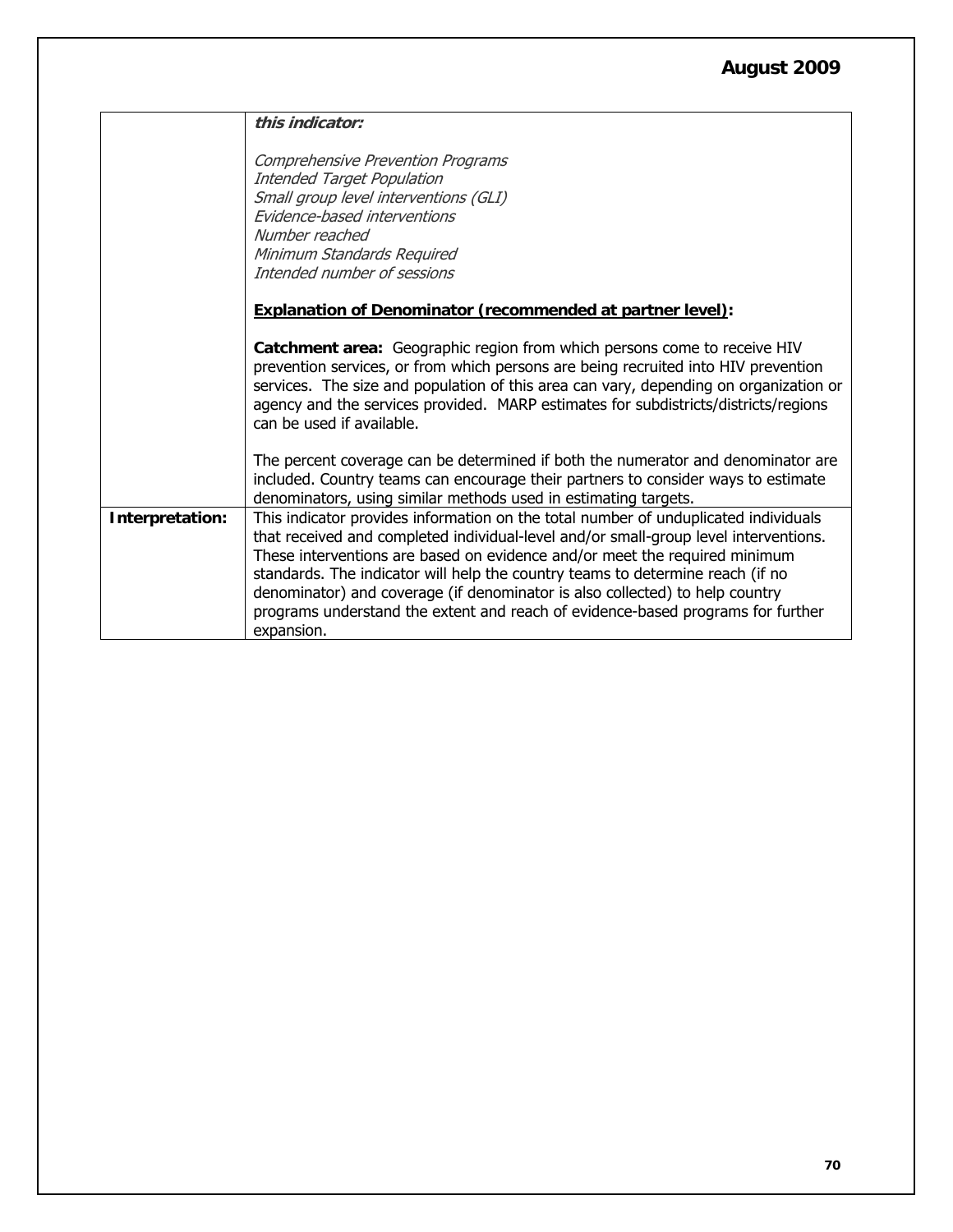## **Prevention**

## **Testing and Counseling**

| <b>Indicator</b>                 | Number of individuals who received Testing and Counseling (T&C)                                                                                                                                                                                                                                                         |                                                                                                                                                                                                                                                                                                                                                                                                                                                                                                                                                                                                                                                                                                                                                                                                                        |  |  |
|----------------------------------|-------------------------------------------------------------------------------------------------------------------------------------------------------------------------------------------------------------------------------------------------------------------------------------------------------------------------|------------------------------------------------------------------------------------------------------------------------------------------------------------------------------------------------------------------------------------------------------------------------------------------------------------------------------------------------------------------------------------------------------------------------------------------------------------------------------------------------------------------------------------------------------------------------------------------------------------------------------------------------------------------------------------------------------------------------------------------------------------------------------------------------------------------------|--|--|
| #P11.1.D                         | services for HIV and received their test results                                                                                                                                                                                                                                                                        |                                                                                                                                                                                                                                                                                                                                                                                                                                                                                                                                                                                                                                                                                                                                                                                                                        |  |  |
| Essential/reported               |                                                                                                                                                                                                                                                                                                                         |                                                                                                                                                                                                                                                                                                                                                                                                                                                                                                                                                                                                                                                                                                                                                                                                                        |  |  |
| <b>Type of</b>                   | <b>Direct</b>                                                                                                                                                                                                                                                                                                           |                                                                                                                                                                                                                                                                                                                                                                                                                                                                                                                                                                                                                                                                                                                                                                                                                        |  |  |
| Indicator:                       |                                                                                                                                                                                                                                                                                                                         |                                                                                                                                                                                                                                                                                                                                                                                                                                                                                                                                                                                                                                                                                                                                                                                                                        |  |  |
| Numerator:                       |                                                                                                                                                                                                                                                                                                                         | Number of individuals who received T&C services for HIV and received their test                                                                                                                                                                                                                                                                                                                                                                                                                                                                                                                                                                                                                                                                                                                                        |  |  |
| Essential/reported               | results during the past 12 months                                                                                                                                                                                                                                                                                       |                                                                                                                                                                                                                                                                                                                                                                                                                                                                                                                                                                                                                                                                                                                                                                                                                        |  |  |
| Denominator:                     | N/A                                                                                                                                                                                                                                                                                                                     |                                                                                                                                                                                                                                                                                                                                                                                                                                                                                                                                                                                                                                                                                                                                                                                                                        |  |  |
| Disaggregation:                  | Essential/reported                                                                                                                                                                                                                                                                                                      | By Sex: Male, Female                                                                                                                                                                                                                                                                                                                                                                                                                                                                                                                                                                                                                                                                                                                                                                                                   |  |  |
|                                  | Essential/reported                                                                                                                                                                                                                                                                                                      | By Age: <15, 15+                                                                                                                                                                                                                                                                                                                                                                                                                                                                                                                                                                                                                                                                                                                                                                                                       |  |  |
|                                  | Essential/not<br>reported                                                                                                                                                                                                                                                                                               | By test result: Positive, Negative                                                                                                                                                                                                                                                                                                                                                                                                                                                                                                                                                                                                                                                                                                                                                                                     |  |  |
|                                  | Recommended                                                                                                                                                                                                                                                                                                             | By type of counseling: Individual, Couples*                                                                                                                                                                                                                                                                                                                                                                                                                                                                                                                                                                                                                                                                                                                                                                            |  |  |
|                                  | Recommended                                                                                                                                                                                                                                                                                                             | By MARP type: CSW, IDU, MSM                                                                                                                                                                                                                                                                                                                                                                                                                                                                                                                                                                                                                                                                                                                                                                                            |  |  |
| <b>Purpose:</b>                  | This indicator is intended to monitor trends in the uptake of HIV T&C services<br>over time within a country, regardless of the type of T&C service delivery<br>method.                                                                                                                                                 |                                                                                                                                                                                                                                                                                                                                                                                                                                                                                                                                                                                                                                                                                                                                                                                                                        |  |  |
|                                  | The recommended levels of disaggregation are intended to monitor access to and<br>uptake of HIV T&C by specific populations that are most affected by the<br>epidemic. Data could also be useful for projecting programmatic needs such as<br>test kits and other staffing resources, although individuals are counted. |                                                                                                                                                                                                                                                                                                                                                                                                                                                                                                                                                                                                                                                                                                                                                                                                                        |  |  |
| Applicability:                   | All countries with PEPFAR-funded partners directly supporting testing and<br>counseling services regardless of where the service is being delivered, including<br>T&C services to TB patients, pregnant women, and infants.                                                                                             |                                                                                                                                                                                                                                                                                                                                                                                                                                                                                                                                                                                                                                                                                                                                                                                                                        |  |  |
| <b>Data collection</b>           | Data should be collected, reviewed, and cleaned continuously at the facility level                                                                                                                                                                                                                                      |                                                                                                                                                                                                                                                                                                                                                                                                                                                                                                                                                                                                                                                                                                                                                                                                                        |  |  |
| frequency:                       | (or community level). Data should be aggregated in time for PEPFAR reporting                                                                                                                                                                                                                                            |                                                                                                                                                                                                                                                                                                                                                                                                                                                                                                                                                                                                                                                                                                                                                                                                                        |  |  |
|                                  | cycles. In addition, USG country teams are encouraged to request periodic                                                                                                                                                                                                                                               |                                                                                                                                                                                                                                                                                                                                                                                                                                                                                                                                                                                                                                                                                                                                                                                                                        |  |  |
|                                  |                                                                                                                                                                                                                                                                                                                         | aggregation, i.e. quarterly for the purposes of program management and review.                                                                                                                                                                                                                                                                                                                                                                                                                                                                                                                                                                                                                                                                                                                                         |  |  |
| <b>Measurement</b>               |                                                                                                                                                                                                                                                                                                                         | Existing T&C registers and reporting forms that are already being used to capture                                                                                                                                                                                                                                                                                                                                                                                                                                                                                                                                                                                                                                                                                                                                      |  |  |
| tool:                            |                                                                                                                                                                                                                                                                                                                         | HIV T&C encounters could be revised to include the disaggregation categories.                                                                                                                                                                                                                                                                                                                                                                                                                                                                                                                                                                                                                                                                                                                                          |  |  |
|                                  |                                                                                                                                                                                                                                                                                                                         | Examples of data collection forms include client intake forms, activity report<br>forms, or health registers such as STI registers, HMIS registers and NGO records.                                                                                                                                                                                                                                                                                                                                                                                                                                                                                                                                                                                                                                                    |  |  |
| <b>Method of</b><br>measurement: |                                                                                                                                                                                                                                                                                                                         | Data for the numerator should be generated by counting the total number of<br>individuals who received HIV T&C from any service delivery point. Service<br>delivery points could include fixed health care facilities such as, hospitals, public<br>and private clinics, VCT, ANC, L&D, PMTCT, or TB sites; standalone sites such as<br>free standing sites not associated with medical institutions; and, mobile testing<br>such as, HIV T&C services offered in a specific location for a limited period of<br>time, e.g. outreach, door-to-door services and workplace testing events.<br>All individuals receiving T&C should be counted in this indicator regardless of<br>where the service is provided. These individuals will include TB patients, pregnant<br>women, men receiving circumcision, and infants. |  |  |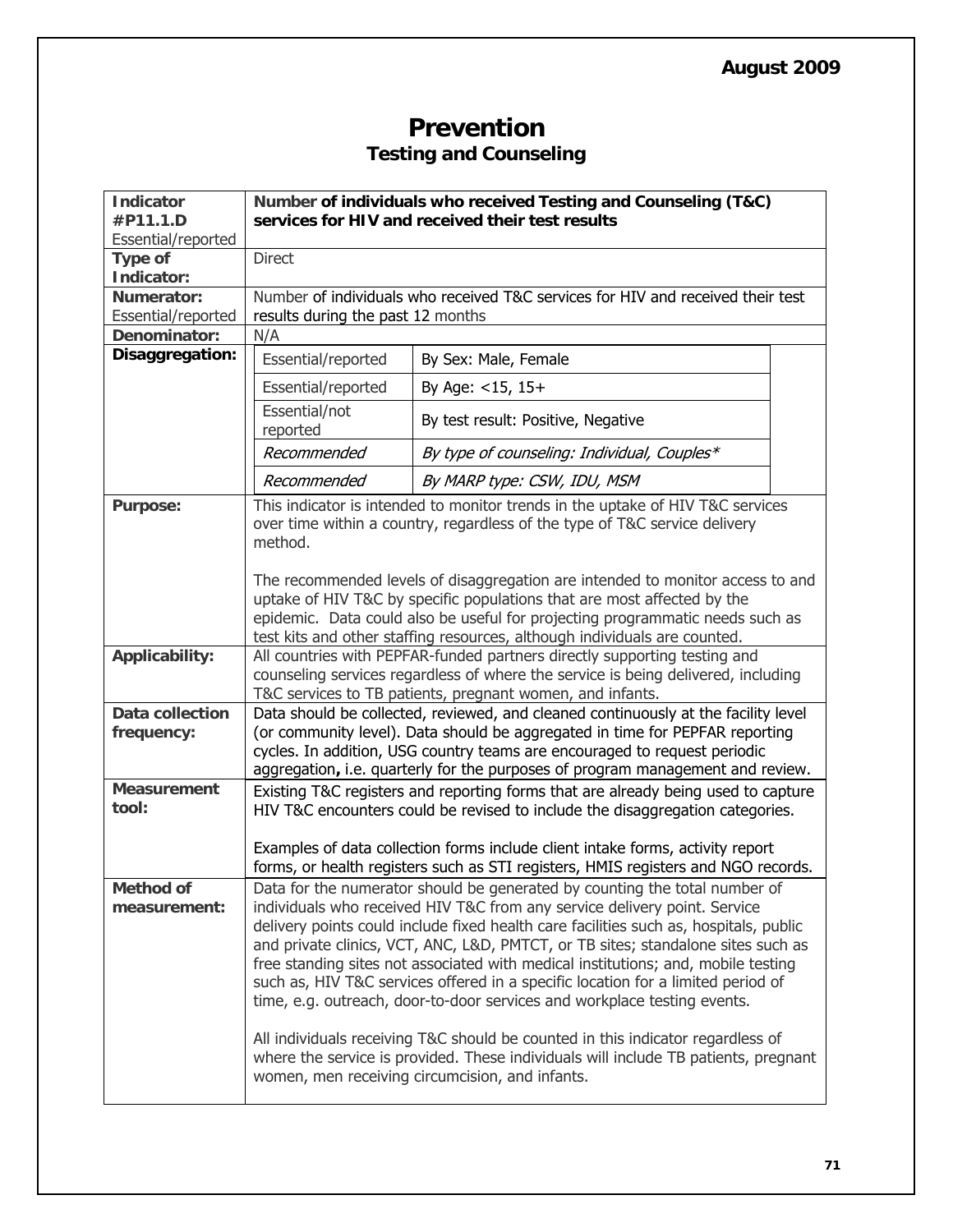|                                   | To adequately collect data for this indicator, a minimum provision of the following<br>services is required: counseling, testing, return and receipt of test results.                                                                                                                                                                                                                                                                                                                                                                                                                |
|-----------------------------------|--------------------------------------------------------------------------------------------------------------------------------------------------------------------------------------------------------------------------------------------------------------------------------------------------------------------------------------------------------------------------------------------------------------------------------------------------------------------------------------------------------------------------------------------------------------------------------------|
|                                   | *Couples counseling describe those sessions where two or more people in a<br>relationship come together for HIV T&C services. If a couple comes for services<br>together, they should be counseled together and receive their test results<br>together, where possible. When this happens data should be collected for each<br>individual and it should be indicated on the form that this was a couple session as<br>opposed to an individual session.                                                                                                                              |
| Interpretation:                   | This indicator is intended to monitor individuals and the trends in the uptake of<br>testing and counseling over time. However, in some cases, data for this indicator<br>might include repeat testers. If data on persons who retest are not available, this<br>indicator will give information on the number of times HTC services were<br>delivered, rather than the number of individuals who received HTC services.<br>Repeat testing is common practice among most HIV T&C programs and it is<br>important to recognize this and interpret the aggregated data with caution.   |
|                                   | Over time, the number of people who are expected to be tested and counseled<br>within a country will vary depending on numerous factors such as, the numbers<br>of people with previously confirmed positive status, or the number of people who<br>may be at perceived risk of HIV infection, and hence this indicator should be<br>interpreted accordingly.                                                                                                                                                                                                                        |
|                                   | In addition, the type and focus of a T&C program for each respective country has<br>an impact on its interpretation. For example, a program that targets high-risk<br>groups or areas of highest prevalence, may have smaller numbers tested, and yet<br>higher yield in HIV infection identification than a program providing general T&C<br>services.                                                                                                                                                                                                                              |
|                                   | Given that this indicator is intended to count individuals and not tests, data<br>produced through this indicator would need further interpretation for use in<br>commodities planning.                                                                                                                                                                                                                                                                                                                                                                                              |
|                                   | Finally, this indicator does not provide information on whether those who were<br>tested were adequately referred to and are receiving follow up services to benefit<br>from knowing their HIV status.                                                                                                                                                                                                                                                                                                                                                                               |
| <b>Additional</b><br>Information: | Partially harmonized with #7, Monitoring the Declaration of Commitment on<br>HIV/AIDS. Guidelines on Construction of Core Indicators 2010 Reporting,<br>United Nations General Assembly Special Session [UNGASS]. March 2009<br>http://data.unaids.org/pub/Manual/2007/20070411 ungass core indicators man<br>ual en.pdf<br>Partially harmonized with Prevention indicator (HIV-P8b), The Global Fund to<br>$\bullet$<br>Fight AIDS, Tuberculosis and Malaria Monitoring and Evaluation Toolkit: HIV,<br>Tuberculosis and Malaria and Health Systems Strengthening Part 2: Tools for |
|                                   | monitoring programs for HIV, tuberculosis, malaria and health systems<br>strengthening, Third Edition, February 2009<br>http://www.theglobalfund.org/documents/me/M E Toolkit P2-HIV en.pdf                                                                                                                                                                                                                                                                                                                                                                                          |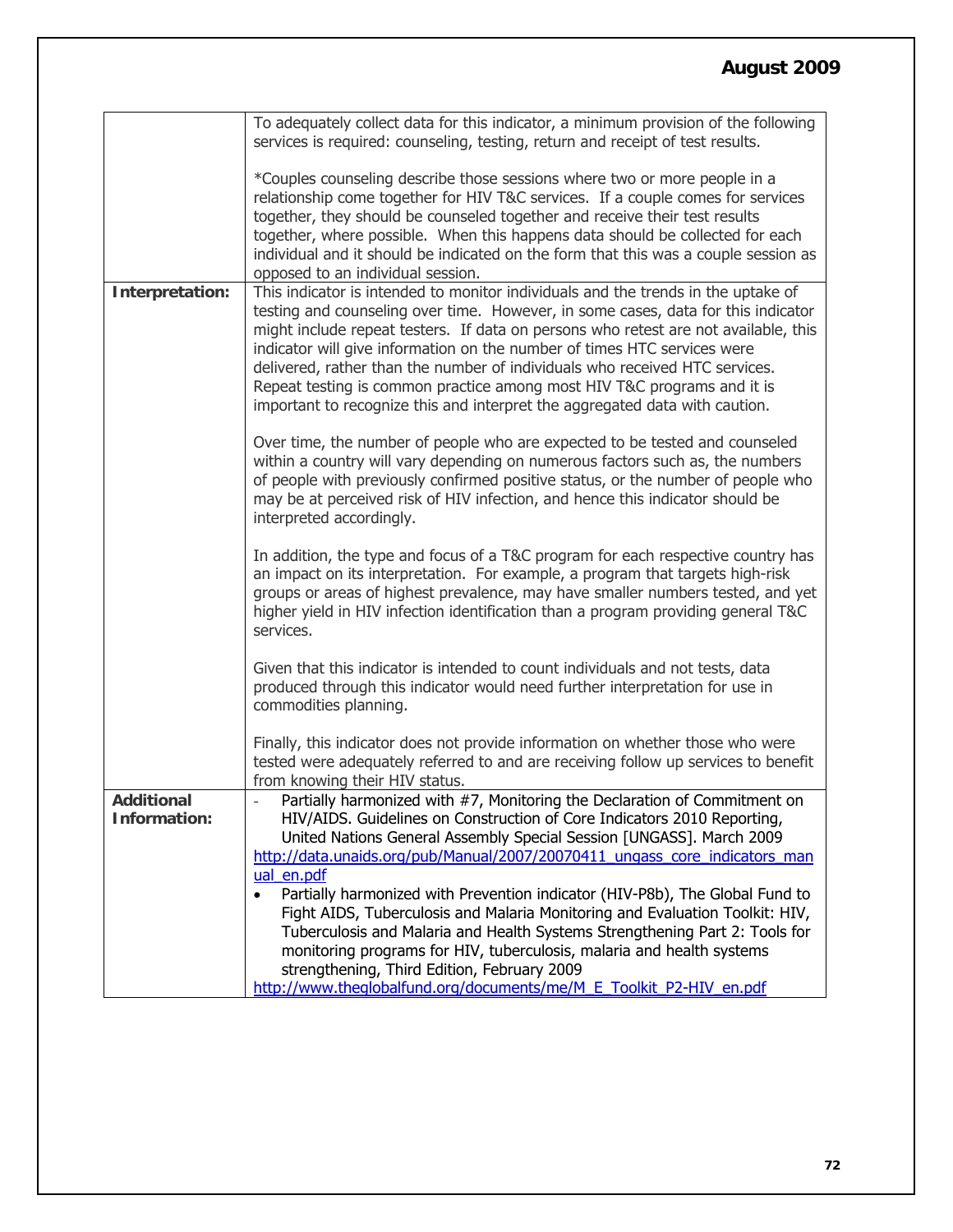### **CARE "Umbrella" Total Care**

| <b>Indicator</b>   | Number of eligible adults and children provided with a minimum of one                                                                                                       |  |
|--------------------|-----------------------------------------------------------------------------------------------------------------------------------------------------------------------------|--|
| #C1.1.D            | care service                                                                                                                                                                |  |
| Essential/reported |                                                                                                                                                                             |  |
| Type of            | <b>Direct</b>                                                                                                                                                               |  |
| Indicator:         |                                                                                                                                                                             |  |
| Numerator:         | Number of adults and children provided with a minimum of one care service                                                                                                   |  |
| Essential/reported |                                                                                                                                                                             |  |
| Denominator:       | N/A                                                                                                                                                                         |  |
| Disaggregation:    | Essential/reported<br>Males                                                                                                                                                 |  |
|                    | Females<br>Essential/reported                                                                                                                                               |  |
|                    | Essential/reported<br><18 years of age                                                                                                                                      |  |
|                    | Essential/reported<br>18+ years of age                                                                                                                                      |  |
|                    | Recommended<br>$\leq$ 1                                                                                                                                                     |  |
|                    | Recommended<br>$<$ 5                                                                                                                                                        |  |
|                    | <15<br>Recommended                                                                                                                                                          |  |
|                    | Age represents an individual's age at the end of the reporting period or when last                                                                                          |  |
|                    | provided with a support service.                                                                                                                                            |  |
| <b>Purpose:</b>    | PEPFAR has a legislative 5-year goal to care for 12 million individuals, including                                                                                          |  |
|                    | care services to 5 million children orphaned or made vulnerable by HIV.                                                                                                     |  |
|                    |                                                                                                                                                                             |  |
|                    | PEPFAR recognizes that individuals, families, and communities are being affected                                                                                            |  |
|                    | by HIV in ways that may hinder the medical outcomes of HIV-positive persons as                                                                                              |  |
|                    | well as the emotional and physical development of children orphaned or made                                                                                                 |  |
|                    | vulnerable by HIV. A variety of services are supported through PEPFAR to mitigate                                                                                           |  |
|                    | these effects in order to improve health outcomes for HIV positive, improve the                                                                                             |  |
|                    | developmental growth of children, and optimize the quality of life of adults and                                                                                            |  |
|                    | children living with and affected by HIV                                                                                                                                    |  |
|                    |                                                                                                                                                                             |  |
|                    | This indicator measures the number of individuals receiving care services through                                                                                           |  |
|                    | PEPFAR. Data collected through this indicator will inform country programs and                                                                                              |  |
|                    | PEPFAR about the scale-up of services for individuals affected by HIV. Data                                                                                                 |  |
|                    | collected from this indicator can inform program planning, budget allocations, and<br>will be used to report against the legislative 5-year goal of 12 million individuals. |  |
|                    | The age disaggregation $\left($ < 18) will be used to report on the goal of 5 million                                                                                       |  |
|                    | children who are orphaned or made vulnerable due to HIV.                                                                                                                    |  |
|                    |                                                                                                                                                                             |  |
| Applicability:     | All countries with PEPFAR-funded partners providing services that traditionally fell                                                                                        |  |
|                    | under the Care and Support or OVC technical program areas. (see appendix 2 for                                                                                              |  |
|                    | menu of support services and clinical services)                                                                                                                             |  |
| Data collection    | Data should be collected continuously at facility and/or community/home-based                                                                                               |  |
| frequency:         | sites. Data should be aggregated in time for PEPFAR reporting cycles. In addition,                                                                                          |  |
|                    | USG country teams may request periodic aggregation, i.e. quarterly, for the                                                                                                 |  |
|                    | purposes of program management and review                                                                                                                                   |  |
| <b>Measurement</b> | Registers/databases, client records and registers, or other program monitoring                                                                                              |  |
| tool:              | tools. Programs may need to modify the revised WHO Pre-ART/ART registers to                                                                                                 |  |
|                    | capture this data.                                                                                                                                                          |  |
| Method of          | The numerator is generated by counting the number of eligible individuals who                                                                                               |  |
| measurement:       | received at least one care service from facilities and/or community/home-based                                                                                              |  |
|                    | organizations. This is the number of unique individuals receiving care services.                                                                                            |  |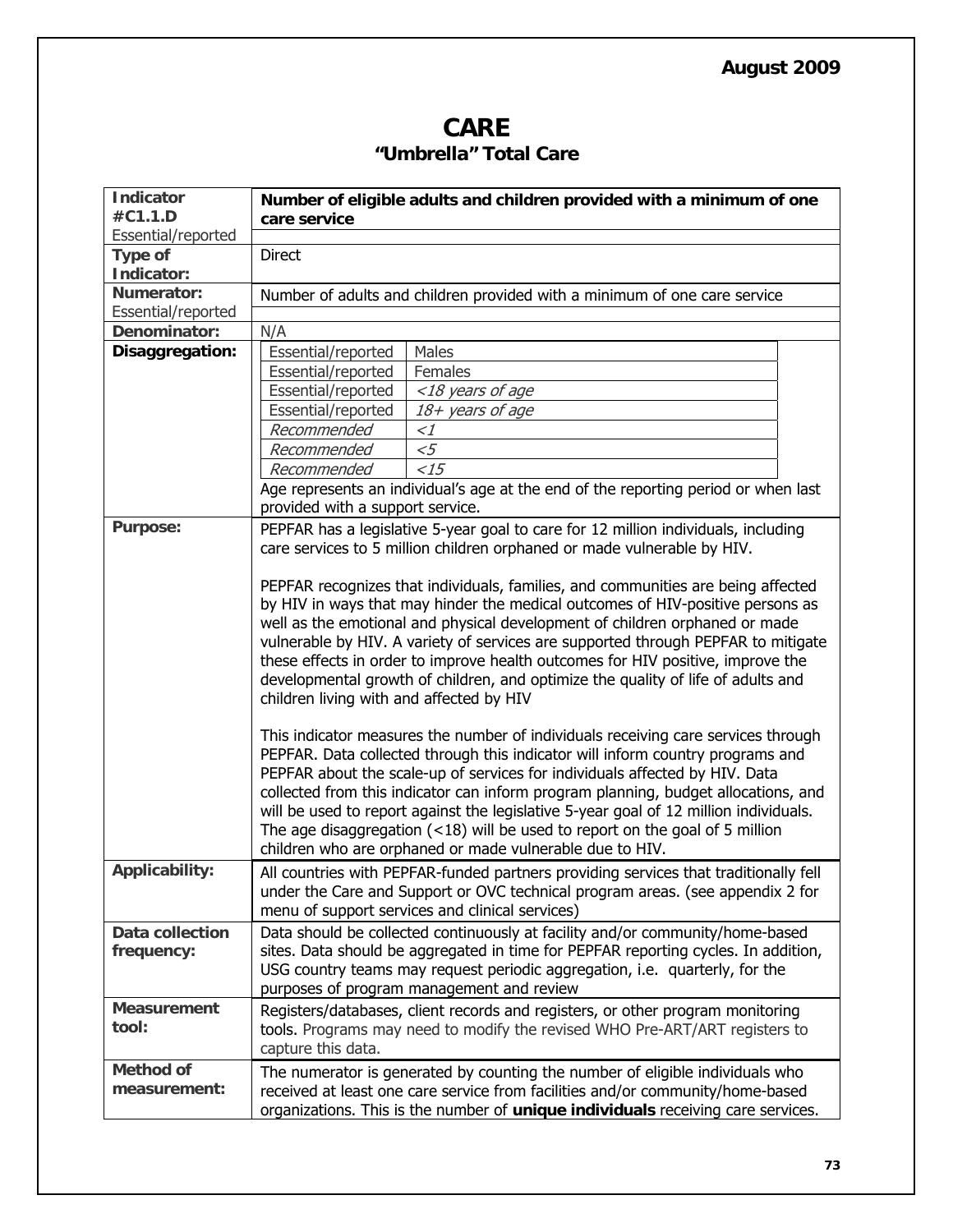| <b>Definitions:</b><br>PEPFAR CARE programs include support, preventative, and clinical services                                                                                                                                                                                                                                                                                                                                                                                                                                                                                                                                                                    |
|---------------------------------------------------------------------------------------------------------------------------------------------------------------------------------------------------------------------------------------------------------------------------------------------------------------------------------------------------------------------------------------------------------------------------------------------------------------------------------------------------------------------------------------------------------------------------------------------------------------------------------------------------------------------|
| Clinical Services - Include a broad range of services related to the specific<br>clinical needs of HIV-positive persons. Clinical services may be provided in<br>facilities, the community, or in the home, and may include both <i>assessment</i> of the<br>need for interventions (for example assessing pain, clinical staging, and eligibility<br>for Cotrimoxizole, or screening for tuberculosis) or provision of needed<br>interventions. These services are further defined under the CARE indicator for<br>Clinical Services for HIV-positive. See appendix 2 for the full menu of clinical<br>services.                                                   |
| Individuals eligible for clinical services:<br>People living with HIV/AIDS (PLWHA), including pregnant women                                                                                                                                                                                                                                                                                                                                                                                                                                                                                                                                                        |
| Preventive Services - Include a range of services related to the prevention of<br>the transmission or acquisition of HIV. Services may include both <i>assessment</i> of<br>risk and need for interventions or provision of needed interventions.                                                                                                                                                                                                                                                                                                                                                                                                                   |
| Support Services - Include a broad range of services, which provide social,<br>psychological, or spiritual support and are appropriate for all persons who are<br>affected by HIV, including people living with HIV/AIDS (PLWHA).                                                                                                                                                                                                                                                                                                                                                                                                                                   |
| Support services fall into these broad categories: Psychological, spiritual,<br>preventive, food support*, shelter, protection, access to health care,<br>education/vocational training, and economic strengthening. See appendix 2 for<br>the full menu of support related services.                                                                                                                                                                                                                                                                                                                                                                               |
| Individuals eligible for preventive and support services:                                                                                                                                                                                                                                                                                                                                                                                                                                                                                                                                                                                                           |
| -Adults and children living with HIV (PLWHA), including pregnant women-<br>Family members, caregivers, or other household members living with or caring<br>for an HIV-positive individual or an OVC -Children made vulnerable due to HIV<br>(<18 years old) including children who have lost one or both parents to AIDS,<br>who live in households made increasingly vulnerable because of HIV/AIDS. In<br>high prevalence communities, all children may be affected due to break down<br>in community support, loss of teachers, or other social support as a result of<br>HIV epidemic.-Infants born to HIV-positive mothers                                     |
| To count under this indicator, individuals must receive a minimum of one service.<br>However, PEPFAR programs should seek to provide a comprehensive set of<br>support and clinical services appropriately tailored to the status of the individual or<br>family. This comprehensive set of services should include linkages to partners<br>providing other types of services as indicated. For HIV-infected persons, programs<br>should ensure that patients receive services through the full continuum of care,<br>which extends specifically to clinical services (see indicator #C2.1.D) and<br>eventually to anti-retroviral therapy (see indicator #T1.1.D). |
| The aggregated total for this indicator is not simply the sum of the individuals<br>served by all partners. Overlap of services provided by facility-based care and<br>support and community/home-based care and support partners must be adjusted<br>for so that individuals are counted only once in the aggregated total. Individuals<br>who receive services from more than one partner or provider should be de-                                                                                                                                                                                                                                               |

Τ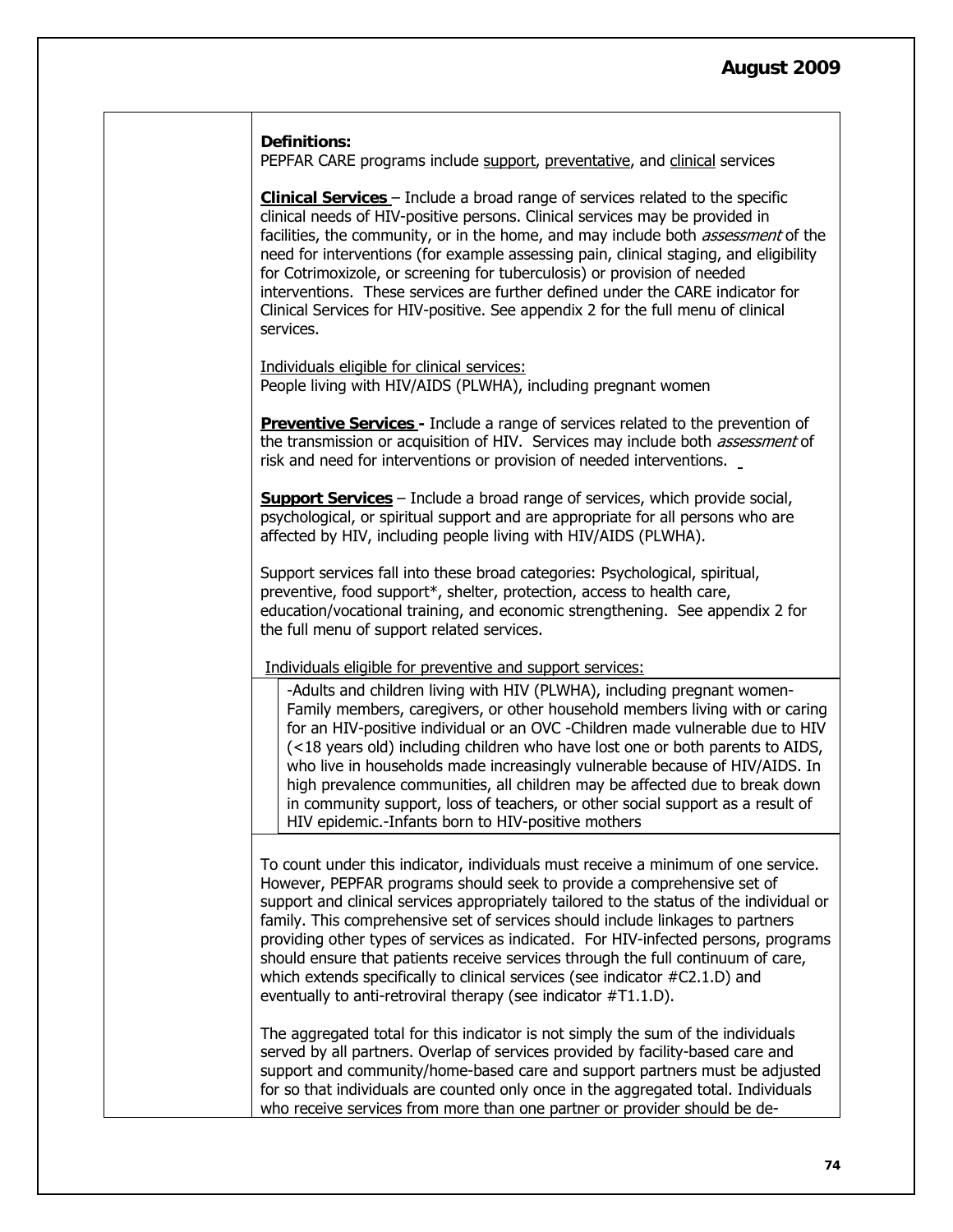|                                   | duplicated at the program summary reporting level.<br>For example: individuals may receive services from different partners and still be<br>counted at the partner level (i.e. social service from partner A and psychological<br>services from partner B), individuals should only be reported once at the summary<br>program level.<br>*Food Support may also fall under clinical support when provided as therapy for<br>clinically malnourished HIV-positive clients. See indicator #C2.3.D                                                                                                                                                                                                                 |
|-----------------------------------|-----------------------------------------------------------------------------------------------------------------------------------------------------------------------------------------------------------------------------------------------------------------------------------------------------------------------------------------------------------------------------------------------------------------------------------------------------------------------------------------------------------------------------------------------------------------------------------------------------------------------------------------------------------------------------------------------------------------|
| Interpretation:                   | This is a high-level indicator that provides the total number of all individuals<br>receiving care services through PEPFAR from facilities and/or community/home-<br>based organizations. While an individual must receive at least one care service to<br>be counted, this indicator does not articulate what type of service was provided, or<br>where it was provided. However, subsets of this high-level indicator provide more<br>specificity regarding types of populations and services received (For example, see<br>indicators $\#C2.2.D.$ $\#C2.3.D.$ and $\#C2.4.D$<br>This indicator does not currently provide measures of coverage, nor does it<br>measure quality or effectiveness of services. |
| <b>Additional</b><br>Information: | Partially harmonized with Care and support (HIV-CS2), The Global Fund to<br>$\bullet$<br>Fight AIDS, Tuberculosis and Malaria Monitoring and Evaluation Toolkit: HIV,<br>Tuberculosis and Malaria and Health Systems Strengthening Part 2: Tools for<br>monitoring programs for HIV, tuberculosis, malaria and health systems<br>strengthening, Third Edition, February 2009<br>http://www.theglobalfund.org/documents/me/M E Toolkit P2-HIV en.pdf<br>WHO Pre-ART/ART registers<br>http://www.who.int/hiv/pub/imai/imai_registers_preart.pdf<br>Refer to the PEPFAR Care/OVC Indicator TWGs with further inquiries                                                                                             |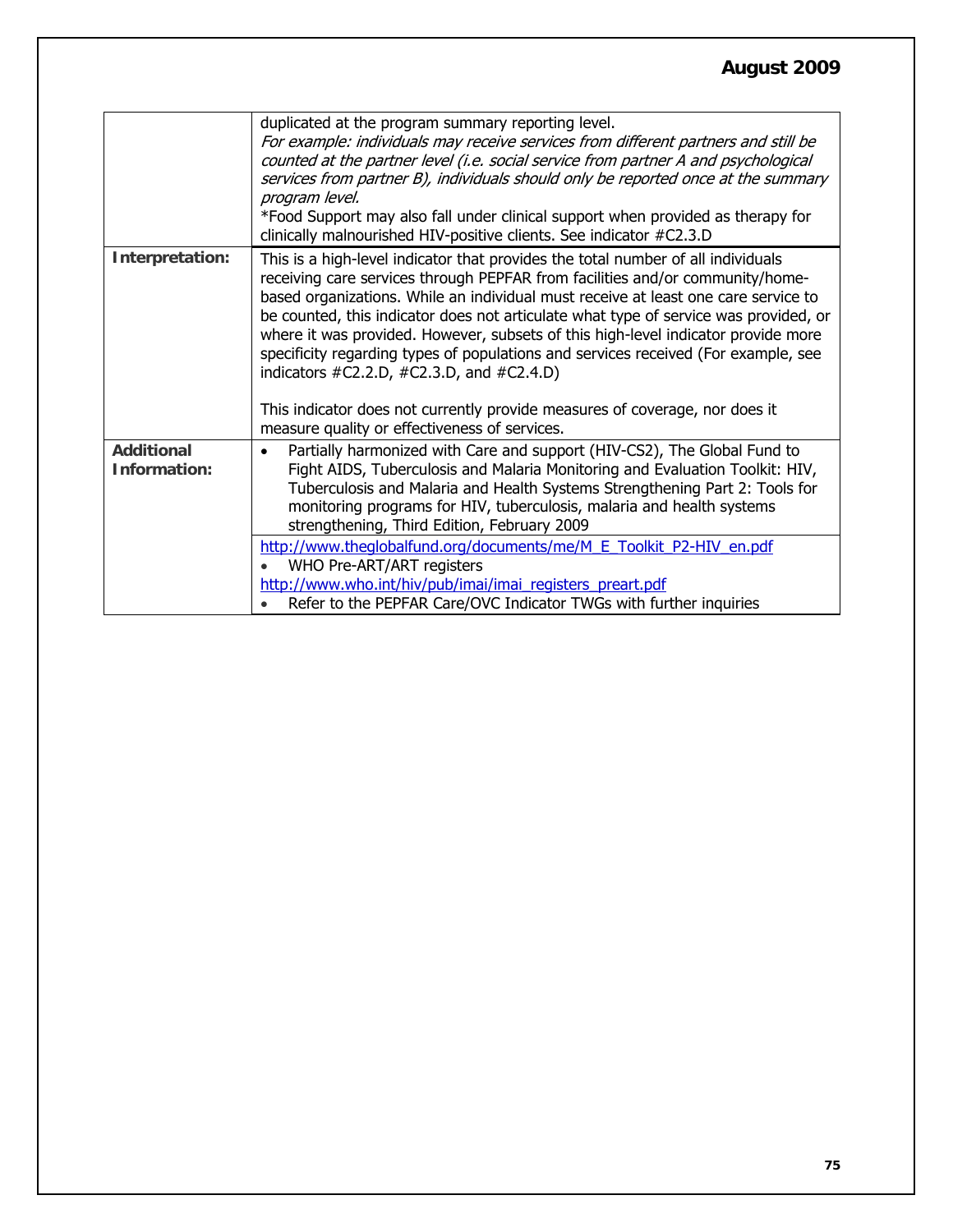### **CARE**

#### **Clinical Services – HIV-Positive**

| <b>Indicator</b>                     | Subset of Care indicator #C1.1.D: Number of HIV-positive adults and                                                                                                                                                                                                                                                                                                                                                                                                                                                                                                                                                                                                                                                                                                                                                                                                                                                                                                                                                                                                                |  |
|--------------------------------------|------------------------------------------------------------------------------------------------------------------------------------------------------------------------------------------------------------------------------------------------------------------------------------------------------------------------------------------------------------------------------------------------------------------------------------------------------------------------------------------------------------------------------------------------------------------------------------------------------------------------------------------------------------------------------------------------------------------------------------------------------------------------------------------------------------------------------------------------------------------------------------------------------------------------------------------------------------------------------------------------------------------------------------------------------------------------------------|--|
| #C2.1.D                              | children receiving a minimum of one clinical service                                                                                                                                                                                                                                                                                                                                                                                                                                                                                                                                                                                                                                                                                                                                                                                                                                                                                                                                                                                                                               |  |
| Essential/reported                   |                                                                                                                                                                                                                                                                                                                                                                                                                                                                                                                                                                                                                                                                                                                                                                                                                                                                                                                                                                                                                                                                                    |  |
| <b>Type of</b>                       | <b>Direct</b>                                                                                                                                                                                                                                                                                                                                                                                                                                                                                                                                                                                                                                                                                                                                                                                                                                                                                                                                                                                                                                                                      |  |
| Indicator:                           |                                                                                                                                                                                                                                                                                                                                                                                                                                                                                                                                                                                                                                                                                                                                                                                                                                                                                                                                                                                                                                                                                    |  |
| Numerator:                           | Number of HIV-positive individuals receiving a minimum of one clinical service                                                                                                                                                                                                                                                                                                                                                                                                                                                                                                                                                                                                                                                                                                                                                                                                                                                                                                                                                                                                     |  |
| Essential/reported                   |                                                                                                                                                                                                                                                                                                                                                                                                                                                                                                                                                                                                                                                                                                                                                                                                                                                                                                                                                                                                                                                                                    |  |
| Denominator:                         | N/A                                                                                                                                                                                                                                                                                                                                                                                                                                                                                                                                                                                                                                                                                                                                                                                                                                                                                                                                                                                                                                                                                |  |
| Disaggregation:                      | Essential/reported<br>Males                                                                                                                                                                                                                                                                                                                                                                                                                                                                                                                                                                                                                                                                                                                                                                                                                                                                                                                                                                                                                                                        |  |
|                                      | Females<br>Essential/reported                                                                                                                                                                                                                                                                                                                                                                                                                                                                                                                                                                                                                                                                                                                                                                                                                                                                                                                                                                                                                                                      |  |
|                                      | Essential/reported<br><15 years of age                                                                                                                                                                                                                                                                                                                                                                                                                                                                                                                                                                                                                                                                                                                                                                                                                                                                                                                                                                                                                                             |  |
|                                      | Essential/reported<br>15+ years of age                                                                                                                                                                                                                                                                                                                                                                                                                                                                                                                                                                                                                                                                                                                                                                                                                                                                                                                                                                                                                                             |  |
|                                      | Recommended<br>$<$ 1, $<$ 5, years of age                                                                                                                                                                                                                                                                                                                                                                                                                                                                                                                                                                                                                                                                                                                                                                                                                                                                                                                                                                                                                                          |  |
|                                      | Age represents an individual's age at the end of the reporting period or when last                                                                                                                                                                                                                                                                                                                                                                                                                                                                                                                                                                                                                                                                                                                                                                                                                                                                                                                                                                                                 |  |
|                                      | provided with a clinical care service.                                                                                                                                                                                                                                                                                                                                                                                                                                                                                                                                                                                                                                                                                                                                                                                                                                                                                                                                                                                                                                             |  |
| <b>Purpose:</b>                      | People living with HIV/AIDS (PLWHA) should receive a comprehensive package of<br>services in order to improve quality of life, extend life and delay the need for ART.<br>The goal should be to provide services in each of 5 domains described in PEPFAR<br>care and support guidance (clinical, psychological, spiritual, social, and prevention)<br>and to provide these services using a holistic approach, from the time of HIV<br>diagnosis. While the goal of programs should be to ensure a comprehensive<br>package of care and support services, clinical services are essential for all HIV-<br>positive individuals.<br>All HIV-positive individuals should receive clinical services, including for example<br>assessment for symptoms of tuberculosis or need for OI prophylaxis or ART. To be<br>counted for this indicator, HIV-positive individuals must receive a minimum of one<br>clinical service. This indicator attempts to track progress in providing care and<br>support services to all HIV-positive individuals. Please refer to Appendix 2 for a list |  |
|                                      | of services.<br>This indicator attempts to measure how many HIV-positive individuals received<br>care and support services, defined by receipt of at least one clinical service. Data<br>collected through this indicator will inform country programs and PEPFAR about<br>scale up of care services for HIV-positive individuals. With these data, HQ can<br>provide additional support and technical assistance to countries in strengthening<br>network systems that assure access and use of care services by HIV-positive<br>individuals.                                                                                                                                                                                                                                                                                                                                                                                                                                                                                                                                     |  |
| Applicability:                       | All countries with PEPFAR-funded partners providing clinical services, including                                                                                                                                                                                                                                                                                                                                                                                                                                                                                                                                                                                                                                                                                                                                                                                                                                                                                                                                                                                                   |  |
|                                      | partners providing home-based care services. Partners who are not directly<br>providing clinical services as defined in appendix 2 should not report on this<br>indicator. Partners who refer patients but do not actually provide clinical services<br>should not report on this indicator.                                                                                                                                                                                                                                                                                                                                                                                                                                                                                                                                                                                                                                                                                                                                                                                       |  |
| <b>Data collection</b><br>frequency: | Data should be collected continuously at facility and community/home-based sites.<br>Data should be aggregated in time for PEPFAR reporting cycles. In addition, USG<br>country teams may request periodic aggregation, i.e. quarterly, for the purposes                                                                                                                                                                                                                                                                                                                                                                                                                                                                                                                                                                                                                                                                                                                                                                                                                           |  |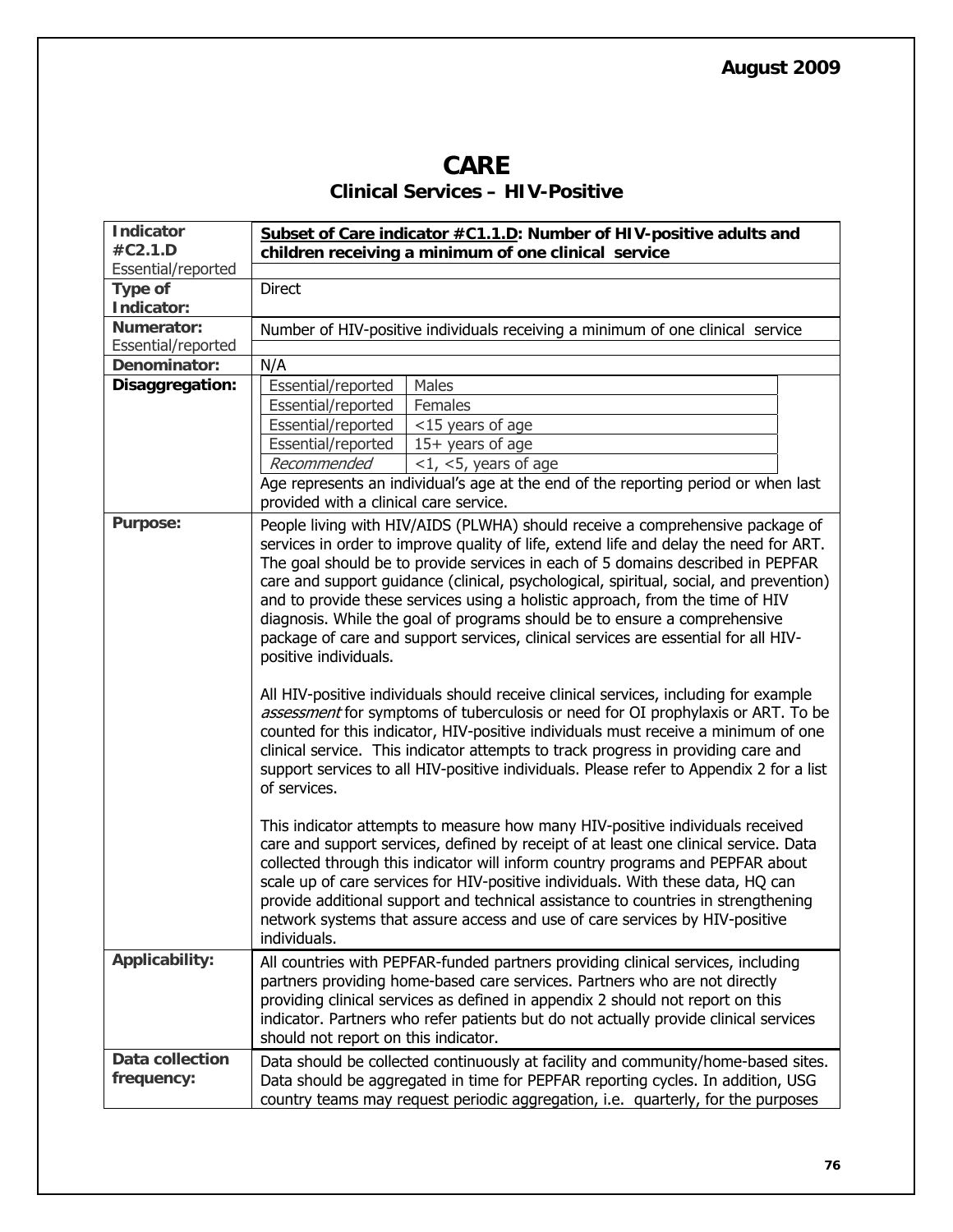|                                  | of program management and review.                                                                                                                                                                                                                                                                                                                                                                                                                                                                                                                                                                                                        |  |
|----------------------------------|------------------------------------------------------------------------------------------------------------------------------------------------------------------------------------------------------------------------------------------------------------------------------------------------------------------------------------------------------------------------------------------------------------------------------------------------------------------------------------------------------------------------------------------------------------------------------------------------------------------------------------------|--|
| <b>Measurement</b><br>tool:      | Facility registers/databases, patient/client records and registers, or other program<br>monitoring tools.                                                                                                                                                                                                                                                                                                                                                                                                                                                                                                                                |  |
| <b>Method of</b><br>measurement: | The numerator can be generated by counting the number of HIV positive adults<br>and children who received at least one clinical service.                                                                                                                                                                                                                                                                                                                                                                                                                                                                                                 |  |
|                                  | The numerator should equal the number of adults and children with HIV infection<br>who have received one care service and specifically are receiving at least one<br>clinical service during the reporting period.                                                                                                                                                                                                                                                                                                                                                                                                                       |  |
|                                  | Individuals may receive care and support services from different partners. For<br>example, a patient may receive a clinical service from partner A and social services<br>from partner B. In this case the patient will be counted under indicator $\#C1.1.D$ as<br>well as this indicator (#C2.1.D). However, if an HIV-positive patient receives a<br>care service that does not include a clinical service, he/she may be counted under<br>indicator #C1.1.D only and may not be counted be counted under this indicator.                                                                                                             |  |
|                                  | The aggregated total for this indicator is not simply the sum of the individuals<br>served by all partners. Overlap of services provided by facility-based care and<br>support and community/home-based care and support partners must be adjusted<br>for so that individuals are counted only once in the aggregated total.                                                                                                                                                                                                                                                                                                             |  |
|                                  | Clinical services may be provided in facilities, the community, or in the home,<br>and may include both <i>assessment</i> of the need for interventions (for example<br>assessing pain, clinical staging, eligibility for Cotrimoxizole, or screening for<br>tuberculosis) and <i>provision</i> of needed interventions: prevention and treatment of<br>TB/HIV, prevention and treatment of other opportunistic infections (OIs),<br>alleviation of HIV-related symptoms and pain, nutritional rehabilitation for<br>malnourished PLWHA.                                                                                                 |  |
|                                  | While partners may be supported to provide services only in a single domain (for<br>example only social support), individuals receiving that support should be linked to<br>other providers who provide clinical services to meet the criteria to count an<br>individual as receiving one clinical service. Please refer to appendix 2 for a list of<br>clinical services.                                                                                                                                                                                                                                                               |  |
|                                  | While a minimum of one clinical service is sufficient to count an HIV-positive<br>individual for this indicator, PEPFAR requires that programs strive to provide<br>comprehensive care to all HIV-positive individuals by providing other needed<br>services (clinical and support services) either directly or through referral.                                                                                                                                                                                                                                                                                                        |  |
|                                  | Individuals who receive services from more than one partner or provider should be<br>de-duplicated at the program summary level.                                                                                                                                                                                                                                                                                                                                                                                                                                                                                                         |  |
| Interpretation:                  | This indicator is the total number of unduplicated HIV-positive individuals receiving<br>a minimum of one clinical service from facilities and/or community/home-based<br>organizations. While an individual must receive at least one clinical care service to<br>be counted, this indicator does not articulate what type of clinical service was<br>provided, or where it was provided, nor does it capture other care and support<br>services (from the other domains of care (i.e. support services) that may have<br>been provided. Data from this indicator will not assess linkages within or between<br>care and support sites. |  |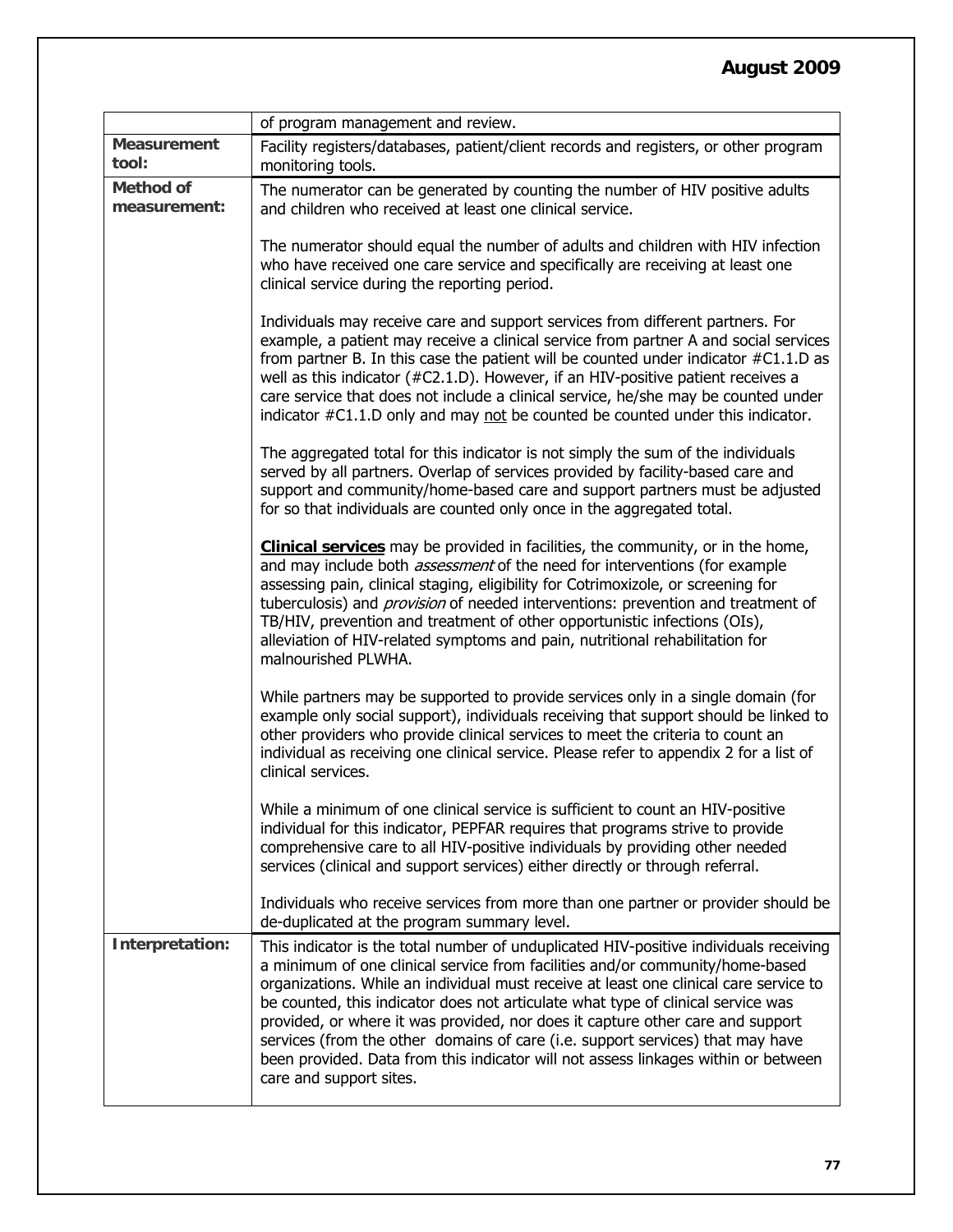|                                         | This indicator allows country programs and PEPFAR Headquarters to monitor<br>trends and coverage of at least one clinical service to HIV-positive persons. The<br>specific clinical or other care and support services an individual may require will<br>vary according to several factors including stage of disease, treatment, service<br>availability, and cost. This indicator does not measure quality or effectiveness of<br>services. |
|-----------------------------------------|-----------------------------------------------------------------------------------------------------------------------------------------------------------------------------------------------------------------------------------------------------------------------------------------------------------------------------------------------------------------------------------------------------------------------------------------------|
| <b>Additional</b><br><b>Information</b> | Refer to the PEPFAR Care/OVC Indicator TWGs with further inquiries.                                                                                                                                                                                                                                                                                                                                                                           |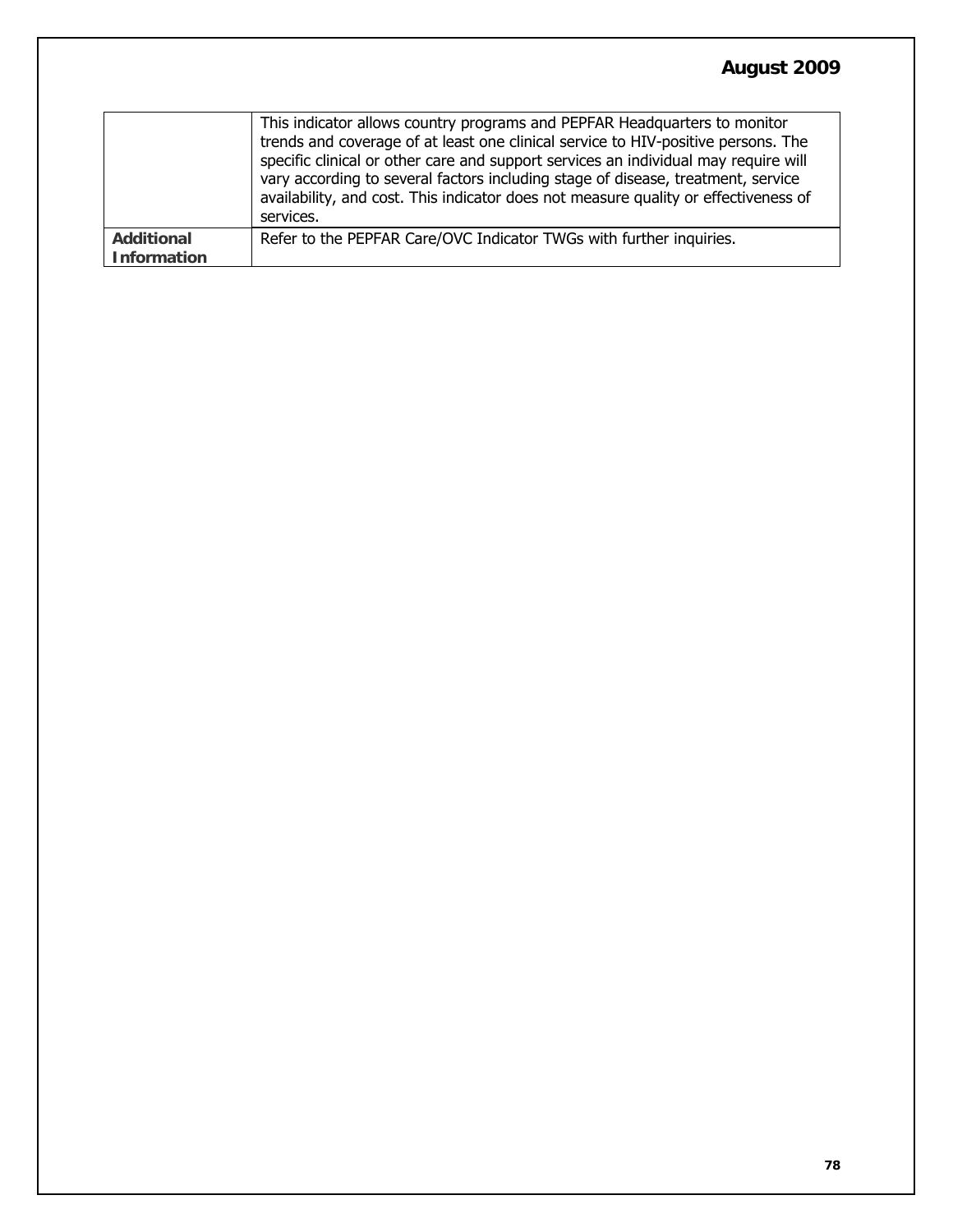### **Clinical Services – HIV-Positive Cotrimoxizole**

| <b>Indicator</b>       | Subset of indicator #C2.1.D                                                                                                                                  |                                                                                                                                                                                                                                                                                                                                                                                                                                                                                                                                                                                                                                                                                                                                                                                                 |
|------------------------|--------------------------------------------------------------------------------------------------------------------------------------------------------------|-------------------------------------------------------------------------------------------------------------------------------------------------------------------------------------------------------------------------------------------------------------------------------------------------------------------------------------------------------------------------------------------------------------------------------------------------------------------------------------------------------------------------------------------------------------------------------------------------------------------------------------------------------------------------------------------------------------------------------------------------------------------------------------------------|
| #C2.2.D                | Number of HIV-positive persons receiving Cotrimoxizole (CTX)                                                                                                 |                                                                                                                                                                                                                                                                                                                                                                                                                                                                                                                                                                                                                                                                                                                                                                                                 |
| Essential/reported     | prophylaxis                                                                                                                                                  |                                                                                                                                                                                                                                                                                                                                                                                                                                                                                                                                                                                                                                                                                                                                                                                                 |
| Type of                | <b>Direct</b>                                                                                                                                                |                                                                                                                                                                                                                                                                                                                                                                                                                                                                                                                                                                                                                                                                                                                                                                                                 |
| Indicator:             |                                                                                                                                                              |                                                                                                                                                                                                                                                                                                                                                                                                                                                                                                                                                                                                                                                                                                                                                                                                 |
| Numerator:             |                                                                                                                                                              | Number of HIV-positive persons receiving Cotrimoxizole (CTX) prophylaxis                                                                                                                                                                                                                                                                                                                                                                                                                                                                                                                                                                                                                                                                                                                        |
| Essential/reported     |                                                                                                                                                              |                                                                                                                                                                                                                                                                                                                                                                                                                                                                                                                                                                                                                                                                                                                                                                                                 |
| Denominator            | Program coverage: Use numerator from Indicator C2.1.D                                                                                                        |                                                                                                                                                                                                                                                                                                                                                                                                                                                                                                                                                                                                                                                                                                                                                                                                 |
| Recommended:           | Population coverage: Number of HIV-positive individuals who are eligible for CTX,<br>according to national guidelines)                                       |                                                                                                                                                                                                                                                                                                                                                                                                                                                                                                                                                                                                                                                                                                                                                                                                 |
| Disaggregation:        | Essential/not reported                                                                                                                                       | $<$ 15, 15+, years of age                                                                                                                                                                                                                                                                                                                                                                                                                                                                                                                                                                                                                                                                                                                                                                       |
|                        | Recommended                                                                                                                                                  | 1, 5                                                                                                                                                                                                                                                                                                                                                                                                                                                                                                                                                                                                                                                                                                                                                                                            |
|                        | Recommended                                                                                                                                                  | Males                                                                                                                                                                                                                                                                                                                                                                                                                                                                                                                                                                                                                                                                                                                                                                                           |
|                        | Recommended                                                                                                                                                  | Females                                                                                                                                                                                                                                                                                                                                                                                                                                                                                                                                                                                                                                                                                                                                                                                         |
|                        |                                                                                                                                                              | Age represents an individual's age at the end of the reporting period or when last                                                                                                                                                                                                                                                                                                                                                                                                                                                                                                                                                                                                                                                                                                              |
|                        | provided with CTX.                                                                                                                                           |                                                                                                                                                                                                                                                                                                                                                                                                                                                                                                                                                                                                                                                                                                                                                                                                 |
| <b>Purpose:</b>        | provide CTX broadly or according to disease stage.<br>Provides data to assess quality of care<br>adults<br>resources to focus on this essential intervention | CTX prophylaxis is a simple and cost-effective intervention that reduces the risk of<br>opportunistic infections (OIs) and mortality in HIV-positive children and adults.<br>WHO recommends administration of CTX for the following groups: adults with HIV<br>infection, including pregnant women, children with HIV infection, and infants<br>exposed to HIV. The WHO guidelines offer countries a choice of whether to<br>This indicator is important to country teams and HQ for several reasons including:<br>Assesses scale-up and coverage of CTX prophylaxis<br>Identifies gaps in services to improve scale-up and coverage<br>Focuses on a primary intervention for HIV-positive infants, children, and<br>Informs program planning and budget allocations to improve utilizations of |
| Applicability:         | on indicator #C2.1.D                                                                                                                                         | All countries with PEPFAR-funded partners providing clinical services to HIV<br>positive individuals should report on this indicator, including all partners reporting                                                                                                                                                                                                                                                                                                                                                                                                                                                                                                                                                                                                                          |
| <b>Data collection</b> |                                                                                                                                                              | Data should be collected continuously at the facility level (or community level).                                                                                                                                                                                                                                                                                                                                                                                                                                                                                                                                                                                                                                                                                                               |
| frequency:             |                                                                                                                                                              | Data should be aggregated in time for PEPFAR reporting cycles. In addition, USG                                                                                                                                                                                                                                                                                                                                                                                                                                                                                                                                                                                                                                                                                                                 |
|                        |                                                                                                                                                              | country teams are encouraged to request periodic aggregation, i.e. quarterly, for                                                                                                                                                                                                                                                                                                                                                                                                                                                                                                                                                                                                                                                                                                               |
|                        | the purposes of program management and review                                                                                                                |                                                                                                                                                                                                                                                                                                                                                                                                                                                                                                                                                                                                                                                                                                                                                                                                 |
| <b>Measurement</b>     |                                                                                                                                                              | Program monitoring tools, including Pre-Art and ART registers and electronic                                                                                                                                                                                                                                                                                                                                                                                                                                                                                                                                                                                                                                                                                                                    |
| tool:                  |                                                                                                                                                              | databases that routinely record provision of CTX, including pharmacy records                                                                                                                                                                                                                                                                                                                                                                                                                                                                                                                                                                                                                                                                                                                    |
| <b>Method of</b>       |                                                                                                                                                              | The numerator can be generated by counting the number of HIV-positive                                                                                                                                                                                                                                                                                                                                                                                                                                                                                                                                                                                                                                                                                                                           |
| measurement:           |                                                                                                                                                              | individuals receiving CTX prophylaxis at some point during the reporting period.                                                                                                                                                                                                                                                                                                                                                                                                                                                                                                                                                                                                                                                                                                                |
|                        | <b>Explanation of Numerator</b>                                                                                                                              | Individuals should be considered to be "receiving" CTX prophylaxis if CTX has been<br>prescribed and obtained by the patient (provided by a program or procured by the                                                                                                                                                                                                                                                                                                                                                                                                                                                                                                                                                                                                                          |
|                        |                                                                                                                                                              | patient). The indicator is not meant to account for short term lapses in adherence                                                                                                                                                                                                                                                                                                                                                                                                                                                                                                                                                                                                                                                                                                              |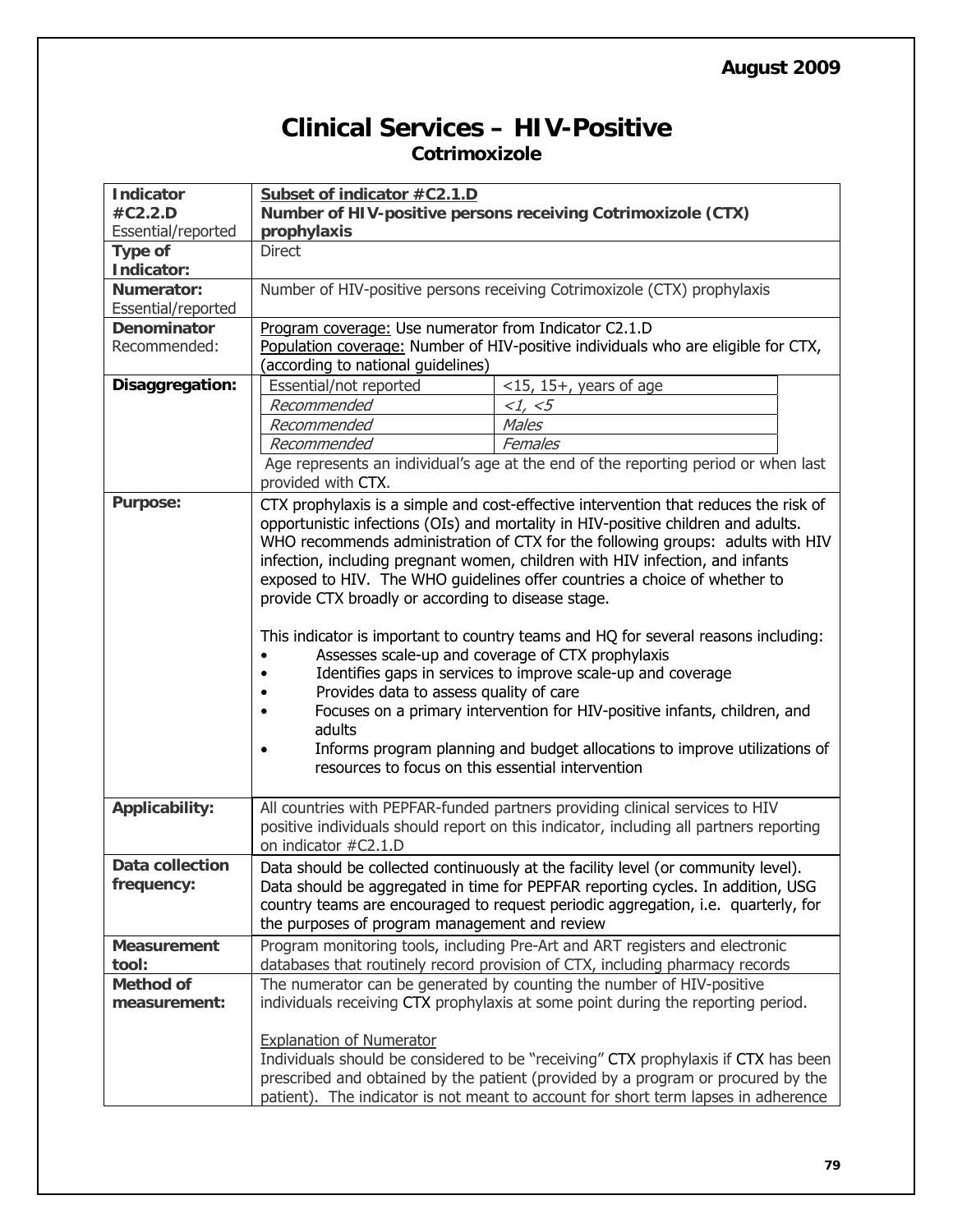|                                         | or short term stock outs. If individuals are served by more than one program that<br>might provide CTX prophylaxis, the figure should be adjusted as needed so that<br>the numerator represents only unique individuals receiving CTX within the<br>reporting period.                                                                                                                                                                                                                                                                                                                                                                                                                                                                                                                                                                                                                                                                                                              |
|-----------------------------------------|------------------------------------------------------------------------------------------------------------------------------------------------------------------------------------------------------------------------------------------------------------------------------------------------------------------------------------------------------------------------------------------------------------------------------------------------------------------------------------------------------------------------------------------------------------------------------------------------------------------------------------------------------------------------------------------------------------------------------------------------------------------------------------------------------------------------------------------------------------------------------------------------------------------------------------------------------------------------------------|
|                                         | Countries should focus on compiling data for the numerator from patient registers<br>at facilities. Where patient level data are not available, countries may develop<br>program or facility level estimates of coverage with CTX and apply these estimates<br>to the total number of individuals receiving care and support services through<br>those programs or facilities. HIV-positive individuals receiving CTX in both the<br>private sector and the public sector should be included in the numerator where<br>data for both are available.                                                                                                                                                                                                                                                                                                                                                                                                                                |
|                                         | Provision of Cotrimoxizole is one of the key services included under "clinical"<br>services. [The information will be considered in the context of the national policy<br>on CTX in the country, the total numbers of HIV-positive individuals in the country,<br>WHO guidelines, and the numbers of HIV-positive individuals receiving HIV care<br>services.]                                                                                                                                                                                                                                                                                                                                                                                                                                                                                                                                                                                                                     |
| Interpretation:                         | Countries may be at different phases in developing national guidelines on provision<br>of CTX for HIV-positive individuals. The figure of individuals served by more than<br>one program should be adjusted as needed so that the numerator represents only<br>unique individuals receiving CTX within the reporting period, which would be<br>impossible without unique IDs and electronic monitoring systems. Although<br>countries may not have a system in place yet to collect and report coverage of<br>CTX among HIV-positive individuals, the goal should be to develop such a system.<br>This indicator permits monitoring trends in the numbers and proportion of HIV-<br>positive persons receiving CTX prophylaxis. Since countries have different<br>guidelines for provision of CTX to HIV-positive individuals, cross-country<br>comparisons of aggregate estimates and proportions must be interpreted with<br>caution and with reference to eligibility criteria. |
|                                         | In addition to tracking the numbers of persons on prophylaxis, this indicator can<br>be interpreted as a proportion, or measure of coverage, using various<br>denominators as appropriate. Coverage can be considered using different<br>denominators, for example the proportion of HIV-positive persons in care<br>(receiving at least one clinical service) receiving CTX, the proportion of the<br>estimated number of HIV-positive persons in the country (or area receiving<br>PEPFAR support) receiving CTX, or the proportion of HIV-positive individuals who<br>are eligible for CTX, (according to national guidelines) who are receiving CTX.                                                                                                                                                                                                                                                                                                                           |
|                                         | This indicator attempts to track progress in scale-up of CTX to HIV-positive<br>individuals in a country. The indicator does not attempt to capture interruptions in<br>drug availability or patient adherence to prescribed therapy. The reports will need<br>to be interpreted in the context of national policies (some countries recommend<br>CTX for all HIV-positive individuals, some prioritize specific sub-groups). As<br>countries strengthen systems to collect data, there should be regular reporting to<br>PEPFAR Headquarters on changes in eligibility criteria and on systems to track<br>individuals receiving CTX.                                                                                                                                                                                                                                                                                                                                             |
| <b>Additional</b><br><b>Information</b> | WHO Pre-ART/ART registers<br>$\bullet$<br>http://www.who.int/hiv/pub/imai/imai_registers_preart.pdf<br>Refer to the PEPFAR Treatment Indicator TWG with further inquiries<br>$\bullet$                                                                                                                                                                                                                                                                                                                                                                                                                                                                                                                                                                                                                                                                                                                                                                                             |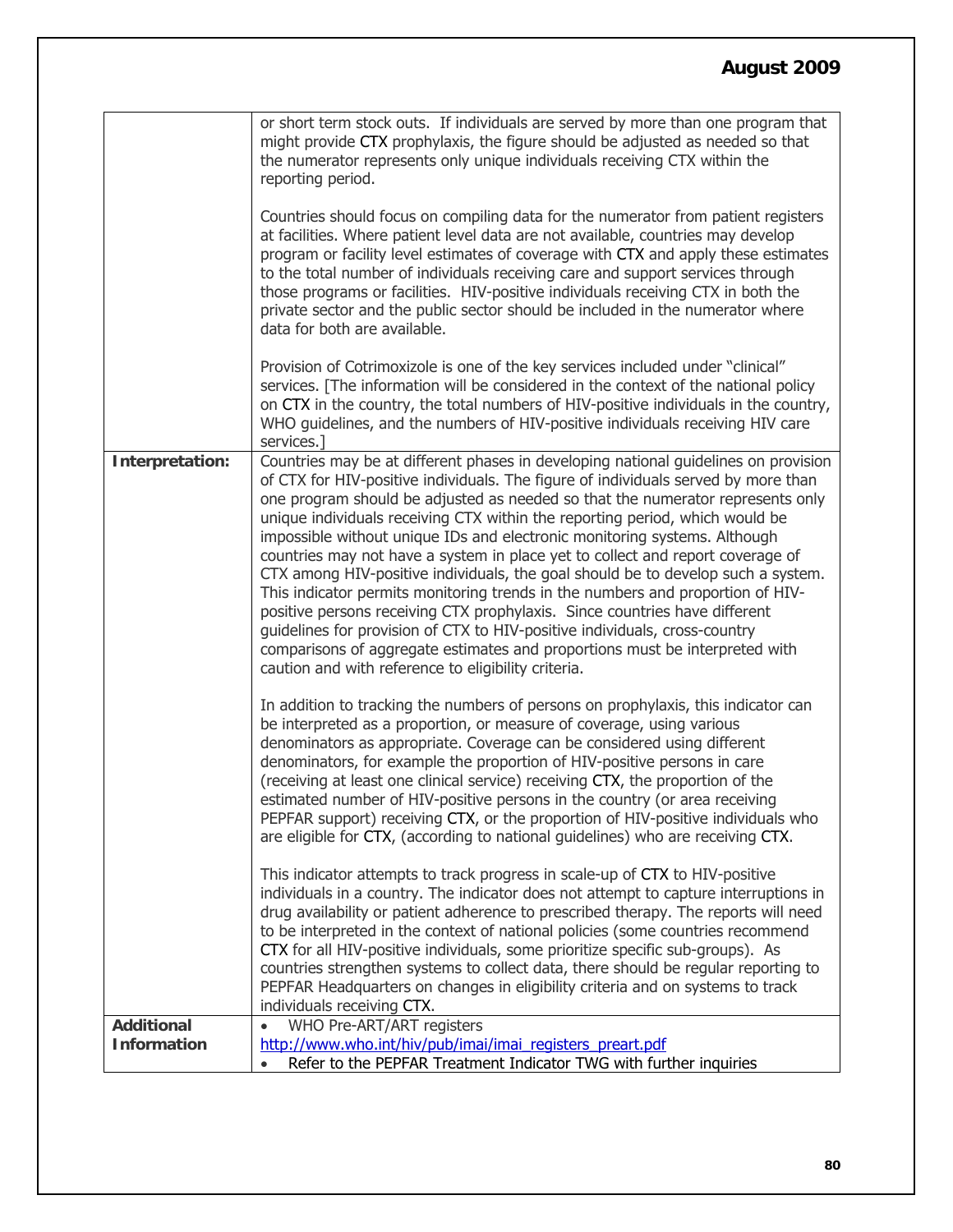### **Clinical Services – HIV-Positive Clinical malnutrition**

| Indicator                            | Number of HIV-positive clinically malnourished clients who received                                                                                                                                                                                                                                                                                                                                                                                                                                                                                                                                                                                                                                                                                                                                                                                                                     |
|--------------------------------------|-----------------------------------------------------------------------------------------------------------------------------------------------------------------------------------------------------------------------------------------------------------------------------------------------------------------------------------------------------------------------------------------------------------------------------------------------------------------------------------------------------------------------------------------------------------------------------------------------------------------------------------------------------------------------------------------------------------------------------------------------------------------------------------------------------------------------------------------------------------------------------------------|
| #C2.3.D<br>Essential/reported        | therapeutic or supplementary food                                                                                                                                                                                                                                                                                                                                                                                                                                                                                                                                                                                                                                                                                                                                                                                                                                                       |
| Type of                              | <b>Direct</b>                                                                                                                                                                                                                                                                                                                                                                                                                                                                                                                                                                                                                                                                                                                                                                                                                                                                           |
| Indicator:                           |                                                                                                                                                                                                                                                                                                                                                                                                                                                                                                                                                                                                                                                                                                                                                                                                                                                                                         |
| Numerator:                           | Number of clinically malnourished clients who received therapeutic and/or                                                                                                                                                                                                                                                                                                                                                                                                                                                                                                                                                                                                                                                                                                                                                                                                               |
| Essential/reported                   | supplementary food during the reporting period.                                                                                                                                                                                                                                                                                                                                                                                                                                                                                                                                                                                                                                                                                                                                                                                                                                         |
| Denominator:                         | Number of clients who were nutritionally assessed and found to be clinically                                                                                                                                                                                                                                                                                                                                                                                                                                                                                                                                                                                                                                                                                                                                                                                                            |
| Recommended                          | malnourished during the reporting period.                                                                                                                                                                                                                                                                                                                                                                                                                                                                                                                                                                                                                                                                                                                                                                                                                                               |
| Disaggregation:<br>Recommended       | By sex, age $<$ 24 months, 24-59 months, 5-14 years, 15+, and pregnancy<br>status/postpartum status                                                                                                                                                                                                                                                                                                                                                                                                                                                                                                                                                                                                                                                                                                                                                                                     |
| Purpose:                             | PEPFAR-supported programs provide food support to clinically malnourished                                                                                                                                                                                                                                                                                                                                                                                                                                                                                                                                                                                                                                                                                                                                                                                                               |
|                                      | clients, including therapeutic food products for severely malnourished clients and<br>supplementary food products for moderately and mildly malnourished clients.<br>This indicator measures the coverage achieved for food support of clinically<br>malnourished clients. It can be used to plan interventions and allocation of<br>resources for food and nutrition as needed, and also to assess the impact of<br>interventions.                                                                                                                                                                                                                                                                                                                                                                                                                                                     |
| Applicability:                       | All countries with PEPFAR-funded partners providing clinical services or food by<br>prescription to HIV positive individuals. All partners reporting on indicator<br>#C2.2.D.                                                                                                                                                                                                                                                                                                                                                                                                                                                                                                                                                                                                                                                                                                           |
| <b>Data collection</b><br>frequency: | Data should be collected continuously at the facility or community level. Data<br>should be aggregated in time for PEPFAR reporting cycles. In addition, USG<br>country teams are encouraged to request periodic aggregation, preferably<br>quarterly for the purposes of program management and review.                                                                                                                                                                                                                                                                                                                                                                                                                                                                                                                                                                                |
| <b>Measurement</b>                   | Program records that document provision of therapeutic and/or supplementary                                                                                                                                                                                                                                                                                                                                                                                                                                                                                                                                                                                                                                                                                                                                                                                                             |
| tool:<br><b>Method of</b>            | food to clients, and client records that document the nutritional status of clients.<br>The numerator can be generated by counting the number of clinically                                                                                                                                                                                                                                                                                                                                                                                                                                                                                                                                                                                                                                                                                                                             |
| measurement:                         | malnourished clients who received therapeutic and/or supplementary food.                                                                                                                                                                                                                                                                                                                                                                                                                                                                                                                                                                                                                                                                                                                                                                                                                |
|                                      | Therapeutic foods are defined as foods for the management of severe<br>malnutrition and include products such as ready-to-use therapeutic foods<br>(RUTFs), e.g. PlumpyNut, an energy dense, fortified peanut butter/milk powder-<br>based paste, or other locally produced RUTFs equivalent to F100 therapeutic<br>milk, and therapeutic fortified milks (e.g. F75 and F100),. Supplementary foods<br>for continued treatment of severe malnutrition after an initial stabilization and<br>weight recovery period and for patients who are mild-to-moderately<br>malnourished at entry are primarily fortified, blended flours (e.g. corn-soya<br>blend (CSB)). Food provided for household use or as a safety net does not meet<br>the definition of therapeutic and supplementary food for this indicator (i.e. not<br>based on anthropometric assessment of clinical malnutrition). |
|                                      | The denominator can be generated by counting the number of HIV positive<br>clients who were clinically malnourished according to client records at least once<br>in the reporting period. The criterion for malnutrition for this indicator is body<br>mass index (BMI) < 18.5 (wt in kg/ht in $m2$ ) for non-pregnant adults and mid-<br>upper arm circumference (MUAC) < 220 mm for pregnant women. Only<br>malnourished pregnant women and children who are HIV positive should be<br>counted in this indicator if they meet the following criteria: for pregnant women                                                                                                                                                                                                                                                                                                              |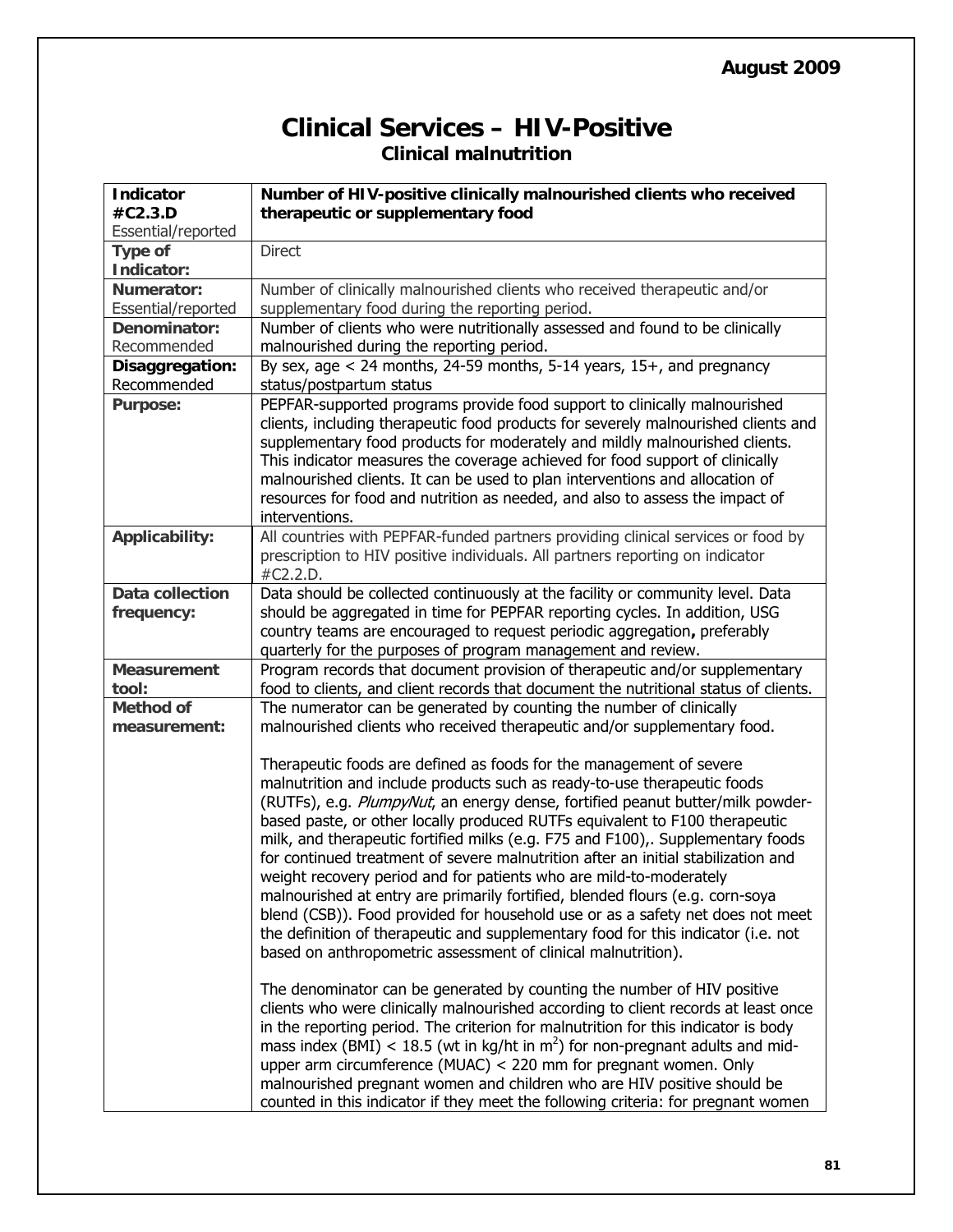|                    | - MUAC < 220 mm; for children under age 5 yrs - W/H < -2 Z scores or MUAC<br><125 mm; for children aged 5-9 yrs W/H < -2 Z scores; and for children aged<br>10-17 yrs, BMI-for $-$ age $<$ -2 Z scores.                                                                                                                                                                                                                                                                   |
|--------------------|---------------------------------------------------------------------------------------------------------------------------------------------------------------------------------------------------------------------------------------------------------------------------------------------------------------------------------------------------------------------------------------------------------------------------------------------------------------------------|
| Interpretation:    | To address malnutrition and strengthen care and support, a number of PEPFAR<br>countries have introduced therapeutic, supplementary and supplemental food<br>provision in their HIV programs. Results from the indicator provide information<br>about the extent that food support is reaching eligible clients and where gaps<br>may exist.                                                                                                                              |
|                    | If this indicator is compared across countries, it is important to note that<br>different countries and programs may use different types of food products and<br>possibly even different entry and exit criteria for food eligibility. Also, the<br>indicator provides information about coverage, but not about the duration of<br>food support provided to clients, drop-out rates, quality of the foods, or<br>existence of complementary interventions with the food. |
| <b>Additional</b>  | PEPFAR Food and Nutrition Technical Guidance and the OVC Programming                                                                                                                                                                                                                                                                                                                                                                                                      |
| <b>Information</b> | Guidance on Food and Nutrition. www.pepfar.net under "Guidance" under the                                                                                                                                                                                                                                                                                                                                                                                                 |
|                    | "Food and Nutrition" program area as well as the "OVC" program area.                                                                                                                                                                                                                                                                                                                                                                                                      |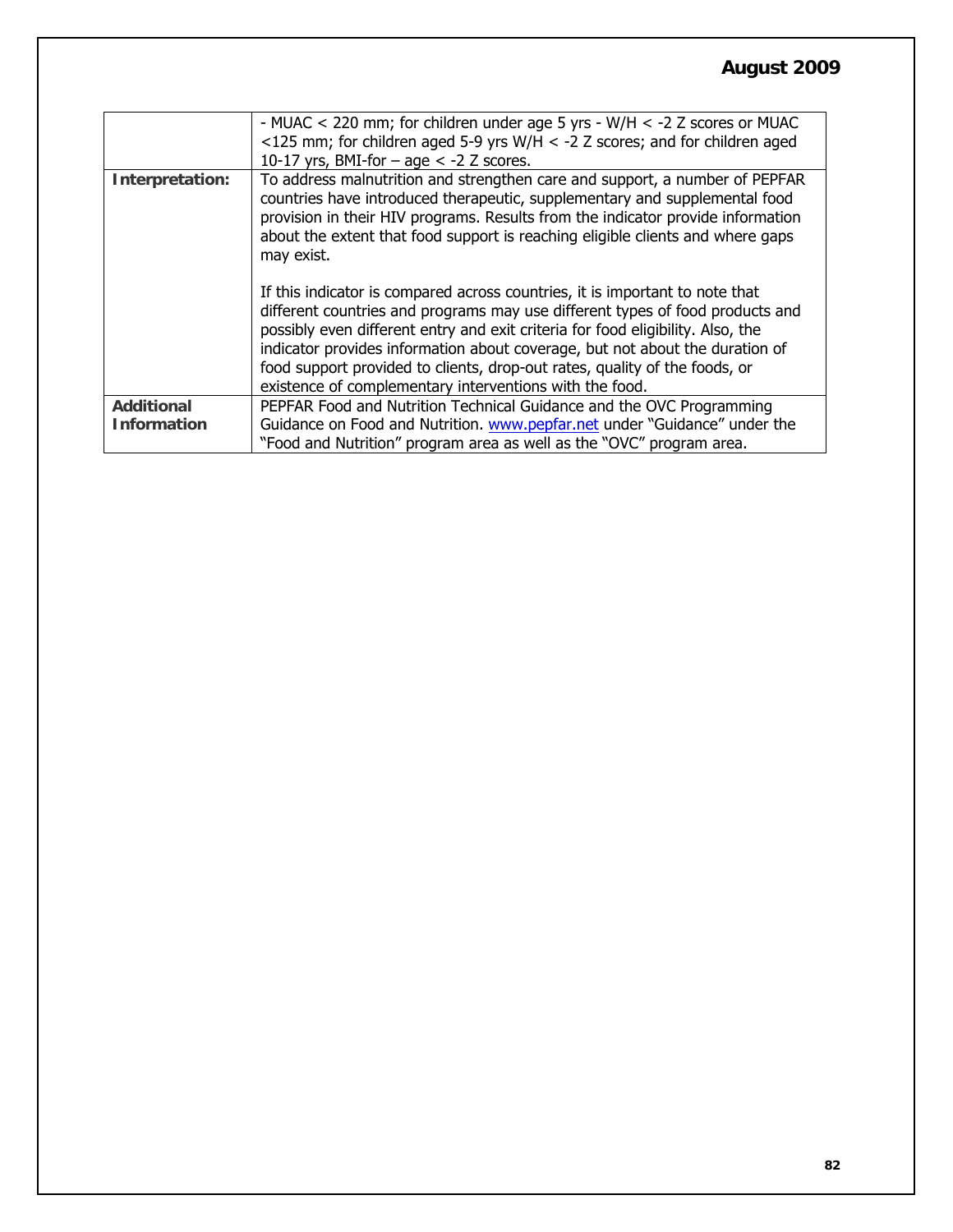# **Clinical Services – HIV-Positive TB/HIV**

| Indicator                            | Percent of HIV-positive patients who were screened for TB in HIV care                                                                                                                                                                                                                                                                                                                                                                                                                                                                                                                                                                                 |
|--------------------------------------|-------------------------------------------------------------------------------------------------------------------------------------------------------------------------------------------------------------------------------------------------------------------------------------------------------------------------------------------------------------------------------------------------------------------------------------------------------------------------------------------------------------------------------------------------------------------------------------------------------------------------------------------------------|
| $\#C2.4.D$                           | or treatment setting                                                                                                                                                                                                                                                                                                                                                                                                                                                                                                                                                                                                                                  |
| Essential/reported                   |                                                                                                                                                                                                                                                                                                                                                                                                                                                                                                                                                                                                                                                       |
| Type of                              | <b>Direct</b>                                                                                                                                                                                                                                                                                                                                                                                                                                                                                                                                                                                                                                         |
| Indicator:                           |                                                                                                                                                                                                                                                                                                                                                                                                                                                                                                                                                                                                                                                       |
| Numerator:                           | Number of HIV-positive patients who were screened for TB in HIV care or                                                                                                                                                                                                                                                                                                                                                                                                                                                                                                                                                                               |
| Essential/reported                   | treatment setting                                                                                                                                                                                                                                                                                                                                                                                                                                                                                                                                                                                                                                     |
| Denominator:                         | Denominator is indicator number #C2.1.D (HIV+ Care indicator)                                                                                                                                                                                                                                                                                                                                                                                                                                                                                                                                                                                         |
| Essential/reported                   |                                                                                                                                                                                                                                                                                                                                                                                                                                                                                                                                                                                                                                                       |
| Disaggregation:                      | N/A                                                                                                                                                                                                                                                                                                                                                                                                                                                                                                                                                                                                                                                   |
| Purpose:                             | TB disease is the leading cause of mortality among PLWH. Screening for TB<br>among PLWH at initial and subsequent visits is recommended to identify TB<br>suspects and link them to diagnosis and treatment. Currently, available data<br>indicates that despite successes in selected sites, national scale-up of TB<br>screening has been slow in most countries.                                                                                                                                                                                                                                                                                   |
|                                      | This indicator will help USG to monitor the proportion of HIV-positive patients<br>who are screened for active TB disease. The data collected from countries using<br>this indicator will allow USG to monitor increases over time. HQ can use this<br>data to identify countries that are making progress and document experiences<br>and lessons learned that may be useful to other countries. HQ can also use this<br>data to identify countries that may require additional programming and technical<br>assistance. Similarly, country teams and partners can use this data to assess<br>scale-up of TB screening among PLWH in specific sites. |
| Applicability:                       | All countries with PEPFAR-funded partners providing HIV care or treatment<br>services.                                                                                                                                                                                                                                                                                                                                                                                                                                                                                                                                                                |
| <b>Data collection</b><br>frequency: | Data should be collected continuously at the facility level. Data should be<br>aggregated in time for PEPFAR reporting cycles. In addition, USG country teams<br>are encouraged to request periodic aggregation, i.e. quarterly, for the purposes<br>of program management and review.                                                                                                                                                                                                                                                                                                                                                                |
| <b>Measurement</b><br>tool:          | Program should modify the revised WHO Pre-ART/ART registers to capture this<br>data in the HIV registers.                                                                                                                                                                                                                                                                                                                                                                                                                                                                                                                                             |
| Method of<br>measurement:            | The numerator can be generated by counting the number of HIV-positive adults<br>and children in HIV care or treatment (pre-ART or ART) who were screened for<br>TB disease during the reporting period, at last visit.                                                                                                                                                                                                                                                                                                                                                                                                                                |
|                                      | Denominator: Indicator #C2.1.D<br><b>Explanation:</b>                                                                                                                                                                                                                                                                                                                                                                                                                                                                                                                                                                                                 |
|                                      | Numerator: HIV positive patients should be screened for TB on a regular basis<br>to identify TB suspects and link them to diagnosis and treatment for active TB<br>disease. Currently this information is not fully documented in the revised WHO<br>Pre-ART and ART register. Programs should modify the register as needed to<br>easily capture this information.                                                                                                                                                                                                                                                                                   |
|                                      | The TB screening algorithm applied to identify TB suspects who require<br>additional evaluation for TB disease should be consistent with National TB<br>Program recommendations and best practices. This may include a symptom<br>screening questionnaire (i.e. cough, fever, night sweats, recent weight loss,                                                                                                                                                                                                                                                                                                                                       |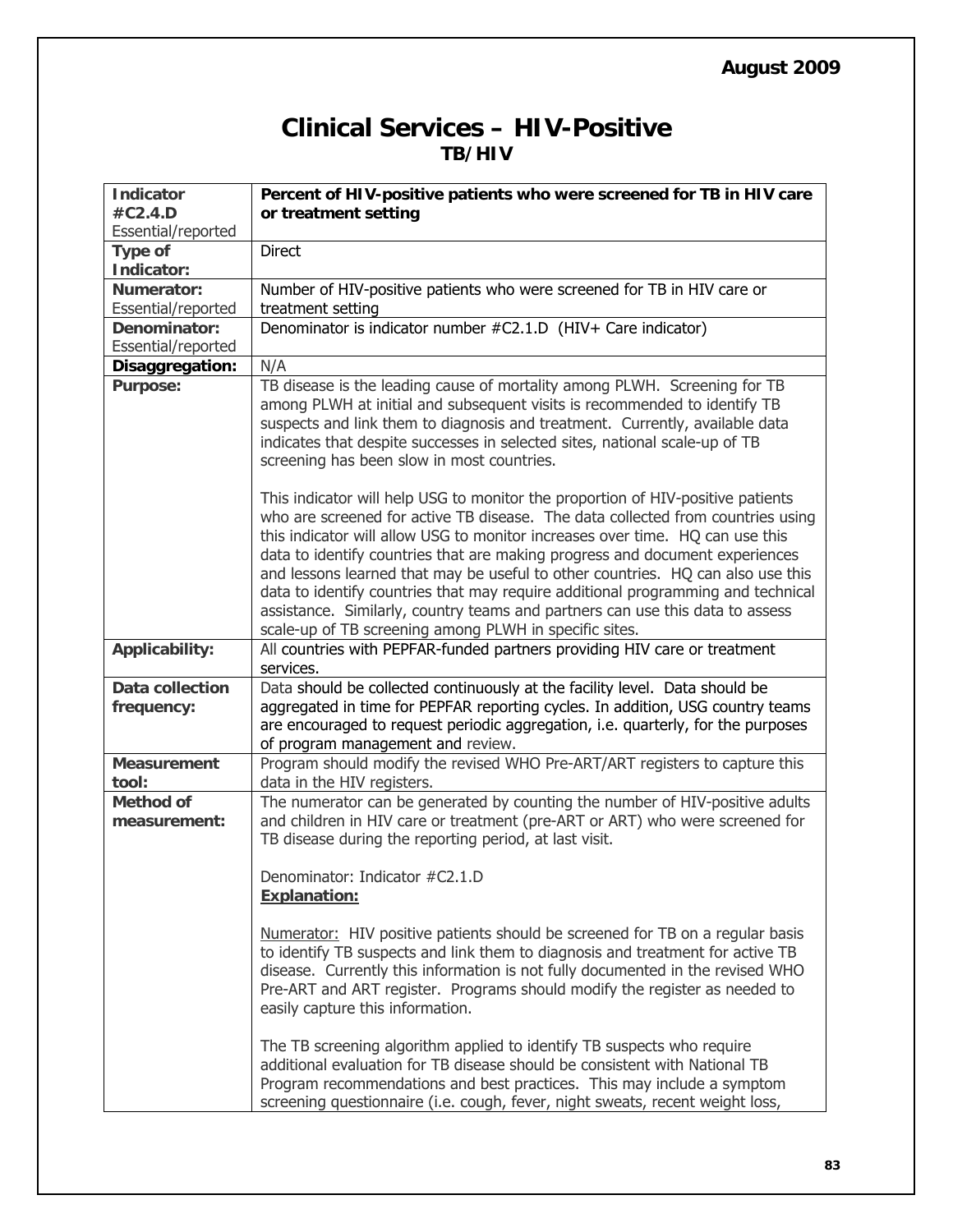|                                   | lymphadenopathy) or chest x-ray. Patients who "screen positive" should be<br>referred for further evaluation, diagnosis, and treatment as appropriate. IPT<br>may be considered for eligible patients in whom TB has been excluded if<br>recommended in National Guidelines.                                                                                                                                                                                                                                                                                                                                                                                                                                                                                                                                             |
|-----------------------------------|--------------------------------------------------------------------------------------------------------------------------------------------------------------------------------------------------------------------------------------------------------------------------------------------------------------------------------------------------------------------------------------------------------------------------------------------------------------------------------------------------------------------------------------------------------------------------------------------------------------------------------------------------------------------------------------------------------------------------------------------------------------------------------------------------------------------------|
| Interpretation:                   | This indicator is intended to provide information on the proportion of HIV-<br>positive patients in HIV care and treatment who are screened for TB at last visit.<br>We assume that if we check to see if a patient was screened for TB at last visit,<br>this will reflect regular TB screening at each visit. An increase in this indicator<br>suggests that a higher proportion of HIV patients are being screened for TB and<br>increased efforts. For example, developing a standard screening algorithm,<br>training HIV staff, revising cards/registers, etc. A decrease in this indicator<br>suggests that a lower proportion of PLWH are being screened for TB and change<br>in policy or program. For example, a turnover in trained staff, decreased<br>supervision visits, shortage of screening tools, etc. |
| <b>Additional</b><br>information: | Partially harmonized with Collaborative activities indicator (TB/HIV-1), The Global<br>Fund to Fight AIDS, Tuberculosis and Malaria Monitoring and Evaluation Toolkit:<br>HIV, Tuberculosis and Malaria and Health Systems Strengthening, Part 2: Tools<br>for monitoring programs for HIV, tuberculosis, malaria and health systems<br>strengthening, Third Edition, February 2009<br>http://www.theglobalfund.org/documents/me/M_E_Toolkit_P2-HIV_en.pdf                                                                                                                                                                                                                                                                                                                                                               |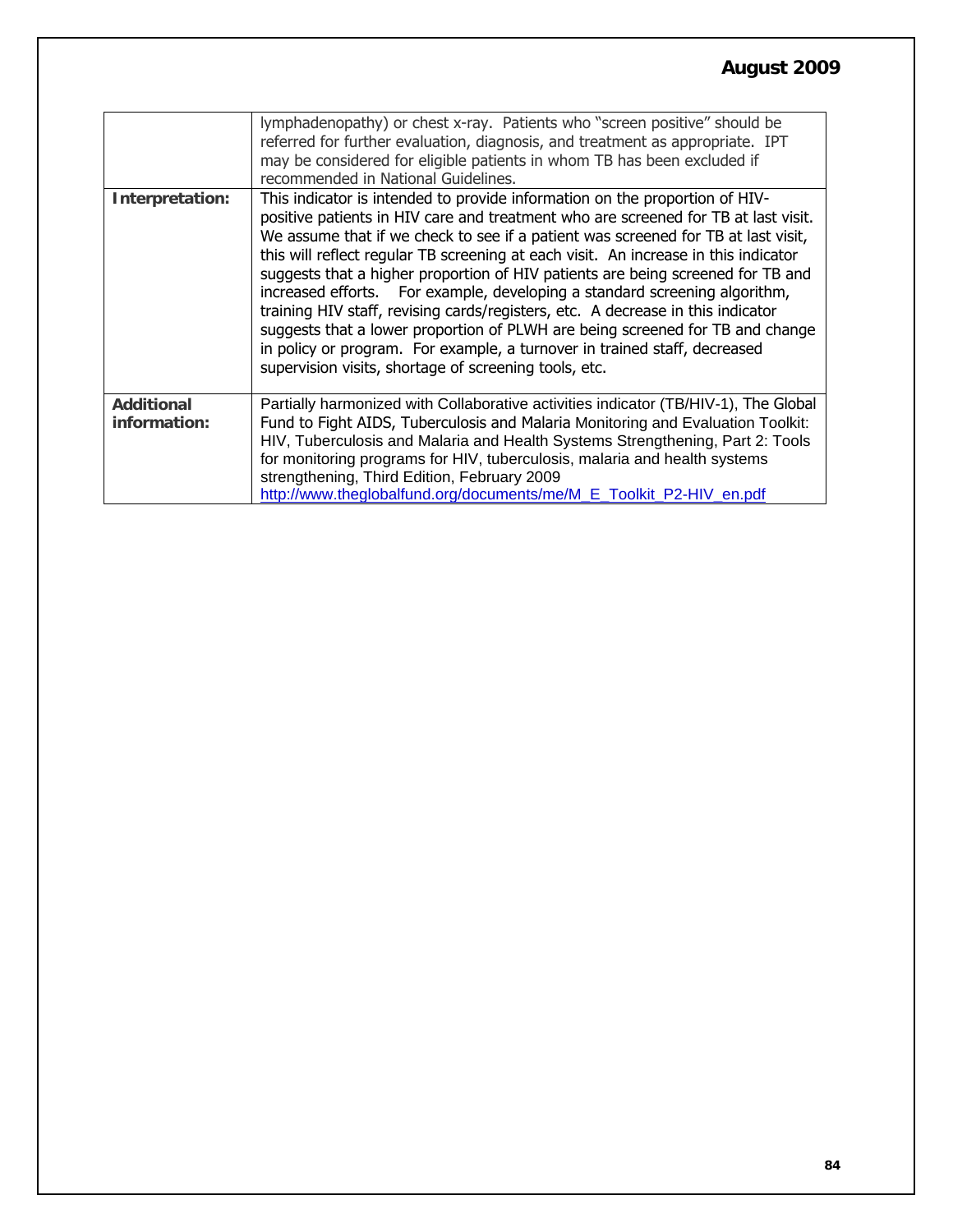# **Clinical Services – HIV-Positive TB/HIV**

| Indicator                            | Percent of HIV-positive patients in HIV care or treatment (pre-ART or                                                                                                                                                                                                                                                                                                                                                                                                                                                                                                                                                                                                                                                                                                                                                                                                                                                                                                                                                                                                                                        |  |
|--------------------------------------|--------------------------------------------------------------------------------------------------------------------------------------------------------------------------------------------------------------------------------------------------------------------------------------------------------------------------------------------------------------------------------------------------------------------------------------------------------------------------------------------------------------------------------------------------------------------------------------------------------------------------------------------------------------------------------------------------------------------------------------------------------------------------------------------------------------------------------------------------------------------------------------------------------------------------------------------------------------------------------------------------------------------------------------------------------------------------------------------------------------|--|
| $\#C2.5.D$                           | ART) who started TB treatment                                                                                                                                                                                                                                                                                                                                                                                                                                                                                                                                                                                                                                                                                                                                                                                                                                                                                                                                                                                                                                                                                |  |
| Essential/reported                   |                                                                                                                                                                                                                                                                                                                                                                                                                                                                                                                                                                                                                                                                                                                                                                                                                                                                                                                                                                                                                                                                                                              |  |
| Type of                              | <b>Direct</b>                                                                                                                                                                                                                                                                                                                                                                                                                                                                                                                                                                                                                                                                                                                                                                                                                                                                                                                                                                                                                                                                                                |  |
| Indicator:<br>Numerator:             |                                                                                                                                                                                                                                                                                                                                                                                                                                                                                                                                                                                                                                                                                                                                                                                                                                                                                                                                                                                                                                                                                                              |  |
| Essential/reported                   | Number of HIV-positive patients in HIV care who started TB treatment                                                                                                                                                                                                                                                                                                                                                                                                                                                                                                                                                                                                                                                                                                                                                                                                                                                                                                                                                                                                                                         |  |
| Denominator:                         | Program coverage: Indicator number #C2.1.D (HIV+ Clinical care indicator)                                                                                                                                                                                                                                                                                                                                                                                                                                                                                                                                                                                                                                                                                                                                                                                                                                                                                                                                                                                                                                    |  |
| Essential/reported                   |                                                                                                                                                                                                                                                                                                                                                                                                                                                                                                                                                                                                                                                                                                                                                                                                                                                                                                                                                                                                                                                                                                              |  |
| Disaggregation:                      | N/A                                                                                                                                                                                                                                                                                                                                                                                                                                                                                                                                                                                                                                                                                                                                                                                                                                                                                                                                                                                                                                                                                                          |  |
| Purpose:                             | All HIV-positive patients should be screened for TB disease. Those patients who<br>"screen positive" are TB suspects and should be linked to additional evaluation,<br>diagnosis, and treatment for TB disease. This indicator will help monitor the<br>proportion of HIV-positive patients who are diagnosed with active TB disease and<br>receive TB treatment. The data collected from countries using this indicator will<br>allow USG to monitor increases over time. HQ can use this data to identify<br>countries that are making progress that might point to best practices and lessons<br>learned that may be useful to other countries. HQ can also use this data to<br>identify countries that may require additional programming and technical<br>assistance. Similarly, country teams and partners can use this data to assess the<br>increase of TB diagnosis and treatment in specific sites.                                                                                                                                                                                                |  |
| Applicability:                       | All countries with PEPFAR-funded partners providing HIV care or treatment<br>services, which include TB screening, diagnosis and treatment.                                                                                                                                                                                                                                                                                                                                                                                                                                                                                                                                                                                                                                                                                                                                                                                                                                                                                                                                                                  |  |
| <b>Data collection</b><br>frequency: | Data should be collected continuously at the facility level. Data should be<br>aggregated in time for PEPFAR reporting cycles. In addition, USG country teams<br>are encouraged to request periodic aggregation, i.e. quarterly, for the purposes<br>of program management and review                                                                                                                                                                                                                                                                                                                                                                                                                                                                                                                                                                                                                                                                                                                                                                                                                        |  |
| <b>Measurement</b><br>tool:          | Revised WHO Pre-ART/ART registers, PEPFAR Facility ART registers/databases,<br>and program monitoring tools.                                                                                                                                                                                                                                                                                                                                                                                                                                                                                                                                                                                                                                                                                                                                                                                                                                                                                                                                                                                                 |  |
| <b>Method of</b><br>measurement:     | The numerator can be generated by counting the number of HIV-positive adults<br>and children in HIV care or treatment (pre-ART or ART) who were started on TB<br>treatment during the reporting period.                                                                                                                                                                                                                                                                                                                                                                                                                                                                                                                                                                                                                                                                                                                                                                                                                                                                                                      |  |
|                                      | Denominator: Indicator #C2.1.D                                                                                                                                                                                                                                                                                                                                                                                                                                                                                                                                                                                                                                                                                                                                                                                                                                                                                                                                                                                                                                                                               |  |
|                                      | <b>Explanation:</b><br>Numerator - HIV care and treatment sites should screen HIV patients for TB<br>disease at every visit to identify TB suspects accordingly the national TB<br>screening algorithm for PLWH e.g. symptom screening questionnaire, chest X-ray.<br>In some HIV care and treatment sites, TB diagnosis may be made at the HIV site,<br>but patients may be referred to the TB clinic to start and complete TB treatment.<br>In other HIV care and treatment sites, patients may be screened for TB and then<br>referred to TB clinic for diagnosis and treatment for TB disease as appropriate.<br>Patients identified as TB suspects should be diagnosed for active TB disease<br>based on national diagnostic algorithm in the country. Regardless, linkage<br>between HIV and TB sites is critical to ensure that PLWH who have active TB<br>disease start (and complete) TB treatment accordingly to national TB treatment<br>guidelines in the country. HIV sites should document whether a patient starts TB<br>treatment in the appropriate column on the WHO pre-ART/ART register. |  |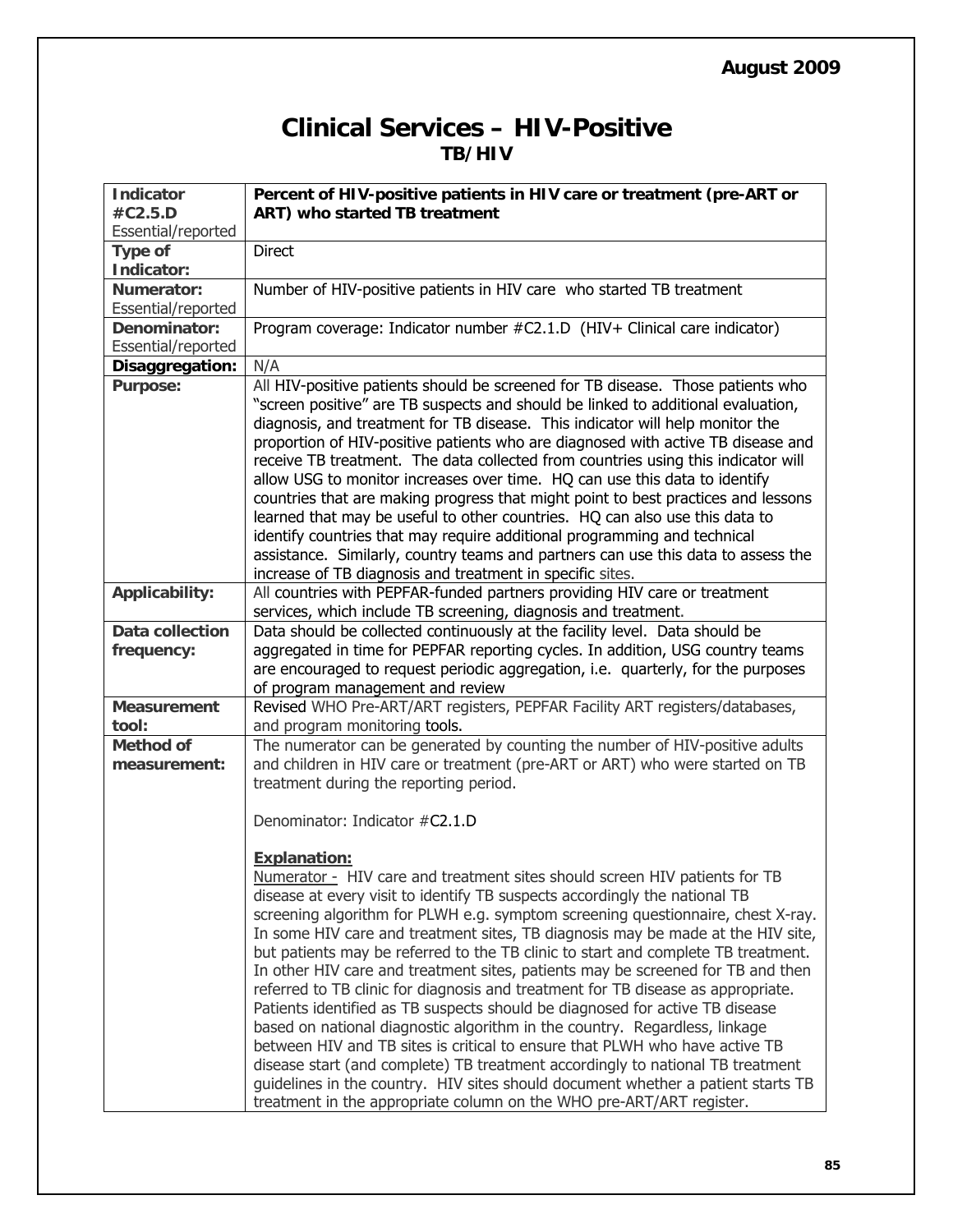| Interpretation:                   | This indicator is intended to provide information on the proportion of HIV-positive<br>patients in care and treatment that are started on TB treatment. An increase in                                                                                                                                                                                                                                                                                                                                                                                                                                                                                                                                                                                                                                                                                                                                                                                                                                                                                         |
|-----------------------------------|----------------------------------------------------------------------------------------------------------------------------------------------------------------------------------------------------------------------------------------------------------------------------------------------------------------------------------------------------------------------------------------------------------------------------------------------------------------------------------------------------------------------------------------------------------------------------------------------------------------------------------------------------------------------------------------------------------------------------------------------------------------------------------------------------------------------------------------------------------------------------------------------------------------------------------------------------------------------------------------------------------------------------------------------------------------|
|                                   | this indicator over time would suggest improvements in TB screening and access                                                                                                                                                                                                                                                                                                                                                                                                                                                                                                                                                                                                                                                                                                                                                                                                                                                                                                                                                                                 |
|                                   | to TB diagnosis and treatment services among HIV patients. This indicator<br>should be interpreted along with the indicator on TB screening. If the results on                                                                                                                                                                                                                                                                                                                                                                                                                                                                                                                                                                                                                                                                                                                                                                                                                                                                                                 |
|                                   | the TB screening indicator increase, it is expected that the results on this<br>indicator on TB treatment will also increase. Similarly, if the results on the TB                                                                                                                                                                                                                                                                                                                                                                                                                                                                                                                                                                                                                                                                                                                                                                                                                                                                                              |
|                                   | screening indicator go up, but the results on the TB treatment indicator go down,                                                                                                                                                                                                                                                                                                                                                                                                                                                                                                                                                                                                                                                                                                                                                                                                                                                                                                                                                                              |
|                                   | this may suggest a problem with linking HIV patients to TB diagnosis and<br>treatment services. The indicator would be affected by low uptake of HIV testing,                                                                                                                                                                                                                                                                                                                                                                                                                                                                                                                                                                                                                                                                                                                                                                                                                                                                                                  |
|                                   | poor access to HIV care services and antiretroviral treatment, and poor access to<br>TB diagnosis and treatment. Separate indicators exist for each of these and                                                                                                                                                                                                                                                                                                                                                                                                                                                                                                                                                                                                                                                                                                                                                                                                                                                                                               |
|                                   | should be referred to when interpreting the results of this indicator.                                                                                                                                                                                                                                                                                                                                                                                                                                                                                                                                                                                                                                                                                                                                                                                                                                                                                                                                                                                         |
|                                   | This indicator has several limitations that result from the minimal TB data that is<br>collected in HIV sites. The WHO pre-ART/ART register indicates TB treatment<br>start date and stop date but does not indicate whether patients successfully<br>complete TB treatment (i.e. are cured). HIV programs are encouraged to closely<br>monitor TB patients once they start TB treatment and if possible be in contact<br>with TB clinics to ensure that those patients who start TB treatment do complete<br>successfully. Similarly, although it is difficult to obtain data on how many<br>patients were identified as TB suspects and how many patients were actually<br>diagnosed with TB treatment, ideally programs would collect data at each point in<br>the cascade to know what proportion of HIV patients were screened for TB,<br>screened positive (identified as a TB suspect), diagnosed with TB, and treated for<br>TB. However, the data sources and additional time required to report this data<br>may not be realistic for most programs. |
| <b>Additional</b><br>Information: | Partially harmonized with indicator #6, Monitoring the Declaration of Commitment<br>on HIV/AIDS. Guidelines on Construction of Core Indicators 2008 Reporting,<br>United Nations General Assembly Special Session [UNGASS]. April 2007<br>http://data.unaids.org/pub/Manual/2007/20070411_ungass_core_indicators_man<br>ual en.pdf                                                                                                                                                                                                                                                                                                                                                                                                                                                                                                                                                                                                                                                                                                                             |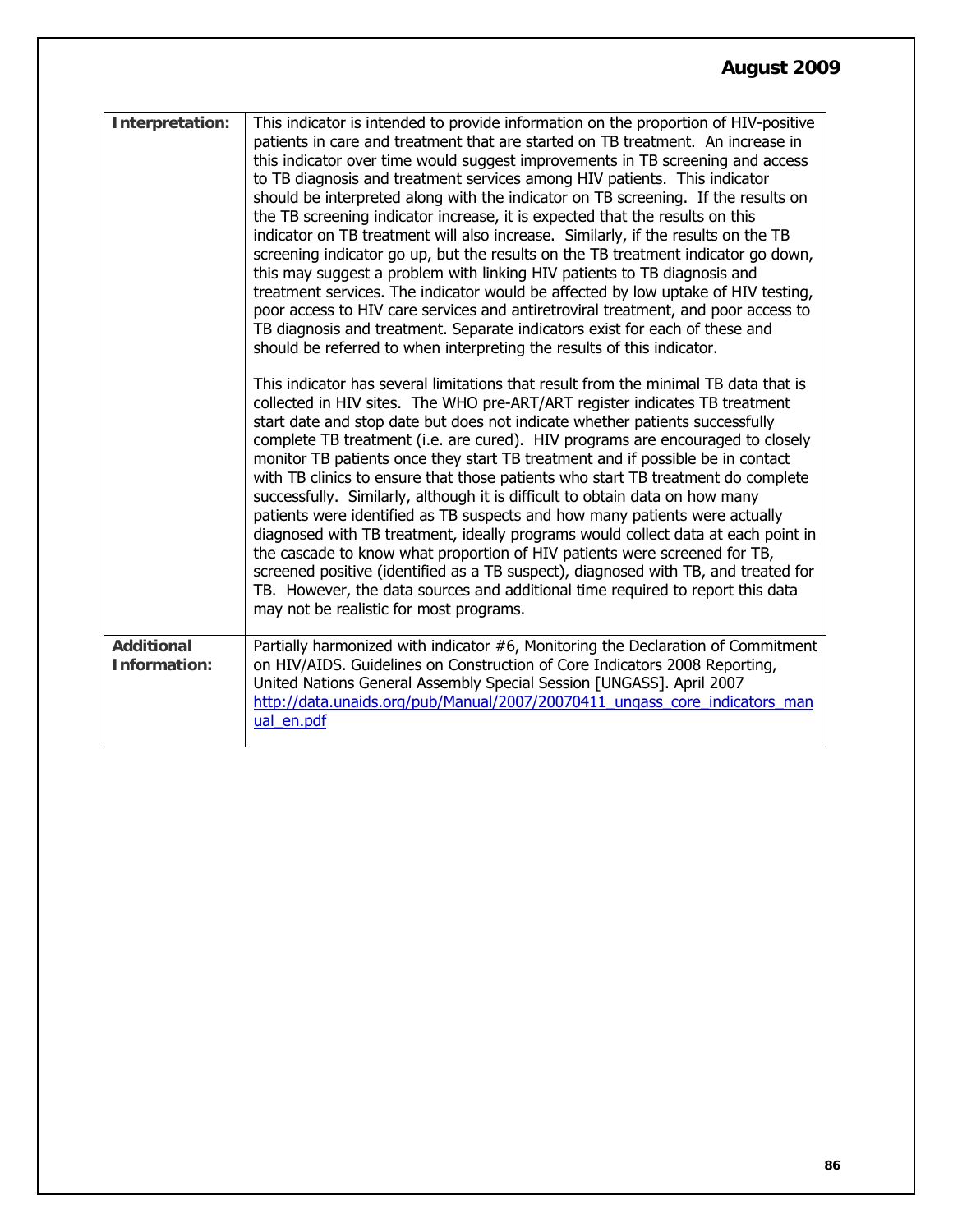### **Clinical/Preventive Services Additional Pediatric**

| <b>Indicator</b><br>$\#C4.1.D$<br>Essential/not | Percent of infants born to HIV-positive women who received an HIV test<br>within 12 months of birth                                                                                                                                                                                                                                                                                                                                                                                                                                                                                                                                                                                                                                                                                                                     |  |  |
|-------------------------------------------------|-------------------------------------------------------------------------------------------------------------------------------------------------------------------------------------------------------------------------------------------------------------------------------------------------------------------------------------------------------------------------------------------------------------------------------------------------------------------------------------------------------------------------------------------------------------------------------------------------------------------------------------------------------------------------------------------------------------------------------------------------------------------------------------------------------------------------|--|--|
| reported<br>Type of                             | <b>Direct</b>                                                                                                                                                                                                                                                                                                                                                                                                                                                                                                                                                                                                                                                                                                                                                                                                           |  |  |
| Indicator:                                      |                                                                                                                                                                                                                                                                                                                                                                                                                                                                                                                                                                                                                                                                                                                                                                                                                         |  |  |
| Numerator:<br>Essential/not<br>reported         | Number of infants who received an HIV test within 12 months of birth during the<br>reporting period                                                                                                                                                                                                                                                                                                                                                                                                                                                                                                                                                                                                                                                                                                                     |  |  |
| Denominator<br>Essential/not<br>reported        | Number of HIV- positive pregnant women identified in the reporting period (include<br>known HIV- positive at entry)                                                                                                                                                                                                                                                                                                                                                                                                                                                                                                                                                                                                                                                                                                     |  |  |
| Disaggregation:                                 | Essential/not<br>Infants who were tested either virologically between 2 and 12<br>months or serology between 9 and 12 months.<br>reported<br>Essential/not<br>Infants who received virological testing in the first 2 months<br>reported                                                                                                                                                                                                                                                                                                                                                                                                                                                                                                                                                                                |  |  |
| <b>Purpose:</b>                                 | This indicator measures the extent to which infants born to HIV-positive women are<br>tested to determine their HIV status within the first 12 months of life.<br>Infants infected with HIV during pregnancy, delivery or early postpartum often die<br>before they are recognized as having HIV infection. WHO recommends national<br>programs to establish the capacity to provide early virological testing of infants for<br>HIV at 6 weeks, or as soon as possible thereafter to guide clinical decision-making at<br>the earliest possible stage. Where virological testing is unavailable, initial antibody<br>testing at 9-12 months is recommended.<br>Data from this indicator will be used to:<br>Determine the rate of scale up and progress with Early Infant Diagnosis with<br>$\bullet$<br>PEPFAR funds; |  |  |
| Applicability:                                  | Help countries to strategize scale-up programs.<br>$\bullet$<br>All countries with PEPFAR funded partners supporting HIV testing for infants under<br>the age of 12 months.                                                                                                                                                                                                                                                                                                                                                                                                                                                                                                                                                                                                                                             |  |  |
| <b>Data collection</b><br>frequency:            | Data should be collected continuously at the facility level. Data should be aggregated<br>in time for PEPFAR reporting cycles. In addition, USG country teams may request<br>periodic aggregation, i.e. quarterly, for the purposes of program management and<br>review.                                                                                                                                                                                                                                                                                                                                                                                                                                                                                                                                                |  |  |
| <b>Measurement</b><br>tool:                     | Patient records, service outlet log books, HIV-exposed infant registers or other<br>auditable source documentation at PEPFAR supported facilities                                                                                                                                                                                                                                                                                                                                                                                                                                                                                                                                                                                                                                                                       |  |  |
| Method of<br>measurement:                       | Numerator: The numerator is calculated from PEPFAR supported program records<br>compiled from data collected in registers at facilities.                                                                                                                                                                                                                                                                                                                                                                                                                                                                                                                                                                                                                                                                                |  |  |
|                                                 | Explanation of Numerator: The numerator, Number of infants who received an HIV<br>test within 12 months in the reporting period, should be disaggregated as follows:<br>1) infants who received virological testing in the first 2 months<br>2) Infants that were tested either virologically between 2 and 12 months, or by<br>serology between 9 and 12 months.<br>Infants tested should only be counted once. The numerator should only include the<br>initial test and not any subsequent tests Data should be aggregated from the<br>appropriate facility registers, which could include integrated MCH registers, HIV-<br>exposed infant follow-up registers, lab records, or pre-ART registers. The register                                                                                                     |  |  |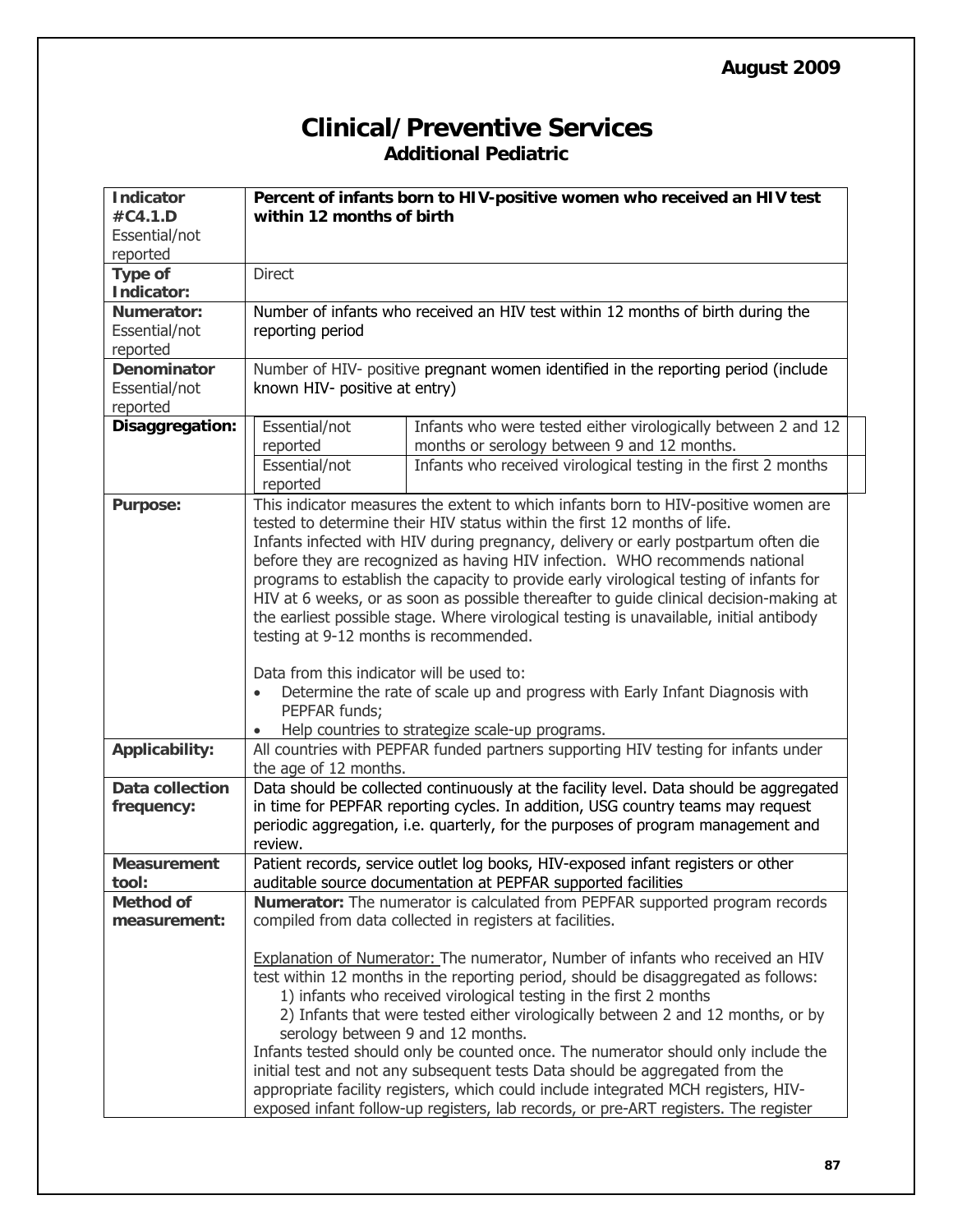|                                   | used may vary depending on the country context. For example, where HIV-exposed<br>infant follow-up takes place in the care and treatment setting, countries may<br>aggregate information either from a pre-ART register adapted for HIV-exposed<br>infant follow-up or in a separate HIV-exposed infant register.                                                                                                                                                                                                                      |
|-----------------------------------|----------------------------------------------------------------------------------------------------------------------------------------------------------------------------------------------------------------------------------------------------------------------------------------------------------------------------------------------------------------------------------------------------------------------------------------------------------------------------------------------------------------------------------------|
| Interpretation:                   | This indicator allows countries to monitor progress in reaching HIV-exposed infants<br>with early infant testing as a critical tool for providing appropriate follow-up care and<br>treatment.                                                                                                                                                                                                                                                                                                                                         |
|                                   | Countries may have difficulty distinguishing between initial and subsequent tests,<br>which need to be done to avoid double-counting.<br>While ideally the indicator captures infants born to known HIV-positive women, it<br>may not be feasible in some settings to exclude infants who were tested for HIV<br>using virological testing or antibody testing through provider initiated testing, such<br>as in pediatric wards, malnutrition centers, and other settings where infants may be<br>identified as exposed or infected.  |
|                                   | Double counting may also skew the number of reported tests. Because most<br>countries do not have a unique identifier system set up for testing infants, and many<br>infants are tested more than once, it is likely that the numerator may indicate a<br>higher number of infants receiving a test than what is happening in reality.                                                                                                                                                                                                 |
|                                   | It does not capture the number of children with a definitive diagnosis (i.e. either<br>confirmed or excluded of HIV infection), or measure whether appropriate follow-up<br>services were provided to the child based on interpretation of test results.                                                                                                                                                                                                                                                                               |
|                                   | The indicator does not measure the quality of testing or the system in place for<br>testing. A low value of the indicator could, however, signal potential bottlenecks in<br>the system, including poor management of HIV testing supply in country, poor data<br>collection, and mismanagement of testing samples.                                                                                                                                                                                                                    |
| <b>Additional</b><br>Information: | #8, Guidance and Specifications for Additional Recommended Indicators,<br>Addendum to: UNGASS. Monitoring the Declaration of Commitment on<br>HIV/AIDS. Guidelines on Construction of Core Indicators. 2008 Reporting. April<br>2008.                                                                                                                                                                                                                                                                                                  |
|                                   | http://data.unaids.org/pub/BaseDocument/2009/20090305 additionalrecommendedi<br>ndicators finalprintversio en.pdf<br>Prevention indicator (HIV-P13), The Global Fund to Fight AIDS, Tuberculosis and<br>Malaria Monitoring and Evaluation Toolkit: HIV, Tuberculosis and Malaria and<br>Health Systems Strengthening, Part 2: Tools for monitoring programs for HIV,<br>tuberculosis, malaria and health systems strengthening, Third Edition, February<br>2009<br>http://www.theglobalfund.org/documents/me/M E Toolkit P2-HIV en.pdf |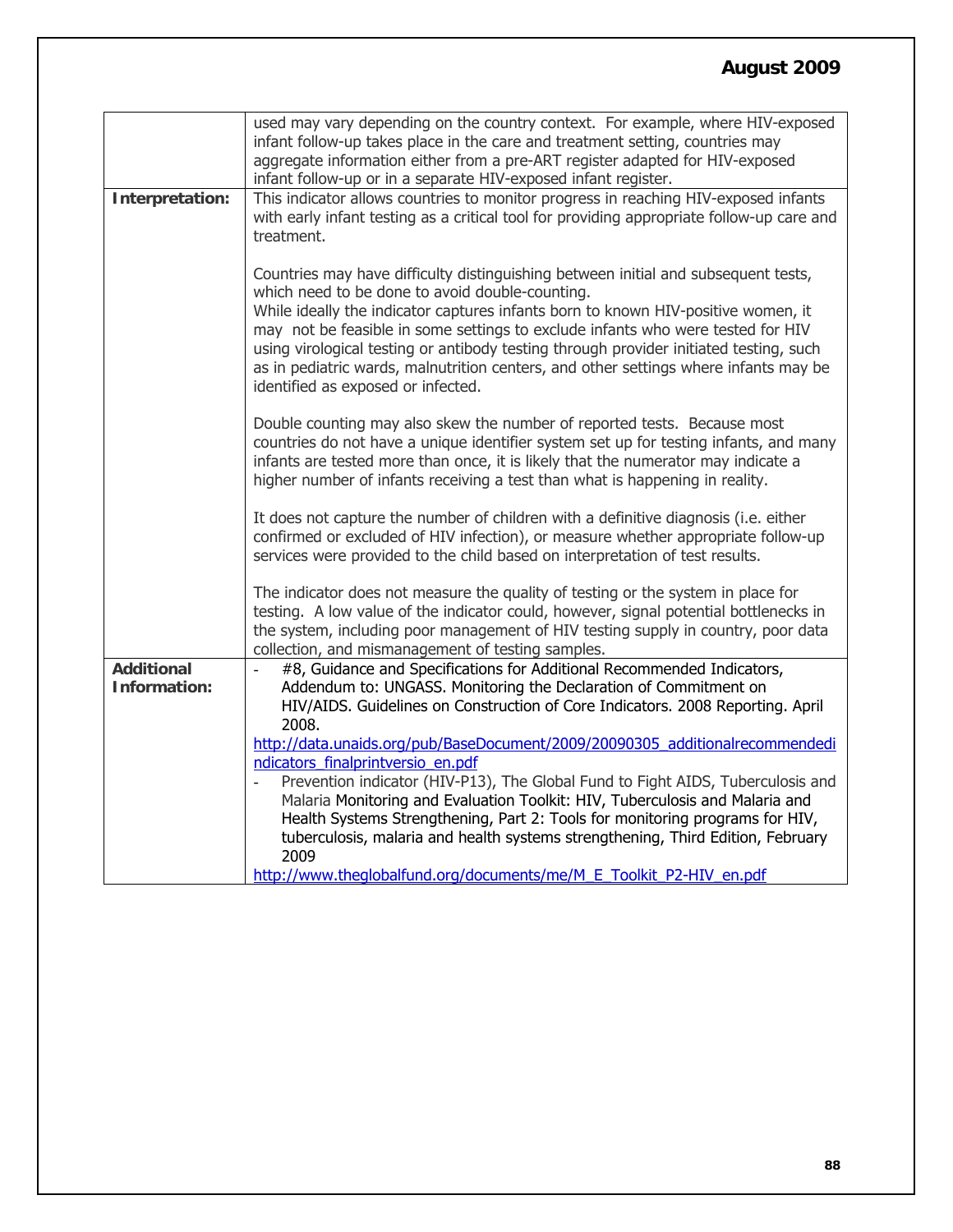### **Clinical/Preventive Services Additional Pediatric**

| <b>Indicator</b>       | Percent of infants born to HIV-positive pregnant women who are started                                                                                                    |  |
|------------------------|---------------------------------------------------------------------------------------------------------------------------------------------------------------------------|--|
| #C4.2.D                | on CTX prophylaxis within two months of birth                                                                                                                             |  |
| Essential/not          |                                                                                                                                                                           |  |
| reported<br>Type of    | <b>Direct</b>                                                                                                                                                             |  |
| Indicator:             |                                                                                                                                                                           |  |
| Numerator:             | Number of infants born to HIV-infected women that are started on Cotrimoxizole                                                                                            |  |
|                        | prophylaxis within two months of birth at USG supported sites within the reporting                                                                                        |  |
|                        | period                                                                                                                                                                    |  |
| Denominator:           | Number of HIV- positive pregnant women identified in the reporting period (include                                                                                        |  |
|                        | known HIV- positive at entry)                                                                                                                                             |  |
| Disaggregation:        | N/A                                                                                                                                                                       |  |
| Purpose:               | Cotrimoxizole prophylaxis is a simple and cost-effective intervention to prevent                                                                                          |  |
|                        | Pneumocystis jirovecipneumonia (PCP) among HIV-exposed and -infected infants.<br>PCP is the leading cause of serious respiratory disease among young HIV-infected         |  |
|                        | infants in resource-limited countries and often occurs before HIV infection can be                                                                                        |  |
|                        | diagnosed. Because diagnosing HIV infection among young infants is difficult, all                                                                                         |  |
|                        | infants born to women living with HIV should receive co-trimoxazole prophylaxis                                                                                           |  |
|                        | starting at 4–6 weeks after birth and continuing until HIV infection has been excluded                                                                                    |  |
|                        | and the infant is no longer at risk of acquiring HIV through breastfeeding.                                                                                               |  |
| Applicability:         | All countries with PEPFAR-funded partners providing either direct or indirect support                                                                                     |  |
| <b>Data collection</b> | to PMTCT programs should report on this indicator.                                                                                                                        |  |
| frequency:             | Data should be collected continuously at the facility level. Data should be aggregated<br>in time for PEPFAR reporting cycles. In addition, USG country teams may request |  |
|                        | periodic aggregation, at least quarterly, for the purposes of program management                                                                                          |  |
|                        | and review.                                                                                                                                                               |  |
| <b>Measurement</b>     | Numerator: Patient records, service outlet log books, HIV-exposed infant registers or                                                                                     |  |
| tool:                  | other auditable source documentation at PEPFAR supported facilities.                                                                                                      |  |
|                        | Denominator: Patient records, service outlet log books, or other auditable source                                                                                         |  |
|                        | documentation at PEPFAR supported facilities.                                                                                                                             |  |
| <b>Method of</b>       | Numerator: The numerator is the sum of infants having received CTX within 2 months                                                                                        |  |
| measurement:           | of birth during the reporting period at PEPFAR-supported facilities.                                                                                                      |  |
|                        |                                                                                                                                                                           |  |
|                        | Denominator: This denominator will include a sum of categories a-d below, at USG-<br>supported sites:                                                                     |  |
|                        | a) pregnant women who received an HIV+ test and result during ANC                                                                                                         |  |
|                        | b) pregnant women attending L&D with <i>unknown</i> HIV status who were tested HIV+                                                                                       |  |
|                        | in the L&D and received their results                                                                                                                                     |  |
|                        | c) women with unknown HIV status attending postpartum services within 72 hours of                                                                                         |  |
|                        | delivery who were tested HIV+ and received their results                                                                                                                  |  |
|                        | d) pregnant women with <i>known</i> HIV infection attending ANC for a new pregnancy.                                                                                      |  |
| Interpretation:        | A limitation of this indicator is that it does count mother-infant pairs in the numerator                                                                                 |  |
|                        | and denominator. Therefore there will be some women in the PEPFAR denominator                                                                                             |  |
|                        | that deliver in the reporting period whose children may receive Cotrimoxizole<br>prophylaxis in the next reporting period. It is anticipated that this will happen        |  |
|                        | consistently during each reporting period and therefore the children who receive                                                                                          |  |
|                        | Cotrimoxizole in a different reporting period from when they were actually be born                                                                                        |  |
|                        | will be captured.                                                                                                                                                         |  |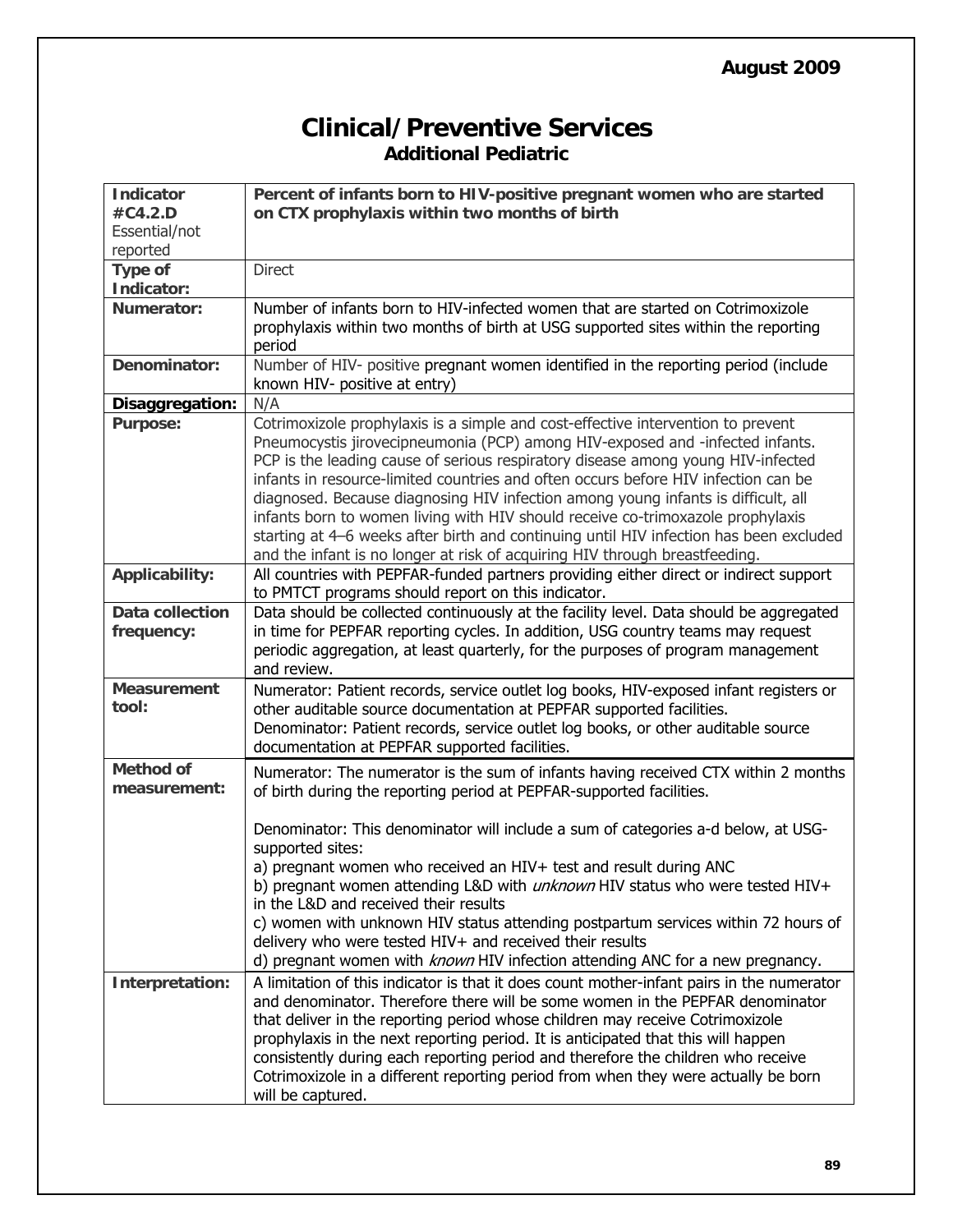| <b>Additional</b> | Adapted from #9, Guidance and Specifications for Additional Recommended          |
|-------------------|----------------------------------------------------------------------------------|
| Information:      | Indicators, Addendum to: UNGASS. Monitoring the Declaration of Commitment on     |
|                   | HIV/AIDS. Guidelines on Construction of Core Indicators. 2008 Reporting. April   |
|                   | 2008.                                                                            |
|                   | http://data.unaids.org/pub/BaseDocument/2009/20090305 additionalrecommendedin    |
|                   | dicators finalprintversio en.pdf                                                 |
|                   | Adapted from Prevention #HIV-P14, The Global Fund to Fight AIDS, Tuberculosis    |
|                   | and Malaria Monitoring and Evaluation Toolkit: HIV, Tuberculosis and Malaria and |
|                   | Health Systems Strengthening, Part 2: Tools for monitoring programs for HIV,     |
|                   | tuberculosis, malaria and health systems strengthening, Third Edition, February  |
|                   | 2009 http://www.theqlobalfund.org/documents/me/M E Toolkit P2-HIV en.pdf         |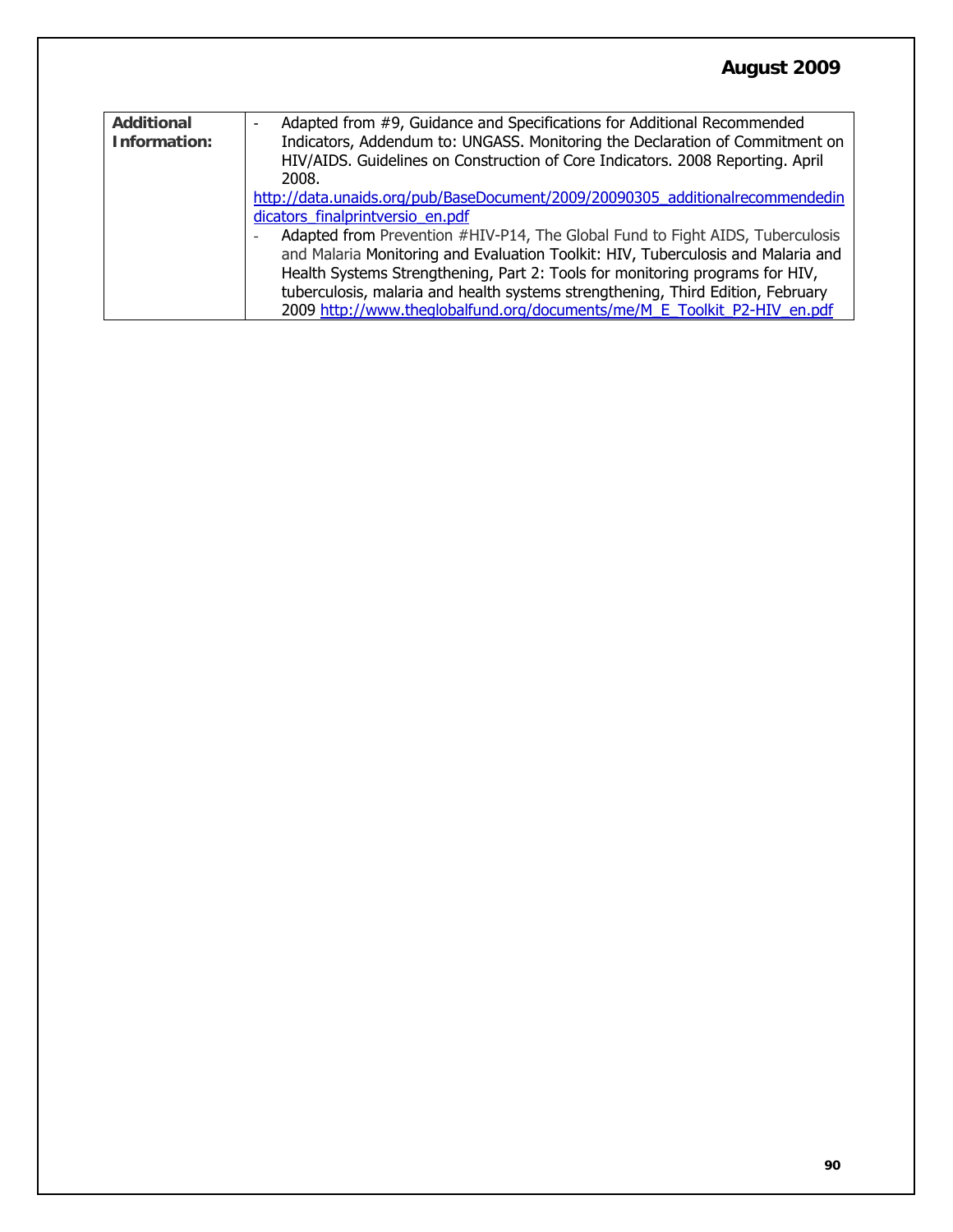### **Support Services Nutritional Support**

| <b>Indicator</b>       | Number of eligible clients who received food and/or other nutrition                                                                                             |                                                                                                                                                                  |  |
|------------------------|-----------------------------------------------------------------------------------------------------------------------------------------------------------------|------------------------------------------------------------------------------------------------------------------------------------------------------------------|--|
| #C5.1.D                | services                                                                                                                                                        |                                                                                                                                                                  |  |
| Essential/reported     |                                                                                                                                                                 |                                                                                                                                                                  |  |
| Type of                | <b>Direct</b>                                                                                                                                                   |                                                                                                                                                                  |  |
| Indicator:             |                                                                                                                                                                 |                                                                                                                                                                  |  |
| Numerator:             | Number of clients who received food and/or nutrition services during the reporting                                                                              |                                                                                                                                                                  |  |
| Essential/reported     | period                                                                                                                                                          |                                                                                                                                                                  |  |
| Denominator:           | None                                                                                                                                                            |                                                                                                                                                                  |  |
| Disaggregation:        | Recommended                                                                                                                                                     | Males                                                                                                                                                            |  |
|                        | Recommended                                                                                                                                                     | Females                                                                                                                                                          |  |
|                        | Essential/reported                                                                                                                                              | $<$ 18, 18+ years of age                                                                                                                                         |  |
|                        | Essential/reported                                                                                                                                              | Pregnant or lactating women                                                                                                                                      |  |
|                        | Recommended                                                                                                                                                     | < 24 months, 24-59 months, 5-17 years                                                                                                                            |  |
|                        | Recommended                                                                                                                                                     | By service type: Food                                                                                                                                            |  |
|                        | Recommended                                                                                                                                                     | By service type: Nutrition services                                                                                                                              |  |
|                        | Recommended                                                                                                                                                     | By service type: Food security support (Non-food)                                                                                                                |  |
| <b>Purpose:</b>        |                                                                                                                                                                 | This indicator measures how many clients receive supplemental food, food security                                                                                |  |
|                        |                                                                                                                                                                 | support and/or nutrition services, including therapeutic or supplementary food for                                                                               |  |
|                        |                                                                                                                                                                 | OVC whose HIV status is negative or unknown. Results from the indicator provide                                                                                  |  |
|                        |                                                                                                                                                                 | information about the extent that food support is reaching vulnerable clients and                                                                                |  |
|                        |                                                                                                                                                                 | where gaps may exist. It can be used to plan interventions and allocation of                                                                                     |  |
|                        |                                                                                                                                                                 | resources for food and nutrition. This indicator may also be used for reporting to                                                                               |  |
|                        |                                                                                                                                                                 | the U.S. Congress on the number of clients benefiting from PEPFAR-supported                                                                                      |  |
|                        | food supplementation.                                                                                                                                           |                                                                                                                                                                  |  |
| Applicability:         | All countries with PEPFAR-supported partners providing food and nutrition services                                                                              |                                                                                                                                                                  |  |
|                        | will report on this indicator.                                                                                                                                  |                                                                                                                                                                  |  |
| <b>Data collection</b> | Data should be collected continuously at the facility level (or community level).                                                                               |                                                                                                                                                                  |  |
| frequency:             | Data should be aggregated in time for PEPFAR reporting cycles. In addition, USG                                                                                 |                                                                                                                                                                  |  |
|                        |                                                                                                                                                                 | country teams are encouraged to request periodic aggregation, preferably                                                                                         |  |
|                        |                                                                                                                                                                 | quarterly for the purposes of program management and review.                                                                                                     |  |
| <b>Measurement</b>     |                                                                                                                                                                 | Program records that document provision of food support to clients.                                                                                              |  |
| tool:                  |                                                                                                                                                                 |                                                                                                                                                                  |  |
| <b>Method of</b>       |                                                                                                                                                                 | The numerator can be generated by counting the total number of clients who                                                                                       |  |
| measurement:           |                                                                                                                                                                 | received supplemental food (for nutritionally vulnerable clients), therapeutic and                                                                               |  |
|                        |                                                                                                                                                                 | supplementary food for OVC whose HIV status is negative or unknown, food                                                                                         |  |
|                        |                                                                                                                                                                 | security support and/or nutrition services during the reporting period.                                                                                          |  |
|                        |                                                                                                                                                                 |                                                                                                                                                                  |  |
|                        |                                                                                                                                                                 | Clients that receive supplemental food for OVC whose HIV status is negative or<br>unknown, food security support and/or nutrition services more than once during |  |
|                        |                                                                                                                                                                 | the reporting period should only be counted one time. In order to avoid double                                                                                   |  |
|                        |                                                                                                                                                                 | counting, countries will need to monitor their activities by partner, programmatic                                                                               |  |
|                        |                                                                                                                                                                 | area, and geographic area. The numerator should equal the number of clients who                                                                                  |  |
|                        |                                                                                                                                                                 |                                                                                                                                                                  |  |
|                        | received supplemental, therapeutic, and supplementary food, food security<br>support, and/or nutrition services. It is strongly recommended that these services |                                                                                                                                                                  |  |
|                        |                                                                                                                                                                 | be provided based a nutrition needs assessment that may include anthropometric                                                                                   |  |
|                        |                                                                                                                                                                 | assessment, biochemical assessment, clinical assessment of nutritional status,                                                                                   |  |
|                        |                                                                                                                                                                 | dietary assessment, and food security assessment.                                                                                                                |  |
|                        |                                                                                                                                                                 |                                                                                                                                                                  |  |
|                        |                                                                                                                                                                 | For the purposes of reporting on this indicator, individuals receiving at least one of                                                                           |  |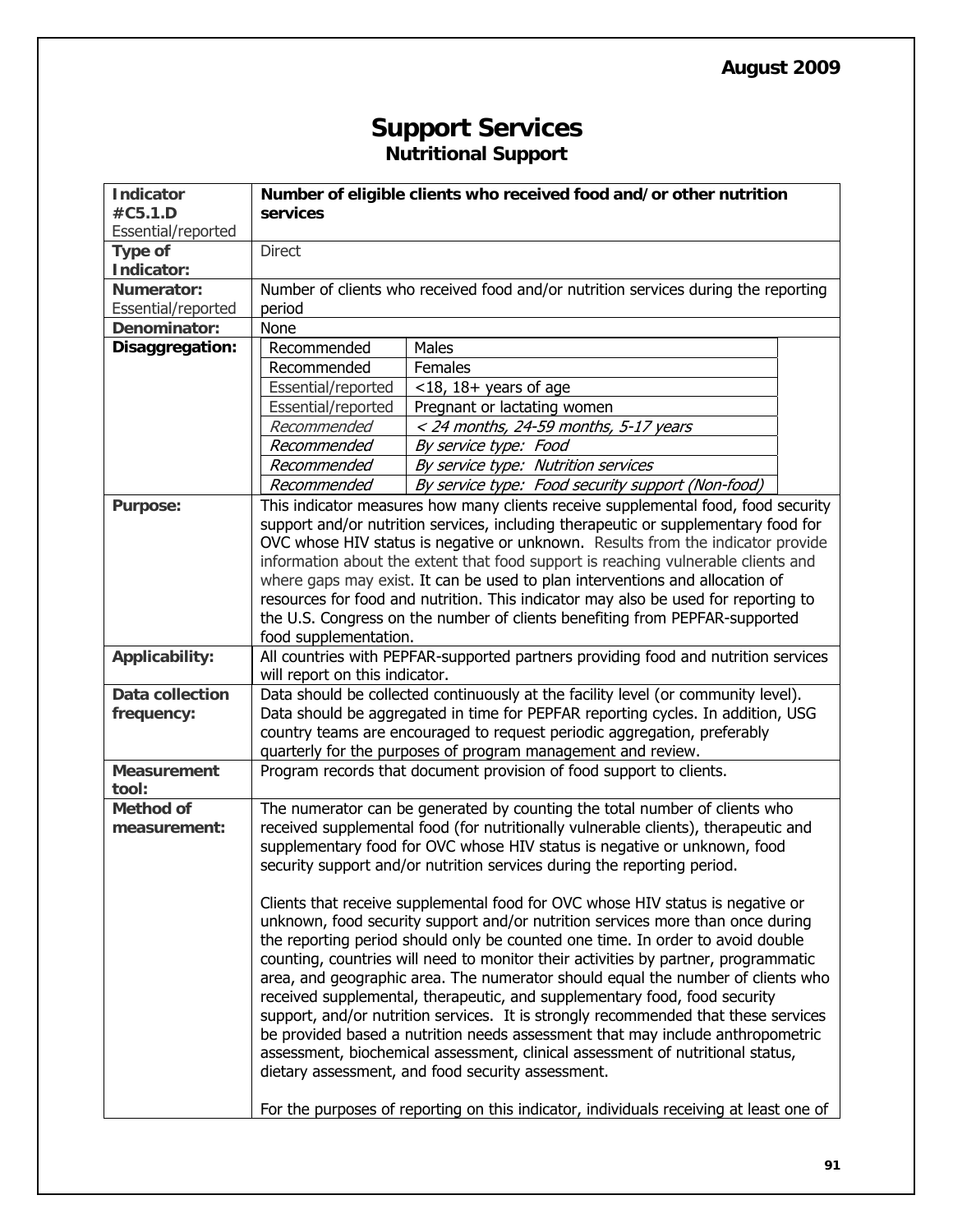|                   | the following food and/or nutrition services should be counted:                                                                                                                                                                                                                                                                                                                                                                                                                                                                                                                                                                                                                                                                                                            |
|-------------------|----------------------------------------------------------------------------------------------------------------------------------------------------------------------------------------------------------------------------------------------------------------------------------------------------------------------------------------------------------------------------------------------------------------------------------------------------------------------------------------------------------------------------------------------------------------------------------------------------------------------------------------------------------------------------------------------------------------------------------------------------------------------------|
|                   | Supplemental food support for nutritionally vulnerable children (OVC)<br>$\bullet$<br>Therapeutic and supplementary food for clinically malnourished orphans<br>$\bullet$<br>and vulnerable children whose HIV status is negative or unknown. (Note:<br>OVC who are HIV positive and receiving therapeutic or supplementary<br>food should be counted in Indicator #C2.3.D).<br>Supplemental food support for nutritionally vulnerable PMTCT clients<br>$\bullet$<br>Micronutrient supplements<br>Nutrition counseling<br>$\bullet$<br>Promotion of optimal infant and young child feeding<br>$\bullet$<br>Services to improve food security<br>$\bullet$<br>School and after-care feeding<br>$\bullet$<br>Household and community gardens                                 |
|                   | In the absence of unique IDs and electronic monitoring systems it would be<br>challenging to avoid double-counting of clients that receive food supplementation<br>and/or nutrition services more than once during the reporting period. Effort should<br>be made to avoid double-counting at the program level.                                                                                                                                                                                                                                                                                                                                                                                                                                                           |
|                   | *Note: Therapeutic and supplementary feeding for severe malnutrition of HIV-<br>positive individuals should be counted under indicator #C2.3.D (See reference<br>sheet for complete definition). If, HIV-positive individuals are receiving additional<br>food services defined by this indicator, they may be counted in this indicator. For<br>example, HIV-positive persons receiving services to improve food security or<br>benefiting from household and community gardens may be counted here. OVCs<br>known HIV positive and receiving therapeutic or supplementary food should be<br>counted in Indicator #C2.3.D.                                                                                                                                                |
| Interpretation:   | It is important to note that the indicator includes a variety of types of food<br>support, including supplemental feeding, addressing food insecurity among PMTCT<br>women and OVC, and other food related services. These are distinct food<br>interventions with distinct objectives, and the total indicator does not provide<br>information about coverage of each individually.                                                                                                                                                                                                                                                                                                                                                                                       |
|                   | If this indicator is compared across countries, it is important to note that different<br>countries and programs may use different types of foods and possibly even<br>different entry and exit criteria for food support. Also, the indicator provides<br>information about the number of clients receiving food and/or nutrition services,<br>but not about the proportion of total clients receiving such food and/or nutrition<br>services, the duration of support provided to clients, drop-out rates, quality of the<br>foods, quality of nutrition services, or existence of complementary interventions<br>with the food; additional alternative types of studies would be need to be<br>conducted to collect the information needed to understand these factors. |
| <b>Additional</b> | PEPFAR Food and Nutrition Technical Guidance and the OVC Programming                                                                                                                                                                                                                                                                                                                                                                                                                                                                                                                                                                                                                                                                                                       |
| information:      | Guidance on Food and Nutrition. www.pepfar.net under "Guidance" under the<br>"Food and Nutrition" program area as well as the "OVC" program area.                                                                                                                                                                                                                                                                                                                                                                                                                                                                                                                                                                                                                          |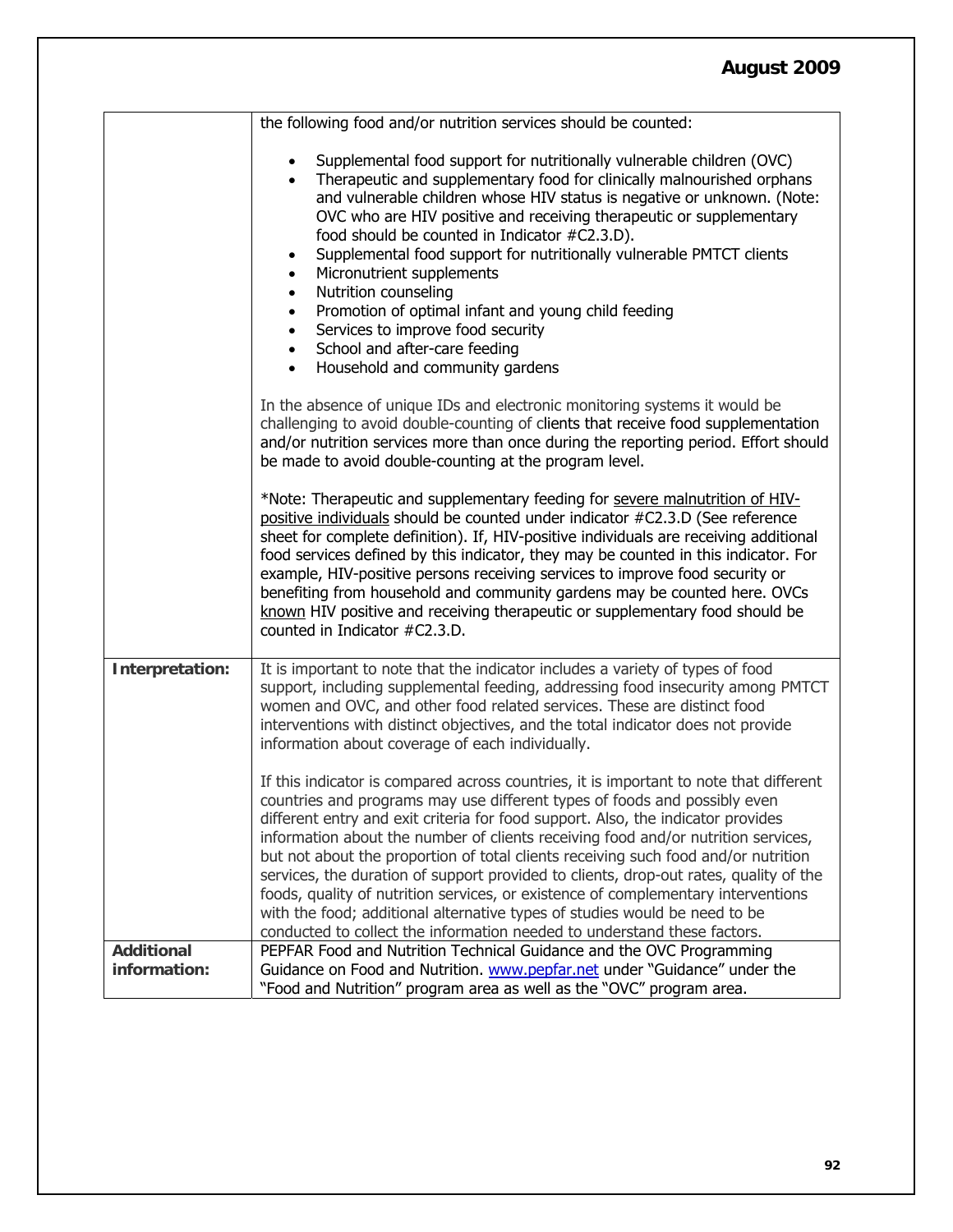### **Treatment ARV Services**

| <b>Indicator</b>       | New: Number of adults and children with advanced HIV infection newly        |                                                                                                                                                    |  |
|------------------------|-----------------------------------------------------------------------------|----------------------------------------------------------------------------------------------------------------------------------------------------|--|
| #T1.1.D                | enrolled on ART                                                             |                                                                                                                                                    |  |
| Essential/reported     | <b>Direct</b>                                                               |                                                                                                                                                    |  |
| Type of<br>Indicator:  |                                                                             |                                                                                                                                                    |  |
| Numerator:             |                                                                             | Number of adults and children with advanced HIV infection newly enrolled on ART                                                                    |  |
| Essential/reported     |                                                                             |                                                                                                                                                    |  |
| Denominator:           | N/A                                                                         |                                                                                                                                                    |  |
| Disaggregation:        | Essential/reported                                                          | <1                                                                                                                                                 |  |
|                        | Recommended                                                                 | $<$ 5                                                                                                                                              |  |
|                        | Essential/reported                                                          | <15 Males                                                                                                                                          |  |
|                        | Essential/reported                                                          | <15 Females                                                                                                                                        |  |
|                        | Essential/reported                                                          | 15+ Males                                                                                                                                          |  |
|                        | Essential/reported                                                          | 15+ Females                                                                                                                                        |  |
|                        | Essential/reported                                                          | Pregnant Women                                                                                                                                     |  |
| <b>Purpose:</b>        |                                                                             | Measures scale-up of ART program and for pregnant women disaggregation offers<br>a measure of the linkages between PMTCT and treatment programs.   |  |
| Applicability:         |                                                                             | All countries with PEPFAR-funded partners supporting direct ART services should                                                                    |  |
|                        |                                                                             | report on this indicator. This indicator should be reported for PEPFAR Directly                                                                    |  |
|                        | supported sites.                                                            |                                                                                                                                                    |  |
| <b>Data collection</b> | Data should be collected continuously at the facility level. Data should be |                                                                                                                                                    |  |
| frequency:             | aggregated in time for PEPFAR reporting cycles. In addition, data should be |                                                                                                                                                    |  |
|                        |                                                                             | aggregated periodically, i.e. quarterly, for the purposes of program management                                                                    |  |
|                        | and review.                                                                 |                                                                                                                                                    |  |
| <b>Measurement</b>     |                                                                             | Facility ART registers/databases, program monitoring tools, or drug supply                                                                         |  |
| tool:                  | management systems                                                          |                                                                                                                                                    |  |
| <b>Method of</b>       |                                                                             | The numerator can be generated by counting the number of adults and children                                                                       |  |
| measurement:           |                                                                             | who are newly enrolled in ART in the reporting period, in accordance with the<br>nationally approved treatment protocol (or WHO/UNAIDS standards). |  |
|                        |                                                                             | Patients with records that transfer in from another facility, or who temporarily                                                                   |  |
|                        |                                                                             | stopped therapy and have started again in the time period should not be counted.                                                                   |  |
|                        |                                                                             | ART taken only for the purpose of prevention of mother-to-child transmission and                                                                   |  |
|                        |                                                                             | post-exposure prophylaxis are not included in this indicator. HIV-positive pregnant                                                                |  |
|                        |                                                                             | women who are eligible for and initiate antiretroviral drug therapy for their own                                                                  |  |
|                        | treatment are included in this indicator.                                   |                                                                                                                                                    |  |
|                        |                                                                             | The number of adults and children with advanced HIV infection who are newly                                                                        |  |
|                        |                                                                             | receiving ART can be obtained through data collected from drug supply                                                                              |  |
|                        |                                                                             | management systems or facility-based ART registers.                                                                                                |  |
|                        |                                                                             | NEW is a state defined by an individual's beginning in a program, it is expected                                                                   |  |
|                        |                                                                             | that the characteristics of new clients are recorded at the time they newly initiate                                                               |  |
|                        |                                                                             | into a program. Patients are counted as pregnant if they were pregnant at                                                                          |  |
|                        |                                                                             | initiation of ART. Age represents an individual's age at initiation of therapy.                                                                    |  |
|                        |                                                                             | For example, if a 14 year old child begins ART and then shortly after turns age 15,                                                                |  |
|                        |                                                                             | the child will still be counted under NEW in the <15 age category.                                                                                 |  |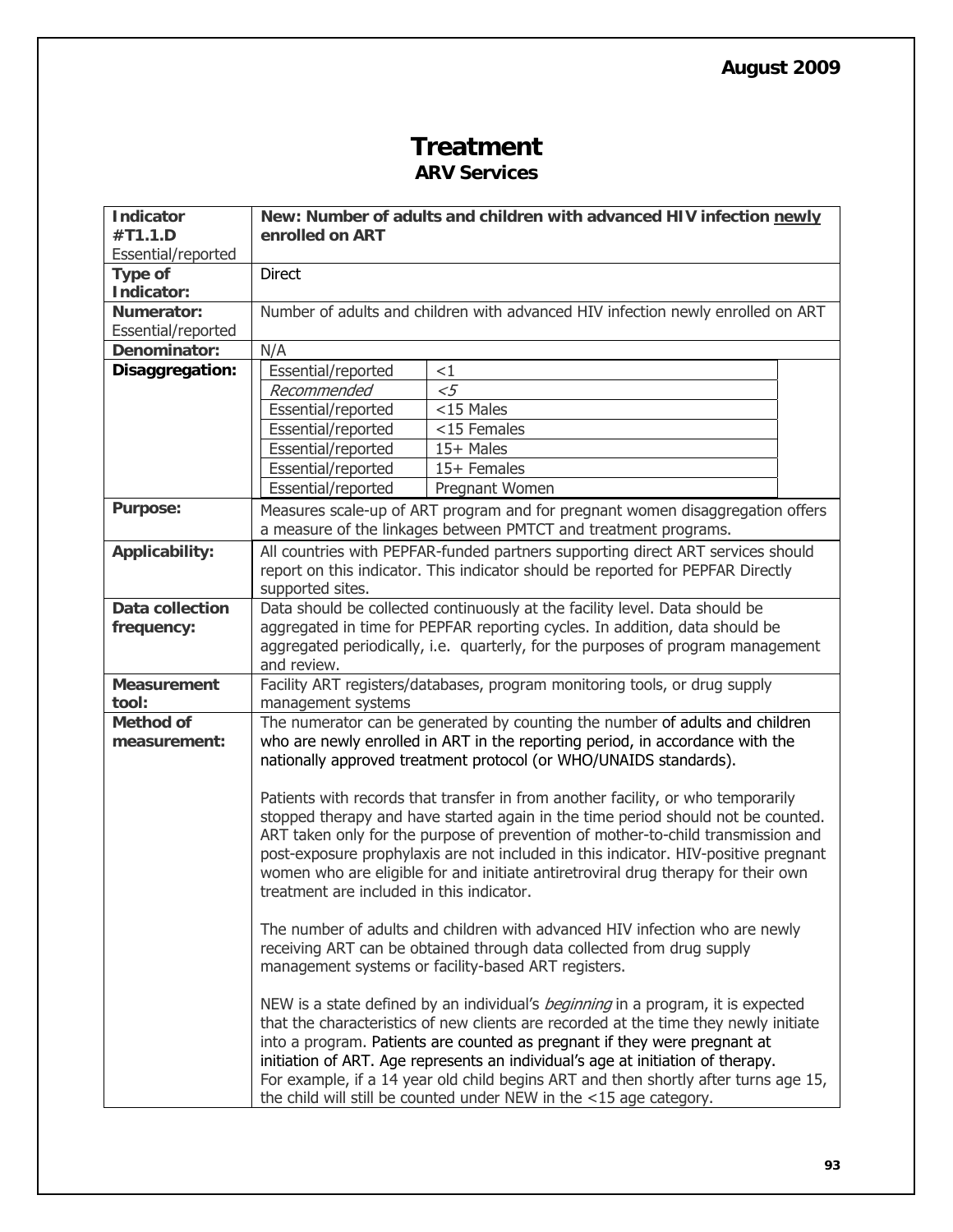|                                   | According to "WHO CASE DEFINITIONS OF HIV FOR SURVEILLANCE<br>AND REVISED CLINICAL STAGING AND IMMUNOLOGICAL<br><b>CLASSIFICATION OF HIV-RELATED DISEASE IN ADULTS AND CHILDREN</b><br>(2007)<br>• Clinical criteria for diagnosis of advanced HIV in adults and children with<br>confirmed HIV infection: Presumptive or definitive diagnosis of any stage 3 or<br>stage 4 condition.<br>and/or;<br>• Immunological criteria for diagnosing advanced HIV in adults and children five<br>years or older with confirmed HIV infection: CD4 count less than 350 per mm3 of<br>blood in an HIV-infected adult or child.<br>and/or;<br>• Immunological criteria for diagnosing advanced HIV in a child younger than five<br>years of age with confirmed HIV infection: %CD4+ <30 among those younger<br>than 12 months; %CD4+ <25 among those aged 12-35 months; %CD4+ <20<br>among those aged 36-59 months.<br>However, according to WHO pediatric ART guidelines (2008), all infants under 12<br>months of age with confirmed HIV infection should be started on ART, irrespective<br>of clinical or immunological stage, or where virological testing is not available,<br>infants under 12 months of age with clinically diagnosed presumptive severe HIV<br>should start ART and confirmation of HIV infection should be obtained as soon as<br>possible. Thus, infants under 12 months of age need not have a diagnosis of<br>advanced HIV to be counted in this indicator. The "essential/reported"<br>disaggregation of $\lt 1$ year old is a subset of the age group $\lt 15$ years old. |
|-----------------------------------|-----------------------------------------------------------------------------------------------------------------------------------------------------------------------------------------------------------------------------------------------------------------------------------------------------------------------------------------------------------------------------------------------------------------------------------------------------------------------------------------------------------------------------------------------------------------------------------------------------------------------------------------------------------------------------------------------------------------------------------------------------------------------------------------------------------------------------------------------------------------------------------------------------------------------------------------------------------------------------------------------------------------------------------------------------------------------------------------------------------------------------------------------------------------------------------------------------------------------------------------------------------------------------------------------------------------------------------------------------------------------------------------------------------------------------------------------------------------------------------------------------------------------------------------------------------------------------------------------|
| Interpretation:                   | This indicator permits monitoring trends in initiation but does not attempt to<br>distinguish between different forms of ART or to measure the cost, quality or<br>effectiveness of treatment provided. These will each vary within and between<br>countries and are liable to change over time.<br>Since age and pregnancy status change over time, the comparison of NEW,<br>CUMULATIVE, and CURRENT clients by age and pregnancy status is challenging.<br>CURRENT is a state defined by vital/treatment status when last seen, so it is<br>expected that characteristics of these clients would be updated each time they are<br>seen by a program. On the contrary, NEW and CUMMULATIVE are states defined<br>by beginning in a program, it is expected that the characteristics of new and<br>cumulative clients are recorded at the time they newly initiate or transfer into a<br>program and will remain at that same status over time.                                                                                                                                                                                                                                                                                                                                                                                                                                                                                                                                                                                                                                              |
| <b>Additional</b><br>information: | Refer to the PEPFAR Treatment Indicator TWG with further inquiries                                                                                                                                                                                                                                                                                                                                                                                                                                                                                                                                                                                                                                                                                                                                                                                                                                                                                                                                                                                                                                                                                                                                                                                                                                                                                                                                                                                                                                                                                                                            |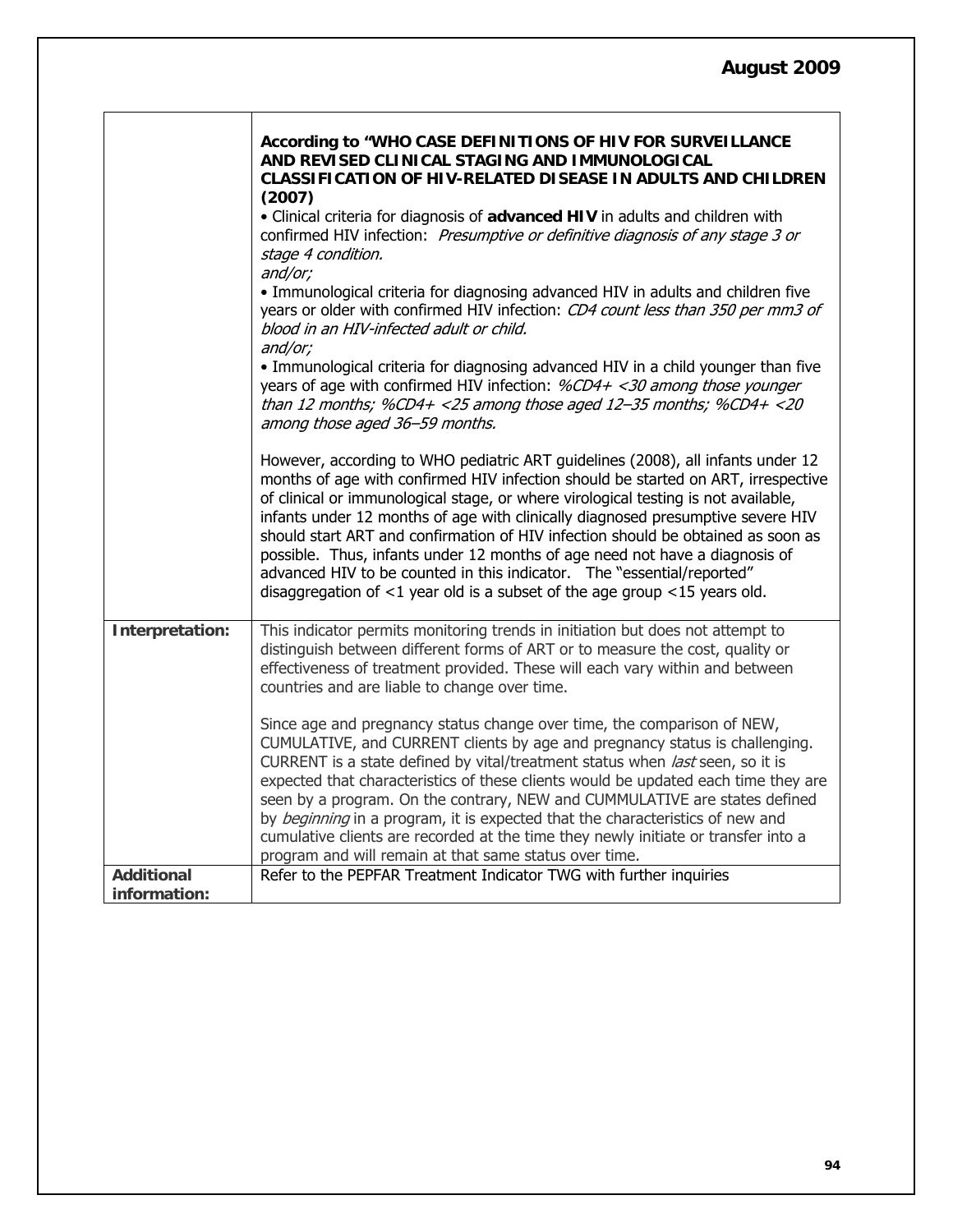### **Treatment ARV Services**

| <b>Indicator</b>       | <b>CURRENT: Number of adults and children with advanced HIV infection</b>                                                                             |  |
|------------------------|-------------------------------------------------------------------------------------------------------------------------------------------------------|--|
| #T1.2.D                | receiving antiretroviral therapy (ART)                                                                                                                |  |
| Essential/reported     |                                                                                                                                                       |  |
| Type of                | <b>Direct</b>                                                                                                                                         |  |
| Indicator:             |                                                                                                                                                       |  |
| Numerator:             | Number of adults and children with advanced HIV infection receiving antiretroviral                                                                    |  |
| Essential/reported     | therapy (ART)                                                                                                                                         |  |
| Denominator:           | N/A                                                                                                                                                   |  |
| Disaggregation:        | Essential/reported<br><1                                                                                                                              |  |
|                        | $<$ 5<br>Recommended                                                                                                                                  |  |
|                        | Essential/reported<br>$<$ 15 Males                                                                                                                    |  |
|                        |                                                                                                                                                       |  |
|                        | <15 Females<br>Essential/reported                                                                                                                     |  |
|                        | 15+ Males<br>Essential/reported                                                                                                                       |  |
|                        | Essential/reported<br>15+ Females                                                                                                                     |  |
| <b>Purpose:</b>        | To assess progress towards providing ART to all people with advanced HIV                                                                              |  |
|                        | infection; Coverage; Track progress towards legislative 5-year goals.                                                                                 |  |
| Applicability:         | All countries with PEPFAR-funded partners supporting direct ART services should                                                                       |  |
|                        | report on this indicator. This indicator should be reported for PEPFAR Directly                                                                       |  |
|                        | supported sites.                                                                                                                                      |  |
| <b>Data collection</b> | Data should be collected continuously at the facility level. Data should be                                                                           |  |
| frequency:             | aggregated in time for PEPFAR reporting cycles. In addition, data should be                                                                           |  |
|                        | aggregated periodically, i.e. quarterly, for the purposes of program management                                                                       |  |
|                        | and review.                                                                                                                                           |  |
| <b>Measurement</b>     | Numerator: Facility ART registers/databases, program monitoring tools, or drug                                                                        |  |
| tool:                  | supply management systems.                                                                                                                            |  |
| <b>Method of</b>       | Data for this indicator can be generated by counting the number of adults and                                                                         |  |
| measurement:           | children who are currently receiving ART in accordance with the nationally<br>approved treatment protocol (or WHO/UNAIDS standards) at the end of the |  |
|                        | reporting period. The numerator should equal the number of adults and children                                                                        |  |
|                        | with advanced HIV infection who ever started ART minus those patients who are                                                                         |  |
|                        | not currently on treatment prior to the end of the reporting period. Patients                                                                         |  |
|                        | excluded from the numerator are patients who died, stopped treatment,                                                                                 |  |
|                        | transferred out or are lost to follow-up (patient not seen for 3 months from last                                                                     |  |
|                        | visit).                                                                                                                                               |  |
|                        |                                                                                                                                                       |  |
|                        | Patients on ART who initiated or transferred in during the reporting period should                                                                    |  |
|                        | be counted. Patients that pick up several months of antiretroviral drugs at one                                                                       |  |
|                        | visit, which could include ART received for the last months of the reporting period,                                                                  |  |
|                        | but not be recorded as visits for the last months should be included in the count.                                                                    |  |
|                        | ART taken only for the purpose of prevention of mother-to-child transmission and                                                                      |  |
|                        | post-exposure prophylaxis are not included in this indicator. HIV-positive pregnant                                                                   |  |
|                        | women who are eligible for and on antiretroviral drugs for their own treatment are                                                                    |  |
|                        | included in this indicator.                                                                                                                           |  |
|                        |                                                                                                                                                       |  |
|                        | The number of adults and children with advanced HIV infection who are currently                                                                       |  |
|                        | receiving ART can be obtained through data collected from drug supply                                                                                 |  |
|                        | management systems or facility-based ART registers. Patients receiving ART in the                                                                     |  |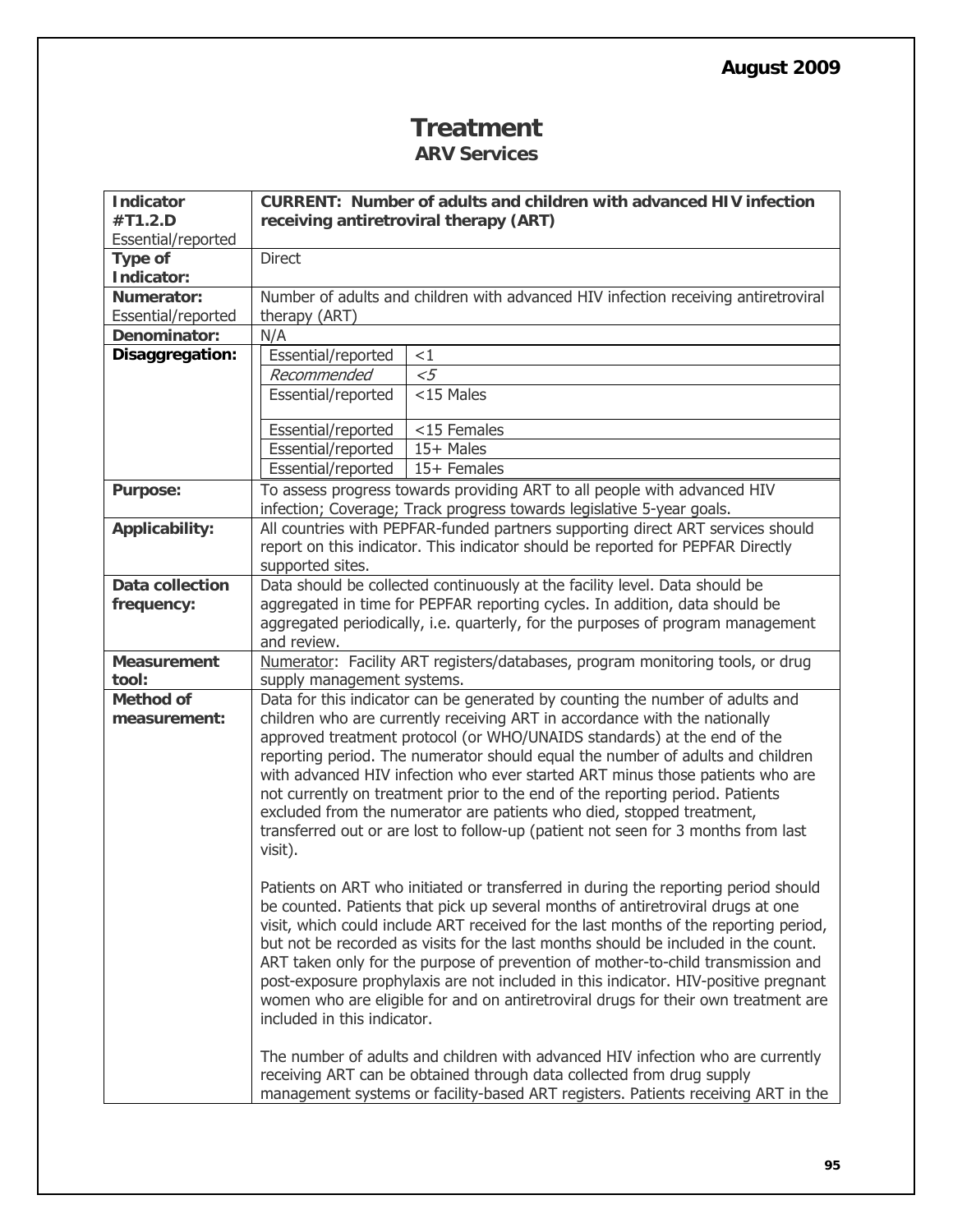|                   | private sector and public sector should be included in the numerator for the<br>country as a whole.                                                                                                                                                                                                                                                                                                                                                                                                                                                                                                                                                                                                                                                                         |
|-------------------|-----------------------------------------------------------------------------------------------------------------------------------------------------------------------------------------------------------------------------------------------------------------------------------------------------------------------------------------------------------------------------------------------------------------------------------------------------------------------------------------------------------------------------------------------------------------------------------------------------------------------------------------------------------------------------------------------------------------------------------------------------------------------------|
|                   | CURRENT is a state defined by vital/treatment status when last seen, so it is<br>expected that characteristics of these clients would be updated each time they are<br>seen by a program. Age represents an individual's age at the end of the reporting<br>period or when last seen at the facility. For example, a 14-year-old child will be<br>counted as currently receiving treatment in the <15 age category at the end of<br>reporting period "A". During reporting period "B" the child turns age 15 and so at<br>the end of this reporting period the child will be counted under the 15+ age<br>category.                                                                                                                                                         |
|                   | SEE INDICATOR #T1.1.D FOR THE WHO CASE DEFINITIONS OF HIV FOR<br>SURVEILLANCE AND REVISED CLINICAL STAGING AND<br>IMMUNOLOGICAL CLASSIFICATION OF HIV-RELATED DISEASE IN<br><b>ADULTS AND CHILDREN (2007)</b>                                                                                                                                                                                                                                                                                                                                                                                                                                                                                                                                                               |
| Interpretation:   | This indicator permits monitoring trends in coverage but does not attempt to<br>distinguish between different forms of ART or to measure the cost, quality or<br>effectiveness of treatment provided. These will each vary within and between<br>countries and are liable to change over time. The proportion of people needing<br>ART varies with the stage of the HIV epidemic and the cumulative coverage and<br>effectiveness of ART among adults and children. The degree of utilization of ART<br>will depend on factors such as cost relative to local incomes, service delivery<br>infrastructure and quality, availability and uptake of voluntary counseling and<br>testing services, and perceptions of effectiveness and possible side effects of<br>treatment. |
|                   | A basic level of retention (or attrition) can be calculated as current clients divided<br>by cumulative clients; that is the proportion of clients that remain on ART at the<br>end of the reporting period of those ever started on ART.                                                                                                                                                                                                                                                                                                                                                                                                                                                                                                                                   |
|                   | Since age and pregnancy status change over time, the comparison of NEW,<br>CUMULATIVE, and CURRENT clients by age and pregnancy status is challenging.<br>CURRENT is a state defined by vital/treatment status when last seen, so it is<br>expected that characteristics of these clients would be updated each time they are<br>seen by a program. On the contrary, NEW and CUMMULATIVE are states defined<br>by <i>beginning</i> in a program, it is expected that the characteristics of new and<br>cumulative clients are recorded at the time they newly initiate or transfer into a<br>program and will remain at that same status over time.                                                                                                                         |
| <b>Additional</b> | #4, Monitoring the Declaration of Commitment on HIV/AIDS. Guidelines on                                                                                                                                                                                                                                                                                                                                                                                                                                                                                                                                                                                                                                                                                                     |
| information       | Construction of Core Indicators 2010 Reporting, United Nations General<br>Assembly Special Session [UNGASS]. March 2009                                                                                                                                                                                                                                                                                                                                                                                                                                                                                                                                                                                                                                                     |
|                   | Treatment indicator (HIV-T1), The Global Fund to Fight AIDS, Tuberculosis<br>٠<br>and Malaria Monitoring and Evaluation Toolkit: HIV, Tuberculosis and Malaria<br>and Health Systems Strengthening Part 2: Tools for monitoring programs for<br>HIV, tuberculosis, malaria and health systems strengthening, Third Edition,<br>February 2009<br>http://www.theglobalfund.org/documents/me/M E Toolkit P2-HIV en.pdf                                                                                                                                                                                                                                                                                                                                                         |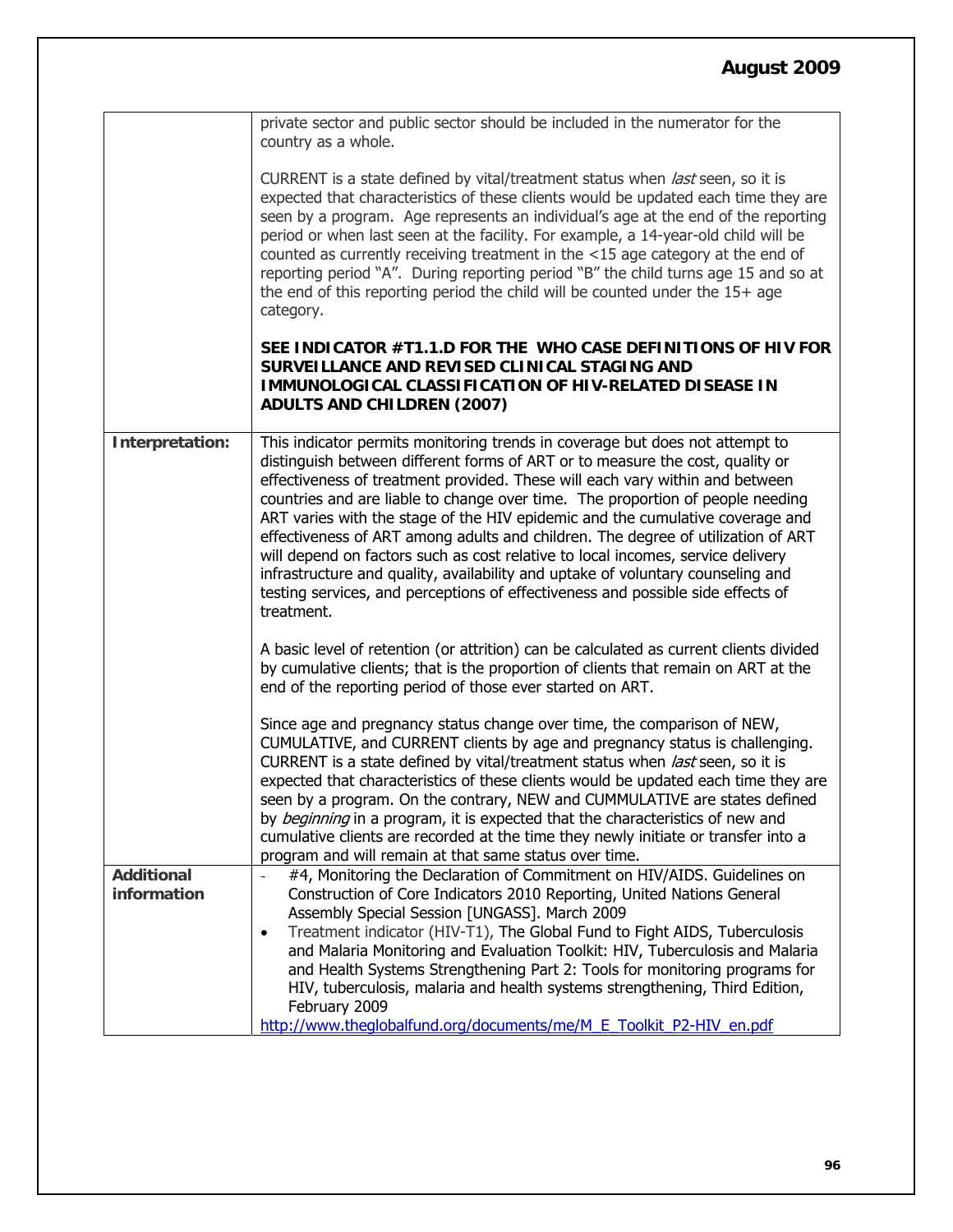#### **Treatment ARV Services**

| <b>Indicator</b><br>#T1.3.D        |                                                | Percent of adults and children known to be alive and on treatment 12<br>months after initiation of antiretroviral therapy                                          |  |
|------------------------------------|------------------------------------------------|--------------------------------------------------------------------------------------------------------------------------------------------------------------------|--|
| Essential/reported                 |                                                |                                                                                                                                                                    |  |
| <b>Type of</b>                     | <b>Direct</b>                                  |                                                                                                                                                                    |  |
| Indicator:                         |                                                |                                                                                                                                                                    |  |
| Numerator:<br>Essential/reported   | after initiating ART                           | Number of adults and children who are still alive and on treatment at 12 months                                                                                    |  |
| Denominator:<br>Essential/reported | have stopped ART, and those lost to follow-up. | Total number of adults and children who initiated ART in the 12 months prior to<br>the beginning of the reporting period, including those who have died, those who |  |
| Disaggregation:                    | Essential/reported                             | $<$ 15                                                                                                                                                             |  |
|                                    | Essential/reported                             | $15+$                                                                                                                                                              |  |
|                                    | Recommended                                    | <15 Males                                                                                                                                                          |  |
|                                    | Recommended                                    | <15 Females                                                                                                                                                        |  |
|                                    | Recommended                                    | 15+ Males                                                                                                                                                          |  |
|                                    | Recommended                                    | 15+ Females                                                                                                                                                        |  |
|                                    |                                                | Age represents an individual's age at initiation of therapy.                                                                                                       |  |
| <b>Purpose:</b>                    | overall quality of program.                    | High retention is one important measure of program success and is a proxy for                                                                                      |  |
| Applicability:                     |                                                | All countries with PEPFAR-funded partners providing ART services should report                                                                                     |  |
|                                    |                                                | on this indicator. This indicator should be reported for PEPFAR Directly                                                                                           |  |
|                                    | supported sites.                               |                                                                                                                                                                    |  |
| <b>Data collection</b>             |                                                | Data should be collected continuously at the facility level. Data should be                                                                                        |  |
| frequency:                         |                                                | aggregated in time for PEPFAR reporting cycles. In addition, data should be                                                                                        |  |
|                                    |                                                | aggregated periodically, i.e. quarterly, for the purposes of program management                                                                                    |  |
|                                    | and review.                                    |                                                                                                                                                                    |  |
| <b>Measurement</b><br>tool:        | forms.                                         | Program monitoring tools; ART registers/databases and cohort/group analysis                                                                                        |  |
| <b>Method of</b>                   |                                                | Explanation of Numerator: The numerator requires that adult and child patients                                                                                     |  |
| measurement:                       |                                                | must be alive and on ART at 12 months after their initiation of treatment.                                                                                         |  |
|                                    |                                                | For a comprehensive understanding of survival, the following data must be                                                                                          |  |
|                                    | collected:                                     |                                                                                                                                                                    |  |
|                                    |                                                | Number of adults and children in the ART start-up groups initiating ART at                                                                                         |  |
|                                    |                                                | 12 months prior to the end of the reporting period (denominator)                                                                                                   |  |
|                                    | $\bullet$                                      | Number of adults and children still alive and on ART at 12 months after                                                                                            |  |
|                                    | initiating treatment (numerator)               |                                                                                                                                                                    |  |
|                                    |                                                | The reporting period is defined as a continuous 12-month period that has ended                                                                                     |  |
|                                    |                                                | within a pre-defined number of months from the submission of the report. The                                                                                       |  |
|                                    |                                                | pre-defined number of months can be determined by PEPFAR or national                                                                                               |  |
|                                    |                                                | reporting requirements. If the PEPFAR reporting period is 1 October 2009 to 31                                                                                     |  |
|                                    |                                                | September 2010, countries will calculate this indicator by using all patients who                                                                                  |  |
|                                    |                                                | started ART any time during the 12-month period from 1 October 2008 to 31                                                                                          |  |
|                                    |                                                | September 2009. A 12-month outcome is defined as the outcome (i.e. whether<br>the patient is still alive and on ART, dead or lost to follow-up) 12 months after    |  |
|                                    |                                                | starting. For example, patients who started ART during October 2008 will have                                                                                      |  |
|                                    |                                                | reached their 12-month outcomes in October 2009.                                                                                                                   |  |
|                                    |                                                |                                                                                                                                                                    |  |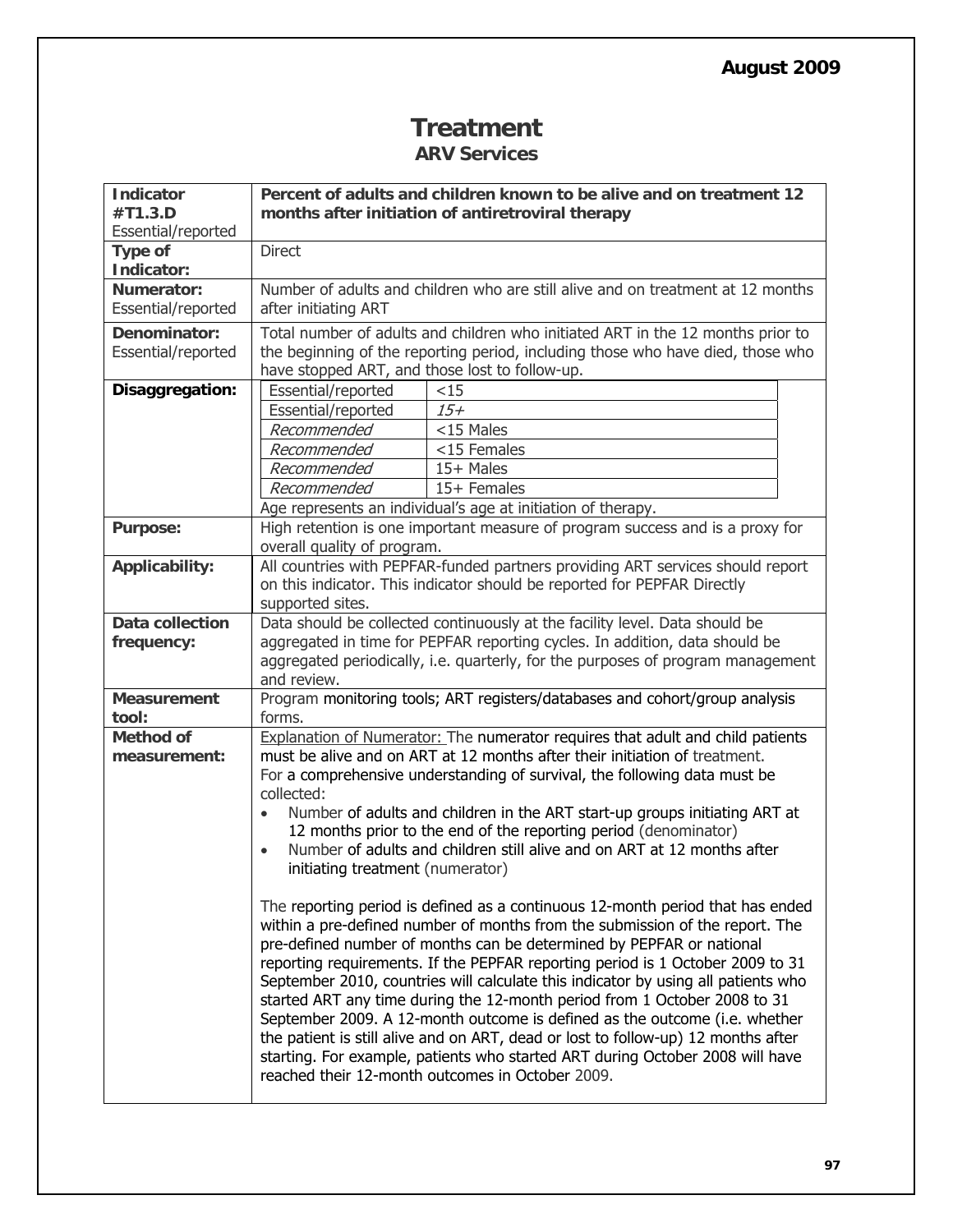|                 | The numerator does not require patients to have been on ART continuously for<br>the 12-month period. Patients may be included in the numerator (and<br>denominator) if they have missed an appointment or drug pick-up or temporarily<br>stopped treatment during the 12 months since initiating treatment, as long as<br>they are recorded as still being on treatment at month 12. On the contrary,<br>those patients who have died, stopped treatment, or been lost to follow-up as of<br>12 months since starting treatment are not included in the numerator. For<br>example, for those patients who started ART in October 2008, if at any point<br>during the period October 2008 to October 2009 these patients die, are lost to<br>follow-up (and do not return), or stop treatment (and do not restart), then at<br>month 12 (October 2009), they are not on ART, and not included in the<br>numerator. Conversely, a patient who started ART in October 2008 and who<br>missed an appointment in December 2008, but is recorded as on ART in October<br>2009 (at month 12) is on ART and will be included in the numerator. The<br>number of adults and children on ART at 12 months includes patients who have<br>transferred in (and their initiation date is known) at any point from initiation of<br>treatment to the end of the 12-month period and excludes patients who have<br>transferred out during this same period to reflect the net current cohort at each<br>facility. What is important is that the patient who has started ART in October<br>2008 is recorded as being alive and on ART 12 months after initiation, regardless<br>of what happens from October 2008 to October 2009. |
|-----------------|-------------------------------------------------------------------------------------------------------------------------------------------------------------------------------------------------------------------------------------------------------------------------------------------------------------------------------------------------------------------------------------------------------------------------------------------------------------------------------------------------------------------------------------------------------------------------------------------------------------------------------------------------------------------------------------------------------------------------------------------------------------------------------------------------------------------------------------------------------------------------------------------------------------------------------------------------------------------------------------------------------------------------------------------------------------------------------------------------------------------------------------------------------------------------------------------------------------------------------------------------------------------------------------------------------------------------------------------------------------------------------------------------------------------------------------------------------------------------------------------------------------------------------------------------------------------------------------------------------------------------------------------------------------------------------------------------------------------|
|                 | Explanation of Denominator: The denominator is the total number of adults and<br>children in the (monthly) ART start-up groups who initiated ART at a point 12<br>months prior to the beginning of the reporting period, regardless of their 12-<br>month outcome. For example, for the reporting period October 1, 2009 to<br>September 30, 2010, this will include all patients who started ART during the 12-<br>month period from October 1, 2008 to September 30, 2009. This includes all<br>patients, both those on ART as well as those who are dead, have stopped<br>treatment or are lost to follow-up at month 12. Again the denominator includes<br>patients that have transferred in (and their initiation date is known) and<br>excludes patients that transferred out during the time period.                                                                                                                                                                                                                                                                                                                                                                                                                                                                                                                                                                                                                                                                                                                                                                                                                                                                                                       |
|                 | This indicator should NOT be estimated. This indicator should be calculated<br>directly from information gathered in standard ART registers or tabular analysis<br>from electronic patient level databases.<br>Country teams should ensure that all sites are reporting on the same 12 ART                                                                                                                                                                                                                                                                                                                                                                                                                                                                                                                                                                                                                                                                                                                                                                                                                                                                                                                                                                                                                                                                                                                                                                                                                                                                                                                                                                                                                        |
|                 | start-up groups. Only sites that have been operational for at least 24 months<br>prior to the end of the reporting period should report, so that all sites report on<br>the same 12 ART start-up groups.                                                                                                                                                                                                                                                                                                                                                                                                                                                                                                                                                                                                                                                                                                                                                                                                                                                                                                                                                                                                                                                                                                                                                                                                                                                                                                                                                                                                                                                                                                          |
|                 | Country teams should record how many ART sites are reporting on this indicator<br>and seek to ensure reporting among all eligible ART sites (i.e., operational for 24<br>months) by the end of FY 2010.                                                                                                                                                                                                                                                                                                                                                                                                                                                                                                                                                                                                                                                                                                                                                                                                                                                                                                                                                                                                                                                                                                                                                                                                                                                                                                                                                                                                                                                                                                           |
|                 | Sites are encouraged to disaggregate retention by health status at initiation (e.g.<br>CD4 count or WHO stage), to review the retention of every ART start up group<br>on a continuous basis, to summarize the data at regular intervals (e.g. monthly),<br>and to use this information to improve follow-up and retention of patients.                                                                                                                                                                                                                                                                                                                                                                                                                                                                                                                                                                                                                                                                                                                                                                                                                                                                                                                                                                                                                                                                                                                                                                                                                                                                                                                                                                           |
| Interpretation: | At the national level, the number of transferred-in patients should match the<br>number of transferred-out patients. Therefore, the net current cohort (the<br>patients whose outcomes the facility is currently responsible for recording-the                                                                                                                                                                                                                                                                                                                                                                                                                                                                                                                                                                                                                                                                                                                                                                                                                                                                                                                                                                                                                                                                                                                                                                                                                                                                                                                                                                                                                                                                    |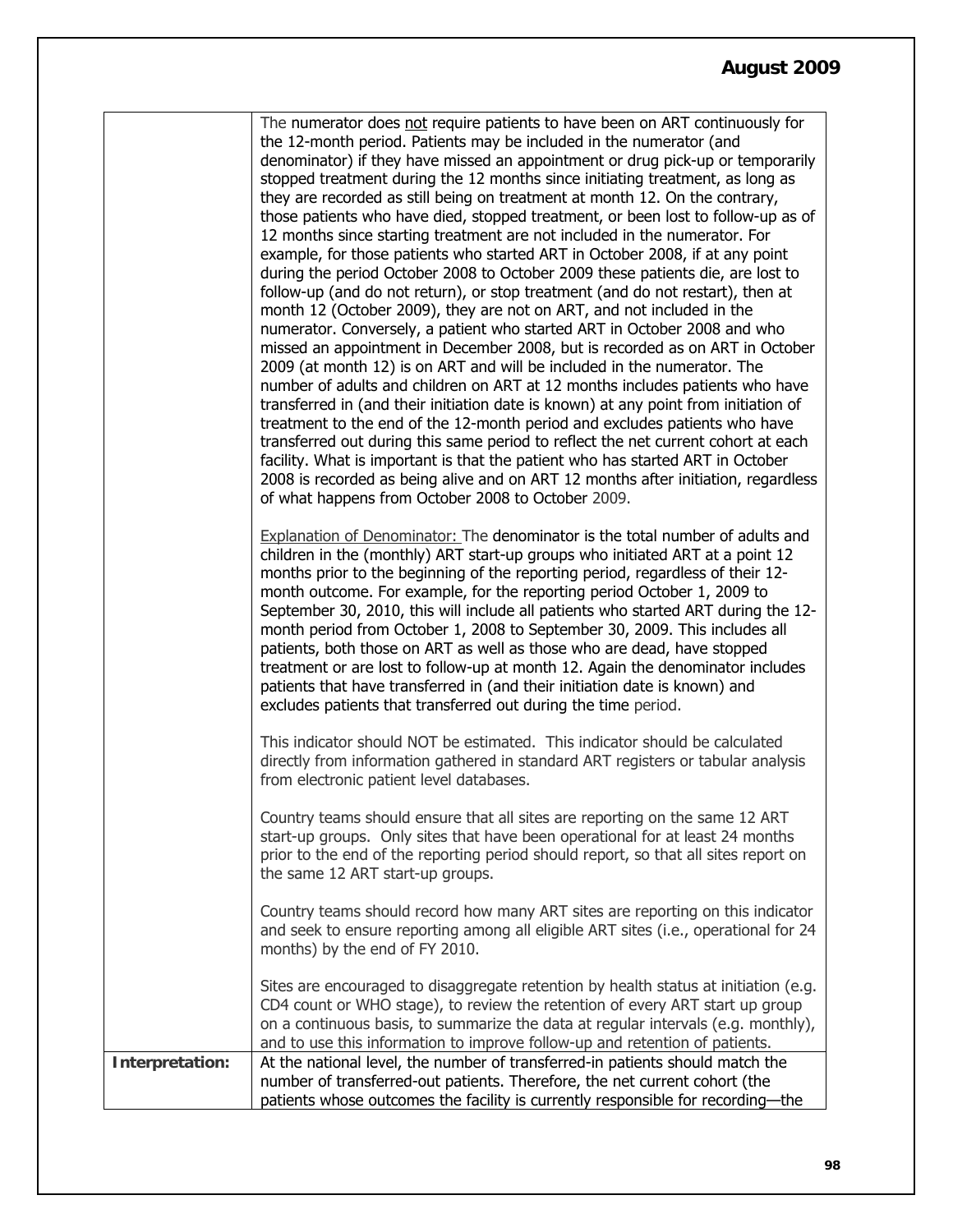|                   | number of patients in the start-up group plus any transfers in, minus any<br>transfers out) at 12 months should equal the number in the start-up cohort<br>group 12 months prior.<br>Using this denominator may underestimate true "survival", since a proportion of<br>those lost to follow-up are alive. The number of people alive and on ART (i.e.<br>retention on ART) in a treatment cohort is captured here.                                                                                                                                                                                                                                                                                                                                                                |
|-------------------|------------------------------------------------------------------------------------------------------------------------------------------------------------------------------------------------------------------------------------------------------------------------------------------------------------------------------------------------------------------------------------------------------------------------------------------------------------------------------------------------------------------------------------------------------------------------------------------------------------------------------------------------------------------------------------------------------------------------------------------------------------------------------------|
|                   | Priority reporting is for aggregate survival reporting. If comprehensive cohort<br>patient registries are available then it is encouraged for countries to track<br>survival at 24, 36, and 48 months. This will enable comparison over time of<br>survival on ART. As it stands, it is possible to identify whether survival at 12<br>months increases or decreases over time. However, it is not possible to attribute<br>cause to these changes. For example, if survival at 12 months increases over<br>time, this may reflect an improvement in care and treatment practices or earlier<br>initiation of ART. Therefore, collection and reporting of survival over longer<br>durations of treatment outcomes may provide a better picture of the long-term<br>success of ART. |
| <b>Additional</b> | #24, Monitoring the Declaration of Commitment on HIV/AIDS. Guidelines on                                                                                                                                                                                                                                                                                                                                                                                                                                                                                                                                                                                                                                                                                                           |
| Information:      | Construction of Core Indicators 2010 Reporting, United Nations General                                                                                                                                                                                                                                                                                                                                                                                                                                                                                                                                                                                                                                                                                                             |
|                   | Assembly Special Session [UNGASS]. March 2009                                                                                                                                                                                                                                                                                                                                                                                                                                                                                                                                                                                                                                                                                                                                      |
|                   | http://data.unaids.org/pub/Manual/2007/20070411 ungass core indicators ma                                                                                                                                                                                                                                                                                                                                                                                                                                                                                                                                                                                                                                                                                                          |
|                   | nual en.pdf                                                                                                                                                                                                                                                                                                                                                                                                                                                                                                                                                                                                                                                                                                                                                                        |
|                   | HIV impact indicator (HIV-I3), The Global Fund to Fight AIDS, Tuberculosis                                                                                                                                                                                                                                                                                                                                                                                                                                                                                                                                                                                                                                                                                                         |
|                   | and Malaria Monitoring and Evaluation Toolkit: HIV, Tuberculosis and<br>Malaria and Health Systems Strengthening Part 2: Tools for monitoring                                                                                                                                                                                                                                                                                                                                                                                                                                                                                                                                                                                                                                      |
|                   | programs for HIV, tuberculosis, malaria and health systems strengthening,                                                                                                                                                                                                                                                                                                                                                                                                                                                                                                                                                                                                                                                                                                          |
|                   | Third Edition, February 2009                                                                                                                                                                                                                                                                                                                                                                                                                                                                                                                                                                                                                                                                                                                                                       |
|                   | http://www.theglobalfund.org/documents/me/M E Toolkit P2-HIV en.pdf                                                                                                                                                                                                                                                                                                                                                                                                                                                                                                                                                                                                                                                                                                                |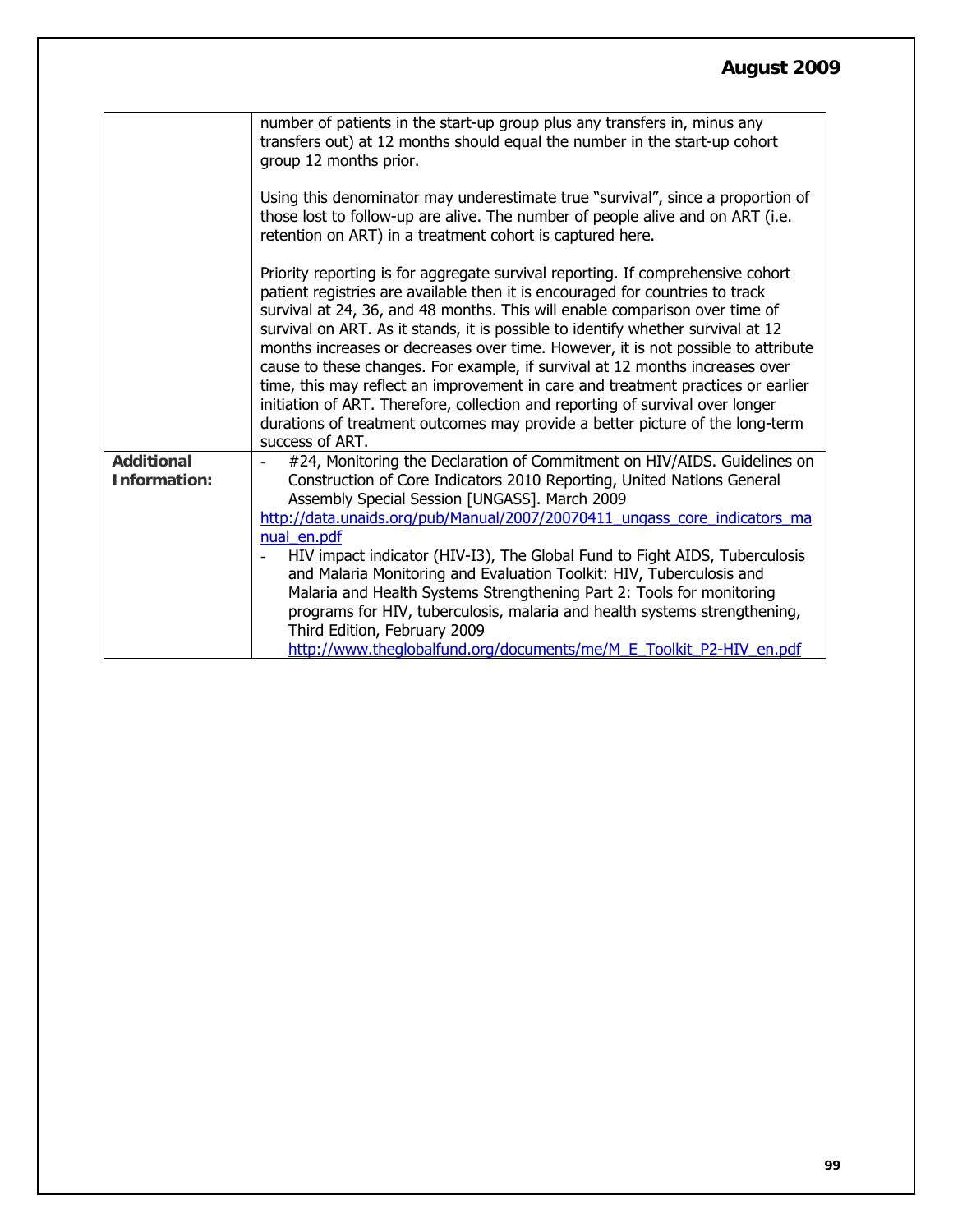### **Health System Strengthening Laboratory Support**

| <b>Indicator</b>                     | Number of testing facilities (laboratories) with capacity to perform                                                                                                                                                                                                                                                                                                                                                                                                                                                                                                                                                                                                                                                                                                                                                                                                                                                                   |
|--------------------------------------|----------------------------------------------------------------------------------------------------------------------------------------------------------------------------------------------------------------------------------------------------------------------------------------------------------------------------------------------------------------------------------------------------------------------------------------------------------------------------------------------------------------------------------------------------------------------------------------------------------------------------------------------------------------------------------------------------------------------------------------------------------------------------------------------------------------------------------------------------------------------------------------------------------------------------------------|
| #H1.1.D                              | clinical laboratory tests                                                                                                                                                                                                                                                                                                                                                                                                                                                                                                                                                                                                                                                                                                                                                                                                                                                                                                              |
| Essential/reported                   |                                                                                                                                                                                                                                                                                                                                                                                                                                                                                                                                                                                                                                                                                                                                                                                                                                                                                                                                        |
| Type of                              | <b>Direct</b>                                                                                                                                                                                                                                                                                                                                                                                                                                                                                                                                                                                                                                                                                                                                                                                                                                                                                                                          |
| Indicator:                           |                                                                                                                                                                                                                                                                                                                                                                                                                                                                                                                                                                                                                                                                                                                                                                                                                                                                                                                                        |
| Numerator:                           | Number of testing facilities (laboratories) with capacity to perform clinical                                                                                                                                                                                                                                                                                                                                                                                                                                                                                                                                                                                                                                                                                                                                                                                                                                                          |
| Essential/reported                   | laboratory tests                                                                                                                                                                                                                                                                                                                                                                                                                                                                                                                                                                                                                                                                                                                                                                                                                                                                                                                       |
| Denominator:                         | None                                                                                                                                                                                                                                                                                                                                                                                                                                                                                                                                                                                                                                                                                                                                                                                                                                                                                                                                   |
| Disaggregation:                      | N/A                                                                                                                                                                                                                                                                                                                                                                                                                                                                                                                                                                                                                                                                                                                                                                                                                                                                                                                                    |
| Purpose:                             | An important component for clinical care is laboratory services. In order to support<br>PEPFAR programs, an adequate number of clinical laboratories are needed to<br>perform testing for HIV/AIDS diagnostics, and care and treatment services.<br>Determining the number of laboratories that can perform testing would measure<br>the USG support to build laboratory capacity. This indicator will also serve as a<br>proxy for measuring coverage of HIV/AIDS patient monitoring testing.<br>Countries are encouraged to monitor the numbers of laboratories doing HIV/AIDS<br>related testing and the capacity of these laboratories. This effort seeks to evaluate<br>USG support for laboratory capacity that will provide access to high quality, rapid,<br>affordable diagnostic tests for care, treatment, prevention, and surveillance for<br>HIV/AIDS.                                                                    |
|                                      | Knowing the number of HIV/AIDS clinical laboratories can indicate if testing<br>coverage is adequate or if more capable laboratories are needed.                                                                                                                                                                                                                                                                                                                                                                                                                                                                                                                                                                                                                                                                                                                                                                                       |
| Applicability:                       | All countries with USG agencies and/or PEPFAR-funded partners providing HIV/AIDS<br>diagnostics and monitoring test services should report on this indicator.                                                                                                                                                                                                                                                                                                                                                                                                                                                                                                                                                                                                                                                                                                                                                                          |
| <b>Data collection</b><br>frequency: | Data should be aggregated in time for PEPFAR reporting cycles.                                                                                                                                                                                                                                                                                                                                                                                                                                                                                                                                                                                                                                                                                                                                                                                                                                                                         |
| <b>Measurement</b><br>tool:          | The number of laboratories is obtained from program records of the PEPFAR-funded<br>partners.                                                                                                                                                                                                                                                                                                                                                                                                                                                                                                                                                                                                                                                                                                                                                                                                                                          |
| <b>Method of</b><br>measurement:     | A clinical laboratory is counted if the laboratory has the capacity (i.e. infrastructure,<br>dedicated lab personnel, and equipment) to:                                                                                                                                                                                                                                                                                                                                                                                                                                                                                                                                                                                                                                                                                                                                                                                               |
|                                      | Perform testing for the diagnosis of HIV infection with either rapid test, EIA or<br>$\bullet$<br>molecular methods; and,<br>Perform clinical laboratory tests in any of the following areas: hematology,<br>$\bullet$<br>clinical chemistry, serology, microbiology, HIV/AIDS care and treatment<br>monitoring with CD4 testing or HIV viral loads, TB diagnostic and identification,<br>malaria infection diagnosis, and OI diagnosis.<br>A clinical laboratory can be a physical or mobile structure and must have dedicated<br>laboratory personnel. A facility that does testing for only HIV rapid test diagnosis,<br>such as a VCT or PMTCT site, should not be counted. If a facility is equipped to<br>perform tests, but ran out of reagents or other necessary commodities at the time<br>of reporting, it should still be counted.<br>The laboratory infrastructure will determine a laboratory's capacity to do serology, |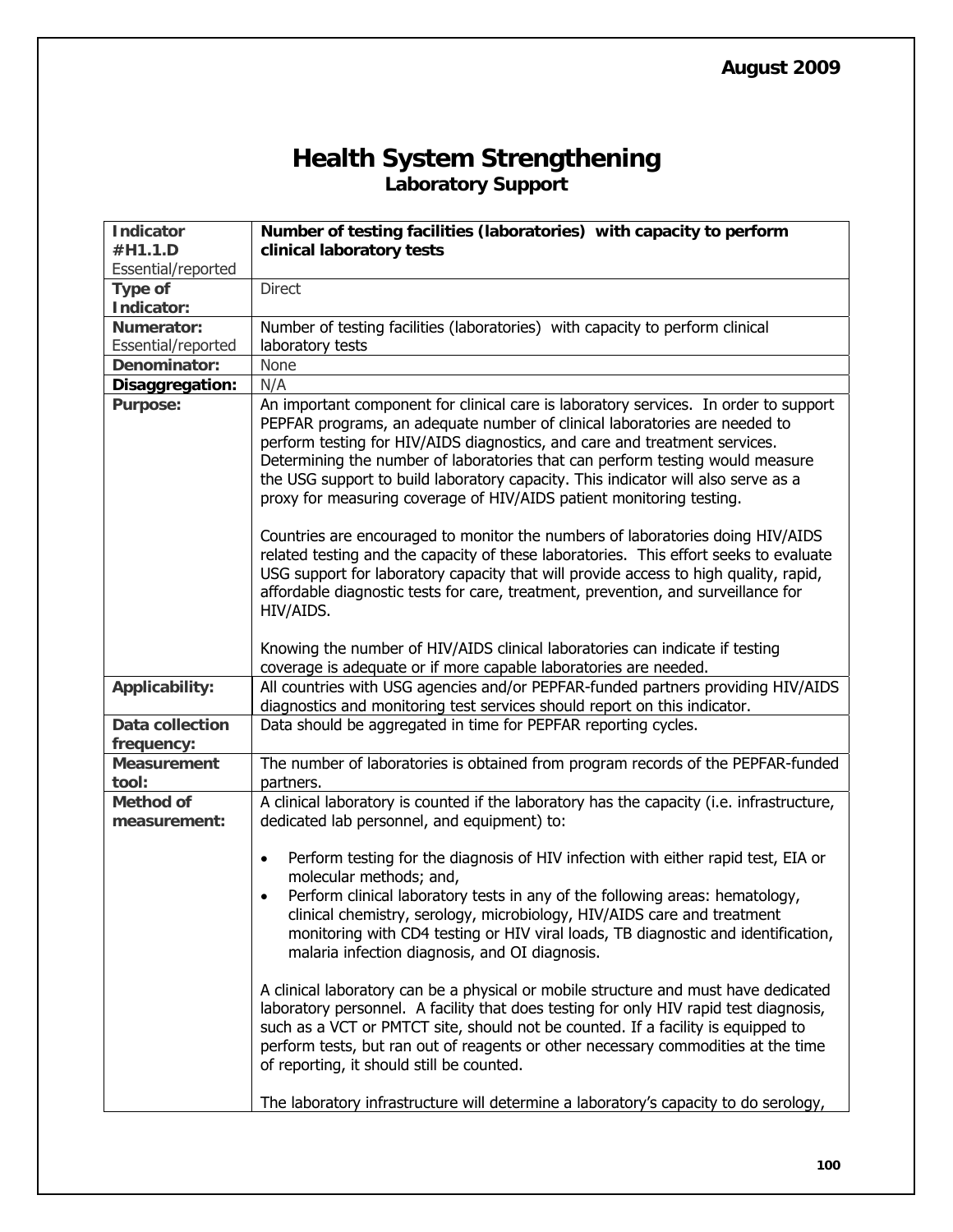|                                         | hematology, microbiology, clinical chemistry, and CD4 testing. A tiered laboratory<br>network is an integrated system of laboratories in alignment with the public health<br>delivery network in a country.                                                                                                                                                                                                                                                                                                                                                                                                       |
|-----------------------------------------|-------------------------------------------------------------------------------------------------------------------------------------------------------------------------------------------------------------------------------------------------------------------------------------------------------------------------------------------------------------------------------------------------------------------------------------------------------------------------------------------------------------------------------------------------------------------------------------------------------------------|
|                                         | In resource-limited settings, there are 3 to 4 levels of laboratories in the national<br>network:<br>1. Primary health center lab,<br>2. Secondary district/regional lab,<br>3. Tertiary regional or provincial lab<br>4. National reference lab<br>All laboratories that meet the minimum definition of being capable of or actually<br>performing HIV diagnostic *and* patient monitoring tests should be counted<br>regardless of tiered capacity.                                                                                                                                                             |
|                                         | Many primary health centers and even some secondary district labs do not have the<br>infrastructure or capacity to provide adequate laboratory testing for HIV/AIDS care<br>and treatment services. In order to provide point-of-care services for HIV/AIDS<br>patients at lower level public health facilities, laboratory infrastructure must be<br>developed and strengthened. Monitoring the number of laboratories capable of<br>providing HIV/AIDS diagnostic and patient monitoring testing seeks to evaluate<br>USG-support to build laboratory capacity.                                                 |
|                                         | This indicator represents the sum of all PEPFAR-supported laboratories that perform<br>HIV/AIDS related clinical laboratory testing for HIV diagnostics including rapid test,<br>EIA, and molecular methods and have the capacity to perform patient monitoring<br>testing for HIV/AIDS and/or for related infection diagnosis - these tests would<br>include either CD4, hematology, clinical chemistry, HIV viral load, TB diagnostic and<br>identification, malaria diagnosis, STI diagnosis, and OI diagnosis.                                                                                                |
| Interpretation:                         | Monitoring the number of laboratories capable of providing testing for PEPFAR<br>programs seeks to evaluate USG-support to build laboratory capacity. This<br>indicator, because of different capacities of laboratories, does not measure<br>adequacy of coverage of laboratory services, but will give indication of trends in<br>delivering laboratory services. It should be noted, laboratories at the higher level<br>will have greater capacity for testing than those at a lower levels. This indicator also<br>does not attempt to measure the quality, cost, and effectiveness of services<br>provided. |
| <b>Additional</b><br><b>Information</b> | Check List for Annual WHO Accreditation<br>http://wwwn.cdc.gov/dls/ILA/cd/who-afro/LabRpaaccreditationHIV%5B1%5D.doc<br>Refer to the PEPFAR Treatment/Lab Infrastructure Indicator TWG with further<br>inquiries                                                                                                                                                                                                                                                                                                                                                                                                  |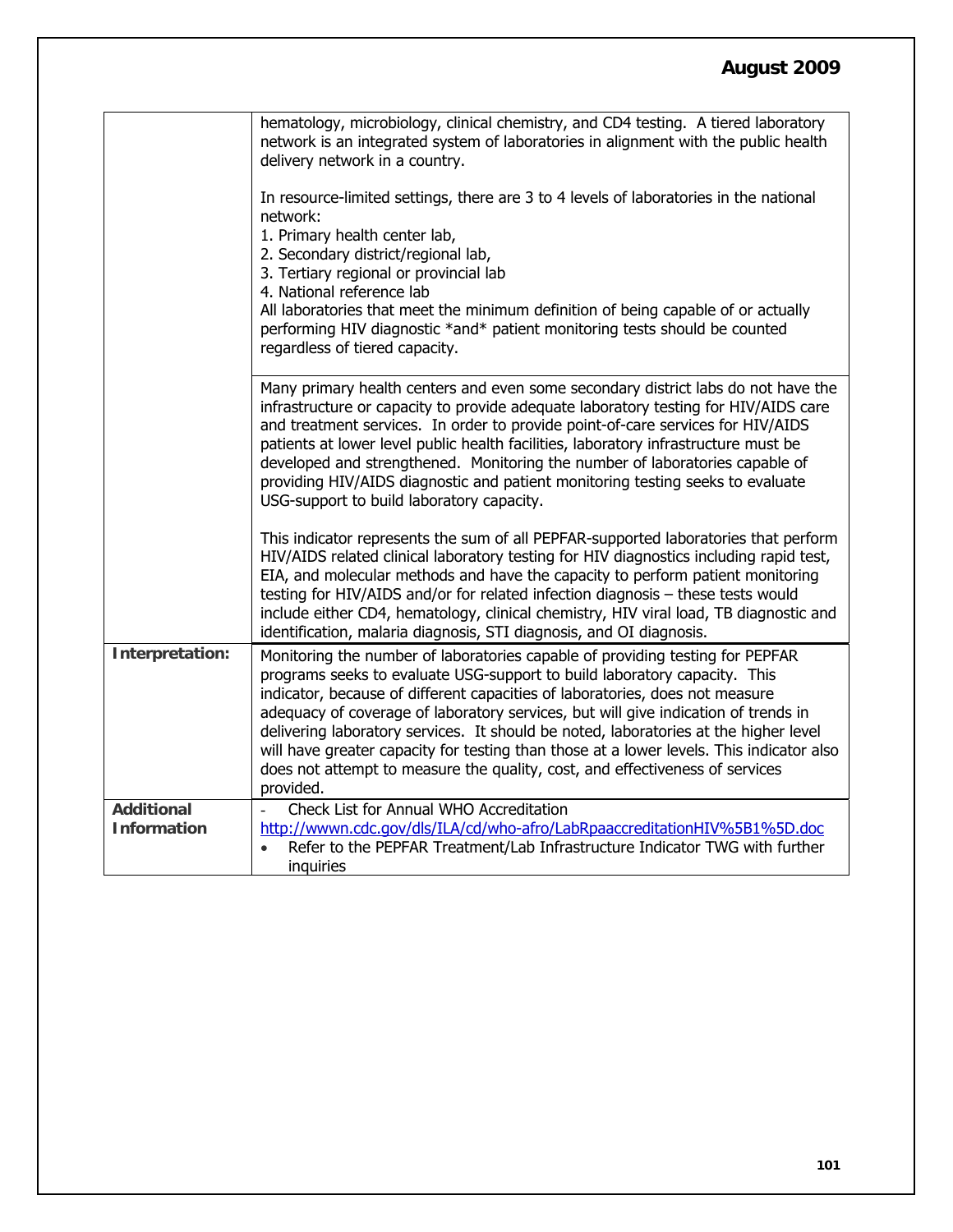### **Health System Strengthening Laboratory Support**

| <b>Indicator</b><br>#H1.2.D          | Percent of testing facilities (laboratories) that are accredited according<br>to national or international standards                                                                                                                                                                                                                                                                                                                                                                                                                                                                                                                                                                                                                                                                                                                                                                                                                                                                                                                                                                                                                                                                                                                                                                                                                    |
|--------------------------------------|-----------------------------------------------------------------------------------------------------------------------------------------------------------------------------------------------------------------------------------------------------------------------------------------------------------------------------------------------------------------------------------------------------------------------------------------------------------------------------------------------------------------------------------------------------------------------------------------------------------------------------------------------------------------------------------------------------------------------------------------------------------------------------------------------------------------------------------------------------------------------------------------------------------------------------------------------------------------------------------------------------------------------------------------------------------------------------------------------------------------------------------------------------------------------------------------------------------------------------------------------------------------------------------------------------------------------------------------|
| Essential/reported                   |                                                                                                                                                                                                                                                                                                                                                                                                                                                                                                                                                                                                                                                                                                                                                                                                                                                                                                                                                                                                                                                                                                                                                                                                                                                                                                                                         |
| Type of<br>Indicator:                | <b>Direct</b>                                                                                                                                                                                                                                                                                                                                                                                                                                                                                                                                                                                                                                                                                                                                                                                                                                                                                                                                                                                                                                                                                                                                                                                                                                                                                                                           |
| Numerator:<br>Essential/reported     | Number of testing facilities (laboratories) that are accredited according to<br>national or international standards                                                                                                                                                                                                                                                                                                                                                                                                                                                                                                                                                                                                                                                                                                                                                                                                                                                                                                                                                                                                                                                                                                                                                                                                                     |
| Denominator:                         | Denominator is lab indicator number H1.1.D                                                                                                                                                                                                                                                                                                                                                                                                                                                                                                                                                                                                                                                                                                                                                                                                                                                                                                                                                                                                                                                                                                                                                                                                                                                                                              |
| Essential/reported                   | Number of testing facilities (laboratories) with capacity to perform clinical<br>laboratory tests                                                                                                                                                                                                                                                                                                                                                                                                                                                                                                                                                                                                                                                                                                                                                                                                                                                                                                                                                                                                                                                                                                                                                                                                                                       |
| Disaggregation:                      | None                                                                                                                                                                                                                                                                                                                                                                                                                                                                                                                                                                                                                                                                                                                                                                                                                                                                                                                                                                                                                                                                                                                                                                                                                                                                                                                                    |
| Purpose:                             | Laboratory services are an essential component in the diagnosis and treatment<br>of persons infected with the human immunodeficiency virus (HIV), and other<br>related diseases of public health significance, including malaria and TB.<br>Presently, the laboratory infrastructure for HIV, malaria, and TB testing and<br>quality assurance remains weak in most PEPFAR-supported countries. There is<br>therefore an urgent need to strengthen the laboratory. The establishment of<br>accreditation systems will help countries to improve and strengthen the capacity<br>of their laboratories. Accreditation provides documentation that the laboratory<br>has the capability and the capacity to detect, identify, and promptly report all<br>diseases of public health significance that may be present in clinical and research<br>specimens. The accreditation process further provides a learning opportunity, a<br>pathway for continuous improvement, a mechanism for identifying resource and<br>training needs, and a measure of progress.<br>This indicator measures the progress and extent to which USG-support has built<br>laboratory capacity, quality, and sustainability by determining the number of<br>accredited clinical laboratories and the laboratories' ability to maintain<br>accreditation over time. |
| Applicability:                       | All countries with USG agencies and/or PEPFAR-funded partners providing<br>HIV/AIDS diagnostics and monitoring test services should report on this<br>indicator.                                                                                                                                                                                                                                                                                                                                                                                                                                                                                                                                                                                                                                                                                                                                                                                                                                                                                                                                                                                                                                                                                                                                                                        |
| <b>Data collection</b><br>frequency: | Data should be aggregated in time for PEPFAR reporting cycles.                                                                                                                                                                                                                                                                                                                                                                                                                                                                                                                                                                                                                                                                                                                                                                                                                                                                                                                                                                                                                                                                                                                                                                                                                                                                          |
| <b>Measurement</b><br>tool:          | The number of accredited laboratories is obtained from program records of the<br>PEPFAR-funded partners.                                                                                                                                                                                                                                                                                                                                                                                                                                                                                                                                                                                                                                                                                                                                                                                                                                                                                                                                                                                                                                                                                                                                                                                                                                |
| <b>Method of</b>                     | A PEPFAR-supported clinical laboratory is counted as being accredited if it has                                                                                                                                                                                                                                                                                                                                                                                                                                                                                                                                                                                                                                                                                                                                                                                                                                                                                                                                                                                                                                                                                                                                                                                                                                                         |
| measurement:                         | received national or international accreditation that meets the World Health<br>Organization (WHO) Accreditation of Public Health Laboratory Networks<br>standard.                                                                                                                                                                                                                                                                                                                                                                                                                                                                                                                                                                                                                                                                                                                                                                                                                                                                                                                                                                                                                                                                                                                                                                      |
|                                      | Full accreditation and levels of accreditation are assessed by a standardized set<br>of criteria defined by WHO Accreditation of National Laboratory Systems or other<br>acceptable international and national standards. Full accreditation is defined by<br>meeting acceptable criteria in order to receive certification by a recognized<br>approved accreditation organization, such as College of America Pathologist<br>(CAP), International Organization for Standardization (ISO), South African<br>National Accreditation System (SANAS), or other WHO approved accreditation                                                                                                                                                                                                                                                                                                                                                                                                                                                                                                                                                                                                                                                                                                                                                  |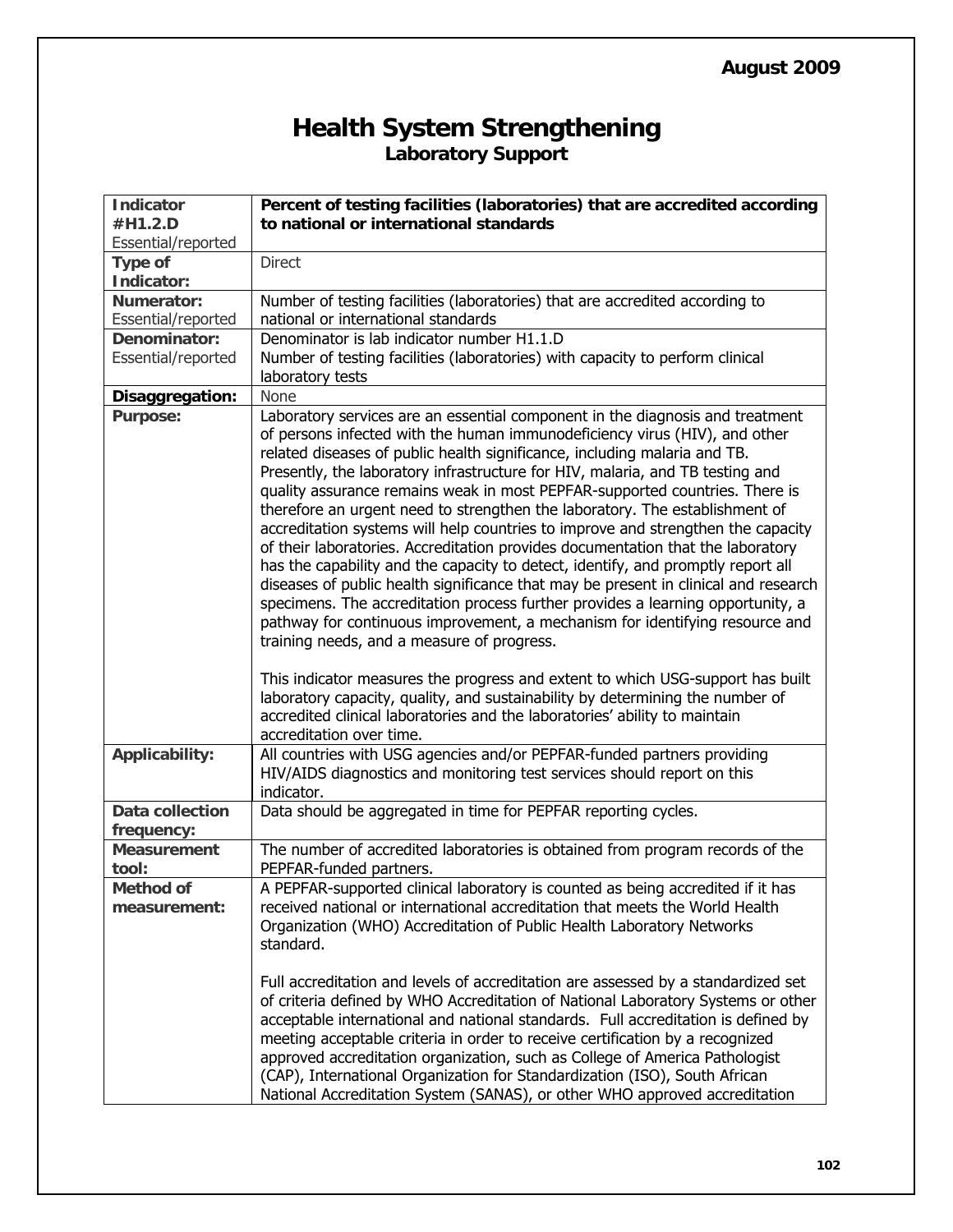|                 | organizations. Accreditation certificates are a formal recognition that a<br>laboratory is competent to perform clinical testing.                                                                                                                                                                                                                                                                                                                                                                                                                                                                                          |
|-----------------|----------------------------------------------------------------------------------------------------------------------------------------------------------------------------------------------------------------------------------------------------------------------------------------------------------------------------------------------------------------------------------------------------------------------------------------------------------------------------------------------------------------------------------------------------------------------------------------------------------------------------|
|                 | Laboratories may also be assessed using the WHO/AFRO Laboratory<br>Accreditation Checklist. This checklist is specific for the tiered level of the<br>laboratory, either:<br>1. Primary health center lab,<br>2. Secondary district/regional lab,<br>3. Tertiary regional or provincial lab                                                                                                                                                                                                                                                                                                                                |
|                 | 4. National reference lab.<br>Laboratory will be evaluated in a step-wise process towards full laboratory<br>accreditation using scores on the checklist. Levels of accreditation will be<br>assigned after assessment and laboratories that meet a minimal acceptable level<br>with be counted as being accredited.                                                                                                                                                                                                                                                                                                       |
|                 | Any fully accredited laboratory that loses accreditation compared to the last<br>reporting year will not be counted. A partially accredited laboratory should be<br>counted. However, if a partially accredited laboratory does not achieve at least<br>one level higher towards full accreditation from that of the previous year, this<br>laboratory should not be counted.                                                                                                                                                                                                                                              |
| Interpretation: | This indicator monitors the scale up of accreditation practices in testing facilities<br>(laboratories) supported by PEPFAR. This indicator assesses the quality systems<br>of a laboratory and the ability of a laboratory to maintain quality.                                                                                                                                                                                                                                                                                                                                                                           |
|                 | Determining the number of accredited clinical laboratories, the progress of a<br>laboratory towards accreditation, and the laboratory's ability to maintain<br>accreditation over time provides documentation that the laboratory has the<br>capability and the capacity to perform quality-assured clinical laboratory testing<br>for HIV diagnostic and care and treatment services. Maintaining accreditation is<br>a continuous process and can serve as a measure of sustainability of quality<br>laboratory service.                                                                                                 |
|                 | This indicator counts the number of partially accredited laboratories which may<br>not deliver full quality services necessary to support PEPFAR. But it will measure<br>a laboratory's effort to improve on quality as compared to if the laboratory was<br>unmonitored or unaccredited.                                                                                                                                                                                                                                                                                                                                  |
|                 | Accreditation is an assessment of the ability of a laboratory to deliver quality<br>laboratory service. This indicator will not measure the effectiveness of lab<br>accreditation on the delivery of quality services for HIV/AIDS diagnosis, care and<br>treatment. However, the process of assessing labs for accreditation will produce<br>information that can help determine the effectiveness of the laboratory service.<br>These processes include determining testing turn-around times, development of<br>effective workflow, document management, and others.                                                    |
|                 | This indicator may undercount the number of accredited facilities as some<br>countries may not at present have the ability to monitor progress toward<br>accreditation or to implement an inspection scheme to accredit a clinical<br>laboratory. Some labs may be capable of receiving an acceptable level of<br>accreditation, but currently the system may lack the means to conduct an<br>accreditation assessment. Development of these monitoring processes and<br>accrediting schemes with the assistance of USG PEPFAR support and<br>implementing partners will help to strengthen in-country laboratory networks |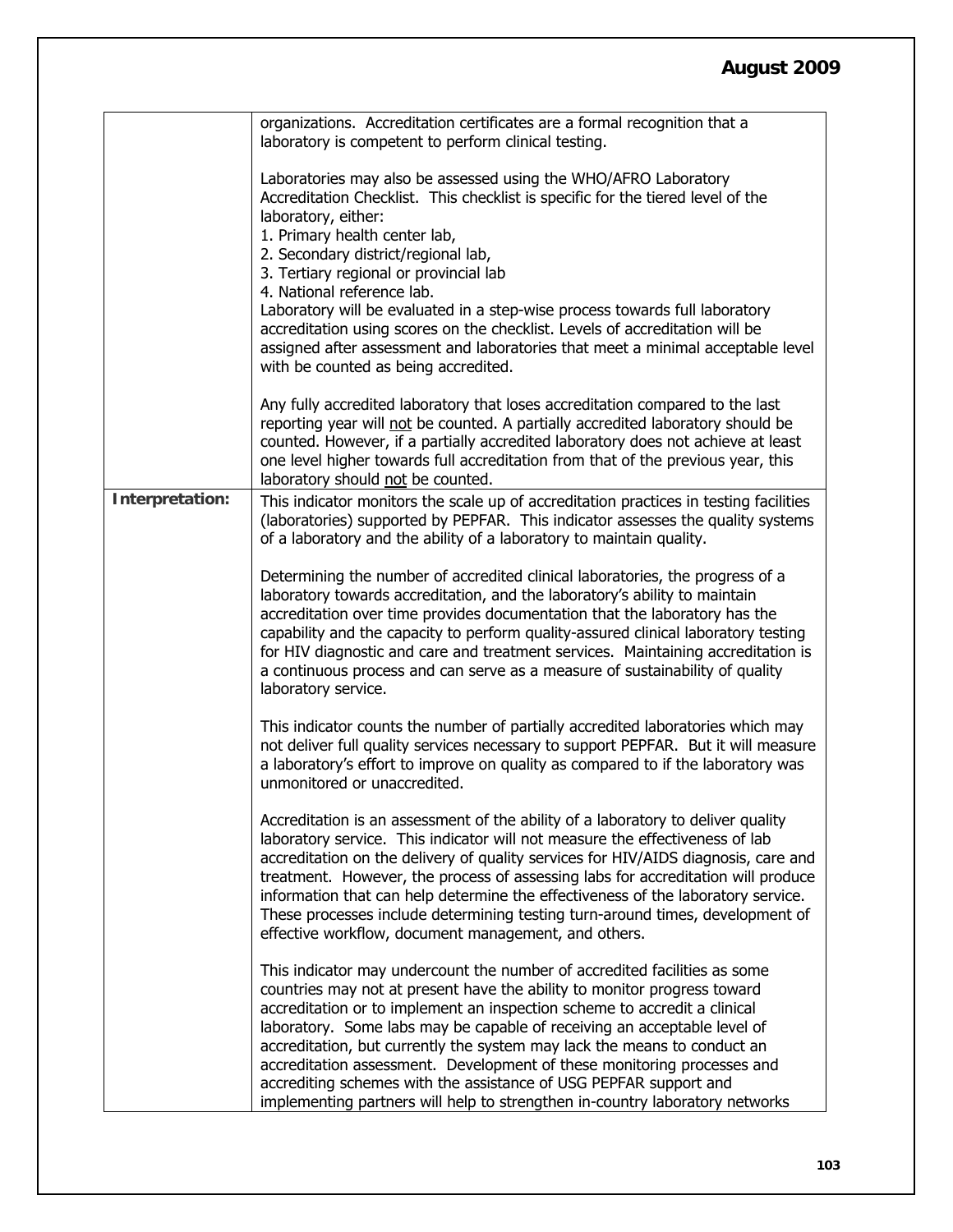|              | and build sustainability.                                           |
|--------------|---------------------------------------------------------------------|
| Additional   | Check List for Annual WHO Accreditation                             |
| Information: | http://wwwn.cdc.gov/dls/ILA/cd/who-                                 |
|              | afro/LabRpaaccreditationHIV%5B1%5D.doc                              |
|              | Draft WHO Guidelines                                                |
|              | Refer to the PEPFAR Treatment/Lab Infrastructure Indicator TWG with |
|              | further inquiries                                                   |
|              |                                                                     |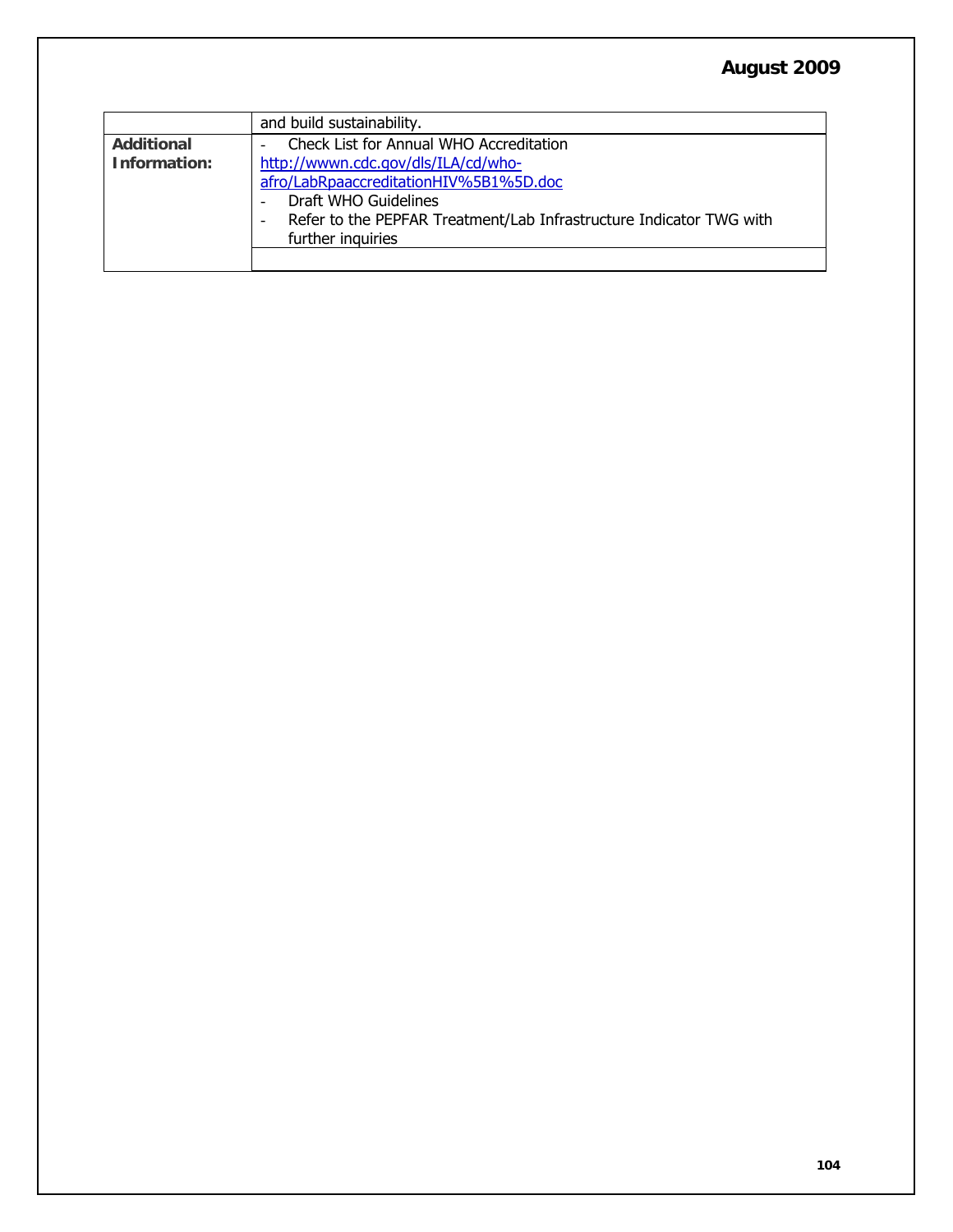#### **Health System Strengthening HRH - Pre-Service Training – Health Care Workers**

| <b>Indicator</b>                     | Number of new health care workers who graduated from a pre-service                                                                                                                                                                                                                                                                                                                                                                        |
|--------------------------------------|-------------------------------------------------------------------------------------------------------------------------------------------------------------------------------------------------------------------------------------------------------------------------------------------------------------------------------------------------------------------------------------------------------------------------------------------|
| #H2.1.D                              | training institution within the reporting period                                                                                                                                                                                                                                                                                                                                                                                          |
| Essential/ Reported                  | <b>Direct</b>                                                                                                                                                                                                                                                                                                                                                                                                                             |
| Type of<br>Indicator:                |                                                                                                                                                                                                                                                                                                                                                                                                                                           |
| Numerator:                           | A count of the number of new health care workers who graduated from a pre-                                                                                                                                                                                                                                                                                                                                                                |
| Essential/Reported                   | service training institution or program                                                                                                                                                                                                                                                                                                                                                                                                   |
| Disaggregation:                      | By doctors, nurses, midwives (Essential/Reported)                                                                                                                                                                                                                                                                                                                                                                                         |
| Essential                            | By other cadres (Essential/Not Reported).                                                                                                                                                                                                                                                                                                                                                                                                 |
|                                      | By clinical/non-clinical (Essential/Not Reported)                                                                                                                                                                                                                                                                                                                                                                                         |
| <b>Purpose:</b>                      | It is widely acknowledged that the lack of trained health workers is a major barrier<br>to scaling up HIV/AIDS services. The lack of a sufficient workforce in the PEPFAR<br>countries presents a serious challenge not only to HIV/AIDS programs but to every<br>area of health.                                                                                                                                                         |
|                                      | PEPFAR has a new legislative goal to produce at least 140,000 new health workers<br>in PEPFAR countries by the end of FY 2013. The intent of this goal is for PEPFAR to<br>support the production of health workers in each country through pre-service<br>training.                                                                                                                                                                      |
|                                      | The data will tell us the number of new health care workers who are available to<br>enter the health work force each year as a result of full or partial PEPFAR support.                                                                                                                                                                                                                                                                  |
|                                      | This indicator is meant to capture the spirit of PEPFAR legislation and will be used in<br>conjunction with other indicators and measures to report to congress on PEPFAR<br>contributions to building the national health workforce.                                                                                                                                                                                                     |
| Applicability:                       | All USG PEPFAR countries programming in this area will be responsible for reporting<br>on this indicator for Direct and/or National as applicable.                                                                                                                                                                                                                                                                                        |
|                                      | This indicator may not be appropriate for tracking a single partner's performance,<br>unless that partner is focused on the mission of increasing the number of health<br>professionals in the workforce. You may need to consider multiple smaller level<br>activities and how they fit together to determine if the support to the graduates of<br>a particular institution is sufficient to count them in your program summary result. |
|                                      | Applicability for partner level performance tracking:<br>All partners working in PEPFAR-funded activities with a focus on workforce<br>expansion either through support to pre-service training institutions, tuition<br>support, or education system strengthening and expansion should report on this<br>indicator.                                                                                                                     |
| <b>Data collection</b><br>frequency: | Data should be collected and aggregated in time for PEPFAR reporting cycles.                                                                                                                                                                                                                                                                                                                                                              |
| <b>Measurement</b><br>tool:          | Human Resource Information Systems, pre-service training institutions, professional<br>associations, Ministry of Education or Health Public Service Database HRIS, MOH<br>HRIS, Ministries of Social Welfare HRIS, Councils and other professional<br>associations, Alumni Networks/Graduates Networks, HRH Plans, Implementing<br>partners.                                                                                              |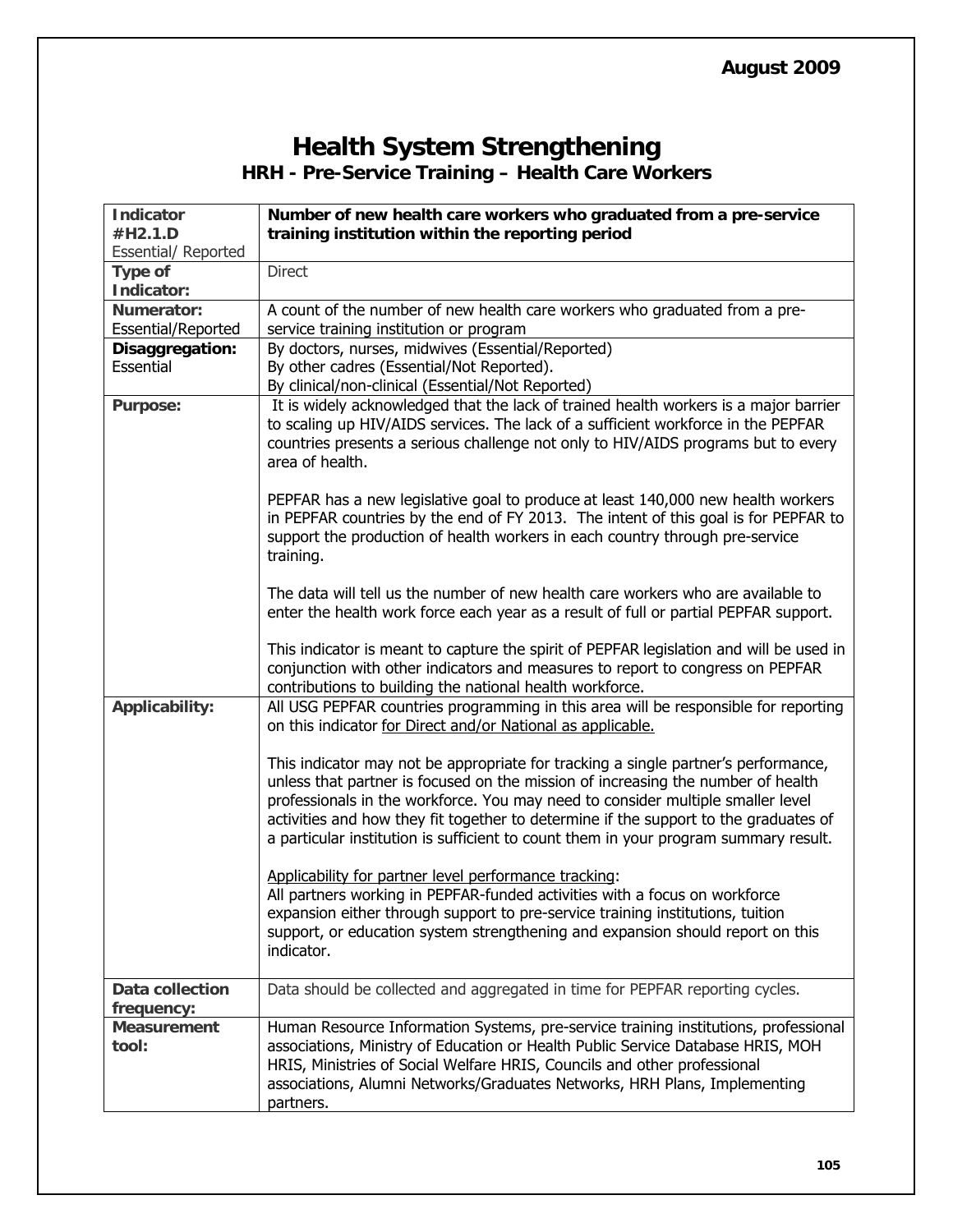| <b>Method of</b> | The number is the sum of new health care workers from the host country who                                                                                                                                                                                                                                                                                                                                                                                                                                                                     |
|------------------|------------------------------------------------------------------------------------------------------------------------------------------------------------------------------------------------------------------------------------------------------------------------------------------------------------------------------------------------------------------------------------------------------------------------------------------------------------------------------------------------------------------------------------------------|
| measurement:     | graduated from a pre-service training institution within the reporting period with full<br>or partial PEPFAR support. Individuals may be in pre-service training over a number<br>of years, but will not count as graduated until they have completed their program.                                                                                                                                                                                                                                                                           |
|                  | Local pre-service institutions may support other host country nationals under their<br>program but those graduates should not be included in a country's report on this<br>indicator.                                                                                                                                                                                                                                                                                                                                                          |
|                  | Explanation:<br>Training under this indicator is defined as "pre-service" training $-$ the training of<br>"new" health care workers (see definition below). All training must occur prior to<br>the individual entering the health workforce in his or her new position. A health<br>care worker who transitions to another position (e.g., nurse completes medical<br>school to become a doctor) shall be counted as a "new" health care worker for the<br>purposes of this indicator. However, the intent of PEPFAR program is to expand the |
|                  | number of workers in the workforce.<br>Pre-service training institutions are university-based or affiliated schools of<br>medicine, nursing, public health, social work, laboratory science, pharmacy, and<br>other health-related fields. Non-professional or paraprofessional training would be<br>any accredited and nationally recognized pre-service program that is a requirement<br>for this cadre's entry into the workforce.                                                                                                          |
|                  | "In-service" and "continuing education" training should not be included in the count<br>for this indicator, but continue to be encouraged by PEPFAR. These types of<br>training may be captured by other indicators.                                                                                                                                                                                                                                                                                                                           |
|                  | In order to count the duration of training must meet or exceed a minimum of 6<br>months. For example, community health care workers who receive a 3-month<br>training course cannot be counted here (use indicator #H2.2.D for pre-service<br>training under 6 months).                                                                                                                                                                                                                                                                        |
|                  | A pre-service training program must be nationally accredited, or at the minimum<br>meet national and international standards. The program must also have specific<br>learning objectives, a course curriculum, expected knowledge, skills, and<br>competencies to be gained by participants, as well as documented minimum<br>requirements for course completion. The duration and intensity of training will vary<br>by cadre; however, all training programs should have at a minimum the criteria<br>listed above.                          |
|                  | Individuals may be in training over many reporting periods; however, only<br>participants who have successfully completed their training should be counted.<br>Successful completion of training may be documented by diploma or certificate.<br>Individuals not meeting these documented requirements should not be counted in<br>this indicator.                                                                                                                                                                                             |
|                  | "Health workers" refers to individuals involved in safeguarding and contributing to<br>the prevention, promotion and protection of the health of the population (both<br>professional and auxiliary-professionals). The categories below describe the<br>different types of health workers to be considered under this indicator. This not an<br>exhaustive list of all health workers and position titles may vary from country to<br>country.                                                                                                |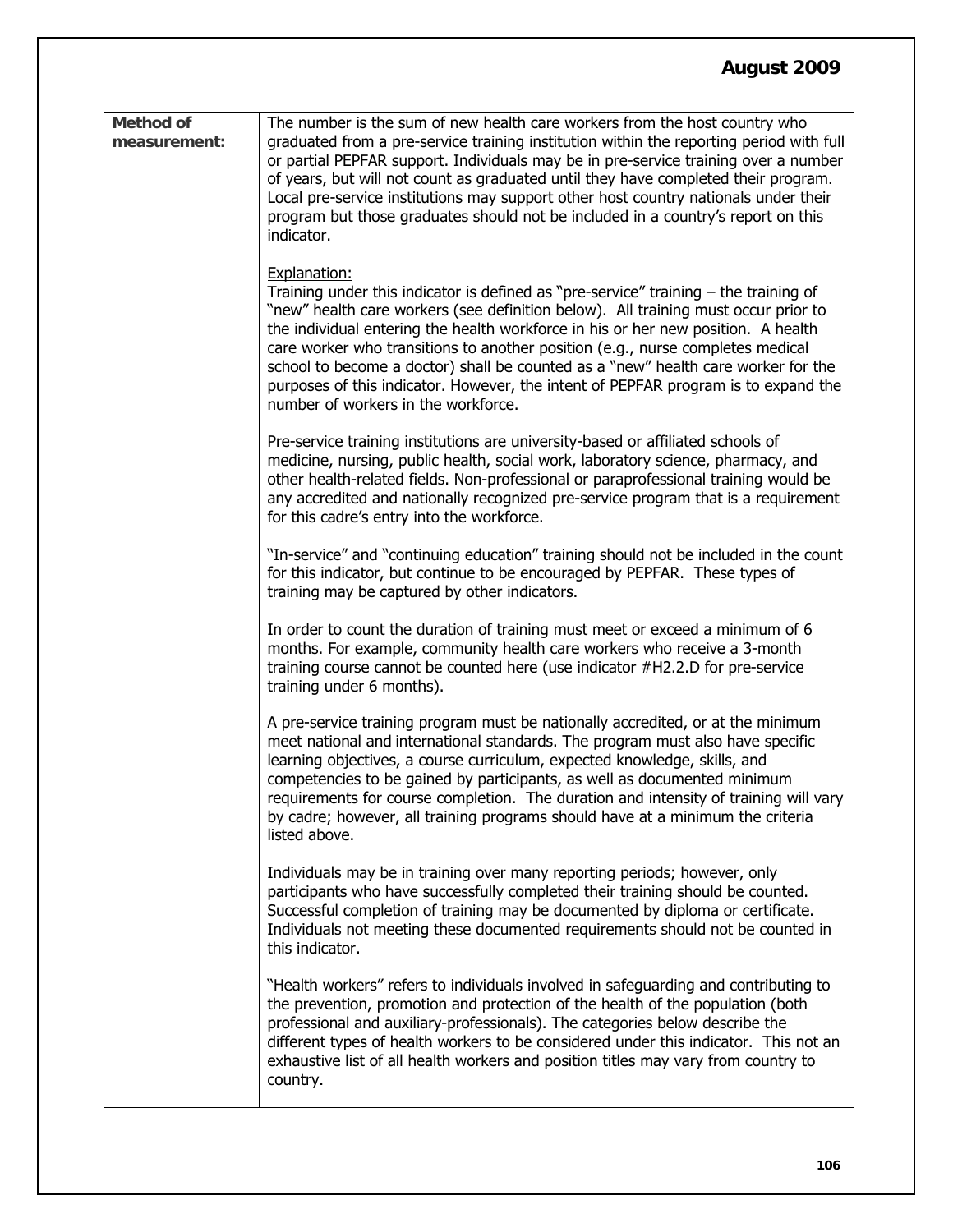|                 | For the purposes of this indicator, health workers include the following:                                                                                                                                                                                                                                                                                                                                                                                                                                                                                                                                                                                                                                                                                                                                                                                                                                                  |
|-----------------|----------------------------------------------------------------------------------------------------------------------------------------------------------------------------------------------------------------------------------------------------------------------------------------------------------------------------------------------------------------------------------------------------------------------------------------------------------------------------------------------------------------------------------------------------------------------------------------------------------------------------------------------------------------------------------------------------------------------------------------------------------------------------------------------------------------------------------------------------------------------------------------------------------------------------|
|                 |                                                                                                                                                                                                                                                                                                                                                                                                                                                                                                                                                                                                                                                                                                                                                                                                                                                                                                                            |
|                 | 1) Clinical health workers - Clinical health workers play clinical roles in direct<br>service delivery and patient care:                                                                                                                                                                                                                                                                                                                                                                                                                                                                                                                                                                                                                                                                                                                                                                                                   |
|                 | a) Clinical professionals, including doctors, nurses, midwives, laboratory<br>scientists, pharmacists, social workers, medical technologists, and<br>psychologists; They usually have a tertiary education and most countries<br>have a formal method of certifying their qualifications.                                                                                                                                                                                                                                                                                                                                                                                                                                                                                                                                                                                                                                  |
|                 | b) Clinical officers, medical and nursing assistants, lab and pharmacy<br>technicians, auxiliary nurses, auxiliary midwives, T&C counselors. They<br>should have completed a diploma or certificate program according to a<br>standardized or accredited curriculum and support or substitute for<br>university-trained professionals.                                                                                                                                                                                                                                                                                                                                                                                                                                                                                                                                                                                     |
|                 | 2) Non-clinical health workers - Non-clinical workers do not play clinical roles in a<br>health care setting but rather include workers in a health ministry, hospital and<br>facility administrators, managers, monitoring and evaluation advisors,<br>epidemiologists and other professional staff critical to health service delivery and<br>program support.                                                                                                                                                                                                                                                                                                                                                                                                                                                                                                                                                           |
|                 | Disaggregation of doctors and nurses is Essential/Reported. Countries are asked to<br>also disaggregate by other cadres and clinical/non-clinical (as defined below) but<br>this will not be reported to OGAC (Essential/Not reported).                                                                                                                                                                                                                                                                                                                                                                                                                                                                                                                                                                                                                                                                                    |
|                 | Other disaggregation which is up to the USG team to decide could include-<br>geographical location, training duration, urban/rural, public/private, gender etc.<br>Other disaggregation for this indicator will not be collected at OGAC however, if the<br>data were available by these disaggregations in country and reviewed along with<br>survey or other human resources data, country teams could assess if the numbers<br>and mix of health workers trained adequately match the human resource demands<br>of the health system, according to each country's HRH strategy or plan. Based on<br>this assessment, countries can determine how to prioritize investments in the<br>education, recruitment, deployment and retention and training of health care<br>workers to maximize workforce expansion within the varieties of professionals that<br>are most needed in line with national priorities around HRH. |
|                 | Definition of PEPFAR Direct support<br>Direct PEPFAR support includes funding for full or partial support of student tuition<br>or scholarships. Depending on the country context, direct support can also include<br>investments such as payment of teacher salaries, expansion of pre-service training<br>facilities, and remuneration to recent graduates to 'bridge' the time period between<br>graduation and hiring/deployment.                                                                                                                                                                                                                                                                                                                                                                                                                                                                                      |
|                 | When unclear about the level of PEPFAR support, refer to the principles of the<br>Direct definition contained in this indicator reference guide. In order to be counted,<br>partial support must substantially contribute to pre-service training, meaning that<br>individual or collective PEPFAR contributions must comprise the predominate<br>quantity of support.                                                                                                                                                                                                                                                                                                                                                                                                                                                                                                                                                     |
| Interpretation: | This indicator does not measure the quality of the pre-service training, nor does it<br>measure the outcomes of the training in terms of the competencies of individuals                                                                                                                                                                                                                                                                                                                                                                                                                                                                                                                                                                                                                                                                                                                                                   |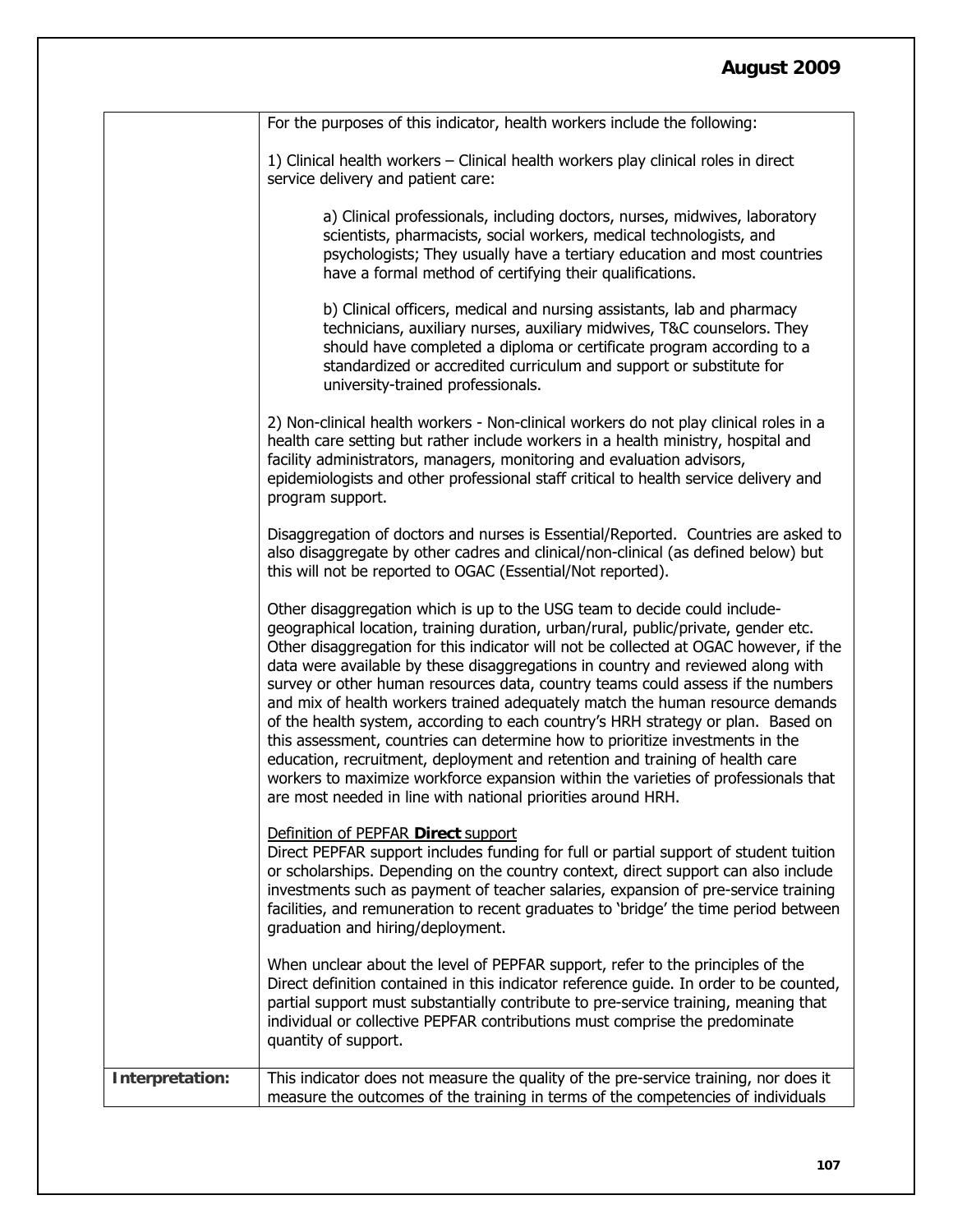|                   | trained, nor their job performance. This indicator does not measure the placement<br>or retention in the health workforce of trained individuals from their host country.                                                                                                                                                                 |
|-------------------|-------------------------------------------------------------------------------------------------------------------------------------------------------------------------------------------------------------------------------------------------------------------------------------------------------------------------------------------|
|                   | Pre-service training is an essential component of human resources for health that is<br>planned as part of an overall HRH strategy, which links the production of new<br>health workers with service delivery needs and health systems capacity to recruit<br>and retain newly trained health workers.                                    |
|                   | Data collected by this indicator at the national level can be combined with survey<br>data, workforce vacancy rate data, or other human resources data looking at the<br>number of health workers per 1000 population in order to gain an understanding of<br>the overall impact of pre-service training programs on workforce expansion. |
| <b>Additional</b> |                                                                                                                                                                                                                                                                                                                                           |
| Information:      |                                                                                                                                                                                                                                                                                                                                           |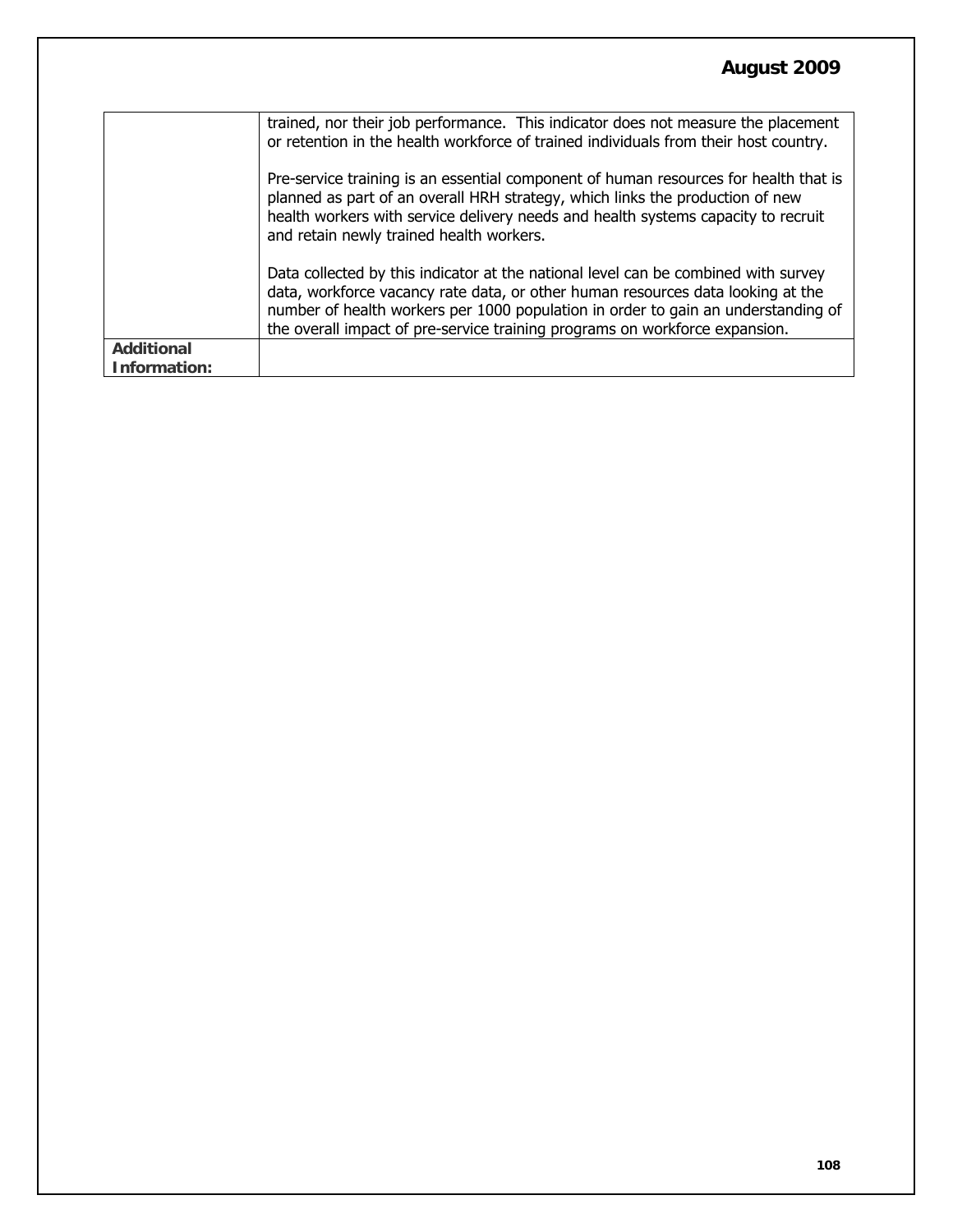#### **Health System Strengthening HRH - Pre-Service Training – Community and Social Workers**

| Indicator<br>#H2.2.D                 | Number of community health and para-social workers who successfully<br>completed a pre-service training program                                                                                                                                                                                                                                                                                                                                                                                                                                                                                                                                                                            |  |
|--------------------------------------|--------------------------------------------------------------------------------------------------------------------------------------------------------------------------------------------------------------------------------------------------------------------------------------------------------------------------------------------------------------------------------------------------------------------------------------------------------------------------------------------------------------------------------------------------------------------------------------------------------------------------------------------------------------------------------------------|--|
| Essential/Reported<br>Type of        | <b>Direct</b>                                                                                                                                                                                                                                                                                                                                                                                                                                                                                                                                                                                                                                                                              |  |
| Indicator:                           |                                                                                                                                                                                                                                                                                                                                                                                                                                                                                                                                                                                                                                                                                            |  |
| Numerator:                           | Number of community health and para-social workers who successfully completed a<br>pre-service training program                                                                                                                                                                                                                                                                                                                                                                                                                                                                                                                                                                            |  |
| Denominator:                         | <b>NA</b>                                                                                                                                                                                                                                                                                                                                                                                                                                                                                                                                                                                                                                                                                  |  |
| Disaggregation:<br>Recommended       | by sex                                                                                                                                                                                                                                                                                                                                                                                                                                                                                                                                                                                                                                                                                     |  |
| <b>Purpose:</b>                      | CHSWs are an important part of overall HRH strategies in countries but may not be<br>captured through more formal training institutions and, in the case of PEPFAR<br>Phase II, not captured in the indicator for 140,000 new health workers. It is<br>important to quantify CHSWs for planning, expansion and setting supervisory ratios.<br>Becoming a community health or para-social worker is often also an important first<br>step to entering the heath workforce. In this way, supporting the development of<br>CHSWs contributes to the pipeline for health workers.                                                                                                              |  |
| Applicability:                       | All countries with PEPFAR-funded partners with a focus on expanding the quality<br>and capacity of the workforce through the provision pre-service training to<br>community health and social workers should report on this indicator.                                                                                                                                                                                                                                                                                                                                                                                                                                                     |  |
| <b>Data collection</b><br>frequency: | Data should be collected continuously from training facilities and HRIS and<br>aggregated in time for PEPFAR reporting cycles. In addition, USG country teams are<br>encouraged to request periodic aggregation from partners for the purposes of<br>program management and review.                                                                                                                                                                                                                                                                                                                                                                                                        |  |
| <b>Measurement</b><br>tool:          | Training registries, HRIS                                                                                                                                                                                                                                                                                                                                                                                                                                                                                                                                                                                                                                                                  |  |
| <b>Method of</b><br>measurement:     | The number is the sum of community health and para-social workers who<br>successfully completed a pre-service training program within the reporting period<br>with full or partial PEPFAR support. Individuals will not count as having successfully<br>completed their training unless they meet the minimum requirements as defined by<br>international or national standards. "Pre-service" training comprises training that<br>equips CHSWs to provide services for the first time. Oftentimes, CHSWs are given<br>pre-service training once they have been hired but before they begin providing<br>services to the community - these individuals would count towards this indicator. |  |
|                                      | In the absence of international or national standards, the minimum requirement will<br>be determined by the PEPFAR country team.                                                                                                                                                                                                                                                                                                                                                                                                                                                                                                                                                           |  |
|                                      | "Para-social workers" and social support workers as defined for the purposes of this<br>indicator receive anything from a few days of training up to 6 months of training.<br>There is no exclusion for unpaid workers. It is up to countries to decide if they want<br>to include unpaid workers and/or if they choose to disaggregate paid/unpaid<br>workers.                                                                                                                                                                                                                                                                                                                            |  |
|                                      | "Para-social" workers often work under the supervision of a professional social<br>worker, nurse, or physician; this is a descriptor only for 'para-social' worker and not<br>a condition/criterion in order to count for this indicator.                                                                                                                                                                                                                                                                                                                                                                                                                                                  |  |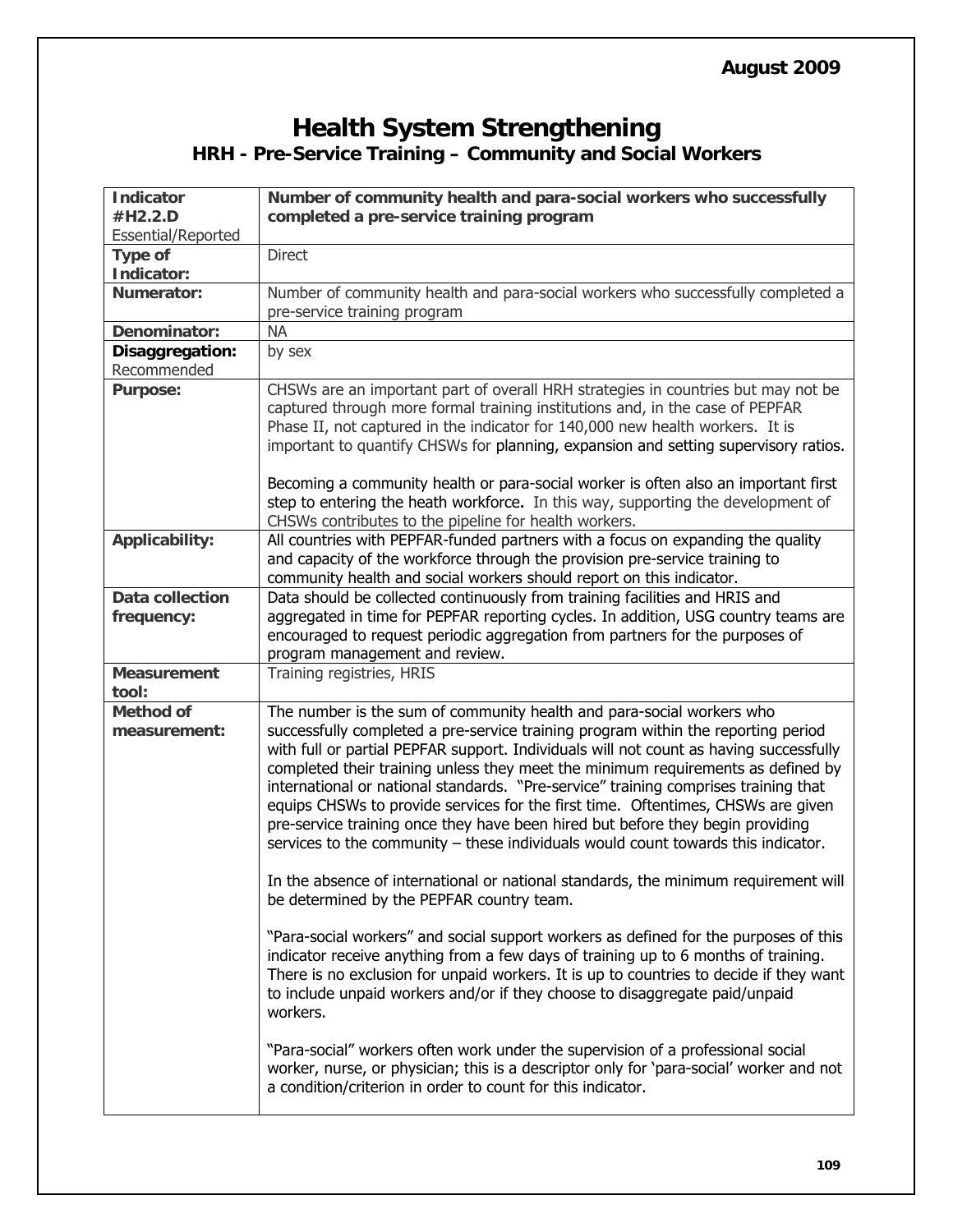|                   | Social support workers and unpaid workers provide some type of health related<br>service and do not have the length or breadth of training to qualify as a health care<br>professional or para-professional as defined in the pre-service Indicator #H2.1.D.<br>An illustrative, but not exhaustive, list of examples of social support and unpaid<br>workers: community health aides, community health workers, care givers, family<br>support workers, peer educators, adherence counselors, expert patients, home<br>health aides, lay counselors, lay health workers, palliative care givers, village health<br>assistants, accompagnateurs, etc. |
|-------------------|-------------------------------------------------------------------------------------------------------------------------------------------------------------------------------------------------------------------------------------------------------------------------------------------------------------------------------------------------------------------------------------------------------------------------------------------------------------------------------------------------------------------------------------------------------------------------------------------------------------------------------------------------------|
|                   | Professional social workers generally have 4-7 years of training, and have<br>completed undergraduate and/or graduate training in social work and are nationally<br>recognized as a professional social worker. These professionals are NOT counted in<br>this indicator, but should be counted under indicator #H2.1.D.                                                                                                                                                                                                                                                                                                                              |
|                   | Definition of PEPFAR Support:<br>PEPFAR support includes funding for full or partial support of a pre-service training<br>activity, including course development, training materials, trainer salaries, training<br>site rental or renovation, participant per diem and travel costs.                                                                                                                                                                                                                                                                                                                                                                 |
|                   | When unclear about the level of PEPFAR support, refer to the principles of the<br>Direct definition. You will need to apply these principles to what you are counting.                                                                                                                                                                                                                                                                                                                                                                                                                                                                                |
| Interpretation:   | This indicator does not measure the quality of the training, nor does it measure the<br>outcomes of the training in terms of the competencies of individuals trained, nor<br>their job performance. This indicator does not measure the placement or retention<br>in the health workforce of trained individuals.                                                                                                                                                                                                                                                                                                                                     |
|                   | Although training is an essential component of human resources for health,<br>programs should plan it in the context of effective human resources management<br>and an overall HRH strategy.                                                                                                                                                                                                                                                                                                                                                                                                                                                          |
| <b>Additional</b> |                                                                                                                                                                                                                                                                                                                                                                                                                                                                                                                                                                                                                                                       |
| Information:      |                                                                                                                                                                                                                                                                                                                                                                                                                                                                                                                                                                                                                                                       |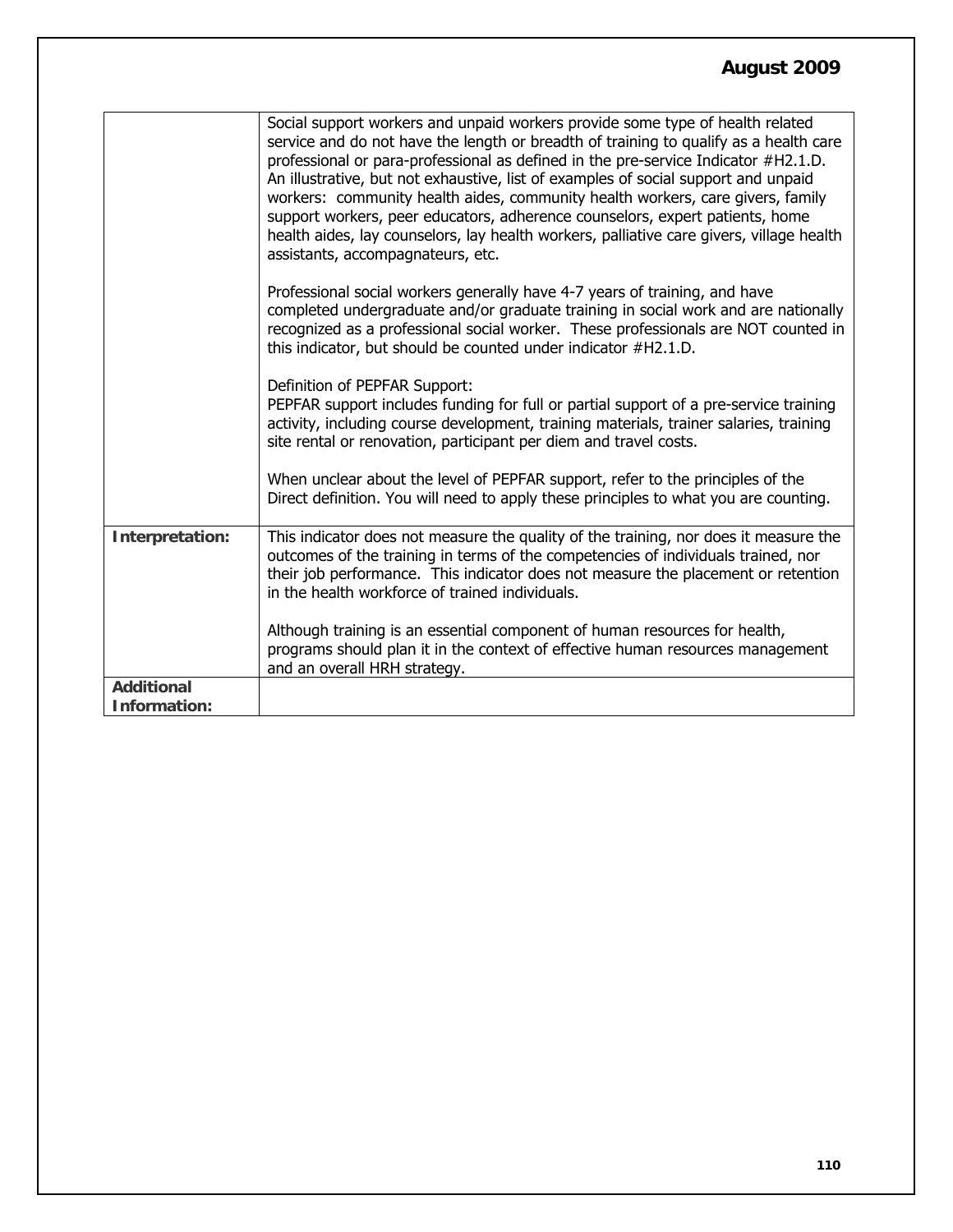#### **Health System Strengthening HRH - in-Service Training**

| <b>Indicator</b>                     | Number of health care workers who successfully completed an in-service                                                                                                                                                                                                                                                                                                                                                                                                                                                                                                                                                                                                                                                                                                                                                                                            |  |  |
|--------------------------------------|-------------------------------------------------------------------------------------------------------------------------------------------------------------------------------------------------------------------------------------------------------------------------------------------------------------------------------------------------------------------------------------------------------------------------------------------------------------------------------------------------------------------------------------------------------------------------------------------------------------------------------------------------------------------------------------------------------------------------------------------------------------------------------------------------------------------------------------------------------------------|--|--|
| #H2.3.D                              | training program within the reporting period                                                                                                                                                                                                                                                                                                                                                                                                                                                                                                                                                                                                                                                                                                                                                                                                                      |  |  |
| Essential/Reported                   |                                                                                                                                                                                                                                                                                                                                                                                                                                                                                                                                                                                                                                                                                                                                                                                                                                                                   |  |  |
| <b>Type of</b>                       | <b>Direct</b>                                                                                                                                                                                                                                                                                                                                                                                                                                                                                                                                                                                                                                                                                                                                                                                                                                                     |  |  |
| Indicator:                           |                                                                                                                                                                                                                                                                                                                                                                                                                                                                                                                                                                                                                                                                                                                                                                                                                                                                   |  |  |
| Numerator:                           | The number of health care workers who successfully completed an in-service                                                                                                                                                                                                                                                                                                                                                                                                                                                                                                                                                                                                                                                                                                                                                                                        |  |  |
| Essential/Reported                   | training program                                                                                                                                                                                                                                                                                                                                                                                                                                                                                                                                                                                                                                                                                                                                                                                                                                                  |  |  |
| Denominator:                         | N/A                                                                                                                                                                                                                                                                                                                                                                                                                                                                                                                                                                                                                                                                                                                                                                                                                                                               |  |  |
| Disaggregation:                      | Essential/Reported: Male Circumcision and Pediatrics<br>Essential/Not Reported: All program areas                                                                                                                                                                                                                                                                                                                                                                                                                                                                                                                                                                                                                                                                                                                                                                 |  |  |
| Purpose:                             | It is widely acknowledged that the lack of trained health workers is a major barrier<br>to scaling up HIV/AIDS services. The lack of a sufficient workforce in the PEPFAR<br>countries presents a serious challenge not only to HIV/AIDS programs but to every<br>area of health.<br>The data will tell us the number of health care workers who are available to support                                                                                                                                                                                                                                                                                                                                                                                                                                                                                         |  |  |
|                                      | the mitigation of the HIV/AIDS epidemic each year as a result of full or partial<br>PEPFAR support.                                                                                                                                                                                                                                                                                                                                                                                                                                                                                                                                                                                                                                                                                                                                                               |  |  |
|                                      | This indicator will not be collected at OGAC by cadre of health care worker; however,<br>if the data are available by cadre in country and reviewed along with survey or other<br>human resources data, country teams could gain some understanding about whether<br>the participants completing in-service training programs represent the correct ratio<br>of health care worker cadres and whether the 'mix' of health care workers is the<br>correct 'mix' to meet the human resource demands of the health system, according<br>to each country's epidemiological profile and other factors. Based on this data,<br>countries can determine how to prioritize investments in the education and on-going<br>training of health care workers to maximize workforce expansion and capacity<br>building within the cadres of professionals that are most needed. |  |  |
| Applicability:                       | All countries with PEPFAR-funded partners with a focus on expanding the quality and<br>capacity of the workforce through the provision of in-service training should report<br>on this indicator.                                                                                                                                                                                                                                                                                                                                                                                                                                                                                                                                                                                                                                                                 |  |  |
| <b>Data collection</b><br>frequency: | Data should be collected continuously from training facilities and aggregated in time<br>for PEPFAR reporting cycles. In addition, USG country teams are encouraged to<br>request periodic aggregation from partners, i.e. quarterly, for the purposes of<br>program management and review.                                                                                                                                                                                                                                                                                                                                                                                                                                                                                                                                                                       |  |  |
| <b>Measurement</b><br>tool:          | Program reports, Human Resource Information Systems, educational institutions,<br>professional associations, Ministry of Education, Labor or Health. Note: these data<br>were collected under PEPFAR I, however, it was done so by program area. Now, it<br>will all be collected under one indicator, but will be disaggregated by program area,<br>so that no new data forms need to be developed.                                                                                                                                                                                                                                                                                                                                                                                                                                                              |  |  |
| <b>Method of</b><br>measurement:     | The number is the sum of health care workers who successfully completed an in-<br>service training program within the reporting period with full or partial PEPFAR<br>support. Individuals will not count as having successfully completed their training<br>unless they meet the minimum requirements as defined by international or national<br>standards. In the absence of international or national standards, the minimum<br>requirement will be determined by the PEPFAR country team.                                                                                                                                                                                                                                                                                                                                                                     |  |  |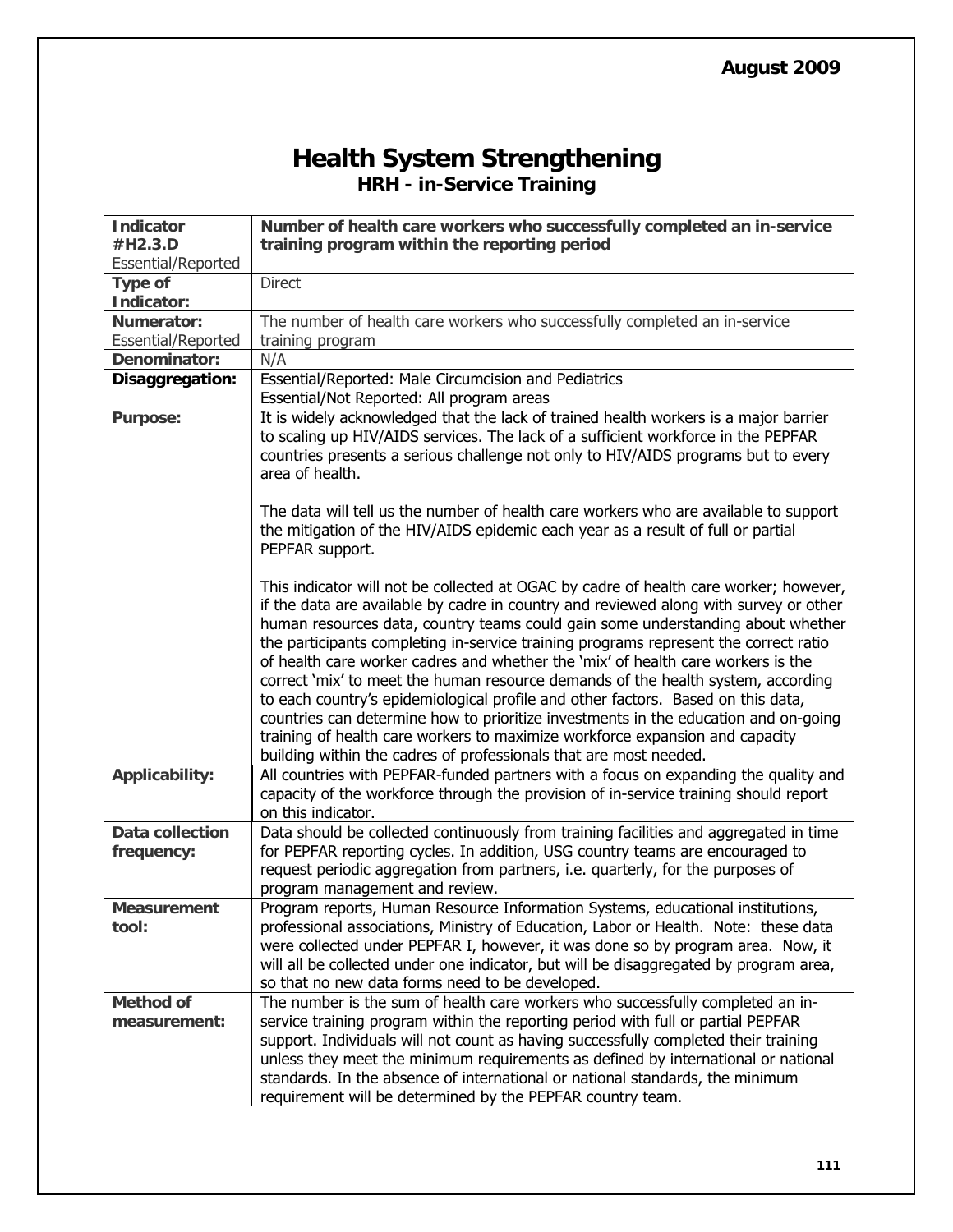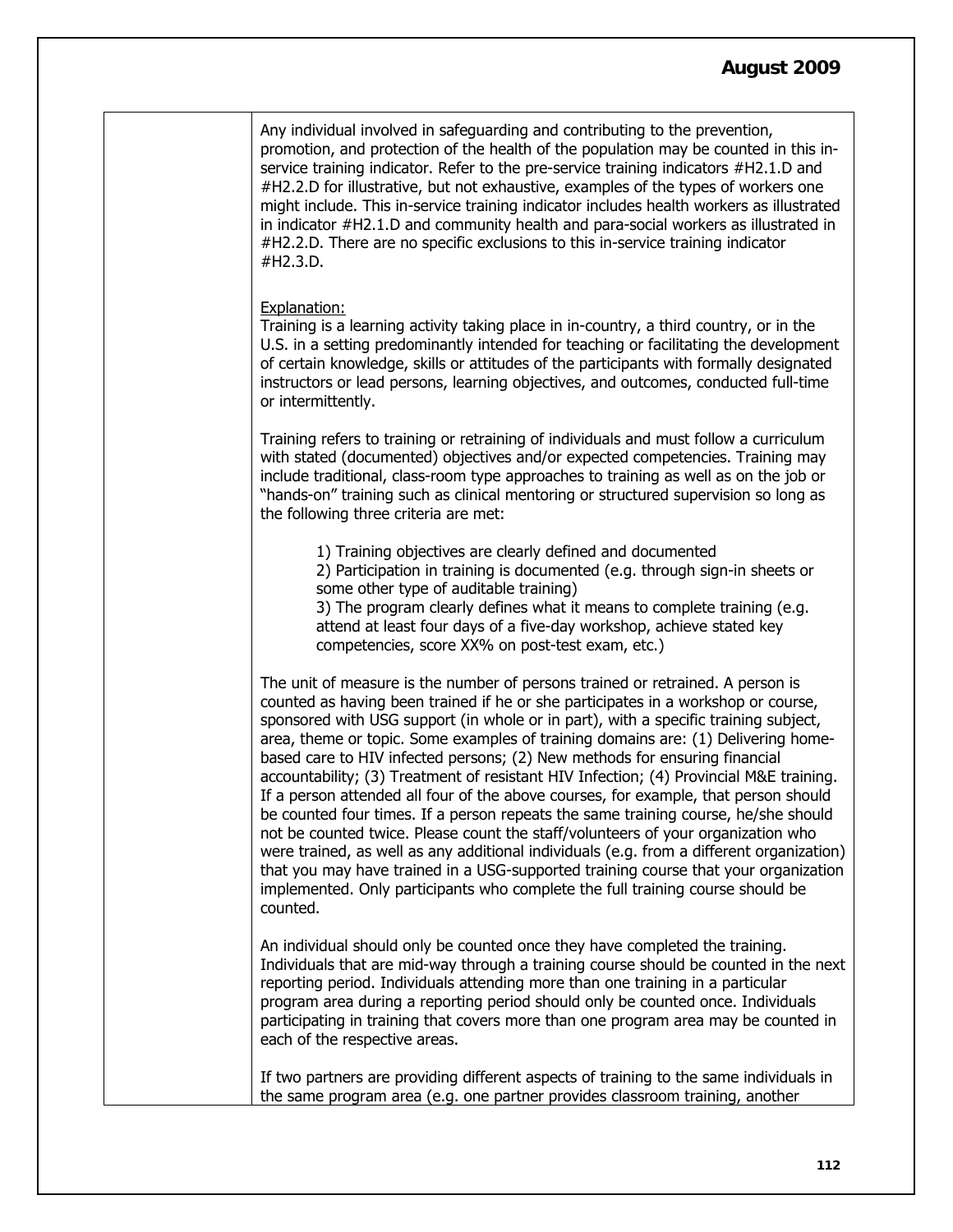| provides clinical mentoring), each partner should report the number of persons      |
|-------------------------------------------------------------------------------------|
| uniquely trained by their respective organization, but should note which partner is |
| providing the complementary training role and estimate the number of persons        |
| counted by both partners.                                                           |

In the specific case where USG-supported partners conduct training events that include the staff of sub-grantees, then the prime partner should report all the persons trained, in order to avoid double counting.

In-service training programs are for practicing providers to refresh skills and knowledge or add new material and examples of best practices needed to fulfill their current job responsibilities. In-service training may update existing knowledge and skills, or add new ones. Care should be taken to base trainee selection on content and skill needs. It requires a shorter, more focused period of time than pre-service education, and is often more "hands-on." It can be a workplace activity (led by staff, peers or guest lecturers) or an external event.

In-service training can occur through structured learning and follow-up activities, or through less structured means, to solve problems or fill identified performance gaps. In-service training can consist of short non-degree technical courses in academic or in other settings, non-academic seminars, workshops, on-the-job learning experiences, observational study tours, or distance learning exercises or interventions.

An in-service training program must meet national or international standards and have specific learning objectives, a course curriculum, expected knowledge, skills, and competencies to be gained by participants, as well as documented minimum requirements for course completion. The duration and intensity of training will vary by cadre; however, all training programs should have at a minimum the criteria listed above.

This indicator is distinct and separate from the indicator for pre-service training and education – a health care worker may be counted under both indicators ONLY if that worker has completed pre-service training and education distinct and separate from their in-service training in the same reporting period.

Types of In-service Training:

- 1. Continuing education: Education/training offered to current providers to either update or add new knowledge and skills. While in-service training is often limited to practitioners in the public sector and/or managed by the Ministry of Health (or similar entity), continuing education is often used to describe education/training that is provided by other sources, such as professional associations, that reaches private sector practitioners and which can be linked to re- licensure and/or certification.
- 2. On-the-job training: Instruction in a specific task or skill is provided via mentoring by a practitioner using explanations, demonstration, practice and feedback. On-the-job training may be combined with academic or technical training to provide a practical experience component.
- 3. Computer based training: An interactive learning experience in which the computer provides most of the stimuli, the learner responds, and the computer analyzes the responses and provides feedback to the learner. Components most often consist of drill-and practice, tutorial, or simulation activities offered alone or as supplements to traditional instruction. CBT is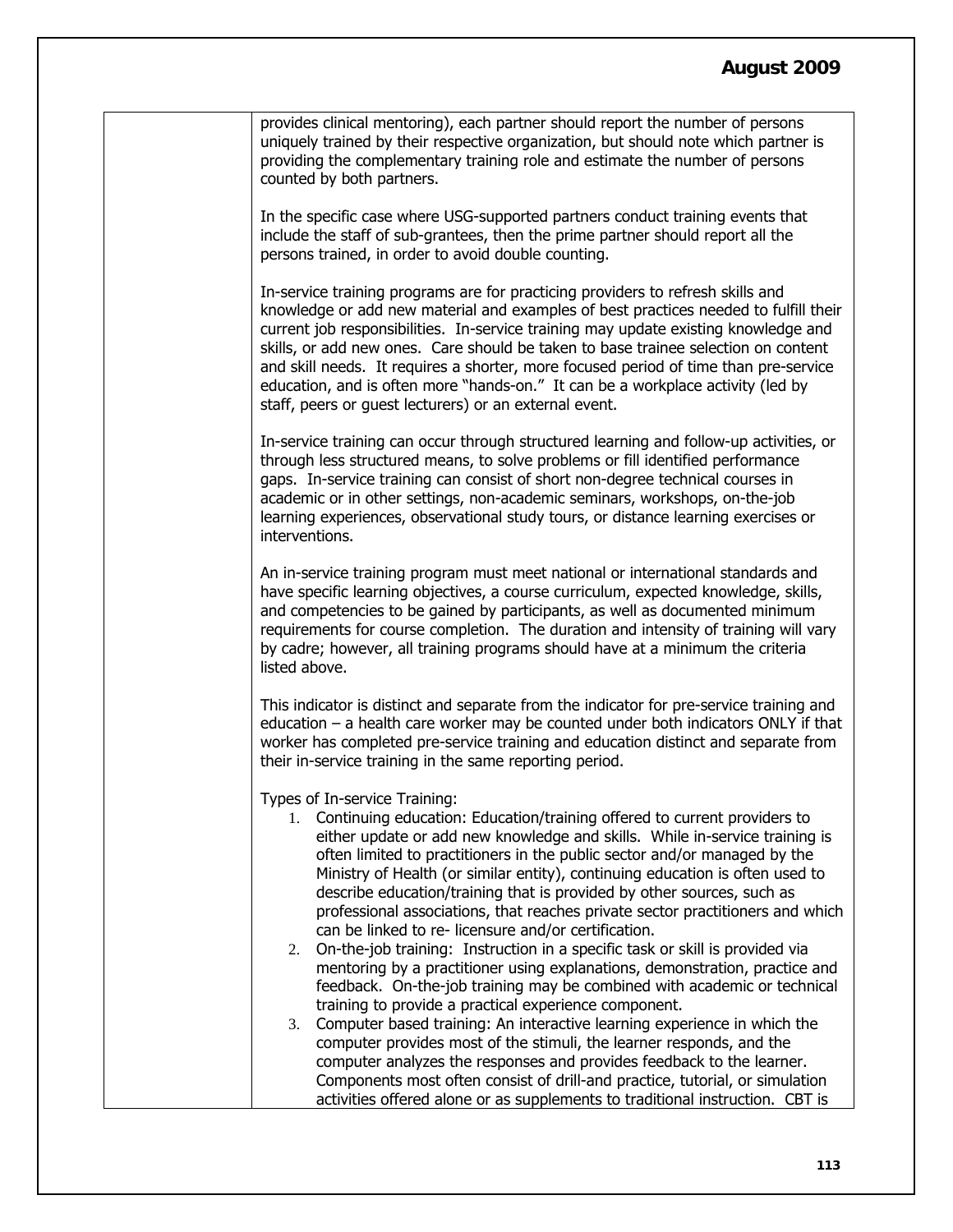| sometimes also used as a component of a pre-service education course.<br>Distance learning: Distance learning is characterized by a geographic<br>4.<br>separation of instructor and learner where learners work on their own. It<br>uses a range of mechanisms such as self-guided lesson plans, mailings,<br>radio, and computer based activities. Usually it is tied to an educational<br>facility and uses sequential instructional material that is corrected by the<br>instructor. Regardless of methodologies chosen, it requires motivation on<br>the part of the learner and regular feedback on the part of the learning<br>institution. It can also be used for pre-service education.                                                                                                                                                                                                  |
|----------------------------------------------------------------------------------------------------------------------------------------------------------------------------------------------------------------------------------------------------------------------------------------------------------------------------------------------------------------------------------------------------------------------------------------------------------------------------------------------------------------------------------------------------------------------------------------------------------------------------------------------------------------------------------------------------------------------------------------------------------------------------------------------------------------------------------------------------------------------------------------------------|
| <b>Explanation of Subsets:</b>                                                                                                                                                                                                                                                                                                                                                                                                                                                                                                                                                                                                                                                                                                                                                                                                                                                                     |
| MALE CIRCUMCISION TRAINING: Persons who receive in-service training in one or<br>more of the following functions in the delivery of MC for HIV prevention services<br>should be counted in this sub-set: 1) MC provider/surgeon (persons who surgically<br>remove the foreskin, regardless of whether they are a physician, nurse, clinical<br>officer, etc.); 2) surgical assistant; 3) counselor (persons who provide education and<br>counseling of clients on MC); and/or 4) ancillary staff (persons who perform<br>sterilization and preparation of surgical instruments/equipment). Training may be<br>for infant or adolescent/adult MC surgical methods. Persons who receive training to<br>perform multiple functions (i.e., as both counselor and surgical assistant), and<br>persons trained in multiple methods (infant and adolescent/adult methods) should<br>only be counted once. |
| Programs should focus on compiling data on male circumcision training from<br>Training Registers maintained by funded programs. MC for HIV prevention services<br>are comprised of a minimum package of components that includes elective surgical<br>male circumcision using local anesthesia provided after education and consent and<br>delivered in the context of comprehensive pre-operative HIV counseling and testing<br>(offer of), pre-operative STI assessment (and treatment when indicated), post-<br>operative HIV risk reduction counseling and abstinence/healing instructions, and<br>provision of condoms.                                                                                                                                                                                                                                                                       |
| PEDIATRIC TREATMENT TRAINING: Persons who receive in-service training to<br>perform a key function in the pediatric treatment should be counted in this sub-set.<br>Pediatric treatment in-service training will fall into the following categories for this<br>indicator:<br>- Nurse<br>- Counselor                                                                                                                                                                                                                                                                                                                                                                                                                                                                                                                                                                                               |
| - Clinical Officer<br>- Physician<br>- Health Surveillance Advisor (HSA)<br>- Pharmacist                                                                                                                                                                                                                                                                                                                                                                                                                                                                                                                                                                                                                                                                                                                                                                                                           |
| In-service training for the purposes of this indicator includes the following modalities<br>in addition to traditional classroom training and workshops:<br>- Issues in pediatric treatment<br>- Dosing for children<br>- Adherence counseling for children<br>- Appropriate clinical monitoring of therapy                                                                                                                                                                                                                                                                                                                                                                                                                                                                                                                                                                                        |
| Definition of PEPFAR support: PEPFAR support includes funding for full or partial<br>support of an in-service training activity, including course development, training<br>materials, trainer salaries, training site rental or renovation, participant per diem and                                                                                                                                                                                                                                                                                                                                                                                                                                                                                                                                                                                                                               |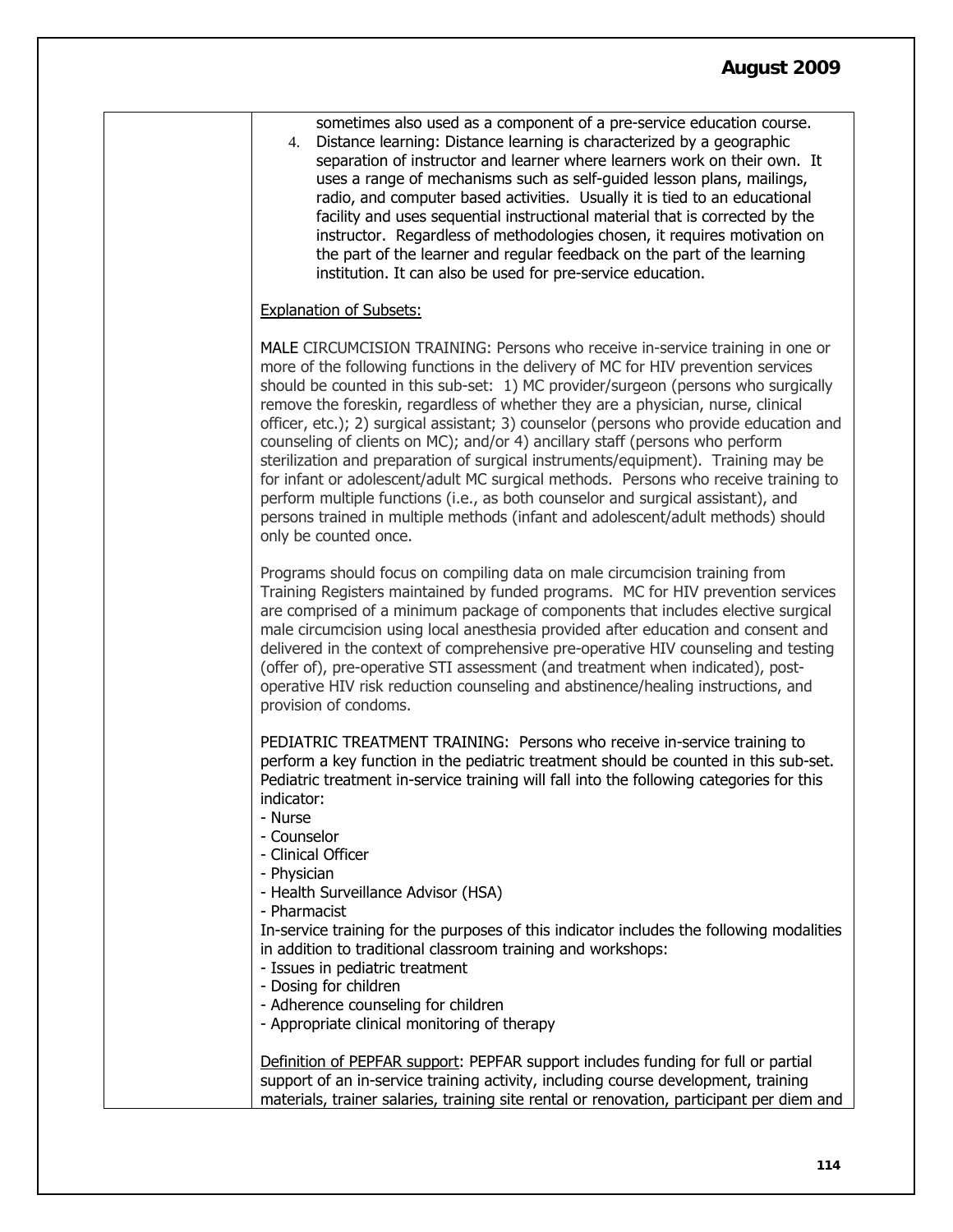|                   | travel costs.                                                                                                                                                                                                                                                                                                     |
|-------------------|-------------------------------------------------------------------------------------------------------------------------------------------------------------------------------------------------------------------------------------------------------------------------------------------------------------------|
|                   | When unclear about the level of PEPFAR support, refer to the principles of the Direct<br>definition. You will need to apply these principles to what you are counting.                                                                                                                                            |
| Interpretation:   | This indicator does not measure the quality of the training, nor does it measure the<br>outcomes of the training in terms of the competencies of individuals trained, nor<br>their job performance. This indicator does not measure the placement or retention<br>in the health workforce of trained individuals. |
|                   | Although training is an essential component of human resources for health,<br>programs should plan it in the context of effective human resources management<br>and an overall HRH strategy.                                                                                                                      |
| <b>Additional</b> |                                                                                                                                                                                                                                                                                                                   |
| Information:      |                                                                                                                                                                                                                                                                                                                   |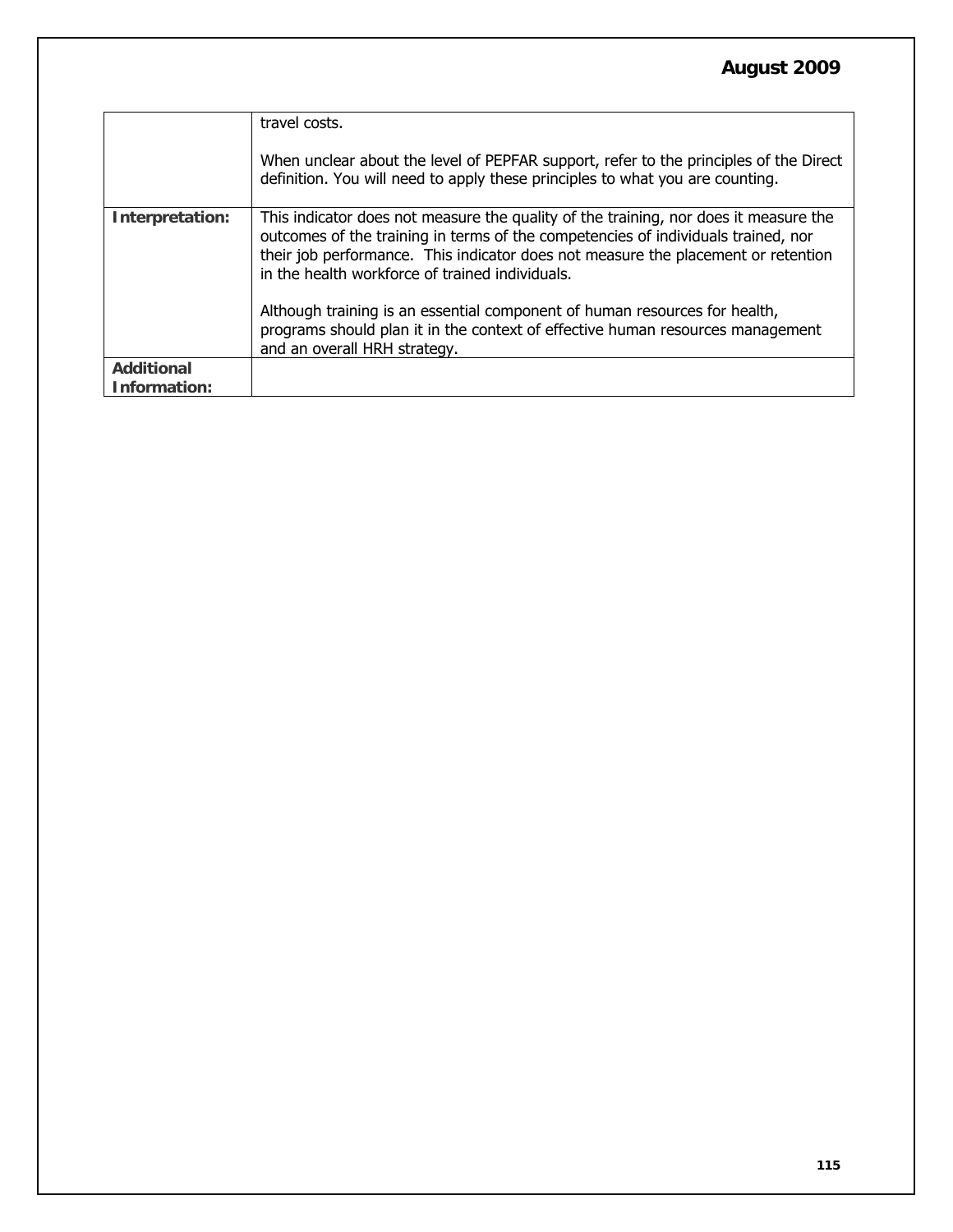# **National Level Indicators**

# **ESSENTIAL Reported to HQ**

#### **Summary ESSENTIAL National Indicators Reported to HQ**

| Indicator # | <b>Indicator Label</b>                                                                                              |  |
|-------------|---------------------------------------------------------------------------------------------------------------------|--|
| P1.1N       | Percent of pregnant women with known HIV status (includes women who were tested for HIV and received their results  |  |
| P1.2.N      | Percent of HIV-positive pregnant women who received antiretrovirals to reduce risk of mother-to-child-transmission  |  |
| C2.1. N     | Number of eligible adults and children provided with a minimum of one care service                                  |  |
| T1.2.N      | CURRENT: Percent of adults and children with advanced HIV infection receiving antiretroviral therapy (ART)          |  |
| H2.1. N     | Number of new health care workers who graduated from a pre-service training institution within the reporting period |  |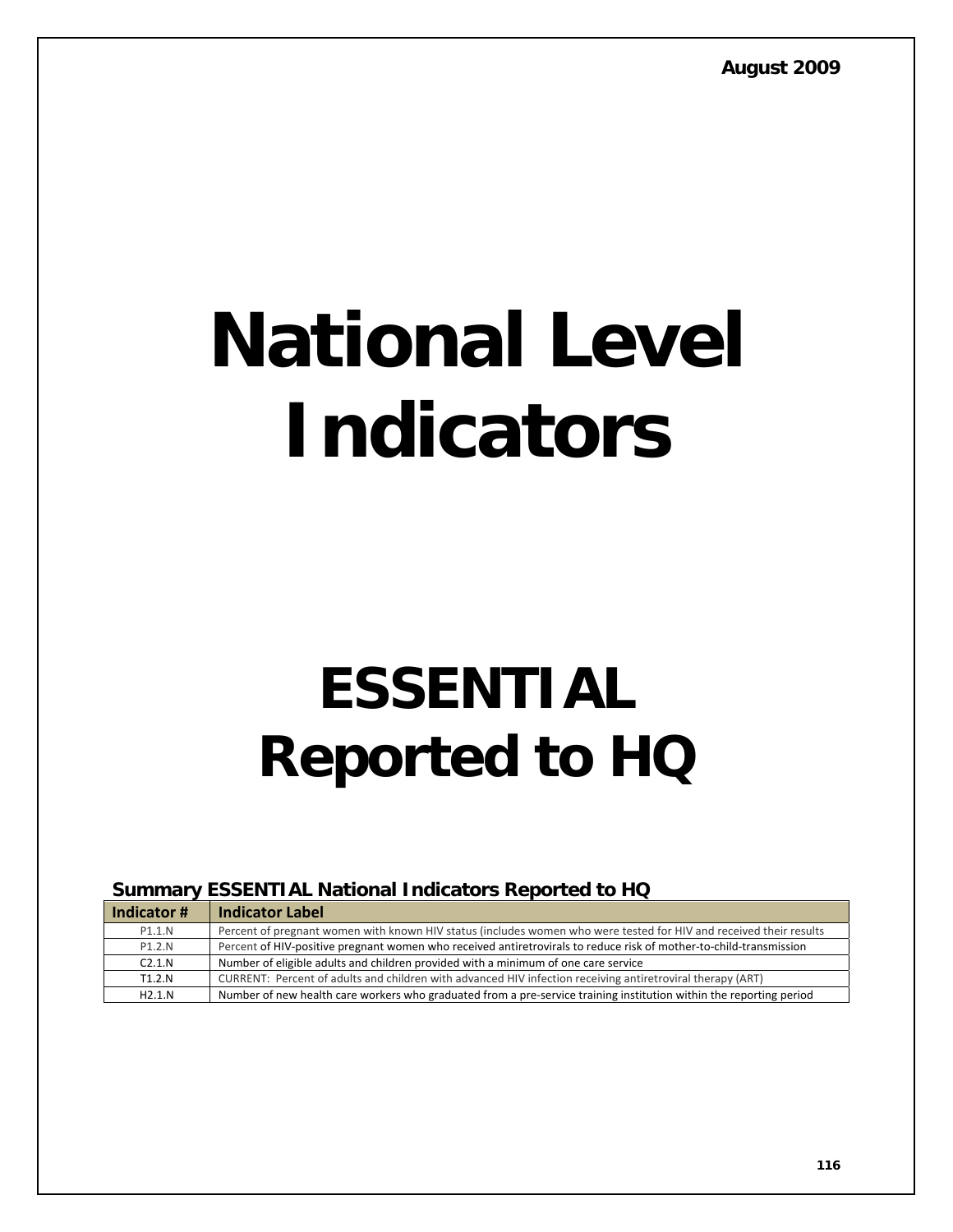# **Prevention**

## **Prevention of Mother to Child Transmission (PMTCT)**

| <b>Indicator</b><br><b>P1.1.N</b>    | Percent of pregnant women with known HIV status (includes women                                                                                                                                                                                                                                                                                                                                                                                                                                                                                                                             |  |  |
|--------------------------------------|---------------------------------------------------------------------------------------------------------------------------------------------------------------------------------------------------------------------------------------------------------------------------------------------------------------------------------------------------------------------------------------------------------------------------------------------------------------------------------------------------------------------------------------------------------------------------------------------|--|--|
| Essential/reported                   | who were tested for HIV and received their results                                                                                                                                                                                                                                                                                                                                                                                                                                                                                                                                          |  |  |
| Type of                              | National                                                                                                                                                                                                                                                                                                                                                                                                                                                                                                                                                                                    |  |  |
| Indicator:                           |                                                                                                                                                                                                                                                                                                                                                                                                                                                                                                                                                                                             |  |  |
| Numerator:<br>Essential/reported     | The number of women attending ANC, L&D, and postpartum services who were<br>tested for HIV and received their results, and women with known HIV infection<br>attending ANC for a new pregnancy in the last 12 months.<br>-The number of women with known (positive) HIV infection attending<br>ANC for a new pregnancy over the last reporting period<br>-The number of women attending ANC, L&D who were tested for HIV and<br>received results                                                                                                                                            |  |  |
| Denominator:<br>Essential/reported   | Estimated number of pregnant women in the last 12 months                                                                                                                                                                                                                                                                                                                                                                                                                                                                                                                                    |  |  |
|                                      | Note: The denominator will be incorporated into COPRs by PEPFAR Headquarters.<br>However, PEPFAR in country teams will have the opportunity to add an additional<br>source of data.                                                                                                                                                                                                                                                                                                                                                                                                         |  |  |
| Disaggregation                       | Numerator: Known positives at entry                                                                                                                                                                                                                                                                                                                                                                                                                                                                                                                                                         |  |  |
| Essential/not                        | Number of new positives identified                                                                                                                                                                                                                                                                                                                                                                                                                                                                                                                                                          |  |  |
| reported                             |                                                                                                                                                                                                                                                                                                                                                                                                                                                                                                                                                                                             |  |  |
| Purpose:                             | This indicator reflects one goal of PMTCT, which is to increase the number of<br>pregnant women who know their HIV status. Identification of a pregnant<br>woman's HIV status is the key entry point into PMTCT services and other HIV<br>care and treatment services.<br>These data will be important to:<br>Identify progress toward the USG goal to reach 80% of pregnant women with<br>$\bullet$<br>HIV testing and counseling<br>Determine national coverage of PMTCT HIV testing and support national<br>$\bullet$<br>scale-up                                                        |  |  |
| Applicability:                       | All PEPFAR country programs supporting PMTCT direct service delivery and<br>programs supporting the national PMTCT program through system strengthening<br>or other capacity building activities.                                                                                                                                                                                                                                                                                                                                                                                           |  |  |
| <b>Data collection</b><br>frequency: | Annually, according to national reporting cycles                                                                                                                                                                                                                                                                                                                                                                                                                                                                                                                                            |  |  |
| <b>Measurement</b><br>tool:          | Facility registers and other program monitoring tools                                                                                                                                                                                                                                                                                                                                                                                                                                                                                                                                       |  |  |
| Method of<br><b>Measurement</b>      | The numerator is the sum of categories a-d below:<br>a) Number of pregnant women who received an HIV test and result during ANC<br>b) Number of pregnant women attending L&D with unknown HIV status who<br>were tested in the L&D and received results<br>c) Women with unknown HIV status attending postpartum services within 72<br>hours of delivery who were tested and received results<br>d) Pregnant women with known HIV infection attending ANC for a new<br>pregnancy.<br>Explanation:<br>Numerator:<br>The numerator is calculated using national and/or PEPFAR program records |  |  |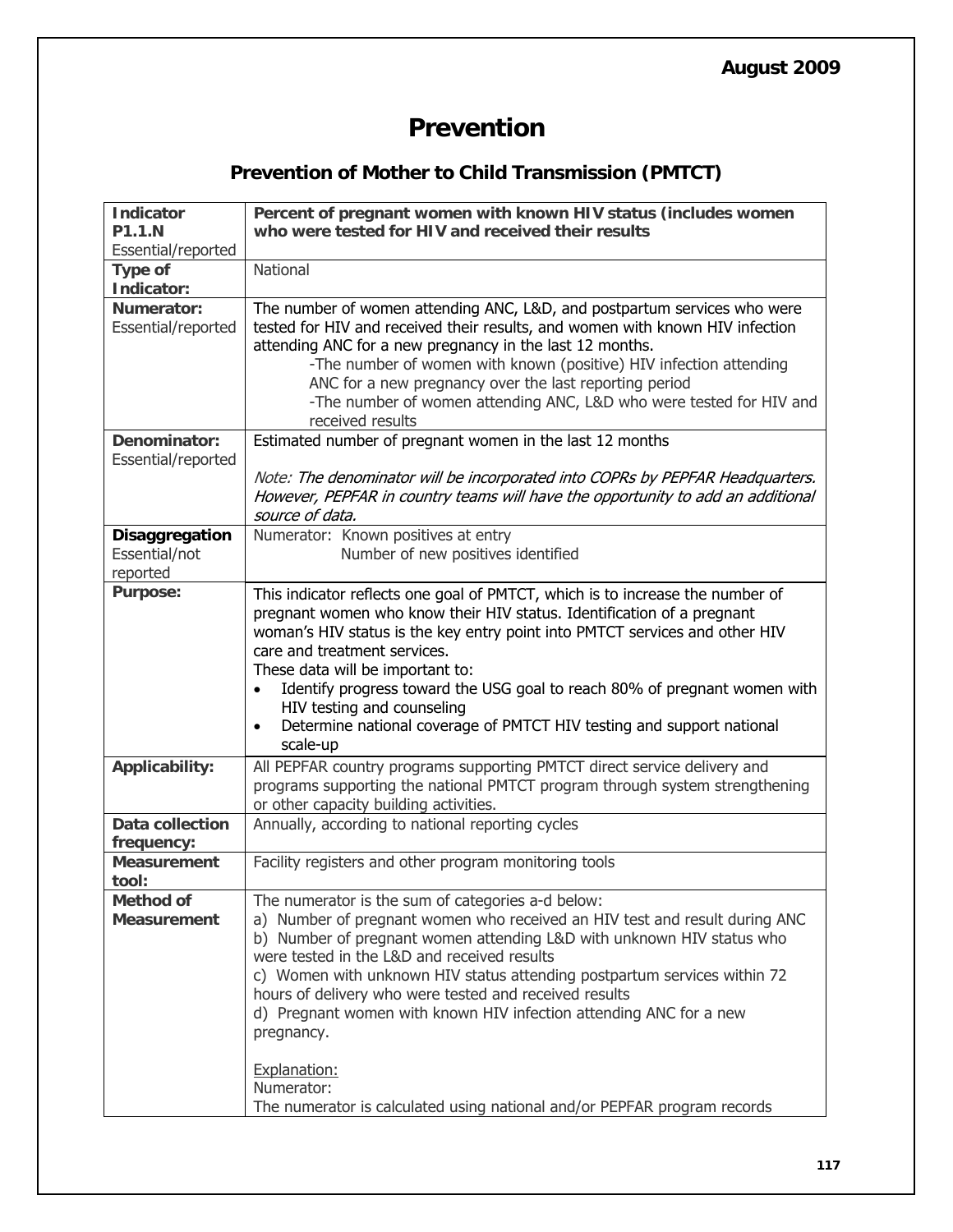|                                   | aggregated from facility registers in the ANC and L&D. In countries with high L&D<br>attendance rates (>90%), data can be collected from L&D registers only.                                                                                                                                                                                                                                                                                                                                                                                                     |  |  |  |
|-----------------------------------|------------------------------------------------------------------------------------------------------------------------------------------------------------------------------------------------------------------------------------------------------------------------------------------------------------------------------------------------------------------------------------------------------------------------------------------------------------------------------------------------------------------------------------------------------------------|--|--|--|
|                                   | Health facility registers should reflect known HIV infection among HIV-positive<br>pregnant women coming to the ANC for a new pregnancy, such as through a<br>code, circle, or other method, in order for them to receive subsequent PMTCT<br>interventions.                                                                                                                                                                                                                                                                                                     |  |  |  |
|                                   | Pregnant women with unknown status: women who were not tested during ANC<br>or at L&D for this pregnancy or did not have documented proof of having been<br>tested during ANC or at L&D for this pregnancy.                                                                                                                                                                                                                                                                                                                                                      |  |  |  |
|                                   | Pregnant women with known HIV-infection: women who were tested and<br>confirmed HIV-positive at any point prior to the current pregnancy, who are<br>attending ANC for a new pregnancy. Pregnant women with known HIV infection<br>attending ANC for a new pregnancy do not need retesting if that is in line with<br>the national guidelines on testing pregnant women and/or, as long as they bring<br>documented proof of their positive status with them. However, these women do<br>need subsequent PMTCT services, and should be counted in the numerator. |  |  |  |
|                                   | In this case, documented proof may include (but is not limited to), a health card<br>with HIV status noted in it, test results from another testing center, or any other<br>document that denotes that the bearer of the document is HIV positive.                                                                                                                                                                                                                                                                                                               |  |  |  |
|                                   | Denominator:<br>The denominator is generated through a population estimate of the number of<br>pregnant women giving birth in the last 12 months, which can be obtained from<br>the Central Statistics Office estimates of births or the UN Population Division<br>estimates                                                                                                                                                                                                                                                                                     |  |  |  |
|                                   | Note: This indicator is meant to measure the number of pregnant women who<br>know their HIV status and is not meant to provide programmatic guidance. All<br>HIV testing programs should be based on national or international standards.                                                                                                                                                                                                                                                                                                                        |  |  |  |
| Interpretation:                   | This indicator enables the USG PEPFAR team to monitor trends and uptake in HIV<br>testing among pregnant women at the National level                                                                                                                                                                                                                                                                                                                                                                                                                             |  |  |  |
|                                   | The points at which drop-outs occur during the testing and counseling process<br>and the reasons why they occur are not captured by this indicator.<br>This indicator does not measure the quality of the testing or counseling. It also<br>does not capture the number of women who received pre-test counseling.                                                                                                                                                                                                                                               |  |  |  |
|                                   | There is a risk of double counting with this indicator, as a pregnant woman could<br>be tested multiple times during ANC, L&D, or postpartum. This is particularly true<br>where women get re-tested in different facilities, or where they come to the L&D<br>without documentation of their test. While not feasible to avoid double counting<br>entirely, countries should ensure a data collection and reporting system is in place<br>to minimize it, such as using patient held and facility held ANC records to<br>document that testing took place.      |  |  |  |
| <b>Additional</b><br>Information: | #7, Guidance and Specifications for Additional Recommended Indicators,<br>Addendum to: UNGASS. Monitoring the Declaration of Commitment on<br>HIV/AIDS. Guidelines on Construction of Core Indicators. 2008 Reporting.<br>April 2008.<br>http://data.unaids.org/pub/BaseDocument/2009/20090305_additionalrecom                                                                                                                                                                                                                                                   |  |  |  |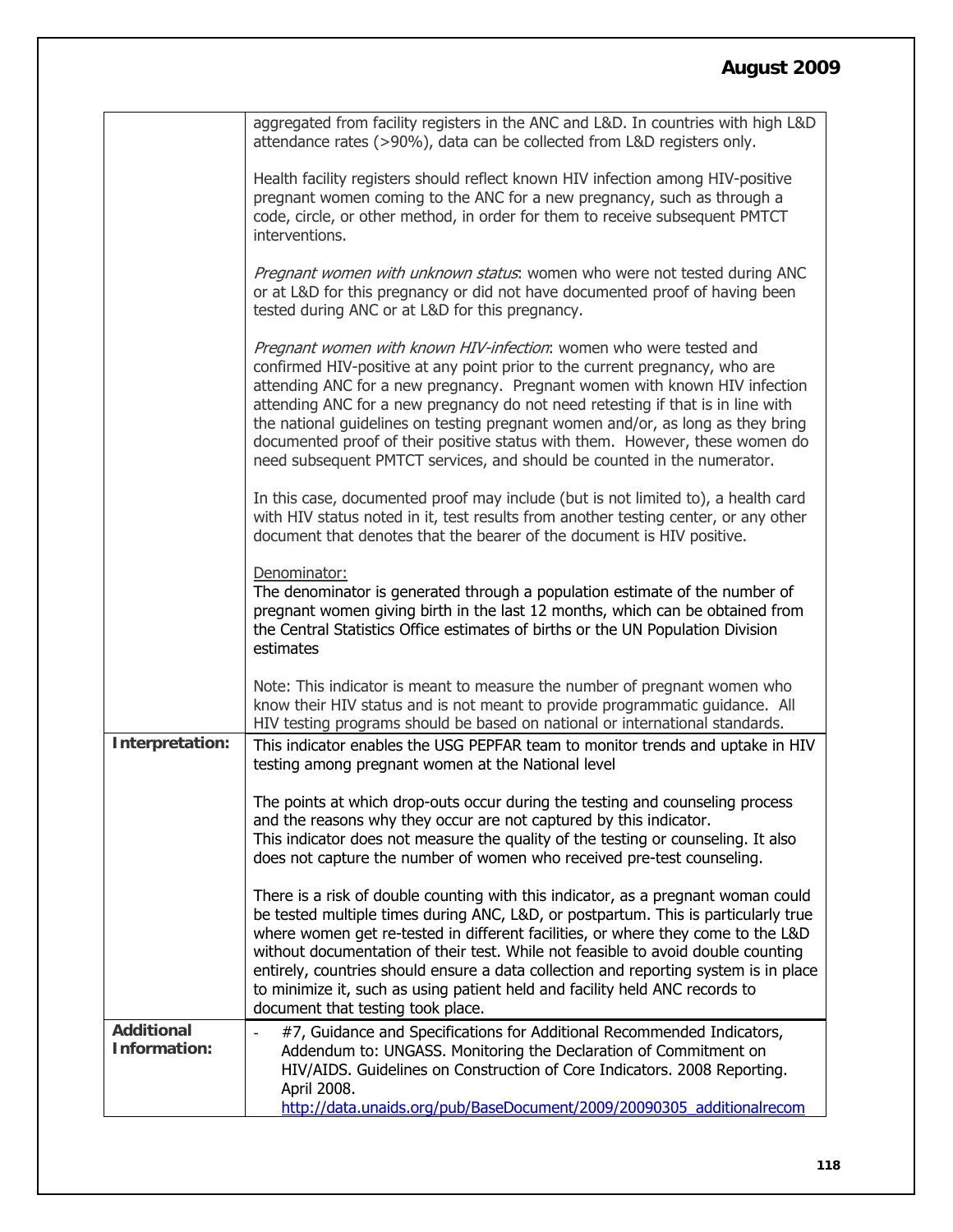| mendedindicators finalprintversio en.pdf                                     |
|------------------------------------------------------------------------------|
| Partially harmonized with Prevention indicator (HIV-P11), The Global Fund to |
| Fight AIDS, Tuberculosis and Malaria Monitoring and Evaluation Toolkit: HIV, |
| Tuberculosis and Malaria and Health Systems Strengthening, Part 2: Tools for |
| monitoring programs for HIV, tuberculosis, malaria and health systems        |
| strengthening, Third Edition, February 2009                                  |
| http://www.theglobalfund.org/documents/me/M E Toolkit P2-HIV en.pdf          |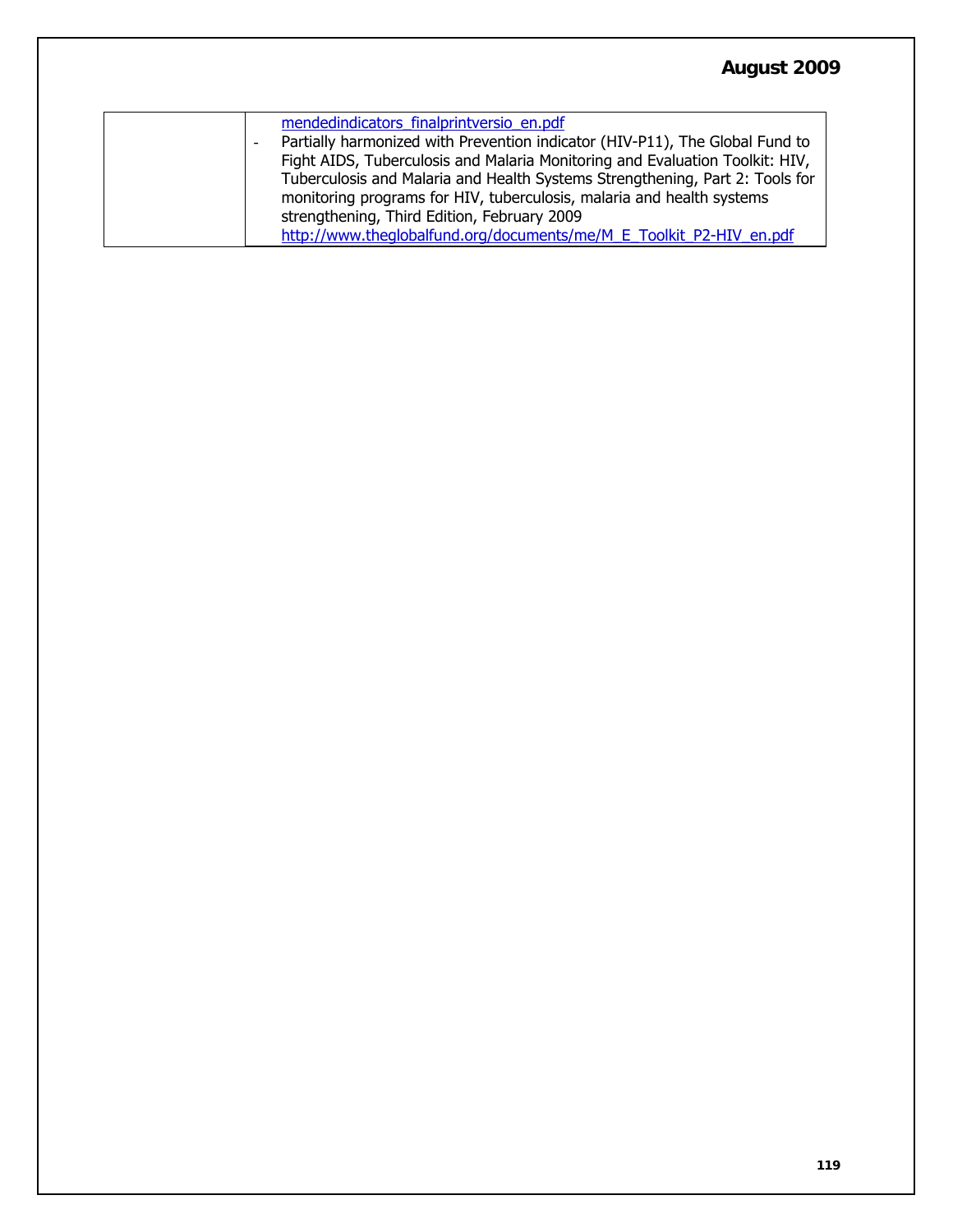# **Prevention**

## **Prevention of Mother to Child Transmission (PMTCT)**

| Indicator #P1.2.N                  | Percent of HIV-positive pregnant women who received antiretrovirals to                                                                                                                                                                                                                                                                                                                                                                                                                                                                                                                                                                                                                                                                         |  |  |
|------------------------------------|------------------------------------------------------------------------------------------------------------------------------------------------------------------------------------------------------------------------------------------------------------------------------------------------------------------------------------------------------------------------------------------------------------------------------------------------------------------------------------------------------------------------------------------------------------------------------------------------------------------------------------------------------------------------------------------------------------------------------------------------|--|--|
| Essential/reported                 | reduce risk of mother-to-child-transmission                                                                                                                                                                                                                                                                                                                                                                                                                                                                                                                                                                                                                                                                                                    |  |  |
| <b>Type of Indicator:</b>          | National                                                                                                                                                                                                                                                                                                                                                                                                                                                                                                                                                                                                                                                                                                                                       |  |  |
| Numerator:                         | Number of HIV-positive pregnant women who received antiretrovirals to                                                                                                                                                                                                                                                                                                                                                                                                                                                                                                                                                                                                                                                                          |  |  |
| Essential/reported                 | reduce risk of mother-to-child-transmission                                                                                                                                                                                                                                                                                                                                                                                                                                                                                                                                                                                                                                                                                                    |  |  |
| Denominator:<br>Essential/reported | Estimated number of pregnant HIV-positive women in the last 12 months                                                                                                                                                                                                                                                                                                                                                                                                                                                                                                                                                                                                                                                                          |  |  |
|                                    | Note: The denominator will be incorporated into COPRS by PEPFAR                                                                                                                                                                                                                                                                                                                                                                                                                                                                                                                                                                                                                                                                                |  |  |
|                                    | Headquarters using SPECTRUM estimates. However, PEPFAR in country                                                                                                                                                                                                                                                                                                                                                                                                                                                                                                                                                                                                                                                                              |  |  |
|                                    | teams will have the opportunity to add an additional source of data.                                                                                                                                                                                                                                                                                                                                                                                                                                                                                                                                                                                                                                                                           |  |  |
| Disaggregation:                    | Denominator disaggregated by:                                                                                                                                                                                                                                                                                                                                                                                                                                                                                                                                                                                                                                                                                                                  |  |  |
| Essential/not reported             | Known positive at entry                                                                                                                                                                                                                                                                                                                                                                                                                                                                                                                                                                                                                                                                                                                        |  |  |
|                                    | Newly tested positive                                                                                                                                                                                                                                                                                                                                                                                                                                                                                                                                                                                                                                                                                                                          |  |  |
|                                    | By regimen type.                                                                                                                                                                                                                                                                                                                                                                                                                                                                                                                                                                                                                                                                                                                               |  |  |
|                                    | 1. Single-dose Nevirapine only<br>2. Prophylactic regimens using a combination of 2 ARVs                                                                                                                                                                                                                                                                                                                                                                                                                                                                                                                                                                                                                                                       |  |  |
|                                    | 3. Prophylactic regimens using a combination of 3 ARVs                                                                                                                                                                                                                                                                                                                                                                                                                                                                                                                                                                                                                                                                                         |  |  |
|                                    | 4. ART for HIV-positive pregnant women eligible for treatment <sup>1</sup>                                                                                                                                                                                                                                                                                                                                                                                                                                                                                                                                                                                                                                                                     |  |  |
| Purpose:                           | This indicator measures the delivery and uptake of antiretroviral                                                                                                                                                                                                                                                                                                                                                                                                                                                                                                                                                                                                                                                                              |  |  |
|                                    | prophylaxis, by regimen type, for the prevention of mother-to-child-                                                                                                                                                                                                                                                                                                                                                                                                                                                                                                                                                                                                                                                                           |  |  |
|                                    | transmission (PMTCT). The risk of MTCT can be significantly reduced with                                                                                                                                                                                                                                                                                                                                                                                                                                                                                                                                                                                                                                                                       |  |  |
|                                    | the use of antiretrovirals for the mother, with or without prophylaxis to                                                                                                                                                                                                                                                                                                                                                                                                                                                                                                                                                                                                                                                                      |  |  |
|                                    | the infant.                                                                                                                                                                                                                                                                                                                                                                                                                                                                                                                                                                                                                                                                                                                                    |  |  |
| Applicability:                     | The disaggregation by regimen type provides data used by SPECTRUM<br>and other models and applications to determine the impact of PMTCT<br>programs, by country. These data will be important to PEPFAR<br>Headquarters, TWGs and USG country-level managers in order to:<br>Identify progress toward the USG goal of reaching 80% of HIV-<br>positive pregnant women and reducing transmission by 40%<br>Determine the impact of national PMTCT programs<br>$\bullet$<br>Determine countries' progress at implementing more efficacious<br>$\bullet$<br>PMTCT ARV programs<br>Identify countries needing assistance to implement more<br>$\bullet$<br>efficacious regimens<br>All PEPFAR country programs supporting PMTCT direct service and |  |  |
|                                    | programs supporting the national PMTCT program through system                                                                                                                                                                                                                                                                                                                                                                                                                                                                                                                                                                                                                                                                                  |  |  |
|                                    | strengthening or other capacity building activities.                                                                                                                                                                                                                                                                                                                                                                                                                                                                                                                                                                                                                                                                                           |  |  |
| Data collection                    | Annually, according to national reporting cycles                                                                                                                                                                                                                                                                                                                                                                                                                                                                                                                                                                                                                                                                                               |  |  |
| frequency:                         |                                                                                                                                                                                                                                                                                                                                                                                                                                                                                                                                                                                                                                                                                                                                                |  |  |
| <b>Measurement tool:</b>           | Facility registers and other program monitoring tools                                                                                                                                                                                                                                                                                                                                                                                                                                                                                                                                                                                                                                                                                          |  |  |
| <b>Method of</b>                   | The numerator can be generated by counting the number of HIV-positive                                                                                                                                                                                                                                                                                                                                                                                                                                                                                                                                                                                                                                                                          |  |  |
| measurement:                       | pregnant women who received antiretrovirals to reduce MTCT in the                                                                                                                                                                                                                                                                                                                                                                                                                                                                                                                                                                                                                                                                              |  |  |
|                                    | reporting period, by regimen.                                                                                                                                                                                                                                                                                                                                                                                                                                                                                                                                                                                                                                                                                                                  |  |  |
|                                    |                                                                                                                                                                                                                                                                                                                                                                                                                                                                                                                                                                                                                                                                                                                                                |  |  |
|                                    | Explanation:                                                                                                                                                                                                                                                                                                                                                                                                                                                                                                                                                                                                                                                                                                                                   |  |  |
|                                    | Numerator:                                                                                                                                                                                                                                                                                                                                                                                                                                                                                                                                                                                                                                                                                                                                     |  |  |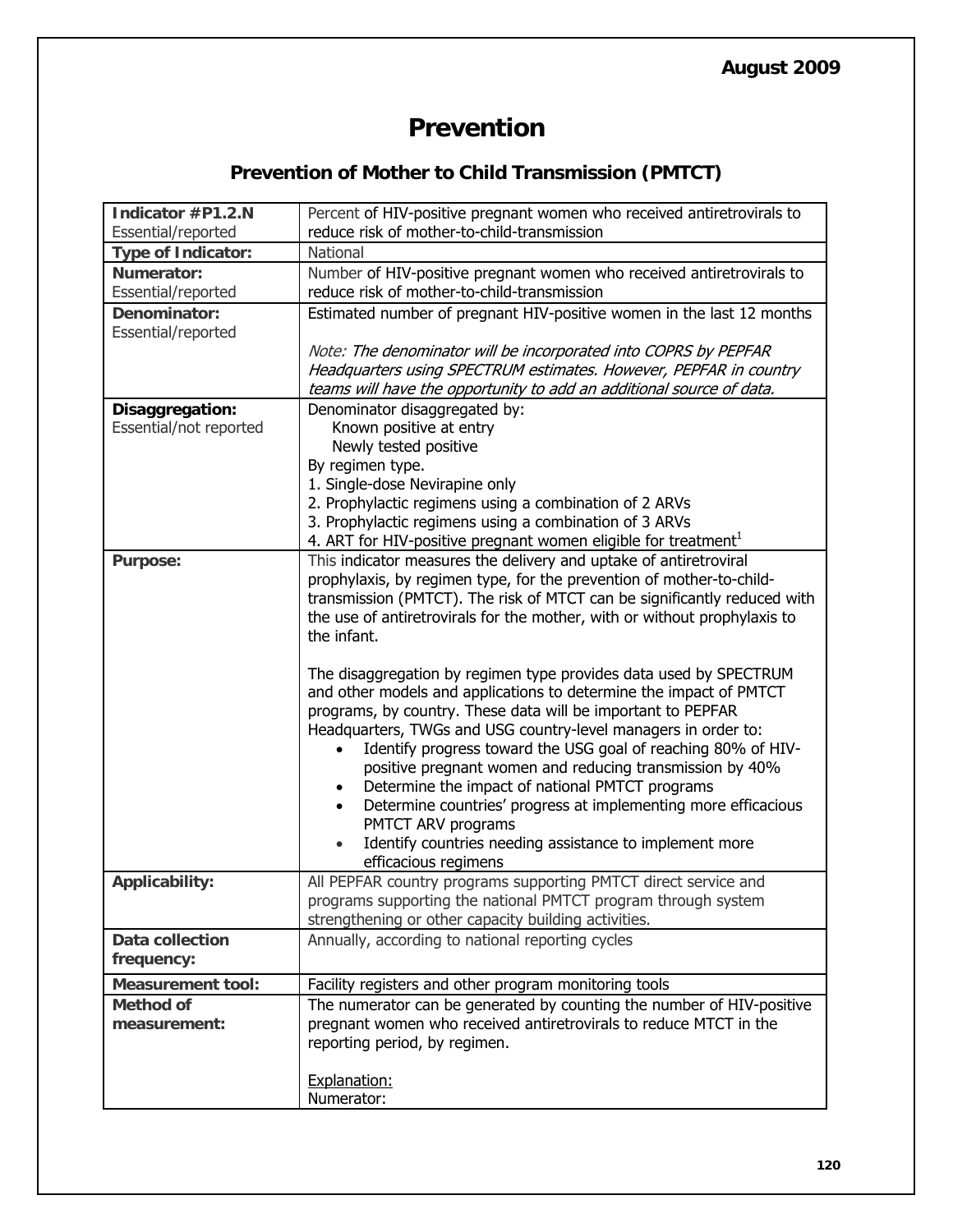The number of HIV-positive pregnant women who received antiretrovirals to reduce MTCT is obtained from program monitoring records compiled from patient records and facility registers. ARVs can be provided to HIVpositive women during pregnancy, at labor, and shortly after delivery across a number of sites, including at ANC, L&D, and care and treatment. Numerator data will be stratified by maternal regimen:

1. Single-dose Nevirapine only

2. Prophylactic regimens using a combination of 2 ARVs

3. Prophylactic regimens using a combination of 3 ARVs

4. ART for HIV-positive pregnant women eligible for treatment<sup>1</sup> Each ARV regimen category is mutually exclusive. ARVs can be provided to HIV-positive women at many sites including ANC, L&D and care & treatment. If a woman switches regimens within one reporting period, she should be counted only once. Count the most recent regimen provided to her in the reporting period. If Neverapine is given after AZT this will be counted as two-drug. HIV-positive women receiving any of the above regimen categories meet the definition of the numerator.

| The categories can be clarified as follows.                                |                                                                                                                                                                                |                                                                                                               |  |  |
|----------------------------------------------------------------------------|--------------------------------------------------------------------------------------------------------------------------------------------------------------------------------|---------------------------------------------------------------------------------------------------------------|--|--|
| Categories                                                                 | Further clarification                                                                                                                                                          | Examples                                                                                                      |  |  |
| a) Single-dose<br>nevirapine only                                          | One dose of nevirapine<br>for mother given at or<br>around birth                                                                                                               | Single-dose (SD) N                                                                                            |  |  |
| b) Prophylactic<br>regimens using a<br>combination of two<br>ARV;          | A prophylactic regimen<br>that uses more than one<br>ARV drug for mothers to<br>prevent HIV transmission<br>and is started before<br>labour and delivery                       | $AZT + SD NVP$<br>$AZT + SD NVP +7$<br>post-partum tail of<br>AZT/3TC<br>$AZT + 3TC$<br>$AZT + 3TC + SD N$    |  |  |
| c) Prophylactic<br>regimens using a<br>combination of three<br><b>ARVs</b> | Highly active regimen for<br>MTCT prophylaxis<br>designed to fully suppress<br>viral replication prior to<br>and during delivery and<br>for a variable duration<br>post partum | $AZT + 3TC + NNRT$<br>or<br>$AZT + 3TC + PI$ or<br>$AZT + 3TC + NRTI$                                         |  |  |
| d) ART for HIV-<br>positive pregnant<br>women eligible for<br>treatment    | ART for HIV-positive<br>pregnant women eligible<br>for treatment<br>$(estimate < 2\% trans)$                                                                                   | Standard national<br>treatment regimen<br>AZT + 3TC + NNRT<br>or<br>$AZT + 3TC + PI$ or<br>$AZT + 3TC + NRTI$ |  |  |

 $1$ The categories can be clarified as follows:

Two methods for calculating the numerator can be used:

1) Low facility delivery settings:

Counting at point of ARV provision: In settings with low facility deliveries, data for the numerator should be compiled from patient registers based on where ARVs are dispensed and where the data is being recorded. For example, where ARV prophylaxis is provided in the ANC and ART is provided in the care and treatment unit, countries should aggregate data from the ANC/PMTCT register as well as the pre-ART or ART register. There is a risk of double counting in settings where ARVs are provided at different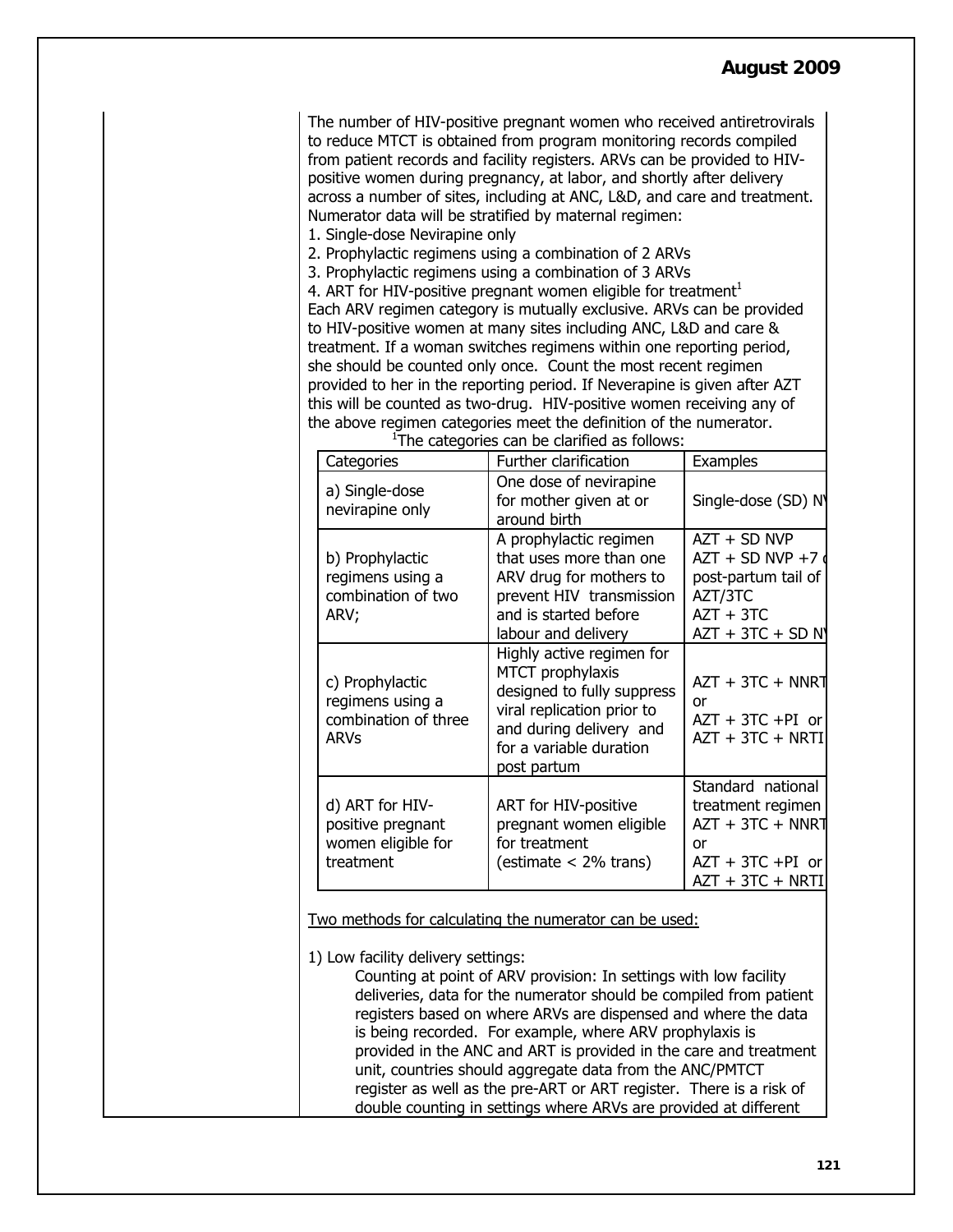|                 | points in time and/or in different service units or health facilities<br>(e.g. a woman received SD-NVP at post-test counseling and then<br>received AZT at 28 weeks). Countries should ensure a data<br>collection and reporting system is in place to minimize the<br>potential for double counting.<br>2) High facility deliver settings:<br>Counting at the end-point of labor and delivery: In settings with<br>high facility delivery rates (>90%), countries can aggregate the<br>numerator entirely from the L&D register by counting the number<br>of HIV-positive pregnant women who had received a specific ARV<br>regimen by the time of delivery (e.g., a woman received SD-NVP<br>and AZT during her pregnancy; at the time of delivery she would<br>be recorded in the L&D register as having received AZT+SD-NVP<br>during pregnancy and included in category $#2$ ). This may be the<br>most reliable and accurate method for calculating this indicator for<br>settings with high facility deliveries, as the corresponding ARV<br>regimen dispensed is counted at the end of a woman's pregnancy. |
|-----------------|---------------------------------------------------------------------------------------------------------------------------------------------------------------------------------------------------------------------------------------------------------------------------------------------------------------------------------------------------------------------------------------------------------------------------------------------------------------------------------------------------------------------------------------------------------------------------------------------------------------------------------------------------------------------------------------------------------------------------------------------------------------------------------------------------------------------------------------------------------------------------------------------------------------------------------------------------------------------------------------------------------------------------------------------------------------------------------------------------------------------|
|                 | Denominator:<br>Two methods can be used to generate the estimate for the denominator:<br>1) Estimates generated by a projection model such as Spectrum, or<br>2) Multiplying: The total number of women who gave birth in the<br>last 12 months, which can be obtained from the Central Statistics<br>Office estimates of births or the UN Population Division estimates,<br>by the most recent national estimate of HIV prevalence in<br>pregnant women, which can be derived from HIV sentinel<br>surveillance in antenatal clinic estimates. <sup>1</sup>                                                                                                                                                                                                                                                                                                                                                                                                                                                                                                                                                        |
|                 | (1) Where services are offered in <i>different service units</i> (ie. SD-NVP is<br>dispensed at ANC and AZT is dispensed at care and treatment) - it is<br>recommended that countries use a single register source from which to<br>compile data, such as the ANC/PMTCT register. This could be done by<br>transferring data on ARVs provided, from one service unit to the<br>ANC/PMTCT register.<br>(2) Where ARVs are dispensed at <i>different points in time</i> , countries could<br>include a mechanism to subtract women who have already received<br>another drug during pregnancy in the summary reporting form, and to<br>then report by regimen.<br>(3) Report data retrospectively by reviewing data at the end of pregnancy                                                                                                                                                                                                                                                                                                                                                                           |
|                 | period.<br>National estimates of HIV-infected pregnant women should<br>be derived by adjusting surveillance data from antenatal clinic<br>sentinel sites and other sources, taking into consideration<br>characteristics such as rural/urban patterns of HIV prevalence<br>that may affect the representation of surveillance sites.                                                                                                                                                                                                                                                                                                                                                                                                                                                                                                                                                                                                                                                                                                                                                                                |
| Interpretation: | This indicator allows countries to monitor: 1) the coverage of<br>antiretrovirals given to HIV-positive pregnant women to reduce the risk of<br>HIV transmission to the child; and 2) increased access to more efficacious<br>ARV regimens for PMTCT in countries that are scaling up newer regimen<br>categories. One weakness of this indicator is the exclusion of mother-<br>infant pairs who only received infant prophylaxis. Therefore, partial<br>prophylaxis for the infant only is not measured. The indicator measures<br>ARVs dispensed and not ARVs consumed, thus it is not possible to                                                                                                                                                                                                                                                                                                                                                                                                                                                                                                               |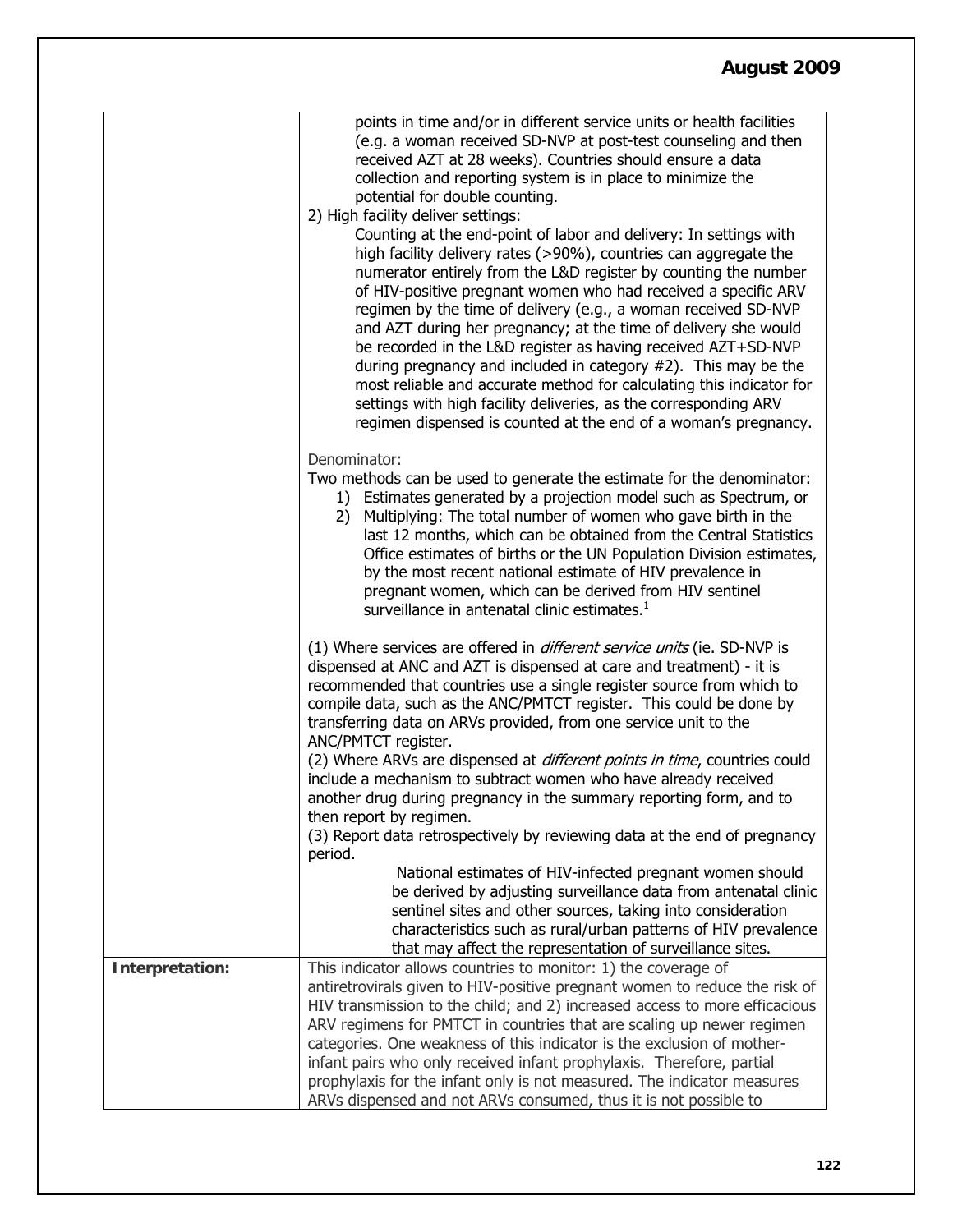|                                   | determine adherence to the ARV regimen.                                                                                                                                                                                                                                                                                                                                                                                                                                                                          |
|-----------------------------------|------------------------------------------------------------------------------------------------------------------------------------------------------------------------------------------------------------------------------------------------------------------------------------------------------------------------------------------------------------------------------------------------------------------------------------------------------------------------------------------------------------------|
| <b>Additional</b><br>Information: | #5, Monitoring the Declaration of Commitment on HIV/AIDS.<br>Guidelines on Construction of Core Indicators 2010 Reporting, United<br>Nations General Assembly Special Session [UNGASS]. March 2009                                                                                                                                                                                                                                                                                                               |
|                                   | http://data.unaids.org/pub/Manual/2007/20070411_ungass_c<br>ore_indicators_manual_en.pdf<br>Prevention indicator (HIV-P12), The Global Fund to Fight AIDS,<br>Tuberculosis and Malaria Monitoring and Evaluation Toolkit: HIV,<br>Tuberculosis and Malaria and Health Systems Strengthening Part 2:<br>Tools for monitoring programs for HIV, tuberculosis, malaria and<br>health systems strengthening, Third Edition, February 2009<br>http://www.theglobalfund.org/documents/me/M E Toolkit P2<br>-HIV en.pdf |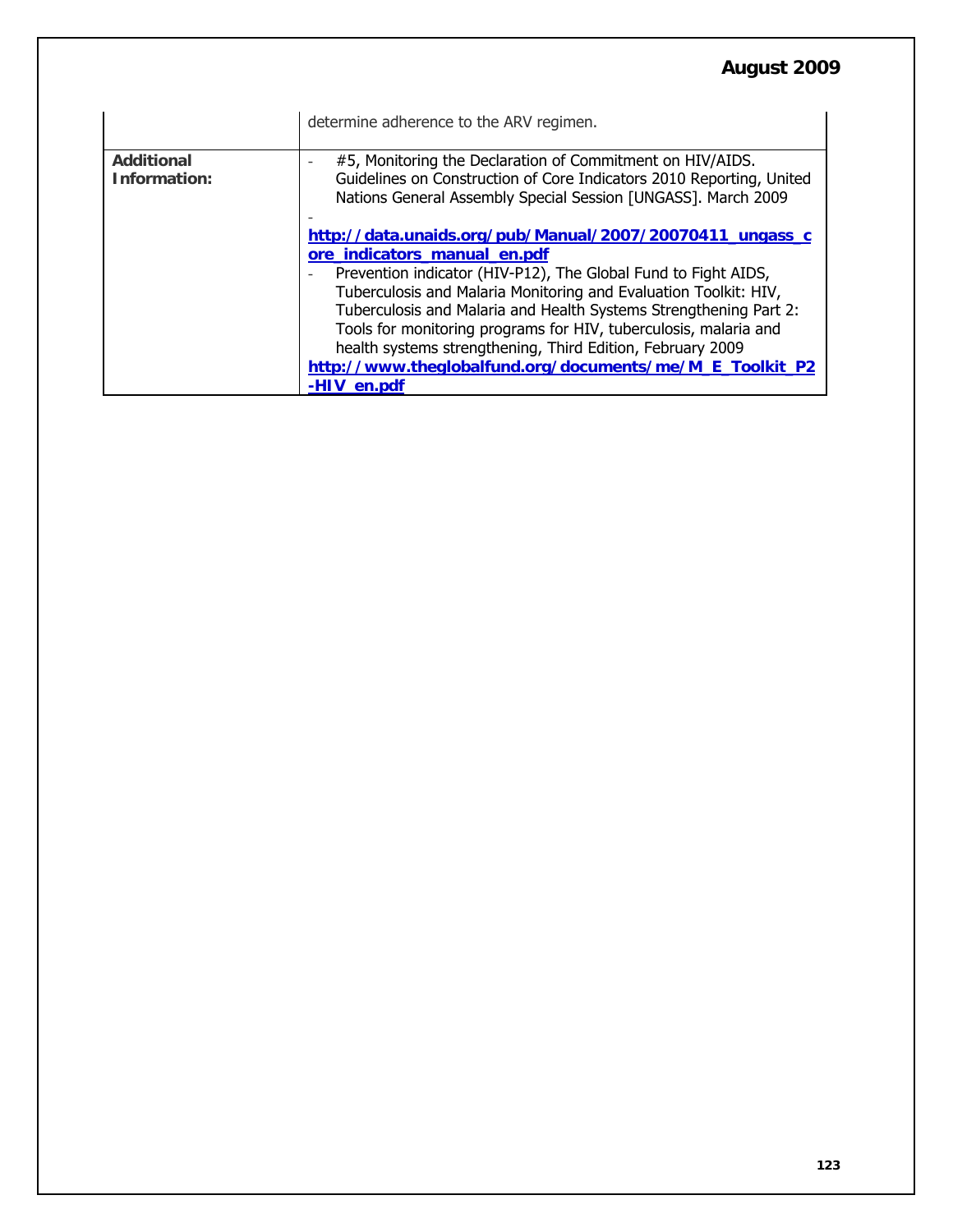**CARE** 

| <b>Indicator</b><br>#C1.1. N         | Number of eligible adults and children provided with a minimum of one care<br>service                                                                                                                                                                                                                                                                                                                                                                                                                                                                     |
|--------------------------------------|-----------------------------------------------------------------------------------------------------------------------------------------------------------------------------------------------------------------------------------------------------------------------------------------------------------------------------------------------------------------------------------------------------------------------------------------------------------------------------------------------------------------------------------------------------------|
| Essential/reported                   |                                                                                                                                                                                                                                                                                                                                                                                                                                                                                                                                                           |
| Type of<br>Indicator:                | National                                                                                                                                                                                                                                                                                                                                                                                                                                                                                                                                                  |
| Numerator:                           | Number of adults and children provided with a minimum of one care service                                                                                                                                                                                                                                                                                                                                                                                                                                                                                 |
| Essential/reported<br>Denominator:   | N/A                                                                                                                                                                                                                                                                                                                                                                                                                                                                                                                                                       |
| Disaggregation:                      | Recommended<br>Males                                                                                                                                                                                                                                                                                                                                                                                                                                                                                                                                      |
|                                      | Females<br>Recommended                                                                                                                                                                                                                                                                                                                                                                                                                                                                                                                                    |
|                                      | Required<br><18 years of age                                                                                                                                                                                                                                                                                                                                                                                                                                                                                                                              |
|                                      | Required<br>18+ years of age                                                                                                                                                                                                                                                                                                                                                                                                                                                                                                                              |
|                                      | Recommended<br>$\leq$ 1                                                                                                                                                                                                                                                                                                                                                                                                                                                                                                                                   |
|                                      | $<$ 5<br>Recommended                                                                                                                                                                                                                                                                                                                                                                                                                                                                                                                                      |
|                                      | <15<br>Recommended                                                                                                                                                                                                                                                                                                                                                                                                                                                                                                                                        |
|                                      | Age represents an individual's age at the end of the reporting period or when last<br>provided with a support service.                                                                                                                                                                                                                                                                                                                                                                                                                                    |
| <b>Purpose:</b>                      | PEPFAR has a legislative 5-year goal to care for 12 million individuals, including<br>care services to 5 million children orphaned or made vulnerable by HIV.                                                                                                                                                                                                                                                                                                                                                                                             |
|                                      | PEPFAR recognizes that individuals, families, and communities are being affected<br>by HIV in ways that may hinder the medical outcomes of HIV-positive persons as<br>well as the emotional and physical development of children orphaned or made<br>vulnerable by HIV. A variety of services are supported through PEPFAR to<br>mitigate these effects in order to improve health outcomes for HIV positive,<br>improve the developmental growth of children, and optimize the quality of life of<br>adults and children living with and affected by HIV |
|                                      | This indicator measures the number of individuals receiving care services through<br>PEPFAR. Data collected through this indicator will inform country programs and<br>PEPFAR about the scale-up of services for individuals affected by HIV, and will be<br>used to report against the legislative 5-year goal of 12 million individuals. The<br>age disaggregation (<18) will be used to report on the goal of 5 million children<br>who are orphaned or made vulnerable due to HIV.                                                                    |
| Applicability:                       | All PEPFAR country programs providing direct support to activities that<br>traditionally fell under the Care and Support or OVC technical program areas (see<br>appendix 2 for menu of support services and clinical services).<br>All PEPFAR country programs supporting the national OVC or CARE programs<br>through system strengthening or other capacity building activities                                                                                                                                                                         |
| <b>Data collection</b><br>frequency: | Annually, according to national reporting cycles                                                                                                                                                                                                                                                                                                                                                                                                                                                                                                          |
| <b>Measurement</b><br>tool:          | Registers/databases, client records and registers, or other program monitoring<br>tools. Programs may need to modify the revised WHO Pre-ART/ART registers to<br>capture this data.                                                                                                                                                                                                                                                                                                                                                                       |
| <b>Method of</b><br>measurement:     | The numerator is generated by counting the number of eligible individuals who<br>received at least one care service from facilities and/or community/home-based<br>organizations. This is the number of unique individuals receiving care services.                                                                                                                                                                                                                                                                                                       |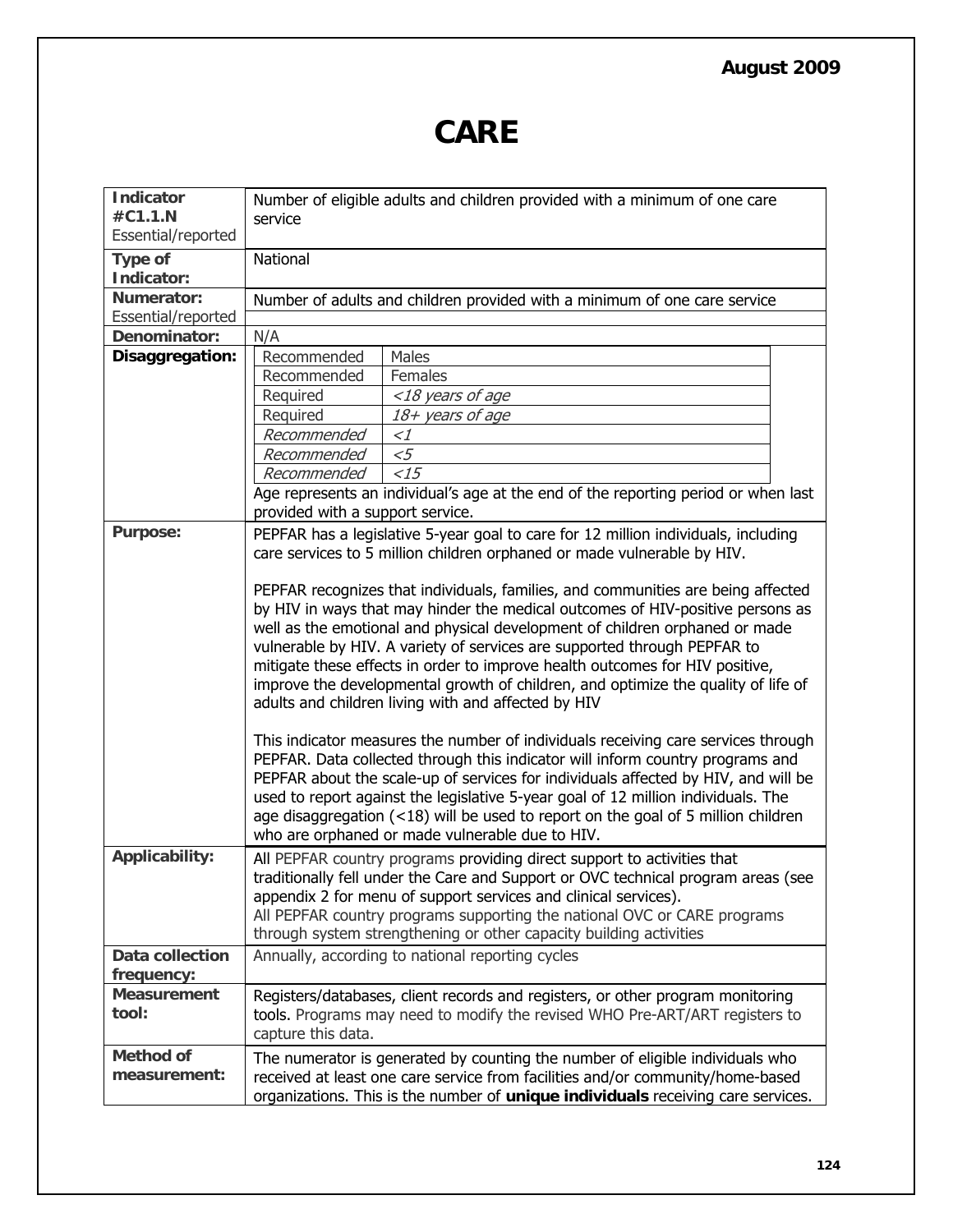$\mathbf{L}$ 

|                                   | <b>Definitions:</b><br>PEPFAR CARE programs include both support and clinical services                                                                                                                                                                                                                                                                                                                                                                                                                                                                                                                     |
|-----------------------------------|------------------------------------------------------------------------------------------------------------------------------------------------------------------------------------------------------------------------------------------------------------------------------------------------------------------------------------------------------------------------------------------------------------------------------------------------------------------------------------------------------------------------------------------------------------------------------------------------------------|
|                                   | Clinical Services - Include a broad range of services related to the specific clinical<br>needs of HIV-positive persons. Clinical services may be provided in facilities, the<br>community, or in the home, and may include both <i>assessment</i> of the need for<br>interventions (for example assessing pain, clinical staging, eligibility for<br>cotrimoxazole, or screening for tuberculosis) or provision of needed interventions.<br>These services are further defined under the CARE indicator for Clinical Services<br>for HIV-positive. See appendix 2 for the full menu of clinical services. |
|                                   | Support Services - Include a broad range of services, which provide social,<br>psychological, or spiritual support and are appropriate for all persons who are<br>affected by HIV, including people living with HIV/AIDS (PLWHA).                                                                                                                                                                                                                                                                                                                                                                          |
|                                   | Support services fall into these broad categories:<br>Psychological, spiritual, preventive, food support*, shelter, protection, access to<br>health care, education/vocational training, and economic strengthening. See<br>appendix 2 for the full menu of support related services.<br>Individuals eligible for care services<br>-People living with HIV/AIDS (PLWHA)                                                                                                                                                                                                                                    |
|                                   | -Family members, caregivers, or other household members living with an<br>HIV-<br>positive individual<br>-Children orphaned by HIV (<18 years old)<br>-Children made vulnerable due to HIV (<18 years old) (e.g. in high prevalence                                                                                                                                                                                                                                                                                                                                                                        |
|                                   | communities due to break down in community support, loss of teachers, or other<br>social norms as a result of HIV epidemic)<br>-Infants born to HIV-infected mothers                                                                                                                                                                                                                                                                                                                                                                                                                                       |
|                                   | The aggregated total for this indicator is not simply the sum of services but rather<br>a de-duplicated count of individuals in CARE. Overlap of services provided by<br>facility-based care and support and community/home-based care and support<br>partners must be adjusted for so that individuals are counted only once in the<br>aggregated total.                                                                                                                                                                                                                                                  |
| Interpretation:                   | This is a high-level indicator that provides the total number of all individuals<br>receiving care services through PEPFAR from facilities and/or community/home-<br>based organizations. While an individual must receive at least one care service to<br>be counted, this indicator does not articulate what type of service was provided,<br>or where it was provided. However, subsets of this high-level indicator counting<br>individuals services can provide more specificity regarding types of populations                                                                                       |
|                                   | and services received.                                                                                                                                                                                                                                                                                                                                                                                                                                                                                                                                                                                     |
| <b>Additional</b><br>Information: | Partially harmonized with Care and support (HIV-CS2), The Global Fund to<br>$\bullet$<br>Fight AIDS, Tuberculosis and Malaria Monitoring and Evaluation Toolkit: HIV,<br>Tuberculosis and Malaria and Health Systems Strengthening Part 2: Tools for<br>monitoring programs for HIV, tuberculosis, malaria and health systems<br>strengthening, Third Edition, February 2009                                                                                                                                                                                                                               |
|                                   | http://www.theglobalfund.org/documents/me/M E Toolkit P2-HIV en.pdf<br>WHO Pre-ART/ART registers<br>http://www.who.int/hiv/pub/imai/imai registers preart.pdf                                                                                                                                                                                                                                                                                                                                                                                                                                              |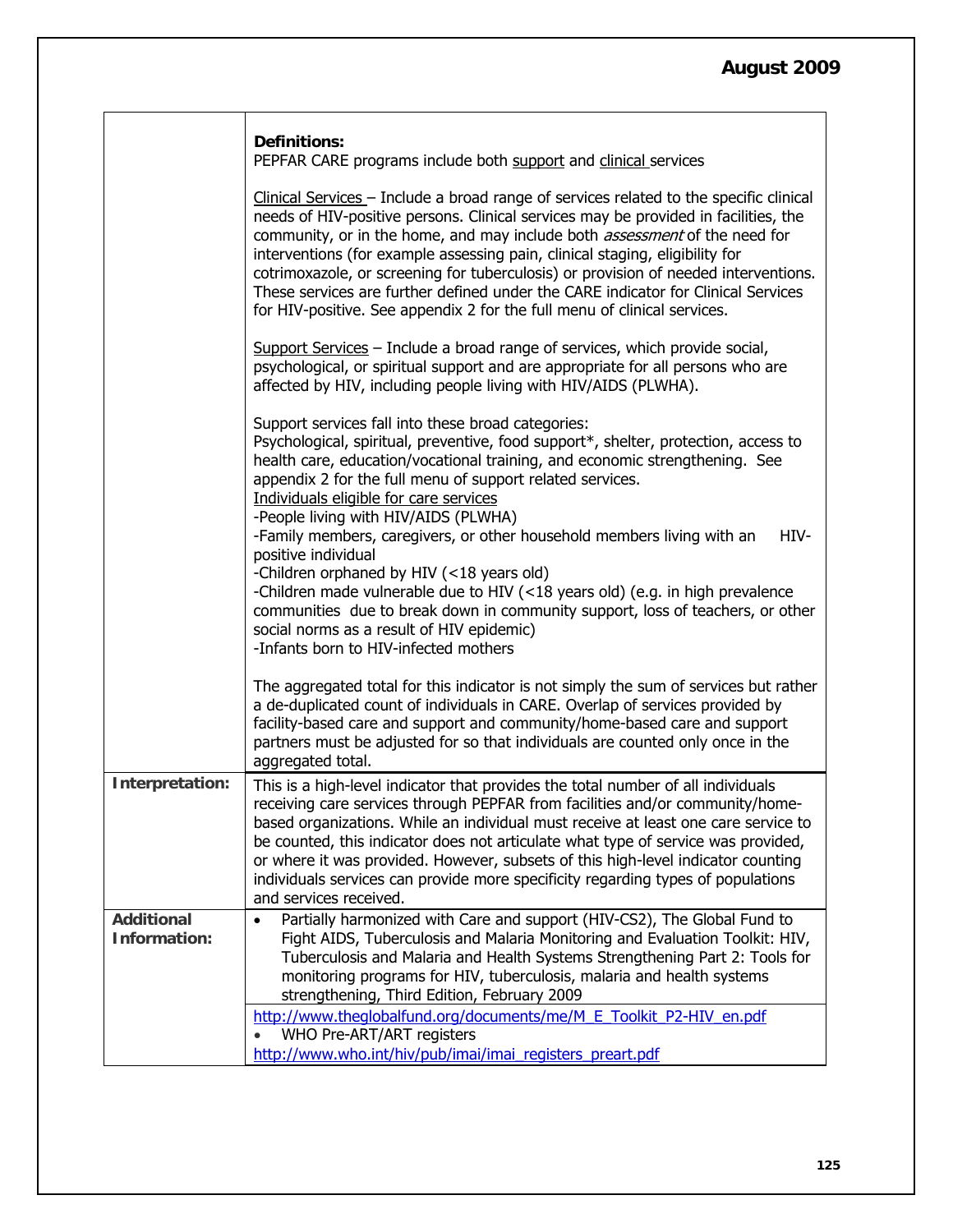#### **Treatment ARV Services**

| <b>Indicator</b><br>#T1.2.N          | CURRENT: Percent of adults and children with advanced HIV infection<br>receiving antiretroviral therapy (ART)                                                                                                                                                                                                                                                                                                                                                                                                                                                                                                                                        |
|--------------------------------------|------------------------------------------------------------------------------------------------------------------------------------------------------------------------------------------------------------------------------------------------------------------------------------------------------------------------------------------------------------------------------------------------------------------------------------------------------------------------------------------------------------------------------------------------------------------------------------------------------------------------------------------------------|
| Essential/reported<br><b>Type of</b> | National                                                                                                                                                                                                                                                                                                                                                                                                                                                                                                                                                                                                                                             |
| Indicator:                           |                                                                                                                                                                                                                                                                                                                                                                                                                                                                                                                                                                                                                                                      |
| Numerator:                           | Number of adults and children with advanced HIV infection who are currently                                                                                                                                                                                                                                                                                                                                                                                                                                                                                                                                                                          |
| Essential/reported                   | receiving ART in accordance with the nationally approved treatment protocol (or<br>WHO/UNAIDS standards) at the end of the reporting period                                                                                                                                                                                                                                                                                                                                                                                                                                                                                                          |
| Denominator:                         | The estimated number of adults and children with advanced HIV infection.                                                                                                                                                                                                                                                                                                                                                                                                                                                                                                                                                                             |
| Essential/reported                   | Note: The denominator will be incorporated into COPRs by PEPFAR Headquarters<br>using SPECTRUM estimates. However, PEPFAR in country teams will have the<br>opportunity to add an additional source of data.                                                                                                                                                                                                                                                                                                                                                                                                                                         |
| Disaggregation:                      | Recommended<br><1                                                                                                                                                                                                                                                                                                                                                                                                                                                                                                                                                                                                                                    |
|                                      | <15<br>Essential/reported                                                                                                                                                                                                                                                                                                                                                                                                                                                                                                                                                                                                                            |
|                                      | $15+$<br>Essential/reported                                                                                                                                                                                                                                                                                                                                                                                                                                                                                                                                                                                                                          |
|                                      | Males<br>Essential/reported<br>Females                                                                                                                                                                                                                                                                                                                                                                                                                                                                                                                                                                                                               |
|                                      | Essential/reported<br>To assess progress towards providing ART to all people with advanced HIV                                                                                                                                                                                                                                                                                                                                                                                                                                                                                                                                                       |
| <b>Purpose:</b>                      | infection; Coverage; Track progress towards legislative 5-year goals.                                                                                                                                                                                                                                                                                                                                                                                                                                                                                                                                                                                |
| Applicability:                       | All PEPFAR country programs supporting ART direct service delivery and programs                                                                                                                                                                                                                                                                                                                                                                                                                                                                                                                                                                      |
|                                      | supporting the national ART program through system strengthening or other                                                                                                                                                                                                                                                                                                                                                                                                                                                                                                                                                                            |
| <b>Data collection</b>               | capacity building activities.<br>Annually, according to national reporting cycles                                                                                                                                                                                                                                                                                                                                                                                                                                                                                                                                                                    |
| frequency:                           |                                                                                                                                                                                                                                                                                                                                                                                                                                                                                                                                                                                                                                                      |
| <b>Measurement</b>                   | Numerator: Facility ART registers/databases, program monitoring tools, or drug                                                                                                                                                                                                                                                                                                                                                                                                                                                                                                                                                                       |
| tool:                                | supply management systems.                                                                                                                                                                                                                                                                                                                                                                                                                                                                                                                                                                                                                           |
|                                      | Denominator: SPECTRUM model                                                                                                                                                                                                                                                                                                                                                                                                                                                                                                                                                                                                                          |
| <b>Method of</b>                     | The numerator can be generated by counting the number of adults and children                                                                                                                                                                                                                                                                                                                                                                                                                                                                                                                                                                         |
| measurement:                         | who received ART at the end of the reporting period. The numerator should equal                                                                                                                                                                                                                                                                                                                                                                                                                                                                                                                                                                      |
|                                      | the number of adults and children with advanced HIV infection who ever started                                                                                                                                                                                                                                                                                                                                                                                                                                                                                                                                                                       |
|                                      | ART minus those patients who are not currently on treatment prior to the end of                                                                                                                                                                                                                                                                                                                                                                                                                                                                                                                                                                      |
|                                      | the reporting period. Patients excluded from the numerator are patients who died,                                                                                                                                                                                                                                                                                                                                                                                                                                                                                                                                                                    |
|                                      | stopped treatment, transferred out or are lost to follow-up (patient not seen for 3<br>months from last visit).                                                                                                                                                                                                                                                                                                                                                                                                                                                                                                                                      |
|                                      |                                                                                                                                                                                                                                                                                                                                                                                                                                                                                                                                                                                                                                                      |
|                                      | Patients on ART who initiated or transferred in during the reporting period should<br>be counted. Patients that pick up several months of antiretroviral drugs at one visit,<br>which could include ART received for the last months of the reporting period, but<br>not be recorded as visits for the last months should be included in the count. ART<br>taken only for the purpose of prevention of mother-to-child transmission and post-<br>exposure prophylaxis are not included in this indicator. HIV-positive pregnant<br>women who are eligible for and on antiretroviral drugs for their own treatment are<br>included in this indicator. |
|                                      | The number of adults and children with advanced HIV infection who are currently<br>receiving ART can be obtained through data collected from drug supply<br>management systems or facility-based ART registers. Patients receiving ART in the                                                                                                                                                                                                                                                                                                                                                                                                        |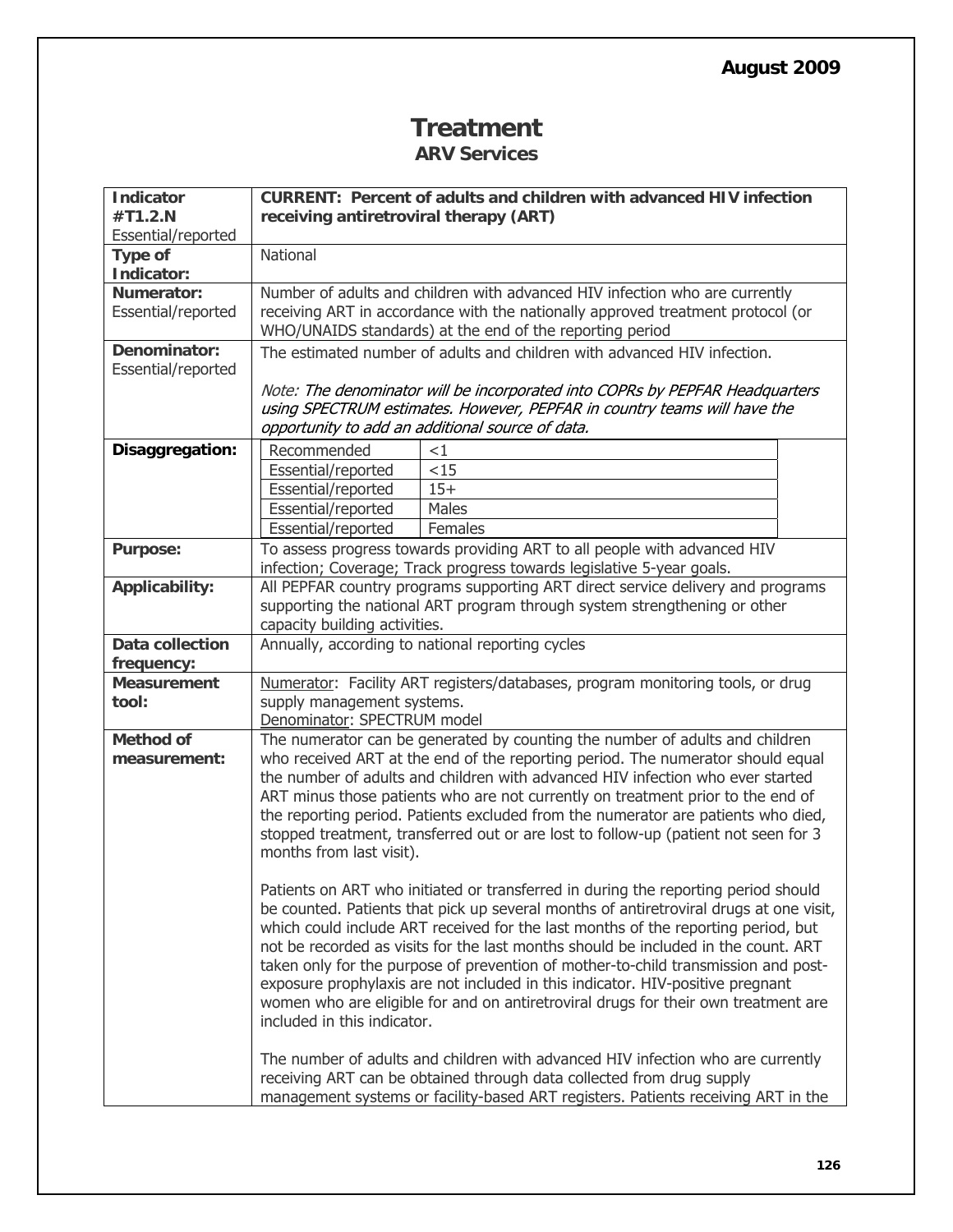|                                  | private sector and public sector should be included in the numerator for the country<br>as a whole.                                                                                                                                                                                                                                                                                                                                                                                                                                                                                                                                                                                                                                                                         |
|----------------------------------|-----------------------------------------------------------------------------------------------------------------------------------------------------------------------------------------------------------------------------------------------------------------------------------------------------------------------------------------------------------------------------------------------------------------------------------------------------------------------------------------------------------------------------------------------------------------------------------------------------------------------------------------------------------------------------------------------------------------------------------------------------------------------------|
|                                  | CURRENT is a state defined by vital/treatment status when last seen, so it is<br>expected that characteristics of these clients would be updated each time they are<br>seen by a program. Age represents an individual's age at the end of the reporting<br>period or when last seen at the facility. For example, a 14-year-old child will be<br>counted as currently receiving treatment in the <15 age category at the end of<br>reporting period "A". During reporting period "B" the child turns age 15 and so at<br>the end of this reporting period the child will be counted under the 15+ age<br>category.                                                                                                                                                         |
|                                  | SEE INDICATOR #T1.2.D FOR THE WHO CASE DEFINITIONS OF HIV FOR<br>SURVEILLANCE AND REVISED CLINICAL STAGING AND IMMUNOLOGICAL<br><b>CLASSIFICATION OF HIV-RELATED DISEASE IN ADULTS AND CHILDREN</b><br>(2007)                                                                                                                                                                                                                                                                                                                                                                                                                                                                                                                                                               |
| Interpretation:                  | This indicator permits monitoring trends in coverage but does not attempt to<br>distinguish between different forms of ART or to measure the cost, quality or<br>effectiveness of treatment provided. These will each vary within and between<br>countries and are liable to change over time. The proportion of people needing<br>ART varies with the stage of the HIV epidemic and the cumulative coverage and<br>effectiveness of ART among adults and children. The degree of utilization of ART<br>will depend on factors such as cost relative to local incomes, service delivery<br>infrastructure and quality, availability and uptake of voluntary counseling and<br>testing services, and perceptions of effectiveness and possible side effects of<br>treatment. |
| <b>Additional</b><br>information | #4, Monitoring the Declaration of Commitment on HIV/AIDS. Guidelines on<br>Construction of Core Indicators 2008 Reporting, United Nations General Assembly<br>Special Session [UNGASS]. April<br>2007http://data.unaids.org/pub/Manual/2007/20070411 ungass core indicators m<br>anual_en.pdf<br>Treatment indicator (HIV-T1), The Global Fund to Fight AIDS, Tuberculosis and<br>$\bullet$<br>Malaria Monitoring and Evaluation Toolkit: HIV, Tuberculosis and Malaria and<br>Health Systems Strengthening Part 2: Tools for monitoring programs for HIV,<br>tuberculosis, malaria and health systems strengthening, Third Edition, February<br>2009<br>http://www.theglobalfund.org/documents/me/M E Toolkit P2-HIV en.pdf                                                |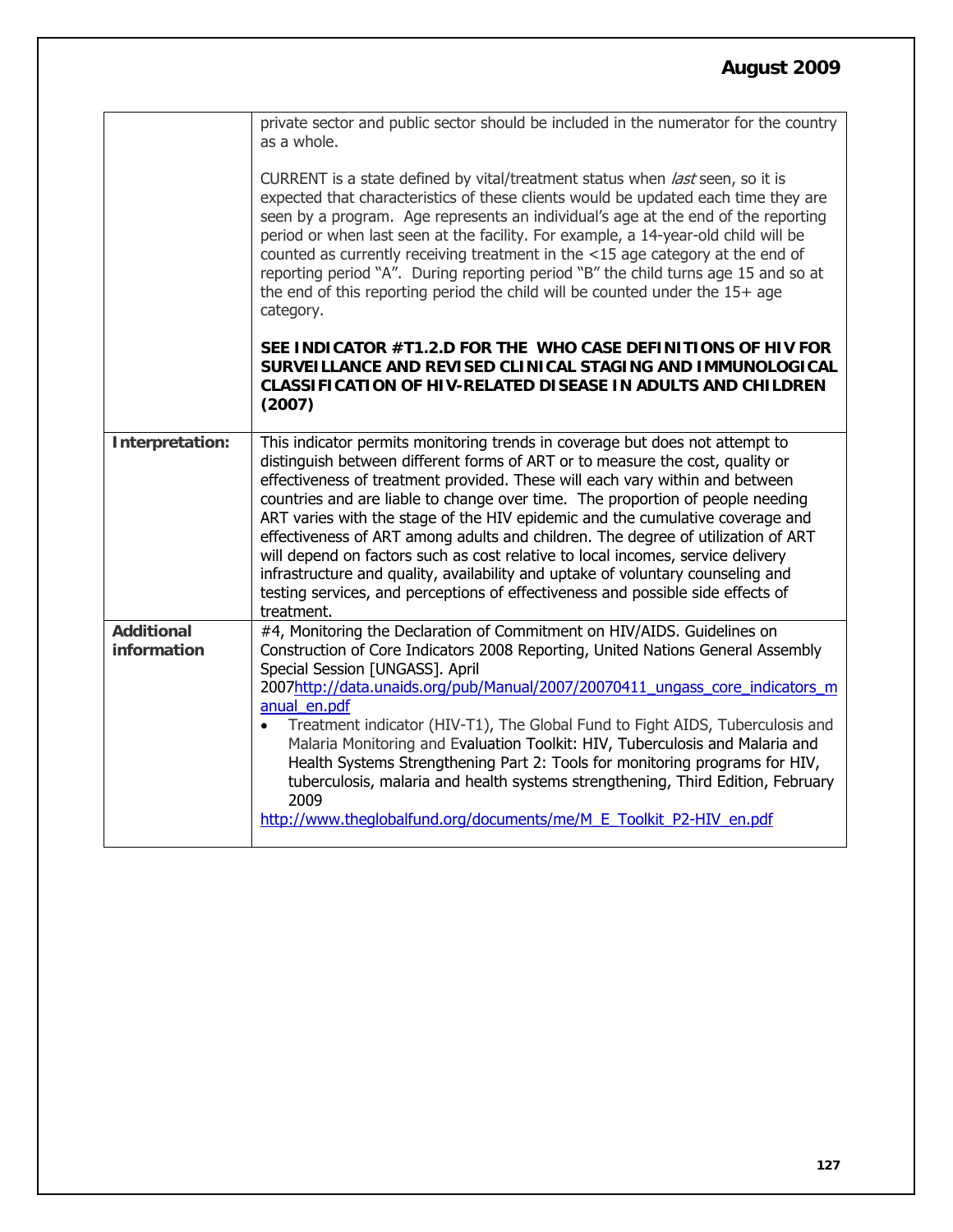#### **Health System Strengthening HRH - Pre-Service Training – Health Care Workers**

| <b>Indicator</b><br>#H2.1.N | Number of new health care workers who graduated from a pre-service<br>training institution within the reporting period                                                                                                                                                                                                                                                                                                                                                                |
|-----------------------------|---------------------------------------------------------------------------------------------------------------------------------------------------------------------------------------------------------------------------------------------------------------------------------------------------------------------------------------------------------------------------------------------------------------------------------------------------------------------------------------|
| Essential/ Reported         |                                                                                                                                                                                                                                                                                                                                                                                                                                                                                       |
| Type of<br>Indicator:       | National                                                                                                                                                                                                                                                                                                                                                                                                                                                                              |
| Numerator:                  | A count of the number of new health care workers who graduated from a pre-service                                                                                                                                                                                                                                                                                                                                                                                                     |
| Essential/Reported          | training institution or program                                                                                                                                                                                                                                                                                                                                                                                                                                                       |
| Disaggregation:             | By doctors, nurses, midwives                                                                                                                                                                                                                                                                                                                                                                                                                                                          |
| Essential/Not               | By other cadres                                                                                                                                                                                                                                                                                                                                                                                                                                                                       |
| Reported                    | By clinical/non-clinical                                                                                                                                                                                                                                                                                                                                                                                                                                                              |
|                             |                                                                                                                                                                                                                                                                                                                                                                                                                                                                                       |
| Purpose:                    | It is widely acknowledged that the lack of trained health workers is a major barrier to<br>scaling up HIV/AIDS services. The lack of a sufficient workforce in the PEPFAR<br>countries presents a serious challenge not only to HIV/AIDS programs but to every<br>area of health.                                                                                                                                                                                                     |
|                             | PEPFAR has a new legislative goal to produce at least 140,000 new health workers in<br>PEPFAR countries by the end of FY 2013. The intent of this goal is for PEPFAR to<br>support the production of health workers in each country through pre-service<br>training.                                                                                                                                                                                                                  |
|                             | The data will tell us the number of new health care workers who are available to enter<br>the health work force each year as a result of full or partial PEPFAR support.                                                                                                                                                                                                                                                                                                              |
|                             | This indicator is meant to capture the spirit of PEPFAR legislation and will be used in<br>conjunction with other indicators and measures to report to congress on PEPFAR<br>contributions to building the national health workforce.                                                                                                                                                                                                                                                 |
| Applicability:              | All USG PEPFAR countries supporting HRH or training programs                                                                                                                                                                                                                                                                                                                                                                                                                          |
| Data collection             | Annually, according to national reporting cycles                                                                                                                                                                                                                                                                                                                                                                                                                                      |
| frequency:                  |                                                                                                                                                                                                                                                                                                                                                                                                                                                                                       |
| <b>Measurement</b>          | Human Resource Information Systems, pre-service training institutions, professional                                                                                                                                                                                                                                                                                                                                                                                                   |
| tool:                       | associations, Ministry of Education or Health Public Service Database HRIS, MOH                                                                                                                                                                                                                                                                                                                                                                                                       |
|                             | HRIS, Ministries of Social Welfare HRIS, Councils and other professional associations,                                                                                                                                                                                                                                                                                                                                                                                                |
| <b>Method of</b>            | Alumni Networks/Graduates Networks, HRH Plans, Implementing partners.<br>The number is the sum of new health care workers from the host country who                                                                                                                                                                                                                                                                                                                                   |
| measurement:                | graduated from a pre-service training institution within the reporting period.                                                                                                                                                                                                                                                                                                                                                                                                        |
|                             | Individuals may be in pre-service training over a number of years, but will not count                                                                                                                                                                                                                                                                                                                                                                                                 |
|                             | as graduated until they have completed their program. Local pre-service institutions                                                                                                                                                                                                                                                                                                                                                                                                  |
|                             | may support other host country nationals under their program but those graduates                                                                                                                                                                                                                                                                                                                                                                                                      |
|                             | should not be included in a country's report on this indicator.                                                                                                                                                                                                                                                                                                                                                                                                                       |
|                             |                                                                                                                                                                                                                                                                                                                                                                                                                                                                                       |
|                             | Explanation:<br>Training under this indicator is defined as "pre-service" training - the training of "new"<br>health care workers (see definition below). All training must occur prior to the<br>individual entering the health workforce in his or her new position. A health care<br>worker who transitions to another position (e.g., nurse completes medical school to<br>become a doctor) shall be counted as a "new" health care worker for the purposes of<br>this indicator. |
|                             |                                                                                                                                                                                                                                                                                                                                                                                                                                                                                       |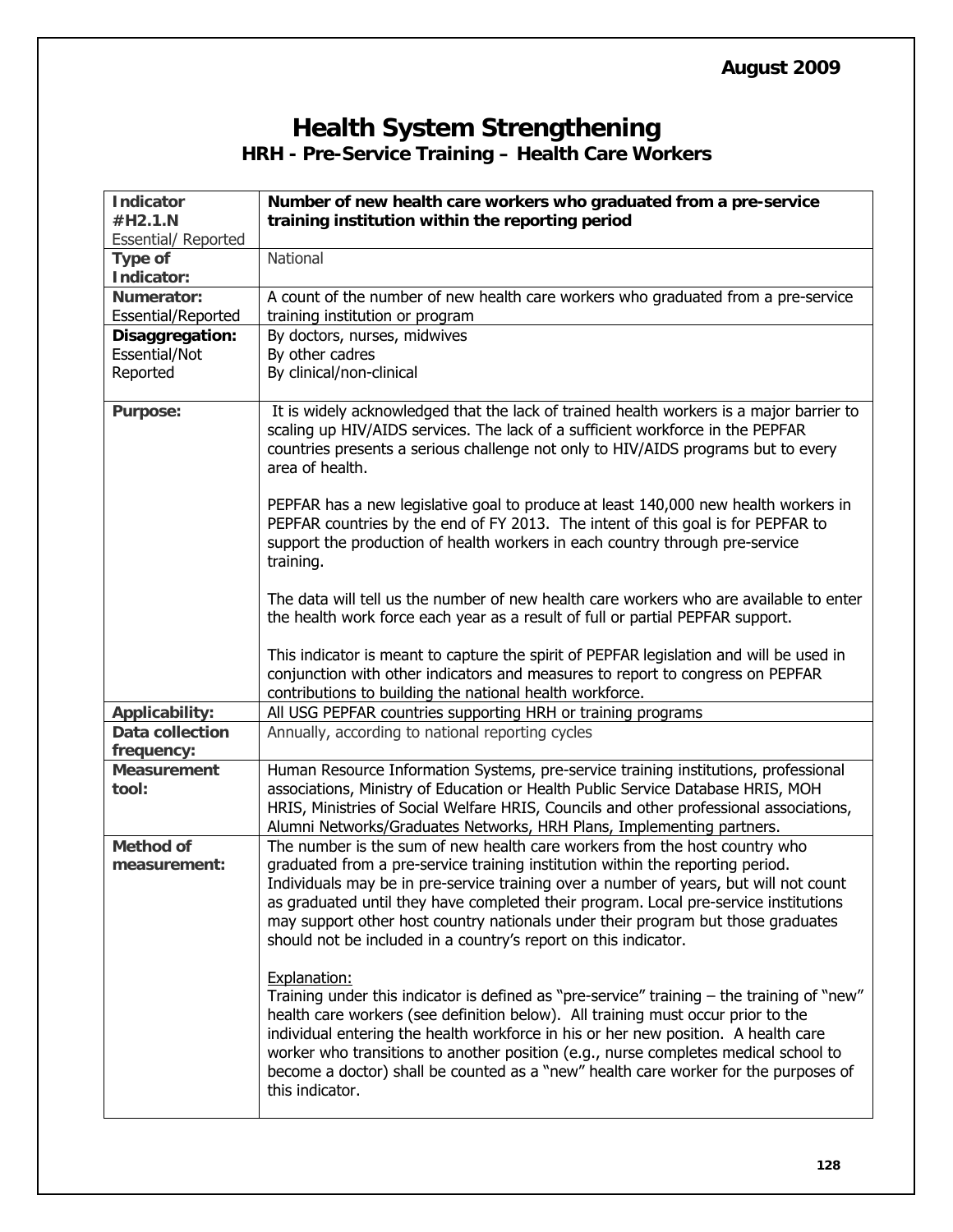| Pre-service training institutions are university-based or affiliated schools of medicine,<br>nursing, public health, social work, laboratory science, pharmacy, and other health-<br>related fields. Non-professional or paraprofessional training would be any accredited<br>and nationally recognized pre-service program that is a requirement for this cadre's<br>entry into the workforce.                                                                                                                    |
|--------------------------------------------------------------------------------------------------------------------------------------------------------------------------------------------------------------------------------------------------------------------------------------------------------------------------------------------------------------------------------------------------------------------------------------------------------------------------------------------------------------------|
| "In-service" and "continuing education" training should not be included in the count<br>for this indicator, but continue to be encouraged by PEPFAR. These types of training<br>may be captured by other indicators.                                                                                                                                                                                                                                                                                               |
| A pre-service training program must be nationally accredited, or at the minimum meet<br>national and international standards. The program must also have specific learning<br>objectives, a course curriculum, expected knowledge, skills, and competencies to be<br>gained by participants, as well as documented minimum requirements for course<br>completion. The duration and intensity of training will vary by cadre; however, all<br>training programs should have at a minimum the criteria listed above. |
| Individuals may be in training over many reporting periods; however, only participants<br>who have successfully completed their training should be counted. Successful<br>completion of training may be documented by diploma or certificate. Individuals not<br>meeting these documented requirements should not be counted in this indicator.                                                                                                                                                                    |
| In order to count the duration of training must meet or exceed a minimum of 6<br>months. For example, community health care workers who receive a 3-month training<br>course cannot be counted here (use indicator H2.2.D to account for direct pre-service<br>training under 6 months).                                                                                                                                                                                                                           |
| "Health workers" refers to individuals involved in safeguarding and contributing to the<br>prevention, promotion and protection of the health of the population (both<br>professional and auxiliary-professionals). The categories below describe the different<br>types of health workers to be considered under this indicator. This not an exhaustive<br>list of all health workers and position titles may vary from country to country.                                                                       |
| For the purposes of this indicator, health workers include the following:                                                                                                                                                                                                                                                                                                                                                                                                                                          |
| 1) Clinical health workers - Clinical health workers play clinical roles in direct service<br>delivery and patient care:                                                                                                                                                                                                                                                                                                                                                                                           |
| a) Clinical professionals, including doctors, nurses, midwives, laboratory<br>scientists, pharmacists, social workers, medical technologists, and<br>psychologists; They usually have a tertiary education and most countries have<br>a formal method of certifying their qualifications.                                                                                                                                                                                                                          |
| b) Clinical officers, medical and nursing assistants, lab and pharmacy<br>technicians, auxiliary nurses, auxiliary midwives, T&C counselors. They usually<br>have completed a diploma or certificate program according to a standardized<br>or accredited curriculum and support or substitute for university-trained<br>professionals.                                                                                                                                                                            |
| 2) Non-clinical health workers - Non-clinical workers do not play clinical roles in a<br>health care setting but rather include workers in a health ministry, hospital and facility<br>administrators, managers, monitoring and evaluation advisors, epidemiologists and<br>other professional staff critical to health service delivery and program support.                                                                                                                                                      |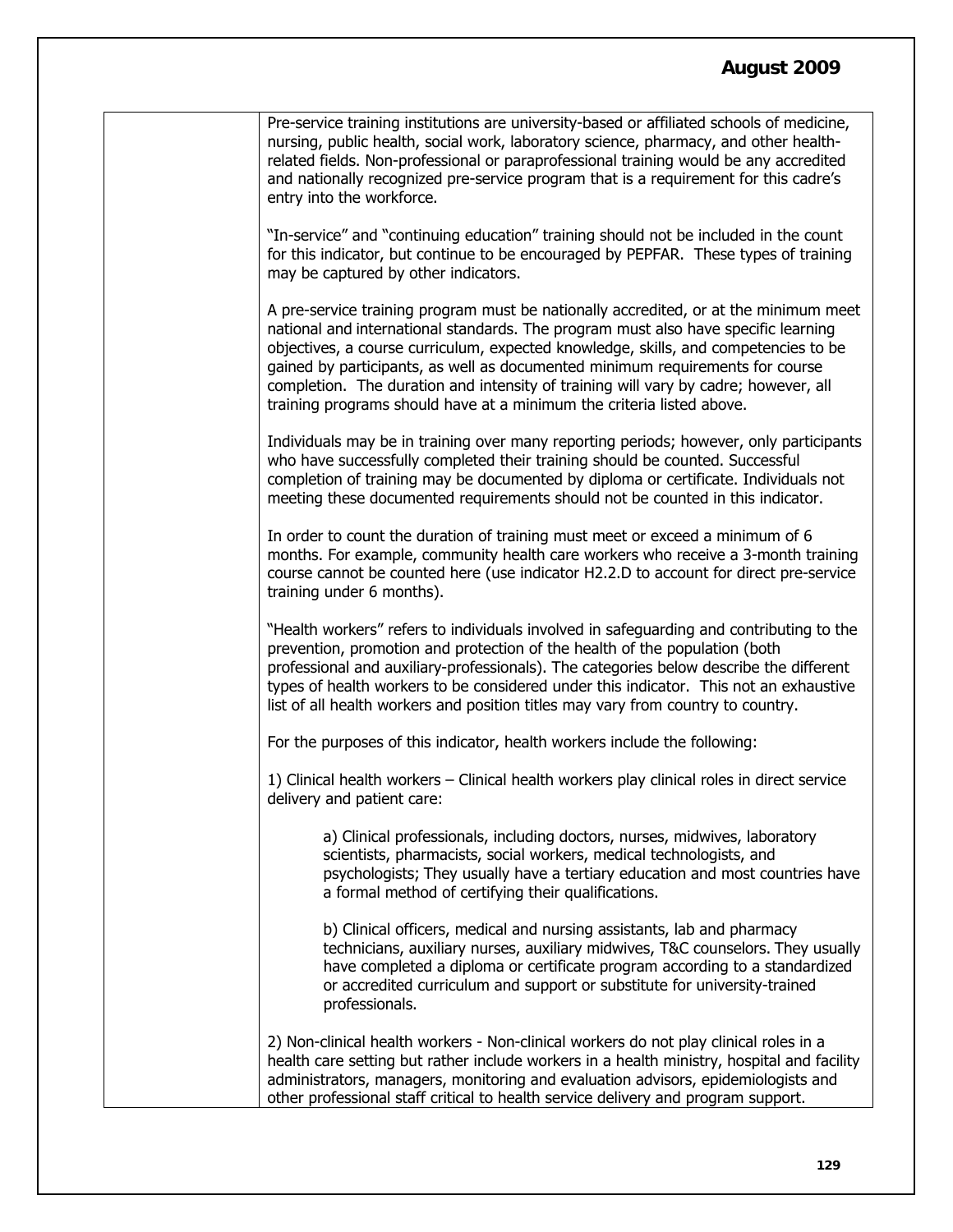| Additional recommendations on disaggregation include-geographical location, training<br>duration, urban/rural, public/private, gender etc. if the data were available by these<br>disaggregation in country and reviewed along with survey or other human resources<br>data, countries could assess if the numbers and mix of health workers trained<br>adequately match the human resource demands of the health system, according to<br>each country's HRH strategy or plan. Based on this assessment, countries can<br>determine how to prioritize investments in the education, recruitment, deployment<br>and retention and training of health care workers to maximize workforce expansion<br>within the varieties of professionals that are most needed in line with national<br>priorities around HRH. |  |
|----------------------------------------------------------------------------------------------------------------------------------------------------------------------------------------------------------------------------------------------------------------------------------------------------------------------------------------------------------------------------------------------------------------------------------------------------------------------------------------------------------------------------------------------------------------------------------------------------------------------------------------------------------------------------------------------------------------------------------------------------------------------------------------------------------------|--|
| This indicator does not measure the quality of the pre-service training, nor does it<br>Interpretation:<br>measure the outcomes of the training in terms of the competencies of individuals<br>trained, nor their job performance. This indicator does not measure the placement or<br>retention in the health workforce of trained individuals from their host country.                                                                                                                                                                                                                                                                                                                                                                                                                                       |  |
| Pre-service training is an essential component of human resources for health that is<br>planned as part of an overall HRH strategy, which links the production of new health<br>workers with service delivery needs and health systems capacity to recruit and retain<br>newly trained health workers.                                                                                                                                                                                                                                                                                                                                                                                                                                                                                                         |  |
| Data collected by this indicator at the national level can be combined with survey<br>data, workforce vacancy rate data, or other human resources data looking at the<br>number of health workers per 1000 population in order to gain an understanding of<br>the overall impact of pre-service training programs on workforce expansion.                                                                                                                                                                                                                                                                                                                                                                                                                                                                      |  |
| <b>Additional</b><br>Information:                                                                                                                                                                                                                                                                                                                                                                                                                                                                                                                                                                                                                                                                                                                                                                              |  |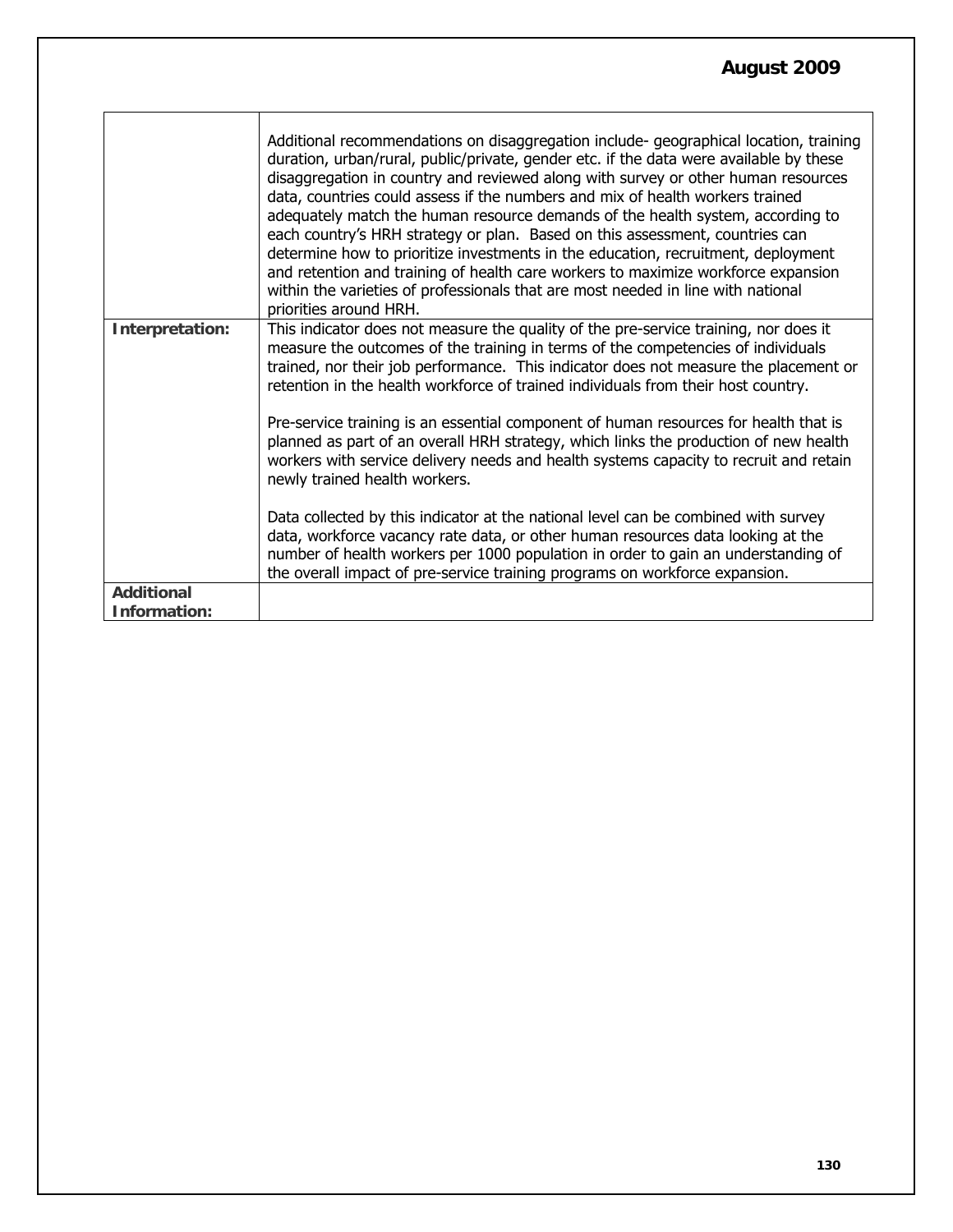# **National Level Indicators**

# **ESSENTIAL Not Reported to HQ**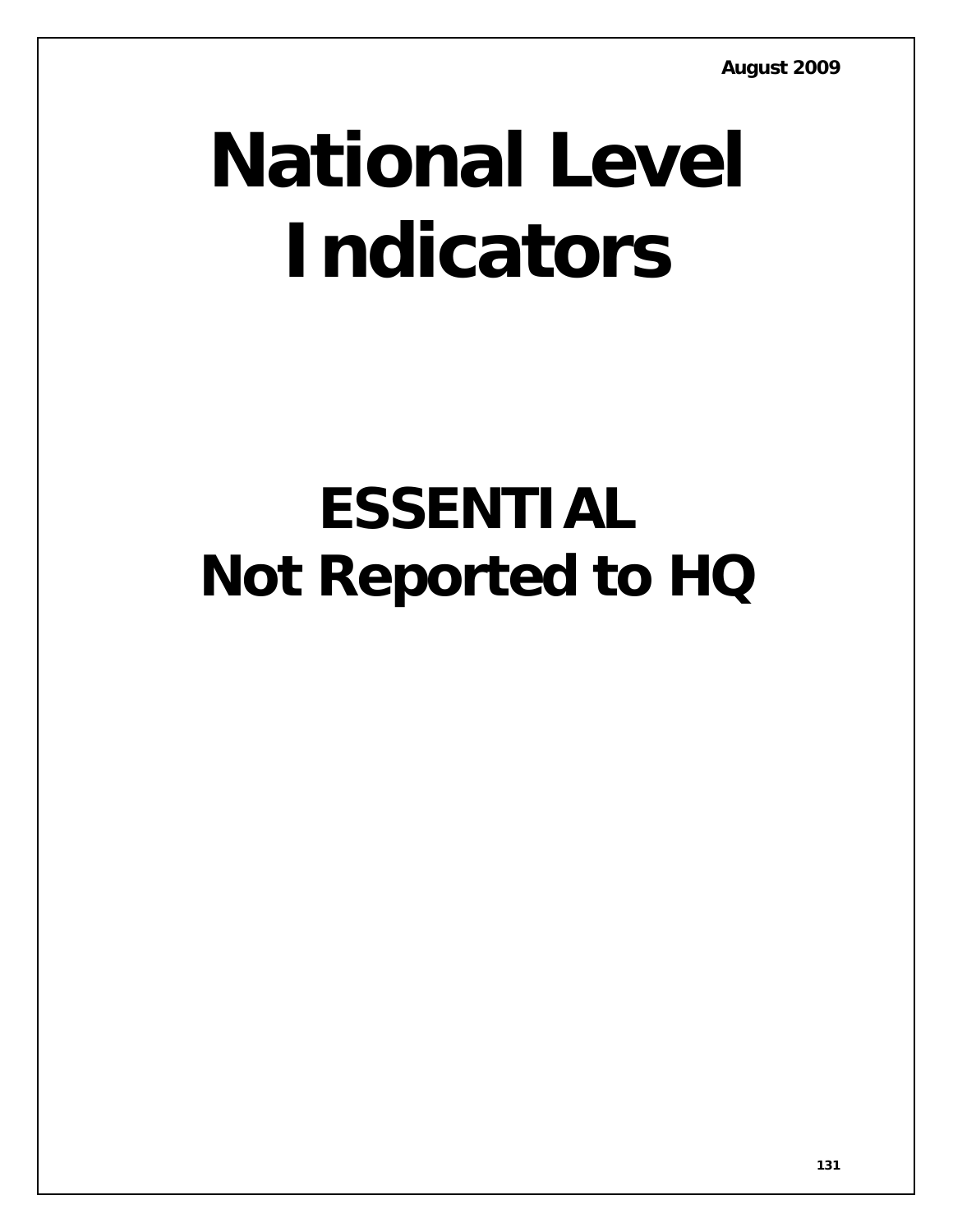# **Summary ESSENTIAL National Indicators Not Reported to HQ**

| Indicator#   | <b>Indicator Label</b>                                                                                                                                                                   |
|--------------|------------------------------------------------------------------------------------------------------------------------------------------------------------------------------------------|
| P1.7.N       | Percentage of infants born to HIV-infected mothers who are infected                                                                                                                      |
| P2.1.N       | Percentage of donated blood units screened for HIV in a quality assured manner                                                                                                           |
| P6.2.N       | Percentage of health facilities with HIV post-exposure prophylaxis (PEP) available                                                                                                       |
| P8.8.N       | Percentage of young women and men aged 15-24 who both correctly identify ways of preventing the sexual<br>transmission of HIV and who reject major misconceptions about HIV transmission |
| P8.9.N       | Percent of never married young men and women aged 15-24 who have never had sex                                                                                                           |
| P8.10.N      | Percentage of young women and men aged 15-24 who have had sexual intercourse before the age of 15.                                                                                       |
| P8.11.N      | Percentage of women and men aged 15-49 who have had sexual intercourse with more than one partner in the<br>last 12 months                                                               |
| P8.12.N      | Percent of women and men aged 15-49 who have had more than one sexual partner in the last 12 months<br>reporting the use of a condom their last sexual intercourse.                      |
| P8.19.N      | Percentage of young people aged 15-24 who report they could get condoms on their own                                                                                                     |
| P8.22.N      | Percent of the general population with accepting attitudes toward PLWHA                                                                                                                  |
| P8.23.N      | Percentage of young women and men aged 15-24 who are HIV infected                                                                                                                        |
| P9.1.N       | Percentage of most-at-risk populations who both correctly identify ways of preventing the sexual transmission of<br>HIV and who reject major misconceptions about HIV transmission       |
| P9.2.N       | Percentage of female and male sex workers reporting the use of a condom with their most recent client                                                                                    |
| P9.3.N       | Percent of men aged 15-49 reporting sex with a sex worker in the last 12 months who used a condom during<br>last paid intercourse                                                        |
| P9.4.N:      | Percentage of men reporting the use of a condom the last time they had anal sex with a male partner                                                                                      |
| P9.5.N       | Percentage of injecting drug users reporting the use of a condom the last time they had sexual intercourse                                                                               |
| P9.17.N      | Percentage of most-at-risk populations (IDU, MSM, SW) who are HIV-infected                                                                                                               |
| P11.2.N      | Percentage of women and men aged 15-49 who received an HIV test in the last 12 months and who know their<br>test results                                                                 |
| C3.1.N       | Number of TB patients who had an HIV test result recorded in the TB register                                                                                                             |
| C3.2.N       | Percent of estimated HIV-positive incident TB cases that received treatment for TB and HIV                                                                                               |
| C4.2.N       | Percent of infants born to HIV-positive pregnant women who are started on CTX prophylaxis within two months<br>of birth                                                                  |
| T1.5.N       | Percentage of health facilities that offer ART                                                                                                                                           |
| T1.6.N       | Percentage of health facilities providing ART using CD4 monitoring in line with national guidelines/policies on site<br>or through referral                                              |
| H3.1.N       | Domestic and international AIDS spending by categories and financing sources                                                                                                             |
| H5.3.N       | Percentage of health facilities providing ART that experienced stock-outs of ARV in the last 12 months                                                                                   |
| <b>H6.3N</b> | National Composite Policy Index (NCPI)                                                                                                                                                   |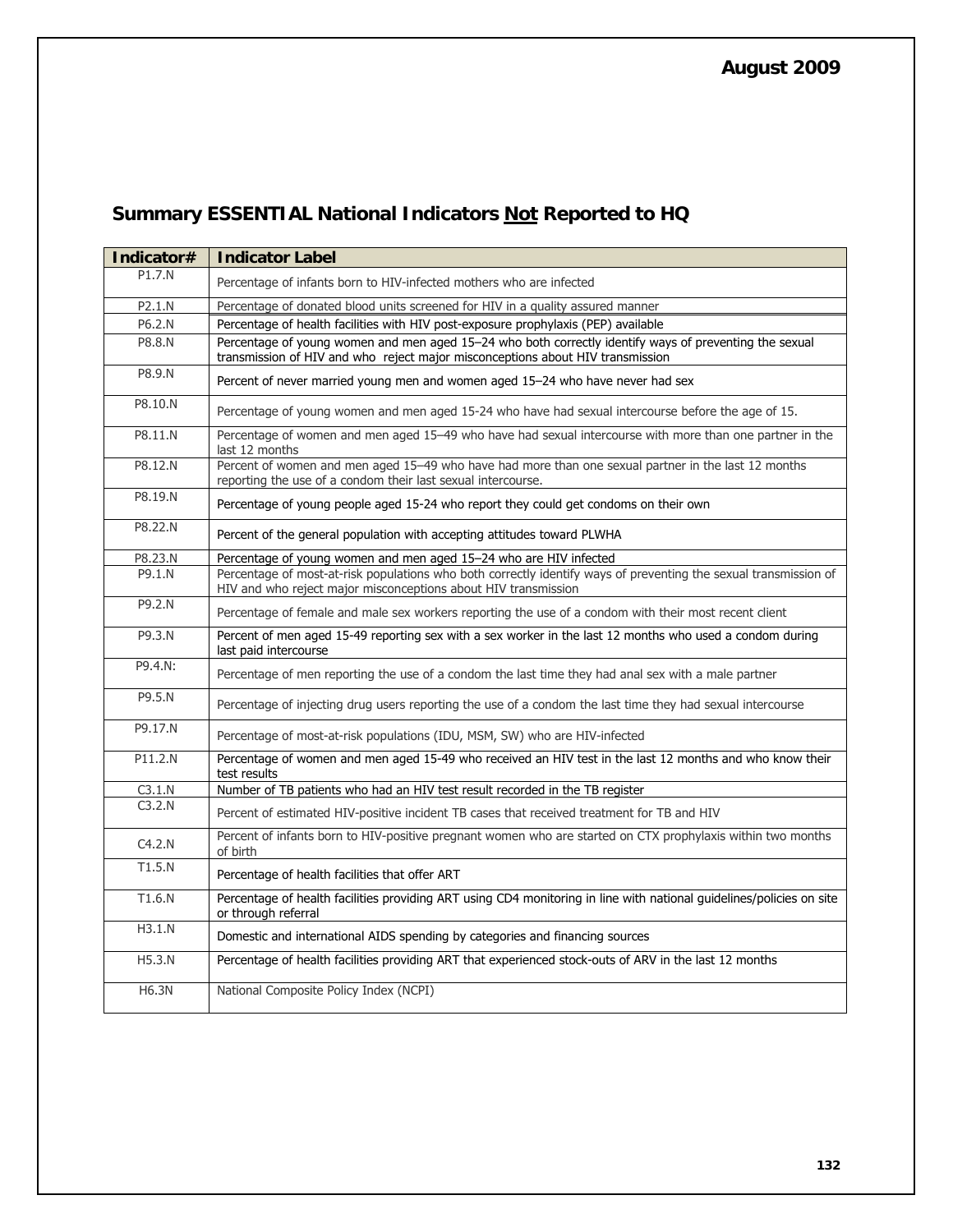## **Prevention PMTCT**

| Indicator #P1.7.N                                     | Percentage of infants born to HIV-infected mothers who are infected                                                                                                                                                                                                                                                                                                                                                                                                                                                                                                                                                                                                                                                                                                                                                                                                                       |
|-------------------------------------------------------|-------------------------------------------------------------------------------------------------------------------------------------------------------------------------------------------------------------------------------------------------------------------------------------------------------------------------------------------------------------------------------------------------------------------------------------------------------------------------------------------------------------------------------------------------------------------------------------------------------------------------------------------------------------------------------------------------------------------------------------------------------------------------------------------------------------------------------------------------------------------------------------------|
| Essential/not reported                                |                                                                                                                                                                                                                                                                                                                                                                                                                                                                                                                                                                                                                                                                                                                                                                                                                                                                                           |
| <b>Type of Indicator:</b>                             | National Outcome                                                                                                                                                                                                                                                                                                                                                                                                                                                                                                                                                                                                                                                                                                                                                                                                                                                                          |
| Numerator:                                            | The numerator is the number of infants (born to HIV-infected mothers) who are<br>HIV-infected. This is calculated with a statistical model drawing on the following<br>data:<br>Number of HIV-infected pregnant women (denominator of several<br>a)<br>Core Indicators described in this guide);<br>b) Number or percentage of HIV-infected pregnant women who received<br>the different combination ARV prophylactic and treatment regimens,<br>disaggregated by regimen category (indicator P1.2D);<br>Distribution of infant-feeding practices: EBF, RF, MF (indicator<br>C)<br>C4.1D);<br>d) Default values for mother-to-child transmission rates based on various<br>ARV regimen and infant-feeding practice categories.<br>The mother-to-child transmission rate differs depending on the ARV regimen<br>category received and infant-feeding practice. Based on the proportion of |
|                                                       | women who fall into various categories of b) and c), above, an overall mother-<br>to-child HIV transmission rate can be calculated.                                                                                                                                                                                                                                                                                                                                                                                                                                                                                                                                                                                                                                                                                                                                                       |
| Denominator:                                          | Estimated number of HIV-infected pregnant women.                                                                                                                                                                                                                                                                                                                                                                                                                                                                                                                                                                                                                                                                                                                                                                                                                                          |
| Disaggregation:                                       | N/A                                                                                                                                                                                                                                                                                                                                                                                                                                                                                                                                                                                                                                                                                                                                                                                                                                                                                       |
| Purpose:                                              | In the absence of preventative interventions, infants born to, and breastfed by,<br>HIV-infected women have roughly a one-in-three chance of acquiring infection<br>themselves. This can happen during pregnancy, during labor and delivery, or<br>after delivery through breastfeeding. The risk of MTCT can be reduced through<br>the complementary approaches of antiretroviral prophylaxis for the mother,<br>with or without prophylaxis to the infant, implementation of safe delivery<br>practices, and use of safe alternatives to breastfeeding. Antiretroviral<br>prophylaxis followed by exclusive breastfeeding may also reduce the risk of<br>vertical transmission when breastfeeding is limited to the first six months.<br>This indicator allows assessment of progress toward eliminating mother-to-<br>child HIV transmission.                                          |
| Applicability:                                        | All countries                                                                                                                                                                                                                                                                                                                                                                                                                                                                                                                                                                                                                                                                                                                                                                                                                                                                             |
| <b>Data collection</b>                                | Annual, or more frequently, depending on country's monitoring needs                                                                                                                                                                                                                                                                                                                                                                                                                                                                                                                                                                                                                                                                                                                                                                                                                       |
| frequency:                                            |                                                                                                                                                                                                                                                                                                                                                                                                                                                                                                                                                                                                                                                                                                                                                                                                                                                                                           |
| <b>Measurement tool:</b><br>Method of<br>measurement: | Statistical modeling based on program coverage and efficacy studies<br>The indicator is calculated by taking the weighted average of the probabilities<br>of mother-to-child transmission for pregnant women receiving and not receiving                                                                                                                                                                                                                                                                                                                                                                                                                                                                                                                                                                                                                                                  |
|                                                       | the various combination ARV prophylactic and treatment regimens, as well as<br>the distribution of infant-feeding practices.<br>Data for the numerator is drawn from national program records. Data required<br>for the modeling can be collected through indicators P1.2D and C4.1D.<br>The data can be inputted into a computer-modeling program, such as<br>Spectrum, commonly used for HIV projections. This will assess the impact of<br>the PMTCT programs by estimating the proportion of infants born to HIV-<br>infected women who are infected. Other Excel-based spreadsheets, such as                                                                                                                                                                                                                                                                                         |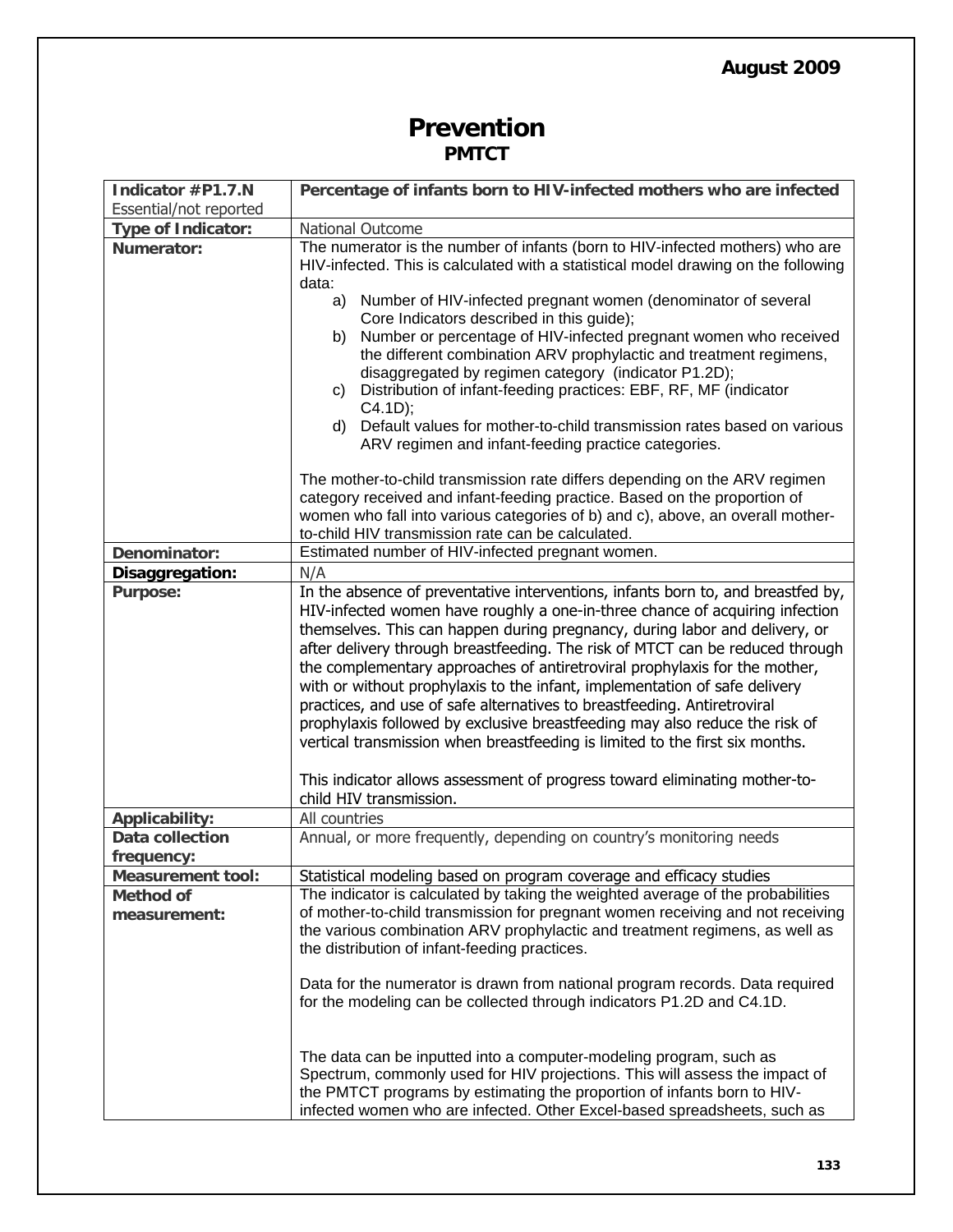|                   | the "MTCT rate calculator", (developed by the United States Centers for                                                                                                                                                                                                                                                                                                                                                                                                                                                                                                                                                                                                                                                                                         |
|-------------------|-----------------------------------------------------------------------------------------------------------------------------------------------------------------------------------------------------------------------------------------------------------------------------------------------------------------------------------------------------------------------------------------------------------------------------------------------------------------------------------------------------------------------------------------------------------------------------------------------------------------------------------------------------------------------------------------------------------------------------------------------------------------|
|                   | Disease Control and Prevention), also facilitate this estimation.                                                                                                                                                                                                                                                                                                                                                                                                                                                                                                                                                                                                                                                                                               |
| Interpretation:   | This indicator focuses on the prevention of mother-to-child transmission of HIV<br>through increased provision of antiretroviral drugs. Thus, the effect of<br>breastfeeding on mother-to-child transmission of HIV is ignored and the<br>indicator may yield underestimates of true rates of mother-to-child<br>transmission in countries where long periods of breastfeeding are common.<br>Similarly, in countries where other forms of prevention of mother-to-child<br>transmission of HIV (e.g. caesarean section) are widely practiced, the indicator<br>will typically provide overestimates of mother-to-child transmission. For these<br>reasons, trends in this indicator may not reflect overall trends in mother-to-<br>child transmission of HIV. |
|                   | This indicator allows one to assess the impact of PMTCT programs by<br>estimating the percentage of infants who are HIV-infected out of those born to<br>HIV-infected pregnant women. Where possible, countries should try to monitor<br>the impact of PMTCT using actual data on the HIV status and survival of<br>infants born to HIV-infected women, gathered during follow-up health care<br>visits with these infants.                                                                                                                                                                                                                                                                                                                                     |
|                   | It is difficult to follow-up on mother-infants pairs, particularly at the national<br>level, due to the time lag in reporting and wide range of health facility sites.<br>However, in countries where data are available and confirmatory tests are<br>systematically being conducted, an effort should be made to monitor the<br>percentage of HIV-infected infants born to HIV-infected mothers using actual<br>data for the numerator and denominator.                                                                                                                                                                                                                                                                                                       |
|                   | For further information on Spectrum please consult the webpage of the<br>UNAIDS/<br>WHO Estimates and Projections Reference Group listed below.                                                                                                                                                                                                                                                                                                                                                                                                                                                                                                                                                                                                                 |
| <b>Additional</b> | Draft Guide to Monitoring and Evaluating National Programs for the<br>$\blacksquare$                                                                                                                                                                                                                                                                                                                                                                                                                                                                                                                                                                                                                                                                            |
| Information:      | Prevention of Mother-to-Child Transmission, Core Indicator 11                                                                                                                                                                                                                                                                                                                                                                                                                                                                                                                                                                                                                                                                                                   |
|                   | #25, Monitoring the Declaration of Commitment on HIV/AIDS. Guidelines                                                                                                                                                                                                                                                                                                                                                                                                                                                                                                                                                                                                                                                                                           |
|                   | on Construction of Core Indicators 2010 Reporting, United Nations General                                                                                                                                                                                                                                                                                                                                                                                                                                                                                                                                                                                                                                                                                       |
|                   | Assembly Special Session [UNGASS]. March 2009                                                                                                                                                                                                                                                                                                                                                                                                                                                                                                                                                                                                                                                                                                                   |
|                   | http://data.unaids.org/pub/Manual/2009/JC1676 Core Indicators 2009 en.pdf                                                                                                                                                                                                                                                                                                                                                                                                                                                                                                                                                                                                                                                                                       |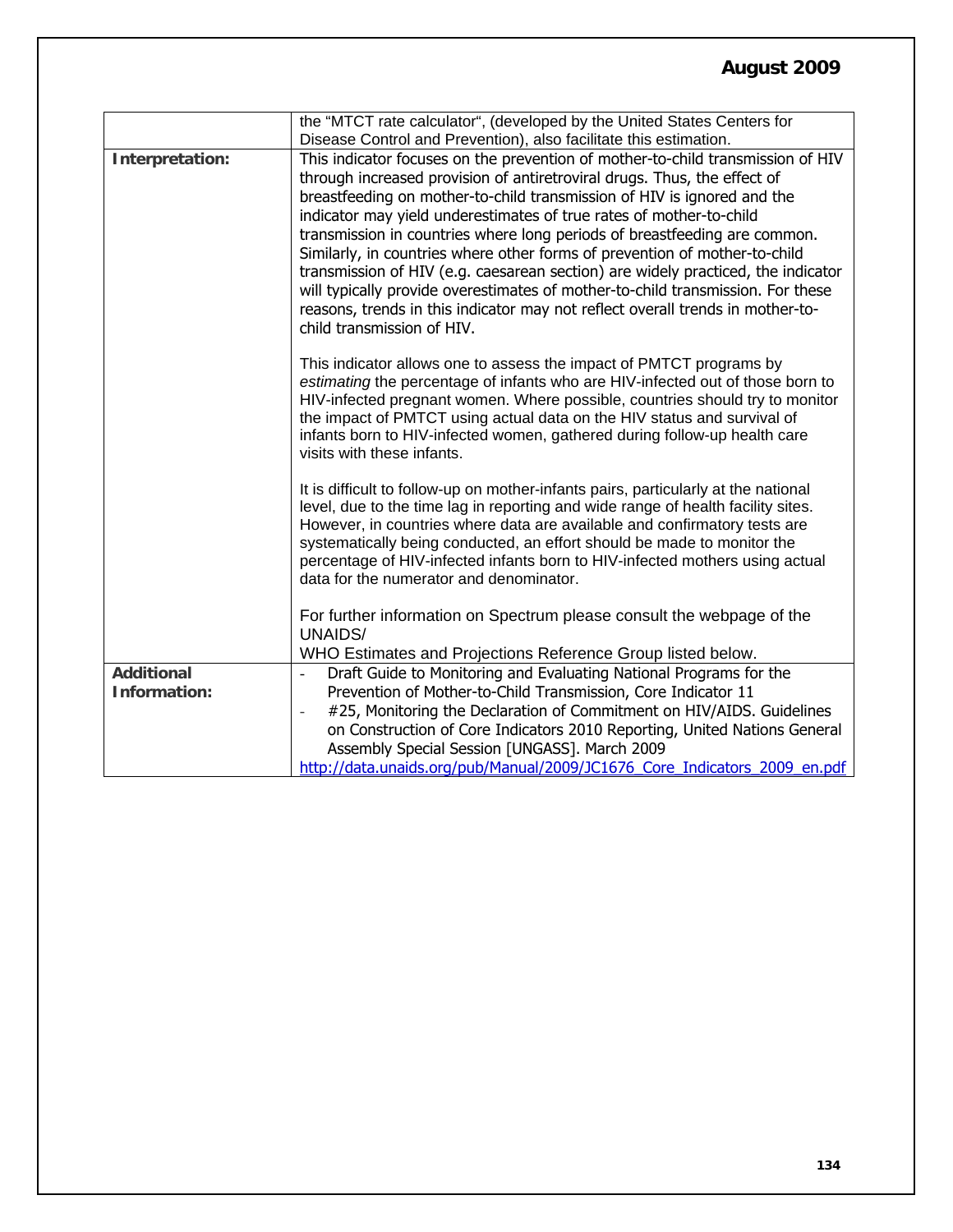#### **Prevention Blood Safety**

| Indicator #P2.1.N                    | Percentage of donated blood units screened for HIV in a quality assured                                                                                                                                                                                                                                                                                                                                                                                                                                                                                                                                                                                                                                                                                                                                                                                                                                                                                                                                                                                                                                                                                                                                                                                                                                                                                                                                                                                                                                                                                                                                                                                                                                                                                                                                                                                                                                                                                                                                                                                                                                                            |
|--------------------------------------|------------------------------------------------------------------------------------------------------------------------------------------------------------------------------------------------------------------------------------------------------------------------------------------------------------------------------------------------------------------------------------------------------------------------------------------------------------------------------------------------------------------------------------------------------------------------------------------------------------------------------------------------------------------------------------------------------------------------------------------------------------------------------------------------------------------------------------------------------------------------------------------------------------------------------------------------------------------------------------------------------------------------------------------------------------------------------------------------------------------------------------------------------------------------------------------------------------------------------------------------------------------------------------------------------------------------------------------------------------------------------------------------------------------------------------------------------------------------------------------------------------------------------------------------------------------------------------------------------------------------------------------------------------------------------------------------------------------------------------------------------------------------------------------------------------------------------------------------------------------------------------------------------------------------------------------------------------------------------------------------------------------------------------------------------------------------------------------------------------------------------------|
| Essential/not                        | manner                                                                                                                                                                                                                                                                                                                                                                                                                                                                                                                                                                                                                                                                                                                                                                                                                                                                                                                                                                                                                                                                                                                                                                                                                                                                                                                                                                                                                                                                                                                                                                                                                                                                                                                                                                                                                                                                                                                                                                                                                                                                                                                             |
| reported                             |                                                                                                                                                                                                                                                                                                                                                                                                                                                                                                                                                                                                                                                                                                                                                                                                                                                                                                                                                                                                                                                                                                                                                                                                                                                                                                                                                                                                                                                                                                                                                                                                                                                                                                                                                                                                                                                                                                                                                                                                                                                                                                                                    |
| <b>Type of Indicator:</b>            | National Outcome                                                                                                                                                                                                                                                                                                                                                                                                                                                                                                                                                                                                                                                                                                                                                                                                                                                                                                                                                                                                                                                                                                                                                                                                                                                                                                                                                                                                                                                                                                                                                                                                                                                                                                                                                                                                                                                                                                                                                                                                                                                                                                                   |
| <b>Numerator:</b>                    | Number of donated blood units screened for HIV in a quality assured manner.                                                                                                                                                                                                                                                                                                                                                                                                                                                                                                                                                                                                                                                                                                                                                                                                                                                                                                                                                                                                                                                                                                                                                                                                                                                                                                                                                                                                                                                                                                                                                                                                                                                                                                                                                                                                                                                                                                                                                                                                                                                        |
| Denominator:                         | Total number of blood units donated.                                                                                                                                                                                                                                                                                                                                                                                                                                                                                                                                                                                                                                                                                                                                                                                                                                                                                                                                                                                                                                                                                                                                                                                                                                                                                                                                                                                                                                                                                                                                                                                                                                                                                                                                                                                                                                                                                                                                                                                                                                                                                               |
| Disaggregation:                      | N/A                                                                                                                                                                                                                                                                                                                                                                                                                                                                                                                                                                                                                                                                                                                                                                                                                                                                                                                                                                                                                                                                                                                                                                                                                                                                                                                                                                                                                                                                                                                                                                                                                                                                                                                                                                                                                                                                                                                                                                                                                                                                                                                                |
| Purpose:                             | Blood safety programs aim to ensure that all blood units are screened for<br>transfusion-transmissible infections, including HIV, and that only those units that<br>are non-reactive on screening tests are released for clinical use. In many<br>countries, blood units are not screened for all the major transfusion-transmissible<br>infections. Often, even when screening does occur, the safety of blood is<br>compromised by inaccurate test results due to the poor quality or incorrect storage<br>of test kits. Furthermore, inadequate staff training or a lack of standard operating<br>procedures may result in laboratory errors. This could lead to blood units being<br>classified as safe even when they are infectious, posing a serious risk of<br>transmission of HIV through unsafe blood.<br>Universal (100%) screening of donated blood for HIV and other transfusion-<br>transmissible infections cannot be achieved without mechanisms to ensure quality<br>and continuity in screening. In some countries, interruptions to supplies of test kits<br>and reagents, or emergency situations, can result in the use of blood for<br>transfusion without screening for transfusion-transmissible infections. The<br>development of systems for reliable and regular supplies of low-cost, high-quality<br>test kits and reagents and effective stock management are therefore essential to<br>ensure universal quality screening of blood units.<br>Thus, it is crucial that all donated blood units be screened for HIV in a quality-<br>assured manner. The following methodologies are two key components of quality<br>assurance in screening.<br>1. The use of documented and standardized procedures (standard operating<br>procedures) for the screening of every blood unit.<br>2. Participation of the laboratories in an External Quality Assessment Scheme for<br>HIV screening in which external assessment of the laboratory's performance is<br>conducted using samples of known, but undisclosed, content to assess its quality<br>system and assist in improving standards of performance. |
| Applicability:                       | All countries                                                                                                                                                                                                                                                                                                                                                                                                                                                                                                                                                                                                                                                                                                                                                                                                                                                                                                                                                                                                                                                                                                                                                                                                                                                                                                                                                                                                                                                                                                                                                                                                                                                                                                                                                                                                                                                                                                                                                                                                                                                                                                                      |
| <b>Data collection</b><br>frequency: | Annual                                                                                                                                                                                                                                                                                                                                                                                                                                                                                                                                                                                                                                                                                                                                                                                                                                                                                                                                                                                                                                                                                                                                                                                                                                                                                                                                                                                                                                                                                                                                                                                                                                                                                                                                                                                                                                                                                                                                                                                                                                                                                                                             |
| <b>Measurement tool</b>              | Program monitoring. FRAME Tool (Framework for Assessment, Monitoring and<br>Evaluation of blood transfusion services): a rapid assessment tool used by the<br>WHO Global Database on Blood Safety                                                                                                                                                                                                                                                                                                                                                                                                                                                                                                                                                                                                                                                                                                                                                                                                                                                                                                                                                                                                                                                                                                                                                                                                                                                                                                                                                                                                                                                                                                                                                                                                                                                                                                                                                                                                                                                                                                                                  |
| <b>Method of</b><br>measurement:     | <b>Explanation of numerator:</b> For the purposes of data collection screening in a<br>quality assured manner if defined as screening performed in blood centers/<br>blood screening laboratories that (i) follow documented standard<br>operating procedures and (ii) participate in an external quality assurance<br>(EQA) scheme<br><b>Explanation of denominator:</b> In this context, donation refers to any blood collected<br>for the purposes of medical use. This includes all possible types of providers of<br>blood, regardless of whether they receive remuneration or not.                                                                                                                                                                                                                                                                                                                                                                                                                                                                                                                                                                                                                                                                                                                                                                                                                                                                                                                                                                                                                                                                                                                                                                                                                                                                                                                                                                                                                                                                                                                                           |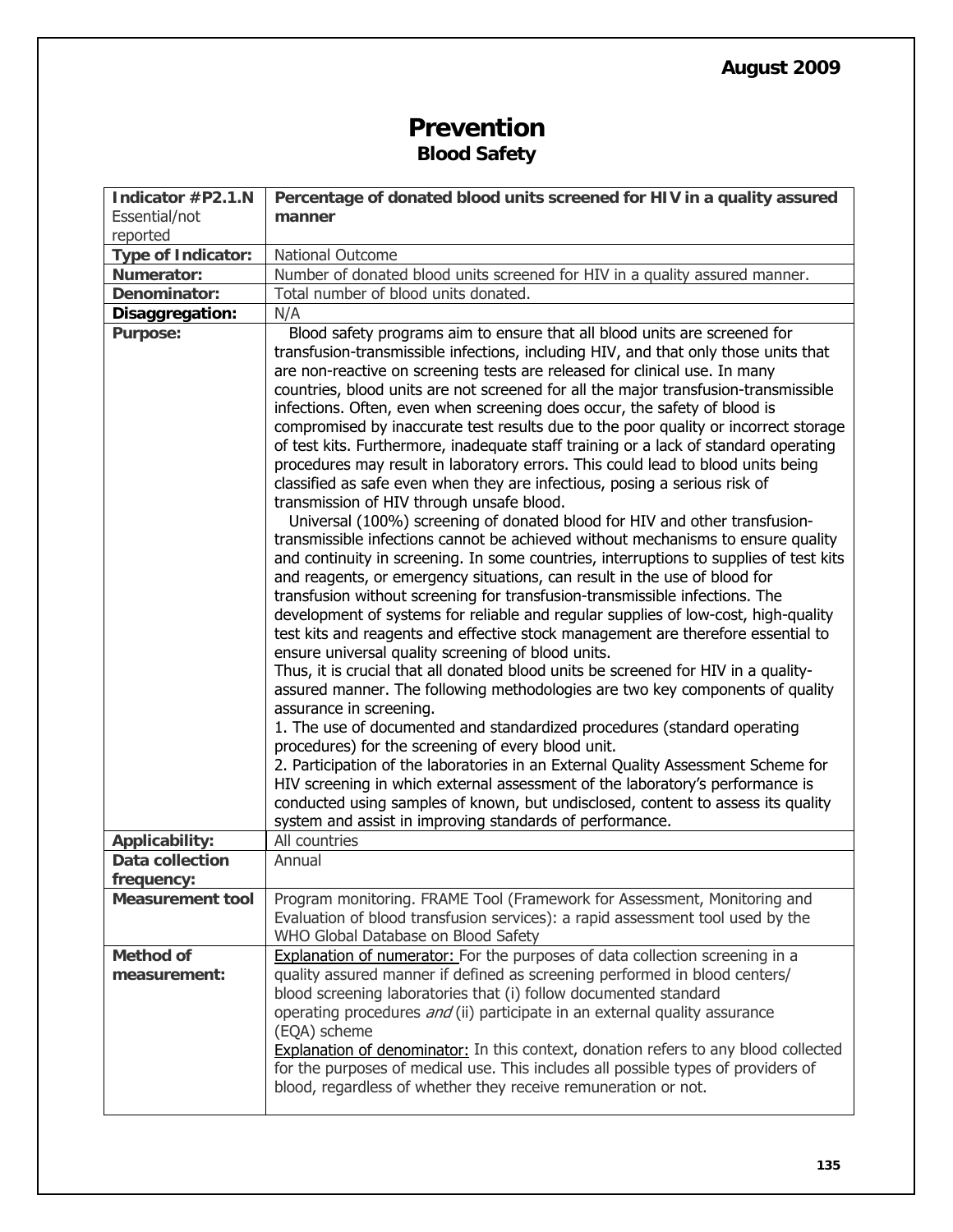|                   | The information relates to data from the previous 12 months (January-                                                                  |                                                                           |                      |         |                                 |                                                                                          |
|-------------------|----------------------------------------------------------------------------------------------------------------------------------------|---------------------------------------------------------------------------|----------------------|---------|---------------------------------|------------------------------------------------------------------------------------------|
|                   | December). This information should be available from the National Blood                                                                |                                                                           |                      |         |                                 |                                                                                          |
|                   | Transfusion Service or the officers responsible for the National Blood Program in                                                      |                                                                           |                      |         |                                 |                                                                                          |
|                   | the Ministry of Health.                                                                                                                |                                                                           |                      |         |                                 |                                                                                          |
|                   | The following information is required to measure this indicator.                                                                       |                                                                           |                      |         |                                 |                                                                                          |
|                   |                                                                                                                                        | 1. The total number of blood units that were donated in the country       |                      |         |                                 |                                                                                          |
|                   |                                                                                                                                        |                                                                           |                      |         |                                 |                                                                                          |
|                   |                                                                                                                                        | 2. For each blood center and blood screening laboratory that screens      |                      |         |                                 |                                                                                          |
|                   | donated blood for HIV:                                                                                                                 |                                                                           |                      |         |                                 |                                                                                          |
|                   |                                                                                                                                        | i. The number of units of blood donated in each blood center/blood        |                      |         |                                 |                                                                                          |
|                   |                                                                                                                                        | screening laboratory;                                                     |                      |         |                                 |                                                                                          |
|                   |                                                                                                                                        | ii. The number of donated units screened in the blood center/blood        |                      |         |                                 |                                                                                          |
|                   |                                                                                                                                        | screening laboratory;                                                     |                      |         |                                 |                                                                                          |
|                   | iii. If the blood center/blood screening laboratory followed documented                                                                |                                                                           |                      |         |                                 |                                                                                          |
|                   |                                                                                                                                        | standard operating procedures for HIV screening;                          |                      |         |                                 |                                                                                          |
|                   | iv. If the blood center/blood screening laboratory participated in an                                                                  |                                                                           |                      |         |                                 |                                                                                          |
|                   |                                                                                                                                        | External Quality Assessment Scheme for HIV screening.                     |                      |         |                                 |                                                                                          |
|                   |                                                                                                                                        | From this information, the indicator can be calculated.                   |                      |         |                                 |                                                                                          |
|                   |                                                                                                                                        | Examples of the data needed to calculate this indicator are shown below:  |                      |         |                                 |                                                                                          |
|                   |                                                                                                                                        | Quality Assurance in HIV                                                  |                      |         | <b>Blood units</b>              |                                                                                          |
|                   |                                                                                                                                        | screening                                                                 |                      |         |                                 |                                                                                          |
|                   | Name of the                                                                                                                            | Standard                                                                  | External             | Donated | Screened                        | Blood                                                                                    |
|                   | blood center<br>or blood                                                                                                               | Operating<br>Procedures                                                   | Quality<br>Assurance | blood   | blood                           | screened in                                                                              |
|                   | screening                                                                                                                              |                                                                           | Scheme               |         |                                 | quality-<br>assured                                                                      |
|                   | laboratory                                                                                                                             |                                                                           |                      |         |                                 | manner                                                                                   |
|                   | А                                                                                                                                      | Yes                                                                       | Yes                  | 1000    | 1000                            | 1000                                                                                     |
|                   | B                                                                                                                                      | Yes                                                                       | No                   | 800     | 450                             | 0                                                                                        |
|                   | C                                                                                                                                      | No                                                                        | Yes                  | 150     | 50                              | 0                                                                                        |
|                   | D                                                                                                                                      | No                                                                        | No                   | 50      | $\Omega$                        | 0                                                                                        |
|                   | Total                                                                                                                                  | 2<br>[number of facilities]                                               | 2                    | 2000    | 1500<br>[number of blood units] | 1000                                                                                     |
|                   |                                                                                                                                        |                                                                           |                      |         |                                 | Thus, the percentage of donated blood units screened for HIV in a quality-assured manner |
|                   |                                                                                                                                        | in the previous 12 months is: $1000 / 2000 = 50\%$ .                      |                      |         |                                 |                                                                                          |
| Interpretation:   |                                                                                                                                        |                                                                           |                      |         |                                 | If the blood screening laboratory follows documented and standardized procedures         |
|                   |                                                                                                                                        |                                                                           |                      |         |                                 | for the screening of blood, this implies a certain level of uniformity, reliability and  |
|                   |                                                                                                                                        | consistency of performance by staff trained to use the standard operating |                      |         |                                 |                                                                                          |
|                   |                                                                                                                                        |                                                                           |                      |         |                                 |                                                                                          |
|                   | procedures. If a blood screening laboratory participates in an External Quality                                                        |                                                                           |                      |         |                                 |                                                                                          |
|                   | Assurance Scheme, this implies that the quality of HIV screening performed is                                                          |                                                                           |                      |         |                                 |                                                                                          |
|                   | being assessed at regular intervals. It is important to view the percentage of                                                         |                                                                           |                      |         |                                 |                                                                                          |
|                   | screened blood units in relation to these two basic components of quality as both<br>are required to ensure the quality of procedures. |                                                                           |                      |         |                                 |                                                                                          |
|                   |                                                                                                                                        |                                                                           |                      |         |                                 |                                                                                          |
|                   |                                                                                                                                        | Countries provide data to the WHO Global Database on Blood Safety on this |                      |         |                                 |                                                                                          |
|                   |                                                                                                                                        |                                                                           |                      |         |                                 | indicator annually. Locally, these data can be obtained by contacting the National       |
|                   |                                                                                                                                        |                                                                           |                      |         |                                 | Blood Transfusion Service, the National Blood Program and/or the National AIDS           |
|                   | Program.                                                                                                                               |                                                                           |                      |         |                                 |                                                                                          |
| <b>Additional</b> |                                                                                                                                        |                                                                           |                      |         |                                 | #3, Monitoring the Declaration of Commitment on HIV/AIDS. Guidelines on                  |
| Information:      |                                                                                                                                        | Construction of Core Indicators 2010 Reporting, United Nations General    |                      |         |                                 |                                                                                          |
|                   | Assembly Special Session [UNGASS]. March 2009                                                                                          |                                                                           |                      |         |                                 |                                                                                          |
|                   | http://data.unaids.org/pub/Manual/2009/JC1676 Core Indicators 2009 en.pdf                                                              |                                                                           |                      |         |                                 |                                                                                          |
|                   | www.who.int/bloodsafety                                                                                                                |                                                                           |                      |         |                                 |                                                                                          |
|                   | www.who.int/diagnostics laboratory                                                                                                     |                                                                           |                      |         |                                 |                                                                                          |
|                   |                                                                                                                                        |                                                                           |                      |         |                                 |                                                                                          |
|                   |                                                                                                                                        | www.who.int/worldblooddonorday                                            |                      |         |                                 |                                                                                          |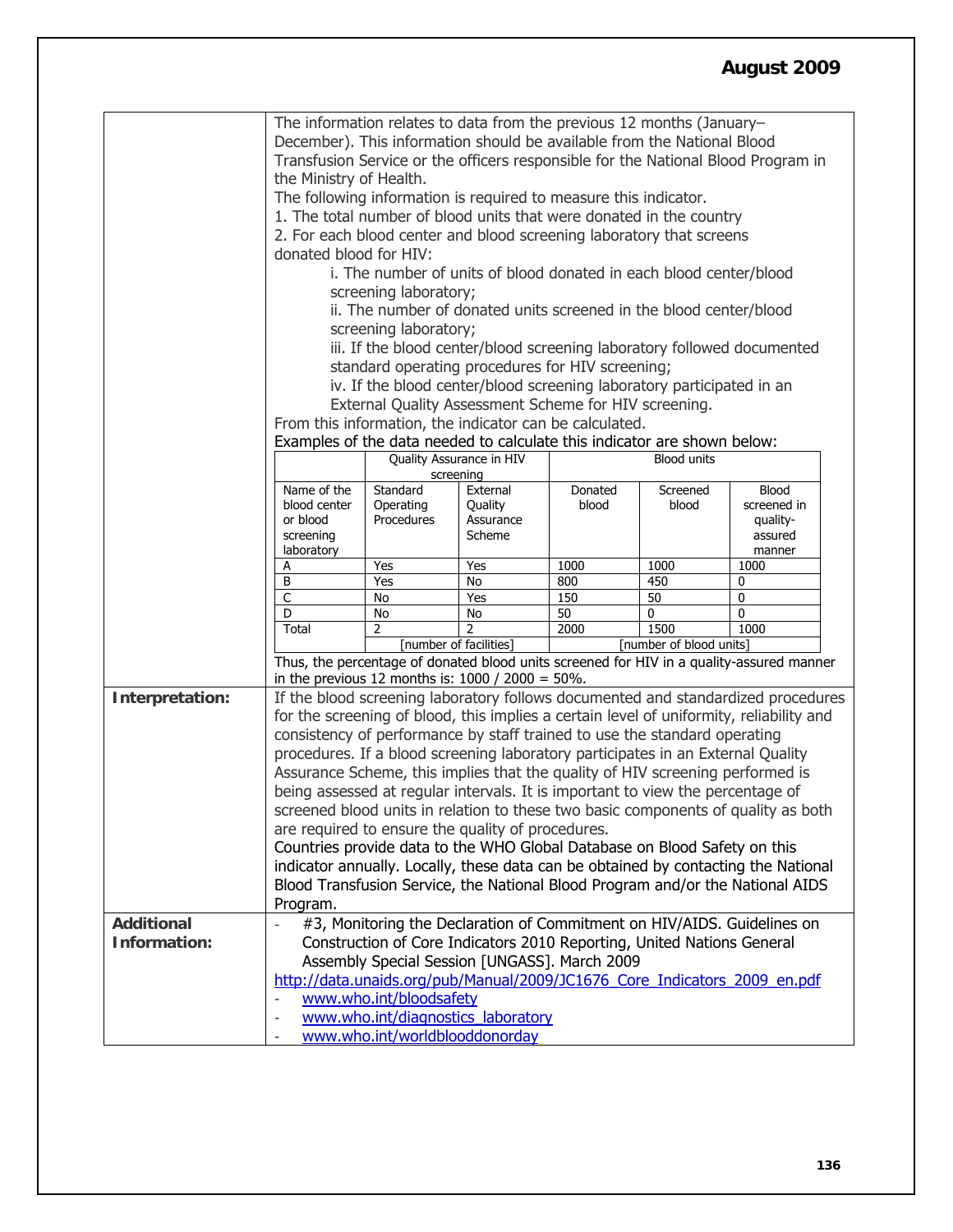# **Prevention Post-exposure Prophylaxis (PEP)**

| Indicator #P6.2.N<br>Essential/not<br>reported | Percentage of health facilities with HIV post-exposure prophylaxis (PEP)<br>available                                                                                                                                                                                                                                                                                                                                                                                                                                                                                                                                                                                                                                                                                                                                                                                                                                                                                                                                                                                                                                                                                                                                                                                                                            |
|------------------------------------------------|------------------------------------------------------------------------------------------------------------------------------------------------------------------------------------------------------------------------------------------------------------------------------------------------------------------------------------------------------------------------------------------------------------------------------------------------------------------------------------------------------------------------------------------------------------------------------------------------------------------------------------------------------------------------------------------------------------------------------------------------------------------------------------------------------------------------------------------------------------------------------------------------------------------------------------------------------------------------------------------------------------------------------------------------------------------------------------------------------------------------------------------------------------------------------------------------------------------------------------------------------------------------------------------------------------------|
| <b>Type of Indicator:</b>                      | <b>National Outcome</b>                                                                                                                                                                                                                                                                                                                                                                                                                                                                                                                                                                                                                                                                                                                                                                                                                                                                                                                                                                                                                                                                                                                                                                                                                                                                                          |
| Numerator:                                     | Number of health facilities with PEP available for those who are at risk of HIV<br>infection through occupational and/or non-occupational exposure to HIV                                                                                                                                                                                                                                                                                                                                                                                                                                                                                                                                                                                                                                                                                                                                                                                                                                                                                                                                                                                                                                                                                                                                                        |
| Denominator:                                   | Total number of health facilities.                                                                                                                                                                                                                                                                                                                                                                                                                                                                                                                                                                                                                                                                                                                                                                                                                                                                                                                                                                                                                                                                                                                                                                                                                                                                               |
| Disaggregation:                                | By exposure type: Occupational and Non-Occupational                                                                                                                                                                                                                                                                                                                                                                                                                                                                                                                                                                                                                                                                                                                                                                                                                                                                                                                                                                                                                                                                                                                                                                                                                                                              |
| Purpose:                                       | This indicator measures the availability of post-exposure prophylaxis (PEP) in<br>health facilities.<br>PEP reduces the probability of HIV infection after exposure to potentially HIV-<br>infected blood or body fluids. For maximum effectiveness, PEP should be provided<br>within hours after exposure. PEP may be provided following occupational exposure<br>(for example, in healthcare facilities) or non-occupational exposure (such as after<br>sexual assault).<br>Within the health sector, PEP should be provided as part of a comprehensive<br>standard precautions package that reduces staff and patient exposure to infectious<br>hazards in health care settings. PEP for non-occupational exposure should be<br>considered for sexual assault survivors, particularly in high HIV prevalence                                                                                                                                                                                                                                                                                                                                                                                                                                                                                                  |
| Applicability:                                 | countries.                                                                                                                                                                                                                                                                                                                                                                                                                                                                                                                                                                                                                                                                                                                                                                                                                                                                                                                                                                                                                                                                                                                                                                                                                                                                                                       |
|                                                | Countries with generalized epidemics.                                                                                                                                                                                                                                                                                                                                                                                                                                                                                                                                                                                                                                                                                                                                                                                                                                                                                                                                                                                                                                                                                                                                                                                                                                                                            |
| <b>Data collection</b><br>frequency:           | Annual for program records; every 2-3 years for facility survey/census.                                                                                                                                                                                                                                                                                                                                                                                                                                                                                                                                                                                                                                                                                                                                                                                                                                                                                                                                                                                                                                                                                                                                                                                                                                          |
| <b>Measurement</b><br>tool:                    | Program monitoring tools and reports, facility surveys/census, including Service<br>Provision Assessment (SPA), Service Availability Mapping (SAM). National<br>monitoring and evaluation system* or other source documentation provided by<br>host government.                                                                                                                                                                                                                                                                                                                                                                                                                                                                                                                                                                                                                                                                                                                                                                                                                                                                                                                                                                                                                                                  |
| <b>Method of</b><br>measurement:               | (Number of health facilities with PEP available/ Total number of health facilities)<br>x 100<br>The numerator is calculated by summing of the number of facilities reporting<br>availability of PEP services. Information on the availability of specific services is<br>usually kept at the national or sub-national level. National AIDS Programs should<br>have a record of all health facilities that provide PEP services. A health facility<br>census or survey can also provide this information, along with more in-depth<br>information on available services, provided the information is collected from a<br>representative sample of health facilities in the country. One potential limitation to<br>facility surveys or censuses is that they are usually only conducted once every few<br>years. Countries should regularly update their program records on the availability<br>of PEP services in health facilities, and supplement these data with those obtained<br>through a health facility survey or census every few years.<br>The denominator is calculated by summing the total number of health facilities<br>included in the sample. Information for construction of the denominator may come<br>from program records, facility listings, and/or national strategy or planning documen |
| Interpretation:                                | This indicator provides valuable information about the availability of post-exposure<br>prophylaxis (PEP) in health facilities, but it does not capture the type and quality of<br>PEP services provided. The full range of PEP services includes first aid, counseling,                                                                                                                                                                                                                                                                                                                                                                                                                                                                                                                                                                                                                                                                                                                                                                                                                                                                                                                                                                                                                                         |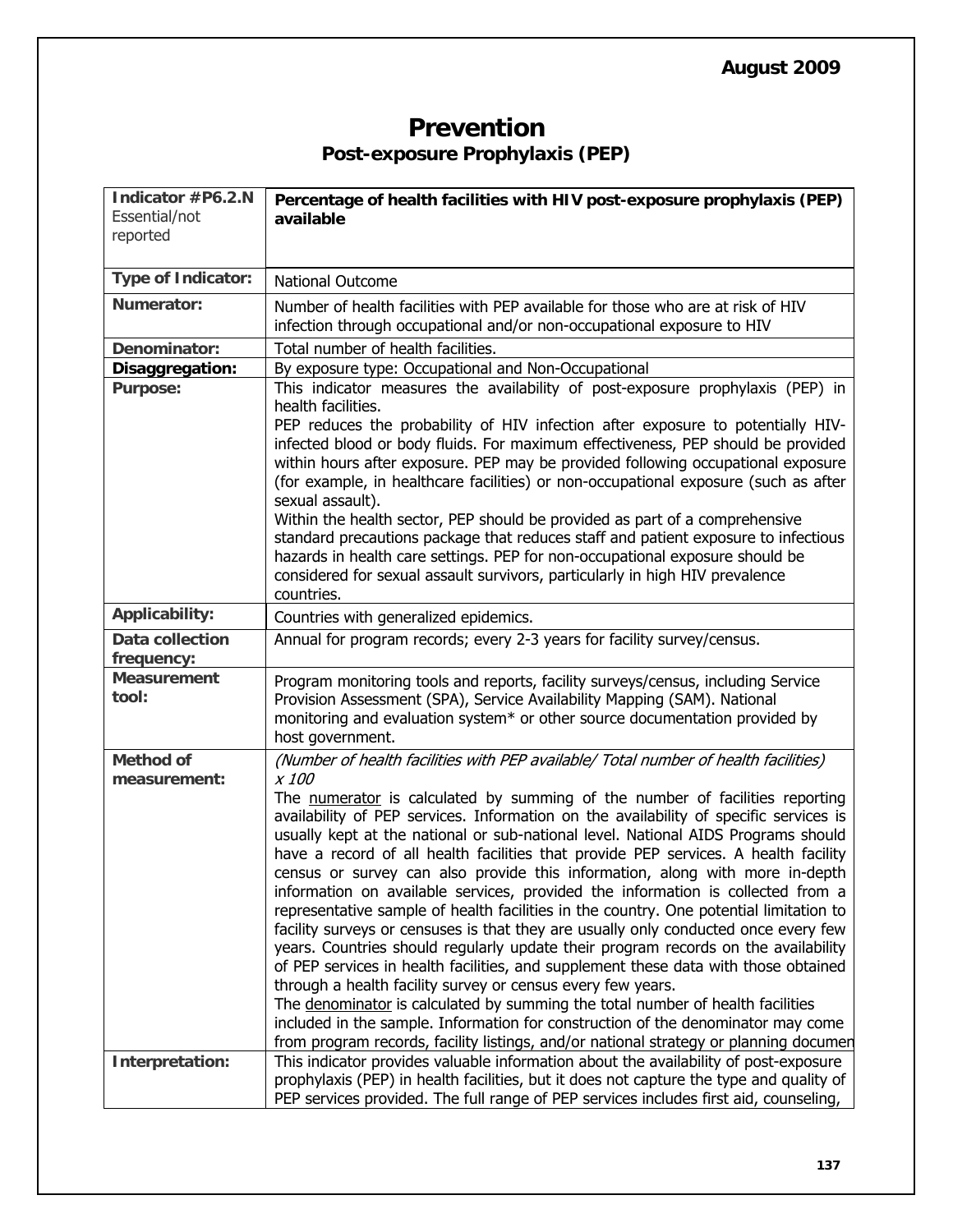|                   | HIV testing, provision of ARVs, and patient follow-up and support. Simple<br>monitoring of PEP availability through program records does not ensure that all<br>PEP-related services are adequately provided to those who need them.<br>Nevertheless, it is important to know what percentage of health facilities provide<br>PEP services in order to plan for service expansion as needed. |
|-------------------|----------------------------------------------------------------------------------------------------------------------------------------------------------------------------------------------------------------------------------------------------------------------------------------------------------------------------------------------------------------------------------------------|
| <b>Additional</b> | #1, Guidance and Specifications for Additional Recommended Indicators,                                                                                                                                                                                                                                                                                                                       |
| Information:      | Addendum to: UNGASS. Monitoring the Declaration of Commitment on                                                                                                                                                                                                                                                                                                                             |
|                   | HIV/AIDS. Guidelines on Construction of Core Indicators. 2008 Reporting. April                                                                                                                                                                                                                                                                                                               |
|                   | 2008.                                                                                                                                                                                                                                                                                                                                                                                        |
|                   | http://data.unaids.org/pub/BaseDocument/2009/20090305 additionalrecommende                                                                                                                                                                                                                                                                                                                   |
|                   | dindicators finalprintversio en.pdf                                                                                                                                                                                                                                                                                                                                                          |
|                   | Partially harmonized with Prevention indicator (HIV-P15), The Global Fund to                                                                                                                                                                                                                                                                                                                 |
|                   | Fight AIDS, Tuberculosis and Malaria Monitoring and Evaluation Toolkit: HIV,                                                                                                                                                                                                                                                                                                                 |
|                   | Tuberculosis and Malaria and Health Systems Strengthening, Part 2: Tools for                                                                                                                                                                                                                                                                                                                 |
|                   | monitoring programs for HIV, tuberculosis, malaria and health systems                                                                                                                                                                                                                                                                                                                        |
|                   | strengthening, Third Edition, February 2009                                                                                                                                                                                                                                                                                                                                                  |
|                   | http://www.theglobalfund.org/documents/me/M E Toolkit P2-HIV en.pdf                                                                                                                                                                                                                                                                                                                          |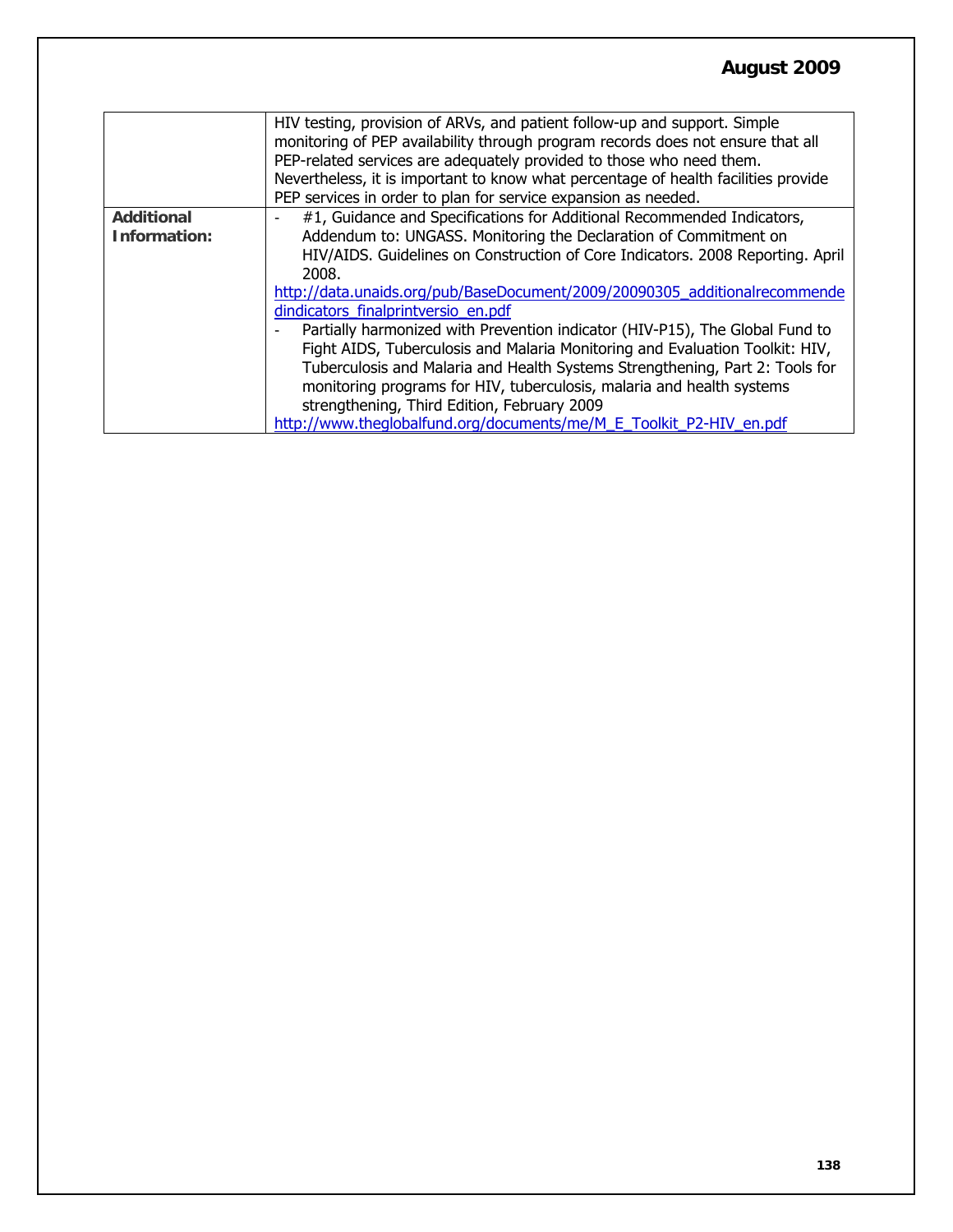# **Prevention**

#### **Sexual and other Behavioral Risk Prevention**

| Indicator #P8.8.N                    | Percentage of young women and men aged 15-24 who both correctly                                                                                                                                                                    |
|--------------------------------------|------------------------------------------------------------------------------------------------------------------------------------------------------------------------------------------------------------------------------------|
| Essential/not reported               | identify ways of preventing the sexual transmission of HIV and who<br>reject major misconceptions about HIV transmission                                                                                                           |
| <b>Type of Indicator:</b>            | National Outcome                                                                                                                                                                                                                   |
| Numerator:                           | Number of respondents aged 15-24 years who gave the correct answer to all                                                                                                                                                          |
|                                      | five questions                                                                                                                                                                                                                     |
| Denominator:                         | Number of all respondents aged 15-24                                                                                                                                                                                               |
| Disaggregation:                      | By Sex: Male, Female<br>By Age: 15-19, 20-24                                                                                                                                                                                       |
| <b>Purpose:</b>                      | To assess progress towards universal knowledge of the essential facts about<br>HIV transmission                                                                                                                                    |
| Applicability:                       | All countries                                                                                                                                                                                                                      |
| <b>Data collection</b><br>frequency: | Preferred: every two years; minimum: every 4-5 years                                                                                                                                                                               |
| <b>Measurement tool:</b>             | Population-based surveys (Demographic and Health Survey, AIDS Indicator<br>Survey, Multiple Indicator Cluster Survey or other representative survey)                                                                               |
| <b>Method of</b><br>measurement:     | This indicator is constructed from responses to the following set of prompted<br>questions:                                                                                                                                        |
|                                      | 1. Can the risk of HIV transmission be reduced by having sex with only one<br>uninfected partner who has no other partners?                                                                                                        |
|                                      | 2. Can a person reduce the risk of getting HIV by using a condom every time<br>they have sex?                                                                                                                                      |
|                                      | 3. Can a healthy-looking person have HIV?                                                                                                                                                                                          |
|                                      | 4. Can a person get HIV from mosquito bites?                                                                                                                                                                                       |
|                                      | 5. Can a person get HIV by sharing food with someone who is infected?                                                                                                                                                              |
|                                      | The first three questions should not be altered. Questions 4 and 5 ask about<br>local misconceptions and may be replaced by the most common                                                                                        |
|                                      | misconceptions in your country. Examples include: "Can a person get HIV by<br>hugging or shaking hands with a person who is infected?" and "Can a person<br>get HIV through supernatural means?" Those who have never heard of HIV |
|                                      | and AIDS should be excluded from the numerator but included in the<br>denominator. An answer of "don't know" should be recorded as an incorrect                                                                                    |
|                                      | answer. The indicator should be presented as separate percentages for males<br>and females and should be disaggregated by the age groups 15-19 and 20-24                                                                           |
|                                      | years. Scores for each of the individual questions (based on the same<br>denominator) are required as well as the score for the composite indicator.                                                                               |
| Interpretation:                      | The belief that a healthy-looking person cannot be infected with HIV is a                                                                                                                                                          |
|                                      | common misconception that can result in unprotected sexual intercourse with<br>infected partners. Rejecting major misconceptions about modes of HIV                                                                                |
|                                      | transmission is as important as correct knowledge of true modes of<br>transmission. For example, belief that HIV is transmitted through mosquito                                                                                   |
|                                      | bites can weaken motivation to adopt safer sexual behavior, while belief that<br>HIV can be transmitted through sharing food reinforces the stigma faced by                                                                        |
|                                      | people living with HIV/AIDS.                                                                                                                                                                                                       |
|                                      | This indicator is particularly useful in countries where knowledge about HIV<br>and AIDS is poor because it permits easy measurement of incremental                                                                                |
|                                      | improvements over time. However, it is also important in other countries as it                                                                                                                                                     |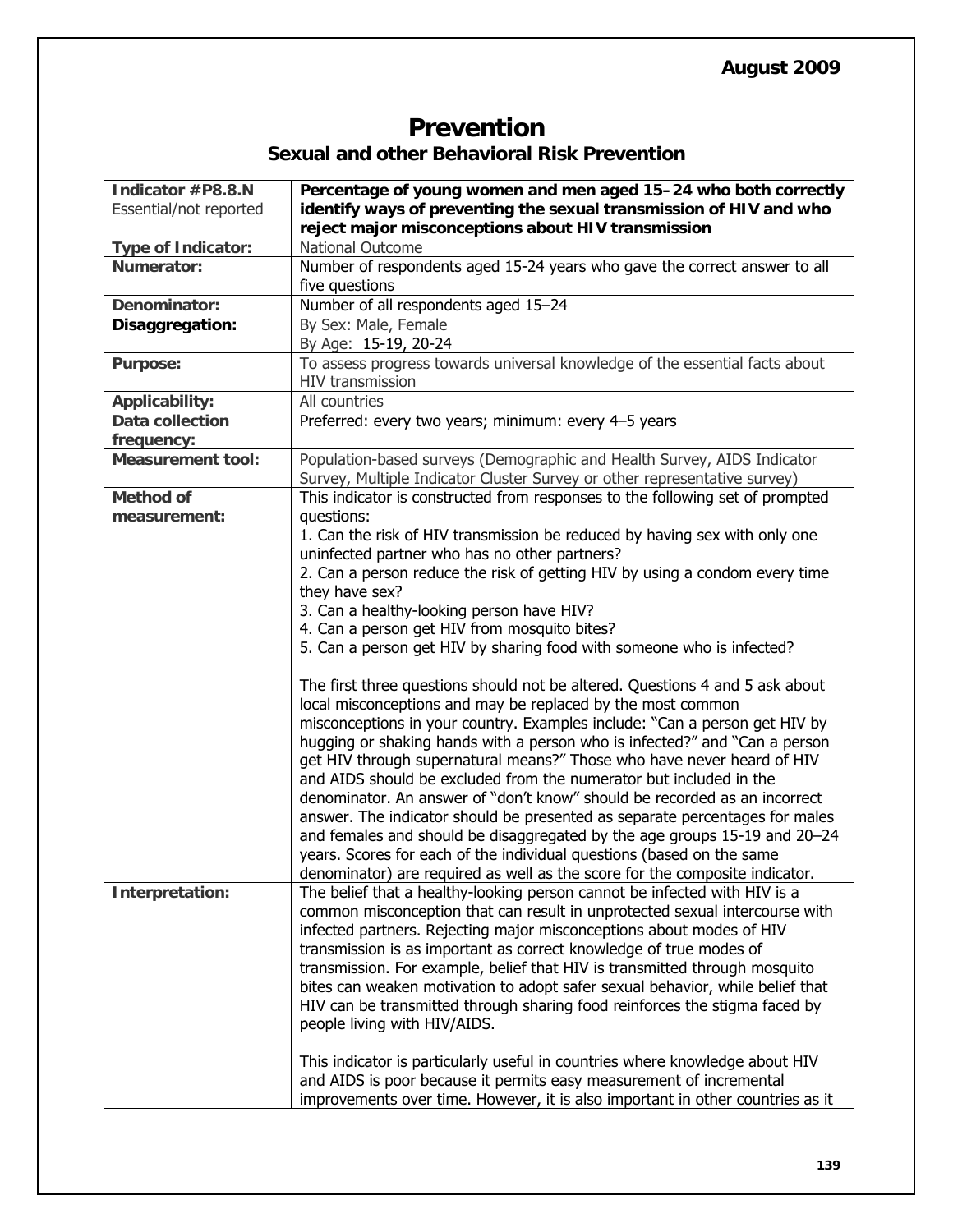|              | can be used to ensure that pre-existing high levels of knowledge are<br>maintained. |
|--------------|-------------------------------------------------------------------------------------|
| Additional   | #14, Monitoring the Declaration of Commitment on HIV/AIDS. Guidelines on            |
| Information: | Construction of Core Indicators 2010 Reporting, United Nations General              |
|              | Assembly Special Session [UNGASS]. March 2009                                       |
|              | http://data.unaids.org/pub/Manual/2009/JC1676_Core_Indicators_2009_en.pdf           |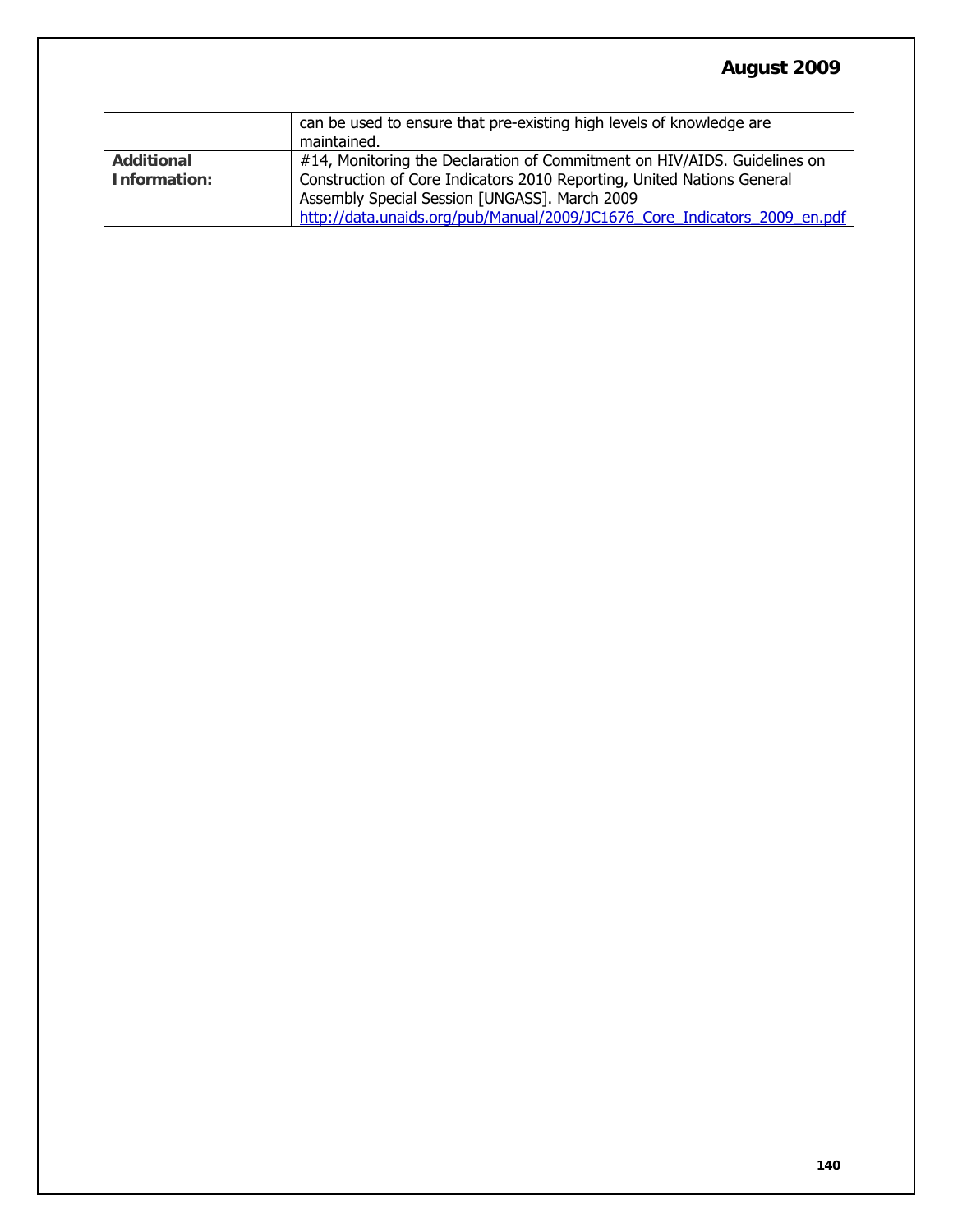## **Prevention Sexual and other Behavioral Risk Prevention**

| Indicator #P8.9.N<br>Essential/not<br>reported | Percent of never married young men and women aged 15-24 who have<br>never had sex                                                                                                                                                                                                                                                                          |
|------------------------------------------------|------------------------------------------------------------------------------------------------------------------------------------------------------------------------------------------------------------------------------------------------------------------------------------------------------------------------------------------------------------|
| <b>Type of Indicator:</b>                      | National Outcome                                                                                                                                                                                                                                                                                                                                           |
| Numerator:                                     | Number of never married young women and men who have never had sex                                                                                                                                                                                                                                                                                         |
| Denominator:                                   | Number of never married young women and men aged 15-24 surveyed                                                                                                                                                                                                                                                                                            |
| Disaggregation:                                | By Sex: Male, Female<br>By Age: 15-16, 17-18, 19-20, 21-22, and 23-24                                                                                                                                                                                                                                                                                      |
| Purpose:                                       | This indicator measures the percentage of never married young people surveyed<br>who report they have never had sex (i.e., the self-reported prevalence of virginity<br>among young people).<br>Abstinence and delayed sexual initiation can help young people protect themselves                                                                          |
|                                                | against sexually transmitted infections, including HIV.<br>Looking at this prevalence within narrow age ranges (15-16, 17-18, 19-20, 21-22,<br>and 23-24, or by age years) over time allows program managers to assess if the<br>age at first sex is changing.                                                                                             |
| Applicability:                                 | All countries                                                                                                                                                                                                                                                                                                                                              |
| <b>Data collection</b>                         | Preferred: every 2 years; Minimum: Every 4-5 years.                                                                                                                                                                                                                                                                                                        |
| frequency:                                     |                                                                                                                                                                                                                                                                                                                                                            |
| <b>Measurement</b><br>tool:                    | Population-based surveys (Demographic and Health Survey, AIDS Indicator<br>Survey, Multiple Indicator Cluster Survey, Reproductive and Health Survey or other<br>representative survey)                                                                                                                                                                    |
| Method of                                      | Respondents (15-24 year olds) are asked if they have ever had sex.                                                                                                                                                                                                                                                                                         |
| measurement:                                   | If the indicator is calculated for groupings of ages that are broader than the period<br>of time that has passed, the indicator will not be able to reflect changes that may<br>in fact be occurring. It is therefore recommended that this indicator be reported by<br>single age.                                                                        |
| Interpretation:                                | Abstinence from sex, being faithful to one partner, and using condoms are the<br>ways of preventing HIV infection that form the central message of USG programs.<br>This indicator describes the extent to which abstinence is practiced among youth.                                                                                                      |
|                                                | In some settings, the proportion of those aged 20-24 who are never married will<br>be very low, at least among women, and it may not be appropriate to construct<br>the indicator for this age group in these cases.                                                                                                                                       |
|                                                | The other parts of the ABC composite should be considered as additional indicators<br>as the composite shows movement of youth among the different behaviors if<br>collected across time. Considering all six aspects of behavior together makes<br>sense, as each component affects the other and each component is of<br>progressively riskier behavior. |
| <b>Additional</b><br>Information:              | #12, Guidance and Specifications for Additional Recommended Indicators,<br>Addendum to: UNGASS. Monitoring the Declaration of Commitment on HIV/AIDS.<br>Guidelines on Construction of Core Indicators. 2008 Reporting. April 2008.<br>http://data.unaids.org/pub/BaseDocument/2009/20090305 additionalrecommende<br>dindicators finalprintversio en.pdf   |
|                                                | Prevention indicator (HIV-02), The Global Fund to Fight AIDS, Tuberculosis and                                                                                                                                                                                                                                                                             |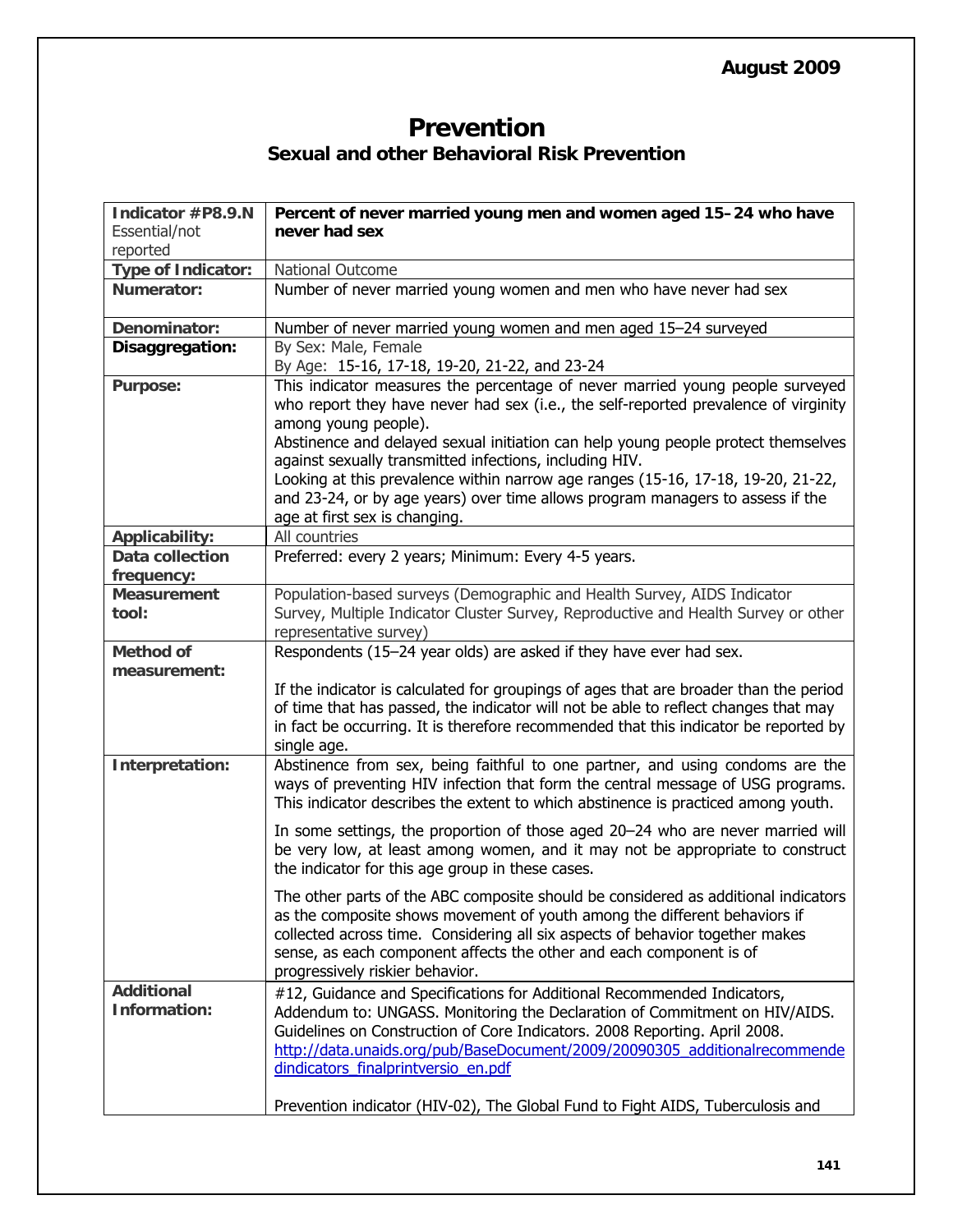|  | Malaria Monitoring and Evaluation Toolkit: HIV, Tuberculosis and Malaria and    |
|--|---------------------------------------------------------------------------------|
|  | Health Systems Strengthening, Part 2: Tools for monitoring programs for HIV,    |
|  | tuberculosis, malaria and health systems strengthening, Third Edition, February |
|  | 2009 http://www.theglobalfund.org/documents/me/M E Toolkit P2-HIV en.pdf        |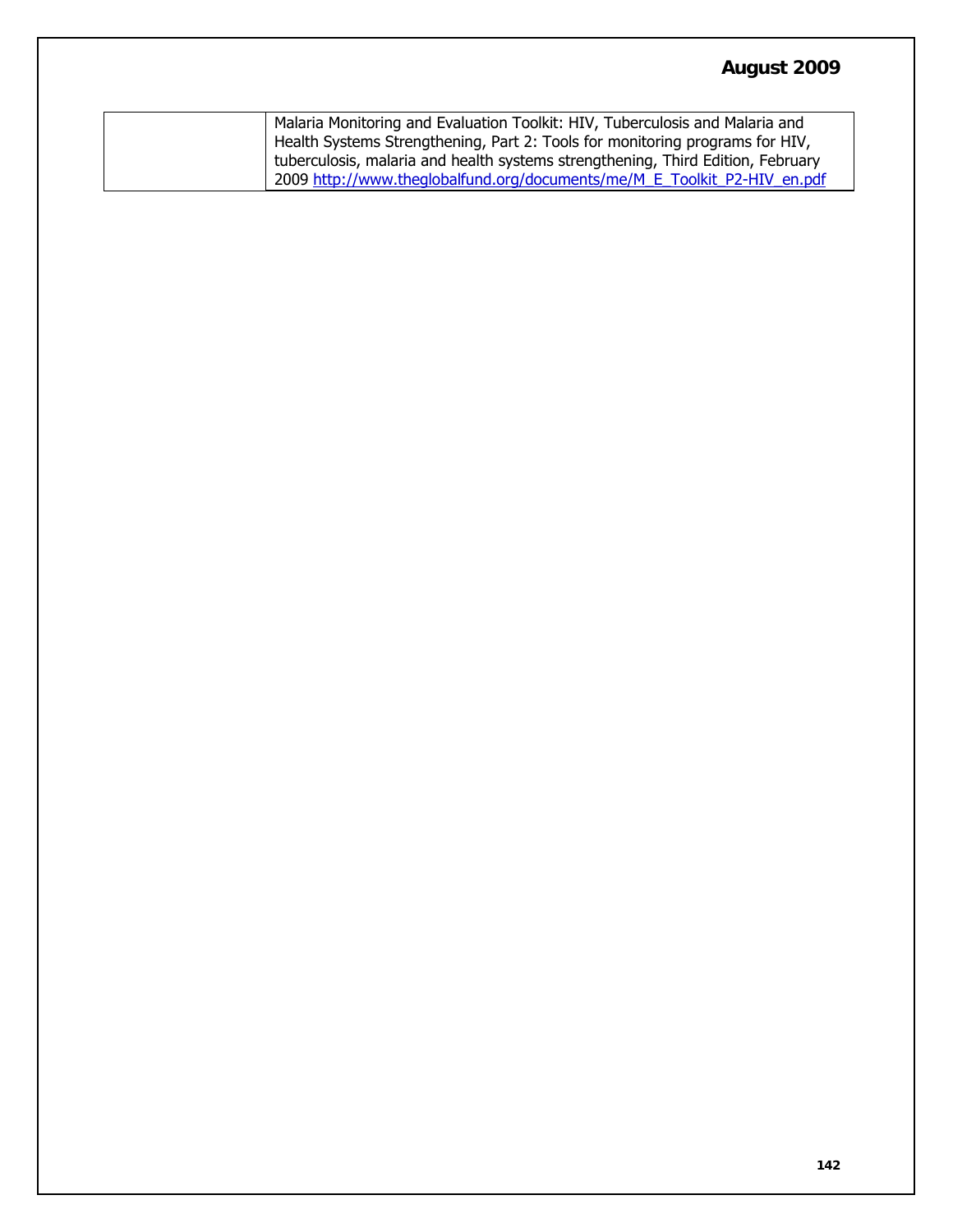# **Prevention Sexual and other Behavioral Risk Prevention**

| <b>Indicator</b>                  | Percentage of young women and men aged 15-24 who have had sexual                                                                                                                                                                                                                                                                                                                                                                                                                                                                                                                                                                                                                                                                                                                                                                                                                                                                                                                                                                                                                                                                                                                                                                                                                                                |
|-----------------------------------|-----------------------------------------------------------------------------------------------------------------------------------------------------------------------------------------------------------------------------------------------------------------------------------------------------------------------------------------------------------------------------------------------------------------------------------------------------------------------------------------------------------------------------------------------------------------------------------------------------------------------------------------------------------------------------------------------------------------------------------------------------------------------------------------------------------------------------------------------------------------------------------------------------------------------------------------------------------------------------------------------------------------------------------------------------------------------------------------------------------------------------------------------------------------------------------------------------------------------------------------------------------------------------------------------------------------|
| #P8.10.N                          | intercourse before the age of 15.                                                                                                                                                                                                                                                                                                                                                                                                                                                                                                                                                                                                                                                                                                                                                                                                                                                                                                                                                                                                                                                                                                                                                                                                                                                                               |
| Essential/not                     |                                                                                                                                                                                                                                                                                                                                                                                                                                                                                                                                                                                                                                                                                                                                                                                                                                                                                                                                                                                                                                                                                                                                                                                                                                                                                                                 |
| reported                          |                                                                                                                                                                                                                                                                                                                                                                                                                                                                                                                                                                                                                                                                                                                                                                                                                                                                                                                                                                                                                                                                                                                                                                                                                                                                                                                 |
| Type of                           | National Outcome                                                                                                                                                                                                                                                                                                                                                                                                                                                                                                                                                                                                                                                                                                                                                                                                                                                                                                                                                                                                                                                                                                                                                                                                                                                                                                |
| Indicator:                        |                                                                                                                                                                                                                                                                                                                                                                                                                                                                                                                                                                                                                                                                                                                                                                                                                                                                                                                                                                                                                                                                                                                                                                                                                                                                                                                 |
| Numerator:                        | Number of respondents (aged 15–24 years) who report the age at which they first                                                                                                                                                                                                                                                                                                                                                                                                                                                                                                                                                                                                                                                                                                                                                                                                                                                                                                                                                                                                                                                                                                                                                                                                                                 |
|                                   | had sexual intercourse as under 15 years                                                                                                                                                                                                                                                                                                                                                                                                                                                                                                                                                                                                                                                                                                                                                                                                                                                                                                                                                                                                                                                                                                                                                                                                                                                                        |
| Denominator:                      | Number of all respondents aged 15-24 years                                                                                                                                                                                                                                                                                                                                                                                                                                                                                                                                                                                                                                                                                                                                                                                                                                                                                                                                                                                                                                                                                                                                                                                                                                                                      |
| Disaggregation:                   | By Sex: Male, Female                                                                                                                                                                                                                                                                                                                                                                                                                                                                                                                                                                                                                                                                                                                                                                                                                                                                                                                                                                                                                                                                                                                                                                                                                                                                                            |
|                                   | By Age: 15-19, 20-24                                                                                                                                                                                                                                                                                                                                                                                                                                                                                                                                                                                                                                                                                                                                                                                                                                                                                                                                                                                                                                                                                                                                                                                                                                                                                            |
| <b>Purpose:</b>                   | To assess progress in increasing the age at which young women and men aged 15-                                                                                                                                                                                                                                                                                                                                                                                                                                                                                                                                                                                                                                                                                                                                                                                                                                                                                                                                                                                                                                                                                                                                                                                                                                  |
|                                   | 24 first have sex                                                                                                                                                                                                                                                                                                                                                                                                                                                                                                                                                                                                                                                                                                                                                                                                                                                                                                                                                                                                                                                                                                                                                                                                                                                                                               |
| Applicability:                    | All countries                                                                                                                                                                                                                                                                                                                                                                                                                                                                                                                                                                                                                                                                                                                                                                                                                                                                                                                                                                                                                                                                                                                                                                                                                                                                                                   |
| <b>Data collection</b>            | Every 4-5 years                                                                                                                                                                                                                                                                                                                                                                                                                                                                                                                                                                                                                                                                                                                                                                                                                                                                                                                                                                                                                                                                                                                                                                                                                                                                                                 |
| frequency:                        |                                                                                                                                                                                                                                                                                                                                                                                                                                                                                                                                                                                                                                                                                                                                                                                                                                                                                                                                                                                                                                                                                                                                                                                                                                                                                                                 |
| <b>Measurement</b>                | Population-based surveys (Demographic and Health Survey, AIDS Indicator Survey,                                                                                                                                                                                                                                                                                                                                                                                                                                                                                                                                                                                                                                                                                                                                                                                                                                                                                                                                                                                                                                                                                                                                                                                                                                 |
| tool:                             | Multiple Indicator Cluster Survey or other representative survey)                                                                                                                                                                                                                                                                                                                                                                                                                                                                                                                                                                                                                                                                                                                                                                                                                                                                                                                                                                                                                                                                                                                                                                                                                                               |
| <b>Method of</b>                  | Respondents are asked whether or not they have ever had sexual intercourse and, if                                                                                                                                                                                                                                                                                                                                                                                                                                                                                                                                                                                                                                                                                                                                                                                                                                                                                                                                                                                                                                                                                                                                                                                                                              |
| measurement:                      | yes, they are asked: How old were you when you first had sexual intercourse for the                                                                                                                                                                                                                                                                                                                                                                                                                                                                                                                                                                                                                                                                                                                                                                                                                                                                                                                                                                                                                                                                                                                                                                                                                             |
|                                   | first time?                                                                                                                                                                                                                                                                                                                                                                                                                                                                                                                                                                                                                                                                                                                                                                                                                                                                                                                                                                                                                                                                                                                                                                                                                                                                                                     |
| Interpretation:                   | Countries where very few young people have sex before the age of 15 might opt to<br>use an alternative indicator: percentage of young women and men aged 20-24 who<br>report their age at sexual initiation as under 18 years. The advantage of using the<br>reported age at which young people first had sexual intercourse (as opposed to the<br>median age) is that the calculation is simple and allows easy comparison over time.<br>The denominator is easily defined because all members of the survey sample<br>contribute to this measure.<br>It is difficult to monitor change in this indicator over a short period because only<br>individuals entering the group, i.e. those aged under 15 at the beginning of the<br>period for which the trends are to be assessed, can influence the numerator. If the<br>indicator is assessed every two to three years, it may be better to focus on changes<br>in the levels for the $15-17$ age group. If it is assessed every five years, the possibility<br>exists of looking at the 15-19 age group.<br>In countries where HIV-prevention programs encourage virginity or delaying of first<br>sex, young people's responses to survey questions on this issue may be biased,<br>including a deliberate misreporting of age at which they first had sex. |
| <b>Additional</b><br>Information: | #15, Guidance and Specifications for Additional Recommended Indicators,<br>Addendum to: UNGASS. Monitoring the Declaration of Commitment on HIV/AIDS.<br>Guidelines on Construction of Core Indicators. 2008 Reporting. April 2008.<br>http://data.unaids.org/pub/BaseDocument/2009/20090305 additionalrecommend<br>edindicators finalprintversio en.pdf<br>Prevention indicator (HIV-01), The Global Fund to Fight AIDS, Tuberculosis and<br>$\overline{\phantom{m}}$<br>Malaria Monitoring and Evaluation Toolkit: HIV, Tuberculosis and Malaria and<br>Health Systems Strengthening, Part 2: Tools for monitoring programs for HIV,<br>tuberculosis, malaria and health systems strengthening, Third Edition, February<br>2009 http://www.theglobalfund.org/documents/me/M E Toolkit P2-HIV en.pdf                                                                                                                                                                                                                                                                                                                                                                                                                                                                                                           |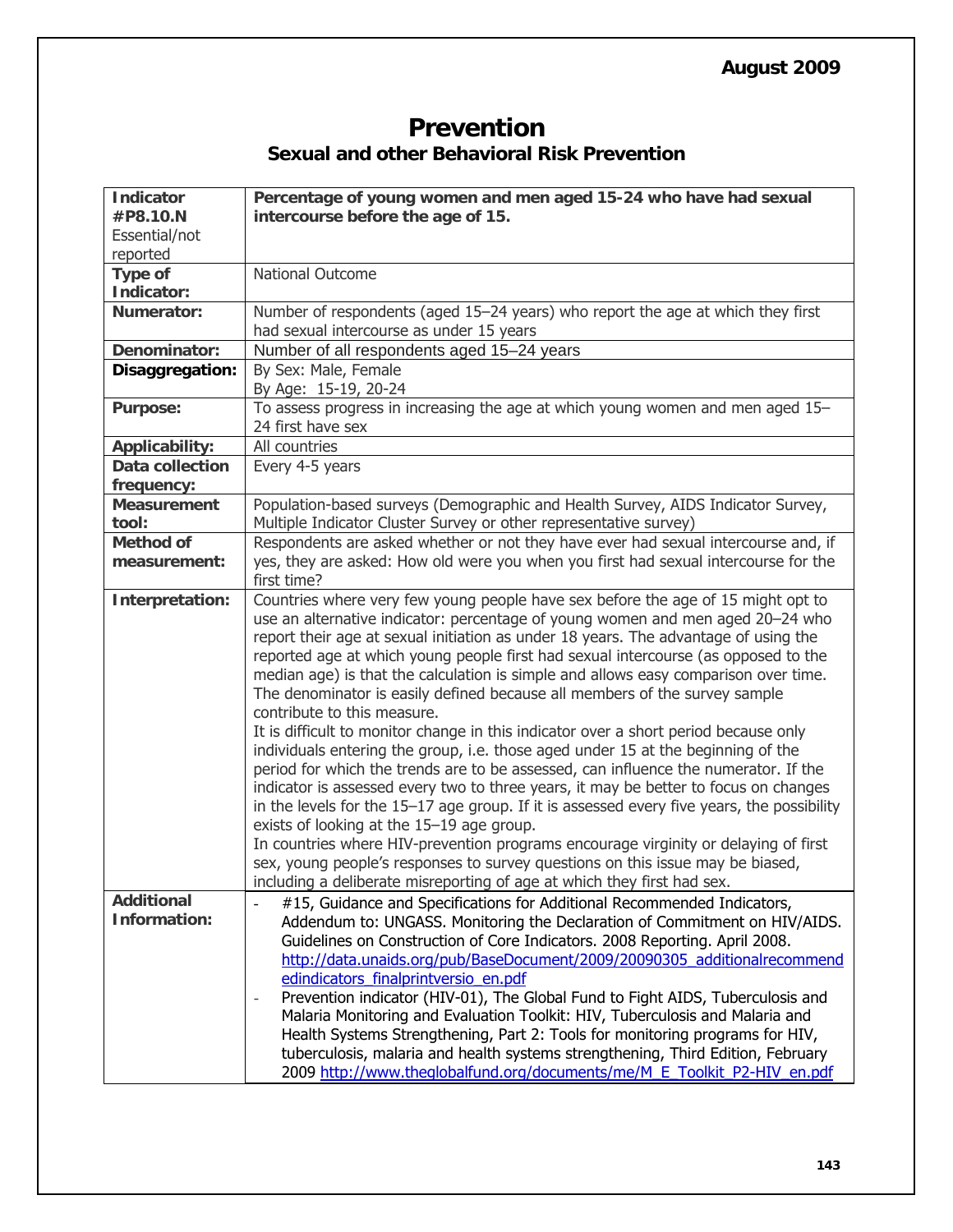## **Prevention Sexual and other Behavioral Risk Prevention**

| <b>Indicator</b>                         | Percentage of women and men aged 15-49 who have had sexual                                                                                                                                                                                                                                                                                                                                                                                                                                                                                          |
|------------------------------------------|-----------------------------------------------------------------------------------------------------------------------------------------------------------------------------------------------------------------------------------------------------------------------------------------------------------------------------------------------------------------------------------------------------------------------------------------------------------------------------------------------------------------------------------------------------|
| #P8.11.N                                 | intercourse with more than one partner in the last 12 months                                                                                                                                                                                                                                                                                                                                                                                                                                                                                        |
| Essential/not<br>reported                |                                                                                                                                                                                                                                                                                                                                                                                                                                                                                                                                                     |
| Type of                                  | National Outcome                                                                                                                                                                                                                                                                                                                                                                                                                                                                                                                                    |
| Indicator:                               |                                                                                                                                                                                                                                                                                                                                                                                                                                                                                                                                                     |
| Numerator:                               | Number of respondents aged 15-49 who have had sexual intercourse with more than<br>one partner in the last 12 months                                                                                                                                                                                                                                                                                                                                                                                                                                |
| Denominator:                             | Number of all respondents aged 15-49                                                                                                                                                                                                                                                                                                                                                                                                                                                                                                                |
| Disaggregation:                          | By Sex: Male, Female                                                                                                                                                                                                                                                                                                                                                                                                                                                                                                                                |
|                                          | By Age: 15-19, 20-24 and 25-49                                                                                                                                                                                                                                                                                                                                                                                                                                                                                                                      |
| Purpose:                                 | Prevention messages should focus on abstinence and also on mutual monogamy. But<br>because sexual relationships among young people are frequently unstable,<br>relationships that were intended to be mutually monogamous may break up and be                                                                                                                                                                                                                                                                                                       |
|                                          | replaced by other relationships in which similar intentions prevail. Particularly in high<br>HIV prevalence epidemics, serial monogamy is not greatly protective against HIV                                                                                                                                                                                                                                                                                                                                                                        |
|                                          | infection. This indicator measures the proportion of people that have been exposed to                                                                                                                                                                                                                                                                                                                                                                                                                                                               |
|                                          | more than one partner in the last year.                                                                                                                                                                                                                                                                                                                                                                                                                                                                                                             |
| Applicability:                           | All countries                                                                                                                                                                                                                                                                                                                                                                                                                                                                                                                                       |
| <b>Data collection</b>                   |                                                                                                                                                                                                                                                                                                                                                                                                                                                                                                                                                     |
| frequency:                               | 4-5 years                                                                                                                                                                                                                                                                                                                                                                                                                                                                                                                                           |
| <b>Measurement</b>                       | Population-based surveys (Demographic Health Survey, AIDS Indicator Survey,                                                                                                                                                                                                                                                                                                                                                                                                                                                                         |
| tool:                                    | Multiple Indicator Cluster Survey or other representative survey)                                                                                                                                                                                                                                                                                                                                                                                                                                                                                   |
| <b>Method of</b><br>measurement:         | Respondents are asked whether or not they have ever had sexual intercourse and, if<br>yes, they are asked:                                                                                                                                                                                                                                                                                                                                                                                                                                          |
|                                          | In the last 12 months, how many different people have you had sexual intercourse<br>with?                                                                                                                                                                                                                                                                                                                                                                                                                                                           |
| Interpretation:                          | This indicator gives a picture of levels of higher-risk sex. If people have only one<br>sexual partner, the change will be captured by changes in this indicator. However, if<br>people simply decrease the number of sexual partners they have, the indicator will<br>not reflect a change, even though potentially this may have a significant impact on<br>the epidemic spread of HIV and may be counted a program success. Additional<br>indicators may need to be selected to capture the reduction in multiple sexual<br>partners in general. |
| <b>Additional</b><br><b>Information:</b> | #16, Guidance and Specifications for Additional Recommended Indicators, Addendum<br>to: UNGASS. Monitoring the Declaration of Commitment on HIV/AIDS. Guidelines on<br>Construction of Core Indicators. 2008 Reporting. April 2008.<br>http://data.unaids.org/pub/BaseDocument/2009/20090305 additionalrecommendedin<br>dicators finalprintversio en.pdf                                                                                                                                                                                            |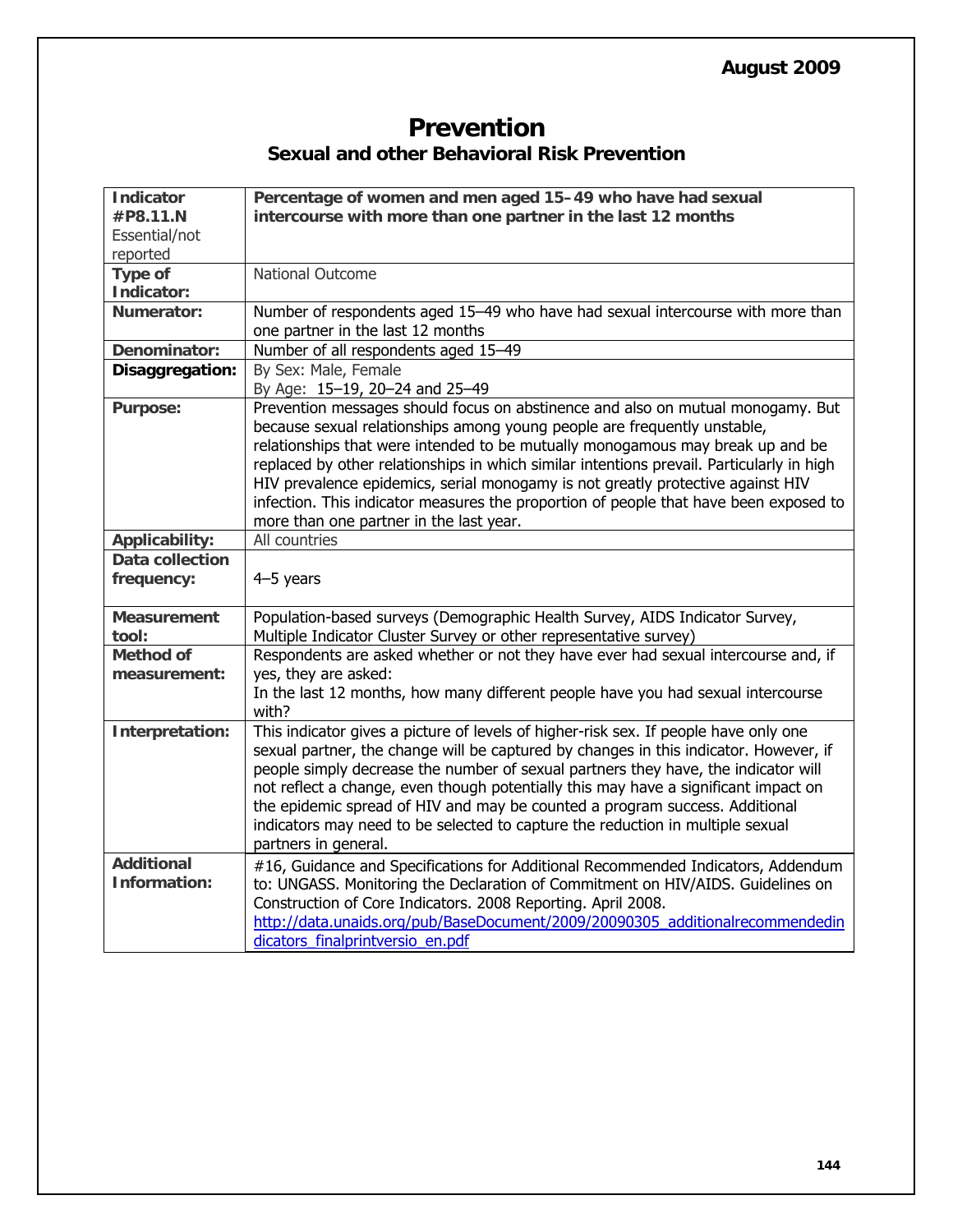# **Prevention Sexual and other Behavioral Risk Prevention**

| <b>Indicator</b>   | Percent of women and men aged 15-49 who have had more than one                                                                                                                   |
|--------------------|----------------------------------------------------------------------------------------------------------------------------------------------------------------------------------|
| #P8.12.N           | sexual partner in the last 12 months reporting the use of a condom their                                                                                                         |
| Essential/not      | last sexual intercourse.                                                                                                                                                         |
| reported           |                                                                                                                                                                                  |
| Type of            | National Outcome                                                                                                                                                                 |
| Indicator:         |                                                                                                                                                                                  |
| Numerator:         | Number of respondents (aged 15-49) who reported having had more than one sexual                                                                                                  |
|                    | partner in the last 12 months who also reported that a condom was used the last                                                                                                  |
|                    | time they had sex                                                                                                                                                                |
| Denominator:       | Number of respondents (15-49) who reported having had more than one sexual                                                                                                       |
|                    | partner in the last 12 months                                                                                                                                                    |
| Disaggregation:    | By Sex: Male, Female                                                                                                                                                             |
|                    | By Age: 15-19, 20-24, 25-49                                                                                                                                                      |
| <b>Purpose:</b>    | To assess progress towards preventing exposure to HIV through                                                                                                                    |
|                    | unprotected sex with non-regular partners                                                                                                                                        |
| Applicability:     | All countries                                                                                                                                                                    |
| Data collection    | Every 4-5 years                                                                                                                                                                  |
| frequency:         |                                                                                                                                                                                  |
| <b>Measurement</b> | Population-based survey Population-based surveys (Demographic Health Survey,                                                                                                     |
| tool:              | AIDS Indicator Survey, Multiple Indicator Cluster Survey or other representative                                                                                                 |
|                    | survey)                                                                                                                                                                          |
| <b>Method of</b>   | Respondents are asked whether or not they have ever had sexual intercourse and, if                                                                                               |
| measurement:       | yes, they are asked:                                                                                                                                                             |
|                    | 1. In the last 12 months, how many different people have you had sexual intercourse                                                                                              |
|                    | with?                                                                                                                                                                            |
|                    | If more than one, the respondent is asked:                                                                                                                                       |
|                    | 2. Did you or your partner use a condom the last time you had sexual intercourse?                                                                                                |
| Interpretation:    | This indicator shows the extent to which condoms are used by people who are likely                                                                                               |
|                    | to have higher-risk sex (i.e. change partners regularly). However, the broader                                                                                                   |
|                    | significance of any given indicator value will depend upon the extent to which people                                                                                            |
|                    | engage in such relationships. Thus, levels and trends should be interpreted carefully                                                                                            |
|                    | using the data obtained on the percentages of people that have had more than one                                                                                                 |
|                    | sexual partner within the last year The maximum protective effect of condoms is                                                                                                  |
|                    | achieved when their use is consistent rather than occasional.<br>The current indicator does not provide the level of consistent condom use. However,                             |
|                    |                                                                                                                                                                                  |
|                    | the alternative method of asking whether condoms were always/sometimes/never                                                                                                     |
|                    | used in sexual encounters with non regular partners in a specified period is subject to<br>recall bias. Furthermore, the trend in condom use during the most recent sex act will |
|                    | generally reflect the trend in consistent condom use.                                                                                                                            |
| <b>Additional</b>  | #17, Guidance and Specifications for Additional Recommended Indicators, Addendum                                                                                                 |
| Information:       | to: UNGASS. Monitoring the Declaration of Commitment on HIV/AIDS. Guidelines on                                                                                                  |
|                    | Construction of Core Indicators. 2008 Reporting. April 2008.                                                                                                                     |
|                    | http://data.unaids.org/pub/BaseDocument/2009/20090305 additionalrecommendedin                                                                                                    |
|                    | dicators finalprintversio en.pdf                                                                                                                                                 |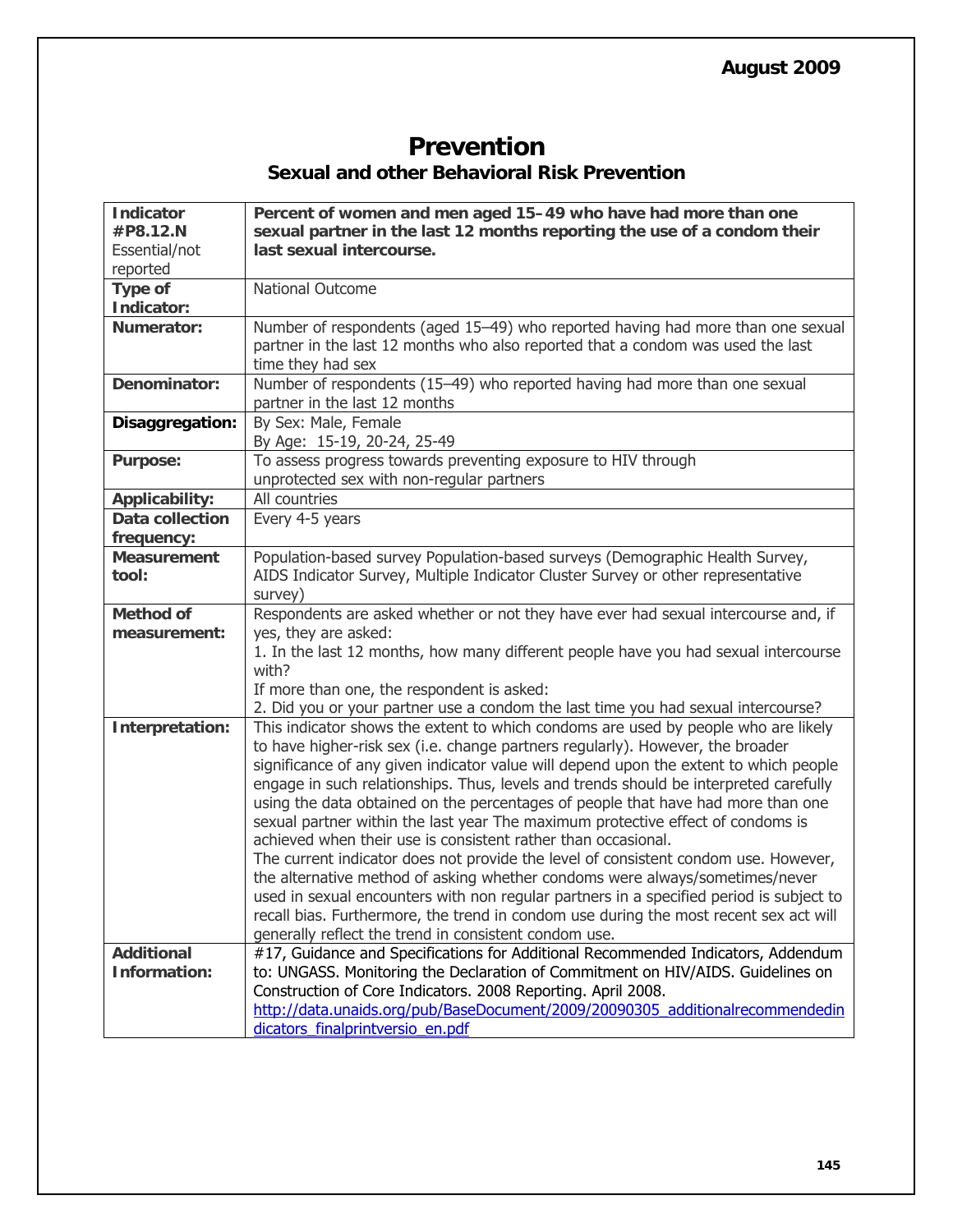# **Prevention**

**Sexual and other Behavioral Risk Prevention** 

| Indicator                 | Percentage of young people aged 15-24 who report they could get                                                                                            |
|---------------------------|------------------------------------------------------------------------------------------------------------------------------------------------------------|
| #P8.19.N<br>Essential/not | condoms on their own                                                                                                                                       |
| reported                  |                                                                                                                                                            |
| Type of                   | National Outcome                                                                                                                                           |
| Indicator:                |                                                                                                                                                            |
| Numerator:                | Number of young women and men aged 15-24 who know a place where they can                                                                                   |
|                           | get condoms and who report they could get condoms on their own if they wanted.                                                                             |
| Denominator:              | The number of respondents aged 15-24.                                                                                                                      |
| Disaggregation:           | By Sex: Male, Female                                                                                                                                       |
|                           | By Age: 15-19, 20-24                                                                                                                                       |
| Purpose:                  | This indicator measures the percentage of young people who can name at least one                                                                           |
|                           | formal source of condoms and say that they can get a condom from that source if                                                                            |
|                           | they want one.                                                                                                                                             |
|                           | Studies have demonstrated that adolescents who know of at least one source of                                                                              |
|                           | condoms are much more likely than other adolescents to use them.                                                                                           |
| Applicability:            | All countries                                                                                                                                              |
| Data collection           | Preferred: every 2 years; Minimum: Every 4-5 years.                                                                                                        |
| frequency:                |                                                                                                                                                            |
| <b>Measurement</b>        | Surveys (UNAIDS, DHS, MICS, FHI BSS-youth)                                                                                                                 |
| tool:                     |                                                                                                                                                            |
| <b>Method of</b>          | (Number of young women and men aged 15-24 who know a place where to get                                                                                    |
| measurement:              | condoms and who report they could get condoms on their own if they wanted / The<br>number of respondents aged 15-24) x 100                                 |
|                           | The numerator is measured by asking survey respondents to name at least one                                                                                |
|                           | acceptable source where condoms are available. Subsequently, they are asked                                                                                |
|                           | whether they can get a condom from that source if they want one. A definition of                                                                           |
|                           | acceptable sources should be produced in each national setting. If respondents<br>know of an acceptable source for condoms and respond that they can get a |
|                           | condom from that source if they want, then they are included in the numerator.                                                                             |
|                           | The denominator includes all survey respondents aged 15-24.                                                                                                |
| Interpretation:           | This indicator measures the reported self-efficacy of a young person to get a                                                                              |
|                           | condom when he or she wants one. Various factors can prevent young people from                                                                             |
|                           | accessing condoms, including the cost of condoms and the stigma associated with                                                                            |
|                           | obtaining them. This indicator may highlight whether or not young people face                                                                              |
|                           | barriers in accessing condoms despite their knowledge of where to get condoms.                                                                             |
| <b>Additional</b>         | #11, Guidance and Specifications for Additional Recommended Indicators,                                                                                    |
| Information:              | Addendum to: UNGASS. Monitoring the Declaration of Commitment on HIV/AIDS.<br>Guidelines on Construction of Core Indicators. 2008 Reporting. April 2008.   |
|                           | http://data.unaids.org/pub/BaseDocument/2009/20090305 additionalrecommende                                                                                 |
|                           | dindicators finalprintversio en.pdf                                                                                                                        |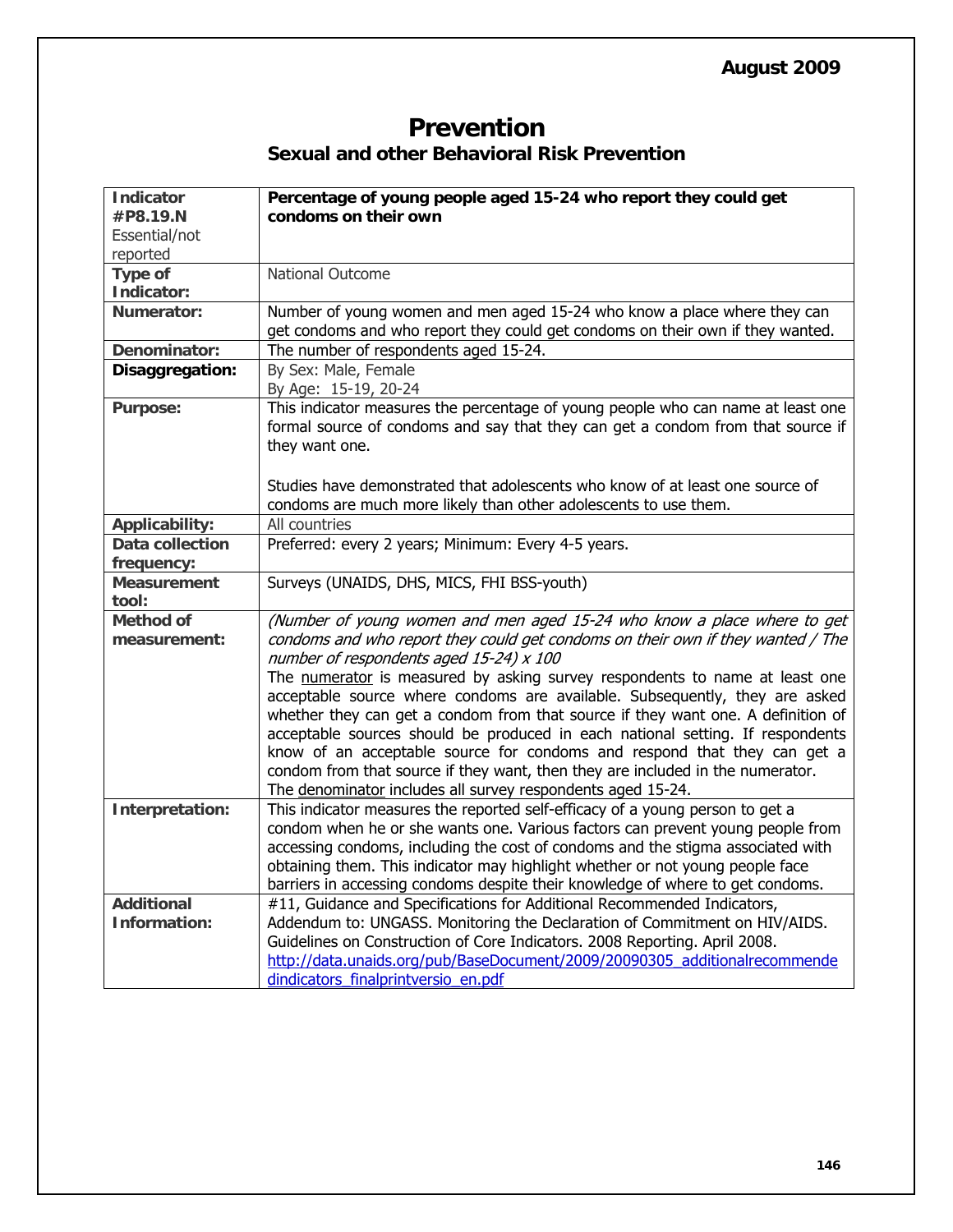#### **Prevention Sexual and other Behavioral Risk Prevention STIGMA**

| <b>Indicator</b>                 | Percent of the general population with accepting attitudes toward PLWHA                                                                                                                                                                                                                                                             |
|----------------------------------|-------------------------------------------------------------------------------------------------------------------------------------------------------------------------------------------------------------------------------------------------------------------------------------------------------------------------------------|
| #P8.22.N                         |                                                                                                                                                                                                                                                                                                                                     |
| Essential/not                    |                                                                                                                                                                                                                                                                                                                                     |
| reported                         |                                                                                                                                                                                                                                                                                                                                     |
| Type of<br>Indicator:            | National outcome                                                                                                                                                                                                                                                                                                                    |
| Numerator:                       | Number of women and men who report an accepting attitude on all four of these                                                                                                                                                                                                                                                       |
|                                  | questions                                                                                                                                                                                                                                                                                                                           |
| Denominator:                     | Number of all women and men aged 15-49 surveyed who have heard of HIV                                                                                                                                                                                                                                                               |
| Disaggregation:                  | By Sex: Male, Female                                                                                                                                                                                                                                                                                                                |
| <b>Purpose:</b>                  | This indicator measures accepting attitudes toward people living with HIV among<br>women and men aged 15-49.                                                                                                                                                                                                                        |
|                                  | HIV-related stigma refers to unfavorable attitudes, beliefs, and policies directed<br>toward people living with HIV and their family members, close associates and<br>communities. HIV-related stigma can reduce the effectiveness of programs and<br>services designed for those living with HIV and those who are affected by the |
|                                  | disease. For example, studies have shown that some families with orphans have<br>chosen not to receive relief services in order to avoid the stigma attached to these                                                                                                                                                               |
|                                  | benefits. Other studies found that some families cut themselves off from social<br>support networks long before an AIDS death occurs in the family in order to avoid<br>HIV-related stigma.                                                                                                                                         |
|                                  | HIV awareness programs are designed to increase accepting attitudes toward people<br>living with HIV or those perceived to be living with HIV. This indicator provides a                                                                                                                                                            |
|                                  | measure of the effectiveness of HIV awareness programs and can highlight whether<br>more needs to be done to counter HIV-related stigma.                                                                                                                                                                                            |
| Applicability:                   | All countries                                                                                                                                                                                                                                                                                                                       |
| <b>Data collection</b>           | Every 2-3 years                                                                                                                                                                                                                                                                                                                     |
| frequency:                       |                                                                                                                                                                                                                                                                                                                                     |
| <b>Measurement</b><br>tool:      | Population-based survey tools, such as the AIDS Indicator Survey (AIS) or<br>Demographic and Health Survey (DHS), Multiple Indicator Cluster Survey (MICS) can<br>be used.                                                                                                                                                          |
| <b>Method of</b><br>measurement: | (Number of women and men aged 15-49 who report accepting attitudes towards<br>people/All respondents aged 15-49 who have heard of HIV)x 100                                                                                                                                                                                         |
|                                  | All respondents aged 15-49 who have heard of HIV                                                                                                                                                                                                                                                                                    |
|                                  | The numerator is calculated by first asking survey respondents if they have ever<br>heard of HIV. If they answer yes, then they are asked a series of questions about                                                                                                                                                               |
|                                  | people with HIV, including:                                                                                                                                                                                                                                                                                                         |
|                                  | 1. If a member of your family became sick with the HIV virus, would you be willing to                                                                                                                                                                                                                                               |
|                                  | care for him or her in your household?;                                                                                                                                                                                                                                                                                             |
|                                  | 2. If you knew that a shopkeeper or food seller had the HIV virus, would you buy<br>fresh vegetables from him/her?;                                                                                                                                                                                                                 |
|                                  | 3. If a female teacher has the HIV virus but is not sick, should she be allowed to                                                                                                                                                                                                                                                  |
|                                  | continue teaching in school?; and                                                                                                                                                                                                                                                                                                   |
|                                  | 4. If a member of your family became infected with the HIV virus, would you want it<br>to remain a secret?                                                                                                                                                                                                                          |
|                                  | Only respondents who report an accepting or supportive attitude on all four of these<br>questions is counted in the numerator. An accepting attitude for the respective                                                                                                                                                             |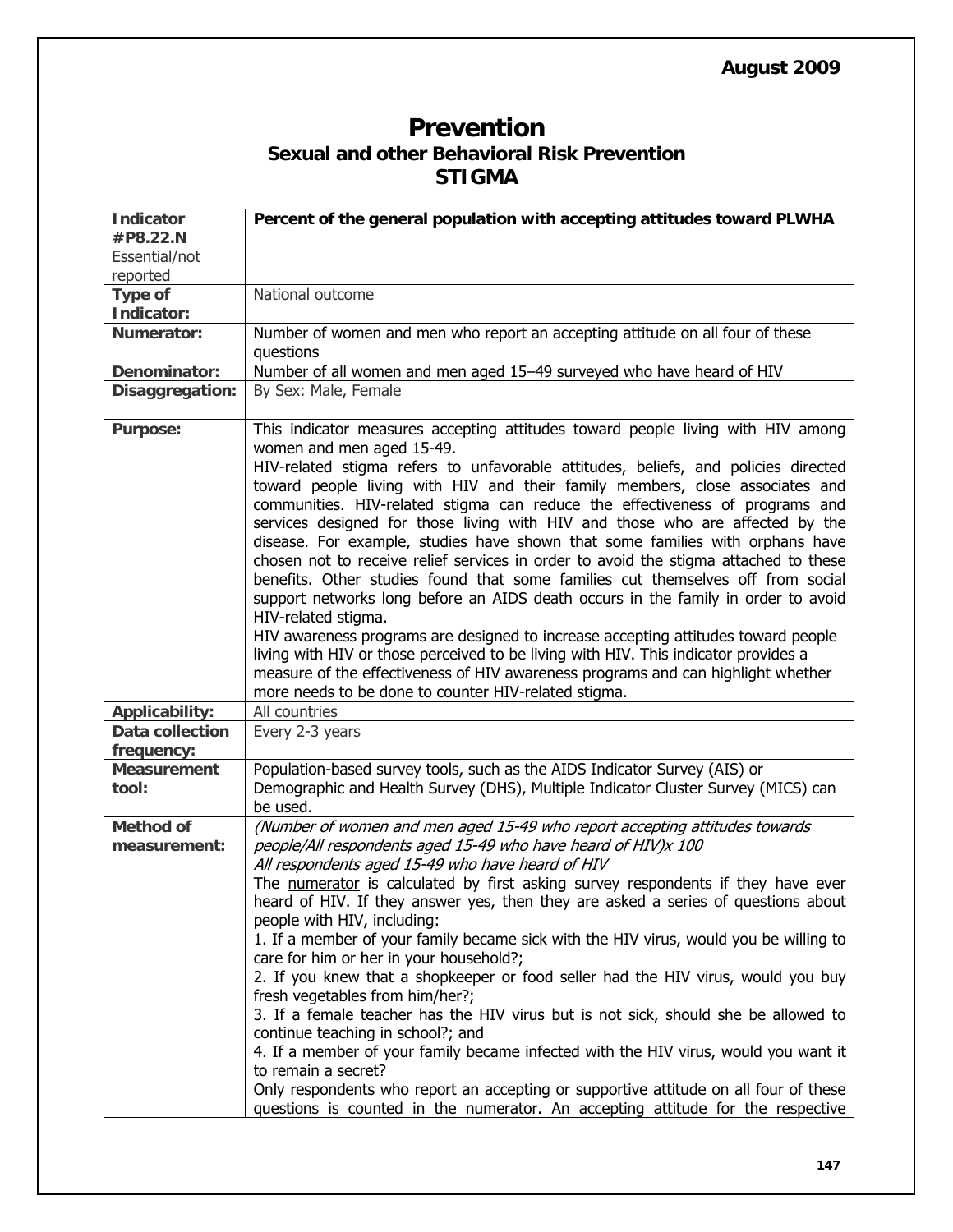|                                   | questions is considered to be $(1)$ yes; $(2)$ yes; $(3)$ yes; and $(4)$ no.<br>The denominator consists of all respondents in the survey who have heard of HIV.                                                                                                                                                                                                                                                                                                                                                                                                                                                                                                                                                                                                                                                                                                                                                                                                                                                                                                                                                                                                                                                                                                                            |
|-----------------------------------|---------------------------------------------------------------------------------------------------------------------------------------------------------------------------------------------------------------------------------------------------------------------------------------------------------------------------------------------------------------------------------------------------------------------------------------------------------------------------------------------------------------------------------------------------------------------------------------------------------------------------------------------------------------------------------------------------------------------------------------------------------------------------------------------------------------------------------------------------------------------------------------------------------------------------------------------------------------------------------------------------------------------------------------------------------------------------------------------------------------------------------------------------------------------------------------------------------------------------------------------------------------------------------------------|
| Interpretation:                   | This indicator measures the percentage of the population with accepting attitudes<br>toward people living with HIV, and it provides a measure of HIV-related stigma. It is<br>not, however, a perfect measure of HIV-related stigma. While a low value for the<br>indicator suggests high levels of HIV-related stigma, a high value for the indicator<br>could be interpreted in several ways: that there are low levels of HIV-related stigma,<br>or that people know they should not discriminate and therefore report accepting<br>attitudes. High scores may also reflect the respondent's limited personal experience<br>with HIV.<br>Another limitation of this indicator is that there is frequently not a direct relationship<br>between attitudes and behavior. What people actually do in the face of HIV may well<br>differ from what they say they would do. Some studies have found, for example, that<br>people expressing very negative attitudes toward those living with HIV actually<br>provide supportive care for an HIV-infected relative in their own home. On the other<br>hand, some people who deny having negative attitudes towards people with HIV may<br>actively discriminate against them in specific settings, such as in the provision of<br>health care. |
| <b>Additional</b><br>Information: | #14, Guidance and Specifications for Additional Recommended Indicators, Addendum<br>to: UNGASS. Monitoring the Declaration of Commitment on HIV/AIDS. Guidelines on<br>Construction of Core Indicators. 2008 Reporting. April 2008.<br>http://data.unaids.org/pub/BaseDocument/2009/20090305 additionalrecommendedin<br>dicators finalprintversio en.pdf                                                                                                                                                                                                                                                                                                                                                                                                                                                                                                                                                                                                                                                                                                                                                                                                                                                                                                                                    |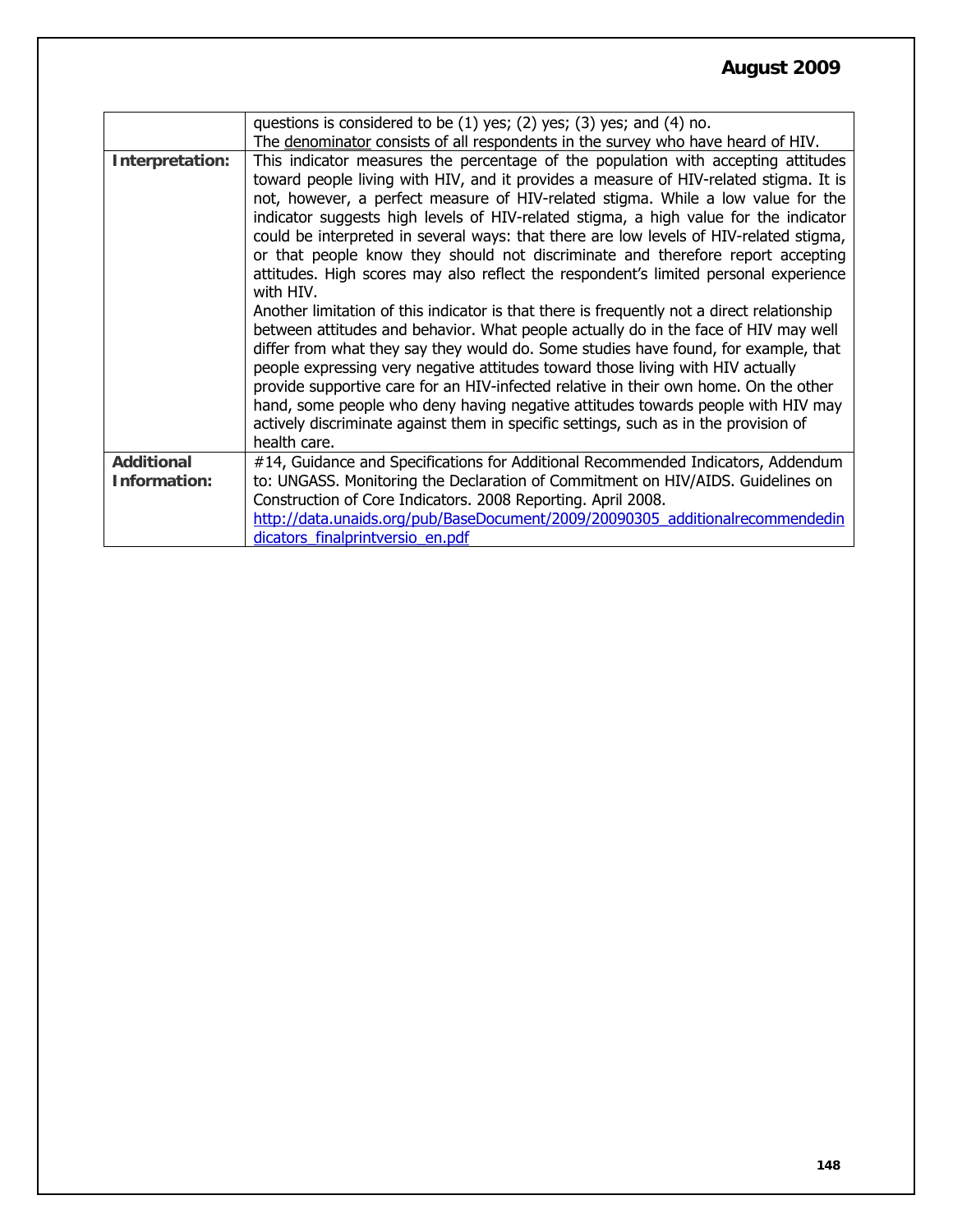# **Prevention Sexual and other Behavioral Risk Prevention**

| <b>Indicator</b>       | Percentage of young women and men aged 15-24 who are HIV infected                       |
|------------------------|-----------------------------------------------------------------------------------------|
| #P8.23.N               |                                                                                         |
| Essential/not          |                                                                                         |
| reported               |                                                                                         |
| Type of                | National Outcome                                                                        |
| Indicator:             |                                                                                         |
| <b>Numerator:</b>      | Number of antenatal clinic attendees (aged 15-24) tested whose HIV test results are     |
|                        | positive                                                                                |
| Denominator:           | Number of antenatal clinic attendees (15-24) tested for their HIV infection status      |
| Disaggregation:        | By Age: 15-19, 20-24                                                                    |
|                        | The proportion of the total female population aged 15-24 living in the capital city, in |
|                        | other urban areas and in rural areas should be provided so that national estimates      |
|                        | can be calculated, where possible.                                                      |
| <b>Purpose:</b>        | The ultimate goal in the fight against HIV/AIDS is to eradicate HIV infection. As the   |
|                        | highest rates of new HIV infections typically occur among young adults, more than       |
|                        | 180 countries have committed themselves to achieving major reductions in HIV            |
|                        | prevalence among young people.                                                          |
|                        |                                                                                         |
|                        | This indicator allows assessment of progress toward eradicating HIV infection           |
| Applicability:         | Countries with generalized epidemics                                                    |
| <b>Data collection</b> | Annual                                                                                  |
| frequency:             |                                                                                         |
| <b>Measurement</b>     | WHO guidelines for HIV sentinel surveillance                                            |
| tool:                  |                                                                                         |
| <b>Method of</b>       | This indicator is calculated using data from pregnant women attending antenatal         |
| measurement:           | clinics in HIV sentinel surveillance sites in the capital city, other urban areas and   |
|                        | rural areas.                                                                            |
| Interpretation:        | HIV prevalence at any given age is the difference between the cumulative numbers        |
|                        | of people that have become infected with HIV up to this age minus the number who        |
|                        | have died, expressed as a percentage of the total number alive at this age. At older    |
|                        | ages, changes in HIV prevalence are slow to reflect changes in the rate of new          |
|                        | infections (HIV incidence) because the average duration of infection is long.           |
|                        | Furthermore, declines in HIV prevalence can reflect saturation of infection among       |
|                        | those individuals who are most vulnerable and rising mortality rather than behavior     |
|                        | change. At young ages, trends in HIV prevalence are a better indication of recent       |
|                        | trends in HIV incidence and risk behavior. Thus, reductions in HIV incidence            |
|                        | associated with genuine behavior change should first become detectable in HIV           |
|                        | prevalence figures for 15-19-year-olds. Where available, parallel behavioral            |
|                        | surveillance survey data should be used to aid interpretation of trends in HIV          |
|                        | prevalence.                                                                             |
|                        |                                                                                         |
|                        | In countries where the age at which young people first have sexual intercourse is       |
|                        | late and/or levels of contraception use are high, HIV prevalence among pregnant         |
|                        | women of 15-24 years of age will differ from that among all women in the age            |
|                        | group.                                                                                  |
|                        |                                                                                         |
|                        | This indicator (using data from antenatal clinics) gives a fairly good estimate of      |
|                        | relatively recent trends in HIV infection in locations where the epidemic is            |
|                        | heterosexually driven. It is less reliable as an indicator of HIV-epidemic trends in    |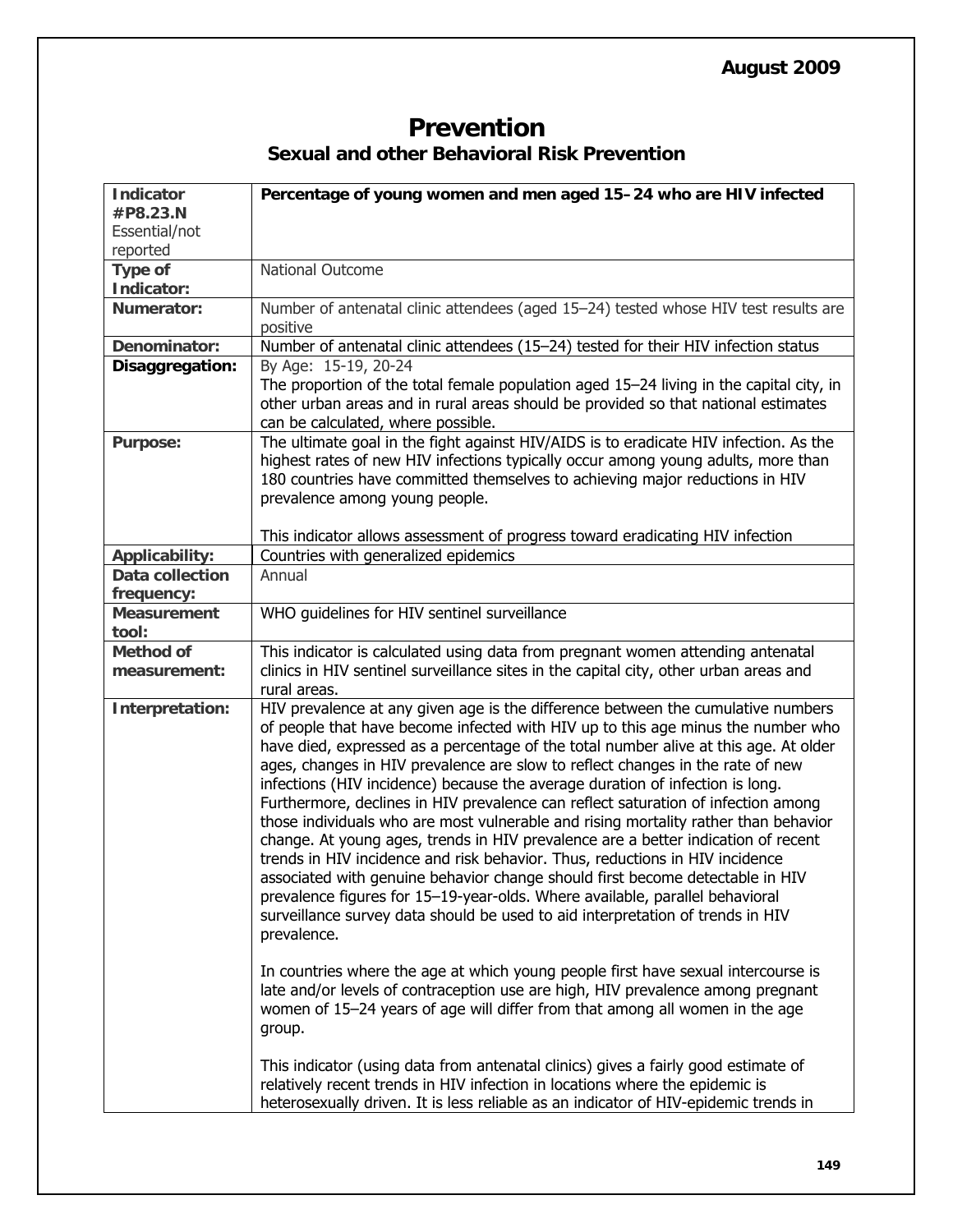|                            | locations where most infections remain temporarily confined to most-at-risk<br>populations.                                                                                                                                                                                      |
|----------------------------|----------------------------------------------------------------------------------------------------------------------------------------------------------------------------------------------------------------------------------------------------------------------------------|
| Additional<br>Information: | #22, Monitoring the Declaration of Commitment on HIV/AIDS. Guidelines on<br>Construction of Core Indicators 2010 Reporting, United Nations General Assembly<br>Special Session [UNGASS]. March 2009<br>http://data.unaids.org/pub/Manual/2009/JC1676 Core Indicators 2009 en.pdf |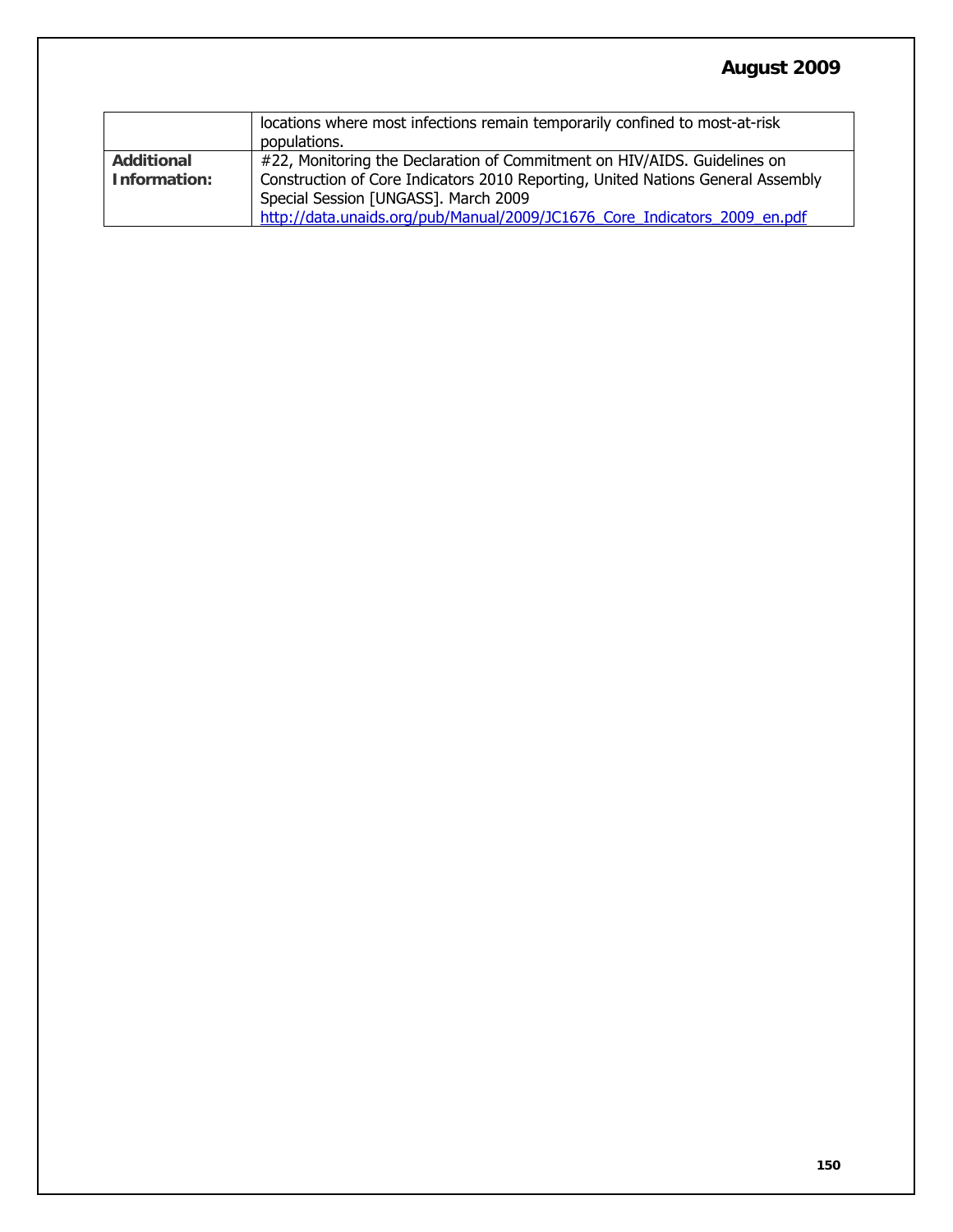# **Prevention Concentrated Epidemics**

| Indicator                        | Percentage of most-at-risk populations who both correctly identify ways of                                                                                                                                                                                                                                                                                                                                                        |
|----------------------------------|-----------------------------------------------------------------------------------------------------------------------------------------------------------------------------------------------------------------------------------------------------------------------------------------------------------------------------------------------------------------------------------------------------------------------------------|
| #P9.1.N<br>Essential/not         | preventing the sexual transmission of HIV and who reject major<br>misconceptions about HIV transmission                                                                                                                                                                                                                                                                                                                           |
| reported                         |                                                                                                                                                                                                                                                                                                                                                                                                                                   |
| Type of<br>Indicator:            | National Outcome                                                                                                                                                                                                                                                                                                                                                                                                                  |
| Numerator:                       | Number of most-at-risk population respondents who gave the correct answers to all                                                                                                                                                                                                                                                                                                                                                 |
|                                  | five questions                                                                                                                                                                                                                                                                                                                                                                                                                    |
| Denominator:                     | Number of most-at-risk population respondents who gave answers, including "don't<br>know", to all five questions                                                                                                                                                                                                                                                                                                                  |
| Disaggregation:                  | By Sex: Male, Female<br>By Age: <25/25+                                                                                                                                                                                                                                                                                                                                                                                           |
| <b>Purpose:</b>                  | To assess progress in building knowledge of the essential facts about HIV<br>transmission among most-at-risk populations                                                                                                                                                                                                                                                                                                          |
| Applicability:                   | Countries with concentrated or low-prevalence epidemics, including countries with<br>concentrated subepidemic within a generalized epidemic                                                                                                                                                                                                                                                                                       |
| <b>Data collection</b>           | Every two years                                                                                                                                                                                                                                                                                                                                                                                                                   |
| frequency:<br><b>Measurement</b> | Special behavioral surveys such as the Family Health International                                                                                                                                                                                                                                                                                                                                                                |
| tool:                            | Behavioral Surveillance Survey for most-at-risk populations                                                                                                                                                                                                                                                                                                                                                                       |
| <b>Method of</b>                 | Respondents are asked the following five questions.                                                                                                                                                                                                                                                                                                                                                                               |
| measurement:                     | 1. Can having sex with only one faithful, uninfected partner reduce the risk of HIV                                                                                                                                                                                                                                                                                                                                               |
|                                  | transmission?<br>2. Can using condoms reduce the risk of HIV transmission?                                                                                                                                                                                                                                                                                                                                                        |
|                                  | 3. Can a healthy-looking person have HIV?                                                                                                                                                                                                                                                                                                                                                                                         |
|                                  | 4. Can a person get HIV from mosquito bites?                                                                                                                                                                                                                                                                                                                                                                                      |
|                                  | 5. Can a person get HIV by sharing a meal with someone who is infected?                                                                                                                                                                                                                                                                                                                                                           |
|                                  | The first three questions should not be altered. Questions 4 and 5 may be replaced                                                                                                                                                                                                                                                                                                                                                |
|                                  | by the most common misconceptions in the country. Respondents who have never                                                                                                                                                                                                                                                                                                                                                      |
|                                  | heard of HIV and AIDS should be excluded from the numerator but included in the<br>denominator.                                                                                                                                                                                                                                                                                                                                   |
|                                  | Scores for each of the individual questions—based on the same denominator—are                                                                                                                                                                                                                                                                                                                                                     |
|                                  | required in addition to the score for the composite indicator.                                                                                                                                                                                                                                                                                                                                                                    |
|                                  | Whenever possible, data for most-at-risk populations should be collected through civil<br>society organizations that have worked closely with this population in the field.                                                                                                                                                                                                                                                       |
|                                  | Access to survey respondents as well as the data collected from them must remain                                                                                                                                                                                                                                                                                                                                                  |
|                                  | confidential.                                                                                                                                                                                                                                                                                                                                                                                                                     |
| Interpretation:                  | The belief that a healthy-looking person cannot be infected with HIV is a common                                                                                                                                                                                                                                                                                                                                                  |
|                                  | misconception that can result in unprotected sexual intercourse with infected<br>partners. Correct knowledge about false beliefs of possible modes of HIV transmission                                                                                                                                                                                                                                                            |
|                                  |                                                                                                                                                                                                                                                                                                                                                                                                                                   |
|                                  |                                                                                                                                                                                                                                                                                                                                                                                                                                   |
|                                  | motivation to adopt safer sexual behavior, while the belief that HIV can be                                                                                                                                                                                                                                                                                                                                                       |
|                                  | transmitted through sharing food reinforces the stigma faced by people living with                                                                                                                                                                                                                                                                                                                                                |
|                                  |                                                                                                                                                                                                                                                                                                                                                                                                                                   |
|                                  |                                                                                                                                                                                                                                                                                                                                                                                                                                   |
|                                  |                                                                                                                                                                                                                                                                                                                                                                                                                                   |
|                                  | is as important as correct knowledge of true modes of transmission.<br>For example, the belief that HIV is transmitted through mosquito bites can weaken<br>AIDS.<br>This indicator is particularly useful in countries where knowledge about HIV and AIDS<br>is poor because it allows for easy measurement of incremental improvements over<br>time. However, it is also important in other countries because it can be used to |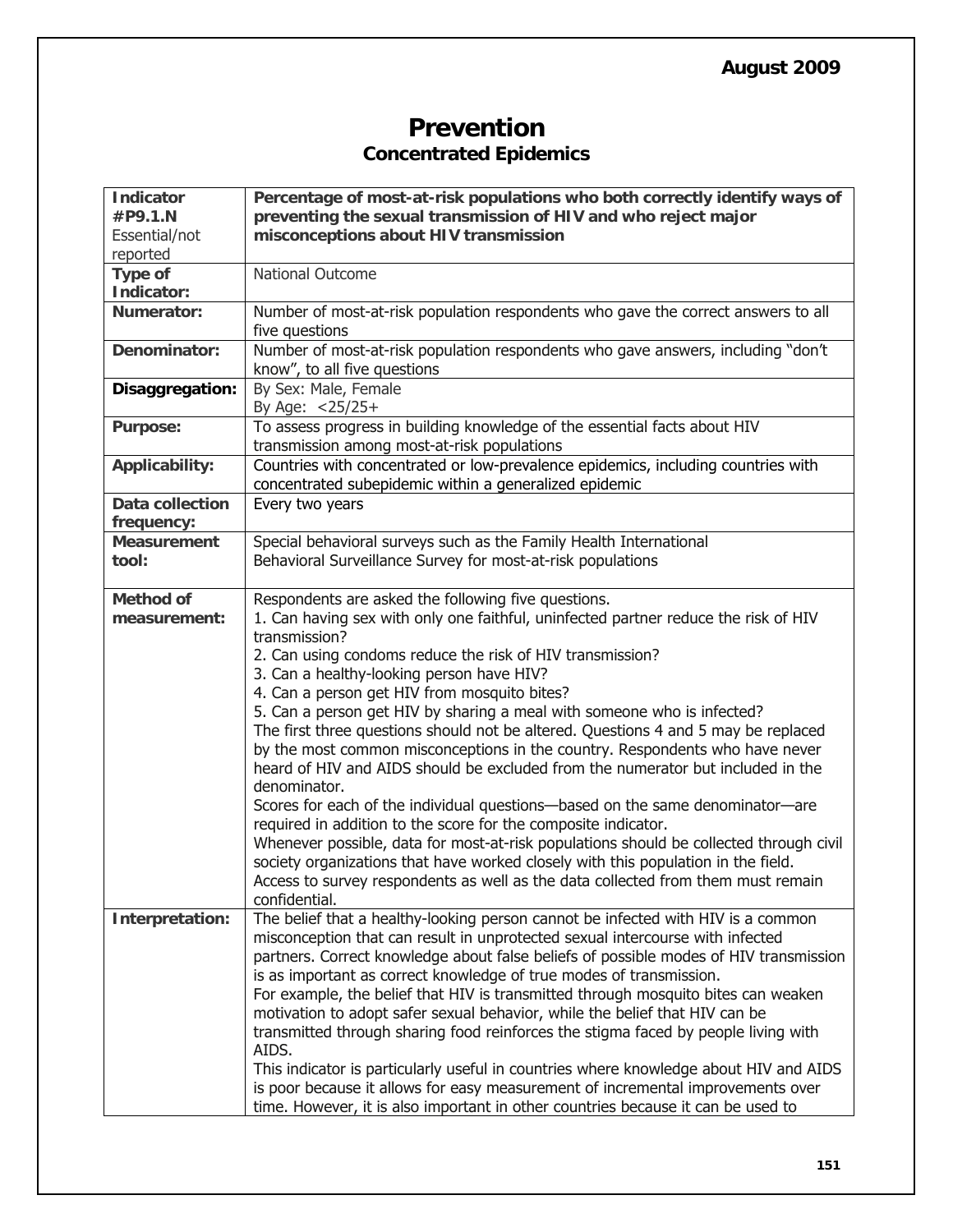|                   | ensure that pre-existing high levels of knowledge are maintained.                         |
|-------------------|-------------------------------------------------------------------------------------------|
|                   | Surveying most-at-risk populations can be challenging. Consequently, data obtained        |
|                   | may not be based on a representative sample of the national, most-at-risk population      |
|                   | being surveyed. If there are concerns that the data are not based on a representative     |
|                   | sample, these concerns should be reflected in the interpretation of the survey data.      |
|                   | Where different sources of data exist, the best available estimate should be used.        |
|                   | Information on the sample size, the quality and reliability of the data, and any related  |
|                   | issues should be included in the report submitted with this indicator.                    |
|                   | To maximize the utility of these data, it is recommended that the same sample used        |
|                   | for the calculation of this indicator be used for the calculation of the other indicators |
|                   | related to these populations.                                                             |
|                   |                                                                                           |
| <b>Additional</b> | #14, Monitoring the Declaration of Commitment on HIV/AIDS. Guidelines on                  |
| Information:      | Construction of Core Indicators 2010 Reporting, United Nations General Assembly           |
|                   | Special Session [UNGASS]. March 2009                                                      |
|                   | http://data.unaids.org/pub/Manual/2009/JC1676 Core Indicators 2009 en.pdf                 |
|                   | #3, UNAIDS (2008). A Framework for Monitoring and Evaluating HIV Prevention               |
|                   | Programs for Most-At-Risk Populations. Geneva: UNAIDS.                                    |
|                   | http://data.unaids.org/pub/Manual/2007/JC1519 me Framework en.pdf                         |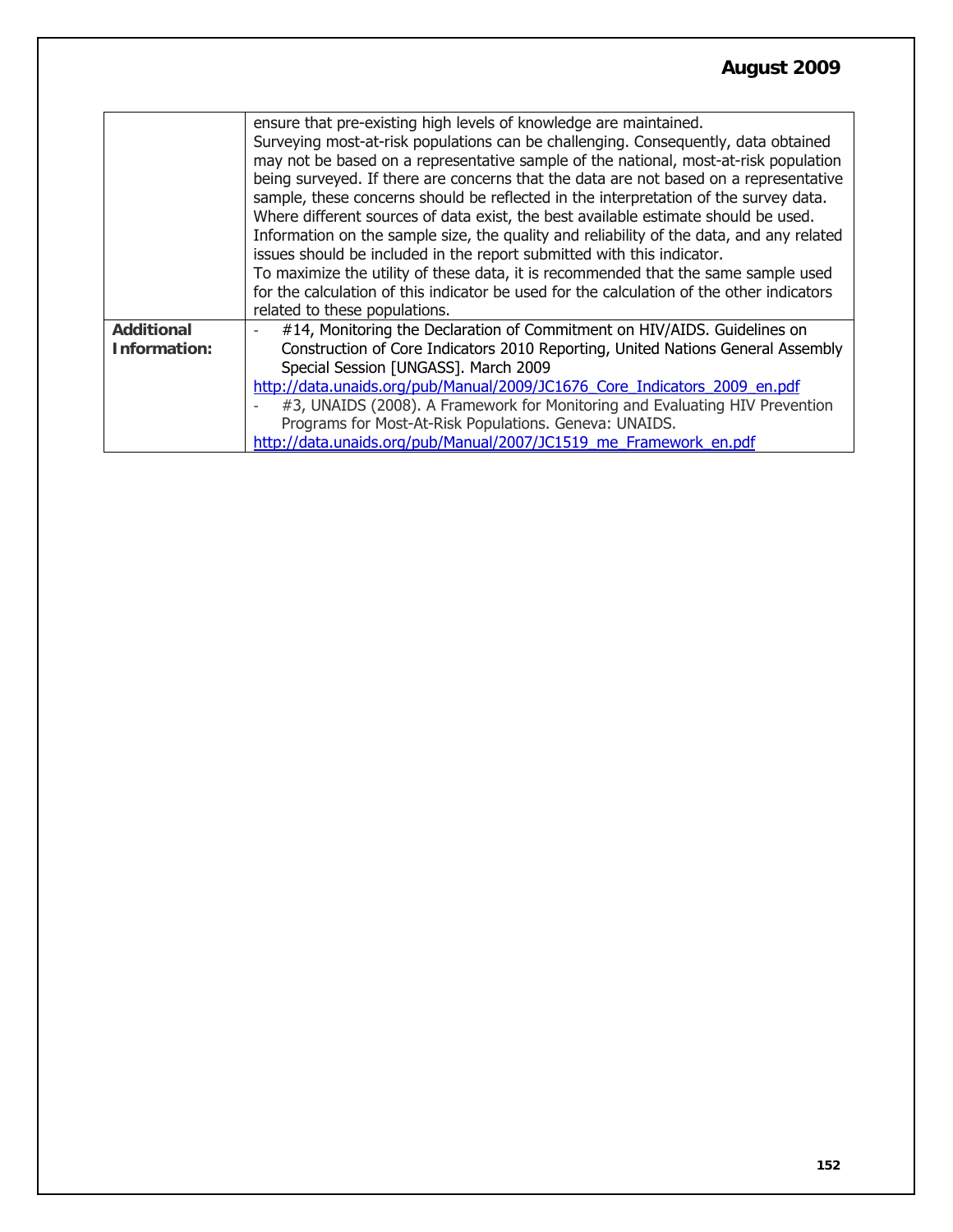# **Prevention Concentrated Epidemics**

| Indicator #P9.2.N                 | Percentage of female and male sex workers reporting the use of a                                                                                                                                                                                                                                                                                                                                                                                                                                                                                                                                                                                                                                                                                                                                                                                                                                                                                                                                                                                                                                                                                                                                                                                                                                                                                                                                                                                                                                                                                                                          |
|-----------------------------------|-------------------------------------------------------------------------------------------------------------------------------------------------------------------------------------------------------------------------------------------------------------------------------------------------------------------------------------------------------------------------------------------------------------------------------------------------------------------------------------------------------------------------------------------------------------------------------------------------------------------------------------------------------------------------------------------------------------------------------------------------------------------------------------------------------------------------------------------------------------------------------------------------------------------------------------------------------------------------------------------------------------------------------------------------------------------------------------------------------------------------------------------------------------------------------------------------------------------------------------------------------------------------------------------------------------------------------------------------------------------------------------------------------------------------------------------------------------------------------------------------------------------------------------------------------------------------------------------|
| Essential/not<br>reported         | condom with their most recent client                                                                                                                                                                                                                                                                                                                                                                                                                                                                                                                                                                                                                                                                                                                                                                                                                                                                                                                                                                                                                                                                                                                                                                                                                                                                                                                                                                                                                                                                                                                                                      |
| Type of Indicator:                | National Outcome                                                                                                                                                                                                                                                                                                                                                                                                                                                                                                                                                                                                                                                                                                                                                                                                                                                                                                                                                                                                                                                                                                                                                                                                                                                                                                                                                                                                                                                                                                                                                                          |
| Numerator:                        | Number of respondents who reported that a condom was used with their last                                                                                                                                                                                                                                                                                                                                                                                                                                                                                                                                                                                                                                                                                                                                                                                                                                                                                                                                                                                                                                                                                                                                                                                                                                                                                                                                                                                                                                                                                                                 |
|                                   | client                                                                                                                                                                                                                                                                                                                                                                                                                                                                                                                                                                                                                                                                                                                                                                                                                                                                                                                                                                                                                                                                                                                                                                                                                                                                                                                                                                                                                                                                                                                                                                                    |
| Denominator:                      | Number of respondents who reported having commercial sex in the last 12<br>months.                                                                                                                                                                                                                                                                                                                                                                                                                                                                                                                                                                                                                                                                                                                                                                                                                                                                                                                                                                                                                                                                                                                                                                                                                                                                                                                                                                                                                                                                                                        |
| Disaggregation:                   | By Sex: Male, Female<br>By Age: <25/25+                                                                                                                                                                                                                                                                                                                                                                                                                                                                                                                                                                                                                                                                                                                                                                                                                                                                                                                                                                                                                                                                                                                                                                                                                                                                                                                                                                                                                                                                                                                                                   |
| <b>Purpose:</b>                   | To assess progress in preventing exposure to HIV among sex workers through<br>unprotected sex with clients                                                                                                                                                                                                                                                                                                                                                                                                                                                                                                                                                                                                                                                                                                                                                                                                                                                                                                                                                                                                                                                                                                                                                                                                                                                                                                                                                                                                                                                                                |
| Applicability:                    | Countries with concentrated or low-prevalence epidemics, including countries with<br>concentrated sub-epidemics within a generalized Epidemic                                                                                                                                                                                                                                                                                                                                                                                                                                                                                                                                                                                                                                                                                                                                                                                                                                                                                                                                                                                                                                                                                                                                                                                                                                                                                                                                                                                                                                             |
| Data collection<br>frequency:     | Every 2 years                                                                                                                                                                                                                                                                                                                                                                                                                                                                                                                                                                                                                                                                                                                                                                                                                                                                                                                                                                                                                                                                                                                                                                                                                                                                                                                                                                                                                                                                                                                                                                             |
| <b>Measurement</b><br>tool:       | Behavioral surveys Special surveys for the numerator and denominator, including<br>the FHI Behavior Surveillance Survey for sex workers, Measure Evaluation PLACE<br>studies                                                                                                                                                                                                                                                                                                                                                                                                                                                                                                                                                                                                                                                                                                                                                                                                                                                                                                                                                                                                                                                                                                                                                                                                                                                                                                                                                                                                              |
| <b>Method of</b><br>measurement:  | Respondents are asked the following question: Did you use a condom with your<br>most recent client? Whenever possible, data for sex workers should be collected<br>through civil society organizations that have worked closely with this population in<br>the field. Access to survey respondents as well as the data collected from them<br>must remain confidential.                                                                                                                                                                                                                                                                                                                                                                                                                                                                                                                                                                                                                                                                                                                                                                                                                                                                                                                                                                                                                                                                                                                                                                                                                   |
| Interpretation:                   | Condoms are most effective when their use is consistent, rather than occasional.<br>The current indicator will provide an overestimate of the level of consistent<br>condom use. However, the alternative method of asking whether condoms are<br>always/sometimes/never used in sexual encounters with clients in a specified<br>period is subject to recall bias. Furthermore, the trend in condom use in the most<br>recent sexual act will generally reflect the trend in consistent condom use.<br>This indicator asks about commercial sex in the past twelve months. If you have<br>data available on another time period, such as the last 3 or 6 months, please<br>include this additional data in the comments section of the reporting tool.<br>Surveying sex workers can be challenging. Consequently, data obtained may not<br>be based on a representative sample of the national, most-at-risk population being<br>surveyed. If there are concerns that the data are not based on a representative<br>sample, these concerns should be reflected in the interpretation of the survey<br>data. Where different sources of data exist, the best available estimate should be<br>used. Information on the sample size, the quality and reliability of the data, and<br>any related issues should be included in the report submitted with this indicator.<br>To maximize the utility of these data, it is recommended that the same sample<br>used for the calculation of this indicator be used for the calculation of the other<br>indicators related to these populations. |
| <b>Additional</b><br>Information: | #4, UNAIDS (2008). A Framework for Monitoring and Evaluating HIV<br>Prevention Programs for Most-At-Risk Populations. Geneva: UNAIDS.<br>http://data.unaids.org/pub/Manual/2007/JC1519_me_Framework_en.pdf                                                                                                                                                                                                                                                                                                                                                                                                                                                                                                                                                                                                                                                                                                                                                                                                                                                                                                                                                                                                                                                                                                                                                                                                                                                                                                                                                                                |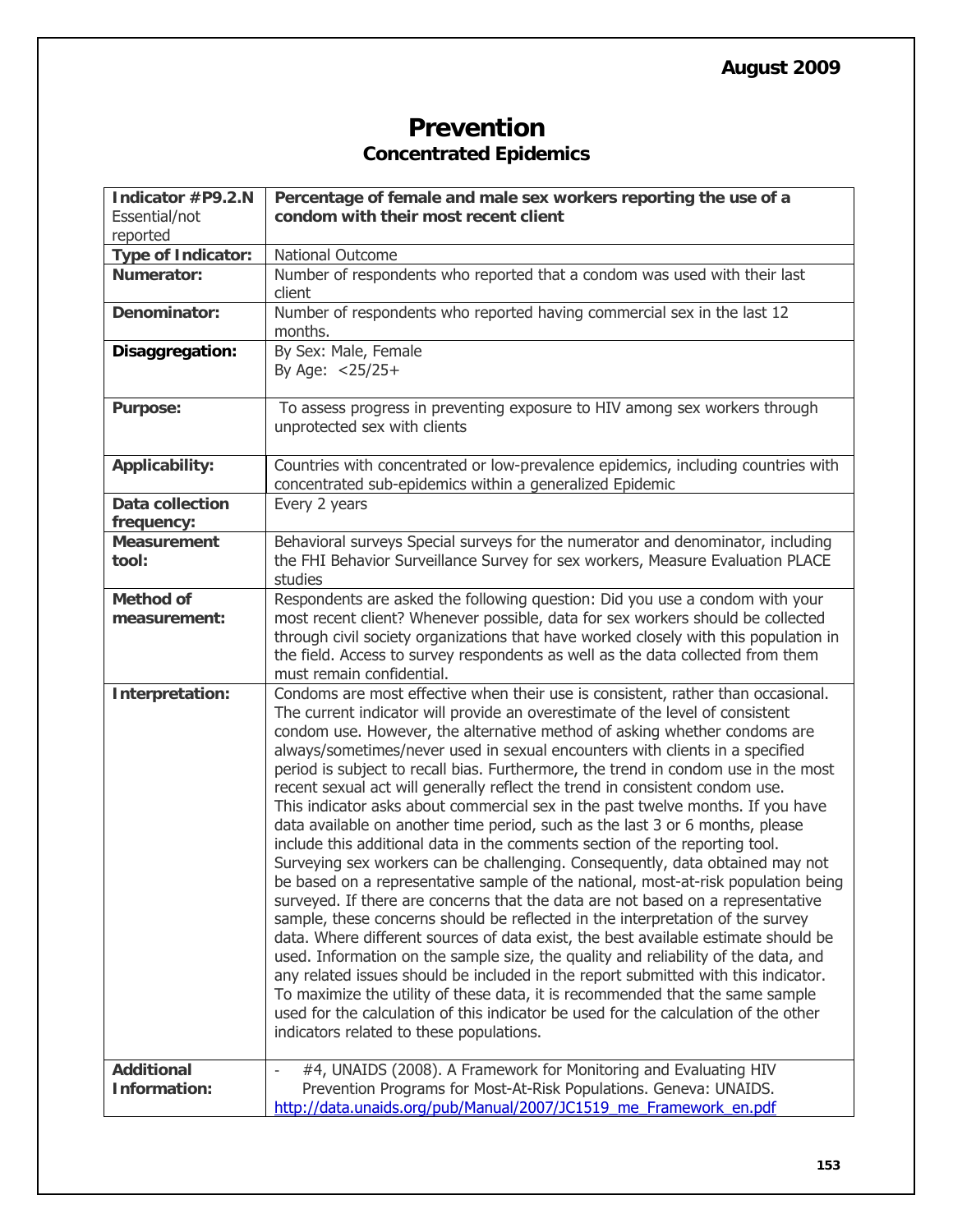| UNAIDS (2007). Practical Guidelines for Intensifying HIV Prevention: Towards |
|------------------------------------------------------------------------------|
| Universal Access. Geneva: UNAIDS.                                            |
| http://data.unaids.org/pub/Manual/2007/20070306_prevention_guidelines_toward |
| s universal access en.pdf                                                    |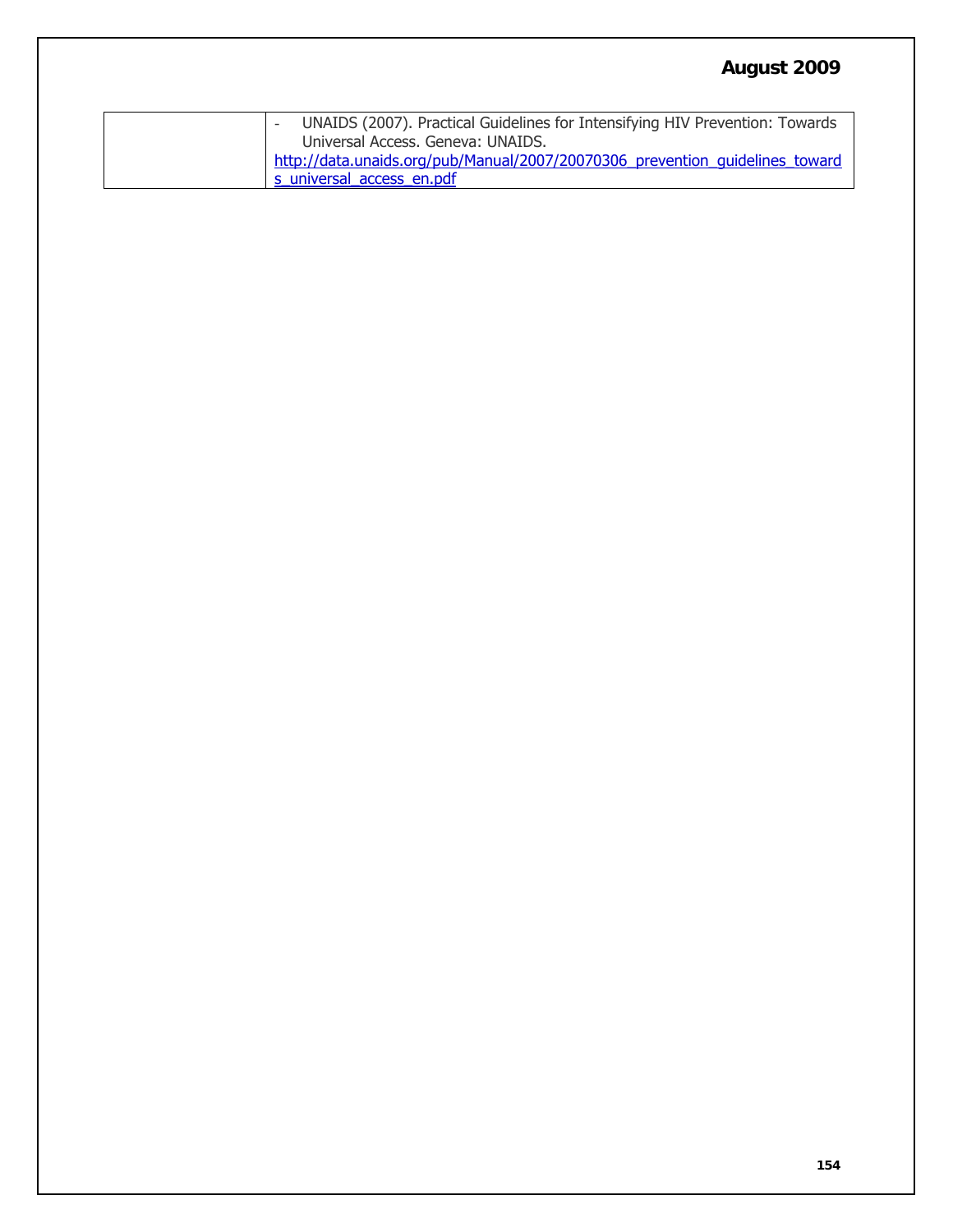# **Prevention Concentrated Epidemics**

| <b>Indicator</b>                 | Percent of men aged 15-49 reporting sex with a sex worker in the last 12                                                                                                                                                                                                                                                                                                                                                                                                                                                                                                                                                                                                                                                                                                                                                                                                                                                                                                                                                                                                                                                                                                                                                                                                                                                                                                                         |
|----------------------------------|--------------------------------------------------------------------------------------------------------------------------------------------------------------------------------------------------------------------------------------------------------------------------------------------------------------------------------------------------------------------------------------------------------------------------------------------------------------------------------------------------------------------------------------------------------------------------------------------------------------------------------------------------------------------------------------------------------------------------------------------------------------------------------------------------------------------------------------------------------------------------------------------------------------------------------------------------------------------------------------------------------------------------------------------------------------------------------------------------------------------------------------------------------------------------------------------------------------------------------------------------------------------------------------------------------------------------------------------------------------------------------------------------|
| #P9.3.N                          | months who used a condom during last paid intercourse                                                                                                                                                                                                                                                                                                                                                                                                                                                                                                                                                                                                                                                                                                                                                                                                                                                                                                                                                                                                                                                                                                                                                                                                                                                                                                                                            |
| Essential/not<br>reported        |                                                                                                                                                                                                                                                                                                                                                                                                                                                                                                                                                                                                                                                                                                                                                                                                                                                                                                                                                                                                                                                                                                                                                                                                                                                                                                                                                                                                  |
| Type of<br>Indicator:            | National Outcome                                                                                                                                                                                                                                                                                                                                                                                                                                                                                                                                                                                                                                                                                                                                                                                                                                                                                                                                                                                                                                                                                                                                                                                                                                                                                                                                                                                 |
| Numerator:                       | Number of men aged 15-49 surveyed who report they used a condom the last time<br>they had sexual intercourse with a sex worker.                                                                                                                                                                                                                                                                                                                                                                                                                                                                                                                                                                                                                                                                                                                                                                                                                                                                                                                                                                                                                                                                                                                                                                                                                                                                  |
| Denominator:                     | Number of men aged 15-49 surveyed who report that they had sexual intercourse<br>with a sex worker (i.e., someone they paid in exchange for sex) in the last 12<br>months.                                                                                                                                                                                                                                                                                                                                                                                                                                                                                                                                                                                                                                                                                                                                                                                                                                                                                                                                                                                                                                                                                                                                                                                                                       |
| Disaggregation:                  | By Age: 15-19, 20-24, 25-49<br>By population group: migrant workers, military, truck drivers, other.                                                                                                                                                                                                                                                                                                                                                                                                                                                                                                                                                                                                                                                                                                                                                                                                                                                                                                                                                                                                                                                                                                                                                                                                                                                                                             |
| <b>Purpose:</b>                  | This indicator measures self-reported condom use among male clients of sex<br>workers.                                                                                                                                                                                                                                                                                                                                                                                                                                                                                                                                                                                                                                                                                                                                                                                                                                                                                                                                                                                                                                                                                                                                                                                                                                                                                                           |
| Applicability:                   | All countries                                                                                                                                                                                                                                                                                                                                                                                                                                                                                                                                                                                                                                                                                                                                                                                                                                                                                                                                                                                                                                                                                                                                                                                                                                                                                                                                                                                    |
| Data collection<br>frequency:    | Every 2-3 years                                                                                                                                                                                                                                                                                                                                                                                                                                                                                                                                                                                                                                                                                                                                                                                                                                                                                                                                                                                                                                                                                                                                                                                                                                                                                                                                                                                  |
| <b>Measurement</b><br>tool:      | -Population-based survey tools, such as the AIDS Indicator Survey (AIS) or<br>Demographic and Health Survey (DHS), Multiple Indicator Cluster Survey (MICS).<br>-Behavioral surveys, Special surveys including the Family Health International<br>Behavioral Surveillance Survey, MEASURE Evaluation PLACE studies                                                                                                                                                                                                                                                                                                                                                                                                                                                                                                                                                                                                                                                                                                                                                                                                                                                                                                                                                                                                                                                                               |
| <b>Method of</b><br>measurement: | (Number of men aged 15-49 who report they used a condom the last time they had<br>sexual intercourse with a sex worker/Number of men aged 15-49 who report they<br>had sexual intercourse with a sex worker in the last 12 months)x 100<br>The numerator is calculated as the number of men aged 15-49 who report that they<br>used a condom the last time they had sexual intercourse with a sex worker. These<br>data may be obtained from a population-based survey or from special surveys<br>targeting potential clients of sex workers.<br>The denominator is calculated as the number of men who report that they paid<br>someone in exchange for sex (i.e., had sexual intercourse with a sex worker) in the<br>last 12 months. Those who reply yes are counted in the denominator.                                                                                                                                                                                                                                                                                                                                                                                                                                                                                                                                                                                                      |
| Interpretation:                  | For this indicator to be most useful, countries need to establish agreed upon<br>definitions of what constitutes sex work (i.e., paying someone in exchange for sex).<br>Once a country has established an agreed upon definition of sex work, it is unlikely<br>to change significantly over time, and this indicator can then be used to track the<br>success of programs that promote condom use between sex workers and their<br>clients.<br>This indicator provides a simple and robust measure of condom use during the last<br>paid sexual intercourse with a sex worker, but it does not provide information about<br>consistent condom use during paid sex. Program managers may also want to<br>consider survey data on whether clients of sex workers always use condoms,<br>sometimes, or never during paid sex, since this provides essential information for the<br>design of intervention strategies to increase condom use.<br>This indicator also does not provide detailed information about what type of sex<br>worker a client had paid sex with in the last 12 months. In places where there are<br>several distinct populations of sex workers (e.g., brothel-based, street-based, escort)<br>with different perceived behavioral risks, data may need to be collected separately<br>for each category of sex work in order to provide detailed information for prevention |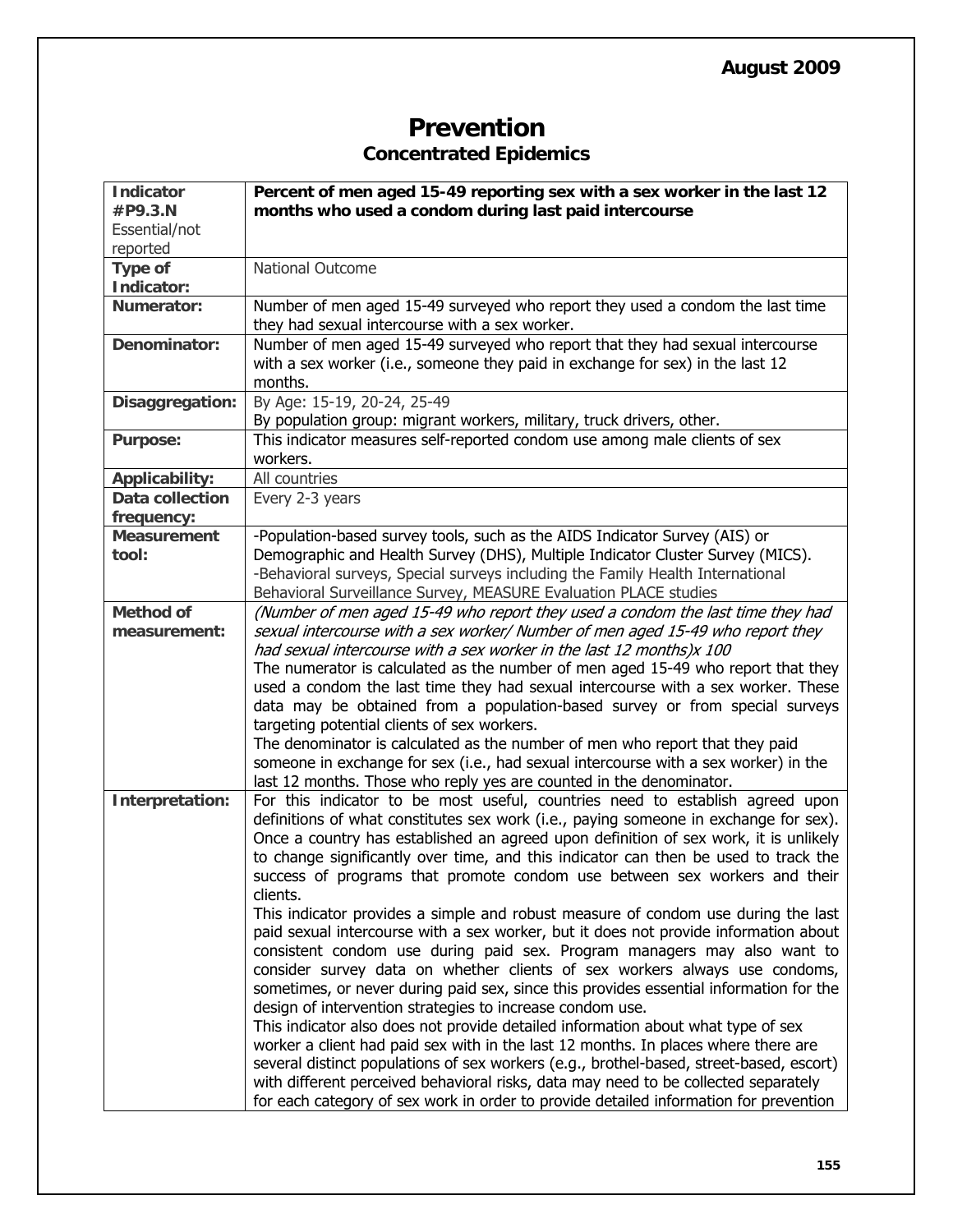|              | programming. For example, men may report high levels of condom use in brothels,<br>but much lower levels with street-based sex workers. |
|--------------|-----------------------------------------------------------------------------------------------------------------------------------------|
| Additional   | #13, Guidance and Specifications for Additional Recommended Indicators,                                                                 |
| Information: | Addendum to: UNGASS. Monitoring the Declaration of Commitment on HIV/AIDS.                                                              |
|              | Guidelines on Construction of Core Indicators. 2008 Reporting. April 2008.                                                              |
|              | http://data.unaids.org/pub/BaseDocument/2009/20090305_additionalrecommendedi                                                            |
|              | ndicators finalprintversio en.pdf                                                                                                       |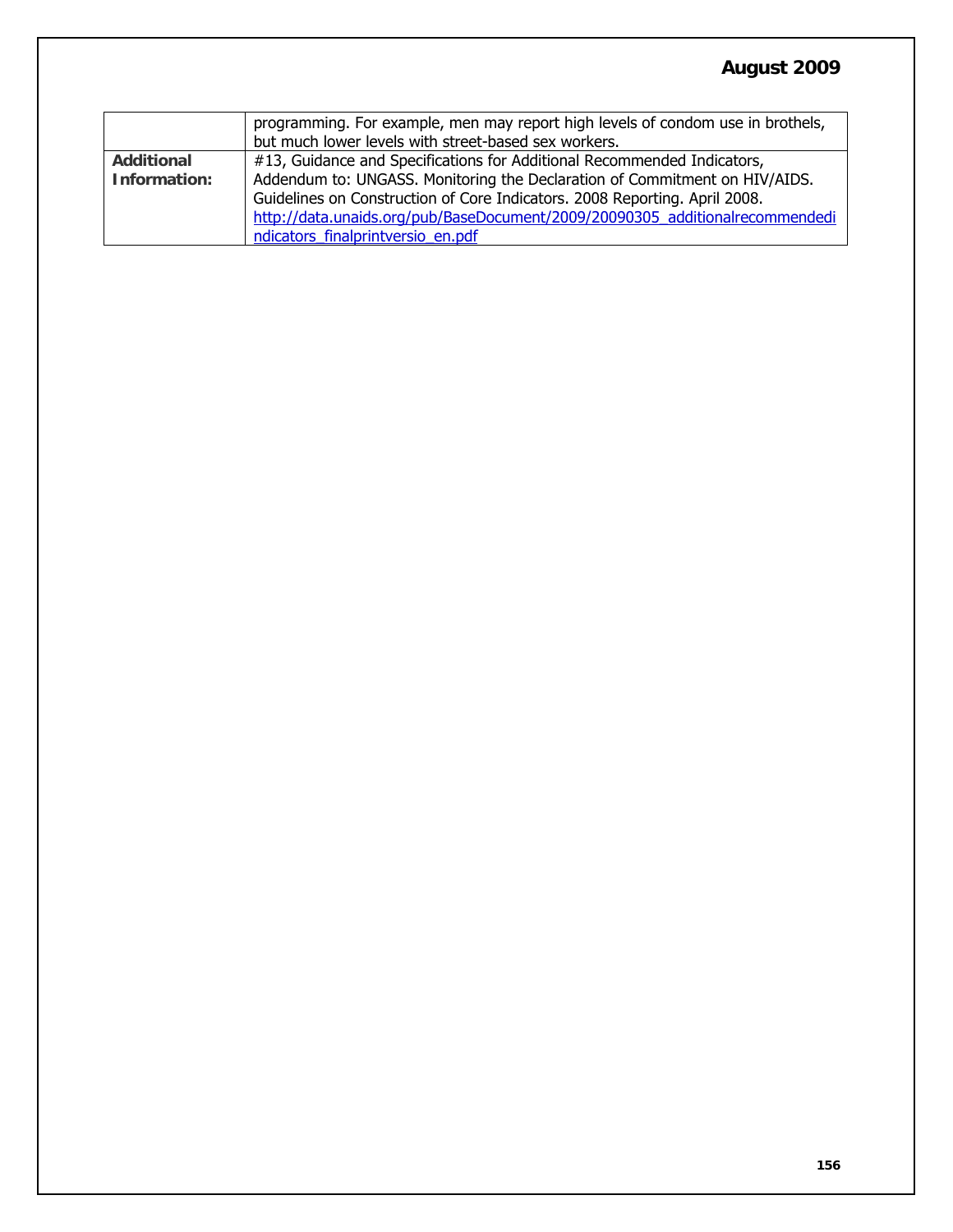# **Prevention Concentrated Epidemics**

| <b>Indicator</b>       | Percentage of men reporting the use of a condom the last time they had                                                                                                          |
|------------------------|---------------------------------------------------------------------------------------------------------------------------------------------------------------------------------|
| #P9.4.N:               | anal sex with a male partner                                                                                                                                                    |
| Essential/not          |                                                                                                                                                                                 |
| reported               |                                                                                                                                                                                 |
| Type of                | National Outcome                                                                                                                                                                |
| Indicator:             |                                                                                                                                                                                 |
| Numerator:             | Number of respondents who reported that a condom was used the last time they had<br>anal sex                                                                                    |
| Denominator:           | Number of respondents who reported having had anal sex with a male partner in the<br>last six months.                                                                           |
| Disaggregation:        | By Age: <25/25+                                                                                                                                                                 |
| Purpose:               | To assess progress in preventing exposure to HIV among men who have unprotected                                                                                                 |
|                        | anal sex with a male partner                                                                                                                                                    |
| Applicability:         | Countries with concentrated or low-prevalence epidemics, including countries with<br>concentrated sub-epidemics within a generalized epidemic                                   |
| <b>Data collection</b> | Every 2 years                                                                                                                                                                   |
| frequency:             |                                                                                                                                                                                 |
| <b>Measurement</b>     | Behavioral surveys, Special surveys including the Family Health International                                                                                                   |
| tool:                  | Behavioral Surveillance Survey for men who have sex with men                                                                                                                    |
| <b>Method of</b>       | In a behavioral survey of a sample of men who have sex with men, respondents are                                                                                                |
| measurement:           | asked about sexual partnerships in the preceding six months, about anal sex within                                                                                              |
|                        | those partnerships and about condom use when they last had anal sex.                                                                                                            |
|                        | Whenever possible, data for men who have sex with men should be collected through                                                                                               |
|                        | civil society organizations that have worked closely with this population in the field.                                                                                         |
|                        | Access to survey respondents as well as the data collected from them must remain                                                                                                |
|                        | confidential.                                                                                                                                                                   |
| Interpretation:        | For men who have sex with men, condom use at last anal sex with any partner gives                                                                                               |
|                        | a good indication of overall levels and trends of protected and unprotected sex in this<br>population. This indicator does not give any idea of risk behavior in sex with women |
|                        | among men who have sex with both women and men.                                                                                                                                 |
|                        | In countries where men in the subpopulation surveyed are likely to have partners of                                                                                             |
|                        | both sexes, condom use with female as well as male partners should be investigated.                                                                                             |
|                        | In these cases, data on condom use should always be presented separately for                                                                                                    |
|                        | female and male partners.                                                                                                                                                       |
|                        | This indicator asks about male-to-male sex in the past six months. If you have data                                                                                             |
|                        | available on another time period, such as the last 3 or 12 months, please include this                                                                                          |
|                        | additional data in the comments section of the reporting tool.                                                                                                                  |
|                        | Surveying men who have sex with men can be challenging. Consequently, data                                                                                                      |
|                        | obtained may not be based on a representative sample of the national, most-at-risk                                                                                              |
|                        | population being surveyed. If there are concerns that the data are not based on a                                                                                               |
|                        | representative sample, these concerns should be reflected in the interpretation of the                                                                                          |
|                        | survey data. Where different sources of data exist, the best available estimate should                                                                                          |
|                        | be used.                                                                                                                                                                        |
|                        | Information on the sample size, the quality and reliability of the data, and any related                                                                                        |
|                        | issues should be included in the report submitted with this indicator.                                                                                                          |
|                        | To maximize the utility of these data, it is recommended that the same sample used                                                                                              |
|                        | for the calculation of this indicator be used for the calculation of the other indicators                                                                                       |
|                        | related to these populations.                                                                                                                                                   |
| <b>Additional</b>      | #19, Monitoring the Declaration of Commitment on HIV/AIDS. Guidelines on                                                                                                        |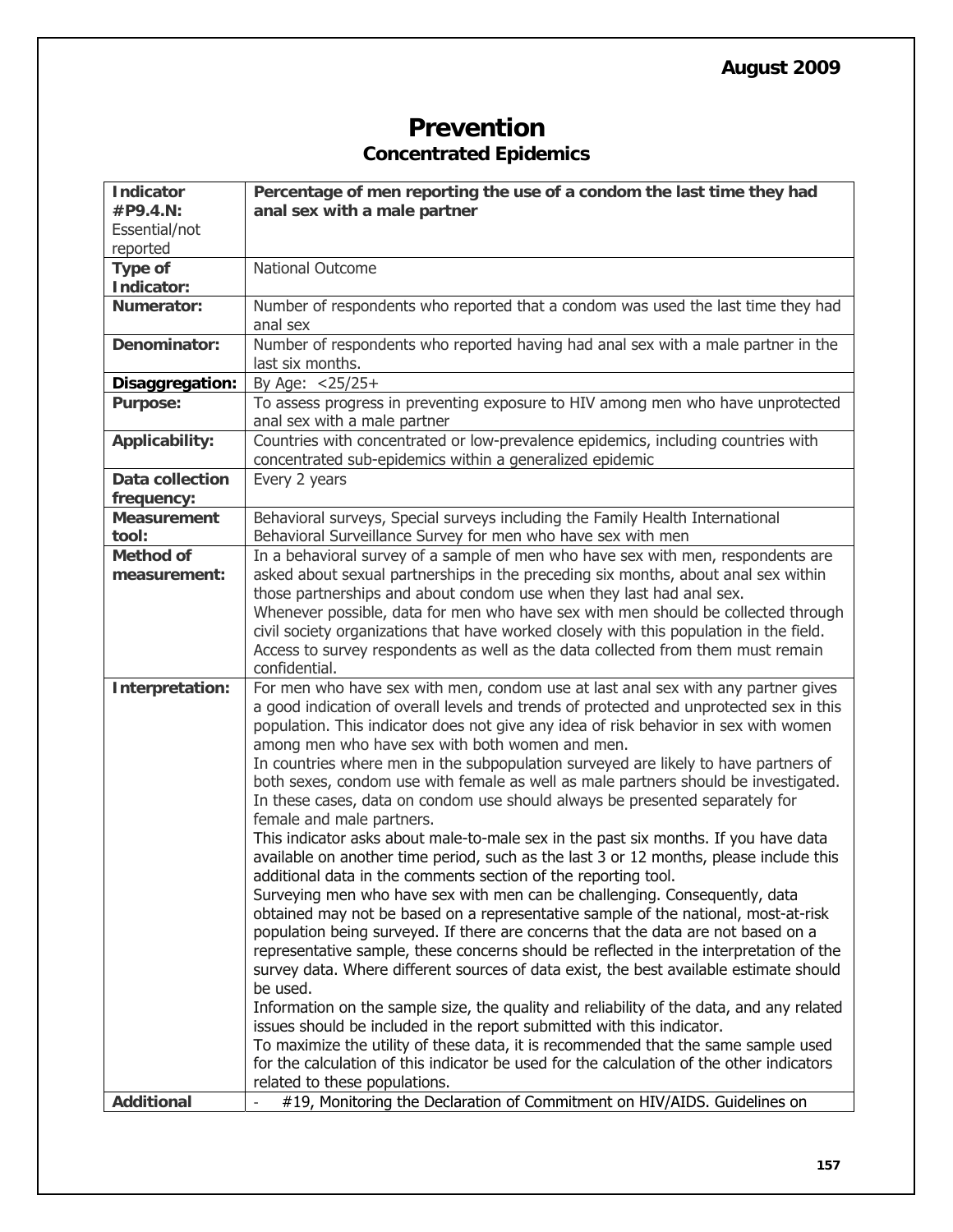| Information: | Construction of Core Indicators 2010 Reporting, United Nations General Assembly |
|--------------|---------------------------------------------------------------------------------|
|              | Special Session [UNGASS]. March 2009                                            |
|              | http://data.unaids.org/pub/Manual/2009/JC1676_Core_Indicators_2009_en.pdf       |
|              | #5, UNAIDS (2008). A Framework for Monitoring and Evaluating HIV Prevention     |
|              | Programs for Most-At-Risk Populations. Geneva: UNAIDS.                          |
|              | http://data.unaids.org/pub/Manual/2007/JC1519 me Framework en.pdf               |
|              | UNAIDS (2007). Practical Guidelines for Intensifying HIV Prevention: Towards    |
|              | Universal Access. Geneva: UNAIDS.                                               |
|              | http://data.unaids.org/pub/Manual/2007/20070306 prevention quidelines towards u |
|              | niversal access en.pdf                                                          |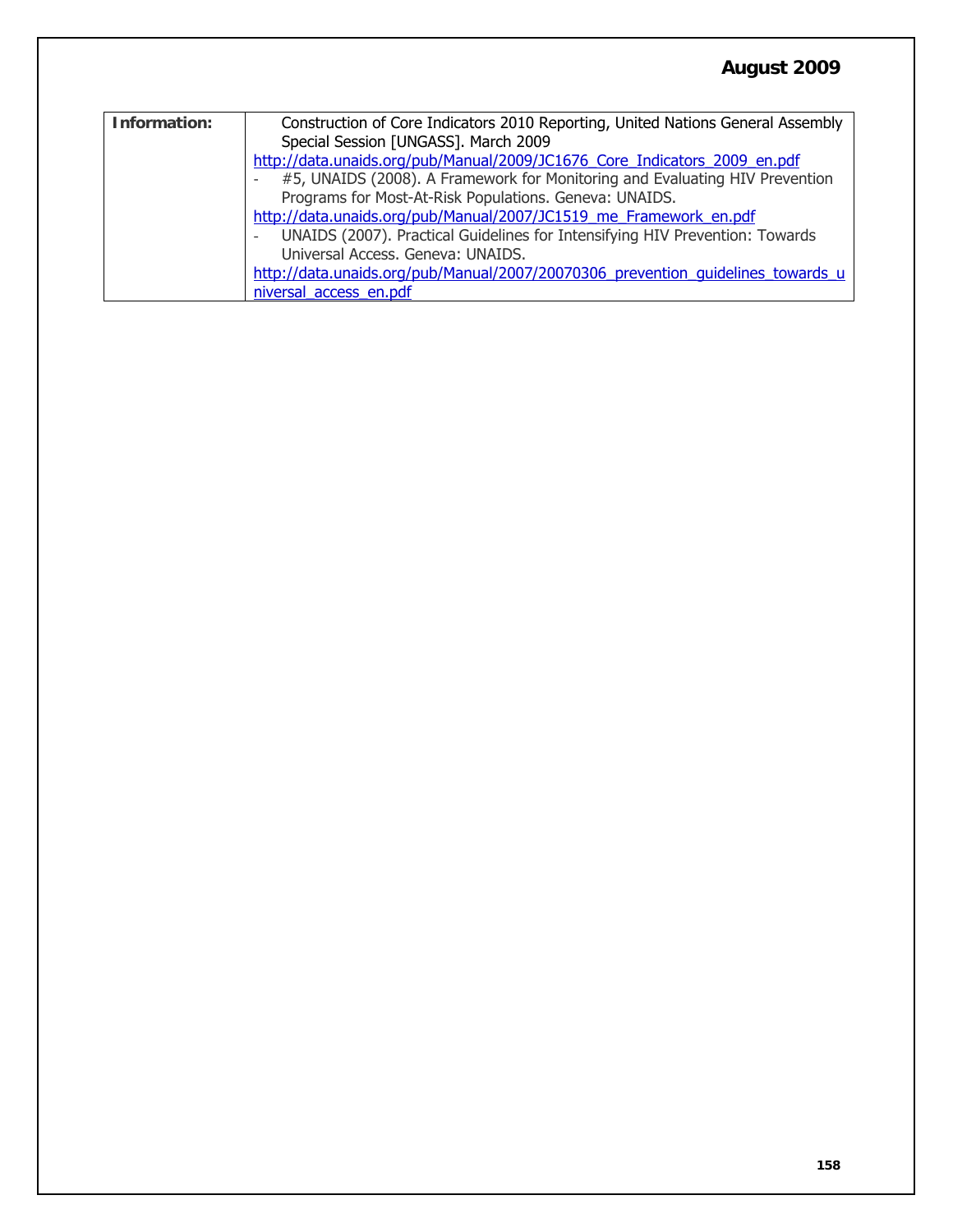# **Prevention Concentrated Epidemics**

| Indicator #P9.5.N             | Percentage of injecting drug users reporting the use of a condom the                                                                             |
|-------------------------------|--------------------------------------------------------------------------------------------------------------------------------------------------|
| Essential/Not                 | last time they had sexual intercourse                                                                                                            |
| Reported                      |                                                                                                                                                  |
| <b>Type of Indicator:</b>     | National Outcome                                                                                                                                 |
| Numerator:                    | Number of respondents who reported that a condom was used the last time they<br>had sex.                                                         |
| Denominator:                  | Number of respondents who report having injected drugs and having had sexual<br>intercourse in the last month                                    |
| Disaggregation:               | By Sex: Male, Female<br>By Age: $<$ 25/25+                                                                                                       |
| <b>Purpose:</b>               | To assess progress in preventing sexual transmission of HIV                                                                                      |
| Applicability:                | Countries where injecting drug use is an established mode of HIV<br>Transmission                                                                 |
| Data collection<br>frequency: | Every 2 years                                                                                                                                    |
| <b>Measurement</b><br>tool:   | Behavioral surveys Special surveys, including the FHI Behavior Surveillance Survey<br>for injecting drug users, Measure Evaluation PLACE studies |
| <b>Method of</b>              | Respondents are asked the following sequence of questions.                                                                                       |
| measurement:                  | 1. Have you injected drugs at any time in the last month?                                                                                        |
|                               | 2. If yes: have you had sexual intercourse in the last month?                                                                                    |
|                               | 3. If yes in answer to both 1 and 2: did you use a condom when you last had                                                                      |
|                               | sexual intercourse?                                                                                                                              |
|                               | Whenever possible, data for injecting drug users should be collected through civil                                                               |
|                               | society organizations that have worked closely with this population in the field.                                                                |
|                               | Access to survey respondents as well as the data collected from them must remain<br>confidential.                                                |
| Interpretation:               | Surveying injecting drug users can be challenging. Consequently, data obtained                                                                   |
|                               | may not be based on a representative sample of the national injecting drug user                                                                  |
|                               | population being surveyed. If there are concerns that the data are not based on a                                                                |
|                               | representative sample, these concerns should be reflected in the interpretation of                                                               |
|                               | the survey data. Where different sources of data exist, the best available estimate<br>should be used.                                           |
|                               | Information on the sample size, the quality and reliability of the data, and any                                                                 |
|                               | related issues should be included in the report submitted with this indicator. The                                                               |
|                               | extent of injecting drug use-associated HIV transmission within a country depends<br>on four factors:                                            |
|                               | (i) the size, stage and pattern of dissemination of the national AIDS epidemic; (ii)                                                             |
|                               | the extent of injecting drug use; (iii) the degree to which injecting drug users use                                                             |
|                               | contaminated injecting equipment; and (iv) the patterns of sexual mixing and                                                                     |
|                               | condom use among injecting drug users and between injecting drug users and the                                                                   |
|                               | wider population. This indicator provides partial information on the fourth factor.                                                              |
|                               | To maximize the utility of these data, it is recommended that the same sample                                                                    |
|                               | used for the calculation of this indicator be used for the calculation of the other                                                              |
|                               | indicators related to these populations.                                                                                                         |
| <b>Additional</b>             | #20, Monitoring the Declaration of Commitment on HIV/AIDS. Guidelines on                                                                         |
| Information:                  | Construction of Core Indicators 2010 Reporting, United Nations General                                                                           |
|                               | Assembly Special Session [UNGASS]. March 2009                                                                                                    |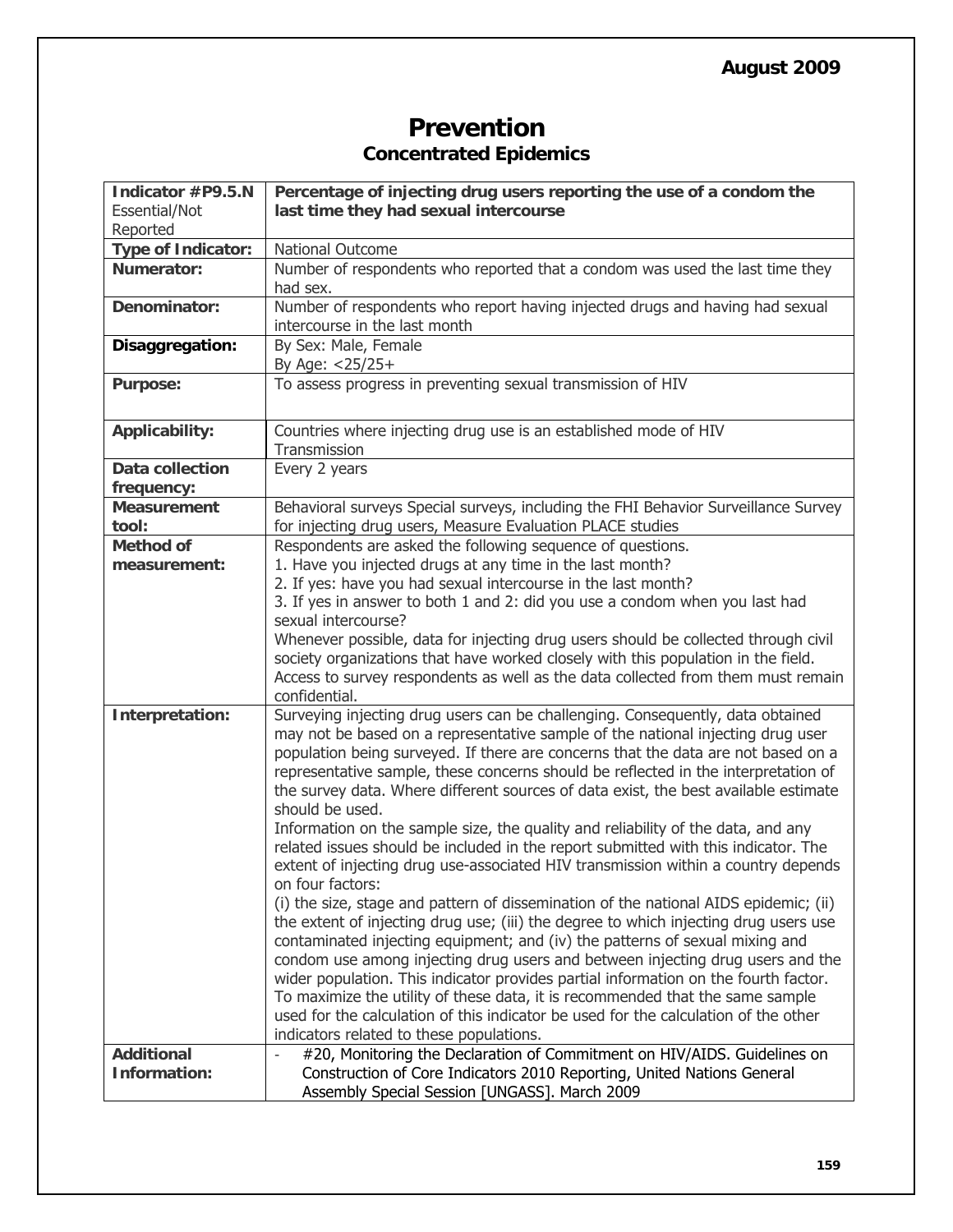| http://data.unaids.org/pub/Manual/2009/JC1676 Core Indicators 2009 en.pdf    |
|------------------------------------------------------------------------------|
| #6, UNAIDS (2008). A Framework for Monitoring and Evaluating HIV             |
| Prevention Programs for Most-At-Risk Populations. Geneva: UNAIDS.            |
| http://data.unaids.org/pub/Manual/2007/JC1519 me Framework en.pdf            |
| WHO/UNODC/UNAIDS (2009). Technical Guide for Countries to set Targets for    |
| Universal Access to HIV Prevention, Treatment and Care for Injecting Drug    |
| Users. Geneva: WHO.                                                          |
| http://www.who.int/hiv/pub/idu/OMSTargetSettingGuide.pdf                     |
| UNAIDS (2007). Practical Guidelines for Intensifying HIV Prevention: Towards |
| Universal Access. Geneva: UNAIDS.                                            |
| http://data.unaids.org/pub/Manual/2007/jc1274-practquidelines_en.pdf         |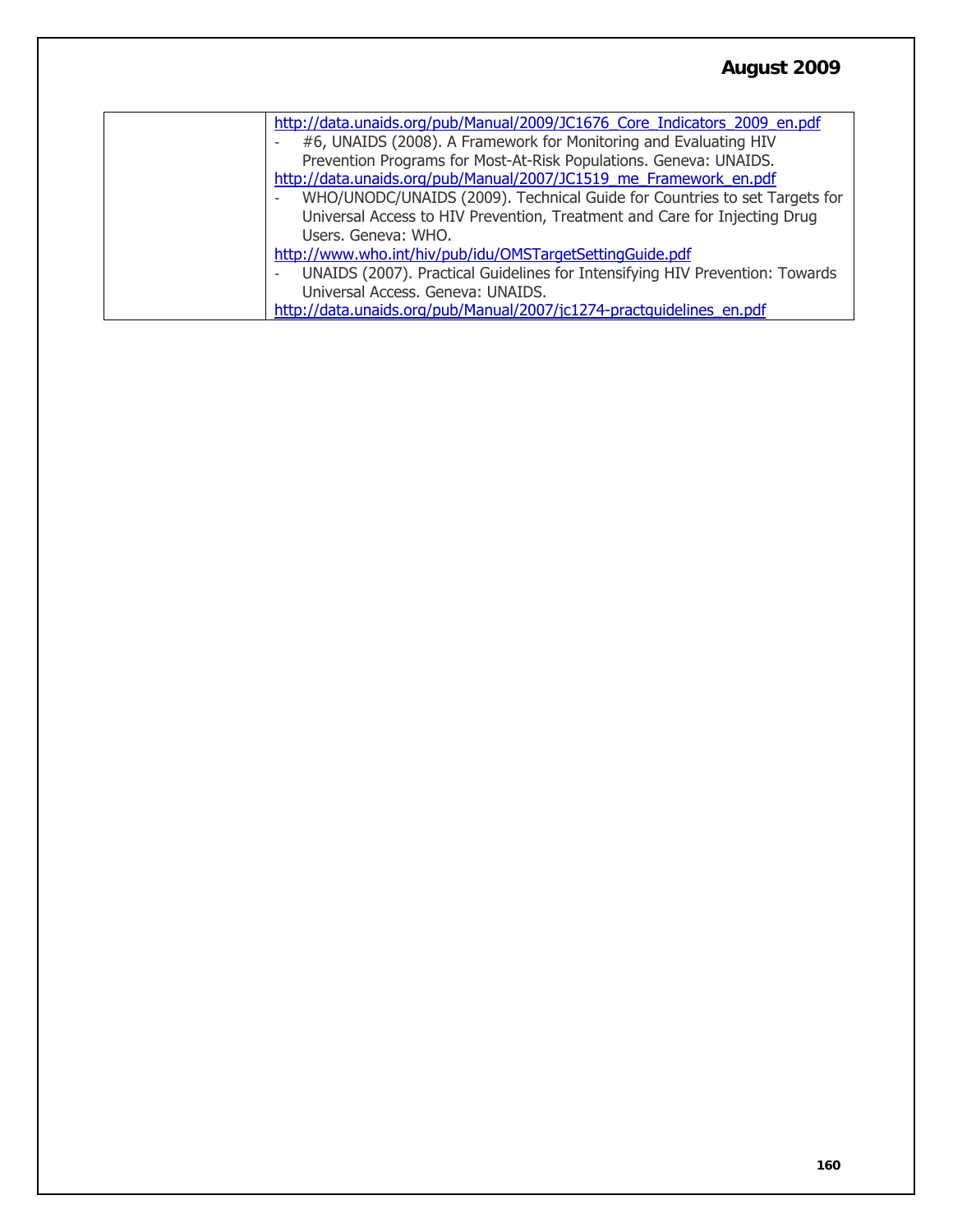# **Prevention Concentrated Epidemics**

| Indicator                        | Percentage of most-at-risk populations (IDU, MSM, SW) who are HIV-                                                                                                       |
|----------------------------------|--------------------------------------------------------------------------------------------------------------------------------------------------------------------------|
| #P9.17.N<br>Essential/not        | infected                                                                                                                                                                 |
| reported                         |                                                                                                                                                                          |
| <b>Type of</b>                   | National Outcome                                                                                                                                                         |
| Indicator:                       |                                                                                                                                                                          |
| Numerator:                       | Number of members of the most-at-risk population who test positive<br>for HIV                                                                                            |
| Denominator:                     | Number of members of the most-at-risk population tested for HIV                                                                                                          |
| Disaggregation:                  | By Sex: Male, Female                                                                                                                                                     |
|                                  | By Age: <25/25+                                                                                                                                                          |
|                                  | By MARP population: IDU, MSM, SW                                                                                                                                         |
| Purpose:                         | To assess progress on reducing HIV prevalence among most-at-risk<br>populations                                                                                          |
| Applicability:                   | Countries with concentrated or low-prevalence epidemics, where                                                                                                           |
|                                  | routine surveillance among pregnant women is not recommended; also                                                                                                       |
|                                  | includes countries with concentrated subepidemic within a generalized                                                                                                    |
|                                  | epidemic                                                                                                                                                                 |
| Data collection                  | Annual                                                                                                                                                                   |
| frequency:<br><b>Measurement</b> | HIV sentinel surveillance. UNAIDS/WHO Second Generation Surveillance Guidelines;                                                                                         |
| tool:                            | Family Health International guidelines on sampling in population groups                                                                                                  |
| <b>Method of</b>                 | This indicator is calculated using data from HIV tests conducted among members of                                                                                        |
| measurement:                     | most-at-risk population groups in the primary sentinel site or sites.                                                                                                    |
|                                  | The sentinel surveillance sites used for the calculation of this indicator should                                                                                        |
|                                  | remain constant to allow for the tracking of changes over time.                                                                                                          |
|                                  | In theory, assessing progress in reducing the occurrence of new infections is best                                                                                       |
|                                  | done through monitoring changes in incidence over time. However, in practice,                                                                                            |
|                                  | prevalence data rather than incidence data are available. In analyzing prevalence                                                                                        |
|                                  | data of most-at-risk-populations for the assessment of prevention program impact,                                                                                        |
|                                  | it is desirable not to restrict analysis to young people but to report on those persons                                                                                  |
|                                  | who are newly initiated to behaviors that put them at risk for infection (e.g. by<br>restricting the analysis to people who have initiated injecting drug use within the |
|                                  | last year or participated in sex work for less than one year, etc.). This type of                                                                                        |
|                                  | restricted analysis will also have the advantage of not being affected by the effect                                                                                     |
|                                  | of antiretroviral therapy in increasing survival and thereby increasing prevalence. In                                                                                   |
|                                  | the Country Progress Report, it is imperative to indicate whether this type of                                                                                           |
|                                  | analysis is used to allow for meaningful global analysis.                                                                                                                |
| Interpretation:                  | Due to difficulties in accessing most-at-risk populations, biases in serosurveillance                                                                                    |
|                                  | data are likely to be far more significant than in data from a more general                                                                                              |
|                                  | population, such as women attending antenatal clinics.                                                                                                                   |
|                                  | If there are concerns about the data, these concerns should be reflected in the                                                                                          |
|                                  | interpretation.<br>An understanding of how the sampled population(s) relate to any larger                                                                                |
|                                  | population(s) sharing similar risk behaviors is critical to the interpretation of this                                                                                   |
|                                  | indicator. The period during which people belong to a most-at-risk population is                                                                                         |
|                                  | more closely associated with the risk of acquiring HIV than age. Therefore, it is                                                                                        |
|                                  | desirable not to restrict analysis to young people but to report on other age groups                                                                                     |
|                                  | as well.                                                                                                                                                                 |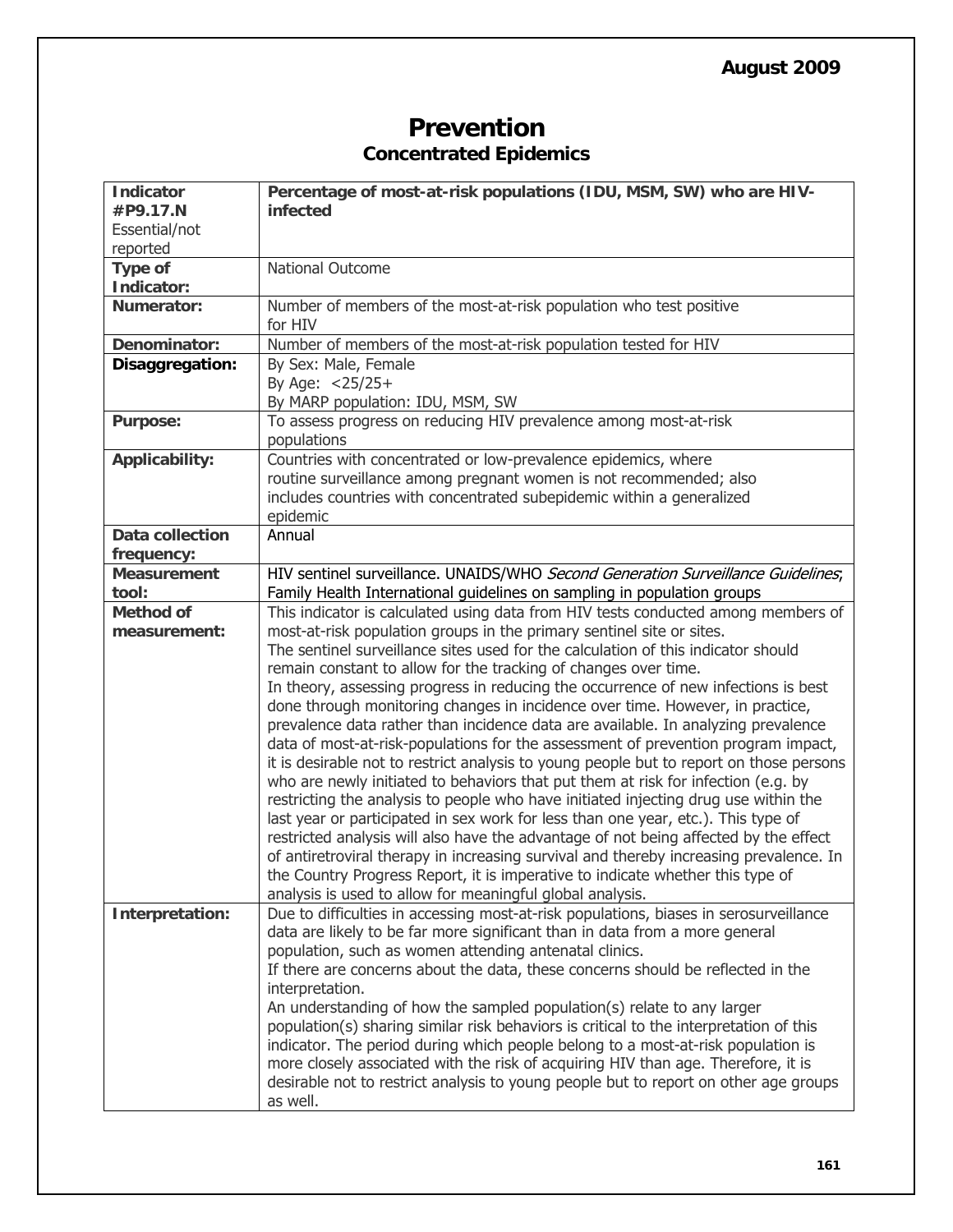|                   | Trends in HIV prevalence among most-at-risk populations in the capital city will    |
|-------------------|-------------------------------------------------------------------------------------|
|                   | provide a useful indication of HIV-prevention program performance in that city.     |
|                   | However, it will not be representative of the situation in the country as a whole.  |
|                   | The addition of new sentinel sites will increase the samples representativeness and |
|                   | will therefore give a more robust point estimate of HIV prevalence. However, the    |
|                   | addition of new sentinel sites reduces the comparability of values. As such it is   |
|                   | important to exclude new sites from the calculation of this indicator when          |
|                   | undertaking trend analyses.                                                         |
|                   | A revised quideline on HIV surveillance on most-at-risk populations are currently   |
|                   | being prepared by the WHO/UNAID Global Working Group on STI/HIV Surveillance.       |
| <b>Additional</b> | #23, Monitoring the Declaration of Commitment on HIV/AIDS. Guidelines on            |
| Information:      | Construction of Core Indicators 2010 Reporting, United Nations General              |
|                   | Assembly Special Session [UNGASS]. March 2009                                       |
|                   | http://data.unaids.org/pub/Manual/2009/JC1676 Core Indicators 2009 en.pdf           |
|                   | http://www.unaids.org/en/KnowledgeCentre/HIVData/Epidemiology/default.asp           |
|                   | http://www.unaids.org/en/HIV data/Methodology/default.asp                           |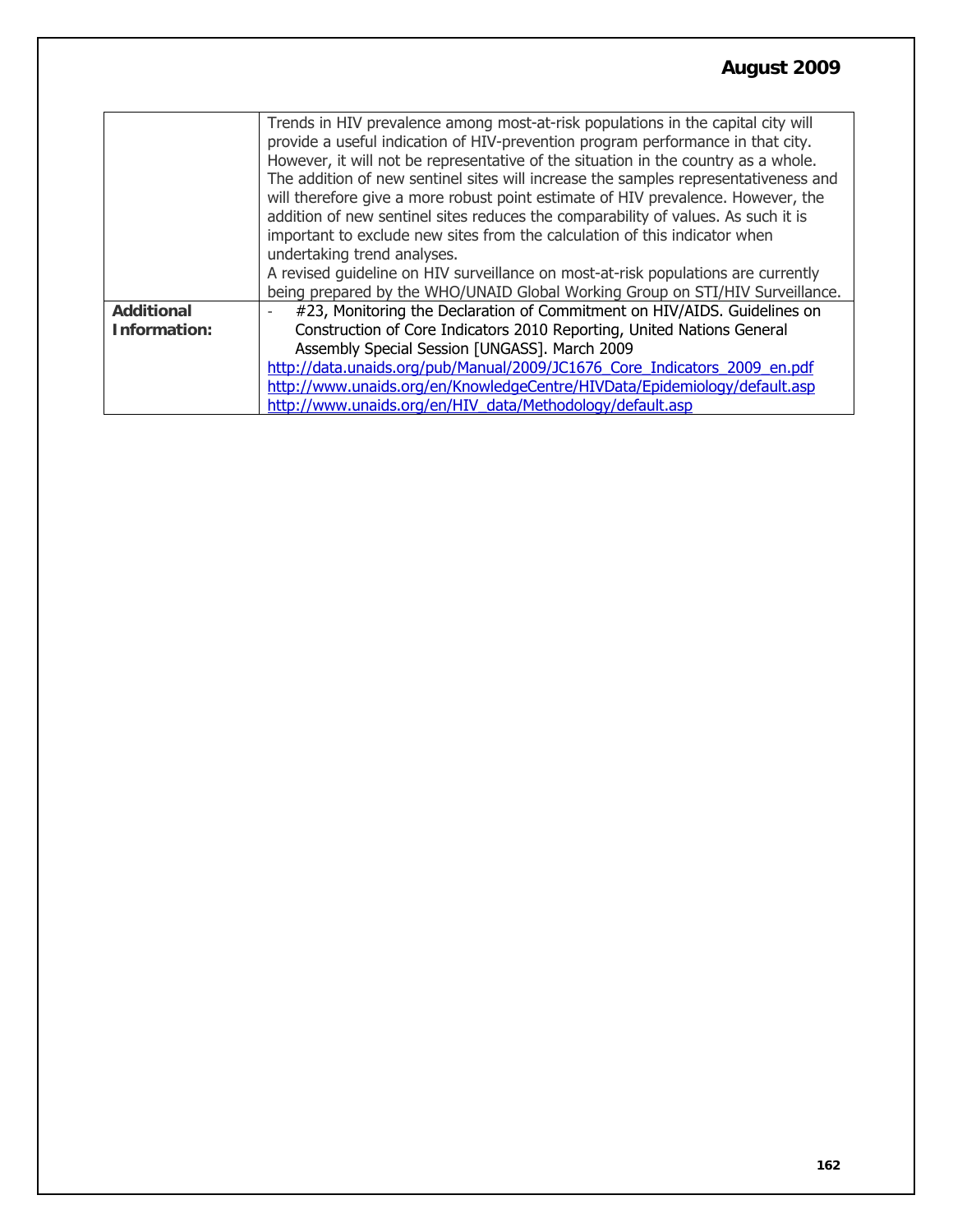# **Prevention Testing and Counseling**

| Indicator #P11.2.N:       | Percentage of women and men aged 15-49 who received an HIV test                 |
|---------------------------|---------------------------------------------------------------------------------|
| Essential/not reported    | in the last 12 months and who know their results                                |
| <b>Type of Indicator:</b> | National Outcome                                                                |
| Numerator:                | Number of respondents aged 15-49 who have been tested for HIV                   |
|                           | during the last 12 months and who know their results                            |
| Denominator:              | Number of all respondents aged 15-49                                            |
| Disaggregation:           | N/A                                                                             |
| Purpose:                  | To assess progress in implementing HIV testing and counselling                  |
| Applicability:            | All countries                                                                   |
| Data collection           | Every 4 to 5 years                                                              |
| frequency:                |                                                                                 |
| <b>Measurement tool:</b>  | Population-based surveys (Demographic Health Survey, AIDS Indicator             |
|                           | Survey, Multiple Indicator Cluster Survey or other representative               |
|                           | survey)                                                                         |
| <b>Method of</b>          | Respondents are asked:                                                          |
| measurement:              | 1. I don't want to know the results, but have you been tested for HIV           |
|                           | in the last 12 months?                                                          |
|                           | 2. If yes: I don't want to know the results, but did you get the results of     |
|                           | that test?                                                                      |
|                           | The denominator includes respondents who have never heard of HIV or AIDS.       |
| Interpretation:           | In order to protect themselves and to prevent infecting others, it is important |
|                           | for individuals to know their HIV status. Knowledge of one's status is also a   |
|                           | critical factor in the decision to seek treatment.                              |
|                           | The introductory statement "I don't want to know the results, but" allows for   |
|                           | better reporting and reduces the risk of underreporting of HIV testing among    |
|                           | people who do not wish to disclose their serostatus.                            |
| <b>Additional</b>         | #7, Monitoring the Declaration of Commitment on HIV/AIDS. Guidelines on         |
| Information:              | Construction of Core Indicators 2010 Reporting, United Nations General          |
|                           | Assembly Special Session [UNGASS]. March 2009                                   |
|                           | http://data.unaids.org/pub/Manual/2009/JC1676_Core_Indicators_2009_en.pdf       |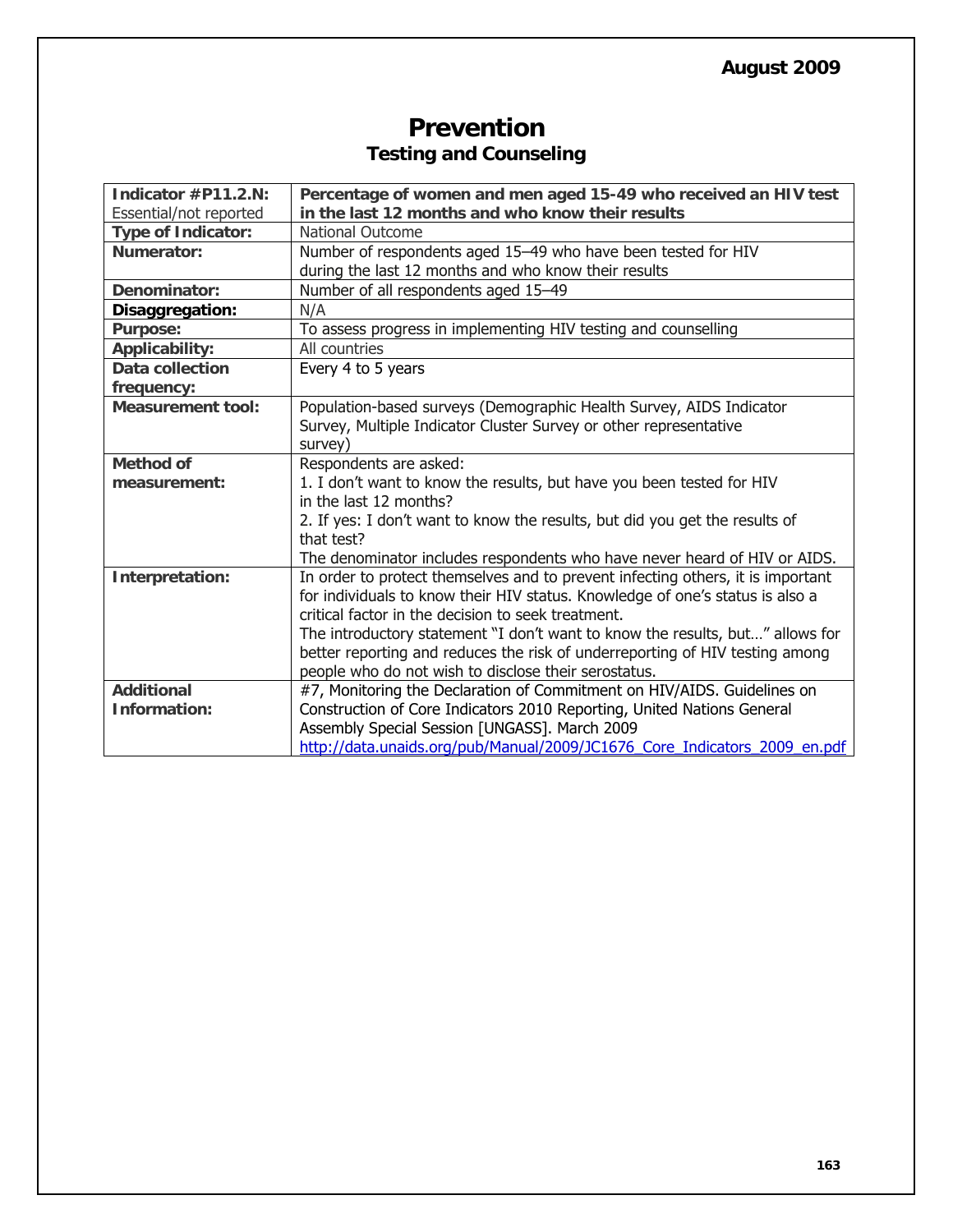# **CARE TB/HIV**

| Indicator:            | Number of TB patients who had an HIV test result recorded in the TB                                                                                                            |
|-----------------------|--------------------------------------------------------------------------------------------------------------------------------------------------------------------------------|
| #C3.1.N               | register                                                                                                                                                                       |
| Essential             |                                                                                                                                                                                |
| Type of<br>Indicator: | National Outcome                                                                                                                                                               |
| <b>Numerator:</b>     | Number of TB patients registered during a given time period who had an HIV test                                                                                                |
|                       | result recorded in the TB register.                                                                                                                                            |
| Denominator:          | Total number of TB patients registered during the same time period.                                                                                                            |
| Disaggregation:       | N/A                                                                                                                                                                            |
| Purpose:              | TB is the leading cause of morbidity and mortality among people living with HIV in                                                                                             |
|                       | many countries. In addition, high rates of HIV co-infection are found among TB                                                                                                 |
|                       | patients in settings with high HIV prevalence. In these settings, ensuring that TB<br>patients receive HIV testing and counseling services should be a high priority.          |
|                       | Knowledge of HIV status enables HIV-positive TB patients to access the most                                                                                                    |
|                       | appropriate HIV prevention, treatment, care and support services. Trends over time                                                                                             |
|                       | will demonstrate progress towards national and international targets. This indicator                                                                                           |
|                       | measures the coverage of HIV testing among tuberculosis (TB) patients.                                                                                                         |
| Applicability:        | Countries with generalized epidemics.                                                                                                                                          |
| Data collection       | Annual                                                                                                                                                                         |
| frequency:            |                                                                                                                                                                                |
| <b>Measurement</b>    | Routine recording and reporting forms and registers recommended by WHO                                                                                                         |
| tool:                 | http://www.who.int/tb/dots/r and r forms/en/index.html                                                                                                                         |
|                       | Quarterly Report on TB Case Registration in Basic Management Unit.                                                                                                             |
| <b>Method of</b>      | (Number of TB patients, registered during a given time period, who had an HIV test                                                                                             |
| measurement:          | result recorded in the TB register/ Total number of TB patients registered during the<br>same time period) x 100                                                               |
|                       | Data for this indicator can be collected using national program records aggregated                                                                                             |
|                       | from facility registers, either the TB register or a separate HIV testing and counseling                                                                                       |
|                       | register. Where available, data should come from the national TB control program                                                                                               |
|                       | surveillance system and should include data from TB services delivered in public and<br>private health facilities and prisons, as well as from TB services delivered by faith- |
|                       | based and nongovernmental organizations. Disaggregating the data by age and sex                                                                                                |
|                       | will enable assessment of equity of access to HIV counseling and testing services.                                                                                             |
|                       | Data should also be disaggregated based on the result of the HIV test.                                                                                                         |
| Interpretation:       | This indicator is generated from the WHO standardized M&E system recommended                                                                                                   |
|                       | for national TB program. These data will help national TB control program to project                                                                                           |
|                       | national requirements for HIV tests and related commodities, as well as national                                                                                               |
|                       | requirements for human resources training. Tracking this number from year to year                                                                                              |
|                       | will provide information on whether provider-initiated HIV testing and counseling is                                                                                           |
|                       | being targeted and provided appropriately to patients with TB, so that HIV-positive                                                                                            |
|                       | TB patients can access appropriate HIV services. A limitation of the indicator is that                                                                                         |
|                       | health care providers may treat TB without registering with the national TB control                                                                                            |
| <b>Additional</b>     | program, which means that those individuals would not be counted in this indicator.<br>#6, Guidance and Specifications for Additional Recommended Indicators, Addendum         |
| Information:          | to: UNGASS. Monitoring the Declaration of Commitment on HIV/AIDS. Guidelines on                                                                                                |
|                       | Construction of Core Indicators. 2008 Reporting. April 2008.                                                                                                                   |
|                       | http://data.unaids.org/pub/BaseDocument/2009/20090305 additionalrecommendedin                                                                                                  |
|                       | dicators finalprintversio en.pdf                                                                                                                                               |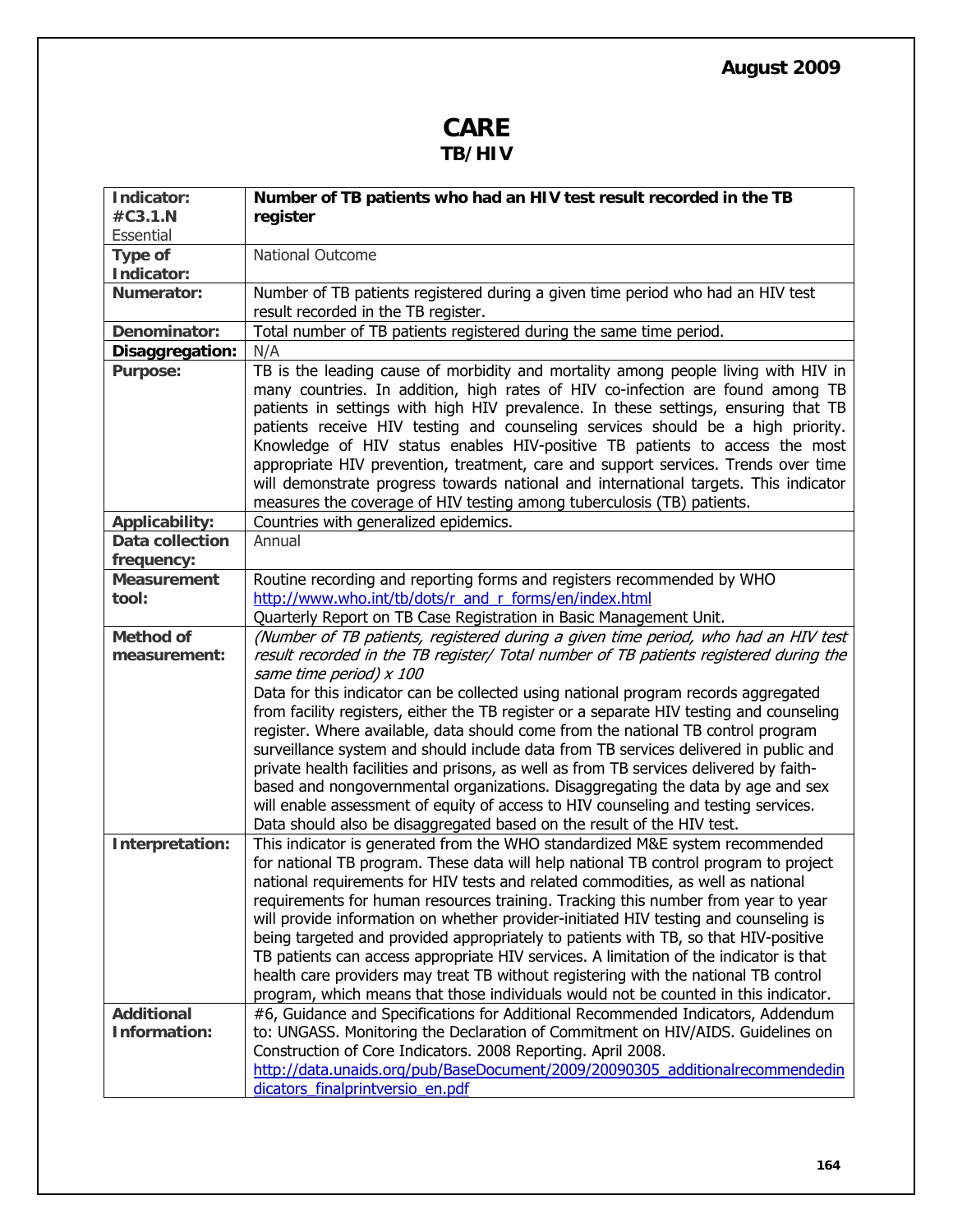# **CARE TB/HIV**

| Indicator #C3.2.N                | Percent of estimated HIV-positive incident TB cases that received                                                                                                                                                                                                                                                                                                                                                                                                                                                                                                                                                                                                                                                                                                                                                                                                                                                                                                                                                                                                                                                                                                                                                                                                                                                                                                                         |
|----------------------------------|-------------------------------------------------------------------------------------------------------------------------------------------------------------------------------------------------------------------------------------------------------------------------------------------------------------------------------------------------------------------------------------------------------------------------------------------------------------------------------------------------------------------------------------------------------------------------------------------------------------------------------------------------------------------------------------------------------------------------------------------------------------------------------------------------------------------------------------------------------------------------------------------------------------------------------------------------------------------------------------------------------------------------------------------------------------------------------------------------------------------------------------------------------------------------------------------------------------------------------------------------------------------------------------------------------------------------------------------------------------------------------------------|
| Essential/not                    | treatment for TB and HIV                                                                                                                                                                                                                                                                                                                                                                                                                                                                                                                                                                                                                                                                                                                                                                                                                                                                                                                                                                                                                                                                                                                                                                                                                                                                                                                                                                  |
| reported                         |                                                                                                                                                                                                                                                                                                                                                                                                                                                                                                                                                                                                                                                                                                                                                                                                                                                                                                                                                                                                                                                                                                                                                                                                                                                                                                                                                                                           |
| <b>Type of Indicator:</b>        | National Outcome                                                                                                                                                                                                                                                                                                                                                                                                                                                                                                                                                                                                                                                                                                                                                                                                                                                                                                                                                                                                                                                                                                                                                                                                                                                                                                                                                                          |
| Numerator:                       | Number of adults with advanced HIV infection who received antiretroviral<br>combination therapy in accordance with the nationally approved treatment<br>protocol (or WHO/UNAIDS standards) and who were started on TB treatment (in<br>accordance with national TB program guidelines), within the reporting year                                                                                                                                                                                                                                                                                                                                                                                                                                                                                                                                                                                                                                                                                                                                                                                                                                                                                                                                                                                                                                                                         |
| Denominator:                     | Estimated number of incident TB cases in people living with HIV                                                                                                                                                                                                                                                                                                                                                                                                                                                                                                                                                                                                                                                                                                                                                                                                                                                                                                                                                                                                                                                                                                                                                                                                                                                                                                                           |
| Disaggregation:                  | N/A                                                                                                                                                                                                                                                                                                                                                                                                                                                                                                                                                                                                                                                                                                                                                                                                                                                                                                                                                                                                                                                                                                                                                                                                                                                                                                                                                                                       |
| <b>Purpose:</b>                  | To assess progress in detecting and treating TB in people living with HIV                                                                                                                                                                                                                                                                                                                                                                                                                                                                                                                                                                                                                                                                                                                                                                                                                                                                                                                                                                                                                                                                                                                                                                                                                                                                                                                 |
| Applicability:                   | All countries                                                                                                                                                                                                                                                                                                                                                                                                                                                                                                                                                                                                                                                                                                                                                                                                                                                                                                                                                                                                                                                                                                                                                                                                                                                                                                                                                                             |
| <b>Data collection</b>           | Data should be collected continuously at the facility level. Data should be                                                                                                                                                                                                                                                                                                                                                                                                                                                                                                                                                                                                                                                                                                                                                                                                                                                                                                                                                                                                                                                                                                                                                                                                                                                                                                               |
| frequency:                       | aggregated periodically, preferably monthly or quarterly, and reported annually.<br>The most recent year for which data and estimates are available should be<br>reported here.                                                                                                                                                                                                                                                                                                                                                                                                                                                                                                                                                                                                                                                                                                                                                                                                                                                                                                                                                                                                                                                                                                                                                                                                           |
| <b>Measurement</b>               | Program data and estimates of incident TB cases in people living                                                                                                                                                                                                                                                                                                                                                                                                                                                                                                                                                                                                                                                                                                                                                                                                                                                                                                                                                                                                                                                                                                                                                                                                                                                                                                                          |
| tool:                            | with HIV, Facility antiretroviral therapy registers and reports; program<br>monitoring tools                                                                                                                                                                                                                                                                                                                                                                                                                                                                                                                                                                                                                                                                                                                                                                                                                                                                                                                                                                                                                                                                                                                                                                                                                                                                                              |
| <b>Method of</b><br>measurement: | Denominator: Annual estimates of the number of incident TB cases in people living<br>with HIV in high TB burden countries are calculated by WHO and are<br>available at: http://www.who.int/tb/country/en                                                                                                                                                                                                                                                                                                                                                                                                                                                                                                                                                                                                                                                                                                                                                                                                                                                                                                                                                                                                                                                                                                                                                                                 |
| Interpretation:                  | Adequate detection and treatment of TB will prolong the lives of people living with<br>HIV and reduce the community burden of TB. WHO provides annual estimates of<br>the burden of TB among people living with HIV, based on the best available<br>country estimates of HIV prevalence and TB incidence. All incident TB cases<br>among people living with HIV should be started on TB treatment and depending<br>on country specific eligibility criteria. Incident TB cases are defined as new a case<br>that have occurred in that year, and specifically excludes latent cases. All or most<br>people living with HIV who have TB should be on antiretroviral therapy, depending<br>on local eligibility criteria. TB treatment should only be started in accordance with<br>national TB program guidelines.<br>This indicator provides a measure of the extent to which collaboration between the<br>national TB and HIV programs is ensuring that people with HIV and TB disease are<br>able to access appropriate treatment for both diseases. However, this indicator will<br>also be affected by low uptake of HIV testing, poor access to HIV care services<br>and antiretroviral therapy, and poor access to TB diagnosis and treatment.<br>Separate indicators exist for each of these factors and should be referred to when<br>interpreting the results of this indicator. |
| <b>Additional</b>                | It is important that those providing HIV care and antiretroviral therapy record TB<br>diagnosis and treatment, as this information has important implications for<br>antiretroviral therapy eligibility and choice of antiretroviral regimen. It is therefore<br>recommended that the date of starting TB treatment is recorded in the<br>antiretroviral therapy register. If possible, the number of patients started on TB<br>treatment among those in HIV care but not yet on antiretroviral therapy should<br>also be reported. This would capture additional cases of TB that are detected and<br>treated among people living with HIV.<br>#6, Monitoring the Declaration of Commitment on HIV/AIDS. Guidelines on                                                                                                                                                                                                                                                                                                                                                                                                                                                                                                                                                                                                                                                                   |
|                                  |                                                                                                                                                                                                                                                                                                                                                                                                                                                                                                                                                                                                                                                                                                                                                                                                                                                                                                                                                                                                                                                                                                                                                                                                                                                                                                                                                                                           |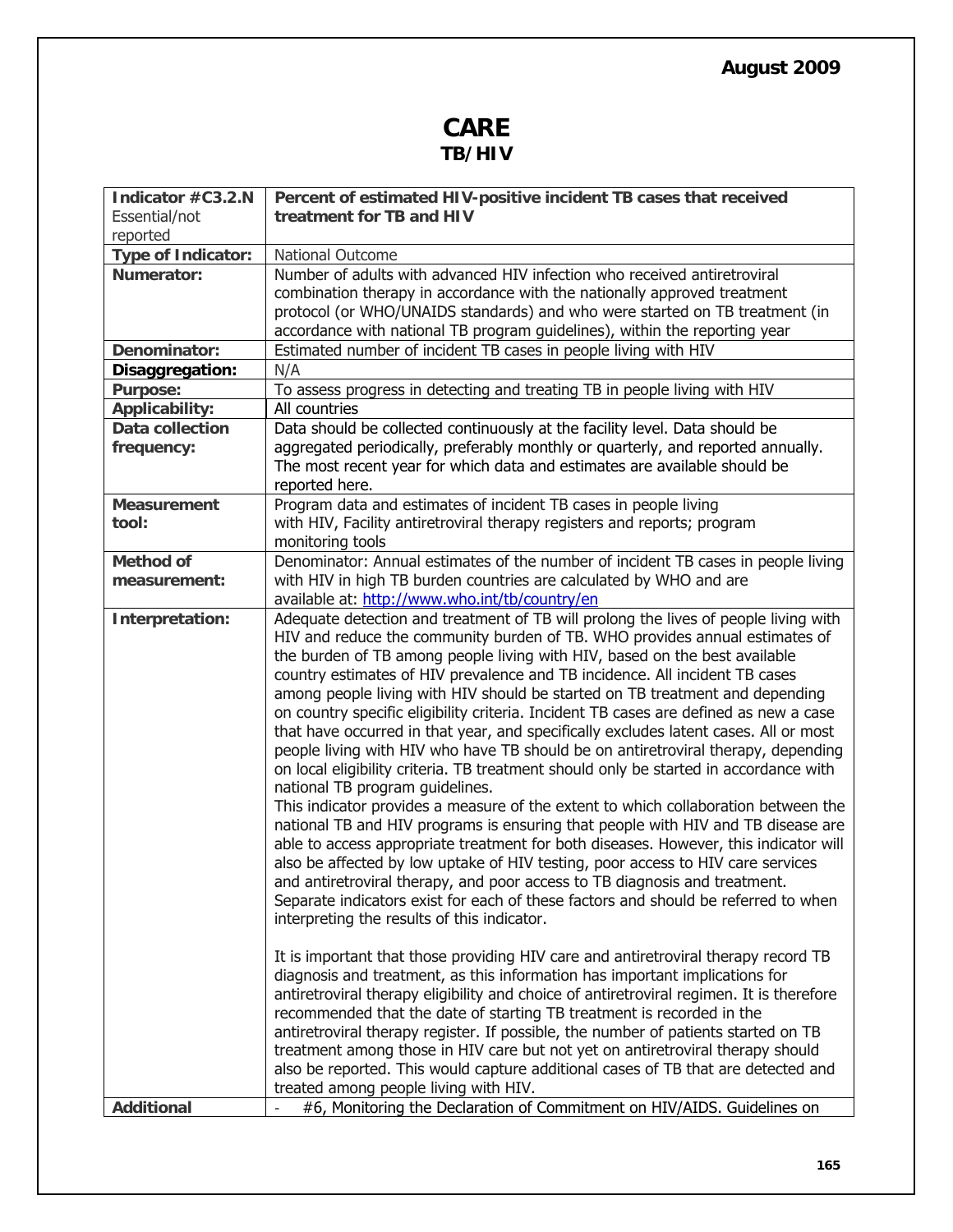| Information: | Construction of Core Indicators 2010 Reporting, United Nations General      |
|--------------|-----------------------------------------------------------------------------|
|              | Assembly Special Session [UNGASS]. March 2009                               |
|              | http://data.unaids.org/pub/Manual/2009/JC1676_Core_Indicators_2009_en.pdf   |
|              | WHO (2009). Global Tuberculosis Control: Surveillance, Planning, Financing. |
|              | Geneva: World Health Organization http://www.who.int/tb/country/en          |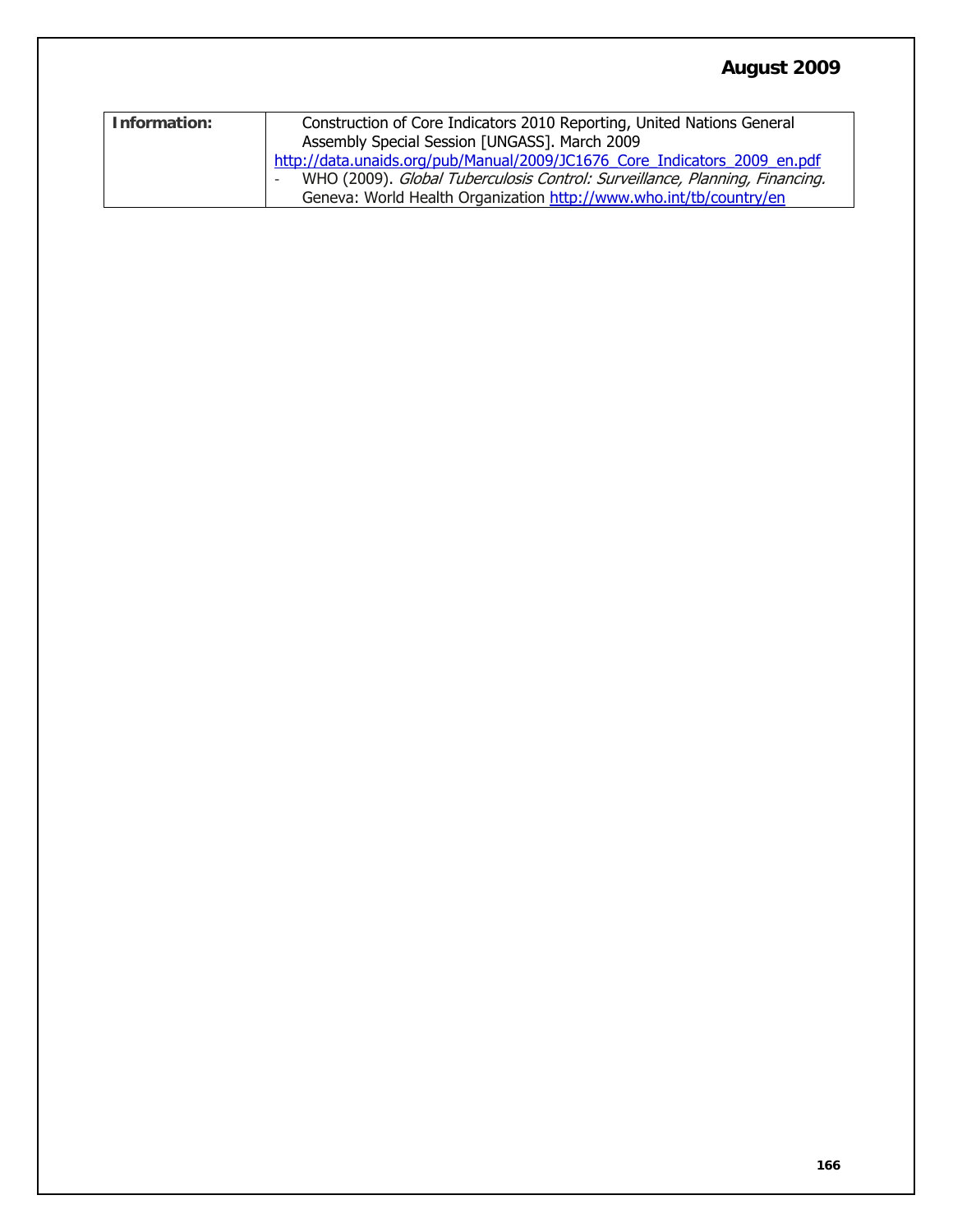# **CARE Additional Pediatric**

| <b>Indicator</b>       | Percent of infants born to HIV-positive pregnant women who are started                                                                                                                                                                                                                                                                                                                                                                                                                                                                                                                                                                                                                                                                                                                                                                                                                                  |
|------------------------|---------------------------------------------------------------------------------------------------------------------------------------------------------------------------------------------------------------------------------------------------------------------------------------------------------------------------------------------------------------------------------------------------------------------------------------------------------------------------------------------------------------------------------------------------------------------------------------------------------------------------------------------------------------------------------------------------------------------------------------------------------------------------------------------------------------------------------------------------------------------------------------------------------|
| #C4.2.N                | on CTX prophylaxis within two months of birth                                                                                                                                                                                                                                                                                                                                                                                                                                                                                                                                                                                                                                                                                                                                                                                                                                                           |
| Essential/not          |                                                                                                                                                                                                                                                                                                                                                                                                                                                                                                                                                                                                                                                                                                                                                                                                                                                                                                         |
| reported               |                                                                                                                                                                                                                                                                                                                                                                                                                                                                                                                                                                                                                                                                                                                                                                                                                                                                                                         |
| Type of<br>Indicator:  | National Outcome                                                                                                                                                                                                                                                                                                                                                                                                                                                                                                                                                                                                                                                                                                                                                                                                                                                                                        |
| Numerator:             | Number of infants born to HIV-infected women in the last 12 months started on                                                                                                                                                                                                                                                                                                                                                                                                                                                                                                                                                                                                                                                                                                                                                                                                                           |
|                        | Cotrimoxizole prophylaxis within two months of birth                                                                                                                                                                                                                                                                                                                                                                                                                                                                                                                                                                                                                                                                                                                                                                                                                                                    |
| Denominator:           | Estimated number of HIV-infected pregnant women giving birth in the last 12 months                                                                                                                                                                                                                                                                                                                                                                                                                                                                                                                                                                                                                                                                                                                                                                                                                      |
| Disaggregation:        | N/A                                                                                                                                                                                                                                                                                                                                                                                                                                                                                                                                                                                                                                                                                                                                                                                                                                                                                                     |
| <b>Purpose:</b>        | Cotrimoxizole prophylaxis is a simple and cost-effective intervention to prevent<br>Pneumocystis jirovecipneumonia (PCP) among HIV-exposed and -infected infants.<br>PCP is the leading cause of serious respiratory disease among young HIV-infected<br>infants in resource-limited countries and often occurs before HIV infection can be<br>diagnosed. Because diagnosing HIV infection among young infants is difficult, all<br>infants born to women living with HIV should receive Cotrimoxizole prophylaxis<br>starting at 4–6 weeks after birth and continuing until HIV infection has been excluded<br>and the infant is no longer at risk of acquiring HIV through breastfeeding.                                                                                                                                                                                                             |
| Applicability:         | All Countries                                                                                                                                                                                                                                                                                                                                                                                                                                                                                                                                                                                                                                                                                                                                                                                                                                                                                           |
| <b>Data collection</b> | Numerator: ongoing; Denominator: Annual.                                                                                                                                                                                                                                                                                                                                                                                                                                                                                                                                                                                                                                                                                                                                                                                                                                                                |
| frequency:             |                                                                                                                                                                                                                                                                                                                                                                                                                                                                                                                                                                                                                                                                                                                                                                                                                                                                                                         |
| <b>Measurement</b>     | Numerator: program or facility records; denominator: antenatal care surveillance,                                                                                                                                                                                                                                                                                                                                                                                                                                                                                                                                                                                                                                                                                                                                                                                                                       |
| tool:                  | projection model, population estimates<br>For more details on <i>calculation and interpretation</i> of the indicator, see Core indicators<br>for national AIDS programs: guidance and specifications for additional recommended<br>indicators.                                                                                                                                                                                                                                                                                                                                                                                                                                                                                                                                                                                                                                                          |
| <b>Method of</b>       | Data for the numerator should be aggregated from the appropriate facility registers,                                                                                                                                                                                                                                                                                                                                                                                                                                                                                                                                                                                                                                                                                                                                                                                                                    |
| measurement:           | which could include integrated maternal and child health registers, registers on the<br>follow-up of HIV-exposed infants or pre-antiretroviral therapy registers. The register<br>used may vary depending on the country context. For example, where HIV-exposed<br>infants are followed up in the HIV care and treatment setting, countries may<br>aggregate information either from a pre-antiretroviral therapy register adapted for<br>follow-up of HIV exposed infants or from a separate register for HIV-exposed infants.<br>The denominator is generated by estimating the number of HIV-infected women who<br>were pregnant in the last 12 months. This is based on HIV surveillance data from<br>antenatal clinics, and estimates can be generated by:<br>1) using a projection model, such as Spectrum; or<br>2) multiplying: The total number of women who gave birth in the last 12 months |
|                        | $\times$ The most recent national estimate of HIV prevalence among pregnant women<br>The total number of women who gave birth in the last 12 months can be obtained<br>from estimates of births from central statistics offices or the estimates of the United<br>Nations Population Division. The most recent national estimate of HIV prevalence<br>among pregnant women can be derived from HIV sentinel surveillance data collected<br>in antenatal clinics.                                                                                                                                                                                                                                                                                                                                                                                                                                        |
| Interpretation:        | This indicator allows countries to monitor progress in the early follow-up of exposed<br>infants by measuring provision of Cotrimoxizole in line with international guidelines. It<br>can also be used as a proxy indicator for early follow-up visits of exposed infants<br>within the recommended first 4-6 weeks of life. The indicator captures only those                                                                                                                                                                                                                                                                                                                                                                                                                                                                                                                                          |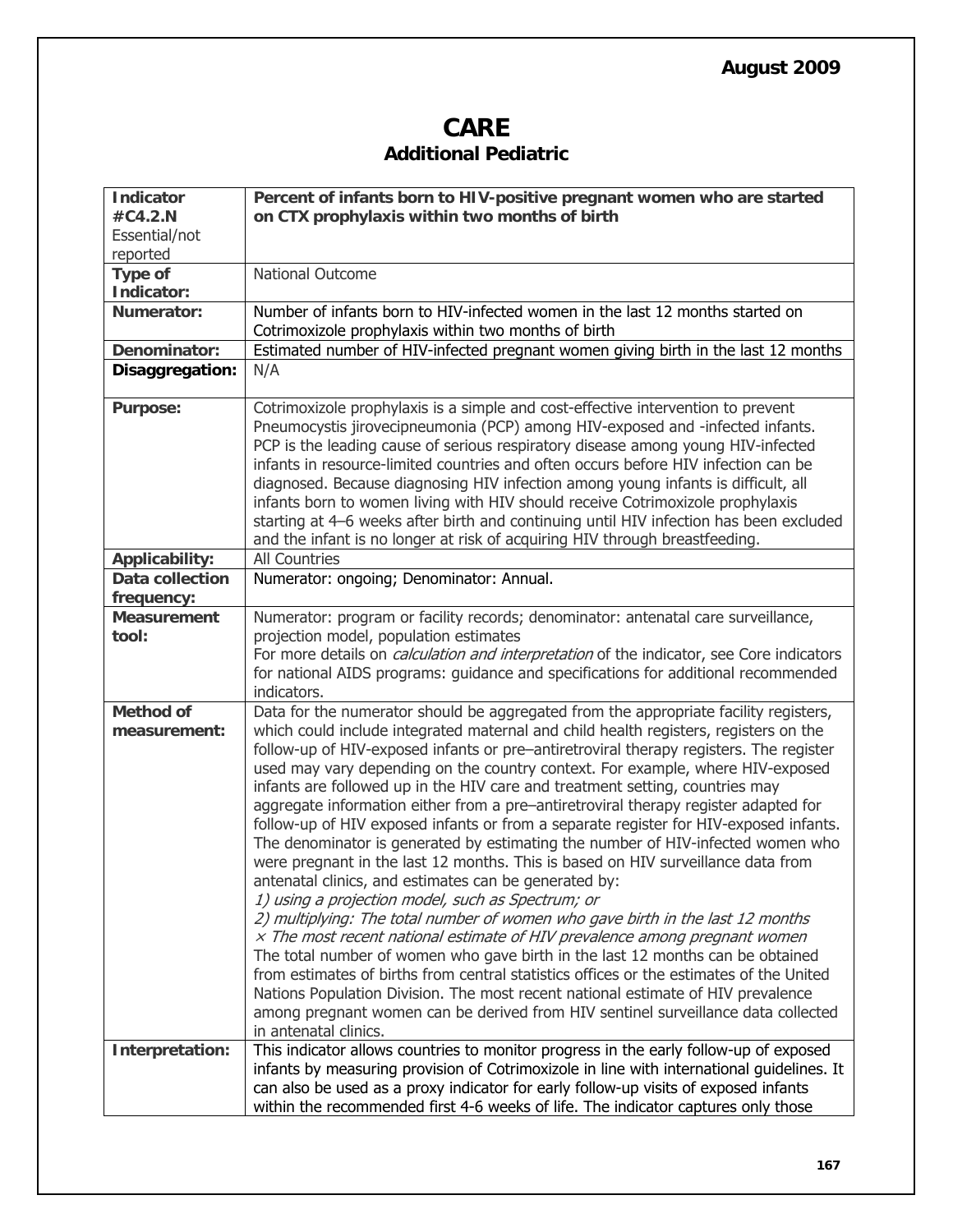|                   | infants who return for HIV-exposed infant follow-up services within two months of<br>birth. It does not measure actual coverage of Cotrimoxizole prophylaxis for HIV-<br>exposed infants as some infants may have been started on treatment after 2 months.<br>A low value of the indicator could signal potential bottlenecks in the system, including<br>poor management of CTX supplies in country, poor data collection, and inadequate<br>distribution systems. |
|-------------------|----------------------------------------------------------------------------------------------------------------------------------------------------------------------------------------------------------------------------------------------------------------------------------------------------------------------------------------------------------------------------------------------------------------------------------------------------------------------|
| <b>Additional</b> | #9, Guidance and Specifications for Additional Recommended Indicators,                                                                                                                                                                                                                                                                                                                                                                                               |
| Information:      | Addendum to: UNGASS. Monitoring the Declaration of Commitment on HIV/AIDS.                                                                                                                                                                                                                                                                                                                                                                                           |
|                   | Guidelines on Construction of Core Indicators. 2008 Reporting. April 2008.                                                                                                                                                                                                                                                                                                                                                                                           |
|                   | http://data.unaids.org/pub/BaseDocument/2009/20090305 additionalrecommendedin                                                                                                                                                                                                                                                                                                                                                                                        |
|                   | dicators finalprintversio en.pdf                                                                                                                                                                                                                                                                                                                                                                                                                                     |
|                   | Prevention #HIV-P14, The Global Fund to Fight AIDS, Tuberculosis and Malaria                                                                                                                                                                                                                                                                                                                                                                                         |
|                   | Monitoring and Evaluation Toolkit: HIV, Tuberculosis and Malaria and Health                                                                                                                                                                                                                                                                                                                                                                                          |
|                   | Systems Strengthening, Part 2: Tools for monitoring programs for HIV,                                                                                                                                                                                                                                                                                                                                                                                                |
|                   | tuberculosis, malaria and health systems strengthening, Third Edition, February                                                                                                                                                                                                                                                                                                                                                                                      |
|                   | 2009 http://www.theglobalfund.org/documents/me/M E Toolkit P2-HIV en.pdf                                                                                                                                                                                                                                                                                                                                                                                             |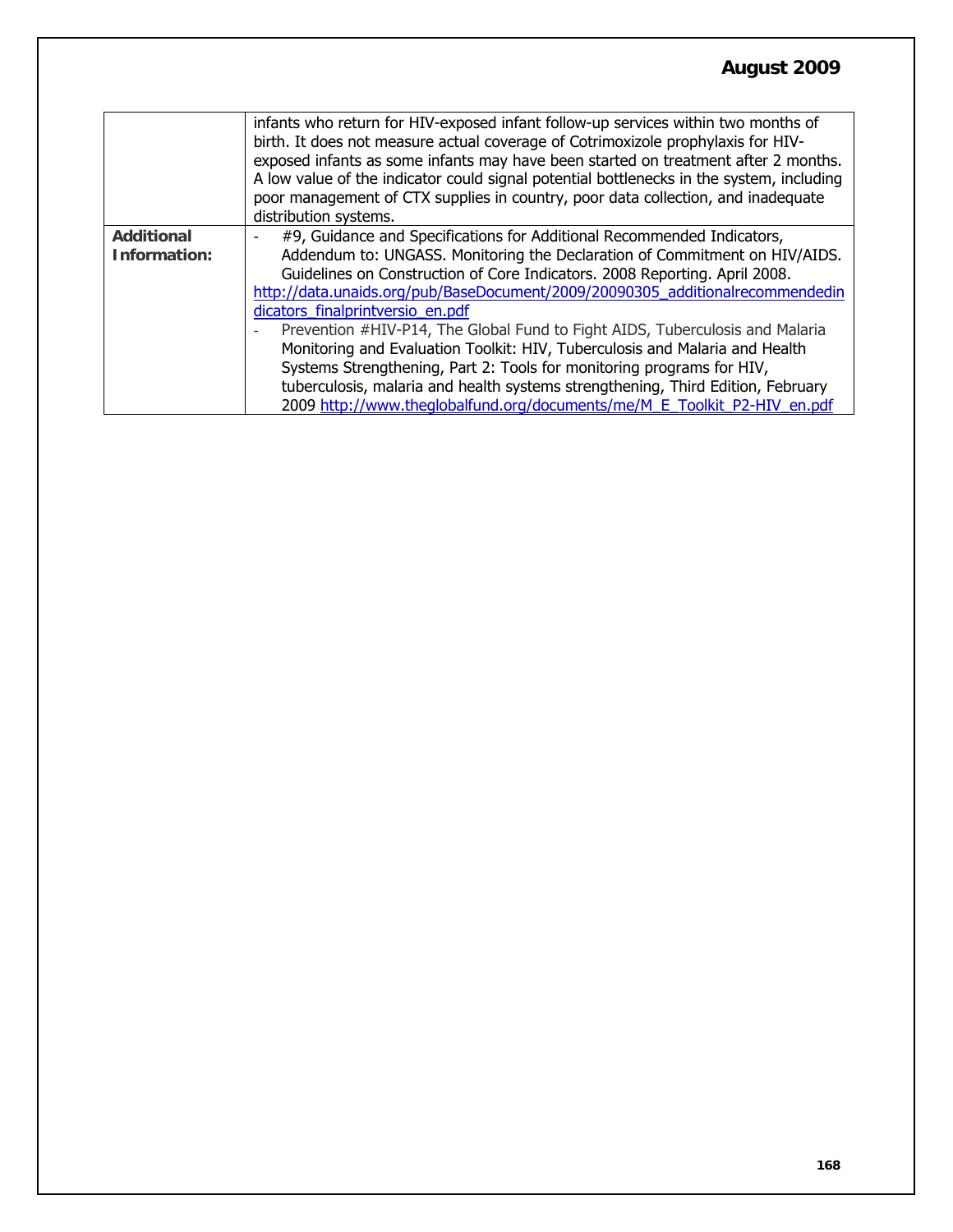### **Treatment ARV Services**

| Indicator                        | Percentage of health facilities that offer ART                                                                                                                              |
|----------------------------------|-----------------------------------------------------------------------------------------------------------------------------------------------------------------------------|
| #T1.5.N                          |                                                                                                                                                                             |
| Essential/not                    |                                                                                                                                                                             |
| reported                         |                                                                                                                                                                             |
| Type of                          | National Outcome                                                                                                                                                            |
| Indicator:                       |                                                                                                                                                                             |
| <b>Numerator:</b>                | Number of health facilities that offer ART (i.e., prescribe and/or provide clinical<br>follow-up).                                                                          |
| Denominator:                     | Total number of health facilities, excluding specialized facilities where ART services<br>are/will never be relevant.                                                       |
| Disaggregation:                  | By type of site: Public, Private, NGO                                                                                                                                       |
| Purpose:                         | This indicator measures the capacity of health facilities to provide antiretroviral                                                                                         |
|                                  | therapy (ART).                                                                                                                                                              |
|                                  | Antiretroviral therapy is a cornerstone of effective HIV treatment, and measuring the                                                                                       |
|                                  | percentage of health facilities that offer ART provides valuable information about ART                                                                                      |
|                                  | availability. One strategy to scale up ART services is to make ART available in more                                                                                        |
|                                  | health facilities. This may be achieved by decentralizing ART services from tertiary                                                                                        |
|                                  | facilities (e.g., hospitals) to primary or secondary-level health facilities.                                                                                               |
| Applicability:                   | All countries.                                                                                                                                                              |
| <b>Data collection</b>           | Annual for program records; every 2-3 years for facility survey/census.                                                                                                     |
| frequency:<br><b>Measurement</b> |                                                                                                                                                                             |
| tool:                            | Program records; health facility survey/census.                                                                                                                             |
| <b>Method of</b>                 | For health facility surveys or censuses, tools such as the Service Provision Assessment                                                                                     |
| measurement:                     | (SPA) or the Service Availability Mapping (SAM) can be used.                                                                                                                |
|                                  | Health facilities include public and private facilities, health centers and clinics                                                                                         |
|                                  | (including TB centers), as well as health facilities that are run by faith-based or                                                                                         |
|                                  | nongovernmental organizations.                                                                                                                                              |
|                                  | (Number of health facilities that offer ART/ Total number of health facilities minus                                                                                        |
|                                  | those where ART services are/will never be relevant) x 100                                                                                                                  |
|                                  | The numerator is calculated by summing of the number of facilities reporting                                                                                                |
|                                  | availability of ART services. Information on the availability of specific services is                                                                                       |
|                                  | usually kept at the national or sub-national level. National AIDS Programs should                                                                                           |
|                                  | have a record of all health facilities offering ART services. A health facility census or                                                                                   |
|                                  | survey can also provide this information, along with more in-depth information on                                                                                           |
|                                  | available services, provided the information is collected from a representative sample                                                                                      |
|                                  | of health facilities in the country. In a facility survey (e.g., Service Provision                                                                                          |
|                                  | Assessment, Service Availability Mapping), the most knowledgeable person                                                                                                    |
|                                  | responsible for client services is interviewed using the AIDS Outpatient Department<br>(OPD) module. Responses to a series of questions establish whether providers in that |
|                                  | facility provide ART services directly (i.e., prescribe ART and/or provide clinical follow-                                                                                 |
|                                  | up for ART patients) or refer patients to other health facilities for these services. In                                                                                    |
|                                  | addition, facility records documenting the current status of service provision should                                                                                       |
|                                  | be consulted. One potential limitation to facility surveys or censuses is that they are                                                                                     |
|                                  | usually only conducted once every few years. Countries should regularly update their                                                                                        |
|                                  | program records on health facilities offering ART services, and supplement these data                                                                                       |
|                                  | with those obtained through a health facility survey or census every few years.                                                                                             |
|                                  | The denominator is calculated by summing the total number of health facilities                                                                                              |
|                                  | included in the sample. Information for construction of the denominator may come                                                                                            |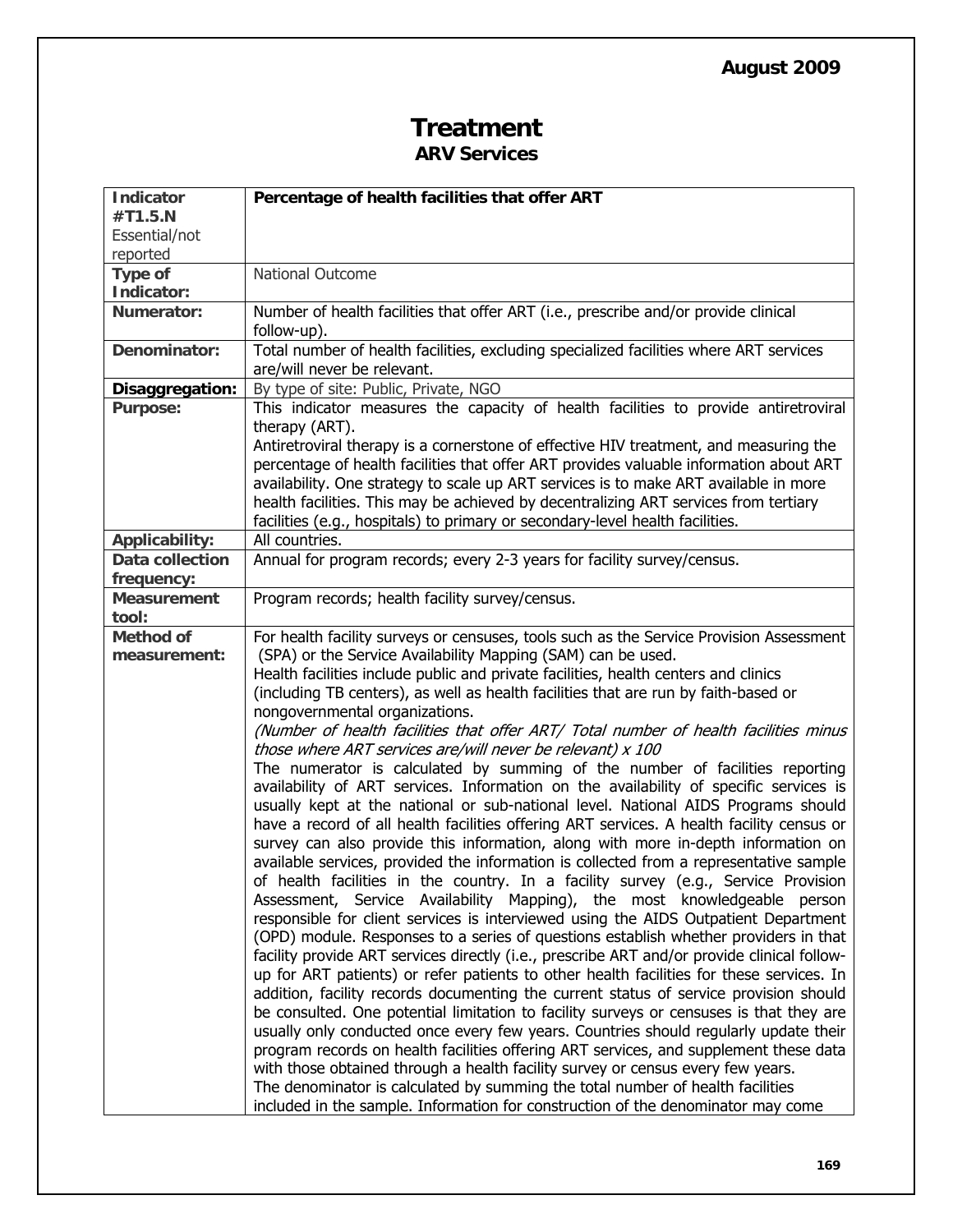|                                   | from program records, facility listings, and/or national strategy or planning<br>documents.                                                                                                                                                                                                                                                                                                                                                                                                                                                                                                                                                                                                                                                                                                                                                                                                                                                                                                                                                                                                                                                                                                                                                |
|-----------------------------------|--------------------------------------------------------------------------------------------------------------------------------------------------------------------------------------------------------------------------------------------------------------------------------------------------------------------------------------------------------------------------------------------------------------------------------------------------------------------------------------------------------------------------------------------------------------------------------------------------------------------------------------------------------------------------------------------------------------------------------------------------------------------------------------------------------------------------------------------------------------------------------------------------------------------------------------------------------------------------------------------------------------------------------------------------------------------------------------------------------------------------------------------------------------------------------------------------------------------------------------------|
| Interpretation:                   | This indicator provides valuable information about the availability of ART services in<br>health facilities, but it does not capture information about the quality of services<br>provided. Antiretroviral therapy itself is complex, and it should be delivered as part of<br>a package of care interventions, including the provision of Cotrimoxizole prophylaxis,<br>the management of opportunistic infections and comorbidities, nutritional support and<br>palliative care. Simple monitoring of ART availability does not ensure that all ART-<br>related services are adequately provided to those who need them. Nevertheless, it is<br>important to know what percentage of health facilities provide ART services in order<br>to plan for service expansion as needed to meet universal access targets.                                                                                                                                                                                                                                                                                                                                                                                                                        |
| <b>Additional</b><br>Information: | #2, Guidance and Specifications for Additional Recommended Indicators,<br>Addendum to: UNGASS. Monitoring the Declaration of Commitment on HIV/AIDS.<br>Guidelines on Construction of Core Indicators. 2008 Reporting. April 2008.<br>http://data.unaids.org/pub/BaseDocument/2009/20090305 additionalrecommend<br>edindicators finalprintversio en.pdf<br>Treatment #HIV-T2, The Global Fund to Fight AIDS, Tuberculosis and Malaria<br>$\frac{1}{2} \left( \frac{1}{2} \right) \left( \frac{1}{2} \right) \left( \frac{1}{2} \right) \left( \frac{1}{2} \right) \left( \frac{1}{2} \right) \left( \frac{1}{2} \right) \left( \frac{1}{2} \right) \left( \frac{1}{2} \right) \left( \frac{1}{2} \right) \left( \frac{1}{2} \right) \left( \frac{1}{2} \right) \left( \frac{1}{2} \right) \left( \frac{1}{2} \right) \left( \frac{1}{2} \right) \left( \frac{1}{2} \right) \left( \frac{1}{2} \right) \left( \frac$<br>Monitoring and Evaluation Toolkit: HIV, Tuberculosis and Malaria and Health<br>Systems Strengthening, Part 2: Tools for monitoring programs for HIV,<br>tuberculosis, malaria and health systems strengthening, Third Edition, February<br>2009 http://www.theglobalfund.org/documents/me/M_E_Toolkit_P2-HIV_en.pdf |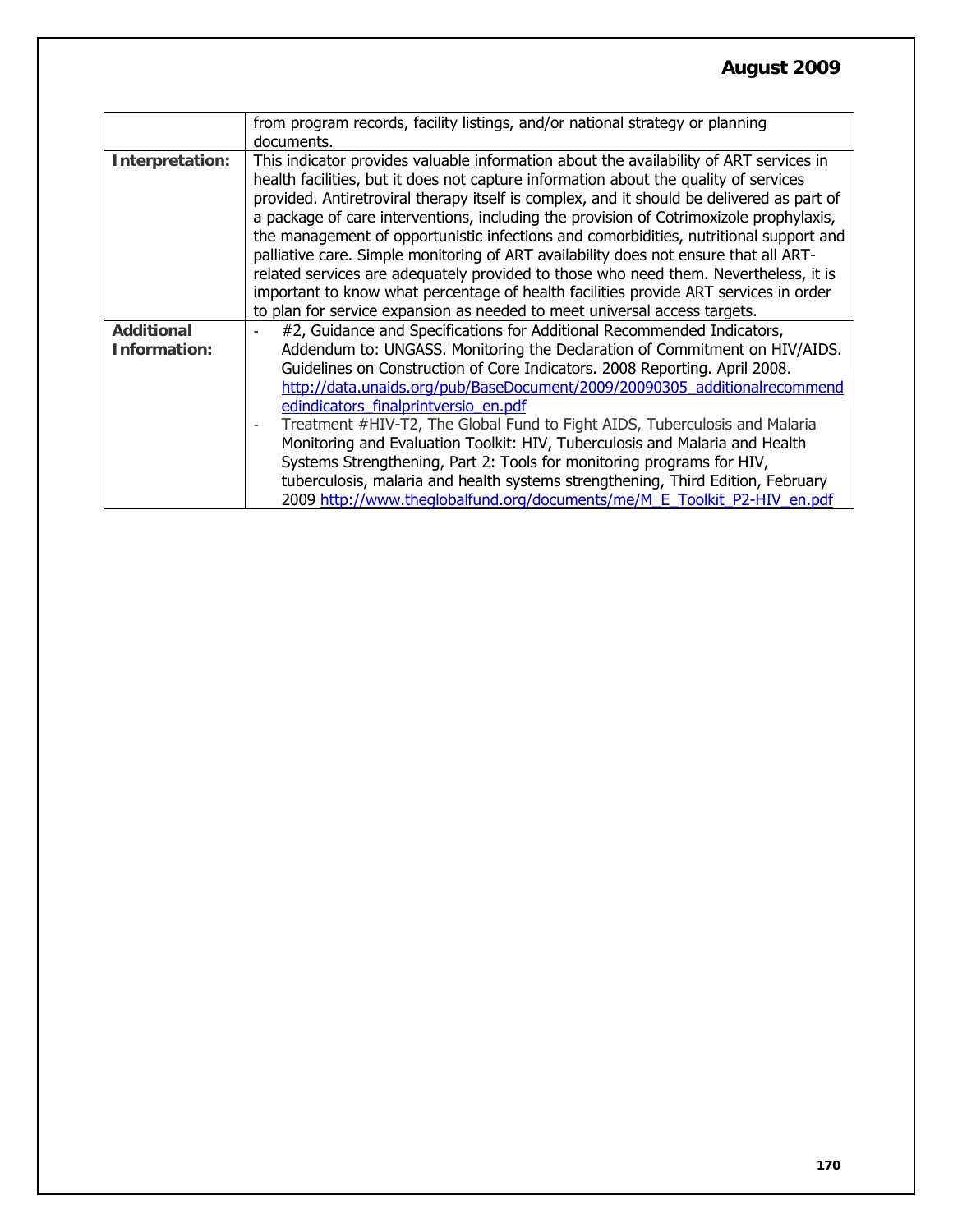# **Treatment ARV Services**

| Indicator          | Percentage of health facilities providing ART using CD4 monitoring in line                                                                                                                                                                                                                                                                                                                                                                                                                                                                                                                                                                                                                                                                                                                                                                                                                                                                                                                                                                                                                                                                                                                                                                                                                                                                                                                                                                                                                                                                                                         |
|--------------------|------------------------------------------------------------------------------------------------------------------------------------------------------------------------------------------------------------------------------------------------------------------------------------------------------------------------------------------------------------------------------------------------------------------------------------------------------------------------------------------------------------------------------------------------------------------------------------------------------------------------------------------------------------------------------------------------------------------------------------------------------------------------------------------------------------------------------------------------------------------------------------------------------------------------------------------------------------------------------------------------------------------------------------------------------------------------------------------------------------------------------------------------------------------------------------------------------------------------------------------------------------------------------------------------------------------------------------------------------------------------------------------------------------------------------------------------------------------------------------------------------------------------------------------------------------------------------------|
| #T1.6.N            | with national guidelines/policies on site or through referral                                                                                                                                                                                                                                                                                                                                                                                                                                                                                                                                                                                                                                                                                                                                                                                                                                                                                                                                                                                                                                                                                                                                                                                                                                                                                                                                                                                                                                                                                                                      |
| Essential/not      |                                                                                                                                                                                                                                                                                                                                                                                                                                                                                                                                                                                                                                                                                                                                                                                                                                                                                                                                                                                                                                                                                                                                                                                                                                                                                                                                                                                                                                                                                                                                                                                    |
| reported           |                                                                                                                                                                                                                                                                                                                                                                                                                                                                                                                                                                                                                                                                                                                                                                                                                                                                                                                                                                                                                                                                                                                                                                                                                                                                                                                                                                                                                                                                                                                                                                                    |
| Type of            | National Outcome                                                                                                                                                                                                                                                                                                                                                                                                                                                                                                                                                                                                                                                                                                                                                                                                                                                                                                                                                                                                                                                                                                                                                                                                                                                                                                                                                                                                                                                                                                                                                                   |
| Indicator:         |                                                                                                                                                                                                                                                                                                                                                                                                                                                                                                                                                                                                                                                                                                                                                                                                                                                                                                                                                                                                                                                                                                                                                                                                                                                                                                                                                                                                                                                                                                                                                                                    |
| Numerator:         | Number of health facilities providing ART using CD4 monitoring in line with national<br>guidelines or policies, either on site or through referral.                                                                                                                                                                                                                                                                                                                                                                                                                                                                                                                                                                                                                                                                                                                                                                                                                                                                                                                                                                                                                                                                                                                                                                                                                                                                                                                                                                                                                                |
| Denominator:       | Total number of all health facilities providing ART.                                                                                                                                                                                                                                                                                                                                                                                                                                                                                                                                                                                                                                                                                                                                                                                                                                                                                                                                                                                                                                                                                                                                                                                                                                                                                                                                                                                                                                                                                                                               |
| Disaggregation:    | By type of site: Public, Private, NGO                                                                                                                                                                                                                                                                                                                                                                                                                                                                                                                                                                                                                                                                                                                                                                                                                                                                                                                                                                                                                                                                                                                                                                                                                                                                                                                                                                                                                                                                                                                                              |
| Purpose:           | This indicator measures the percentage of health facilities providing ART using CD4<br>monitoring. Although the unavailability of CD4 monitoring should not be a barrier to<br>providing ART, WHO recommends CD4 monitoring for better and more accurate<br>clinical decision-making. This indicator may also be used as a proxy measure of the<br>quality of ART services provided in a country.<br>Current WHO guidelines recommend that patients with advanced or severe<br>symptomatic HIV disease should start ART irrespective of CD4 cell count. Although<br>the optimum time to start ART has not been firmly established, it is known to be<br>before patients become unwell or present with HIV-associated opportunistic<br>diseases. Immunologic monitoring (i.e., CD4 testing), where possible, is the best<br>approach to guide the decision on when to initiate ART in asymptomatic individuals<br>and to monitor ART responses in patients receiving ART.<br>In many resource-limited settings where ART services are being scaled up, decisions<br>to initiate ART are based upon clinical assessment. As ART services expand, health<br>system infrastructure should be strengthened where possible to make CD4 testing<br>more readily available. Making CD4 testing available allows asymptomatic but<br>immunologically compromised individuals to start ART earlier and improves the<br>quality of care of HIV patients through better treatment monitoring. Furthermore,<br>CD4 testing is also useful to expand access to Cotrimoxizole prophylaxis in HIV- |
|                    | infected patients as part of the pre-ART care package.                                                                                                                                                                                                                                                                                                                                                                                                                                                                                                                                                                                                                                                                                                                                                                                                                                                                                                                                                                                                                                                                                                                                                                                                                                                                                                                                                                                                                                                                                                                             |
| Applicability:     | All countries.                                                                                                                                                                                                                                                                                                                                                                                                                                                                                                                                                                                                                                                                                                                                                                                                                                                                                                                                                                                                                                                                                                                                                                                                                                                                                                                                                                                                                                                                                                                                                                     |
| Data collection    | Annual for program records; every 2-3 years for facility survey/census.                                                                                                                                                                                                                                                                                                                                                                                                                                                                                                                                                                                                                                                                                                                                                                                                                                                                                                                                                                                                                                                                                                                                                                                                                                                                                                                                                                                                                                                                                                            |
| frequency:         |                                                                                                                                                                                                                                                                                                                                                                                                                                                                                                                                                                                                                                                                                                                                                                                                                                                                                                                                                                                                                                                                                                                                                                                                                                                                                                                                                                                                                                                                                                                                                                                    |
| <b>Measurement</b> | Program records, laboratory network records, health facility survey                                                                                                                                                                                                                                                                                                                                                                                                                                                                                                                                                                                                                                                                                                                                                                                                                                                                                                                                                                                                                                                                                                                                                                                                                                                                                                                                                                                                                                                                                                                |
| tool:              | such as the Service Provision Assessment (SPA) or the Service                                                                                                                                                                                                                                                                                                                                                                                                                                                                                                                                                                                                                                                                                                                                                                                                                                                                                                                                                                                                                                                                                                                                                                                                                                                                                                                                                                                                                                                                                                                      |
|                    | Availability Mapping (SAM) may be used.                                                                                                                                                                                                                                                                                                                                                                                                                                                                                                                                                                                                                                                                                                                                                                                                                                                                                                                                                                                                                                                                                                                                                                                                                                                                                                                                                                                                                                                                                                                                            |
| Method of          | Health facilities include public and private facilities, health center and clinics                                                                                                                                                                                                                                                                                                                                                                                                                                                                                                                                                                                                                                                                                                                                                                                                                                                                                                                                                                                                                                                                                                                                                                                                                                                                                                                                                                                                                                                                                                 |
| measurement:       | (including TB center), as well as health facilities that are run by faith-based or                                                                                                                                                                                                                                                                                                                                                                                                                                                                                                                                                                                                                                                                                                                                                                                                                                                                                                                                                                                                                                                                                                                                                                                                                                                                                                                                                                                                                                                                                                 |
|                    | nongovernmental organizations.                                                                                                                                                                                                                                                                                                                                                                                                                                                                                                                                                                                                                                                                                                                                                                                                                                                                                                                                                                                                                                                                                                                                                                                                                                                                                                                                                                                                                                                                                                                                                     |
|                    | (Number of health facilities providing ART using CD4 monitoring in line with national                                                                                                                                                                                                                                                                                                                                                                                                                                                                                                                                                                                                                                                                                                                                                                                                                                                                                                                                                                                                                                                                                                                                                                                                                                                                                                                                                                                                                                                                                              |
|                    | guidelines or policies, either on site or through referral/ Total number of health                                                                                                                                                                                                                                                                                                                                                                                                                                                                                                                                                                                                                                                                                                                                                                                                                                                                                                                                                                                                                                                                                                                                                                                                                                                                                                                                                                                                                                                                                                 |
|                    | facilities providing ART )x 100                                                                                                                                                                                                                                                                                                                                                                                                                                                                                                                                                                                                                                                                                                                                                                                                                                                                                                                                                                                                                                                                                                                                                                                                                                                                                                                                                                                                                                                                                                                                                    |
|                    | National ART Programs should have a record of all facilities that provide CD4 testing                                                                                                                                                                                                                                                                                                                                                                                                                                                                                                                                                                                                                                                                                                                                                                                                                                                                                                                                                                                                                                                                                                                                                                                                                                                                                                                                                                                                                                                                                              |
|                    | services, whether on site or through referral. This is a national list or inventory of                                                                                                                                                                                                                                                                                                                                                                                                                                                                                                                                                                                                                                                                                                                                                                                                                                                                                                                                                                                                                                                                                                                                                                                                                                                                                                                                                                                                                                                                                             |
|                    | sites with CD4 testing available, or of reference laboratory networks with a list of                                                                                                                                                                                                                                                                                                                                                                                                                                                                                                                                                                                                                                                                                                                                                                                                                                                                                                                                                                                                                                                                                                                                                                                                                                                                                                                                                                                                                                                                                               |
|                    | facilities that link with these laboratories to provide CD4 testing.                                                                                                                                                                                                                                                                                                                                                                                                                                                                                                                                                                                                                                                                                                                                                                                                                                                                                                                                                                                                                                                                                                                                                                                                                                                                                                                                                                                                                                                                                                               |
|                    | A health facility census or survey can also provide this information as well as more                                                                                                                                                                                                                                                                                                                                                                                                                                                                                                                                                                                                                                                                                                                                                                                                                                                                                                                                                                                                                                                                                                                                                                                                                                                                                                                                                                                                                                                                                               |
|                    | in-depth information on services available, provided the information is collected from                                                                                                                                                                                                                                                                                                                                                                                                                                                                                                                                                                                                                                                                                                                                                                                                                                                                                                                                                                                                                                                                                                                                                                                                                                                                                                                                                                                                                                                                                             |
|                    | a representative sample of health facilities in the country. In a facility survey (e.g.,                                                                                                                                                                                                                                                                                                                                                                                                                                                                                                                                                                                                                                                                                                                                                                                                                                                                                                                                                                                                                                                                                                                                                                                                                                                                                                                                                                                                                                                                                           |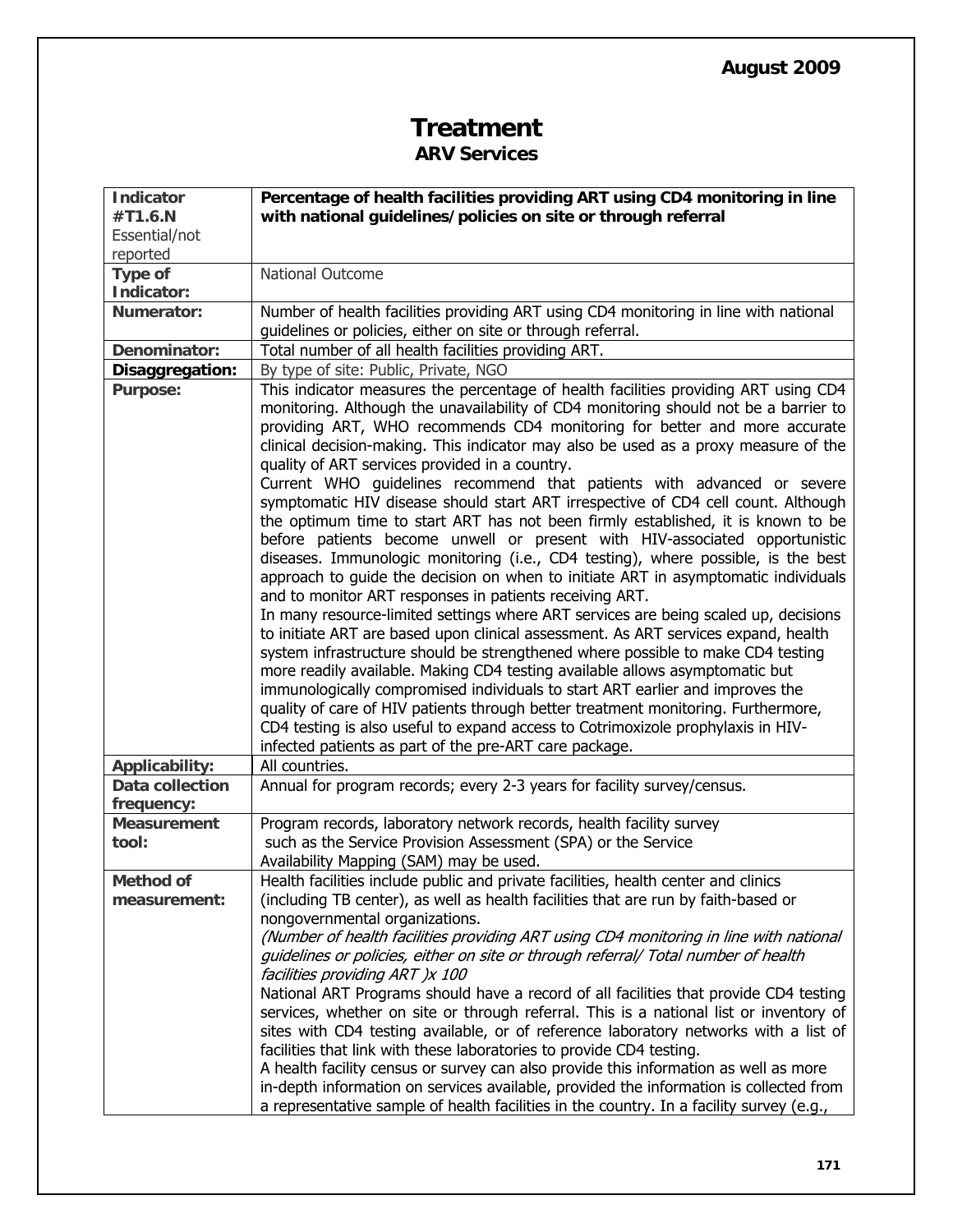|                   | Service Provision Assessment, Service Availability Mapping), the most knowledgeable     |
|-------------------|-----------------------------------------------------------------------------------------|
|                   | person responsible for client services is interviewed using the AIDS Outpatient         |
|                   | Department (OPD) module. Responses to a series a questions establish whether the        |
|                   | facility uses CD4 monitoring on site or through referral. In addition, facility records |
|                   | documenting the current status of service provision should be consulted. One            |
|                   | potential limitation to facility surveys or censuses is that they are usually only      |
|                   | conducted once every few years. Countries should regularly update their program         |
|                   | records on health facilities offering ART services, and supplement these data with      |
|                   | those obtained through a health facility survey or census every few years.              |
| Interpretation:   | This indicator measures the availability of CD4 monitoring in health facilities         |
|                   | providing ART, and can provide a quick indication of improvement in earlier access      |
|                   | to ART and the quality of ART services nationwide. It does not provide detailed         |
|                   | information on the quality of ART services or improved treatment outcomes.              |
| <b>Additional</b> | #4, Guidance and Specifications for Additional Recommended Indicators, Addendum         |
| Information:      | to: UNGASS. Monitoring the Declaration of Commitment on HIV/AIDS. Guidelines on         |
|                   | Construction of Core Indicators. 2008 Reporting. April 2008.                            |
|                   | http://data.unaids.org/pub/BaseDocument/2009/20090305 additionalrecommendedi            |
|                   | ndicators finalprintversio en.pdf                                                       |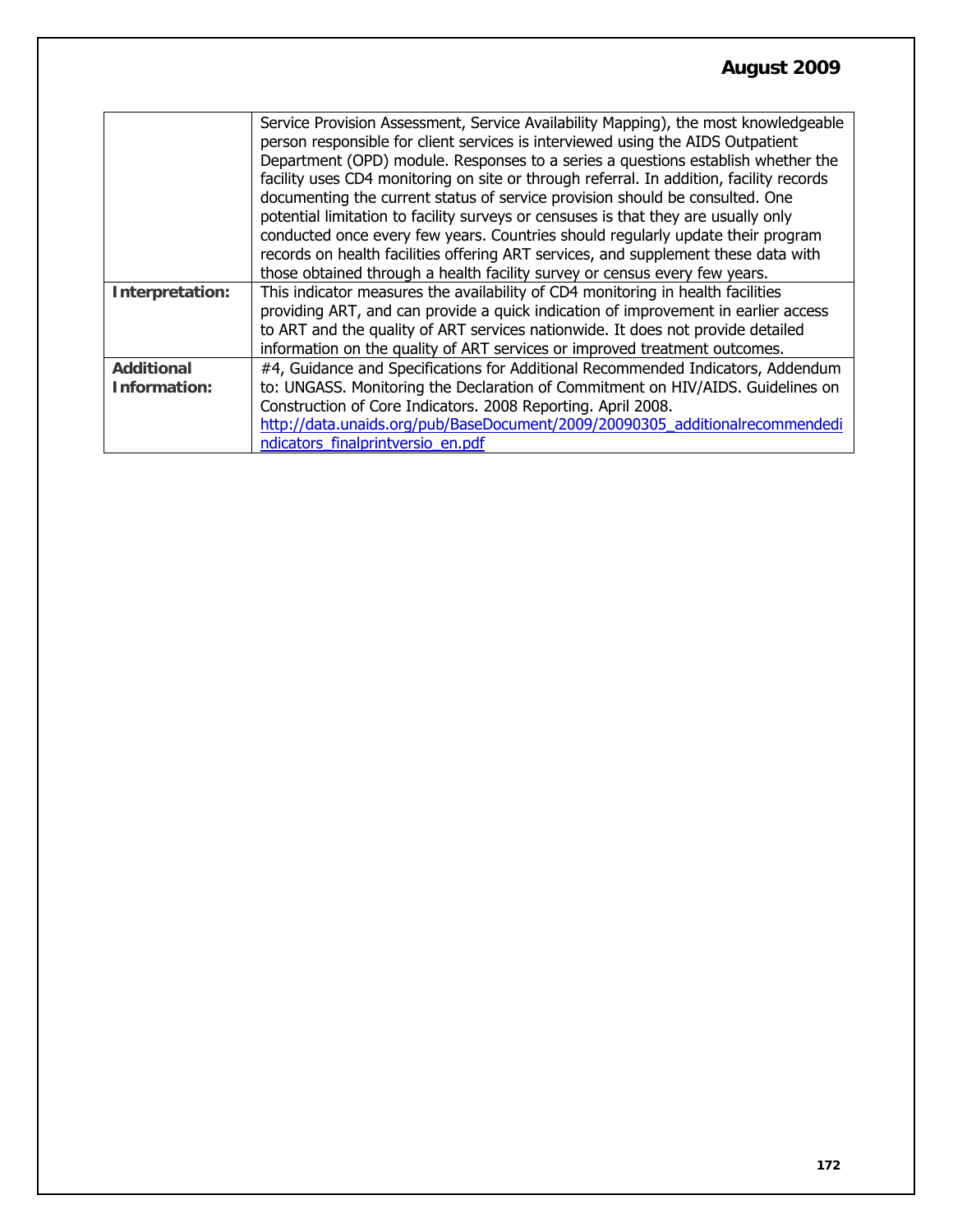#### **Health System Strengthening Heath Systems Financing**

| Indicator #H3.1.N         | Domestic and international AIDS spending by categories and                                                                                                                                                                             |
|---------------------------|----------------------------------------------------------------------------------------------------------------------------------------------------------------------------------------------------------------------------------------|
| Essential/not reported    | financing sources                                                                                                                                                                                                                      |
| <b>Type of Indicator:</b> | National                                                                                                                                                                                                                               |
| Numerator:                | N/A                                                                                                                                                                                                                                    |
| Denominator:              | N/A                                                                                                                                                                                                                                    |
| Disaggregation:           | N/A                                                                                                                                                                                                                                    |
| Purpose:                  | To collect accurate and consistent data on how funds are spent at the<br>national level and where those funds are sourced                                                                                                              |
| Applicability:            | All countries                                                                                                                                                                                                                          |
| Data collection           | Every two years                                                                                                                                                                                                                        |
| frequency:                |                                                                                                                                                                                                                                        |
| <b>Measurement tool:</b>  | Primary tool/method: National AIDS Spending Assessment (NASA)<br>Alternative tools/methods:<br>1) National Health Accounts-AIDS sub-accounts. There should not be any                                                                  |
|                           | difference in the AIDS health spending measured by NASA or by the National<br>Health Accounts sub-accounts. However, some activities performed outside the<br>health system might not be included in National Health Accounts.         |
|                           | 2) Resource Flows Survey. There has been an alignment process and countries<br>that have been selected in the sample of this survey and have responded to<br>the questionnaires may enter the information in the funding matrix at the |
|                           | aggregated level by main activities. Some activities performed outside the<br>health system might not be included in this Resource Flows Survey. In                                                                                    |
|                           | addition, some population-related actions should be excluded from the total for<br>AIDS.                                                                                                                                               |
|                           | The outputs from any of these measurement tools are to be used to complete<br>the National Funding Matrix, which is to be submitted as part of the Country<br>Progress Report (see Appendix 3 in UNGASS Guidelines).                   |
| <b>Method of</b>          | Actual expenditures classified by eight AIDS Spending Categories and by                                                                                                                                                                |
| measurement:              | financing source, including public expenditure from its own sources (i.e.<br>government revenues such as taxes) and from international sources:<br>1. Prevention                                                                       |
|                           |                                                                                                                                                                                                                                        |
|                           | 2. Care and treatment                                                                                                                                                                                                                  |
|                           | 3. Orphans and vulnerable children2                                                                                                                                                                                                    |
|                           | 4. Program management and administration strengthening<br>5. Incentives for human resources                                                                                                                                            |
|                           | 6. Social protection and social services (excluding orphans and<br>vulnerable children)                                                                                                                                                |
|                           | 7. Enabling environment and community development                                                                                                                                                                                      |
|                           | 8. Research (excluding operations research included under program                                                                                                                                                                      |
|                           | management).                                                                                                                                                                                                                           |
|                           | (There are multiple subcategories in each AIDS Spending Category; see                                                                                                                                                                  |
|                           | Appendix 3 in UNGASS Guidelines)<br>Three main groups of financing sources:                                                                                                                                                            |
|                           | 1. Domestic public                                                                                                                                                                                                                     |
|                           | 2. International                                                                                                                                                                                                                       |
|                           | 3. Domestic private (optional for UNGASS reporting).                                                                                                                                                                                   |
|                           | (There are multiple subcategories for each source; see Appendix 3)                                                                                                                                                                     |
|                           | The National Funding Matrix is available on the UNGASS 2010 reporting                                                                                                                                                                  |
|                           | website: www.unaids.org/UNGASS2010                                                                                                                                                                                                     |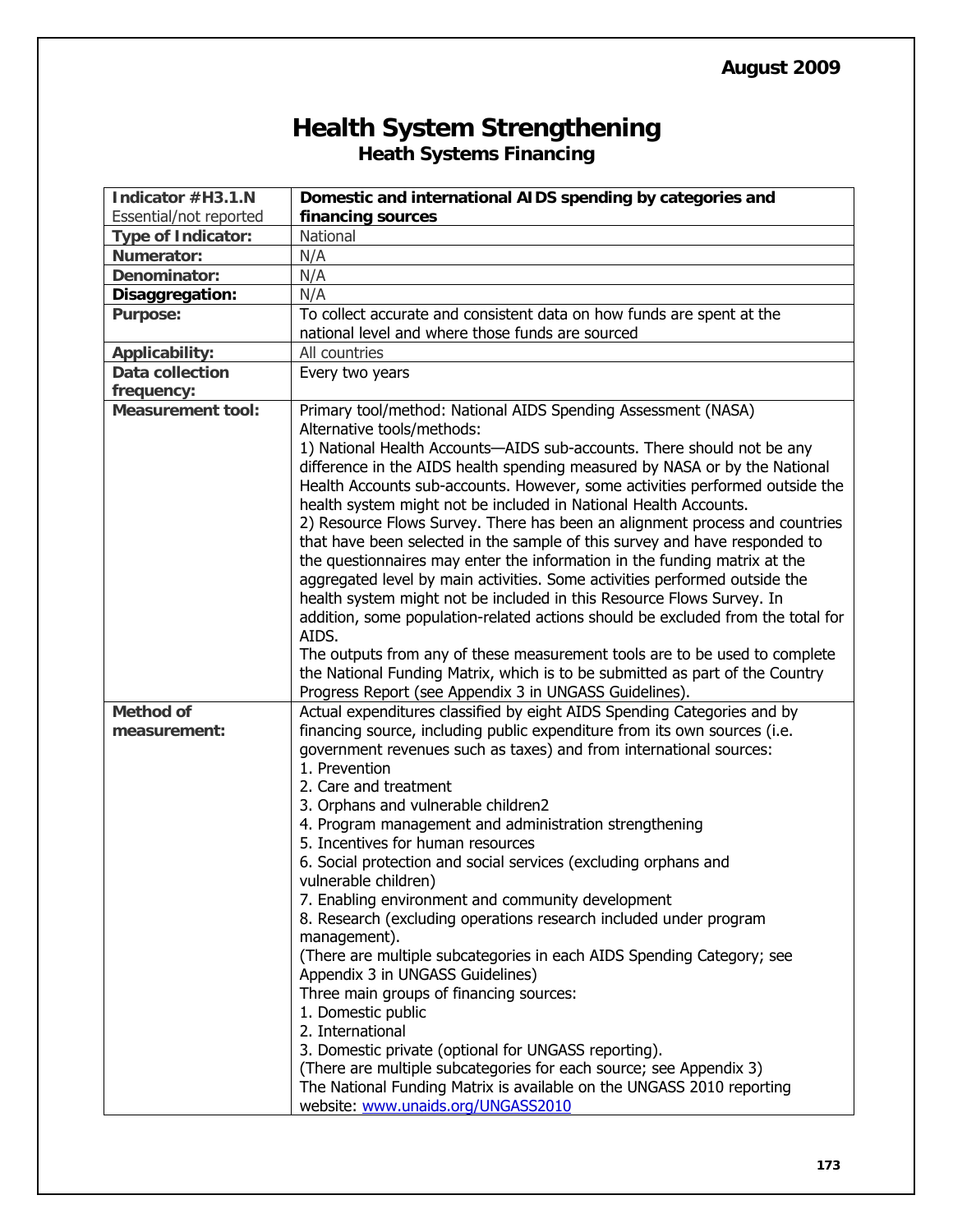| Interpretation:   | The financial data entered in the National Funding Matrix must be actual            |
|-------------------|-------------------------------------------------------------------------------------|
|                   | expenditures, not budgets or commitments. They must also include AIDS               |
|                   | expenditures that were made as part of broader systems of service provision.        |
|                   | For example, the diagnosis and treatment of opportunistic infections would          |
|                   | require a special costing estimate to track the specific resources allocated to     |
|                   | AIDS-related diagnosis and treatment.                                               |
|                   |                                                                                     |
|                   | Similarly, prevention activities in schools may benefit from a detailed             |
|                   | estimation to calculate actual expenditures on AIDS activities. The AIDS            |
|                   | expenditures might occur outside the health system given the nature of              |
|                   | expanded responses to AIDS.                                                         |
|                   | Completing the National Funding Matrix will provide a more detailed picture of      |
|                   | the situation at the country level, which is useful for both national and global    |
|                   | decision-making.                                                                    |
|                   | Reporting: The indicator on domestic and international AIDS spending is             |
|                   | reported by completing the National Funding Matrix. Appendix 3 provides             |
|                   | further instructions on how to submit the report of this indicator via the          |
|                   | completed National Funding Matrix. The cover sheet as well as the information       |
|                   | indicated in                                                                        |
|                   | Appendix 3 needs to be submitted with the Country Progress Report.                  |
| <b>Additional</b> | #1, Monitoring the Declaration of Commitment on HIV/AIDS. Guidelines on             |
| Information:      | Construction of Core Indicators 2010 Reporting, United Nations General              |
|                   | Assembly Special Session [UNGASS]. March 2009                                       |
|                   | http://data.unaids.org/pub/Manual/2009/JC1676_Core_Indicators_2009_en.pdf           |
|                   |                                                                                     |
|                   | UNAIDS (2009). National AIDS Spending Assessment (NASA): Classification             |
|                   | taxonomy and Definitions.                                                           |
|                   | http://www.unaids.org/en/KnowledgeCentre/HIVData/Tracking/Nasa.asp                  |
|                   | UNFPA/UNAIDS/Netherlands Interdisciplinary Demographics Institute.<br>$\frac{1}{2}$ |
|                   | Details on Resource Flows Surveys, instruments, countries sampled and               |
|                   | more details on this tool: www.resourceflows.org                                    |
|                   | World Bank/WHO/USAID (2003). Guide to Producing National Health<br>÷,               |
|                   | Accounts. This publication and other tools for National Health Accounts             |
|                   | and AIDS sub-accounts: http://www.who.int/nha                                       |
|                   | Health Systems 20/20/USAID (2004). Methodological Guidelines for                    |
|                   | Conducting a National Health Accounts Sub-analysis for HIV/AIDS.                    |
|                   | http://www.healthsystems2020.org/                                                   |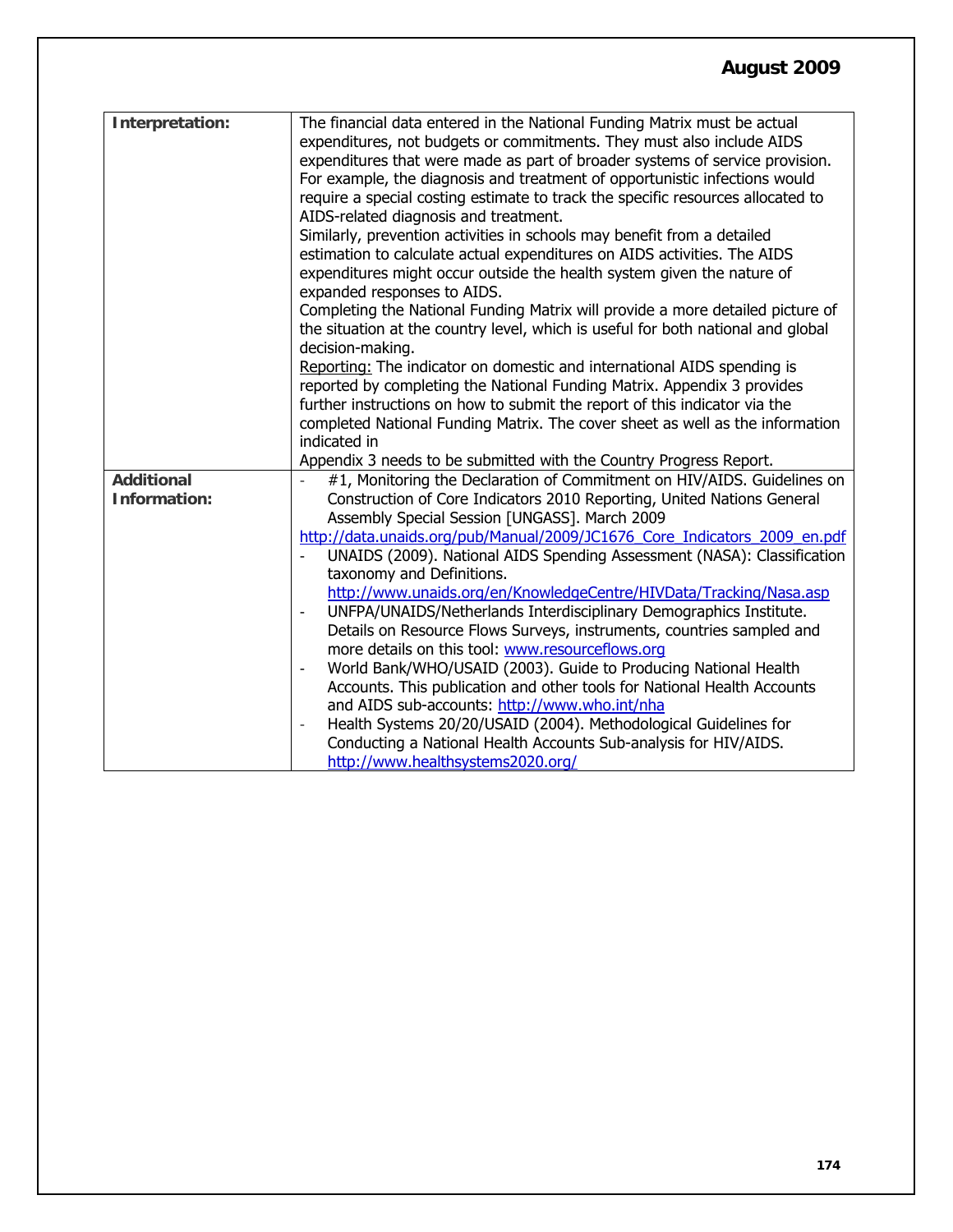#### **Health System Strengthening Medical Products -ARV Drugs**

| <b>Indicator</b>                 | Percentage of health facilities providing ART that experienced stock-outs of                                                                                                                                                                                                                                                                                                                                                                                                                                                                                                                                                                                                                                                                                                                                                                                                                                                                                                                                                                                                                                                                                                                                                                                                                                                                                                                                                                                                                                                                                                                                                                                                                                                                            |
|----------------------------------|---------------------------------------------------------------------------------------------------------------------------------------------------------------------------------------------------------------------------------------------------------------------------------------------------------------------------------------------------------------------------------------------------------------------------------------------------------------------------------------------------------------------------------------------------------------------------------------------------------------------------------------------------------------------------------------------------------------------------------------------------------------------------------------------------------------------------------------------------------------------------------------------------------------------------------------------------------------------------------------------------------------------------------------------------------------------------------------------------------------------------------------------------------------------------------------------------------------------------------------------------------------------------------------------------------------------------------------------------------------------------------------------------------------------------------------------------------------------------------------------------------------------------------------------------------------------------------------------------------------------------------------------------------------------------------------------------------------------------------------------------------|
| #H5.3.N                          | ARV in the last 12 months                                                                                                                                                                                                                                                                                                                                                                                                                                                                                                                                                                                                                                                                                                                                                                                                                                                                                                                                                                                                                                                                                                                                                                                                                                                                                                                                                                                                                                                                                                                                                                                                                                                                                                                               |
| Essential/not                    |                                                                                                                                                                                                                                                                                                                                                                                                                                                                                                                                                                                                                                                                                                                                                                                                                                                                                                                                                                                                                                                                                                                                                                                                                                                                                                                                                                                                                                                                                                                                                                                                                                                                                                                                                         |
| reported                         |                                                                                                                                                                                                                                                                                                                                                                                                                                                                                                                                                                                                                                                                                                                                                                                                                                                                                                                                                                                                                                                                                                                                                                                                                                                                                                                                                                                                                                                                                                                                                                                                                                                                                                                                                         |
| Type of                          | National Outcome                                                                                                                                                                                                                                                                                                                                                                                                                                                                                                                                                                                                                                                                                                                                                                                                                                                                                                                                                                                                                                                                                                                                                                                                                                                                                                                                                                                                                                                                                                                                                                                                                                                                                                                                        |
| Indicator:                       |                                                                                                                                                                                                                                                                                                                                                                                                                                                                                                                                                                                                                                                                                                                                                                                                                                                                                                                                                                                                                                                                                                                                                                                                                                                                                                                                                                                                                                                                                                                                                                                                                                                                                                                                                         |
| Numerator:                       | Number of health facilities dispensing ARVs that experienced one or more stock-outs<br>of at least one required ARV drug in the last 12 months.                                                                                                                                                                                                                                                                                                                                                                                                                                                                                                                                                                                                                                                                                                                                                                                                                                                                                                                                                                                                                                                                                                                                                                                                                                                                                                                                                                                                                                                                                                                                                                                                         |
| Denominator:                     | Total number of health facilities dispensing ARVs.                                                                                                                                                                                                                                                                                                                                                                                                                                                                                                                                                                                                                                                                                                                                                                                                                                                                                                                                                                                                                                                                                                                                                                                                                                                                                                                                                                                                                                                                                                                                                                                                                                                                                                      |
| Disaggregation:                  | By type of site: Public, Private, NGO                                                                                                                                                                                                                                                                                                                                                                                                                                                                                                                                                                                                                                                                                                                                                                                                                                                                                                                                                                                                                                                                                                                                                                                                                                                                                                                                                                                                                                                                                                                                                                                                                                                                                                                   |
| <b>Purpose:</b>                  | This indicator measures a key aspect of antiretroviral (ARV)<br>drug<br>supply<br>management: whether health facilities dispensing ARV drugs have run out of stock of<br>at least one required ARV in the last 12 months.<br>As countries scale-up ART services, it is important to ensure that ARVs are available<br>to those who need them. ART is a long-term treatment strategy for people living with<br>advanced HIV infection, and treatment interruptions may lead to HIV drug resistance.<br>Efficient supply management is needed to ensure that required ARVs do not run out<br>of stock.                                                                                                                                                                                                                                                                                                                                                                                                                                                                                                                                                                                                                                                                                                                                                                                                                                                                                                                                                                                                                                                                                                                                                    |
| Applicability:                   | All countries.                                                                                                                                                                                                                                                                                                                                                                                                                                                                                                                                                                                                                                                                                                                                                                                                                                                                                                                                                                                                                                                                                                                                                                                                                                                                                                                                                                                                                                                                                                                                                                                                                                                                                                                                          |
| Data collection                  | Annual for program records; every 2-3 years for facility survey/census.                                                                                                                                                                                                                                                                                                                                                                                                                                                                                                                                                                                                                                                                                                                                                                                                                                                                                                                                                                                                                                                                                                                                                                                                                                                                                                                                                                                                                                                                                                                                                                                                                                                                                 |
| frequency:                       |                                                                                                                                                                                                                                                                                                                                                                                                                                                                                                                                                                                                                                                                                                                                                                                                                                                                                                                                                                                                                                                                                                                                                                                                                                                                                                                                                                                                                                                                                                                                                                                                                                                                                                                                                         |
| <b>Measurement</b>               | Health facility surveys such as the Service Provision Assessment (SPA) or the Service                                                                                                                                                                                                                                                                                                                                                                                                                                                                                                                                                                                                                                                                                                                                                                                                                                                                                                                                                                                                                                                                                                                                                                                                                                                                                                                                                                                                                                                                                                                                                                                                                                                                   |
| tool:                            | Availability Mapping (SAM) may be used provided they include questions on ARV<br>stock-outs. Program records; Logistics Management Information System (LMIS)                                                                                                                                                                                                                                                                                                                                                                                                                                                                                                                                                                                                                                                                                                                                                                                                                                                                                                                                                                                                                                                                                                                                                                                                                                                                                                                                                                                                                                                                                                                                                                                            |
| <b>Method of</b><br>measurement: | A stock-out is defined as the complete absence of a required ARV drug at a delivery<br>point for at least one day. Health facilities include public and private facilities, health<br>center and clinics (including TB center), as well as health facilities that are run by<br>faith-based or nongovernmental organizations.<br>(Number of health facilities dispensing ARVs that experienced one or more stock-outs<br>of at least one required ARV drug in the last 12 months/ Total number of health<br>facilities dispensing ARVs) x 100<br>If there is one national logistics management information system (LMIS) with details<br>on ARV availability at the health facility level, information should be extracted from<br>this system to construct this indicator. Alternatively, the information may need to be<br>collected through a special survey or site visits. If there are only a limited number of<br>health facilities where ARVs are dispensed in the country, all health facilities<br>dispensing ARVs should be included in the survey or site visits. If the number of<br>health facilities dispensing ARVs is large, it may be necessary to select a<br>representative sample from the total number of health facilities dispensing ARVs (the<br>full list should be available at the national level). When sampling, it is important to<br>ensure that the sample includes facilities at different levels (such as central, district,<br>and peripheral levels). In countries where ARV drugs are dispensed at pharmacies or<br>other non-health facility delivery points, stock-outs should also be monitored in these<br>venues; feasibility will depend on the coverage of the Logistics Management<br>Information System. |
| Interpretation:                  | This indicator captures a crucial component of the ART program: whether or not<br>there is a continuous, uninterrupted supply of ARV drugs at the health facility level.<br>This indicator does not, however, provide information on why stock-out problems<br>occur; which ARV drug(s) are/were out of stock; or how long the stock-out lasted for                                                                                                                                                                                                                                                                                                                                                                                                                                                                                                                                                                                                                                                                                                                                                                                                                                                                                                                                                                                                                                                                                                                                                                                                                                                                                                                                                                                                     |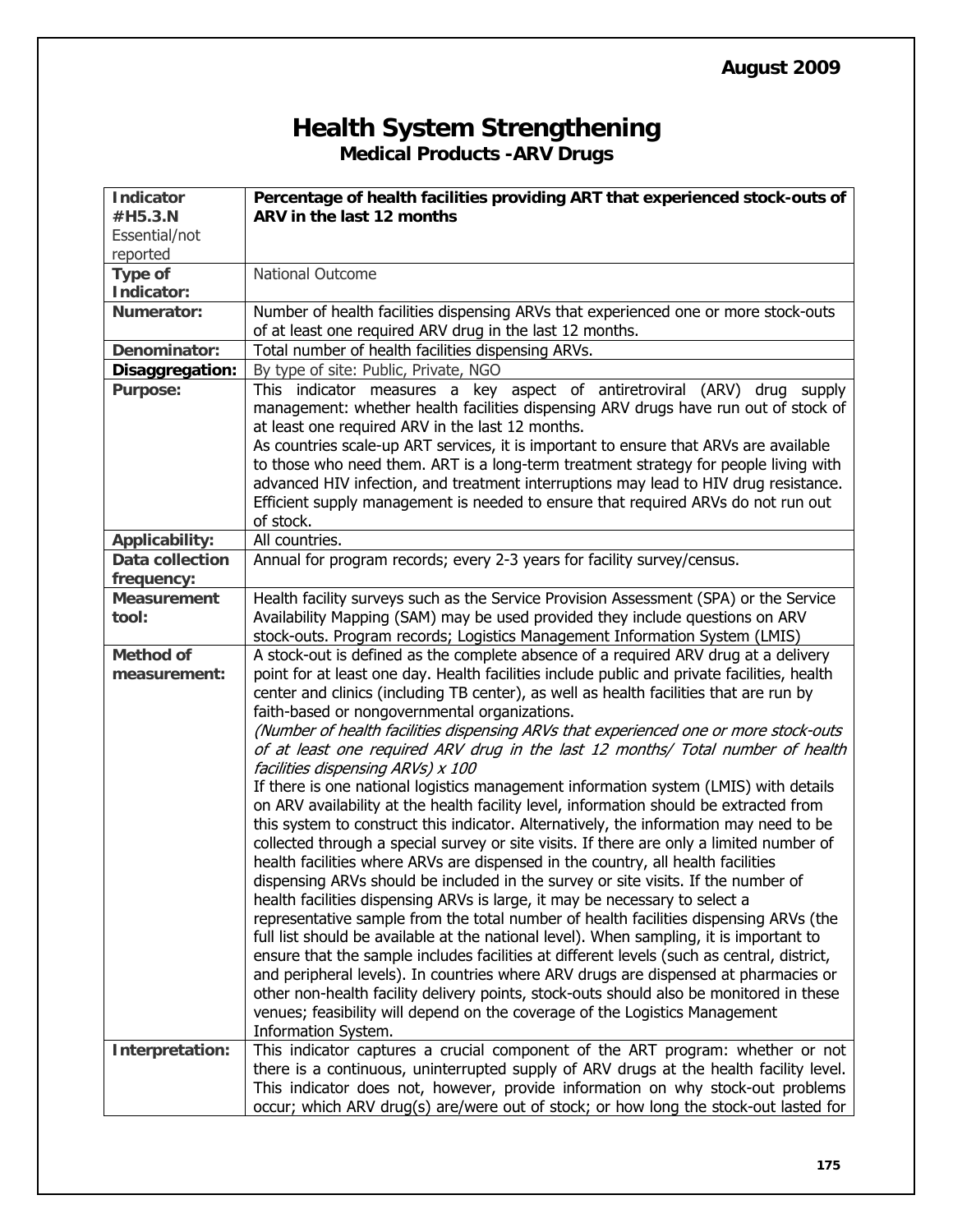|                   | a particular ARV drug. It also does not provide information on the quality of ARV drug     |  |  |  |  |  |  |  |  |
|-------------------|--------------------------------------------------------------------------------------------|--|--|--|--|--|--|--|--|
|                   | storage, delivery, and distribution.                                                       |  |  |  |  |  |  |  |  |
|                   | Simply monitoring stock-outs could be misleading because a facility may keep reserve       |  |  |  |  |  |  |  |  |
|                   | stock, but may have a policy of not issuing the reserve stock. These facilities would      |  |  |  |  |  |  |  |  |
|                   | not be counted as having experienced a stock-out using this indicator definition,          |  |  |  |  |  |  |  |  |
|                   | though from a patient perspective, a required ARV drug would not be available for          |  |  |  |  |  |  |  |  |
|                   |                                                                                            |  |  |  |  |  |  |  |  |
|                   | treatment. In settings where reserve stock is not issued during ARV stock-outs, it is      |  |  |  |  |  |  |  |  |
|                   | preferable to collect information on a functional stock-out (i.e., the inability to access |  |  |  |  |  |  |  |  |
|                   | or make use of a required ARV drug).                                                       |  |  |  |  |  |  |  |  |
| <b>Additional</b> | #3, Guidance and Specifications for Additional Recommended Indicators,                     |  |  |  |  |  |  |  |  |
| Information:      | Addendum to: UNGASS. Monitoring the Declaration of Commitment on HIV/AIDS.                 |  |  |  |  |  |  |  |  |
|                   | Guidelines on Construction of Core Indicators. 2008 Reporting. April 2008.                 |  |  |  |  |  |  |  |  |
|                   | http://data.unaids.org/pub/BaseDocument/2009/20090305 additionalrecommend                  |  |  |  |  |  |  |  |  |
|                   | edindicators finalprintversio en.pdf                                                       |  |  |  |  |  |  |  |  |
|                   | Treatment #HIV-T3, The Global Fund to Fight AIDS, Tuberculosis and Malaria                 |  |  |  |  |  |  |  |  |
|                   |                                                                                            |  |  |  |  |  |  |  |  |
|                   | Monitoring and Evaluation Toolkit: HIV, Tuberculosis and Malaria and Health                |  |  |  |  |  |  |  |  |
|                   | Systems Strengthening, Part 2: Tools for monitoring programs for HIV,                      |  |  |  |  |  |  |  |  |
|                   | tuberculosis, malaria and health systems strengthening, Third Edition, February            |  |  |  |  |  |  |  |  |
|                   | 2009 http://www.theglobalfund.org/documents/me/M E Toolkit P2-HIV en.pdf                   |  |  |  |  |  |  |  |  |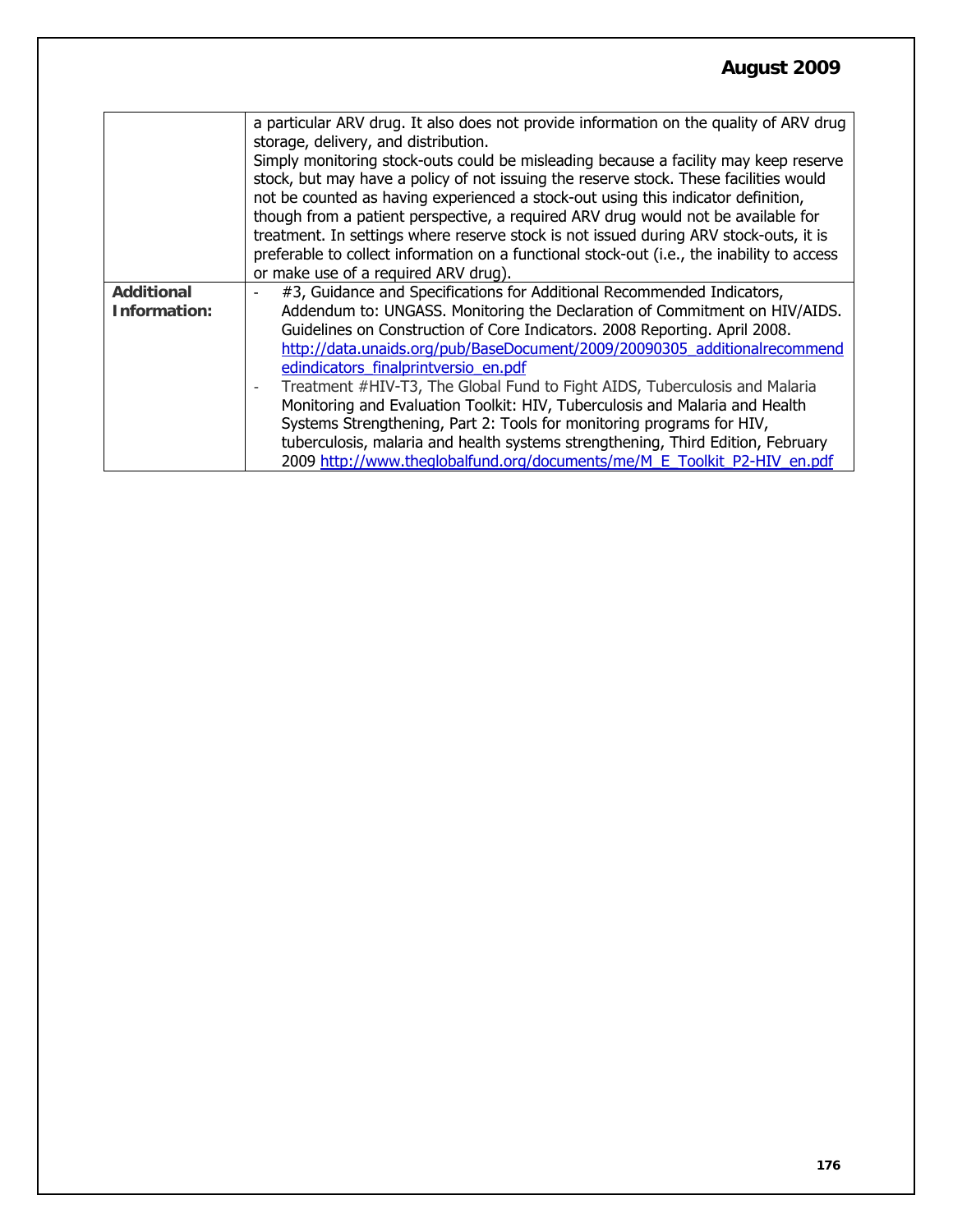#### **Health System Strengthening Sub Area 6: Health Systems Governance**

| Indicator #H6.3.N:        | <b>National Composite Policy Index (NCPI)</b>                                   |  |  |  |  |  |  |  |  |
|---------------------------|---------------------------------------------------------------------------------|--|--|--|--|--|--|--|--|
| Essential/Not             |                                                                                 |  |  |  |  |  |  |  |  |
| Reported                  |                                                                                 |  |  |  |  |  |  |  |  |
| <b>Type of Indicator:</b> | National Outcome                                                                |  |  |  |  |  |  |  |  |
| Numerator:                | To assess progress in the development and implementation of national level      |  |  |  |  |  |  |  |  |
|                           | HIV and AIDS policies and strategies                                            |  |  |  |  |  |  |  |  |
| Denominator:              | N/A                                                                             |  |  |  |  |  |  |  |  |
| Disaggregation:           | N/A                                                                             |  |  |  |  |  |  |  |  |
| Purpose:                  | To assess progress in the development and implementation of national level      |  |  |  |  |  |  |  |  |
|                           | HIV and AIDS policies and strategies                                            |  |  |  |  |  |  |  |  |
| Applicability:            | All countries                                                                   |  |  |  |  |  |  |  |  |
| Data collection           | Every two years                                                                 |  |  |  |  |  |  |  |  |
| frequency:                |                                                                                 |  |  |  |  |  |  |  |  |
| <b>Measurement tool:</b>  | National Composite Policy Index (NCPI) questionnaire                            |  |  |  |  |  |  |  |  |
|                           | (see Appendix 7 UNGASS)                                                         |  |  |  |  |  |  |  |  |
| <b>Method of</b>          | The composite index covers the following broad areas of policy,                 |  |  |  |  |  |  |  |  |
| measurement:              | strategy and programme implementation:                                          |  |  |  |  |  |  |  |  |
|                           | Part A                                                                          |  |  |  |  |  |  |  |  |
|                           | 1. Strategic plan                                                               |  |  |  |  |  |  |  |  |
|                           | 2. Political support                                                            |  |  |  |  |  |  |  |  |
|                           | 3. Prevention                                                                   |  |  |  |  |  |  |  |  |
|                           | 4. Treatment, care and support                                                  |  |  |  |  |  |  |  |  |
|                           | 5. Monitoring and evaluation                                                    |  |  |  |  |  |  |  |  |
|                           | Part B                                                                          |  |  |  |  |  |  |  |  |
|                           | 1. Human rights                                                                 |  |  |  |  |  |  |  |  |
|                           | 2. Civil society involvement                                                    |  |  |  |  |  |  |  |  |
|                           | 3. Prevention                                                                   |  |  |  |  |  |  |  |  |
|                           | 4. Treatment, care and support                                                  |  |  |  |  |  |  |  |  |
| Interpretation:           | It is important to analyse the data for each of the NCPI sections and include a |  |  |  |  |  |  |  |  |
|                           | write-up in the Country Progress Report in terms of progress made in (a) policy |  |  |  |  |  |  |  |  |
|                           | and strategy development and (b) implementation of policies and strategies, in  |  |  |  |  |  |  |  |  |
|                           | order to tackle the country's HIV epidemic. Comments on the agreements or       |  |  |  |  |  |  |  |  |
|                           | discrepancies between overlapping questions in Parts A and B should also be     |  |  |  |  |  |  |  |  |
|                           | included, as well as a trend analysis on the key NCPI data since 2003, where    |  |  |  |  |  |  |  |  |
|                           | available.                                                                      |  |  |  |  |  |  |  |  |
| <b>Additional</b>         | #2, Monitoring the Declaration of Commitment on HIV/AIDS. Guidelines on         |  |  |  |  |  |  |  |  |
| Information:              | Construction of Core Indicators 2010 Reporting, United Nations General Assembly |  |  |  |  |  |  |  |  |
|                           | Special Session [UNGASS]. March 2009                                            |  |  |  |  |  |  |  |  |
|                           | http://data.unaids.org/pub/Manual/2007/20070411 ungass core indicators man      |  |  |  |  |  |  |  |  |
|                           | ual_en.pdf                                                                      |  |  |  |  |  |  |  |  |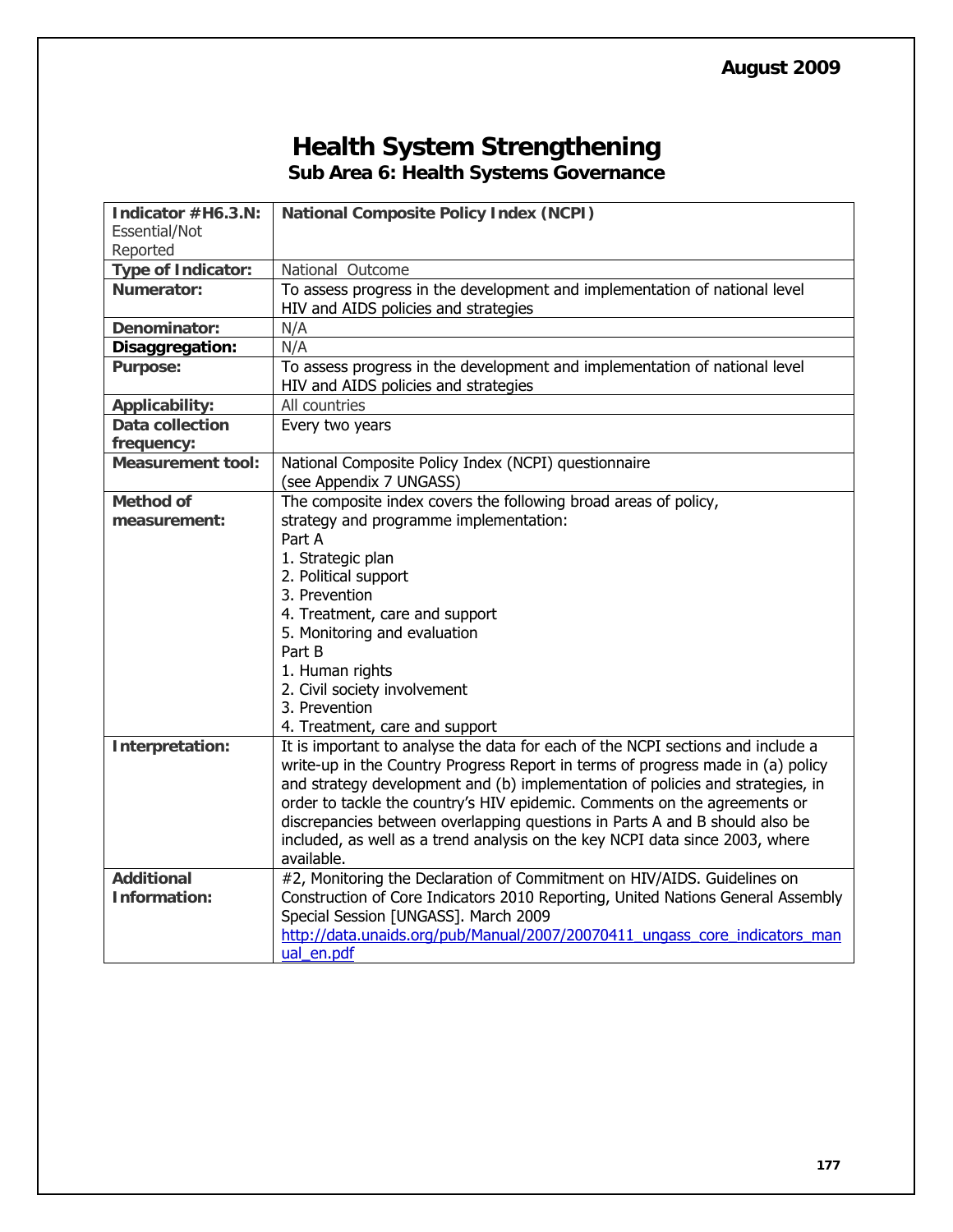# **Blank Page**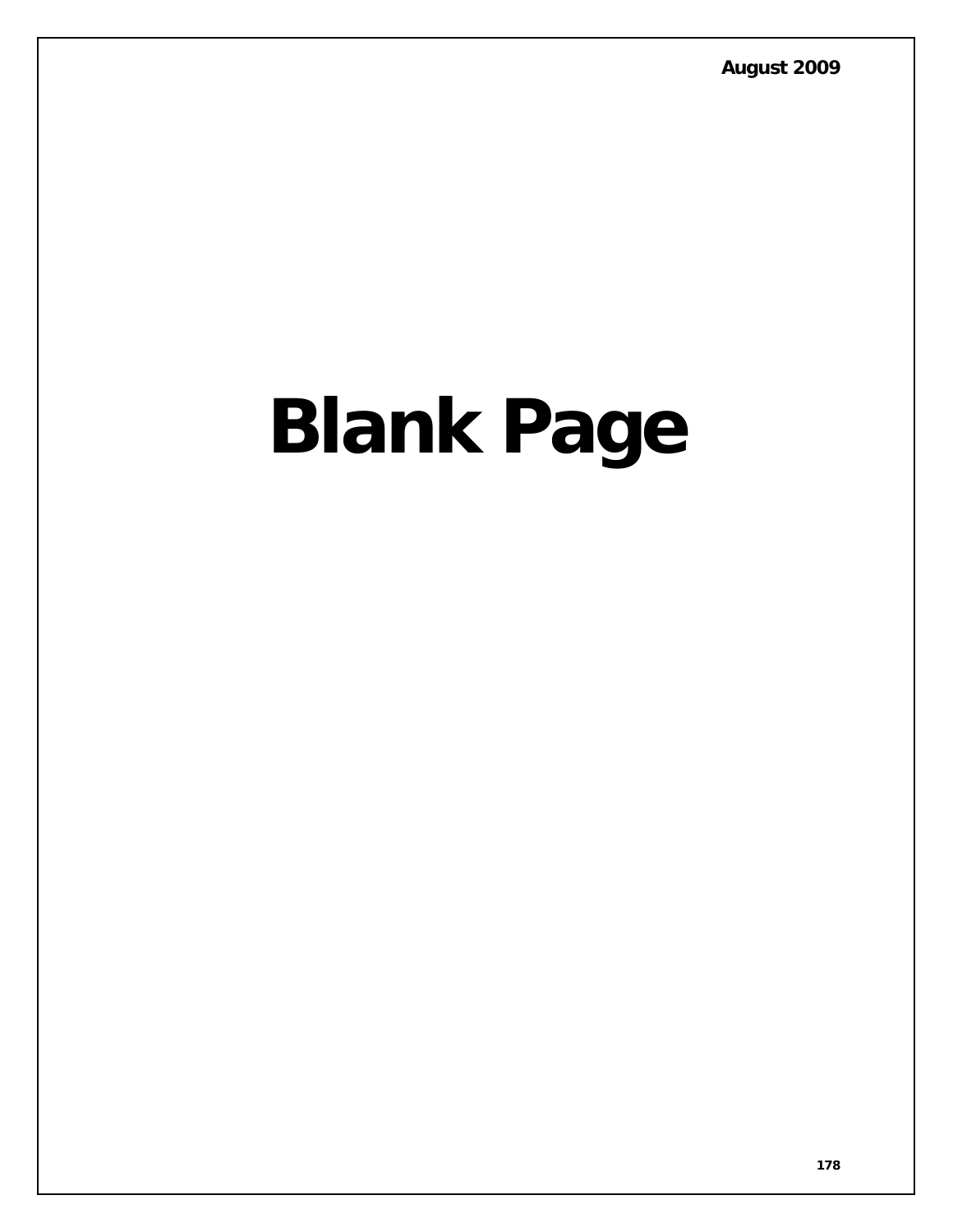#### **APPENDIX 1: Summary of Changes to PEPFAR Indicators**

| Indicator Mapping Tool: Old Indicators to New PEPFAR Essential Indicators |                                                                                                                                    |                  |                                |                              |                                                                                                                          |                                                                     |            |
|---------------------------------------------------------------------------|------------------------------------------------------------------------------------------------------------------------------------|------------------|--------------------------------|------------------------------|--------------------------------------------------------------------------------------------------------------------------|---------------------------------------------------------------------|------------|
| <b>Old Indicator No.</b>                                                  | <b>Old PEPFAR Indicator</b>                                                                                                        | <b>Type</b>      | Reporting Requirements*        | New Indicator No.            | <b>New PEPFAR Indicator</b>                                                                                              | Change to<br>Indicator?                                             |            |
|                                                                           | <b>PREVENTION</b>                                                                                                                  |                  |                                |                              |                                                                                                                          |                                                                     |            |
|                                                                           |                                                                                                                                    |                  |                                | Prevention Sub Area 1: PMTCT |                                                                                                                          |                                                                     |            |
| 1.2                                                                       | Number of pregnant women who received HIV<br>counseling and testing for PMTCT and received<br>their test results                   | PEPFAR<br>Output | $\mathbf{1}$                   | P1.1D                        | Number of pregnant women with known HIV status<br>(includes women who were tested for HIV and<br>received their results) | Moderate to<br>significant<br>change                                |            |
|                                                                           |                                                                                                                                    |                  | $\overline{2}$                 |                              | Known positives at entry; Number of new<br>positives identified                                                          | <b>New</b>                                                          |            |
| 1.3                                                                       | Number of HIV-infected pregnant women who<br>received antiretroviral prophylaxis for PMTCT in a<br><b>PMTCT setting</b>            | PEPFAR<br>Output | $\mathbf{1}$<br>$\overline{2}$ | P1.2.D                       | Number of HIV-positive pregnant women who<br>received antiretrovirals to reduce risk of mother-to-<br>child-transmission | Small change-<br>should not<br>impact trend<br>analysis.            |            |
|                                                                           |                                                                                                                                    |                  |                                |                              |                                                                                                                          | Number of known positive pregnant women<br>(denominator of #P1.1.D) | <b>New</b> |
| 1.1                                                                       | Number of service outlets providing the minimum<br>package of PMTCT services according to national<br>and international standards. | PEPFAR<br>Output | 3                              | P1.3.D                       | Number of health facilities providing ANC services<br>that provide both HIV testing and ARVs for PMTCT<br>on site        | Same - label<br>change only                                         |            |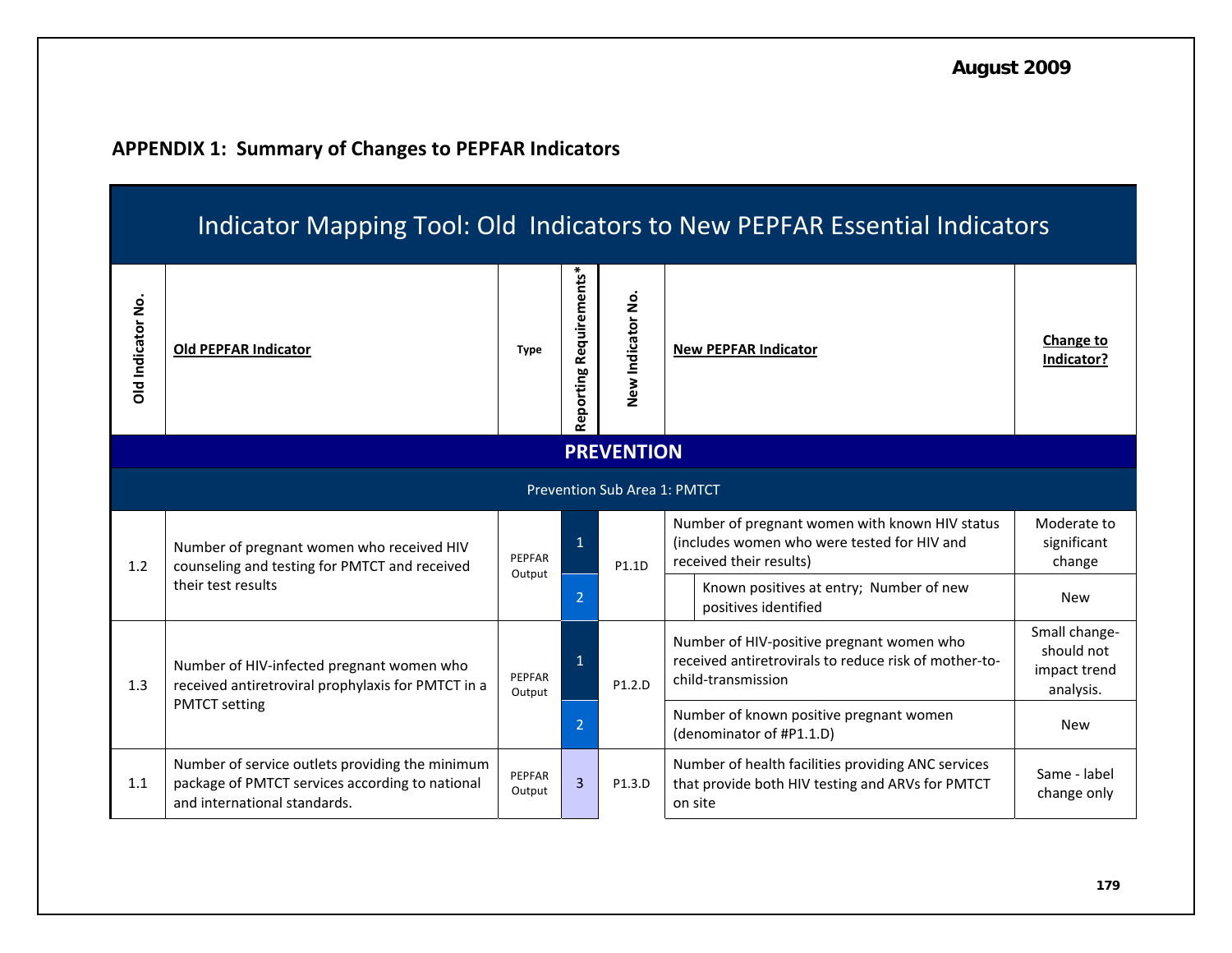| 1.2                                      | (Upstream + Downstream) Number of pregnant<br>women who received HIV counseling and testing<br>for PMTCT and received their test results | National<br>Outcome | $\mathbf{1}$   | P1.1.N | Percent of pregnant women who were tested for<br>HIV and know their results.<br>Moderate to<br>significant                                    |                                                                                                                                                                       |
|------------------------------------------|------------------------------------------------------------------------------------------------------------------------------------------|---------------------|----------------|--------|-----------------------------------------------------------------------------------------------------------------------------------------------|-----------------------------------------------------------------------------------------------------------------------------------------------------------------------|
|                                          |                                                                                                                                          |                     | $\overline{2}$ |        | change<br>Known positives at entry; Number of new<br>positives identified                                                                     |                                                                                                                                                                       |
|                                          | (Upstream + Downstream) Number of HIV-<br>infected pregnant women who received                                                           |                     | $\mathbf{1}$   | P1.2.N | Percentage of HIV-positive pregnant women who<br>received antiretrovirals to reduce the risk of<br>mother-to-child transmission<br>Minimum    |                                                                                                                                                                       |
| 1.3                                      | antiretroviral prophylaxis for PMTCT in a PMTCT<br>setting                                                                               | Outcome             |                | 2      |                                                                                                                                               | change<br>By Prophylactic Regimens: (Single Dose<br>Nevirapine Only, Prophylactic Regimens using a<br>combination of 2 ARVs; Prophylactic Regimens<br>of 3 ARVs; ART) |
|                                          |                                                                                                                                          |                     |                |        | Prevention Sub Area 3: Injection Safety and Waste Disposal                                                                                    |                                                                                                                                                                       |
| 3.1                                      | Number of service outlets carrying out blood<br>safety activities                                                                        |                     |                |        | Dropped                                                                                                                                       |                                                                                                                                                                       |
| See training indicator below             |                                                                                                                                          |                     |                |        |                                                                                                                                               |                                                                                                                                                                       |
|                                          |                                                                                                                                          |                     |                |        | Prevention Sub Area 4: Injection and Non-injection drug use                                                                                   |                                                                                                                                                                       |
|                                          |                                                                                                                                          | PEPFAR<br>Output    | $\overline{1}$ | P4.1.D | Number of injecting drug users (IDUs) on opioid<br><b>New</b><br>substitution therapy                                                         |                                                                                                                                                                       |
| Prevention Sub Area 5: Male Circumcision |                                                                                                                                          |                     |                |        |                                                                                                                                               |                                                                                                                                                                       |
|                                          |                                                                                                                                          | PEPFAR<br>Output    | $\mathbf{1}$   | P5.1.D | Number of males circumcised as part of the<br>minimum package of MC for HIV prevention services<br><b>New</b>                                 |                                                                                                                                                                       |
|                                          |                                                                                                                                          |                     | $\mathbf{1}$   |        | by age: <1, 1-14, 15+                                                                                                                         |                                                                                                                                                                       |
|                                          |                                                                                                                                          | PEPFAR<br>Output    | $\overline{2}$ | P5.2.D | Number of clients circumcised who experienced one<br>or more moderate or severe adverse event(s) within<br><b>New</b><br>the reporting period |                                                                                                                                                                       |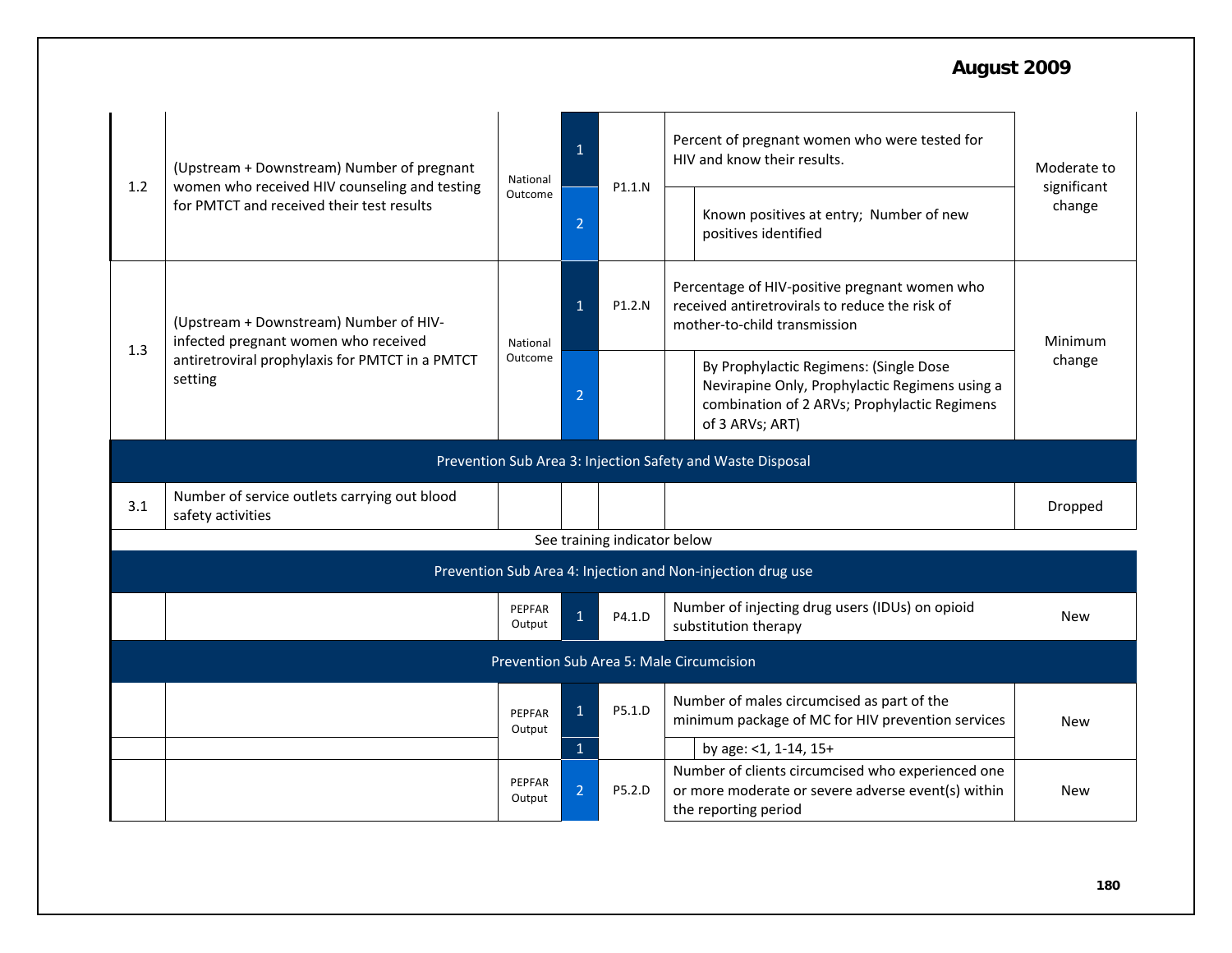|                   |                                                                                                                                              |                         |                |        | by severity (moderate and/or severe)                                                                                                                                                                                                                                                              |
|-------------------|----------------------------------------------------------------------------------------------------------------------------------------------|-------------------------|----------------|--------|---------------------------------------------------------------------------------------------------------------------------------------------------------------------------------------------------------------------------------------------------------------------------------------------------|
|                   |                                                                                                                                              |                         |                |        | Prevention Sub Area 6: Post-Exposure Prophylaxis                                                                                                                                                                                                                                                  |
|                   |                                                                                                                                              | PEPFAR                  | $\mathbf 1$    | P6.1.D | Number of persons provided with post-exposure<br>prophylaxis (PEP)                                                                                                                                                                                                                                |
|                   |                                                                                                                                              | Output                  | $\mathbf{1}$   |        | <b>New</b><br>By exposure type: Occupational, Rape/Sexual<br>Assault Victims, or Other Non-Occupational                                                                                                                                                                                           |
|                   |                                                                                                                                              |                         |                |        | Prevention Sub Area 7: Prevention with People Living with HIV (PwP)                                                                                                                                                                                                                               |
|                   |                                                                                                                                              | PEPFAR<br>Output        | $\mathbf{1}$   | P7.1.D | Number of People Living with HIV/AIDS (PLHIV)<br>reached with a minimum package of Prevention<br>with PLHIV (PwP) interventions<br><b>New</b>                                                                                                                                                     |
|                   |                                                                                                                                              |                         | $\overline{3}$ |        | By setting where reached: in a clinic/facility-<br>based and in a community/home-based                                                                                                                                                                                                            |
|                   |                                                                                                                                              |                         |                |        | Prevention Sub Area 8: Sexual and other Behavioral Risk Prevention                                                                                                                                                                                                                                |
| 5.2<br>and<br>2.1 | Number of individuals reached through<br>community outreach that promotes HIV/AIDS<br>prevention through other behavior change               | PEPFAR<br>Output        | $\mathbf{1}$   | P8.1.D | Number of the targeted population reached with<br>individual and/or small group level preventive<br>interventions that are based on evidence and/or<br>Moderate to<br>meet the minimum standards required<br>significant<br>change                                                                |
|                   | beyond abstinence and/or being faithful                                                                                                      |                         | $\overline{3}$ |        | By sex: Male and Female                                                                                                                                                                                                                                                                           |
|                   |                                                                                                                                              |                         | $\overline{3}$ |        | By age: (10-14, 15+)                                                                                                                                                                                                                                                                              |
| 2.1               | Number of individuals reached through<br>community outreach that promotes HIV/AIDS<br>prevention through abstinence and or being<br>faithful | <b>PEPFAR</b><br>Output | $\overline{1}$ | P8.2.D | Number of the targeted population reached with<br>individual and/or small group preventive<br>Moderate to<br>interventions that are primarily focused on<br>significant<br>abstinence and/or being faithful, and are based on<br>change<br>evidence and/or meet the minimum standards<br>required |
| 2.1a              | Number of individuals reached through<br>community outreach that promotes HIV/AIDS<br>prevention through abstinence                          |                         |                |        | Dropped                                                                                                                                                                                                                                                                                           |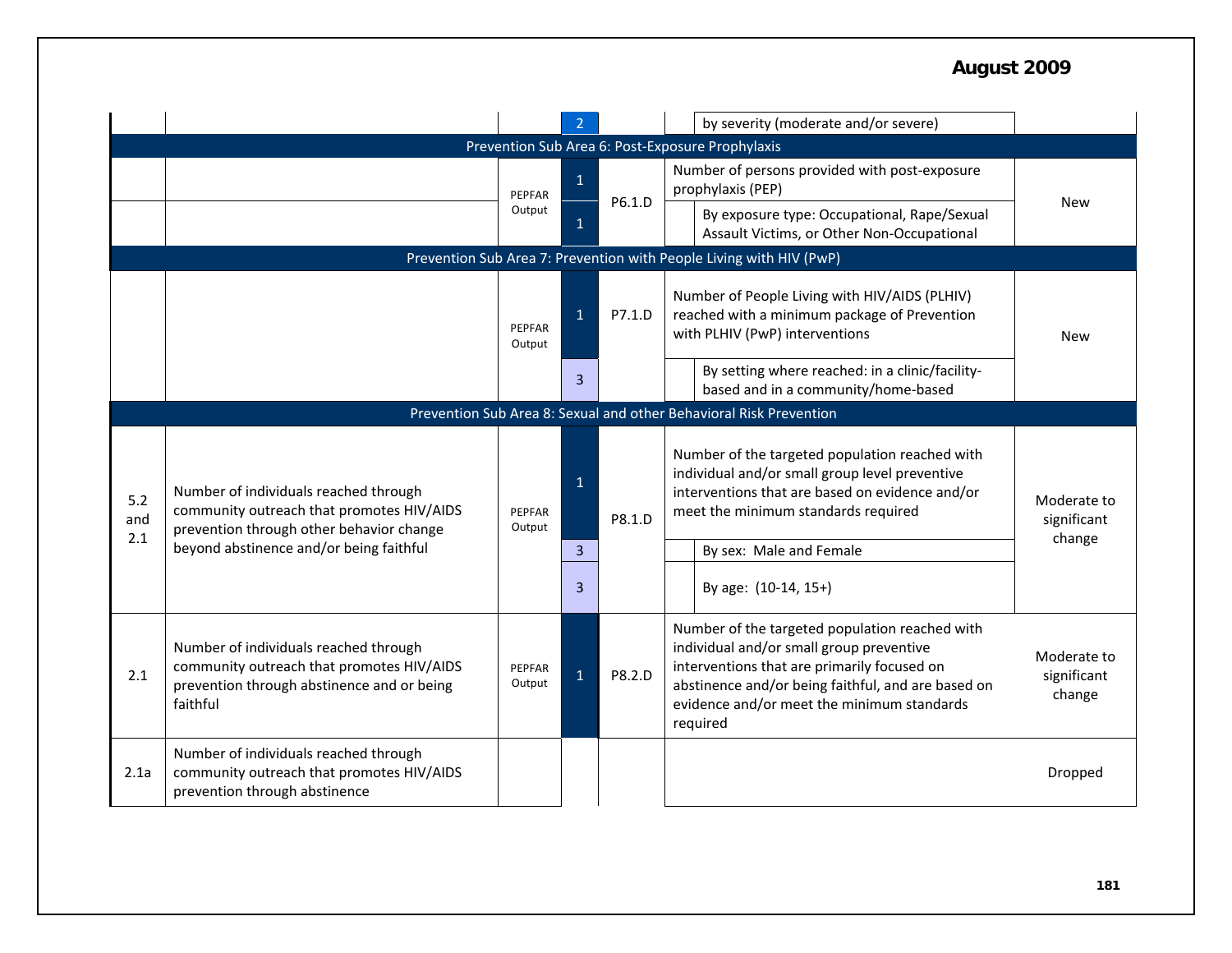| 5.1          | Number of targeted condom service outlets                                                                                                     | PEPFAR<br>Output<br>PEPFAR<br>Output | $\mathbf{1}$<br>$\overline{3}$<br>$\mathbf{1}$<br>$\overline{\mathbf{3}}$ | P8.3.D<br>P8.4.D | Number of MARP reached with individual and/or<br>small group level interventions that are based on<br>evidence and/or meet the minimum standards<br><b>New</b><br>By sex: Male and Female<br>By MARP type: CSW, IDU, MSM, Other<br><b>Vulnerable Populations</b><br>Number of targeted condom service outlets<br>Same |
|--------------|-----------------------------------------------------------------------------------------------------------------------------------------------|--------------------------------------|---------------------------------------------------------------------------|------------------|-----------------------------------------------------------------------------------------------------------------------------------------------------------------------------------------------------------------------------------------------------------------------------------------------------------------------|
|              |                                                                                                                                               |                                      |                                                                           |                  | Prevention Sub Area 11: Testing and Counseling                                                                                                                                                                                                                                                                        |
|              | Number of individuals who received counseling<br>and testing for HIV and received their test results<br>(including TB)                        |                                      | $\mathbf{1}$                                                              |                  | Number of individuals who received Testing and<br>Counseling (T&C) services for HIV and received their<br>Same - label<br>test results<br>change only                                                                                                                                                                 |
| 9.2          | Male, Female                                                                                                                                  | PEPFAR                               | $\mathbf{1}$                                                              | P11.1.D          | By sex: Male and Female                                                                                                                                                                                                                                                                                               |
|              |                                                                                                                                               | Output                               | $\overline{1}$<br>$\overline{2}$                                          |                  | By age: <15 and 15+<br><b>New</b>                                                                                                                                                                                                                                                                                     |
|              |                                                                                                                                               |                                      |                                                                           |                  | By test result: Positive, Negative<br><b>New</b>                                                                                                                                                                                                                                                                      |
|              |                                                                                                                                               |                                      | $\overline{3}$                                                            |                  | By type of counseling/test: Individual, Couple<br><b>New</b>                                                                                                                                                                                                                                                          |
|              | Number of service outlets providing counseling<br>and testing according to national and                                                       |                                      | $\overline{3}$                                                            |                  | In concentrated epidemics, by MARP type<br>New<br>(CSW, IDU, MSM)                                                                                                                                                                                                                                                     |
| 9.1          |                                                                                                                                               |                                      | $\overline{3}$                                                            | P11.3.N          | Moderate to<br>Percentage of health facilities that provide HIV<br>significant<br>testing and counselling services<br>change                                                                                                                                                                                          |
|              | international standards                                                                                                                       |                                      | 3                                                                         |                  | Healthcare facilities, Stand alone sites, Mobile<br>New<br>Units                                                                                                                                                                                                                                                      |
| 9.4          | Number of individuals who received counseling<br>and testing for HIV and received their test results<br>(excluding TB) [for COP Table 3 only] |                                      | 3                                                                         |                  | Dropped                                                                                                                                                                                                                                                                                                               |
|              |                                                                                                                                               |                                      |                                                                           | <b>Care</b>      |                                                                                                                                                                                                                                                                                                                       |
|              |                                                                                                                                               |                                      |                                                                           |                  | Care Sub Area 1: "Umbrella" Care Indicators                                                                                                                                                                                                                                                                           |
| 6.2 &<br>8.1 | # OVCs receiving OVC services AND<br># receiving Care and support                                                                             | PEPFAR<br>Output                     | $\mathbf{1}$                                                              | C1.1.D           | Number of eligible adults and children provided<br>Moderate to<br>with a minimum of one care service<br>significant                                                                                                                                                                                                   |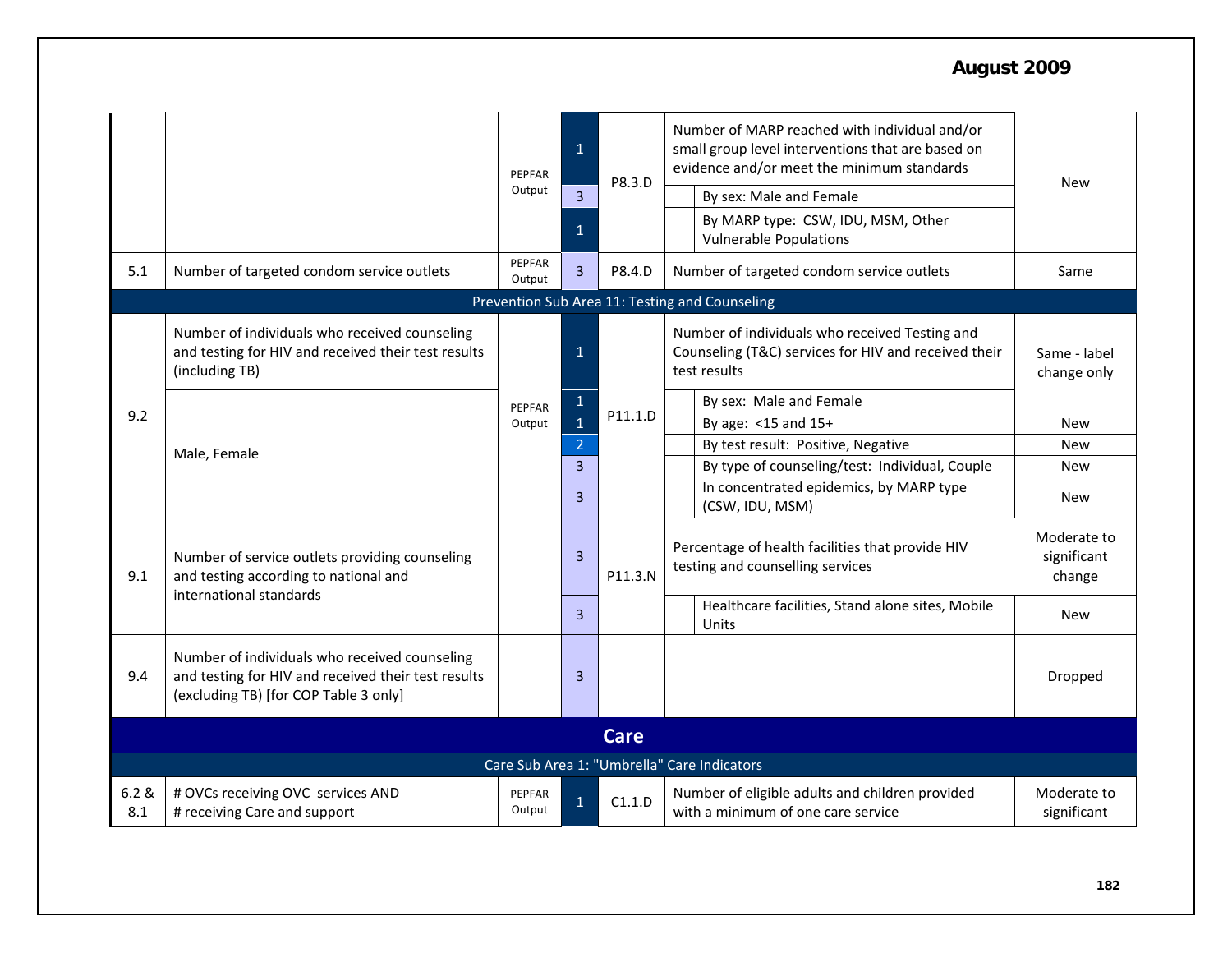|              |                                                                                                                                                                |                    | $\mathbf{1}$                   |         |      | By Age: <18, 18 +                                                                                                 | change                                                                    |  |  |
|--------------|----------------------------------------------------------------------------------------------------------------------------------------------------------------|--------------------|--------------------------------|---------|------|-------------------------------------------------------------------------------------------------------------------|---------------------------------------------------------------------------|--|--|
|              |                                                                                                                                                                |                    | $\overline{1}$                 |         |      | By sex: Male and Female                                                                                           |                                                                           |  |  |
| 6.2 &<br>8.1 | (Upstream + Downstream) # OVCs receiving OVC<br>services AND<br>#<br>receiving Care and support                                                                | National<br>Output | $\mathbf{1}$                   | C1.1. N | $+)$ | Number of eligible adults and children provided<br>with a minimum of one care service (By Age: <18, 18            | Moderate to<br>significant<br>change                                      |  |  |
| 6.1          | Total number of service outlets providing HIV-<br>related palliative care (including TB/HIV)                                                                   |                    |                                |         |      |                                                                                                                   | dropped                                                                   |  |  |
| 6.4          | Total number of services outlets providing HIV-<br>related palliative care (excluding TB/HIV) [for COP<br>Table 3 only]                                        |                    |                                |         |      |                                                                                                                   | dropped                                                                   |  |  |
| 6.5          | Total number of individuals provided with HIV-<br>related palliative care (excluding TB/HIV) [for COP<br>Table 3 only]                                         |                    |                                |         |      |                                                                                                                   | dropped                                                                   |  |  |
|              | Care Sub Area 2: Clinical Care                                                                                                                                 |                    |                                |         |      |                                                                                                                   |                                                                           |  |  |
|              |                                                                                                                                                                | PEPFAR<br>Output   | $\mathbf{1}$                   | C2.1.D  |      | Number of HIV-positive adults and children<br>receiving a minimum of one clinical service                         | <b>New</b>                                                                |  |  |
|              |                                                                                                                                                                |                    | $\mathbf{1}$<br>$\overline{1}$ |         |      | By Age: <15, 15 +<br>By sex                                                                                       |                                                                           |  |  |
|              |                                                                                                                                                                | PEPFAR<br>Output   | $\mathbf{1}$                   | C2.2.D  |      | Number of HIV-positive persons receiving<br>cotrimoxazole prophylaxis                                             | <b>New</b>                                                                |  |  |
|              |                                                                                                                                                                |                    | $\overline{2}$                 |         |      | By Age: <15, 15 +                                                                                                 |                                                                           |  |  |
| 11.6         | Number of individuals receiving ART with<br>evidence of clinical malnutrition receiving food<br>and nutritional supplementation during the<br>reporting period | PEPFAR<br>Output   | $\mathbf{1}$                   | C2.3.D  |      | Number of HIV-positive clinically<br>malnourished clients who received<br>therapeutic or supplementary food       | Moderate to<br>significant<br>change                                      |  |  |
|              |                                                                                                                                                                | PEPFAR<br>Output   | $\mathbf{1}$                   | C2.4.D  |      | TB/HIV: Percent of HIV-positive patients who were<br>screened for TB in HIV care or treatment settings            | <b>New</b>                                                                |  |  |
| 7.2          | Number of HIV-infected clients attending<br>HIV/care and treatment services that are<br>receiving treatment for TB disease                                     | PEPFAR<br>Output   | 1                              | C2.5.D  |      | TB/HIV: Percent of HIV-positive patients in HIV care<br>or treatment (pre-ART or ART) who started TB<br>treatment | Small Change -<br>should not<br>impact trend<br>analysis for<br>numerator |  |  |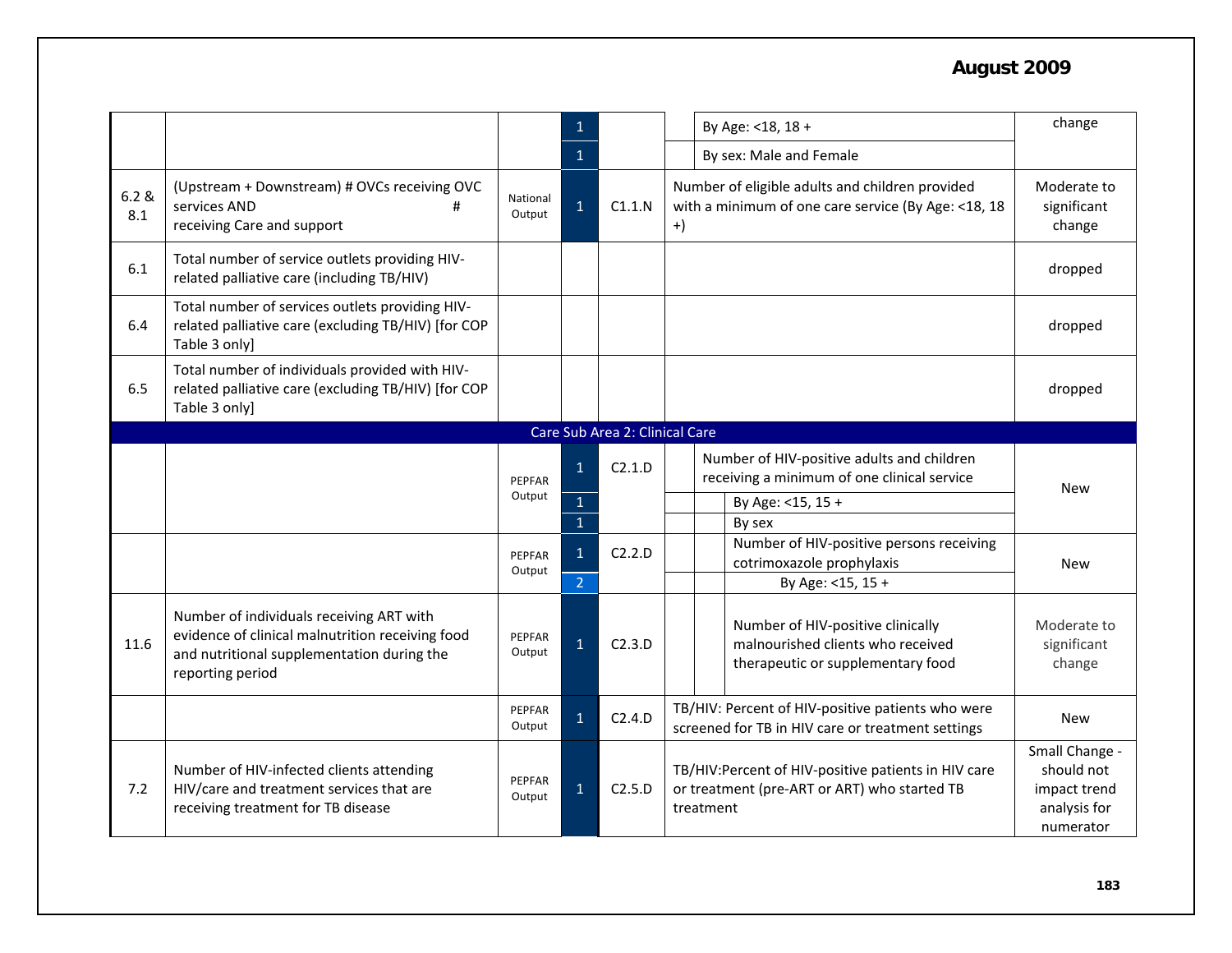|              | Care Sub Area 3: Clinical/Preventive Services - Additional TB/HIV                                                                                                                |                  |                |                               |                                                                                                                     |                                                                                                                                 |  |  |  |  |
|--------------|----------------------------------------------------------------------------------------------------------------------------------------------------------------------------------|------------------|----------------|-------------------------------|---------------------------------------------------------------------------------------------------------------------|---------------------------------------------------------------------------------------------------------------------------------|--|--|--|--|
| 7.4          | Number of registered TB patients who received<br>HIV counseling, testing and their test results at a<br>USG supported TB service outlet.                                         | PEPFAR<br>Output | $\overline{3}$ | C3.1.D                        | Number of TB patients who had an HIV test result<br>recorded in the TB register                                     | Moderate to<br>significant<br>change - The<br>actual testing of<br>TB patients can<br>still be counted<br>under CT<br>indicator |  |  |  |  |
| 7.1          | Number of service outlets providing treatment<br>for tuberculosis (TB) to HIV-infected individuals<br>(diagnosed or presumed) in palliative care setting                         |                  |                |                               |                                                                                                                     | Dropped                                                                                                                         |  |  |  |  |
|              | Care Sub Area 4: Clinical/Preventive Services - Additional Pediatric                                                                                                             |                  |                |                               |                                                                                                                     |                                                                                                                                 |  |  |  |  |
|              |                                                                                                                                                                                  |                  |                |                               | Percent of infants born to HIV-positive women who<br>received an HIV test within 12 months of birth                 |                                                                                                                                 |  |  |  |  |
|              |                                                                                                                                                                                  | PEPFAR<br>Output | $\overline{2}$ | C4.1.D                        | Infants who received virological testing in the<br>first 2 months                                                   | <b>New</b>                                                                                                                      |  |  |  |  |
|              |                                                                                                                                                                                  |                  |                |                               | Infants that were tested either virologically<br>between 2 and 12 months, or by serology<br>between 9 and 12 months |                                                                                                                                 |  |  |  |  |
|              |                                                                                                                                                                                  |                  |                | Care Sub Area 5: Support Care |                                                                                                                     |                                                                                                                                 |  |  |  |  |
| 8.3 &<br>1.5 | Number of OVC receiving food and nutritional<br>supplementation through OVC programs AND<br>Number of HIV-positive pregnant or lactating<br>women receiving food and nutritional | PEPFAR<br>Output | $\mathbf{1}$   | C5.1.D                        | Number of eligible clients who received food<br>and/or other nutrition services                                     | Sig Modification<br>to parent<br>indicator -<br>disaggregation<br>can be mapped                                                 |  |  |  |  |
|              | supplementation in a PMTCT setting                                                                                                                                               |                  | $\mathbf{1}$   |                               | By Age: $<$ 18                                                                                                      | back to original<br>indicators                                                                                                  |  |  |  |  |
|              |                                                                                                                                                                                  |                  | $\overline{1}$ |                               | Pregnant/lactating women                                                                                            |                                                                                                                                 |  |  |  |  |
|              |                                                                                                                                                                                  |                  |                | <b>Treatment</b>              |                                                                                                                     |                                                                                                                                 |  |  |  |  |
|              |                                                                                                                                                                                  |                  |                |                               | Treatment Sub Area 1: ARV services                                                                                  |                                                                                                                                 |  |  |  |  |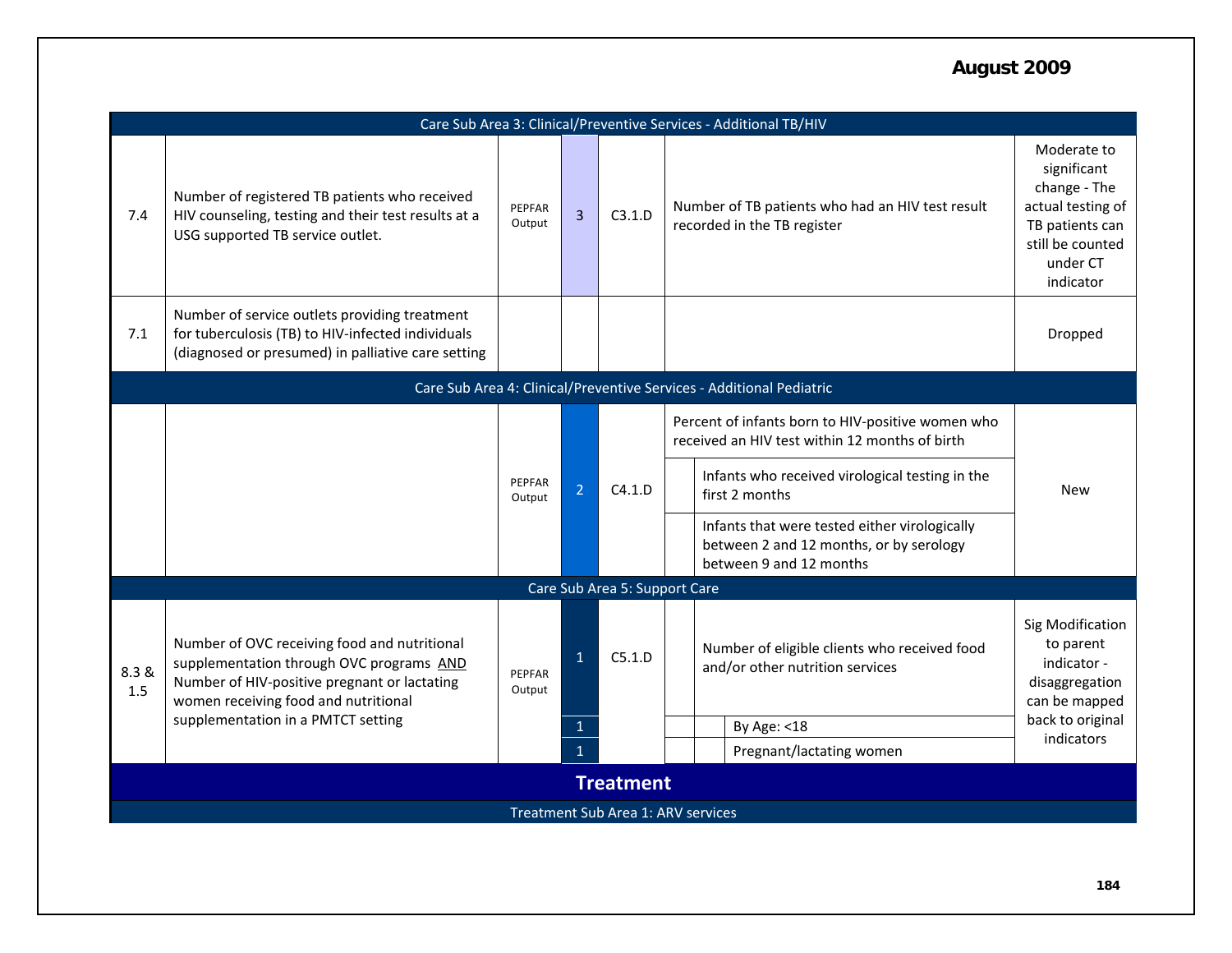|      | Number of individuals newly initiating<br>antiretroviral therapy during the reporting period                                                                   |                         | $\mathbf{1}$   |        | Number of adults and children with advanced HIV<br>infection newly enrolled on ART                                          |                                                                         |
|------|----------------------------------------------------------------------------------------------------------------------------------------------------------------|-------------------------|----------------|--------|-----------------------------------------------------------------------------------------------------------------------------|-------------------------------------------------------------------------|
| 11.2 |                                                                                                                                                                | <b>PEPFAR</b><br>Output | $\mathbf{1}$   | T1.1.D | By sex: Male and Female                                                                                                     | Same-label<br>change only.                                              |
|      | Male (0-14), Male (15+), Female (0-14), Female<br>$(15+)$                                                                                                      |                         | $\mathbf{1}$   |        | By age: <1, <15, 15+                                                                                                        | Addition of <1.                                                         |
|      |                                                                                                                                                                |                         | $\mathbf{1}$   |        | Pregnant women                                                                                                              |                                                                         |
|      | Number of individuals receiving antiretroviral<br>therapy at the end of the reporting period                                                                   |                         | $\mathbf{1}$   |        | Number of adults and children with advanced HIV<br>infection receiving antiretroviral therapy (ART)<br>[CURRENT]            | Same-label<br>change only<br>Change to                                  |
| 11.4 | Male (0-14), Male (15+), Female (0-14), Female<br>$(15+)$                                                                                                      | PEPFAR<br>Output        | $\overline{1}$ | T1.2.D | By sex: Male and Female                                                                                                     | disaggregation:<br>Pregnant female<br>all ages                          |
|      | Pregnant Female (All ages)                                                                                                                                     |                         | $\mathbf{1}$   |        | By age: <1, <15, 15+                                                                                                        | dropped.                                                                |
|      | Number of individuals who ever received<br>antiretroviral therapy by the end of the reporting<br>period                                                        | PEPFAR                  | $\overline{3}$ |        | Number of adults and children with advanced HIV-<br>infection who ever started on ART                                       | Same - label<br>change only.<br>Pregnant female<br>all ages<br>dropped. |
| 11.3 | Male (0-14), Male (15+), Female (0-14), Female<br>$(15+)$                                                                                                      | Output                  | $\overline{3}$ | T1.4.D | By sex: Male and Female                                                                                                     |                                                                         |
|      | Pregnant Female (All ages)                                                                                                                                     |                         | 3 <sup>1</sup> |        | By age: <15 and 15+                                                                                                         |                                                                         |
| 11.1 | Number of service outlets providing ART services<br>according to national and international standards                                                          | PEPFAR<br>Output        | $\overline{3}$ | T1.5.D | Number of health facilities that offer ART                                                                                  | Same - label<br>change only                                             |
|      |                                                                                                                                                                |                         | $\overline{3}$ |        | by type of site: Public, Private, NGO                                                                                       | <b>New</b>                                                              |
|      |                                                                                                                                                                | PEPFAR<br>Outcome       | $\mathbf{1}$   | T1.3.D | Percent of adults and children with HIV known to be<br>on treatment 12 months after initiation of<br>antiretroviral therapy | <b>New</b>                                                              |
| 11.6 | Number of individuals receiving ART with<br>evidence of clinical malnutrition receiving food<br>and nutritional supplementation during the<br>reporting period | PEPFAR<br>Output        | $\mathbf{1}$   | C2.3.D | Number of HIV-positive clinically<br>malnourished clients who received<br>therapeutic or supplementary food                 | Moderate to<br>significant<br>change                                    |
| 11.4 | (Upstream + Downstream) Number of individuals<br>receiving antiretroviral therapy at the end of the<br>reporting period                                        | National<br>Outcome     | $\mathbf{1}$   | T1.1N  | Percent of adults and children with advanced HIV<br>infection receiving antiretroviral therapy                              | Moderate to<br>significant<br>change                                    |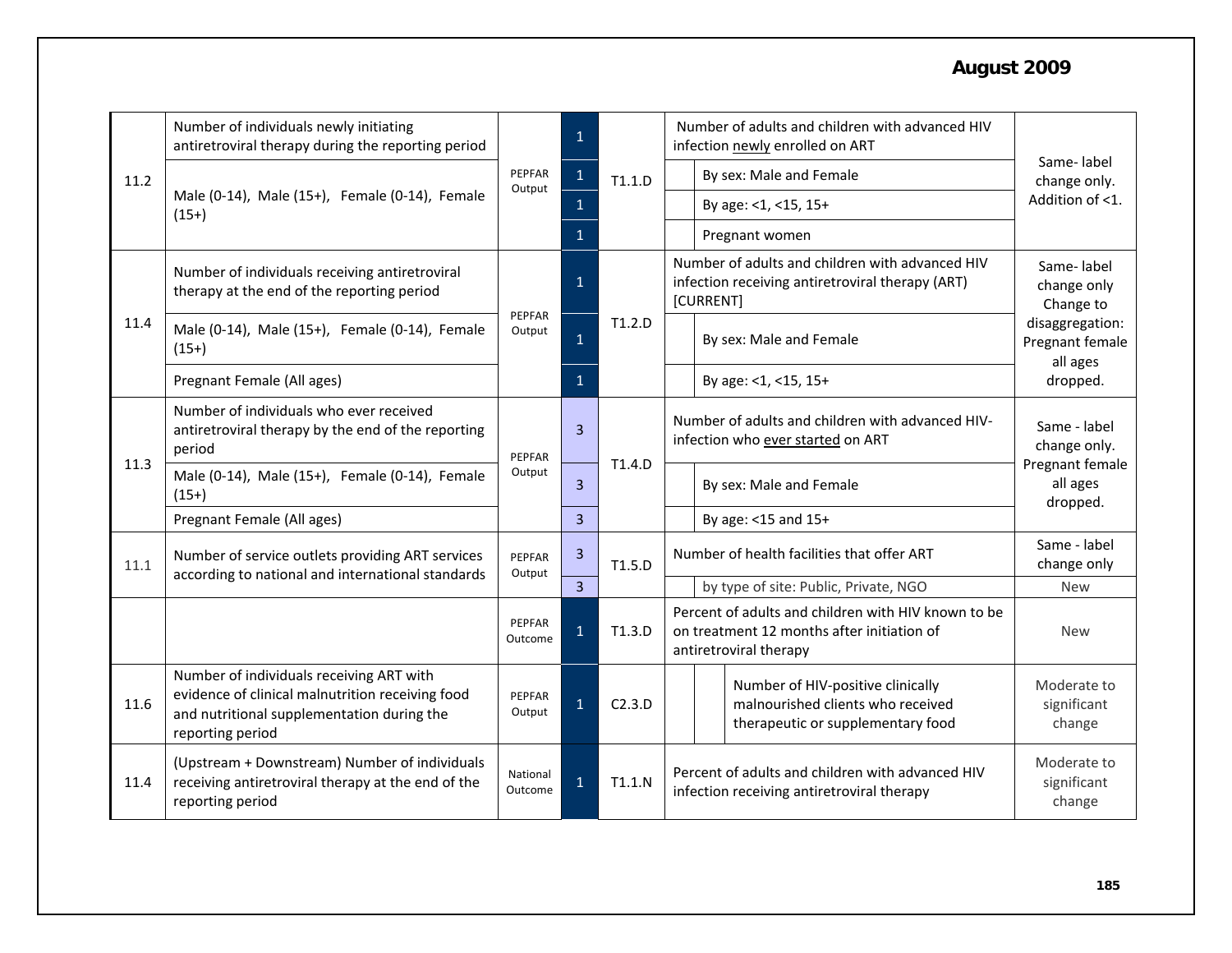|      | <b>OVC</b>                                                                                                                                                                          |                         |                                                                    |        |                                                                                                                                                                                                                 |            |  |  |  |
|------|-------------------------------------------------------------------------------------------------------------------------------------------------------------------------------------|-------------------------|--------------------------------------------------------------------|--------|-----------------------------------------------------------------------------------------------------------------------------------------------------------------------------------------------------------------|------------|--|--|--|
|      |                                                                                                                                                                                     |                         |                                                                    |        | See CARE for OVC indicators                                                                                                                                                                                     |            |  |  |  |
|      | <b>Health System Strengthening</b>                                                                                                                                                  |                         |                                                                    |        |                                                                                                                                                                                                                 |            |  |  |  |
|      |                                                                                                                                                                                     |                         |                                                                    |        | Health System Strengthening Sub Area 1: Laboratory                                                                                                                                                              |            |  |  |  |
|      |                                                                                                                                                                                     | <b>PEPFAR</b><br>Output | $\mathbf{1}$                                                       | H1.1.D | Number of testing facilities (laboratories) with<br>capacity to perform clinical laboratory tests                                                                                                               | <b>New</b> |  |  |  |
|      |                                                                                                                                                                                     | PEPFAR<br>Outcome       | $\mathbf{1}$                                                       | H1.2.D | Percent of testing facilities (laboratories) that are<br>accredited according to national or international<br>standards                                                                                         | <b>New</b> |  |  |  |
| 12.1 | Number of laboratories with capacity to perform<br>1) HIV tests and 2) CD4 tests and/or lymphocyte<br>tests                                                                         |                         |                                                                    |        |                                                                                                                                                                                                                 | Dropped    |  |  |  |
| 12.2 | Number of individuals trained in the provision of<br>laboratory-related activities                                                                                                  |                         |                                                                    |        |                                                                                                                                                                                                                 | Dropped    |  |  |  |
| 12.3 | Number of tests performed at USG-supported<br>laboratories during the reporting period: 1) HIV<br>testing, 2) TB diagnostics, 3) syphilis testing, and<br>4) HIV disease monitoring |                         |                                                                    |        |                                                                                                                                                                                                                 | Dropped    |  |  |  |
|      |                                                                                                                                                                                     |                         |                                                                    |        | Health System Strengthening Sub Area 2: Human Resources for Health                                                                                                                                              |            |  |  |  |
|      |                                                                                                                                                                                     | PEPFAR<br>Output        | $\mathbf{1}$<br>$\overline{1}$<br>$\overline{2}$<br>$\overline{2}$ | H2.1.D | Number of new health care workers who graduated<br>from a pre-service training institution<br>By Specific Types: Doctors, Nurses<br>By Specific Types: Other cadres<br>By Specific Types: Clinical/non-clinical | New        |  |  |  |
|      |                                                                                                                                                                                     | PEPFAR<br>Output        | $\mathbf{1}$                                                       | H2.2.D | Number of community health and para-social<br>workers who successfully completed a pre-service<br>training program                                                                                              | <b>New</b> |  |  |  |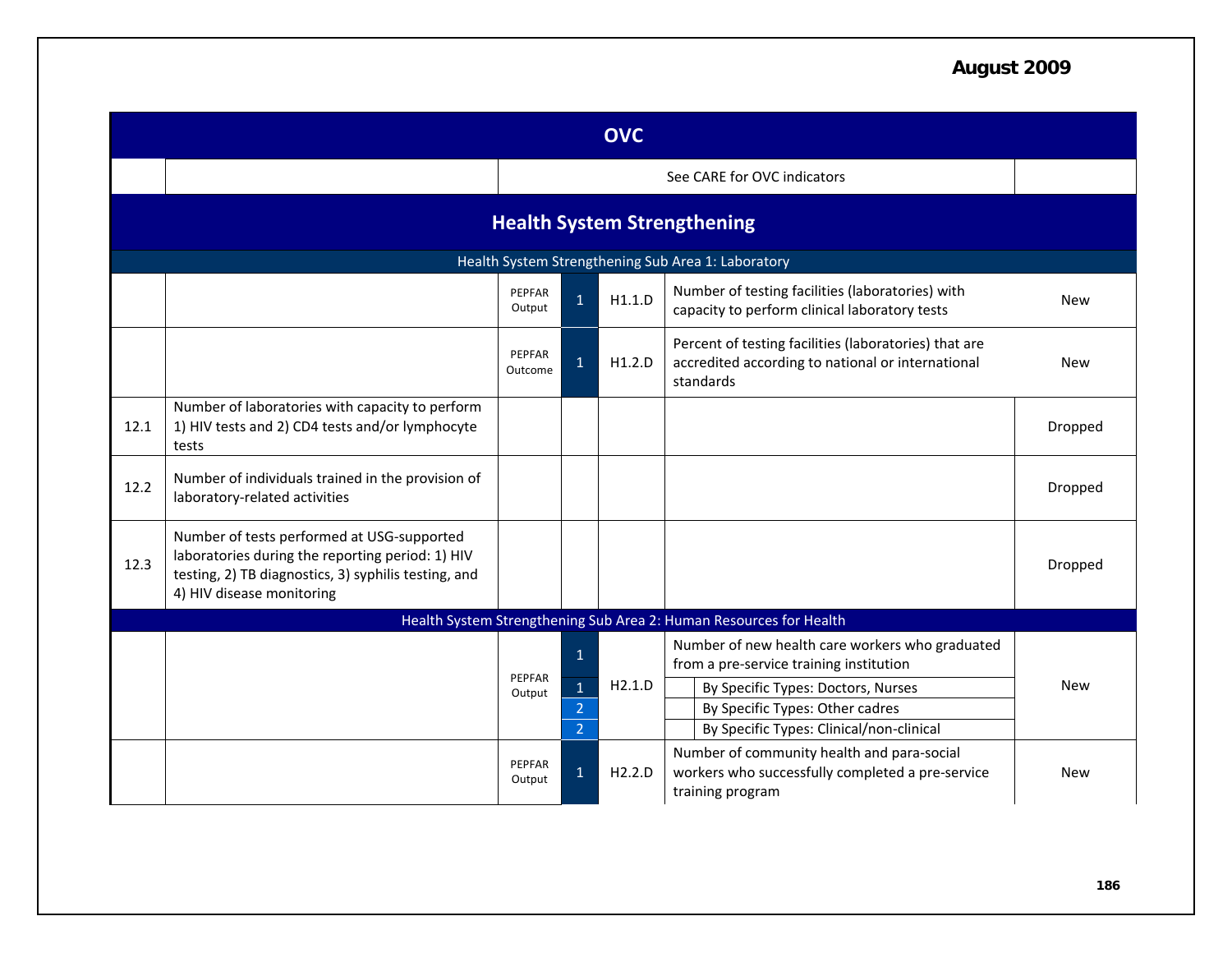| 1.4<br>2.2<br>3.2<br>4.1<br>5.3<br>6.3<br>7.3 | Number of health workers trained in the<br>provision of PMTCT services according to national<br>and international standards<br>Number of individuals trained to promote<br>HIV/AIDS prevention programs through<br>abstinence and/or being faithful<br>Number of individuals trained in blood safety<br>Number of individuals trained in medical injection<br>safety<br>Number of individuals trained to promote<br>HIV/AIDS prevention through other behavior<br>change beyond abstinence and/or being faithful<br>Total number of individuals trained to provide<br>HIV palliative care (including TB/HIV)<br>Number of individuals trained to provide<br>treatment for TB to HIV-infected individuals | PEPFAR<br>Output | $\overline{1}$ | H2.3.D | Number of health care workers who successfully<br>completed an in-service training program | Change - All in-<br>service training<br>will be captured<br>within this<br>indicator. Only a<br>few priority<br>program areas<br>will be subset<br>for more<br>specific<br>information on<br>people trained.<br>This change will<br>have impact on<br>ability to track<br>the trends of<br>disaggregates<br>(at HQ), trends<br>for total people<br>trained will<br>need to be<br>interpreted with |
|-----------------------------------------------|----------------------------------------------------------------------------------------------------------------------------------------------------------------------------------------------------------------------------------------------------------------------------------------------------------------------------------------------------------------------------------------------------------------------------------------------------------------------------------------------------------------------------------------------------------------------------------------------------------------------------------------------------------------------------------------------------------|------------------|----------------|--------|--------------------------------------------------------------------------------------------|---------------------------------------------------------------------------------------------------------------------------------------------------------------------------------------------------------------------------------------------------------------------------------------------------------------------------------------------------------------------------------------------------|
|                                               | (diagnosed or presumed)                                                                                                                                                                                                                                                                                                                                                                                                                                                                                                                                                                                                                                                                                  |                  |                |        |                                                                                            | caution.                                                                                                                                                                                                                                                                                                                                                                                          |
| 8.2                                           | Number of providers/caregivers trained in caring<br>for OVC                                                                                                                                                                                                                                                                                                                                                                                                                                                                                                                                                                                                                                              |                  |                |        |                                                                                            | Change - All in-<br>service training<br>will be captured                                                                                                                                                                                                                                                                                                                                          |
| 9.3                                           | Number of individuals trained in counseling and<br>testing according to national and international<br>standards                                                                                                                                                                                                                                                                                                                                                                                                                                                                                                                                                                                          | PEPFAR<br>Output | $\mathbf{1}$   | H2.3.D | Number of health care workers who successfully<br>completed an in-service training program | within this<br>indicator. Only a<br>few priority<br>program areas                                                                                                                                                                                                                                                                                                                                 |
| 11.5                                          | Number of health workers trained to deliver ART<br>services, according to national and/or<br>international standards                                                                                                                                                                                                                                                                                                                                                                                                                                                                                                                                                                                     |                  |                |        |                                                                                            | will be subset<br>for more<br>specific<br>information on<br>people trained.                                                                                                                                                                                                                                                                                                                       |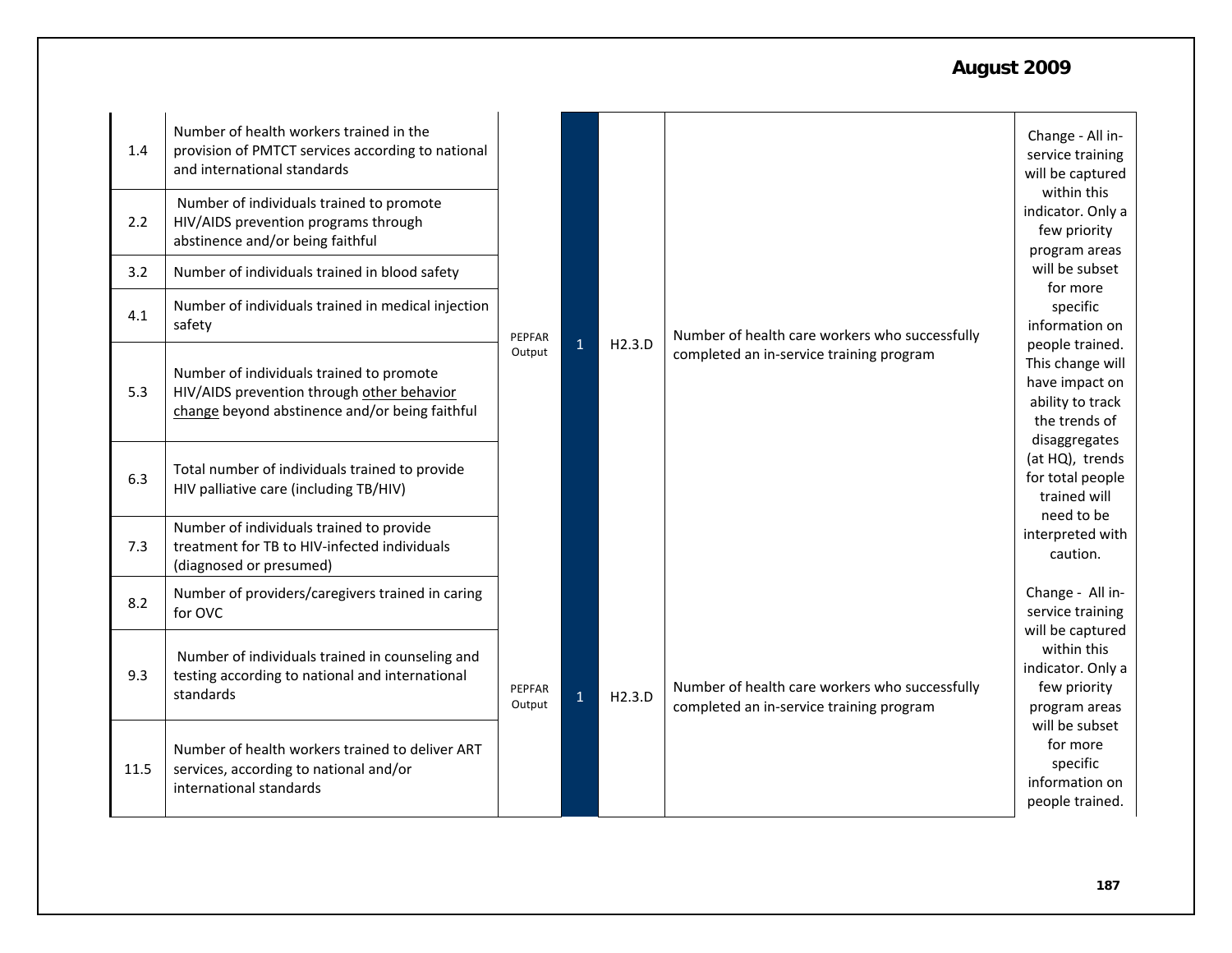|      |                                                                                                                 |         |                |        |                                                                                                                              | August 2009                                                                              |
|------|-----------------------------------------------------------------------------------------------------------------|---------|----------------|--------|------------------------------------------------------------------------------------------------------------------------------|------------------------------------------------------------------------------------------|
| 13.2 | Number of individuals trained in strategic<br>information (includes M&E, surveillance, and/or<br>HMIS)          |         |                |        |                                                                                                                              | This change will<br>have impact on<br>ability to track<br>the trends of<br>disaggregates |
| 14.2 | Number of individuals trained in HIV-related<br>policy development                                              |         |                |        |                                                                                                                              | (at HQ), trends<br>for total people<br>trained will<br>need to be<br>interpreted with    |
| 14.4 | Number of individuals trained in HIV-related<br>institutional capacity development                              |         |                |        |                                                                                                                              | caution.                                                                                 |
| 14.5 | Number of individuals trained in HIV-related<br>stigma and discrimination reduction                             |         |                |        |                                                                                                                              |                                                                                          |
| 14.6 | Number of individuals trained in HIV-related<br>community mobilization for prevention care and<br>/or treatment |         |                |        | By Specific Types: Male Circumcision, Pediatric<br>Treatment                                                                 |                                                                                          |
|      |                                                                                                                 |         |                |        | Health System Strengthening Sub Area 6: Health Systems Governance                                                            |                                                                                          |
|      |                                                                                                                 |         | $\overline{2}$ |        | Monitoring policy reform and development of<br>PEPFAR supported activities (Required for<br>Partnership Framework Countries) |                                                                                          |
|      |                                                                                                                 |         | $2*$           |        | Human Resources for Health (HRH)                                                                                             |                                                                                          |
|      |                                                                                                                 | PEPFAR  | $2*$<br>$2*$   |        | Gender<br>Orphans and other Vulnerable Children                                                                              |                                                                                          |
|      |                                                                                                                 | Outcome | $2*$           |        | <b>Counseling and Testing</b>                                                                                                | <b>New</b>                                                                               |
|      |                                                                                                                 |         | $2*$           | H6.1.D | Access to high-quality, low-cost medications                                                                                 |                                                                                          |
|      |                                                                                                                 |         | $2*$           |        | Stigma and Discrimination                                                                                                    |                                                                                          |
|      |                                                                                                                 |         |                |        | Strengthening a multi-sectoral response and                                                                                  |                                                                                          |
|      |                                                                                                                 |         | $2*$           |        | linkages with other health and development<br>programs                                                                       |                                                                                          |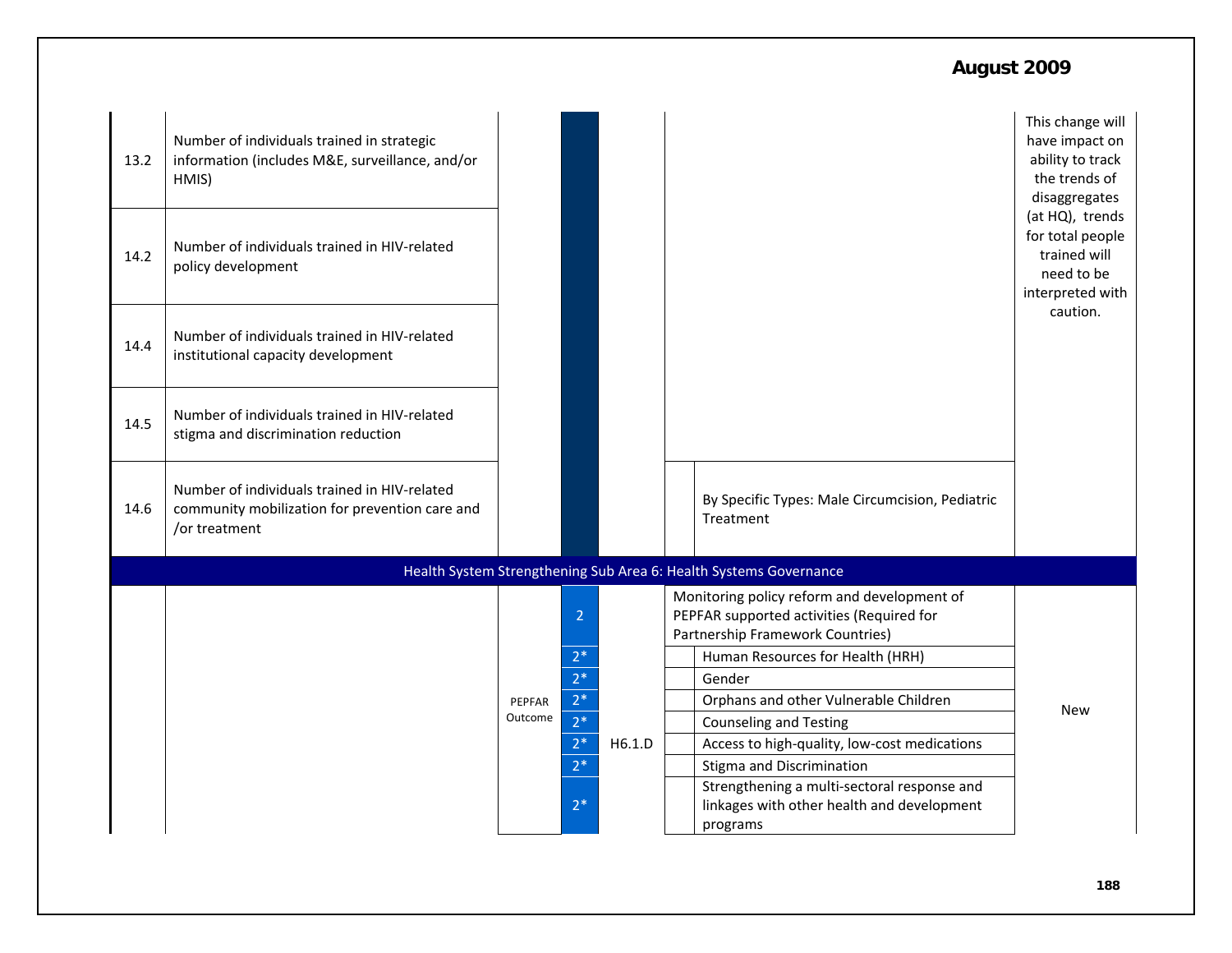|      |                                                                                                                                                 |                     | $\overline{3}$ |        | Pain Management for PLWHA                                         |            |  |  |  |
|------|-------------------------------------------------------------------------------------------------------------------------------------------------|---------------------|----------------|--------|-------------------------------------------------------------------|------------|--|--|--|
|      |                                                                                                                                                 |                     | $\overline{3}$ |        | Post Exposure Prophylaxis                                         |            |  |  |  |
|      |                                                                                                                                                 |                     | $\overline{3}$ |        | Laboratory Accreditation                                          |            |  |  |  |
|      |                                                                                                                                                 |                     | 3              |        | Injection safety and waste management                             |            |  |  |  |
|      |                                                                                                                                                 |                     | $\overline{3}$ |        | Other policy areas identified by country team                     |            |  |  |  |
|      |                                                                                                                                                 | National<br>Outcome | $\overline{2}$ | H6.3.N | National Composite Policy Index (NCPI)                            | <b>New</b> |  |  |  |
|      |                                                                                                                                                 | National<br>Outcome | $\overline{3}$ | H6.4.N | Existence of national costed HIV implementation<br>plan           | <b>New</b> |  |  |  |
|      |                                                                                                                                                 | National<br>Outcome | 3              | H6.5.N | Existence of effective civil society organizations                | <b>New</b> |  |  |  |
|      | *PEPFAR countries with Partnership Frameworks may have Headquarter reporting requirements associated with these policy areas. See Appendix 4 of |                     |                |        |                                                                   |            |  |  |  |
|      | guidance for more information on monitoring policy reform.                                                                                      |                     |                |        |                                                                   |            |  |  |  |
|      |                                                                                                                                                 |                     |                |        | Strategic Information/Policy Development and System Strengthening |            |  |  |  |
| 13.1 | Number of local organizations provided with<br>technical assistance for strategic information<br>activities                                     |                     |                |        |                                                                   | Dropped    |  |  |  |
| 14.1 | Number of local organizations provided with<br>technical assistance for HIV-related policy<br>development                                       |                     |                |        |                                                                   | Dropped    |  |  |  |
| 14.2 | Number of local organizations provided with<br>technical assistance for HIV-related institutional<br>capacity building                          |                     |                |        |                                                                   | Dropped    |  |  |  |
|      | **See further definition of terms (Essential and Recommended) in the Next Generation Indicator Reference Guide                                  |                     |                |        |                                                                   |            |  |  |  |

- 1**Essential Indicators with HQ reporting requirements**
- 2**Essential Indicators without HQ reporting requirements**
- 3**Recommended Indicators**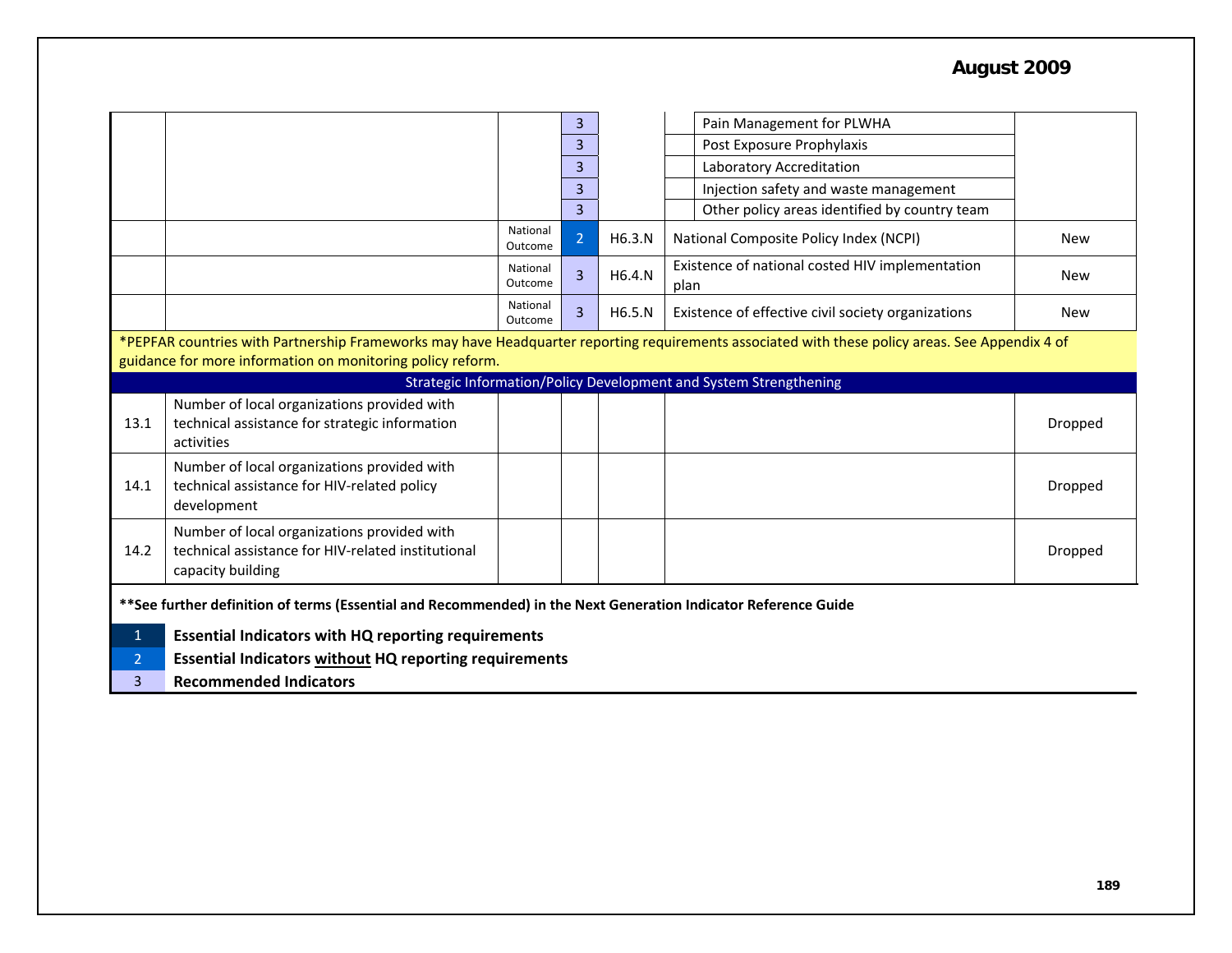# **Appendix 2: PEPFAR CARE Services Menu**

| <b>CLINICAL CARE SERVICES</b>                                                                                                                                                                                                                                                                          |                             |
|--------------------------------------------------------------------------------------------------------------------------------------------------------------------------------------------------------------------------------------------------------------------------------------------------------|-----------------------------|
| <b>Desired Outcomes</b><br>Prevention and treatment interventions implemented at appropriate disease stages<br>Symptoms reduced<br>Patients receive Cotrimoxizole<br>Diseases/conditions prevented and managed<br>Nutrition improved<br>Adherence improved<br>Activities of daily living conducted     | <b>Eligible Populations</b> |
| Screening/Assessment/Referral<br>If, after the completion of a screening or assessment, it is deemed that further service provision (treatment and/or follow-up) is unnecessary, the<br>individual who received the screening/assessment service performed may still be counted towards the indicator. |                             |
| Determine WHO stage                                                                                                                                                                                                                                                                                    | PLWHA                       |
| Assess eligibility for ART                                                                                                                                                                                                                                                                             | PLWHA, INF                  |
| Assess eligibility for Cotrimoxizole                                                                                                                                                                                                                                                                   | PLWHA, INF                  |
| Screen for active TB                                                                                                                                                                                                                                                                                   | PLWHA, INF, HH              |
| Assess for STIs and other medical problems including OIs, and cancers                                                                                                                                                                                                                                  | PLWHA                       |
| Assess nutritional status for clinical malnourishment such as:<br>• Anthropometric assessment, BMI, MUAC<br>• Symptom assessment (e.g. appetite, oral thrush, nausea, and diarrhea)<br>• Dietary assessment of quality and quantity of foods consumed                                                  | PLWHA, INF                  |
| Assess for pain and other symptoms                                                                                                                                                                                                                                                                     | PLWHA                       |
| Assess for depression and/or anxiety                                                                                                                                                                                                                                                                   | <b>PLWHA</b>                |
| Assess adherence to care in general and to specific medications                                                                                                                                                                                                                                        | PLWHA, INF                  |
| Service                                                                                                                                                                                                                                                                                                |                             |
| Clinical monitoring Pre ART                                                                                                                                                                                                                                                                            | PLWHA                       |
| Clinical monitoring of ART                                                                                                                                                                                                                                                                             | PLWHA                       |
| Management of side effects related to ART                                                                                                                                                                                                                                                              | PLWHA                       |
| Immunologic monitoring (i.e. CD4 % and counts)                                                                                                                                                                                                                                                         | <b>PLWHA</b>                |
| Cotrimoxizole Prophylaxis                                                                                                                                                                                                                                                                              | PLWHA, INF                  |
| TB treatment (counted under TB/HIV)                                                                                                                                                                                                                                                                    | PLWHA, HH                   |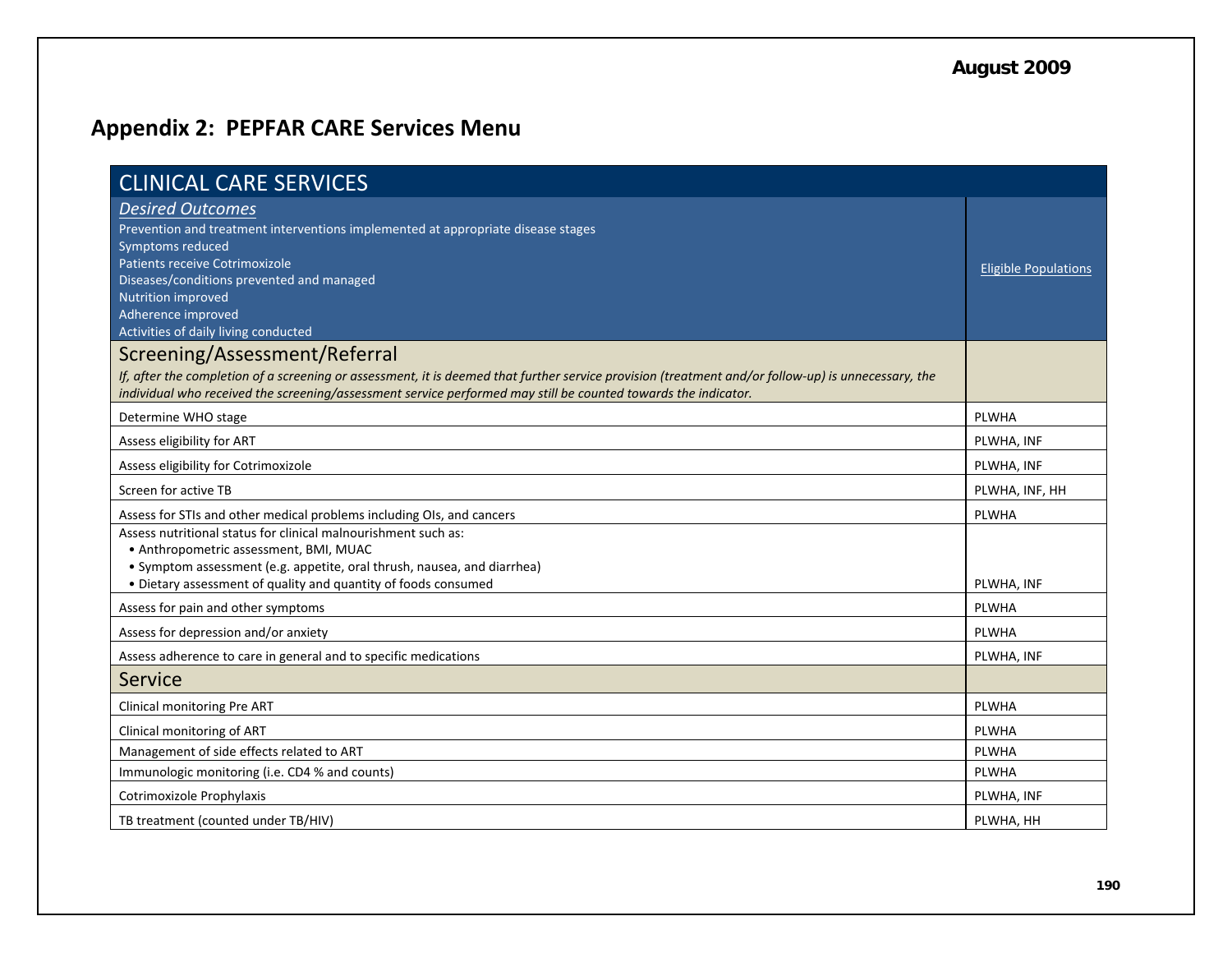| INH prophylaxis for TB                                                                                                                                                                                                                                                                                 | PLWHA                       |
|--------------------------------------------------------------------------------------------------------------------------------------------------------------------------------------------------------------------------------------------------------------------------------------------------------|-----------------------------|
| Prevention, diagnosis, treatment, and management of STIs, OIs, cancers, and other medical problems                                                                                                                                                                                                     | PLWHA                       |
| Targeted therapeutic nutritional feeding or supplementary food provision, including monitoring, counseling, and support to clinically malnourished                                                                                                                                                     |                             |
| clients (e.g. PlumpyNut)                                                                                                                                                                                                                                                                               | PLWHA, INF                  |
| Pain & Symptom management                                                                                                                                                                                                                                                                              | PLWHA                       |
| Treatment adherence support (ART, TB, OI)                                                                                                                                                                                                                                                              | <b>PLWHA</b>                |
| Treatment for drug and alcohol abuse (i.e. management and maintenance of detoxification; medical assisted therapy)                                                                                                                                                                                     | <b>PLWHA</b>                |
| Treatment for mental disorders associated with HIV infection                                                                                                                                                                                                                                           | <b>PLWHA</b>                |
| Physical and occupational therapy/rehabilitation associated with HIV/AIDS condition                                                                                                                                                                                                                    | <b>PLWHA</b>                |
| Relief of symptoms (palliative care) through assistance with activities of daily living (e.g. hygiene, oral care)                                                                                                                                                                                      | <b>PLWHA</b>                |
| Early infant diagnosis with virologic testing (PCR testing with DBS or plasma) (This activity is not counted under CARE, use P11.1.D and/or C4.1.D)                                                                                                                                                    | <b>INF</b>                  |
| PREVENTIVE CARE SERVICES                                                                                                                                                                                                                                                                               |                             |
| <b>Desired Outcomes</b><br>Increased HIV testing under among family members<br>Behavioral messages delivered<br>Increased access to condoms<br>Increased access to family planning interventions                                                                                                       | <b>Eligible Populations</b> |
| Screening/Assessment/Referral<br>If, after the completion of a screening or assessment, it is deemed that further service provision (treatment and/or follow-up) is unnecessary, the<br>individual who received the screening/assessment service performed may still be counted towards the indicator. |                             |
| Risk Assessment (i.e. screening for behaviors associated with transmission or acquisition of HIV)                                                                                                                                                                                                      | PLWHA, HH, OVC              |
| Assessment on alcohol reduction (cross-referenced under 'social support' services)                                                                                                                                                                                                                     | PLWHA, OVC                  |
| Assess, refer, and follow-up for post-exposure prophylaxis (PEP) for rape victims                                                                                                                                                                                                                      | HH, OVC                     |
| Support in defining and reviewing goals to increase HIV prevention behaviors                                                                                                                                                                                                                           | PLWHA, HH, OVC              |
| Service                                                                                                                                                                                                                                                                                                |                             |
| Provide HIV testing (PITC) (This activity is not counted under CARE, use P11.1.D)                                                                                                                                                                                                                      | HH, OVC                     |
| Provide family planning interventions as appropriate                                                                                                                                                                                                                                                   | PLWHA, HH, OVC              |
| Counseling and linkage into PMTCT services                                                                                                                                                                                                                                                             | PLWHA                       |
| STI treatment (Also a clinical service)                                                                                                                                                                                                                                                                | <b>PLWHA</b>                |
| Promote and provide condoms, including messages on correct and consistent use of condoms                                                                                                                                                                                                               | PLWHA, OVC, HH              |
| Counseling to encourage abstinence from alcohol or reduction in use (cross-referenced under 'social support' services)                                                                                                                                                                                 | PLWHA, OVC                  |
| Behavioral counseling and referral (i.e. risk reduction counseling with discordant couples, IDUs, MSMs, CSWs)                                                                                                                                                                                          | PLWHA, OVC, HH              |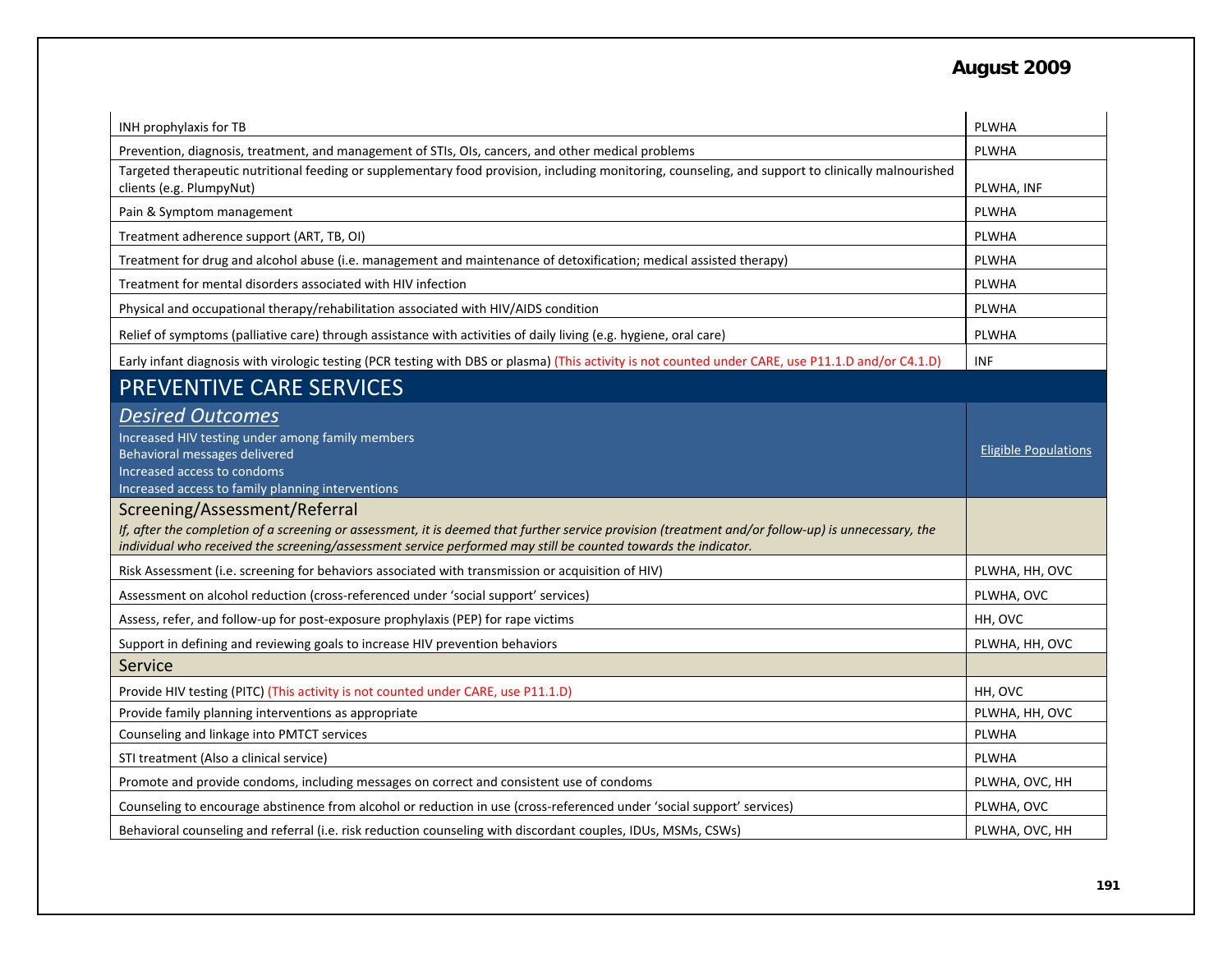| <b>SUPPORT CARE SERVICES</b>                                                                                                                                                                                                                                          |                             |
|-----------------------------------------------------------------------------------------------------------------------------------------------------------------------------------------------------------------------------------------------------------------------|-----------------------------|
| <b>Psychological Support</b>                                                                                                                                                                                                                                          |                             |
| <b>Desired Outcomes</b>                                                                                                                                                                                                                                               |                             |
| Counseling provided                                                                                                                                                                                                                                                   |                             |
| <b>HIV status disclosed appropriately</b>                                                                                                                                                                                                                             | <b>Eligible Populations</b> |
| Male/female involvement increased, stigma reduced                                                                                                                                                                                                                     |                             |
| <b>Emotional health ensured</b>                                                                                                                                                                                                                                       |                             |
| Note: Note: OVC Programming traditionally groups the following 3 categories (Psychological, Social & Spiritual) under a single category called<br>"Psychosocial"                                                                                                      |                             |
| Screening/Assessment/Referral                                                                                                                                                                                                                                         |                             |
| If, after the completion of a screening or assessment, it is deemed that further service provision (treatment and/or follow-up) is unnecessary, the<br>individual who received the screening/assessment service performed may still be counted towards the indicator. |                             |
| Assess whether HIV status has been disclosed                                                                                                                                                                                                                          | PLWHA, HH, OVC              |
| Assess needs for general supportive counseling                                                                                                                                                                                                                        | PLWHA, HH, OVC              |
| Provide monitoring, referral, and follow-up for children and adolescents needing counseling by professionals or para-professionals, or other                                                                                                                          |                             |
| psychosocial support services                                                                                                                                                                                                                                         | PLWHA, OVC                  |
| <b>Mental Health Assessment</b>                                                                                                                                                                                                                                       | PLWHA, HH, OVC              |
| <b>Bereavement Care</b>                                                                                                                                                                                                                                               | PLWHA, HH, OVC              |
| Service                                                                                                                                                                                                                                                               |                             |
| Provide culturally appropriate support and counseling for those who need it                                                                                                                                                                                           | PLWHA, HH, OVC              |
| Disclosure support                                                                                                                                                                                                                                                    | PLWHA, HH, OVC              |
| Support for psychological stress associated with HIV infection                                                                                                                                                                                                        | PLWHA                       |
| Preparing for & coping with dying process                                                                                                                                                                                                                             | PLWHA, HH, OVC              |
| Bereavement counseling                                                                                                                                                                                                                                                | HH, OVC                     |
| Activities to increase male involvement (or female involvement) or reduce stigma                                                                                                                                                                                      | PLWHA, HH, OVC              |
| <b>Social Support</b>                                                                                                                                                                                                                                                 |                             |
| <b>Desired Outcomes</b>                                                                                                                                                                                                                                               |                             |
| Positive interpersonal relationships established                                                                                                                                                                                                                      |                             |
| Alcohol and drug abuse reduced                                                                                                                                                                                                                                        | <b>Eligible Populations</b> |
| Gender violence reduced                                                                                                                                                                                                                                               |                             |
| Succession plans carried out<br>Legal needs met                                                                                                                                                                                                                       |                             |
| Household and family needs met                                                                                                                                                                                                                                        |                             |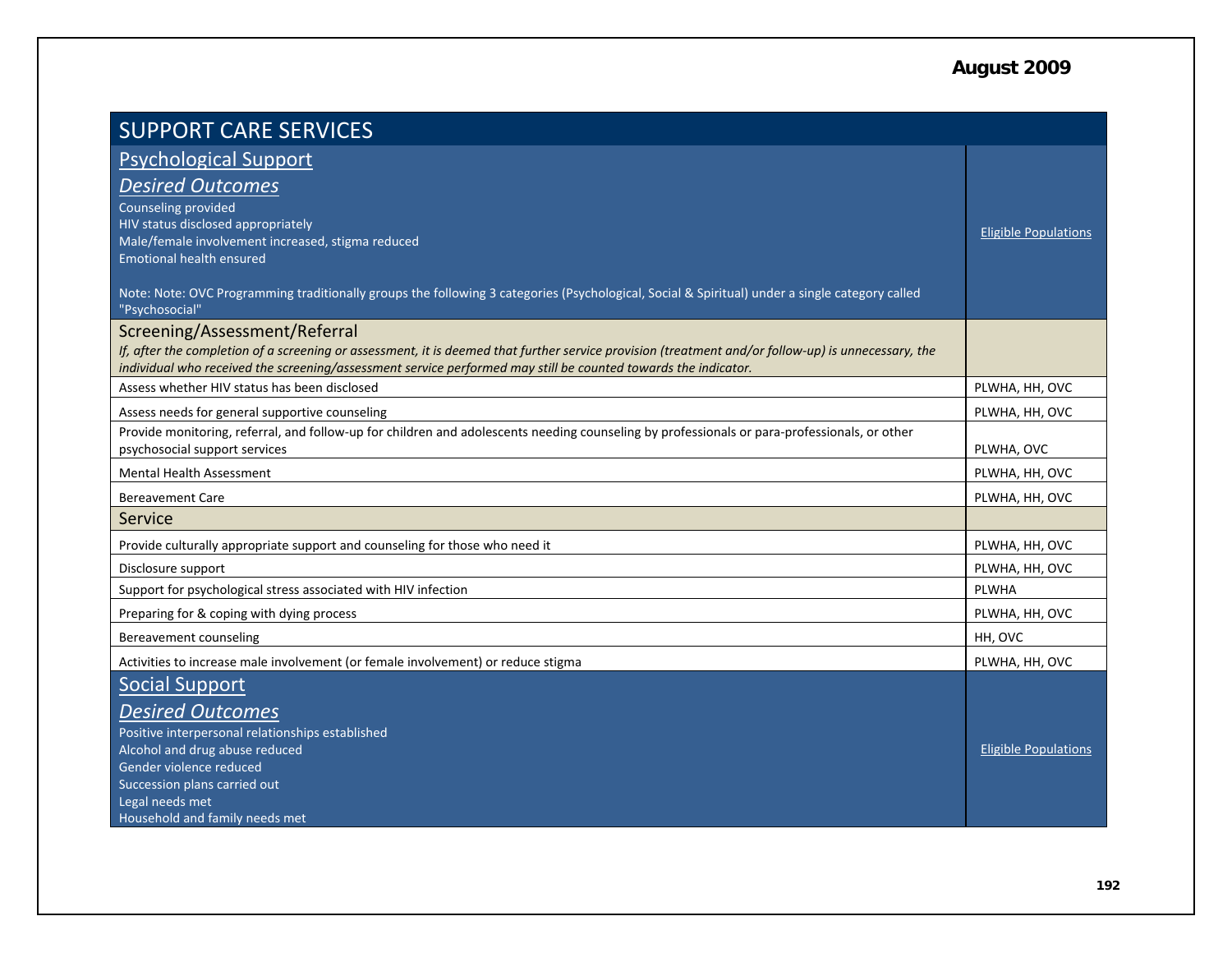| Screening/Assessment/Referral<br>If, after the completion of a screening or assessment, it is deemed that further service provision (treatment and/or follow-up) is unnecessary, the<br>individual who received the screening/assessment service performed may still be counted towards the indicator.                                                                                                           |                             |
|------------------------------------------------------------------------------------------------------------------------------------------------------------------------------------------------------------------------------------------------------------------------------------------------------------------------------------------------------------------------------------------------------------------|-----------------------------|
| Assess for alcohol & drug use (cross-referenced under 'preventive care' services)                                                                                                                                                                                                                                                                                                                                | PLWHA, HH, OVC              |
| Social Support assessment (i.e. assess for gender violence, availability/capacity of caregivers, additional support for children living outside family)                                                                                                                                                                                                                                                          | PLWHA, HH, OVC              |
| Service                                                                                                                                                                                                                                                                                                                                                                                                          |                             |
| Support services for alcohol & drug abuse (treatment for alcohol & drug abuse is under 'clinical services') (cross-referenced under 'preventive care'<br>services)                                                                                                                                                                                                                                               | PLWHA, HH, OVC              |
| Gender violence support services                                                                                                                                                                                                                                                                                                                                                                                 | PLWHA, HH, OVC              |
| Succession planning                                                                                                                                                                                                                                                                                                                                                                                              | PLWHA, HH, OVC              |
| Activities that encourage the integration of OVC into traditional support systems within the community in order to improve the relationships of<br>vulnerable youth (mentoring, apprenticeship, etc.)                                                                                                                                                                                                            | PLWHA, OVC                  |
| Gender-sensitive life skills and experiential learning opportunities that build resilience and self-esteem                                                                                                                                                                                                                                                                                                       | PLWHA, OVC                  |
| Strengthening the capacity of caregivers to listen to and talk with children and support their emotional and social development                                                                                                                                                                                                                                                                                  | PLWHA, HH                   |
| Activities to support families and caregivers to better manage stress and improve parenting when they are in situations of chronic illness, are caring<br>for multiple orphans, and have decreasing materials resources                                                                                                                                                                                          | PLWHA, HH                   |
| Rehabilitation/re-integration for children who are living outside of family care                                                                                                                                                                                                                                                                                                                                 | PLWHA, OVC                  |
| <b>Spiritual Support</b>                                                                                                                                                                                                                                                                                                                                                                                         |                             |
| <b>Desired Outcomes</b>                                                                                                                                                                                                                                                                                                                                                                                          | <b>Eligible Populations</b> |
| Spiritual needs met                                                                                                                                                                                                                                                                                                                                                                                              |                             |
| Screening/Assessment/Referral<br>If, after the completion of a screening or assessment, it is deemed that further service provision (treatment and/or follow-up) is unnecessary, the                                                                                                                                                                                                                             |                             |
| individual who received the screening/assessment service performed may still be counted towards the indicator.                                                                                                                                                                                                                                                                                                   |                             |
| Assess spiritual needs and resources                                                                                                                                                                                                                                                                                                                                                                             | PLWHA, HH, OVC              |
| Service                                                                                                                                                                                                                                                                                                                                                                                                          |                             |
| Pastoral/spiritual care as requested by client (includes traditional healers)                                                                                                                                                                                                                                                                                                                                    | PLWHA, HH, OVC              |
| <b>Nutrition and Food Security Support</b>                                                                                                                                                                                                                                                                                                                                                                       |                             |
| <b>Desired Outcome</b>                                                                                                                                                                                                                                                                                                                                                                                           |                             |
| Food secure with the required nutrition in accordance to age and circumstances.                                                                                                                                                                                                                                                                                                                                  | <b>Eligible Populations</b> |
| Note: Therapeutic feeding for severe malnutrition of HIV-positive individuals should be counted under clinical care services. However, HIV-positive<br>individuals receiving additional food services defined by these illustrative services may be counted. For example, HIV-positive persons receiving<br>services to improve food security or benefiting from household and community gardens may be counted. |                             |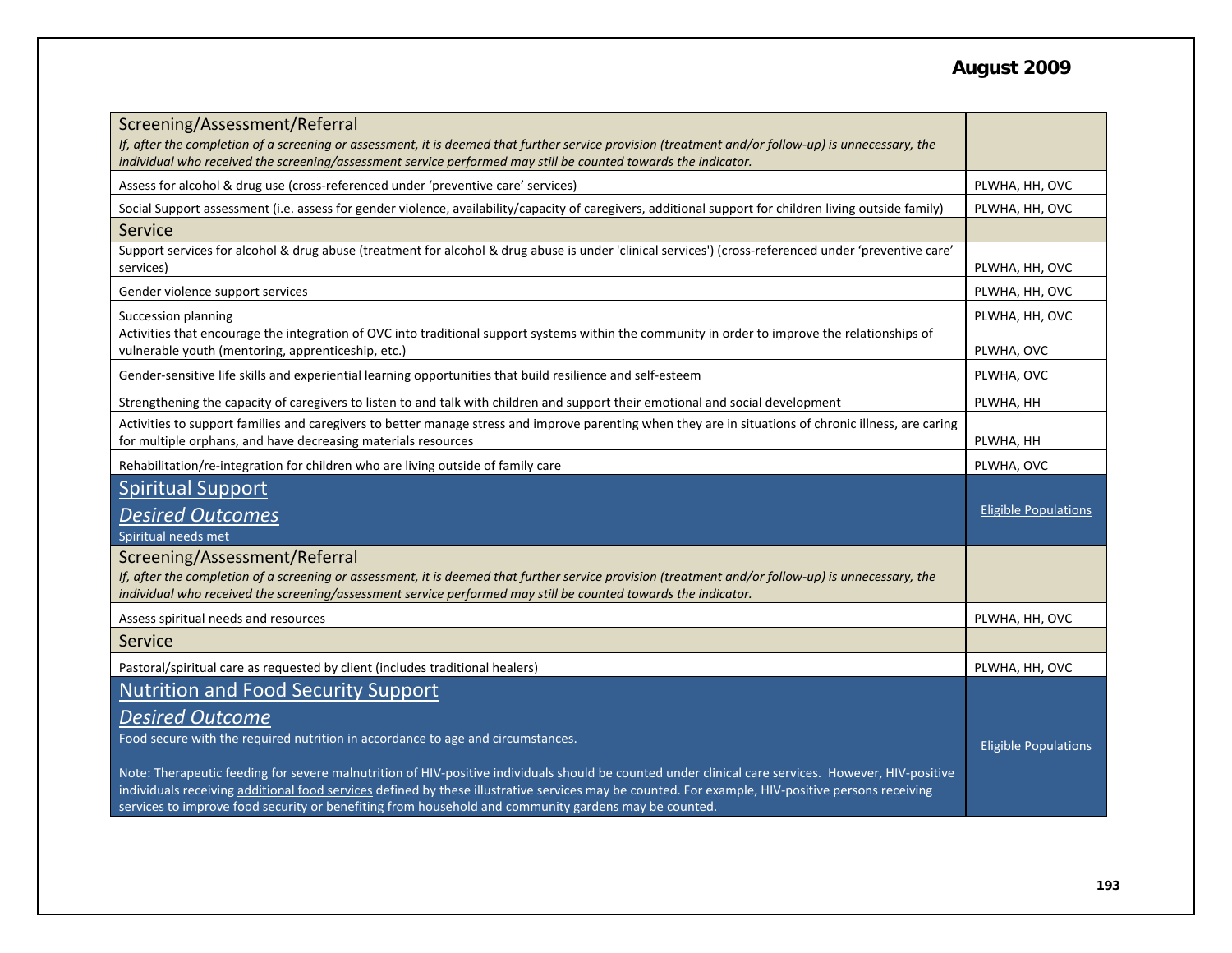| Screening/Assessment/Referral                                                                                                                                  |                             |
|----------------------------------------------------------------------------------------------------------------------------------------------------------------|-----------------------------|
| If, after the completion of a screening or assessment, it is deemed that further service provision (treatment and/or follow-up) is unnecessary, the            |                             |
| individual who received the screening/assessment service performed may still be counted towards the indicator.                                                 |                             |
| Routine assessment, referral, or continued monitoring as appropriate for nutrition and counseling, including:                                                  |                             |
| • Supplemental and supplementary food support for nutritionally vulnerable children (OVC)                                                                      |                             |
| • Supplemental food support for nutritionally vulnerable PMTCT clients                                                                                         |                             |
| • Micronutrient supplements                                                                                                                                    |                             |
| • Nutrition counseling<br>• Promotion of optimal infant and young child feeding                                                                                |                             |
| • Services to improve food security                                                                                                                            |                             |
| • School and after-care feeding                                                                                                                                |                             |
| • Household and community gardens                                                                                                                              | PLWHA, HH, OVC, INF         |
| Service                                                                                                                                                        |                             |
| Activities to support small-scale agriculture activities such as purchasing of seeds, irrigation equipment, and tools for household or community               |                             |
| gardens or other agricultural production                                                                                                                       | PLWHA, HH, OVC              |
| Providing instructional assistance for families and caregivers on nutrition, diet and food/meal preparation techniques, proper food storage, cooking           |                             |
| or feeding                                                                                                                                                     | PLWHA, HH, OVC              |
| Support to link families with other health and nutrition interventions (food assistance, food security, and other safety net programs)                         | PLWHA, HH, OVC              |
| Provision of food on an emergency basis for food insecure person with a plan for increased food security.                                                      | PLWHA, HH, OVC              |
|                                                                                                                                                                |                             |
| Replacement (weaning) feeding and support within the context of the WHO and national PMTCT and infant-feeding guidelines                                       | <b>INF</b>                  |
| Micronutrient supplementation (according to WHO guidelines for infants; according to dietary assessments for children and adults)                              | PLWHA, OVC, INF             |
| <b>General Health Support</b>                                                                                                                                  |                             |
|                                                                                                                                                                |                             |
| <b>Desired Outcome</b>                                                                                                                                         | <b>Eligible Populations</b> |
| Receipt of preventive, curative, and promotive health care services as needed, such as primary health care, immunization, and treatment when<br>they are sick. |                             |
| Screening/Assessment/Referral                                                                                                                                  |                             |
| If, after the completion of a screening or assessment, it is deemed that further service provision (treatment and/or follow-up) is unnecessary, the            |                             |
| individual who received the screening/assessment service performed may still be counted towards the indicator.                                                 |                             |
| Initial assessment, referral and follow-up for general health support services (i.e. immunizations, health education, etc.)                                    | <b>PLWHA (&lt;18), OVC</b>  |
| Assess water & sanitation                                                                                                                                      | PLWHA, HH, OVC, INF         |
| Service                                                                                                                                                        |                             |
| Routine growth and development monitoring                                                                                                                      | PLWHA (<18), OVC            |
| Provision of health insurance                                                                                                                                  | <b>PLWHA (&lt;18), OVC</b>  |
| Provide health education at the household and/or community-level                                                                                               | PLWHA, HH, OVC              |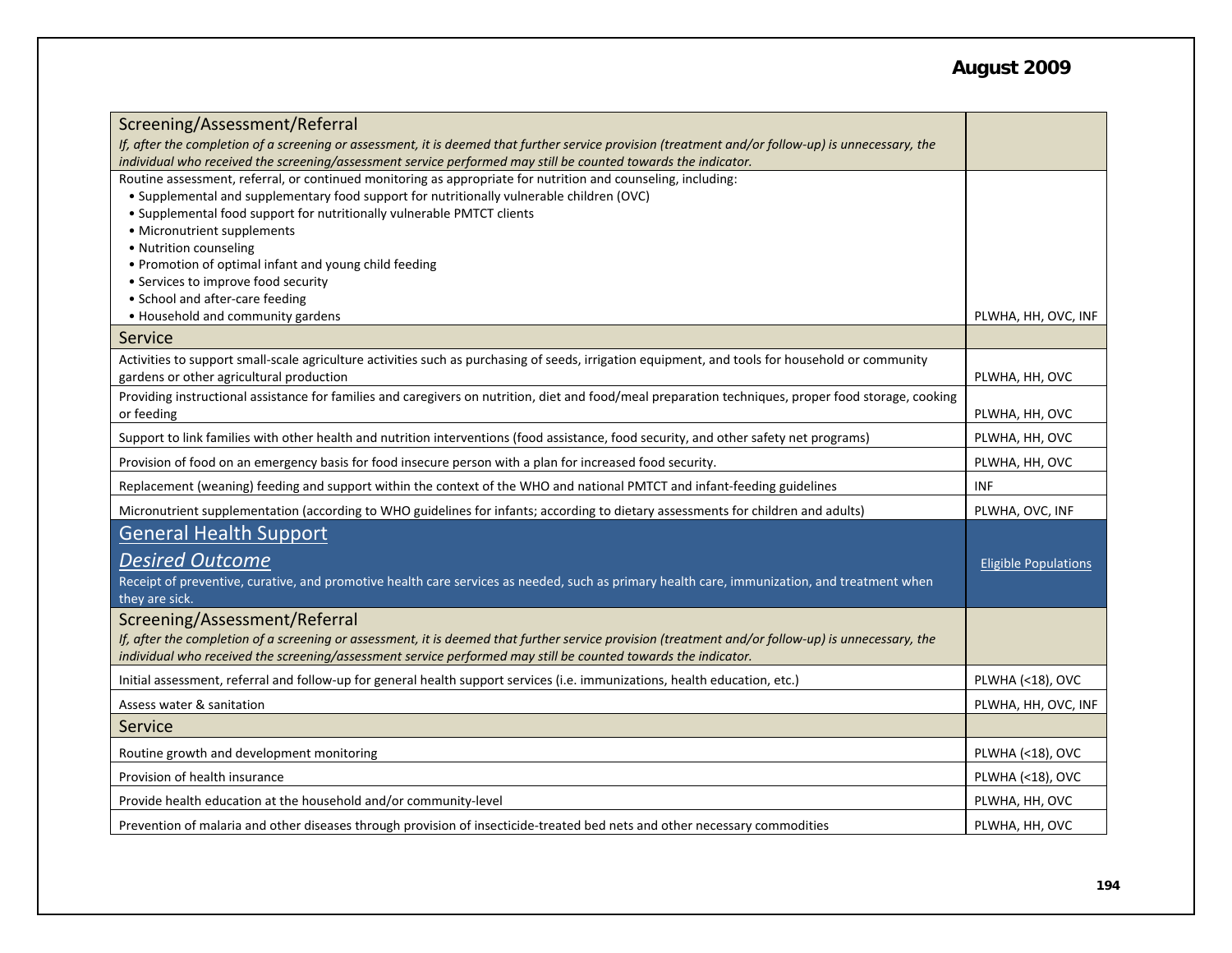| Provide services to improve water & sanitation                                                                                                                    | PLWHA, HH, OVC, INF         |
|-------------------------------------------------------------------------------------------------------------------------------------------------------------------|-----------------------------|
| Education / Vocational Training Support                                                                                                                           |                             |
| <b>Desired Outcome</b>                                                                                                                                            | <b>Eligible Populations</b> |
| Enroll, attend and progress through school and vocation or non-formal training, or an age-appropriate activity or job. Children get the stimulation               |                             |
| they need to develop normally.                                                                                                                                    |                             |
| Assessment/Referral/Monitoring                                                                                                                                    |                             |
| Assess and monitor educational and vocational needs, including early child development, enrollment, progress and retention in<br>education/vocational training    | PLWHA, HH, OVC              |
| <b>Service</b>                                                                                                                                                    |                             |
| Activities that facilitate early childhood development for OVCs                                                                                                   | <b>PLWHA (&lt;18), OVC</b>  |
| Activities that facilitate access to formal education systems and grade appropriate advancement                                                                   | PLWHA, HH, OVC              |
| Activities that facilitate literacy and numeracy skills                                                                                                           | PLWHA, HH, OVC              |
| Activities that facilitate access to or provide persons with individually-appropriate and market-driven vocational training                                       | PLWHA, HH, OVC              |
| Provide monitoring, advice and support as needed during transition from school to vocational training, and from vocational training to work                       | PLWHA, HH, OVC              |
| <b>Economic Opportunity/Strengthening Support</b>                                                                                                                 |                             |
| <b>Desired Outcome</b>                                                                                                                                            | <b>Eligible Populations</b> |
| Basic needs of all members of the household are met by families, in spite of changes in the family situation due to HIV/AIDS.                                     |                             |
| Assessment/Referral/Monitoring                                                                                                                                    |                             |
| Assess the need of households and participants for economic strengthening interventions                                                                           | PLWHA, HH, OVC              |
| Service                                                                                                                                                           |                             |
| Small-business development and activities to promote entrepreneurism among older HIV/AIDS OVCs and caregivers                                                     | PLWHA, HH, OVC              |
| Support actual economic engagement such as identifying job opportunities, providing occupational counseling/guidance, and providing start-up<br>resources.        | PLWHA, HH, OVC              |
| Household economic-strengthening activities focused on increasing coverage of school-related expenses, such as incentive-driven, conditional                      |                             |
| grants and training for HIV/AIDS OVC caregivers                                                                                                                   | PLWHA, HH, OVC              |
| Setting-up small-scale animal husbandry for HIV/AIDS-vulnerable households, especially in collaboration with efforts supported by other<br>international partners | PLWHA, HH, OVC              |
|                                                                                                                                                                   |                             |
| Activities that provide access to micro-finance, primarily opportunities to save, access credit, and in some cases, access insurance                              | PLWHA, HH, OVC              |
| Community-based asset-building                                                                                                                                    | PLWHA, HH, OVC              |
| Establishing mechanisms to support community-based childcare                                                                                                      | PLWHA, HH, OVC              |
| <b>Other Income Generating Activities</b>                                                                                                                         | PLWHA, HH, OVC              |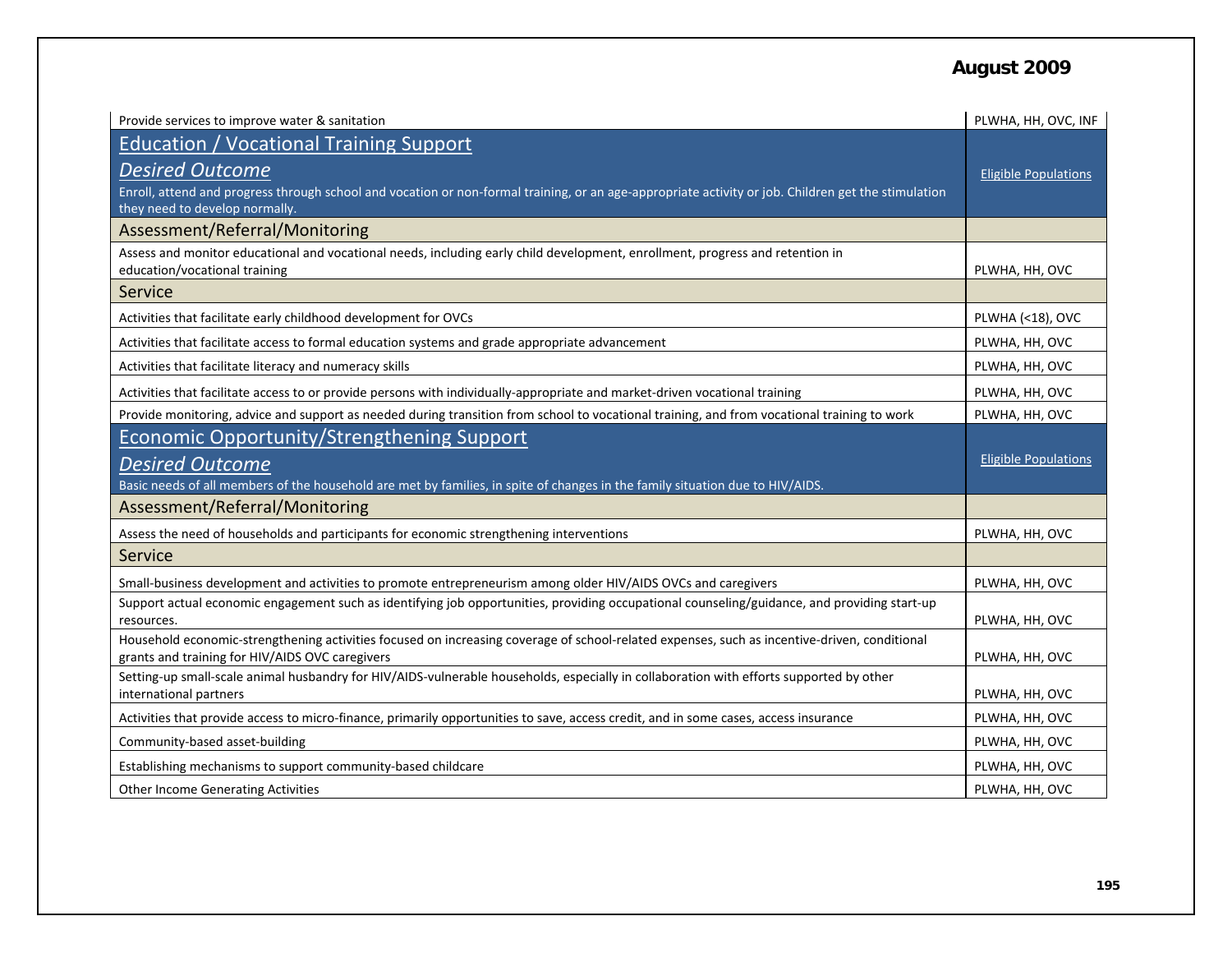| <b>Shelter and Care Support</b>                                                                                                                                                                                                                                                                                                                                                                                                                   |                             |
|---------------------------------------------------------------------------------------------------------------------------------------------------------------------------------------------------------------------------------------------------------------------------------------------------------------------------------------------------------------------------------------------------------------------------------------------------|-----------------------------|
| <b>Desired Outcome</b>                                                                                                                                                                                                                                                                                                                                                                                                                            | <b>Eligible Populations</b> |
| Needs related to protective shelter, clothing, access to safe water, and sanitation facilities are met                                                                                                                                                                                                                                                                                                                                            |                             |
| Assessment/Referral/Monitoring                                                                                                                                                                                                                                                                                                                                                                                                                    |                             |
| Initial assessment of shelter and material care needs in accordance with context, and determination of referral, service provision, and monitoring                                                                                                                                                                                                                                                                                                | PLWHA, HH, OVC              |
| Assess water & sanitation (see general health support services)                                                                                                                                                                                                                                                                                                                                                                                   | PLWHA, HH, OVC, INF         |
| Service                                                                                                                                                                                                                                                                                                                                                                                                                                           |                             |
| Provide services to improve water & sanitation (see general health support services)                                                                                                                                                                                                                                                                                                                                                              | PLWHA, HH, OVC, INF         |
| Assist children and family members in identifying potential caregivers, prior to a parent's/caregiver's death                                                                                                                                                                                                                                                                                                                                     | PLWHA, HH, OVC              |
| Provide access to temporary shelter for children in transition                                                                                                                                                                                                                                                                                                                                                                                    | PLWHA, HH, OVC              |
| Support child- or youth-headed households in maintaining their homes                                                                                                                                                                                                                                                                                                                                                                              | PLWHA, HH, OVC              |
| Support referrals and access to programs that provide incentives for adoption or the provision of foster care                                                                                                                                                                                                                                                                                                                                     | PLWHA, HH, OVC              |
| <b>Protection / Legal Aid Support</b>                                                                                                                                                                                                                                                                                                                                                                                                             |                             |
| <b>Desired Outcome</b>                                                                                                                                                                                                                                                                                                                                                                                                                            | <b>Eligible Populations</b> |
| Free from physical and sexual abuse, neglect, and exploitation                                                                                                                                                                                                                                                                                                                                                                                    |                             |
| Legally protected                                                                                                                                                                                                                                                                                                                                                                                                                                 |                             |
| Assessment/Referral/Monitoring                                                                                                                                                                                                                                                                                                                                                                                                                    |                             |
| Identification, assessment, referral, and monitoring of children in need of protective services.                                                                                                                                                                                                                                                                                                                                                  | PLWHA, HH, OVC              |
| Service                                                                                                                                                                                                                                                                                                                                                                                                                                           |                             |
| Assistance in accessing legal services or child protection interventions such as:                                                                                                                                                                                                                                                                                                                                                                 |                             |
| · Facilitating basic birth registration and identification necessary for long-term access to education, health care and social services                                                                                                                                                                                                                                                                                                           |                             |
| . Providing community-based assistance or other legal assistance to OVCs for inheritance claims                                                                                                                                                                                                                                                                                                                                                   | PLWHA, HH, OVC              |
| Assistance in accessing government grants/social welfare support                                                                                                                                                                                                                                                                                                                                                                                  | PLWHA, HH, OVC              |
| Strengthening child-headed households with the intent of promoting community support and preventing sibling separations                                                                                                                                                                                                                                                                                                                           | PLWHA, HH, OVC              |
| Assessing and addressing the removal of children from abusive situations into safe, temporary or permanent placements, if appropriate                                                                                                                                                                                                                                                                                                             | PLWHA, HH, OVC              |
| Coaching caregivers to better access community and system-level support to which OVCs are entitled.                                                                                                                                                                                                                                                                                                                                               | PLWHA, HH, OVC              |
| Provision of support for survivors of sexual or physical abuse, and education and messaging to prevent abuse                                                                                                                                                                                                                                                                                                                                      | PLWHA, HH, OVC              |
| <b>Eligible Populations Key</b>                                                                                                                                                                                                                                                                                                                                                                                                                   |                             |
| PLWHA - Adults and children living with HIV (PLWHA), including pregnant women                                                                                                                                                                                                                                                                                                                                                                     |                             |
| HH - Family members, caregivers, or other household members living with or caring for an HIV-positive individual or for an OVC                                                                                                                                                                                                                                                                                                                    |                             |
| OVC - Children made vulnerable due to HIV (<18 years old) including children who have lost one or both parents to AIDS, who live in households made increasingly<br>vulnerable because of HIV/AIDS. (e.g. In high prevalence communities, all children may be affected due to break down in community support, loss of teachers, or other<br>social support as a result of HIV epidemic.) HIV+ children (<18 years old) are included under PLWHA. |                             |

INF ‐ Infants born to HIV‐positive mothers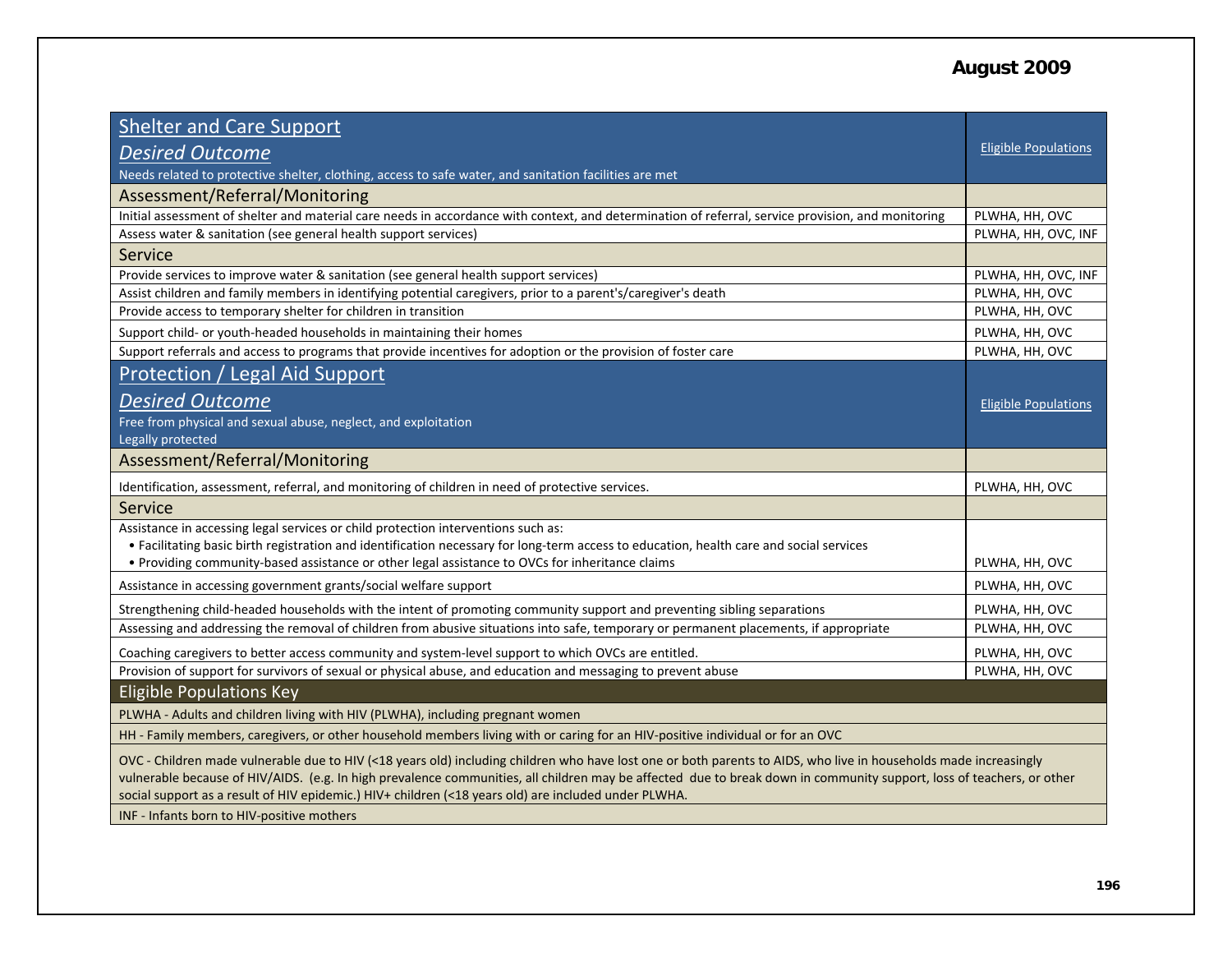## **Appendix 3: Partnership Frameworks**

#### **Indicators and Reporting**

As noted in the draft *Guidance for PEFPAR Partnership Frameworks and Partnership Framework Implementation Plans*, this approach defines a new way to conduct PEPFAR activities in the host countries. The fundamental content of the work remains the same, but couching these efforts within a context of national strategic plans and formal partnerships with government and other donors creates a more integrated, coherent, and strategic approach to address the local HIV epidemic.

One of the key elements of the Partnership Framework is the organization of the proposed work according to a Goals / Objectives / Commitment structure. The text states:

should include the programmatic from each partner to realize each objective.



Associated with this new approach is a monitoring and

reporting system that is essentially identical to that employed currently by PEPFAR countries. Refer to the *Next Generation Indicators Reference Guide* for specifics regarding the full pool of indicators. In this same document indicators are classified according to their use within the PEPFAR system: for reporting at HQ, for reporting at country level, and recommended for use at programmatic level. Much greater and more detailed information is available in the reference documentation.

In the context of monitoring and reporting for the Partnership Frameworks, there are three indicator issues to be considered: 1) routine program indicators consistent with all PEPFAR country programs; 2) policy development indicators; and 3) health system strengthening indicators.

#### **ROUTINE INDICATORS**

The structure of the Partnership Frameworks requires commitments from PEPFAR, host country governments, and potentially other partners. Monitoring all contributions is essential to the success of these agreements, but, as with all PEPFAR programs, formal reporting of progress is associated only with PEPFAR and national governments efforts. One difference unique to Partnership Framework countries is a longer list of national indicators but with more flexibility around the specifics of these indicators.

#### **A. PEPFAR Direct Indicators**

All PEPFAR country programs are required to report on the indicators listed as Essential / Reported (E/R) within the *Next Generation Indicators Reference Guide*. These indicators represent most of the programmatic areas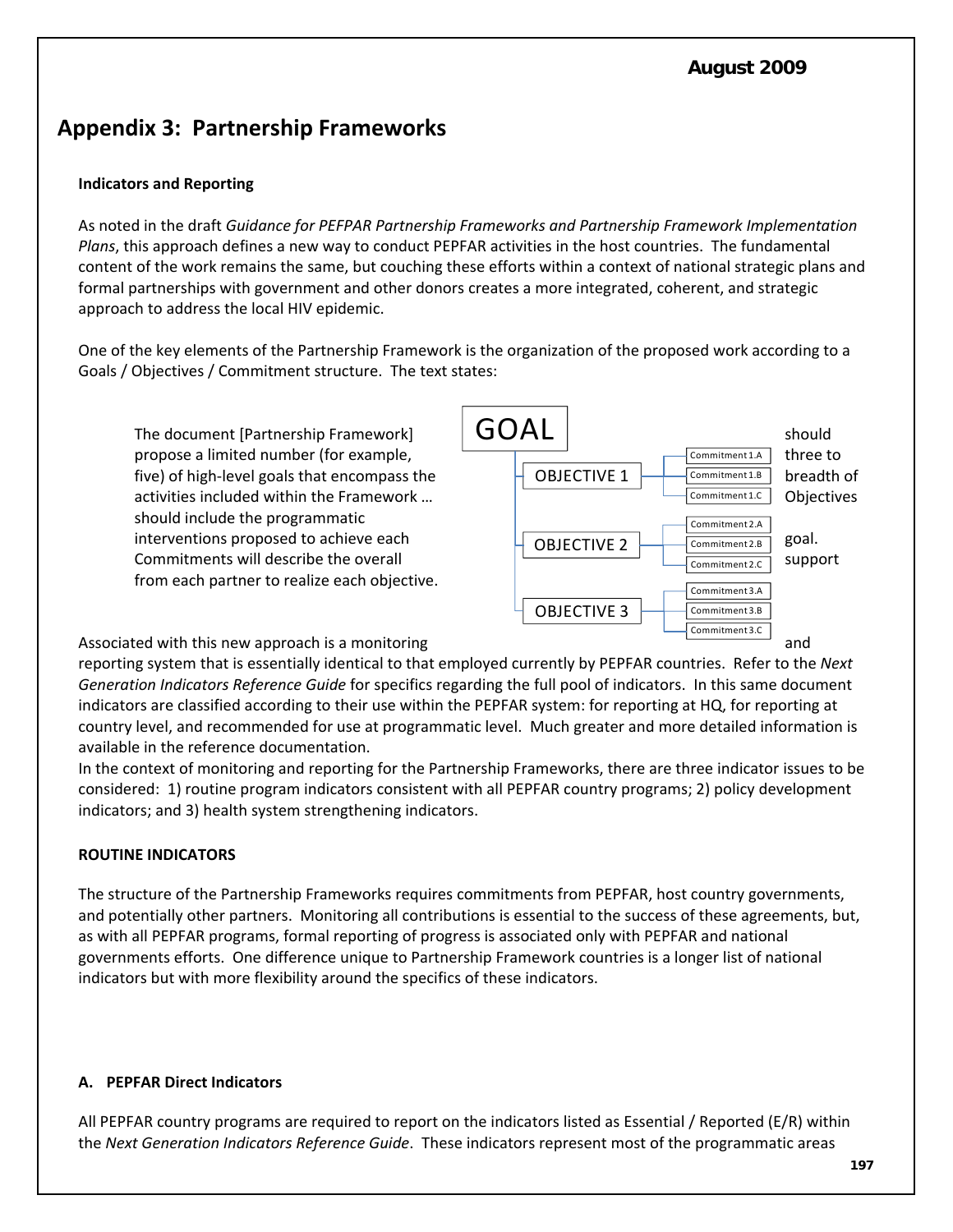found in PEPFAR countries, and as long as a country supports these types of programs, results linked to these indicators must be reported to HQ. When countries do not support this type of work, reporting is not required (see 'Applicability' section of the NGI Guidance).

As noted in the Partnership Framework Goals/Objectives/Commitments schematic above, some country programs may be proposing activities for objectives that do not have associated E/R PEPFAR indicators. In these instances, country teams may use indicators already collected as part of the national M&E system or they may use the *Next Generation Indicators* as a reference guide to select applicable indicators (some of which may include Essential/Not Reported or recommended indicators), but these data will not be reported to HQ.

#### **B. National Indicators**

Consistent with the spirit and structure of the Partnership Framework, it is important to know how PEPFAR, as well as how national governments, measure against objectives and in relation to each other. In order to document these achievements, PEPFAR employs a full list of PEPFAR‐program indicators (noted above) but only a short-list of national counterpart indicators. As a component of the E/R indicators identified in the NGI Guidance, all PEPFAR country programs are required to report data for a small selection of indicators based on national level data.

This national short‐list does not permit the degree of monitoring necessary for the Partnership Framework, so additional national indicators are required. These additional indicators are limited to the national counterparts to E/R PEPFAR program indicators. Preference is for a national indicator that is an equivalent to the PEPFAR indicator, but it is recognized that some national systems do not have these types of data. Countries have the option to select a counterpart indicator from the national monitoring system, as long as it is sufficiently similar to that used for PEPFAR program reporting. Consult with the *Next Generation Indicators Reference Guide* to identify the PEPFAR program E/R list and to examine some examples of national counterparts.

#### **POLICY**

One of the principal elements of the Partnership Framework design is the required inclusion of policy reform efforts to promote more effective HIV/AIDS programs. Seven policy areas are listed in the Partnership Framework guidance document, and country teams are required to address all. Each area is relatively broad, and it is highly likely that country teams will propose any of a number of specific policy reform efforts consistent with one of these inclusive categories. Countries also may choose to include additional policy work outside of the seven PEPFAR areas. Given this potential breadth of response, it is expected that these policy reform specifics will be identified in the Partnership Framework (or Implementation Plan?).

Monitoring progress toward the achievement of these policy objectives highlights two issues: 1) at what level are policy reform efforts to be monitored; and 2) how are these efforts to be monitored?

#### **A. Which Policy Efforts Are Monitored**

Recognizing that countries may have different approaches and different directions to policy reform, there is no single, valid 'measure' that might be used to track progress to meet the PEPFAR Partnership Framework seven policy requirements. Consequently, each of the policy reform efforts described in a country's Partnership Framework as elements of the seven policy areas will require reporting. For example, a country may propose several different policy reform actions within the gender category; each of these should be identified in the framework document and monitored accordingly (See appendix 4 for additional guidance on Policy).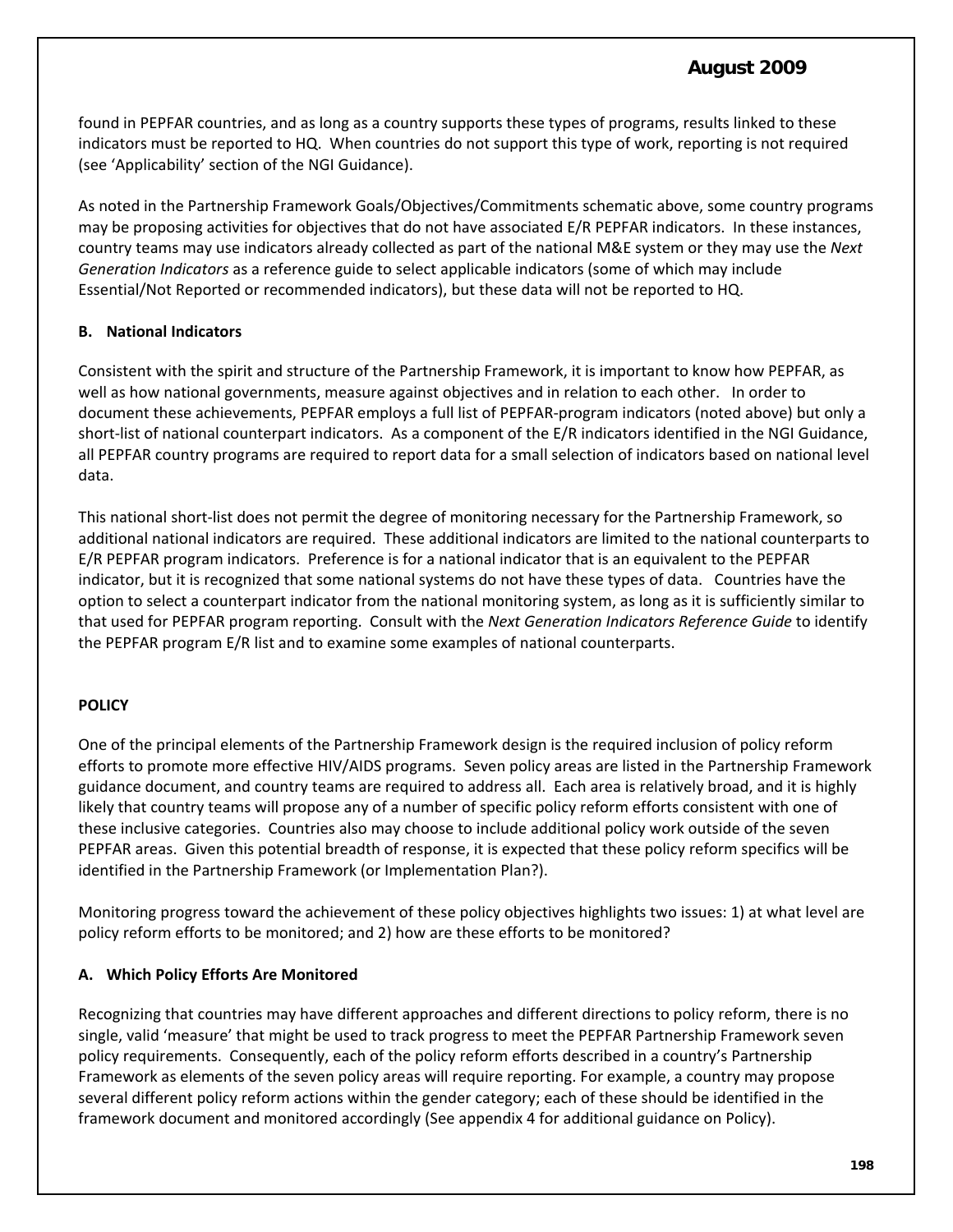#### **B. How Are Policy Efforts Monitored**

In essence, a higher‐level, generalized model is proposed to ease monitoring and reporting requirements and to reflect a straightforward progression toward policy reform goals. Six stages are proposed to track this progression, starting from initial conceptualization and assessment of policy change and continuing through to evaluation of policy implementation (i.e., 1) identify baseline policy issues by conducting situation assessment; 2) engagement of stakeholders in developing common policy agenda; 3) develop policy; 4) official government endorsement of policy; 5) implementation of policy; and 6) evaluation of policy implementation).

These six stages can be applied to any policy area, supporting a relatively simple and uniform monitoring process for all of the included issues. Greater specificity of activities and steps within each stage should be defined and monitored within the country setting. Given the unique circumstances of the country settings, these steps may occur in different stages than illustrated in the NGI Guidance, in multiple stages, or not at all (see Appendix 4).

Progress in policy reporting will be limited to the identification of the *completed* stages found in the framework. After identifying a 'baseline' stage or starting point for a policy area in the Partnership Framework, annual reporting will update progress along the trajectory toward final implementation and evaluation of the policy change. Completion of a stage likely will involve a series of steps, but only at the conclusion of these steps will fulfillment of a stage be achieved (potential final steps are highlighted in appendix 4). Country teams may select to submit additional information when reporting results, but only noting the achievement of a 'Stage' is required.

#### **HEALTH SYSTEMS STRENGTHENING**

Measures pertaining to health systems strengthening have attracted considerable attention in the international community over the last several years, but little consensus has emerged to provide uniform guidance. A large part of this problem is related to the breadth of issues falling within the scope of health systems strengthening and the impracticality of accounting for all of these areas. Avoiding some of these controversies, PEPFAR is defining indicator and reporting requirements in HSS to reflect a more narrow scope of interest tied to PEPFAR's focus on HIV. Simultaneously, recognizing that these indicators constitute an additional burden on the field, most data for reporting can be obtained from existing reporting requirements or from internationally available sources.

The indicators included for HSS represent the six building blocks of the WHO health systems framework (Table 2), consistent with PEPFAR's general HSS strategy. These blocks include: human resources for health; health systems finance; service delivery; medical products, commodities, etc.; governance and leadership; and information. All indicators reflect progress at the national level and are not intended to link solely to any PEPFAR activities. Most data sources are dependent on national systems, associated with reporting at the international level (e.g., UNGASS) and with national management of these programs. Other indicators require data from partner sources (e.g., SCMS), surveys, and special studies. Similarly to national reporting requirements associated with the Routine Indicators noted above, selection of the specific indicators and definitions should be guided by what information and systems are available in‐country. Table 2 lists preferred indicators, since most follow international standards and harmonization, but some exceptions are likely to occur when applying these requirements to specific country systems.

Reporting results for these indicators should occur on a biennial basis (rather than annual), since many sources yield data only biennially and since measuring health systems changes is a long‐term process.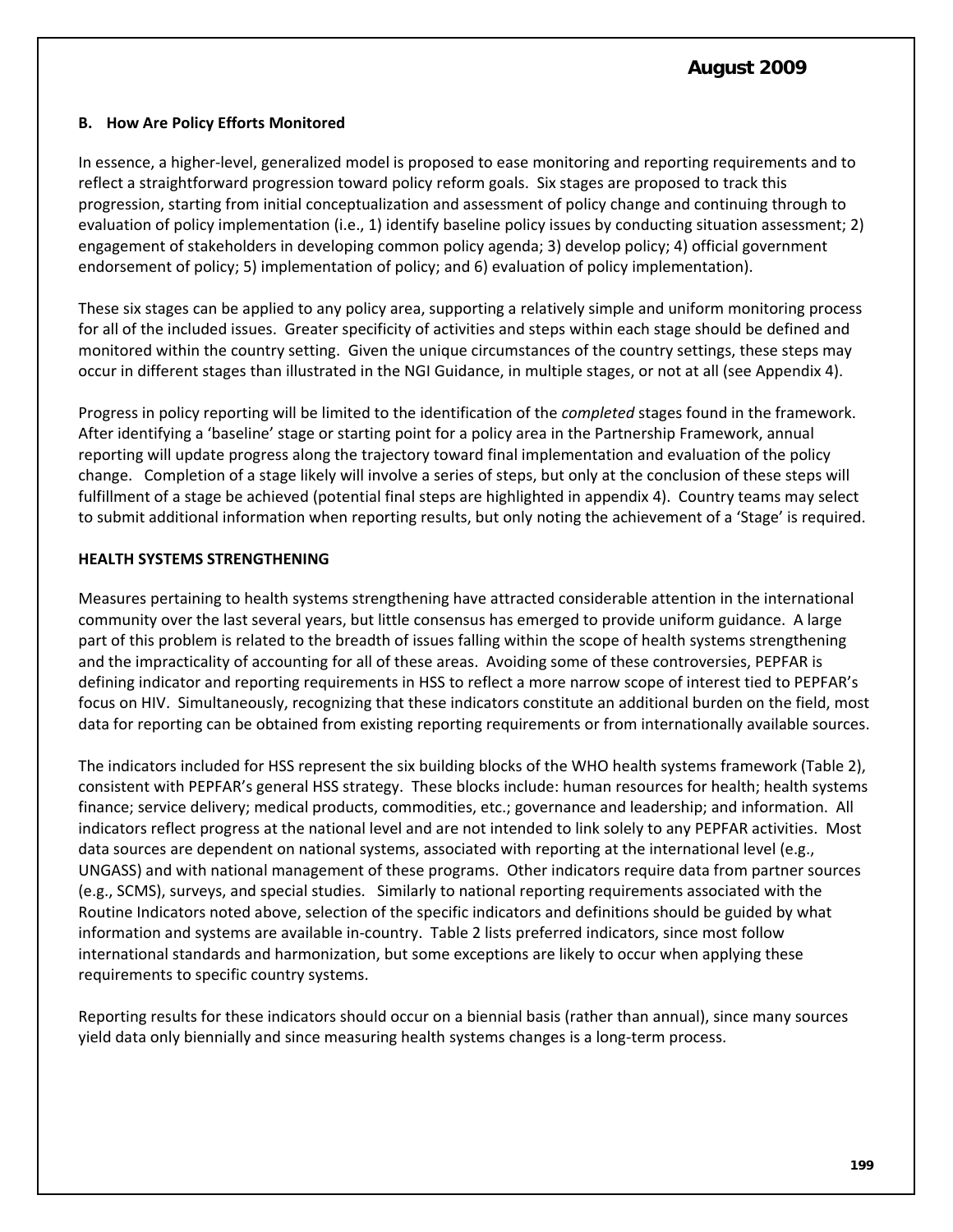## **Appendix 4: Monitoring Policy Reform**

Measuring progress toward the achievement of policy reform goals and objectives is a relatively new focus for PEPFAR. In defining appropriate indicators and parameters of measurement, the potential burden of data collection and reporting, as well as the diversity of policy issues to be included, is recognized. Given these circumstances, a higher‐level, generalized model is proposed to ease monitoring and reporting requirements and to reflect a straightforward progression toward policy reform goals. Six stages are proposed to track this progression (Table 1), starting from initial conceptualization and assessment of policy change and continuing through to evaluation of policy implementation.

#### **Table 1. Stages of policy development**

| <b>Stage</b>   |                                                                  | <b>Potential steps within stage</b>                                                                                                                                                                                                                                                                                                      |  |
|----------------|------------------------------------------------------------------|------------------------------------------------------------------------------------------------------------------------------------------------------------------------------------------------------------------------------------------------------------------------------------------------------------------------------------------|--|
| $\mathbf{1}$   | Identify baseline policy issues by conducting                    | Policy analysis research conducted                                                                                                                                                                                                                                                                                                       |  |
|                | situation assessment                                             | Relevant stakeholders identified<br>Stakeholders involved and engaged<br>Situation assessment implemented<br>National deliberative body (or individual) for policy change identified<br>Assessment report available as baseline                                                                                                          |  |
| $\overline{2}$ | Engagement of stakeholders in developing<br>common policy agenda | Ongoing stakeholder participation<br>Policy dialogue and advocacy<br>Specific policy issues to be addressed in policy reform or development<br>defined<br>"White paper" or equivalent defining the policy issue(s)/problem(s)<br>and response completed                                                                                  |  |
| $*3$           | Develop policy                                                   | Policy and strategy developed<br>Implications of proposed policy with existing legal, policy and<br>regulatory environments assessed<br>Operational barriers identified<br>Operational policy issues integrated into policy draft<br>Jointly draft formal/vetted policy text circulated amongst<br>stakeholders                          |  |
| $*_{4}$        | Official Government endorsement of policy                        | Leadership engagement/mobilization<br>Revise draft policy accordingly<br>Government act/approval making policy official (e.g., passage,<br>endorsement, publication)                                                                                                                                                                     |  |
| 5              | Implementation of policy                                         | Costed action/implementation plan developed<br>Dissemination, awareness raising and education activities<br>Strategy implementation/capacity strengthening activities carried out<br>Accountability measures/monitoring plan for implementation<br>determined<br>Resources to support implementation (resource mobilization)<br>provided |  |
| 6              | Evaluation of policy implementation                              | Implementation monitored<br>Implementation barriers identified and mitigated<br>Gaps between policy and practice evaluated<br>Health impact of policy reform evaluated                                                                                                                                                                   |  |

These six stages can be applied to any policy area, supporting a relatively simple and uniform monitoring process for all of the included issues. Greater specificity of activities and steps within each stage should be defined and can be monitored within the country setting. Illustrative policy area descriptions are presented in Table 2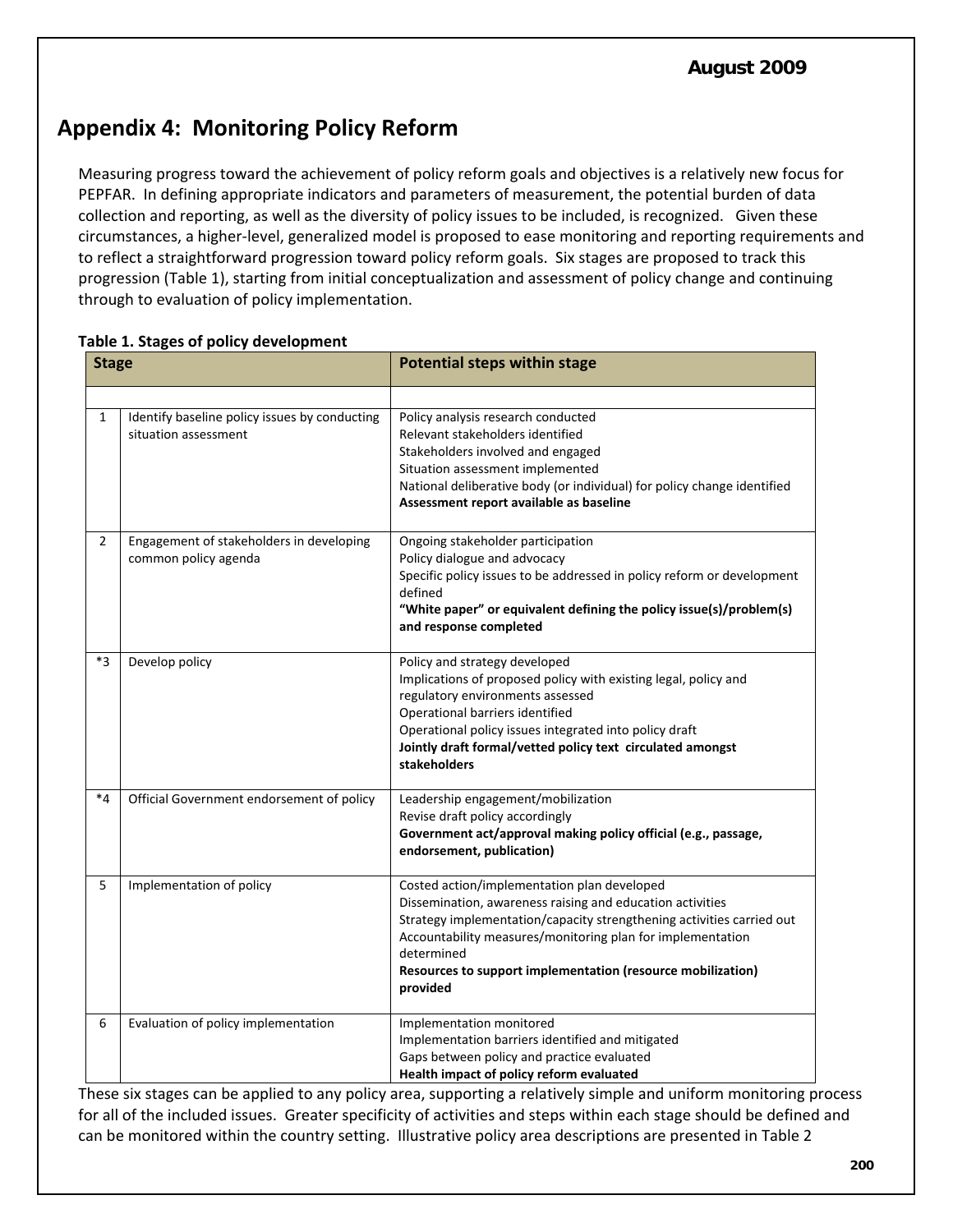Given the unique circumstances of the country settings, the steps that may occur through the stages and policy areas addressed may differ from those illustrated in the tables below.

#### **Table 2. Policy Area Descriptions**

| <b>Policy Area Descriptions</b> |               |                                                                                                    |
|---------------------------------|---------------|----------------------------------------------------------------------------------------------------|
|                                 |               | <b>Human Resources for Health (HRH):</b>                                                           |
|                                 |               | Addressing policies required to develop a sustainable health worker system                         |
|                                 |               | Task-shifting to allow appropriately trained and supervised lay workers to provide                 |
|                                 |               | services                                                                                           |
|                                 |               | Other strategies to develop, retain, and rationalize best use of workforce                         |
| <b>Gender:</b>                  |               |                                                                                                    |
|                                 |               | Addressing policy factors placing women and girls at greater risk for HIV infection, including     |
|                                 |               | policies related to concurrent partners, male norms, gender-based violence and high-risk           |
|                                 |               | behaviors of male partners. The approach should take a comprehensive view of these factors         |
|                                 |               | and strive to address facilitators and barriers unique to the country context in order to decrease |
|                                 |               | the risk of HIV infection among women and girls.                                                   |
|                                 |               | Addressing policy factors that influence men, including the role of men in terms of gender         |
|                                 |               | norms, access of men to treatment and, if applicable, opportunities for medical male               |
|                                 | circumcision. |                                                                                                    |
|                                 |               | Addressing policy and legal reforms needed to increase gender equity in land and property          |
|                                 |               | inheritance rights. Specifically:                                                                  |
|                                 |               | Legal and policy interventions to safeguard the inheritance rights of women,                       |
|                                 |               | particularly women in African countries, due to exponential growth in the number of                |
|                                 |               | young widows, orphaned girls, and grandmothers becoming heads of households.                       |
|                                 |               | Institutional capacity-building of government ministries, universities, NGOs, and civil            |
|                                 |               | society to improve women's legal rights and indigenous women's access to justice.                  |
|                                 |               | Legal and policy interventions that inform lawyers, prosecutors, law enforcement,                  |
|                                 |               | and service providers on the legal rights of women, and encourage these groups to                  |
|                                 |               | enforce these rights through the judicial and legal process.                                       |
|                                 |               | Working with governments and civil society to eliminate gender inequalities in the                 |
|                                 |               | civil and criminal code.                                                                           |
|                                 |               | Addressing policy and legal reforms related to Gender-based Violence (GBV). Specifically:          |
|                                 |               | Existence of National Anti-GBV/Sexual Violence Laws                                                |
|                                 |               | Attention to GBV within National HIV/AIDS Policies.                                                |
|                                 |               | Capacity-building of government ministries, institutions (education, health, legal,                |
|                                 |               | etc.), NGOs and civil society to prevent and respond to GBV.                                       |
|                                 |               | Policies and laws that address norms that perpetuate GBV.                                          |
|                                 |               | <b>Orphans and other Vulnerable Children:</b>                                                      |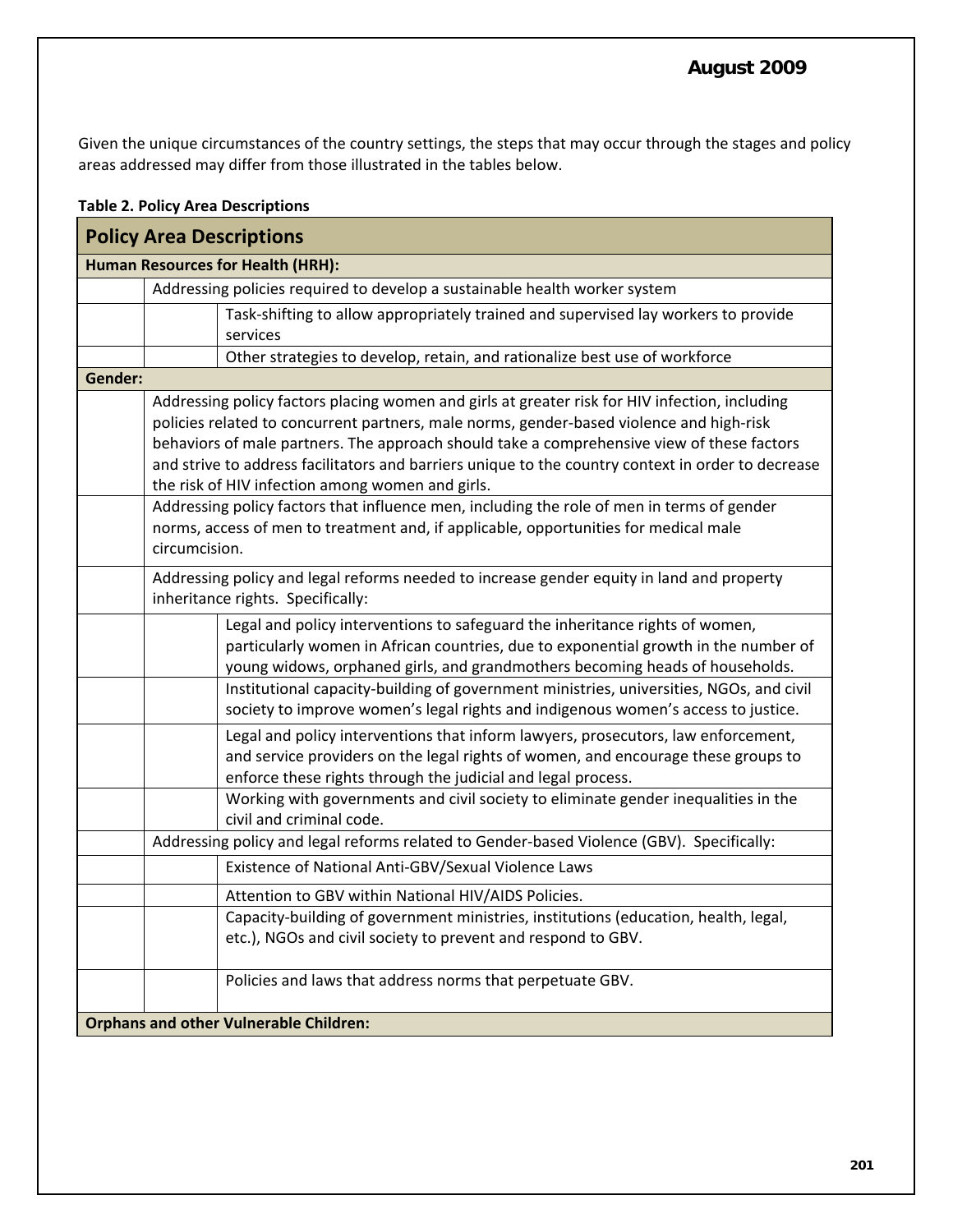|                                   | Addressing the unique vulnerabilities of children infected and affected by HIV/AIDS. Includes                              |
|-----------------------------------|----------------------------------------------------------------------------------------------------------------------------|
|                                   | key policy interventions that address access of children to care and treatment, and those that                             |
|                                   | provide protection for orphans and vulnerable children for a range of issues from inheritance                              |
|                                   | rights to protection against violence to access to education, shelter, food and social support.                            |
|                                   | Policies should also support efforts to scale up antiretroviral therapy for children, including                            |
|                                   | integrating HIV prevention, care, and treatment for children into both existing antiretroviral                             |
|                                   | therapy sites focused on adult care and into maternal, newborn and child health services.                                  |
| <b>Counseling and Testing:</b>    |                                                                                                                            |
|                                   | Addressing implementation of policies that improve uptake of counseling and testing.                                       |
|                                   | Counseling and testing policies should enable voluntary and informed consent for all                                       |
|                                   | populations, including youth; enable the promotion of confidentiality and beneficial disclosure                            |
|                                   | and guard against inappropriate disclosure; ensure non-discrimination in service provision,                                |
|                                   | facilitating access for a range of population groups; and establish a monitoring and evaluation                            |
|                                   | system that promotes an enabling environment. As epidemiologically appropriate, policies                                   |
|                                   | should include:                                                                                                            |
|                                   | Implementation and promotion of provider-initiated opt-out counseling and testing,                                         |
|                                   | especially in PMTCT settings                                                                                               |
|                                   | Task-shifting to allow appropriately trained and supervised lay workers to provide                                         |
|                                   | counseling and testing services                                                                                            |
|                                   | Use of point-of-care rapid HIV testing                                                                                     |
|                                   | Access to high-quality, low-cost medications:                                                                              |
|                                   | Addressing partner country policies that have a dramatic impact on the availability of drugs and                           |
|                                   | other commodities essential to the care and treatment of PLWHA. Policies should include                                    |
|                                   | Appropriate registration of antiretroviral and other important drugs and                                                   |
|                                   | commodities. The national drug regulatory authorities (NDRAs) of partner countries                                         |
|                                   | should make every effort to work with drug manufacturers and assist in the timely                                          |
|                                   | registration of antiretroviral drugs, drugs for opportunistic infections, drugs for care                                   |
|                                   | and treatment, rapid HIV test kits, and other essential HIV/AIDS commodities that are                                      |
|                                   | purchased by PEPFAR. In the event that HIV/AIDS pharmaceuticals that can be                                                |
|                                   | purchased by PEPFAR are NOT registered in country, the partner country should                                              |
|                                   | provide import waivers to allow products that are available for purchase by PEPFAR                                         |
|                                   | to be imported without NDRA registration. For drugs receiving import waivers,                                              |
|                                   | PEPFAR should maintain due diligence to assure quality standards. Strengthening                                            |
|                                   | forecasting, procurement and logistics systems within the context of a strong                                              |
|                                   | partnership with partner country and other international partners to ensure a                                              |
|                                   |                                                                                                                            |
| <b>Stigma and Discrimination:</b> | coordinated response is also critical.                                                                                     |
|                                   | Addressing non-discriminatory policies that support PLWHA inclusion in development of policy,                              |
|                                   | community interventions, and program evaluation.                                                                           |
|                                   | Addressing policies that have a positive impact on the causes and consequences of HIV-related                              |
|                                   |                                                                                                                            |
|                                   | stigma, and may support programmatic approaches such as: incorporating Prevention with                                     |
|                                   | Positives programs into the training of healthcare workers and lay counselors; utilizing PLWHA                             |
|                                   |                                                                                                                            |
|                                   | as lay counselors and peer educators; and employing effective measurement and<br>documentation of stigma in program plans. |
|                                   |                                                                                                                            |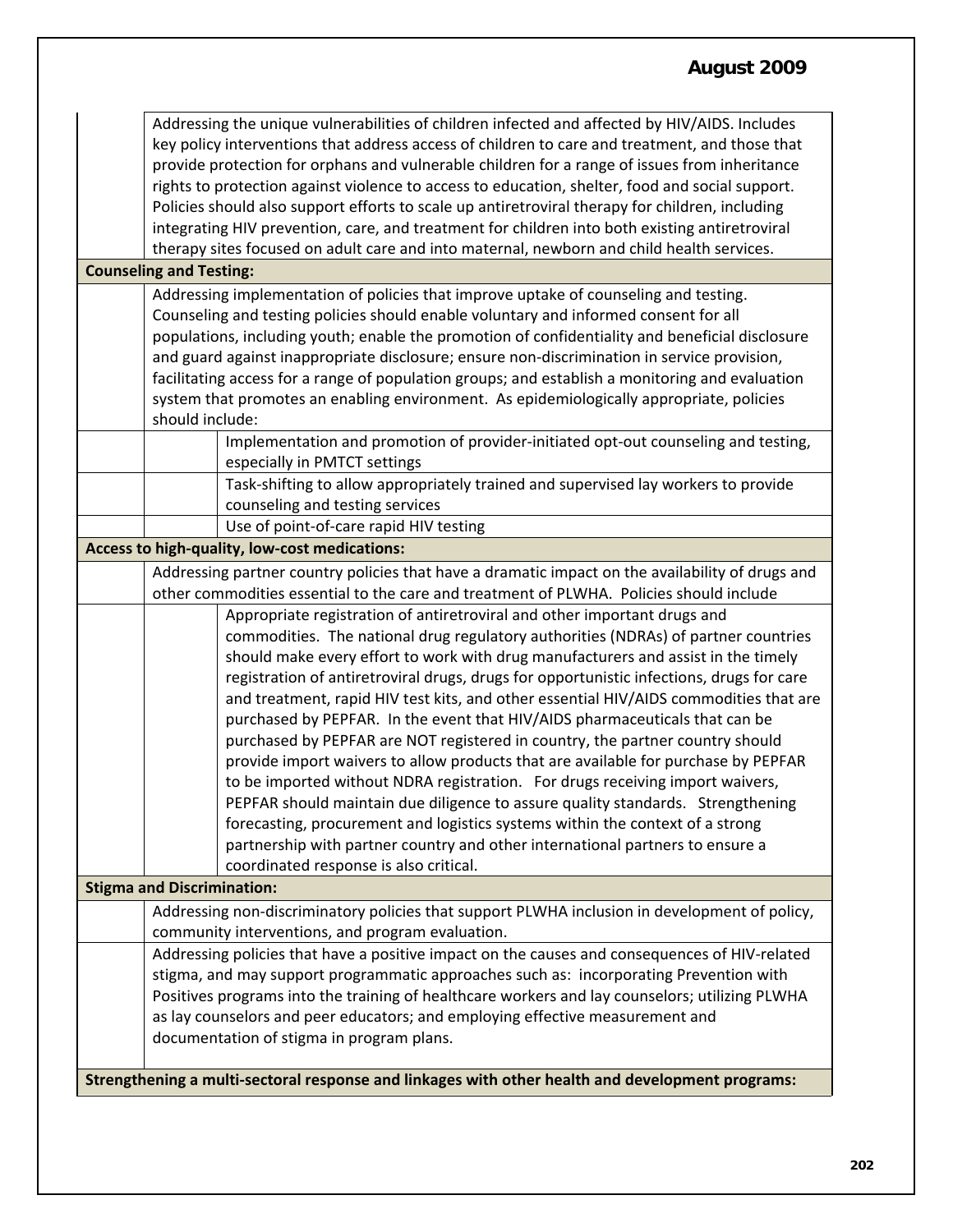| Addressing policies that broaden the multi-sectoral approach. As a starting point it is essential |
|---------------------------------------------------------------------------------------------------|
| that government policies support linkage of HIV/AIDS programs with other health programs          |
| including maternal and child health, safe motherhood, malaria and TB programs. Policies should    |
| also support linkage with other development efforts, for example food and nutrition, economic     |
| strengthening, and education.                                                                     |
| Addressing policies that include civil society, including faith- and community-based              |
| organizations and groups of PLWHA, in the development and implementation of HIV/AIDS              |
| programs.                                                                                         |
| <b>Pain Management for PLWHA:</b>                                                                 |
| Addressing policies that broaden access to quality pain management services for PLWHA.            |
| Post Exposure Prophylaxis: occupational and non-occupational:                                     |
| Addressing policies that broaden access to quality PEP services for occupational and non-         |
| occupational uses.                                                                                |
| <b>Laboratory Accreditation:</b>                                                                  |
|                                                                                                   |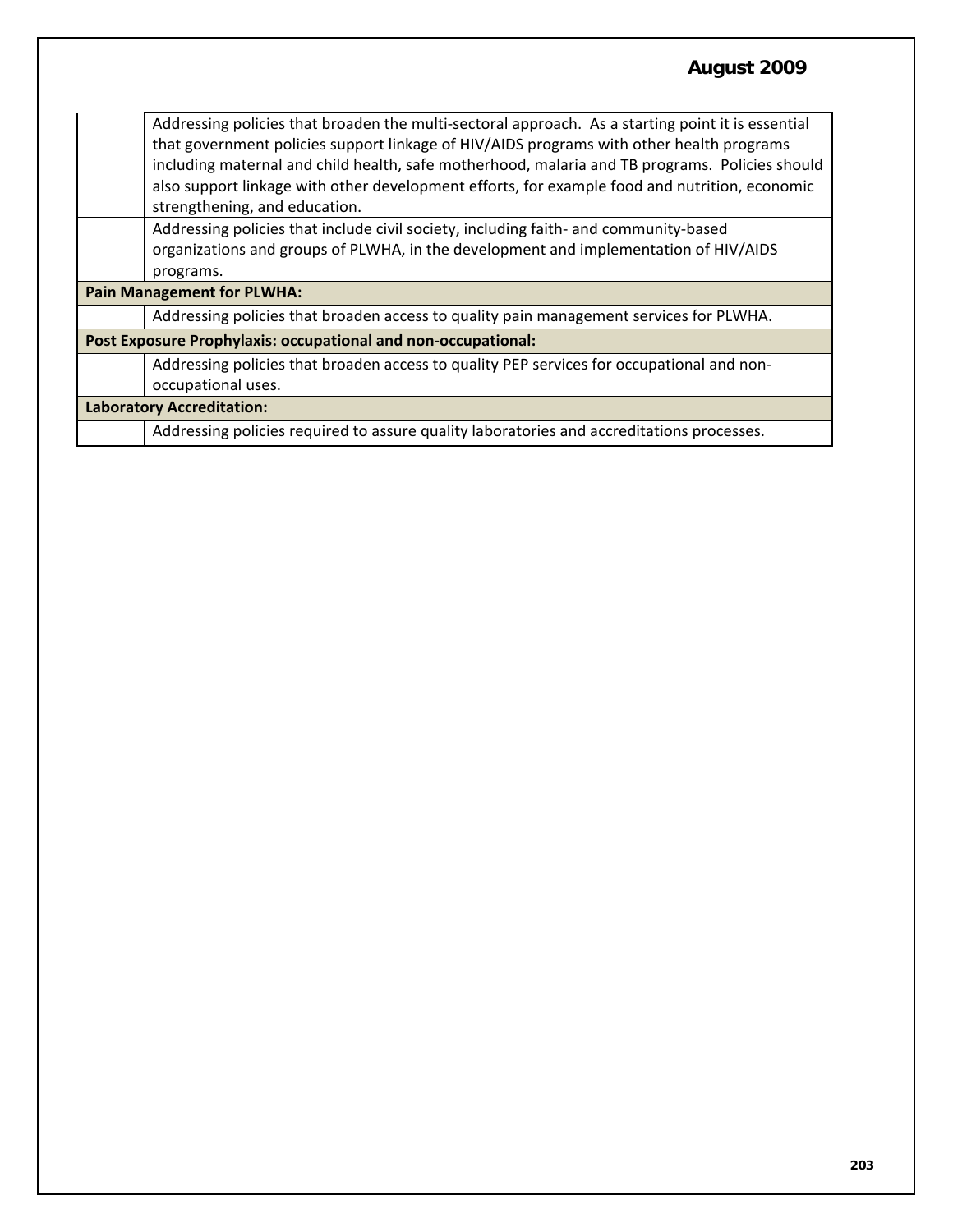## **Appendix 5: Assessing USG Direct Support for Service Delivery**

In order to count individuals as receiving a direct service, the USG supported activity must be directly connected to site‐specific service delivery. Completing the below checklist can help to verify that a PEPFAR activity is producing a direct service and justification for counting that service as direct.

| <b>Checklist: Assessing USG Direct Service Delivery Support</b>                                                                              |            |           |           |
|----------------------------------------------------------------------------------------------------------------------------------------------|------------|-----------|-----------|
| <b>Assessment Criteria</b><br><b>PANEL ONE</b>                                                                                               | <b>YES</b> | <b>NO</b> | <b>DK</b> |
| 1. Compared to other donors/partners, the dollar value that we invest at<br>the service delivery site(s) is substantial. <sup>2</sup><br>OR: |            |           |           |
| 2. We have frequent (i.e. more than one day per week) contact with<br>service delivery site personnel, patients, and/or clients.<br>OR:      |            |           |           |
| 3. We regularly assist with essential M&E functions provided at the<br>service delivery site(s).                                             |            |           |           |
| AND:                                                                                                                                         |            |           |           |
| <b>PANEL TWO</b>                                                                                                                             |            |           |           |
| 4. Quality prevention, care and/or treatment services at the site(s) would<br>not occur in the absence of our support.<br>OR:                |            |           |           |
| 5. The quality of the services provided at the service delivery site(s)<br>would be unacceptably low without our support.<br>OR:             |            |           |           |
| 6. The support provided represents a substantial contribution toward<br>sustainability of services at the service delivery site(s).          |            |           |           |

<sup>&</sup>lt;sup>2</sup> It is difficult to derive an acceptable PEPFAR-wide definition of "substantial" given the varying sizes of country programs, the absolute numbers diagnosed with AIDS, HIV sero-prevalence rates, USG staffing, the nature of the Emergency Plan country assistance, etc. Consequently, using this checklist as a starting point, in each country the USG needs to justify and document its assessment of direct service delivery.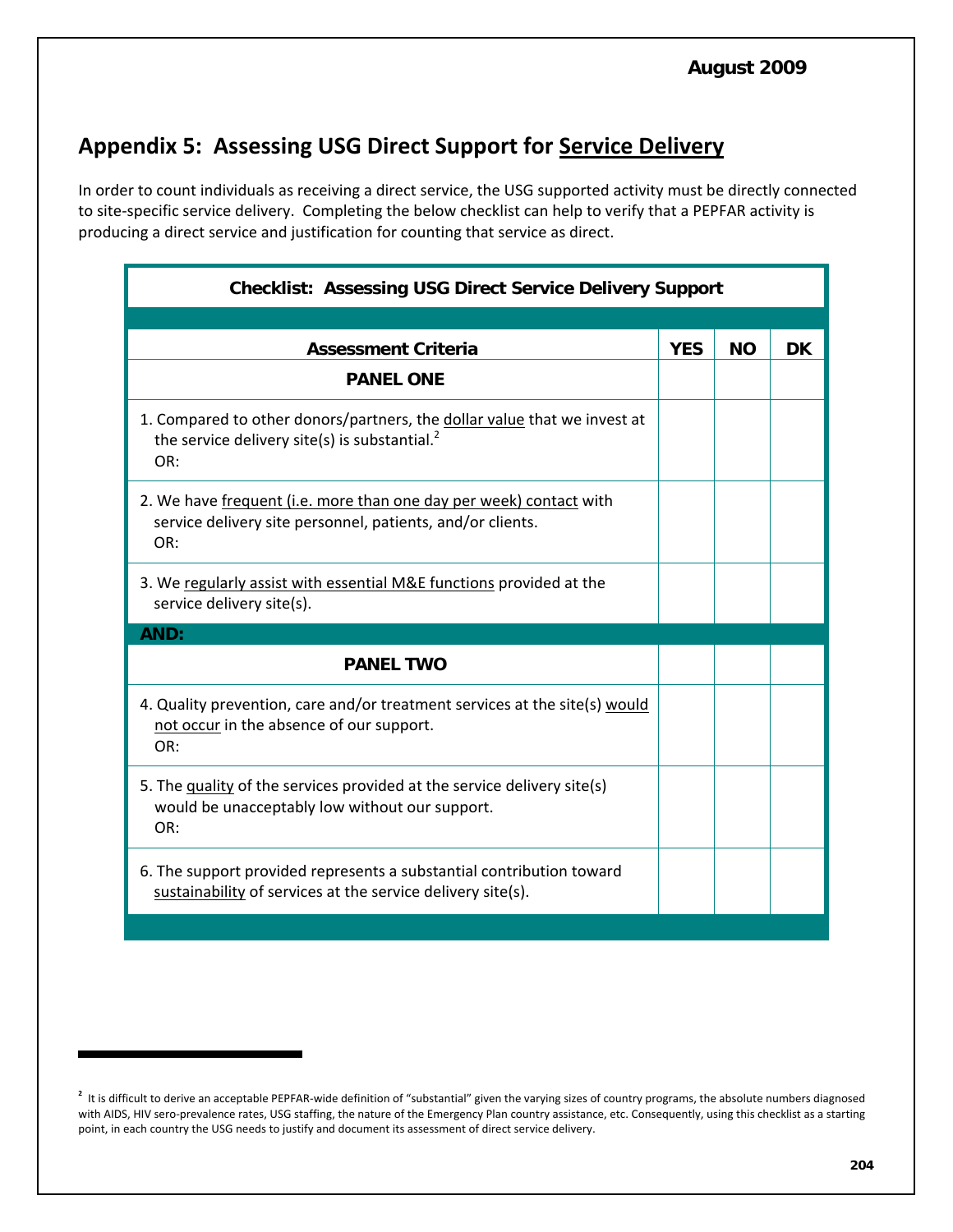If "YES" is checked for any of the items in Panel One AND in Panel Two of Checklist, then USG direct support is assumed to be direct and likely providing sufficient impact to justify claiming 100% of the site‐specific results for the program‐level indicator under consideration.

If "NO" or "DK" (Don't Know) is checked for all items in one or both panels, then the USG may not be directly supporting the service delivery activity or the support may be insufficient to claim 100% of the individuals at the site. The USG in-country team must determine if there is sufficient justification to claim direct results and justify a way to estimate the appropriate fraction of this total that is commensurate with USG support, and then document the estimation procedures that were used in order to create audit trail.

A frequent data quality challenge at the USG program level is the extent to which multiple partners are simultaneously reporting 100% of the individuals receiving services from the same service delivery site. USG PEPFAR in‐country teams will need to account for double counting as a result of multiple partners working in the same service area when aggregating partner level results.

Note: This checklist helps to make determinations about direct service delivery. However, the term "Direct" can also be applied more broadly to describe other direct outputs of PEPFAR-funded activities, such as a policy developed, a protocol revised, a laboratory updated, or a person trained. See page 11 for full definition of *"Direct".*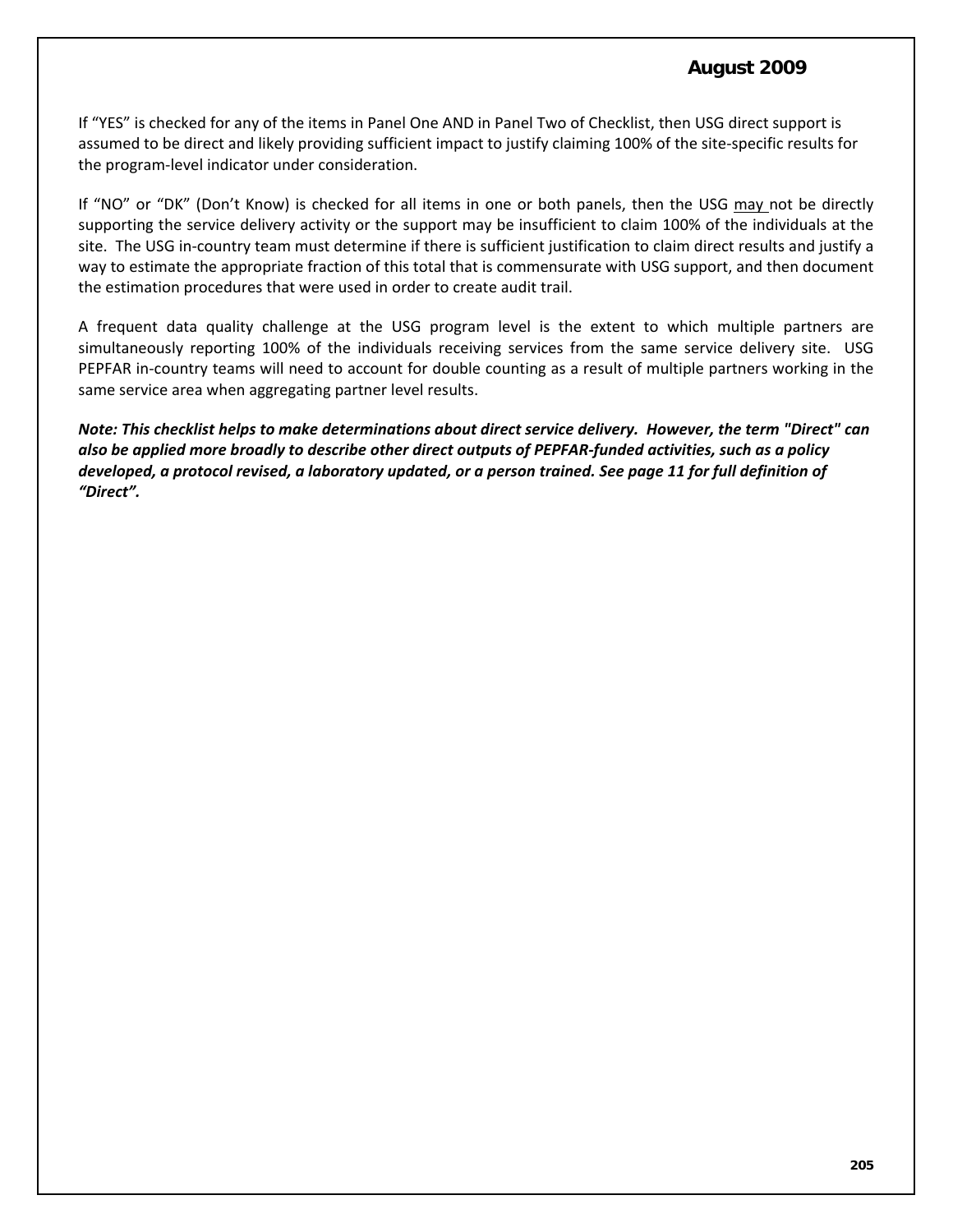### **Appendix 6: In‐country Processes(additional information for country teams)**

#### **Harmonization and Negotiation**

For USG PEPFAR country teams newly embarking on a process of in‐country indicator harmonization with host governments and other major stakeholders, the following illustrative tips may be useful:

- Host Government should play lead role
- Use existing structures (NAC, National M&E TWG, etc) to engage key stakeholders
- Review of reporting requirements (UNGASS, GFATM, PEPFAR, and other donors)
- Review internal information needs (National, Regional, Facility-level)
- Review indicator resources (National set of indicators, UNGASS indicators, UNAIDS Core National Indicators, Global Fund (GFATM) M&E Tool Kit, and the Next Generation of PEPFAR indicators)
- Begin selection of indicators with highest level of harmonization
- **Select additional indicators to fill program gaps**
- Obtain consensus/commitment from all stakeholders to use National indicator set

For assistance in implementing a process like this, USG PEPFAR country teams may request technical assistance from headquarters through the normal TA channels.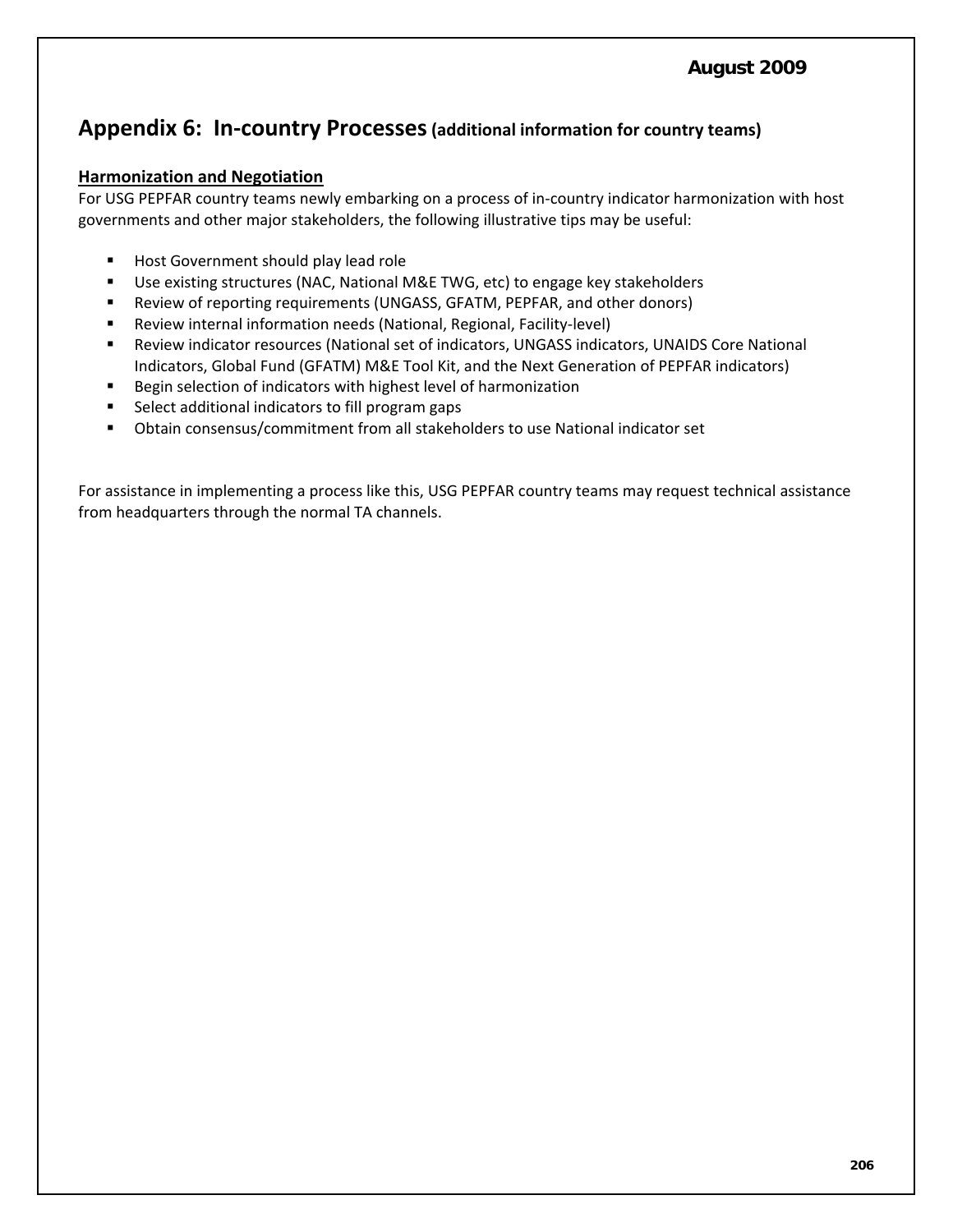### **ACRONYMS AND ABBREVIATIONS**

| <b>ABC</b>         | Abstinence, Be Faithful, and correct and consistent Condom use           |
|--------------------|--------------------------------------------------------------------------|
| <b>AIDS</b>        | acquired immunodeficiency syndrome                                       |
| <b>AIS</b>         | <b>AIDS Indicator Survey</b>                                             |
| <b>ANC</b>         | antenatal care                                                           |
| <b>API</b>         | <b>AIDS Program Effort Index</b>                                         |
| <b>APR</b>         | <b>Annual Program Results</b>                                            |
| <b>ART</b>         | antiretroviral therapy                                                   |
| <b>ARV</b>         | antiretroviral (drug)                                                    |
| <b>BCC</b>         | behavior change communication                                            |
| <b>BSS</b>         | behavioral surveillance survey                                           |
| <b>CS, C&amp;S</b> | care and support; UNAIDS document: National AIDS Programs: A Guide to    |
|                    | <b>Monitoring and Evaluating</b>                                         |
|                    | HIV/AIDS Care and Support (see References)                               |
| <b>CDC</b>         | <b>Centers for Disease Control and Prevention</b>                        |
| <b>COP</b>         | <b>Country Operational Plan</b>                                          |
| CRIS+              | <b>Country Reporting Information System Plus</b>                         |
| <b>CSW</b>         | commercial sex worker                                                    |
| <b>DHS</b>         | <b>Demographic and Health Survey</b>                                     |
| <b>DOD</b>         | <b>United States Department of Defense</b>                               |
| <b>DQA</b>         | <b>Data Quality Assurance</b>                                            |
| <b>DSS</b>         | Demographic Surveillance System                                          |
| <b>EPP</b>         | <b>Estimate and Projection Package</b>                                   |
| <b>GFATM</b>       | Global Fund to Fight AIDS, Tuberculosis and Malaria; Monitoring and      |
|                    | Evaluation Toolkit: HIV/AIDS, Tuberculosis, and Malaria (see references) |
| <b>HCD</b>         | human capacity development                                               |
| <b>HHS</b>         | <b>Health and Human Services</b>                                         |
| <b>HIV</b>         | human immunodeficiency virus                                             |
| <b>HMIS</b>        | health management information system(s)                                  |
| <b>HMN</b>         | <b>Health Metrics Network (WHO)</b>                                      |
| <b>HRSA</b>        | <b>Health Resources and Services Administration</b>                      |
| HQ                 | <b>Head Quarters</b>                                                     |
| <b>IDU</b>         | injecting drug user                                                      |
| <b>IEC</b>         | information, education, communication                                    |
| <b>IPC</b>         | International Programs Center (U.S. Bureau of the Census)                |
| <b>IWG</b>         | <b>Implementation Working Group (USAID HIV/AIDS Coordination)</b>        |
| M&E                | monitoring and evaluation                                                |
| <b>MDG</b>         | <b>Millennium Development Goals</b>                                      |
| <b>MICS</b>        | <b>Multiple Indicator Cluster Survey</b>                                 |
| <b>MIS</b>         | management information system(s)                                         |
| <b>MOS</b>         | <b>Medical Outcome Survey</b>                                            |
| <b>MSM</b>         | men who have sex with men                                                |
| <b>NAC</b>         | <b>National AIDS Councils</b>                                            |
| <b>NCPI</b>        | <b>National Composite Policy Index</b>                                   |
| <b>PEPFAR HQ</b>   | Office of the Global AIDS Coordinator and USG Implementing Agency HQs    |
| $\overline{O}$     | opportunistic infection                                                  |
| <b>OVC</b>         | orphans and vulnerable children                                          |
| <b>PDB</b>         | Programmatic Database (The Synergy Project)                              |
| <b>PLWHA</b>       | people living with HIV/AIDS                                              |
| <b>PMTCT</b>       | prevention of mother-to-child transmission                               |
| PMTCT+             | prevention of mother-to-child transmission plus treatment                |